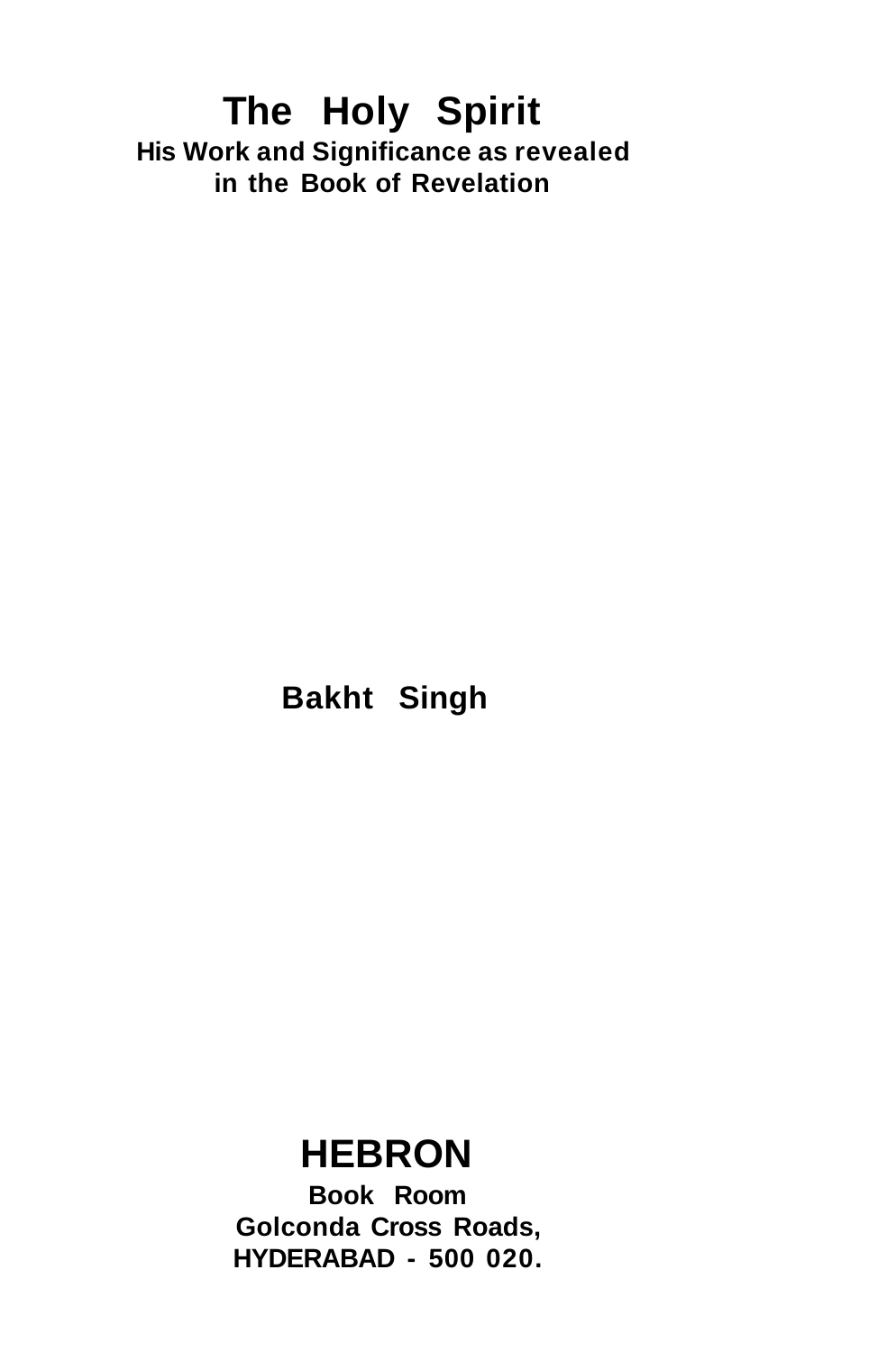# **Contents**

|    |                                                                                   | Page No.s |
|----|-----------------------------------------------------------------------------------|-----------|
| 1. | A summary of the Book of Revelation                                               | 2         |
| 2. | The seven covenants                                                               | 50        |
| 3. | The seven names of the Holy Spirit                                                | 72        |
| 4. | The sevenfold inward working of the<br>Holy Spirit                                | 95        |
| 5. | The sevenfold outward working of the<br>Holy Spirit                               | 114       |
| 6. | The sevenfold ministry of the Holy Spirit<br>in the life of the Lord Jesus Christ | 134       |
| 7. | The seven spiritual experiences of the<br>overcomers                              | 155       |
| 8. | Eight new things                                                                  | 178       |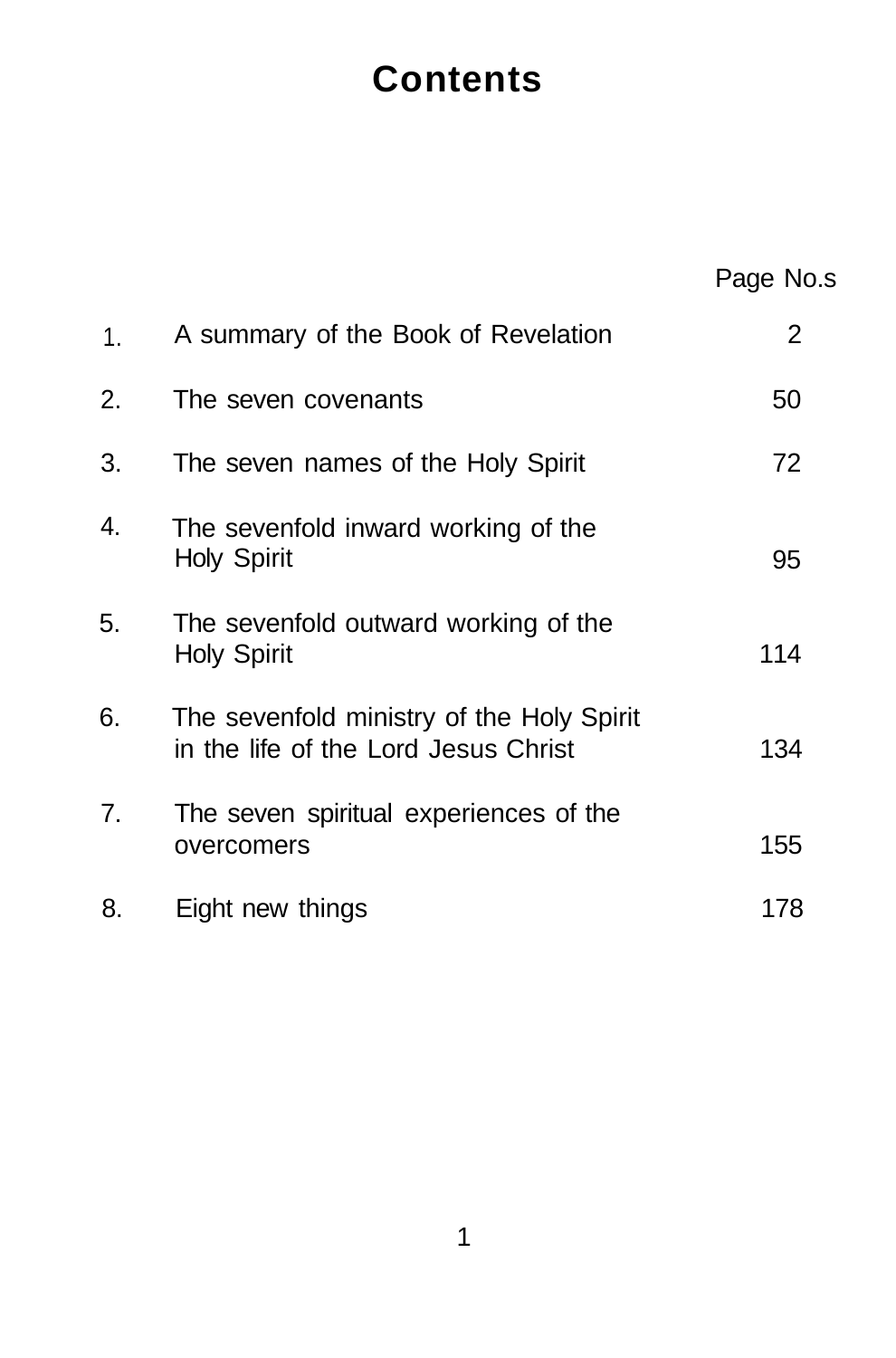## 1. SUMMARY OF THE BOOK OF REVELATION

The message of the book of Revelation is for the last days, and a special blessing is promised to those who hear and keep the words of this book, as we read in Revelation 22:7 ...blessed is he that keepeth the sayings of... this book." This book is intended for those who want to overcome and inherit all things. It is given to teach us to overcome. It is given to reveal to us the glory of our Lord Jesus Christ.

**There are seven divisions of this hook** each revealing an aspect of the glory of Christ.

| Rev.l.           | The glory of the Lord Jesus Christ as our<br>everlasting Priest.                                         |
|------------------|----------------------------------------------------------------------------------------------------------|
| Rev.2 and 3.     | The glory of the Lord Jesus Christ in His<br>Church.                                                     |
| Rev.4 and $5$ .  | The glory of the Lord Jesus Christ in the<br>perfected heavenly Church.                                  |
| Rev.6 to $19$ .  | The glory of His judgments and<br>ourselves as His co-workers<br>co-operating with Him in His judgments. |
| $Rev.20 : 1-6.$  | The glory of Christ's millennial reign.                                                                  |
| $Rev.20$ : 7-15. | The glory of the Great White Throne<br>judgment.                                                         |
| Rev.21 and 22.   | The glory of the Lord Jesus Christ in His<br>coming New Creation.                                        |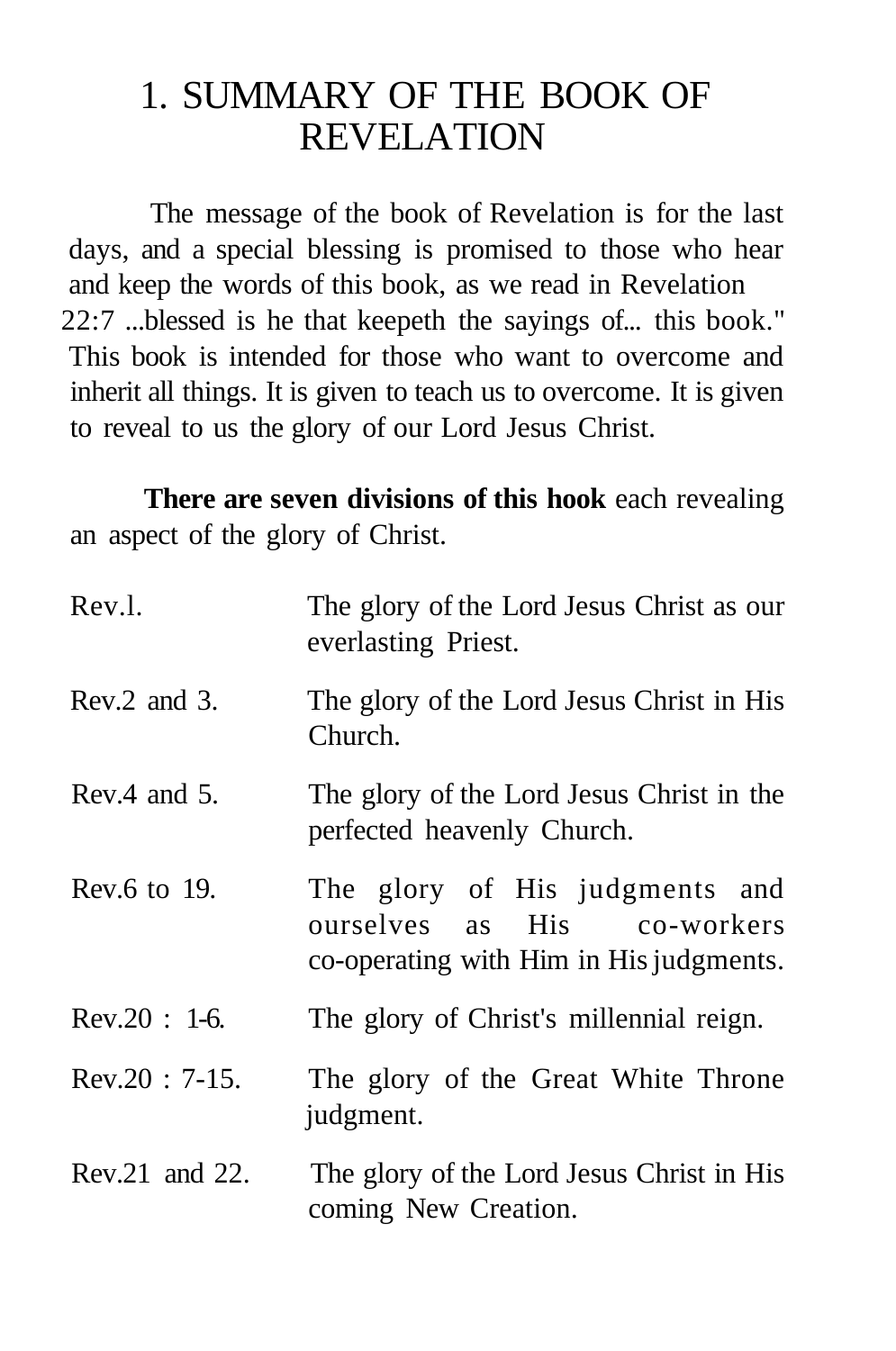The first chapter of the book of Revelation shows the glory of the Lord Jesus Christ as our everlasting High Priest. The apostle John was exiled in the island of Patmos. He was thinking of his brethren and children in Christ in the churches of Asia Minor, thinking of the period of spiritual decline that had set in; the 'Antichrists', as indicated in his epistles (Rev. 1:9-10).

2 Timothy 4: 16 shows that many had left the apostle Paul at that time, as he writes in 2 Timothy  $4:10$  -"Demas hath forsaken me." Many were scattered abroad and were losing their faith and many were deceived.

This book is a message for spiritual recovery. Every loss can be recovered if we obey the divine laws. We read that John heard behind him a great voice, and he turned to see the voice that spoke to him. John was looking in the wrong direction (Rev. 1:10-12). We too get discouraged because we look in the wrong direction. Peter began to sink when he looked at the waves (Matt. 14 : 29-31). He was all right when his eyes were on the Lord Jesus Christ. Whatever the circumstances, our eyes must be on the Lord Jesus Christ. We must present Him, preach Him, and keep our eyes on Him.

In Rev. 1:20 we see what kind of Church the Lord Jesus Christ is building. Note the seven golden candlesticks. Gold speaks of the divine life. In Rev. 21 : 18 we read the wonderful description of the city of pure gold. The Lord is not building fellowships, or denominations or sects. He is building His Church. Unless life flows fully and freely His Church cannot be built.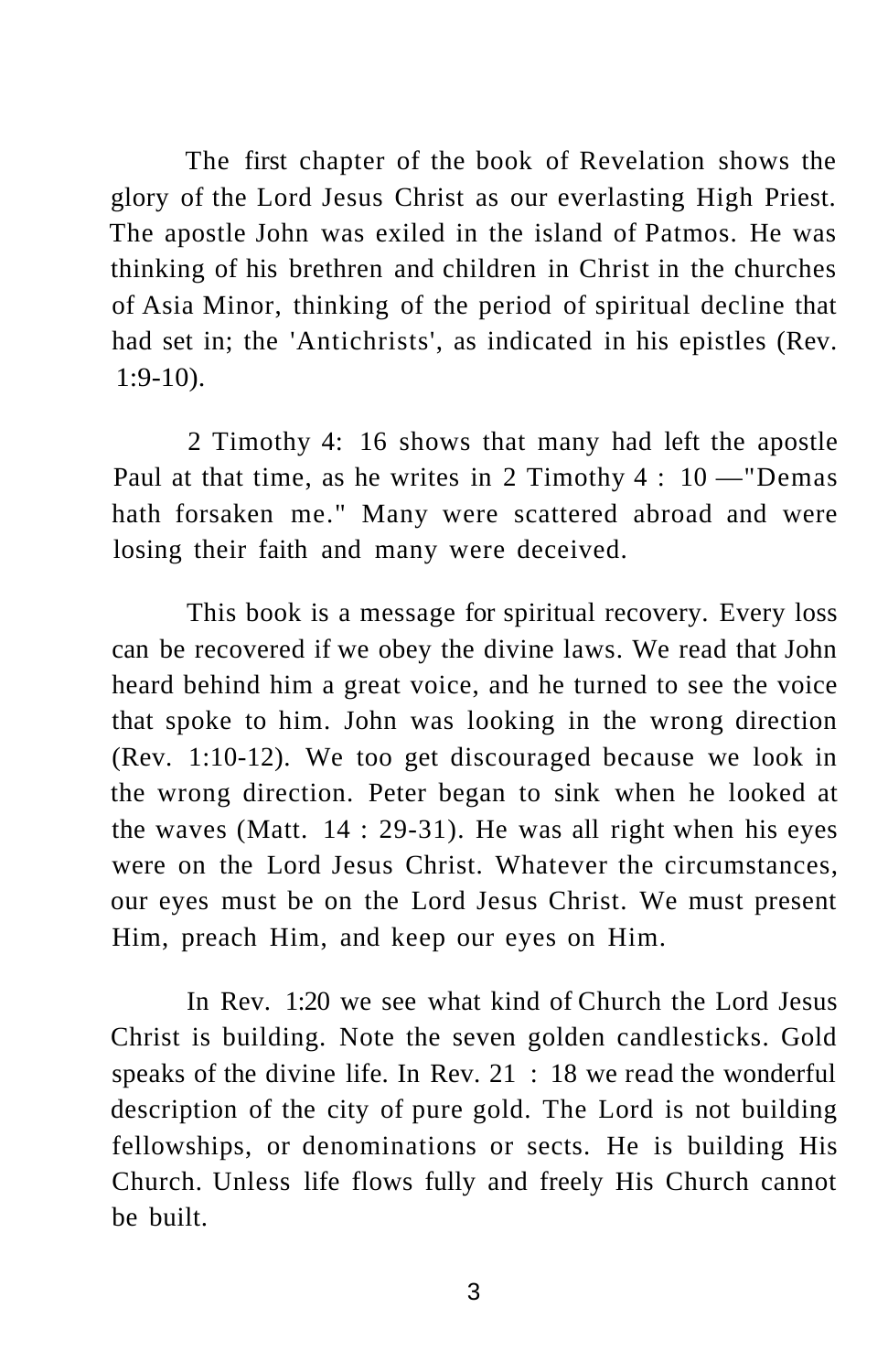Rev. 1 : 13 shows Christ as the everlasting High Priest. Hebrews 7 : 21-28 describes Him as undefiled, separate from sinners, higher than the heavens: Who ever liveth to make intercession for us. A believer may have fallen, but there is hope for him as long as he does not blaspheme the Word of God or the precious blood. In 1 John 2:1 Christ is called our advocate. With Him the believer is safe by His promises in Psalm 37 : 24- "Though he fall, he shall not be utterly cast down" to which Micah 7:8 adds, "...when I fail I shall arise."

2 Cor. 4 : 9 tells us, we may be cast down but we shall not be destroyed. We may fall, for we are human beings and make many mistakes, but the Lord Jesus Christ is our High Priest.

To enjoy the work of the High Priest in our hearts, we must come for fellowship in meetings for prayer and ministry of the Word of God. One meeting on Sunday is not enough. There is great loss to those who stay alone and come for fellowship only on Sunday. Lone believers are exposed to many temptations.

## Seven Features of the Lord Jesus Christ

## **1. His head and hair white like wool:**

His head and hair are wonderfully described in Rev. 1:14. I lis hair was white like wool. White hair of the Lord speaks of everlasting wisdom, maturity and experience (Dan. 7:9). Many people do not like grey hair; they pull them out whenever they appear ! However, human wisdom can make mistakes, and it is only by divine wisdom that we can understand the mysteries of God. James 1:5 tells us that if we lack wisdom we must ask of God, for The true wisdom is peaceable and easy to be intreated. Prov. 8:1-5; 25-30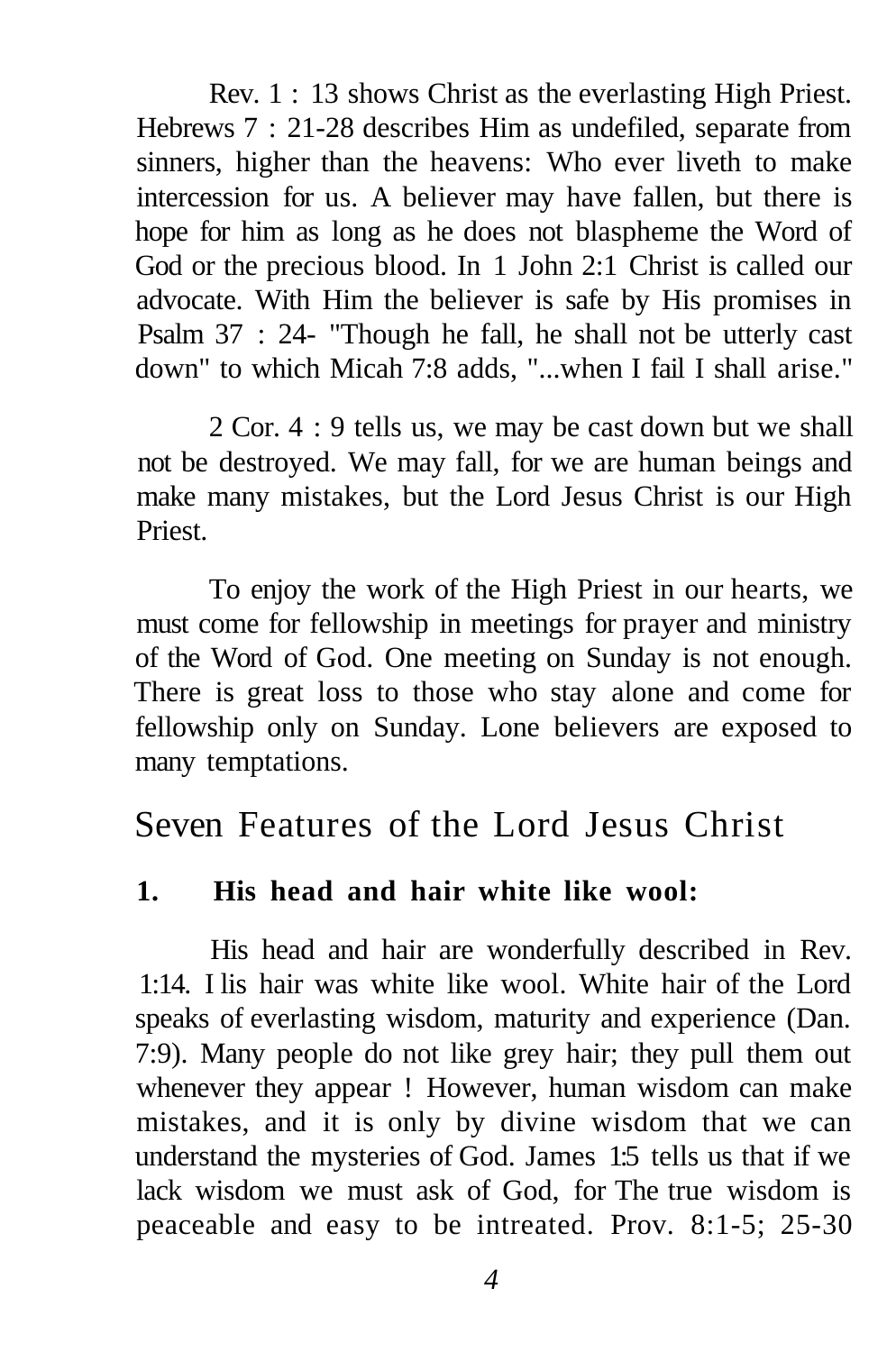describes true, spiritual heavenly wisdom. Prov. 9:1 speaks of the seven pillars of heavenly wisdom.

James 3:17 tells us that the wisdom given by God is first pure, peaceable, gentle, easy to be intreated, full of mercy, good fruits, without partiality and without hypocrisy. How much we need that wisdom! Take your Bible, kneel down and pray: "Lord, teach me Thyself the meaning of this chapter".

### 2. **His eyes like a flame of fire:**

"...the eyes of the LORD run to and fro throughout the whole earth" (2 Chron. 16:9). Psalm 32 : 8 gives the promise : "I will guide thee with mine eye", or as the margin gives it "Mine eye is upon thee". When we ask, "What about this? And what about that?" The Lord says : "I know, I can see" In John 1:46-48, Jesus says, "You are Nathaniel; I know you." Nathaniel thinks: "How does the Lord Jesus Christ know me?" Zacchaeus in Luke 19 : 5 is another example. The Lord knew who he was and where he was . He knows all, He allows circumstances to purify us. We need suffering to keep us gentle and pure, and fire is necessary for purifying.

## **3. His feet like fine brass:**

In John 3:14 we read of the brass serpent. The story is given in Num. 21:9. The dying Israelite, bitten by the fiery serpent, looked on the serpent of brass and lived, but the serpent' had no power in itself. In 2 Kings 18:4, we read how the people began to worship the serpent, so God caused it to be destroyed. Brass stands for judgment. The altar was of brass. The Lord's feet were like brass. In Gen. 3:15 the prophecy is given that the serpent's head would be crushed and in Romans 16 : 20 the promise is given that the God of peace would soon bruise Satan under the feet of God's people.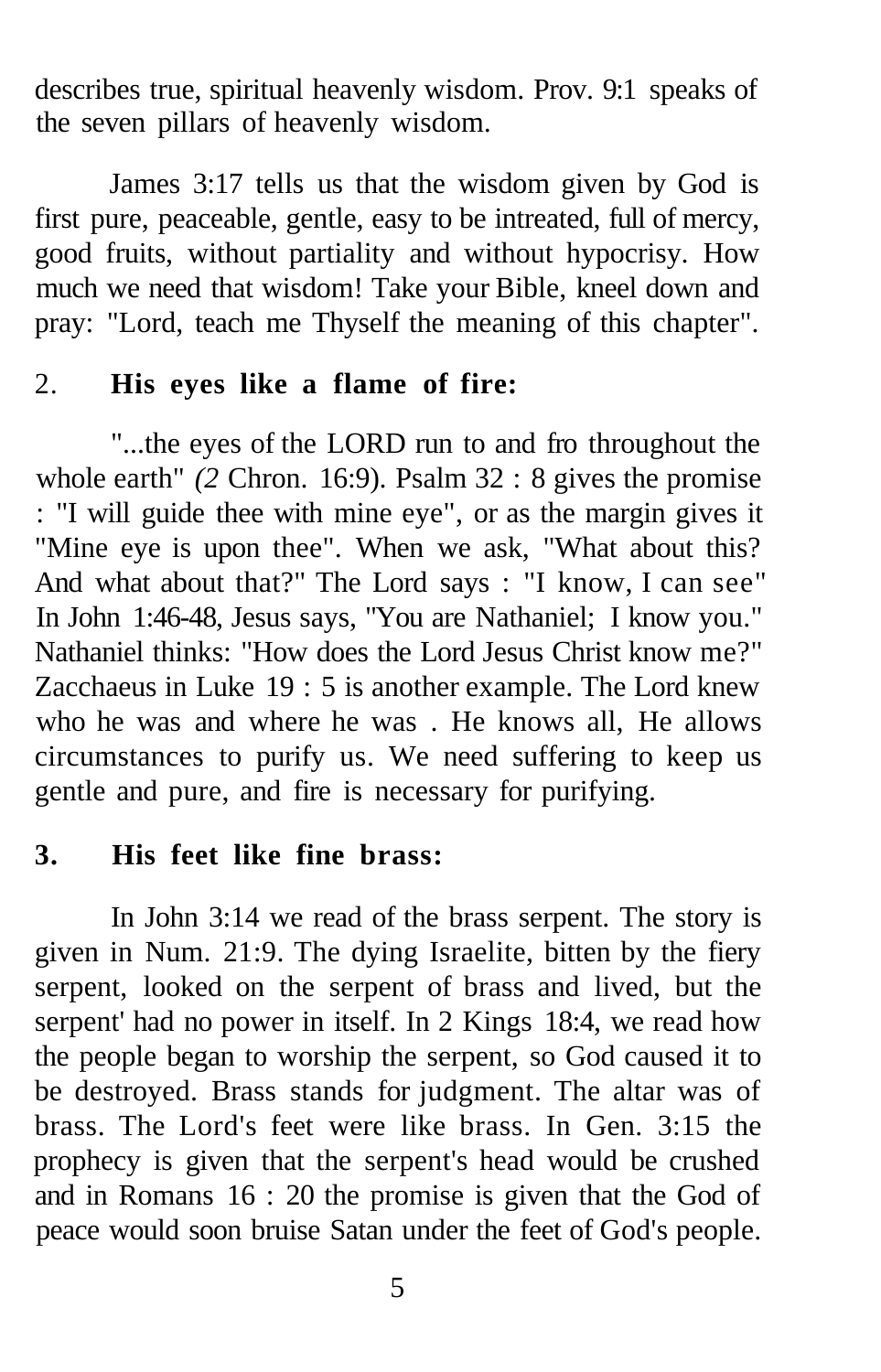The Devil was defeated by Christ's death on the Cross, and not by miracles. Mohammedans believe in the miracles of the Lord Jesus Christ, in His virgin birth, that He was crucified and that He will come back again, but not that He died and rose again.

1 Cor. 1 : 18 affirms that God's power lies in the Cross of Christ and not in miracles. We are to make our boast in the Cross of our Lord Jesus Christ, Gal. 6:14; and to defeat the Devil we must appropriate for ourselves our oneness with the Lord Jesus Christ in His death, burial and resurrection (1 Cor. 15 : 3-4).

## **4. His voice like the sound of many waters:**

Rev. 1 : 15; 19:6. Isaiah 30:21 says:"thine ears shall hear a word behind thee." In 1 Kings 19:12-18 God spoke both in a still small voice, and also in a thundering voice.

## **5. His hands held seven stars:**

The Lord holds the churches in His hands; He does not always send angels to speak to His servants. The Lord may send angels for our protection as we see in Josh. 5:13-15. In Gen. 32:1, the angels of God met Jacob, but they are not always seen. Sometimes the Lord permits us to go through trials, but always and in all circumstances we are held by His hands.

## **6. Out of His mouth went a sharp twoedged sword:**

In Hebrews 4:12 the Word of God is compared to a sharp twoedged sword and it is by God's Word that we defeat the devil (Eph. 6:17), even as in Matt. 4:4,7,10, the Lord Jesus Christ Himself defeated the devil by the Word of God.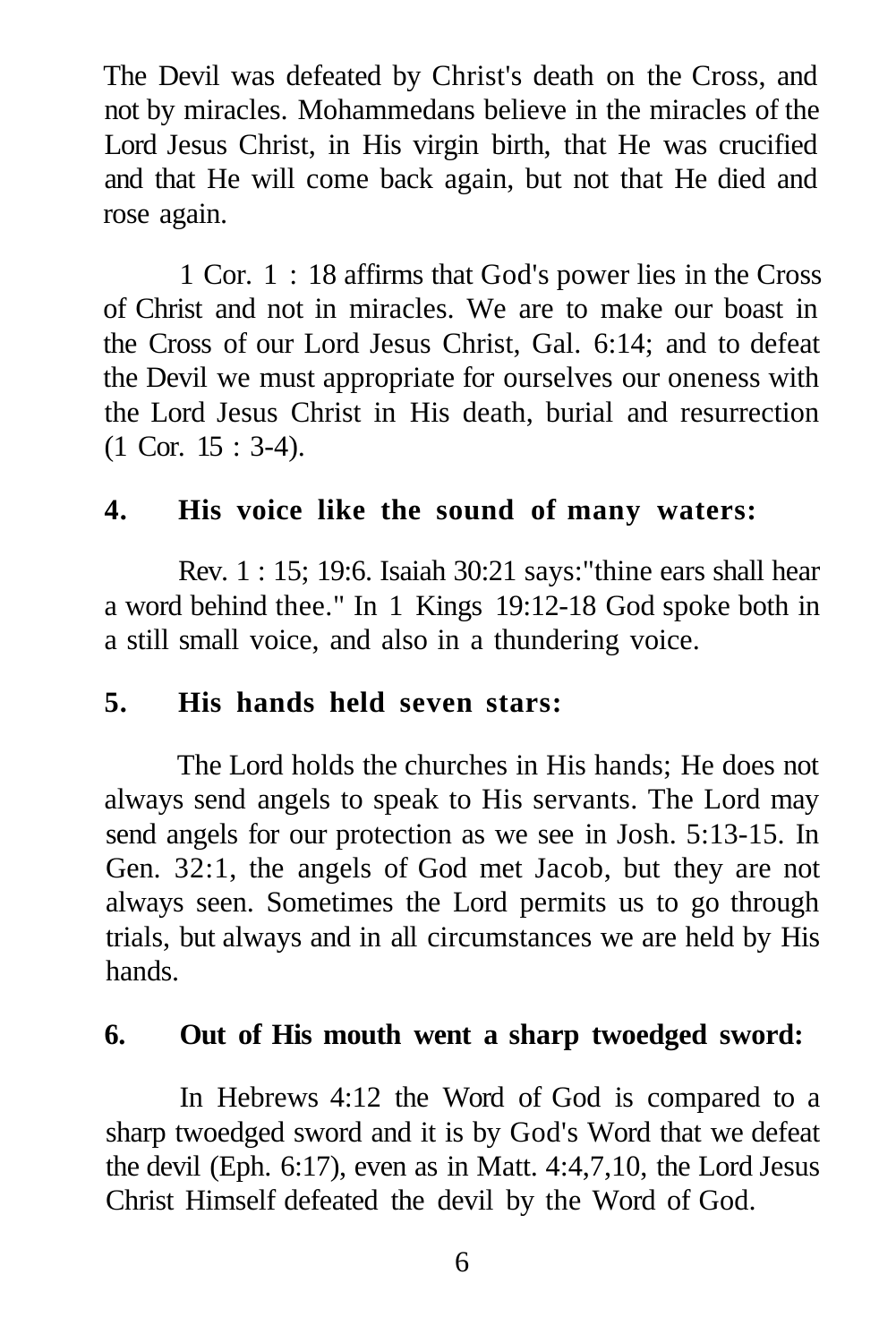## **7. Lastly, His countenance was as the sun shineth in its strength:**

In Mal. 4:2 the Sun of righteousness is used as a description of the Lord. Every germ is killed by sunshine, so keep yourself in the sunshine *of* the Lord Jesus *to be* free from spiritual germs of doubt, fear and suspicion. The Lord gave John the apostle a new vision of Himself. Present Christ, not only His teaching, but also His heavenly glory and beauty. Rev. 19:16 reveals Him as the King of kings and the Lord of lords.

### **Revelation chapter 2:**

The book of Revelation is a special message for the end days and a special blessing is promised to those who hear and keep "the words of this prophecy" Rev. 22:7. "He that overcometh shall inherit all things" Rev 21:7, and this book teaches us how to overcome. In this chapter the Lord Jesus is seen in the midst of the churches (Matt. 16:18).

In chapters 2 and 3 we see how the Lord Jesus Christ defeats the Devil. The Devil comes in four ways.

- 1. 1 Pet. 5:8, as a roaring lion.
- 2. Acts 20:29, as a grievous wolf, bringing wrong teaching into the churches, and strife among God's people.
- 3. 2 Cor. 11:14, as an angel of light.
- 4. Isa. 59:19, as a flood.

The message of this chapter can be divided into seven parts, and each part represents a period of history. There are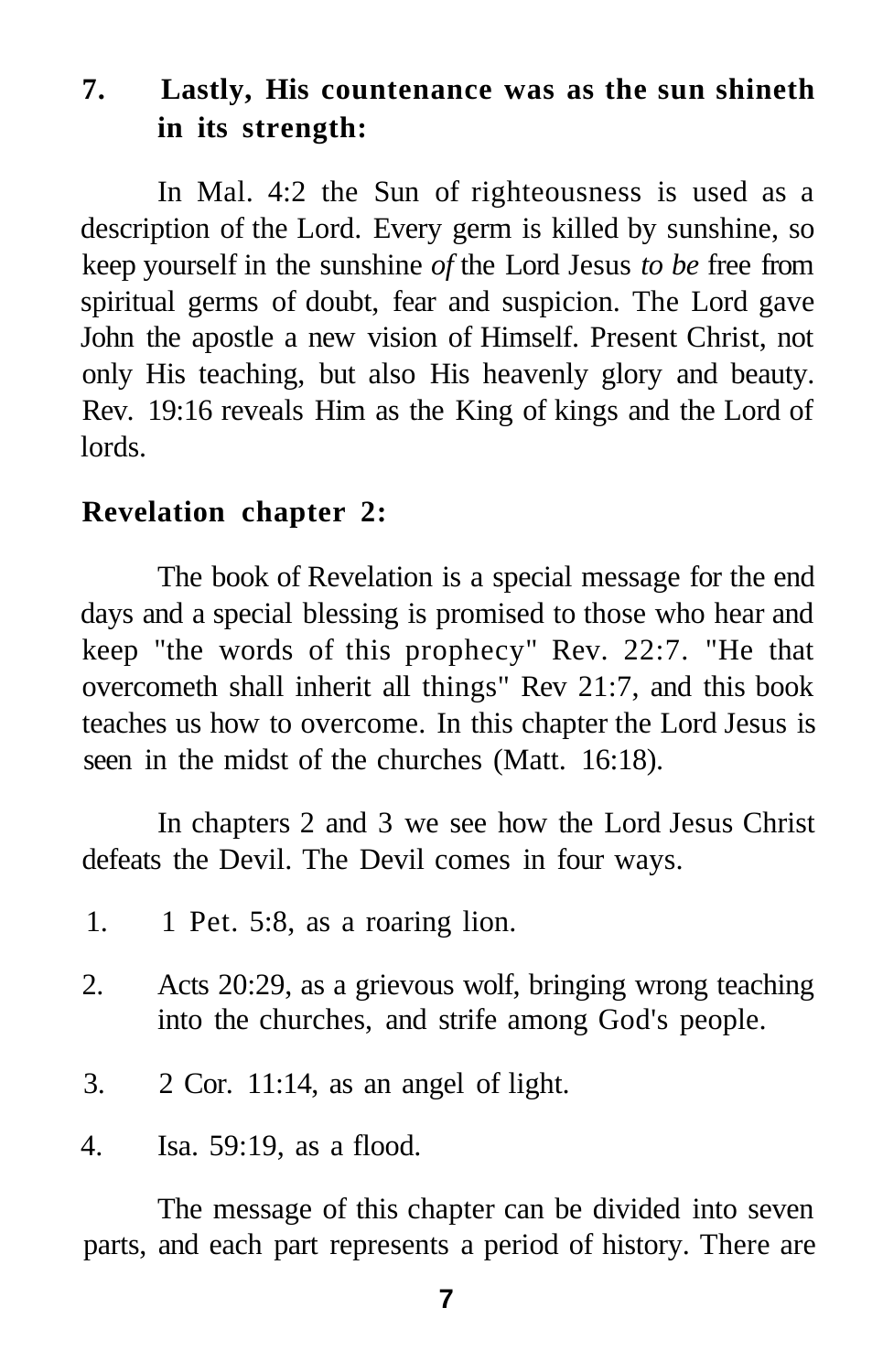in all seven messages and each message again has seven parts. Seven titles are given to the Lord Jesus Christ. By this He makes Himself known to the seven churches, and in each church or age it was the knowledge of Him in the role by which He introduced Himself, which enabled the believers to overcome.

## **First Period (Rev. 2:1-7)**

The first period is described or pictured by the Church at Ephesus. *in* Rev. *2:*1, speaking to the angel of the church at Ephesus, Christ introduces Himself as the **One Who holds the** seven **stars in** His **right hand.** When we are exposed to danger He commands His angels to take care of us. We should never look at circumstances, for with every circumstance will come the necessary help. He has made the angels to be ministering spirits to those who are the heirs of salvation (Heb.l:14).

Acts 12:7, angels do not come all the way with us. The angel took Peter only a short way. God knew Peter would forget and leave behind his sandals and *old* garment, so the angel reminded him to take them. Then the angel left him. Do not forget that God has His angels watching over His people.

In *Quetta* (India) *58,000* people were killed in eighteen seconds by an earthquake. Only one believer was killed, though 92 percent of the population was destroyed.

The Lord also introduced Himself to this church as **the One Who walks in the midst of the** seven **golden candlesticks.**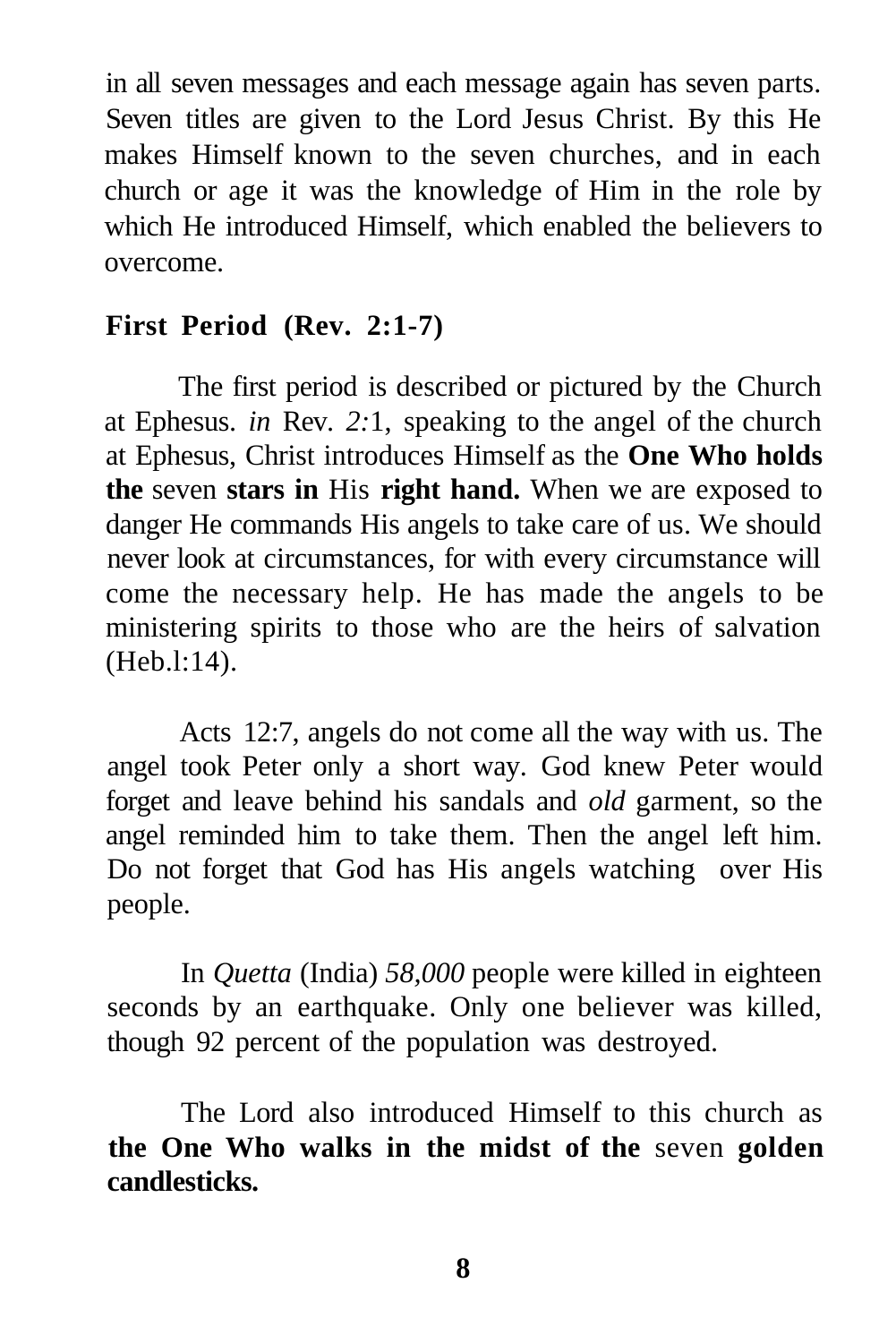Many were imprisoned and scattered through persecution. Acts 12:1-2, and John must have questioned, "What will be the future of the Church?" The Lord answered, "Do not look at outward conditions, I am in the midst of the churches. I am building my Church and for this I do not depend on buildings and property."

**The** gold of the candlesticks speaks of divine life. Where the churches are gathered with divine life, under the headship of the Lord Jesus Christ they are built up. In His Message Christ first commends the church, "I know thy works, zeal and labour, how you cannot tolerate wrong teaching, how you are full of activity, visiting and preaching, bearing much and not fainting."

Then He makes a serious **charge** against the church: "Thou hast left thy first love. I cannot use you. You have lost your love for the Lord." Without love for the Lord He cannot use us. We may be full of activity, but with no love in our hearts, we are useless. Let us pray: "Lord, give me love for the people in their blindness," for unless we have love for the people the Lord cannot work. We may be full of knowledge, but cold and without love. We have no right to condemn the Ephesian church, for what was true of them is true of us also. We must show love.

As far as we understand the doctrine of the Nicolaitanes, they made a difference, or rather drew a line between the preacher and the people, and in doing so tended to glorify the preacher.

The **reward** promised to this church is that to him that overcometh, will Christ give to eat of the tree of life (Revelation 2:7). In Genesis 2:9 the tree of life was in the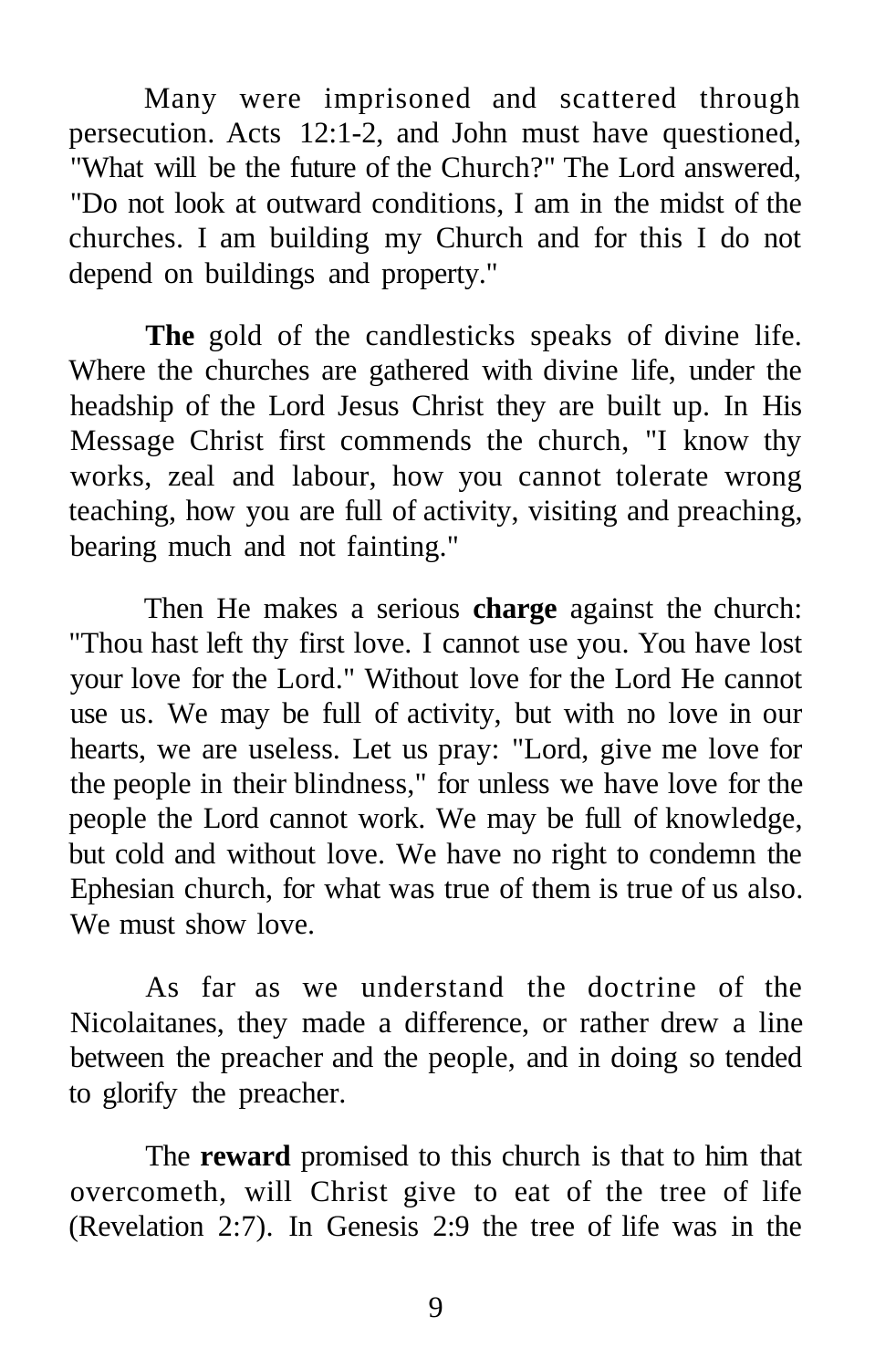midst of the garden, and by eating of the tree of life a man could have enjoyed all things and eternal life. Now, by overcoming, we shall be able to enjoy all the things that God has for us. Even now the Bridegroom is preparing the heavenly feast and those who overcome will take part in that feast and eat of the tree of life (Matt. 26:29). Our full enjoyment of the things of eternity is dependent on our eating of the tree of life, If our hearts are full of love we will enjoy all of God's Word as we learn to overcome.

**Historically** the church of Ephesus was the apostolic period from the beginning of church history to 90 A.D.

As we have seen, Christ spoke of Himself to this church as the One Who walks in the midst of the golden candlesticks, holding the seven stars in His right hand. He is the Centre and supreme authority in His Church.

The church's **danger** was that she had left her first love. The **warning** given to her was to remember and repent. The remedy for coldness and lack of fruit is to return to our first love for Christ.

The reader is **exhorted:** "He that hath an ear, let him hear what the Spirit saith to the churches".

The reward of faithfulness is to eat of the tree of life.

Let us pray : "Lord, keep me loving and tender". No one can say : I will never fall (Luke 22:31-32), We must learn to pray for those who fall, going to them personally, and praying with them.

In Galatians 2:11-12 we read how Peter's heart became cold, and he did not have the same love for all people. We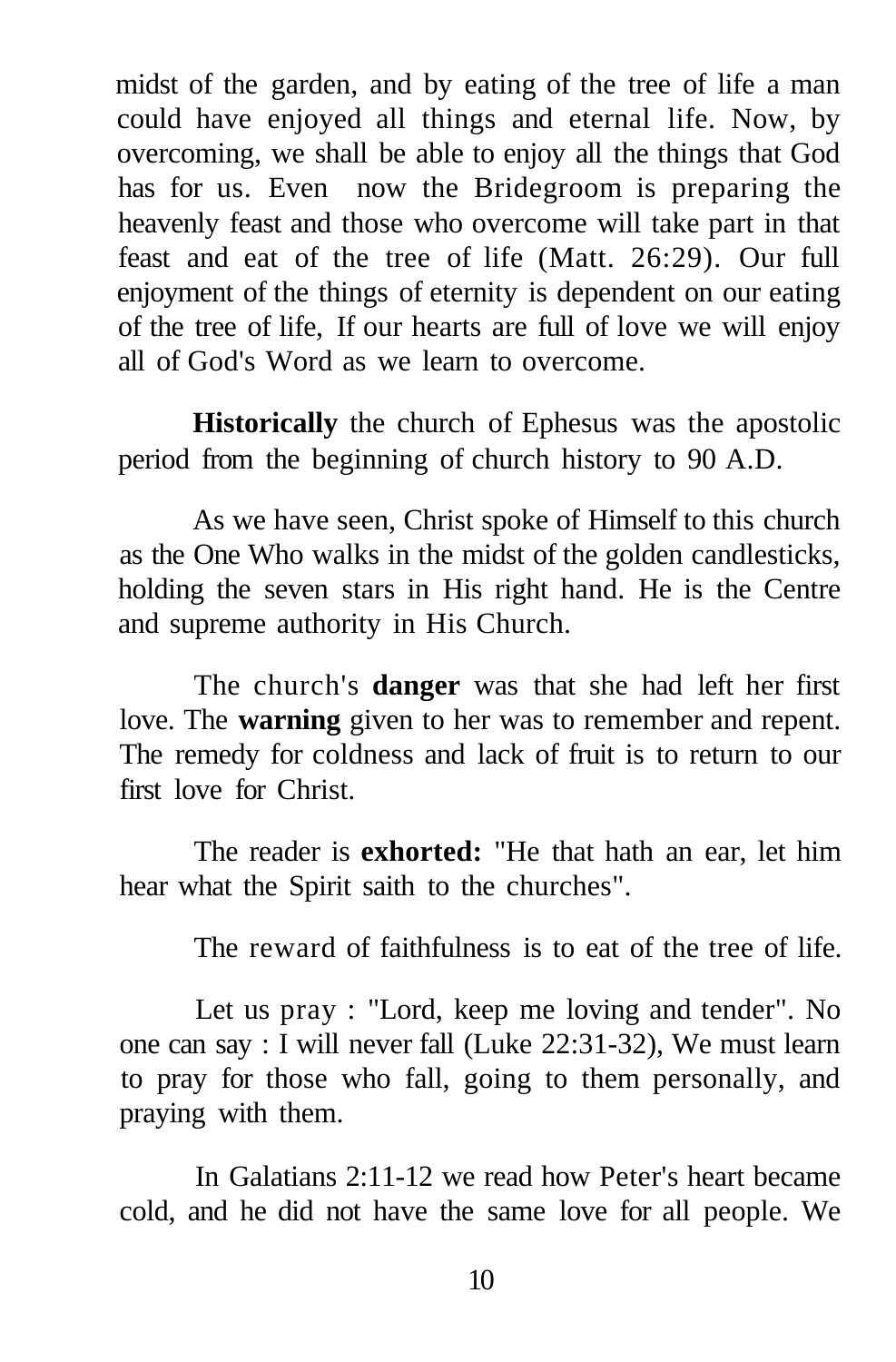must learn to love our enemies, even those that hate us and those that fall. We must be sure that our hearts are kind and tender, for our teaching is of no value if there is no love in our hearts and if we do not know how to share the burdens of others (Gal.6:2).

#### *Second* **Period (Rev. 2:8-11)**

The second period is that of the church at Smyrna, a church that was active between the years 90 A.D. to 325 A.D. The name indicates suffering and the word myrrh comes from the same root. From John *19:39* we see that myrrh is used to anoint dead bodies, but first it has to be ground to powder. In the same way we are called to suffer that we should give forth a sweet fragrance. Some flowers give forth their sweetest fragrance on the darkest night. It is true that under suffering we have the greatest burden for prayer. Prosperity generally brings barrenness among believers. The trouble in this country and in many parts of the West, is that there is loo much prosperity. In the period when this letter was written, the believers had lost their property, and were gathered in caves. "I am the living Christ," announced the Lord to such a church in Rev. 2:8, Persecution does not kill the Church. The believers may be poor, but they are rich spiritually under persecution. There were those who wanted to deceive the believers and testing *was* allowed to make them strong, "...ye shall have tribulation ten days," the Lord told them, "be thou faithful unto death." The number 10 stands for testing, and those who stood the test were to receive a **crown of life** (James 1:12).

In 2 Timothy 4:8 it is called the **crown of righteousness**  and is promised to all who love Christ's appearing. All who love His appearing and overcome every temptation, receive the crown of life.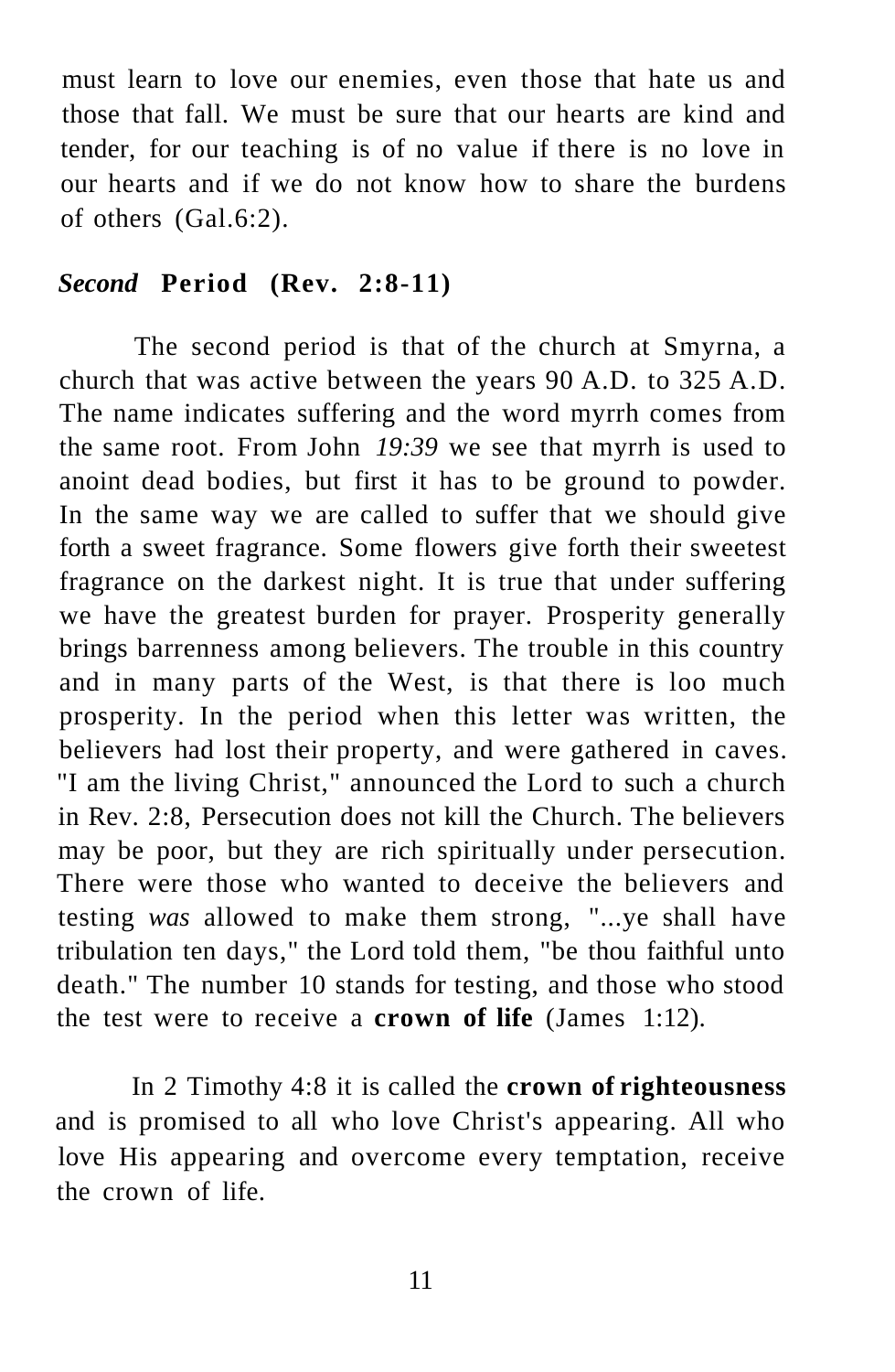The apostle Paul himself endured much suffering and testing. but his attitude was that of the overcomer, knowing that he would not be "hurt of the second death". There are forty afflictions mentioned in 2 Cor. 6:4-10, 11:24-29 yet the apostle was always rejoicing. He never murmured, but rather counted it a privilege to suffer: 'I have learned' he said, 'in whatsoever state I am, therewith to be content,' Phil. 4:11, Would to God *we* all had that spirit of contentment.

In Heb. 13:5a we are told that our conversation must be without covetousuess. We are warned to be free from the love of money and material possessions, and to be content with such things as we have. Some people are never content. They always want new furniture, a new car, or something else new. We must be thankful, for then only can we grow spiritually.

The promise to the second church (Rev. 2:11) is that the overcomer shall not be hurt of the second death. Rev. 20:6 is a further promise concerning the same. "Blessed and holy is he that hath part in the first resurrection: on such the second death hath no power."

Who are these overcomers? From Rev. 20:4 we gather that they are all believers. Many will be deceived by the Antichrist and many will bow to worship the beast or his image or will wear his mark on their hand or forehead. Those who overcome will live and reign with Christ for a thousand years. But those who wear the mark of the beast or take the part of Antichrist cannot be overcomers (Rev.l3:4). They will be overcome of the second death, and have no part in the millennial reign.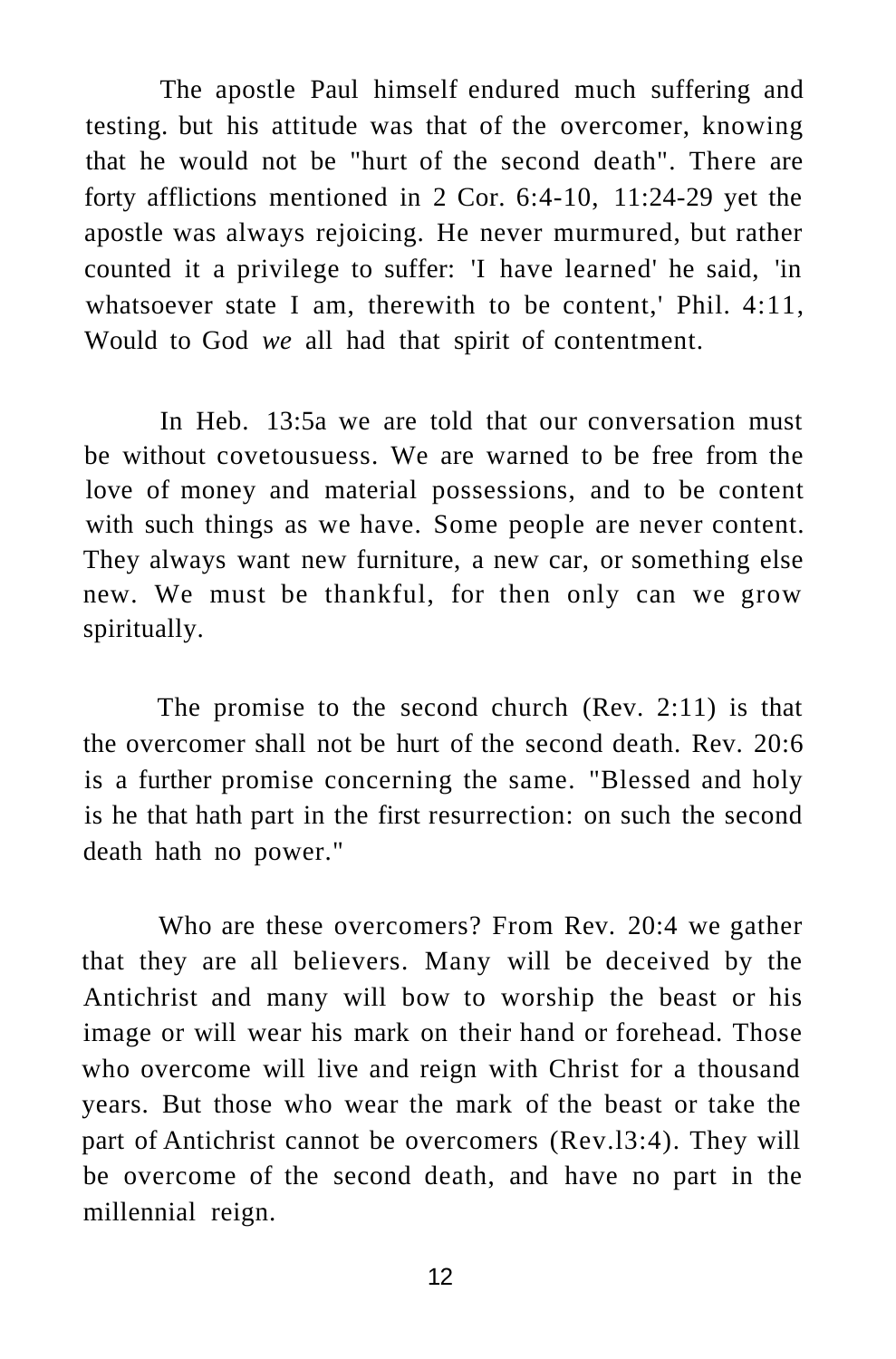The Lord comes to this church as "the First and the Last", the One Who "was dead and is alive." He Himself had been through death, so why should they fear death when He was with them?

#### **Third Period (Rev. 2:12-17)**

The third period is that of the church of Pergamos. Christ presents Himself as "he which hath the sharp sword with two edges".

He says, "I know thy works, and where thou dwellest, even where Satan's seat is" (v. 13). King Constantine was the head of the church instead of the Lord Jesus Christ.

King Henry VIII wanted to divorce Catharine of Aragon in order to marry Anne Boleyn. So he broke away from the Roman Catholic church and became head of the Church of England. But Christ cannot reign in a church where a man claims headship.

The church is warned not to eat things sacrificed to idols. In Numbers 23:4-11 we read how Balaam blessed the children of Israel instead of cursing them. He had not wished to do this, but God had compelled his mouth to bless them. Later, in Numbers 25:1, Balaam gave wrong advice. He cleverly seduced some of Israel to make mixed marriages with the result that the people began to worship idols and Israel was joined to Baalpeor (Num. 31:16). We might call the doctrine of Balaam, the doctrine of mixed marriages, that is , of believers marrying unbelievers. In 2 Cor. 6:14-18 we read why relationship with unbelievers is harmful. It is a false argument to say, "I am friends with him so that I can win him." That is a strong weapon of the devil to bring about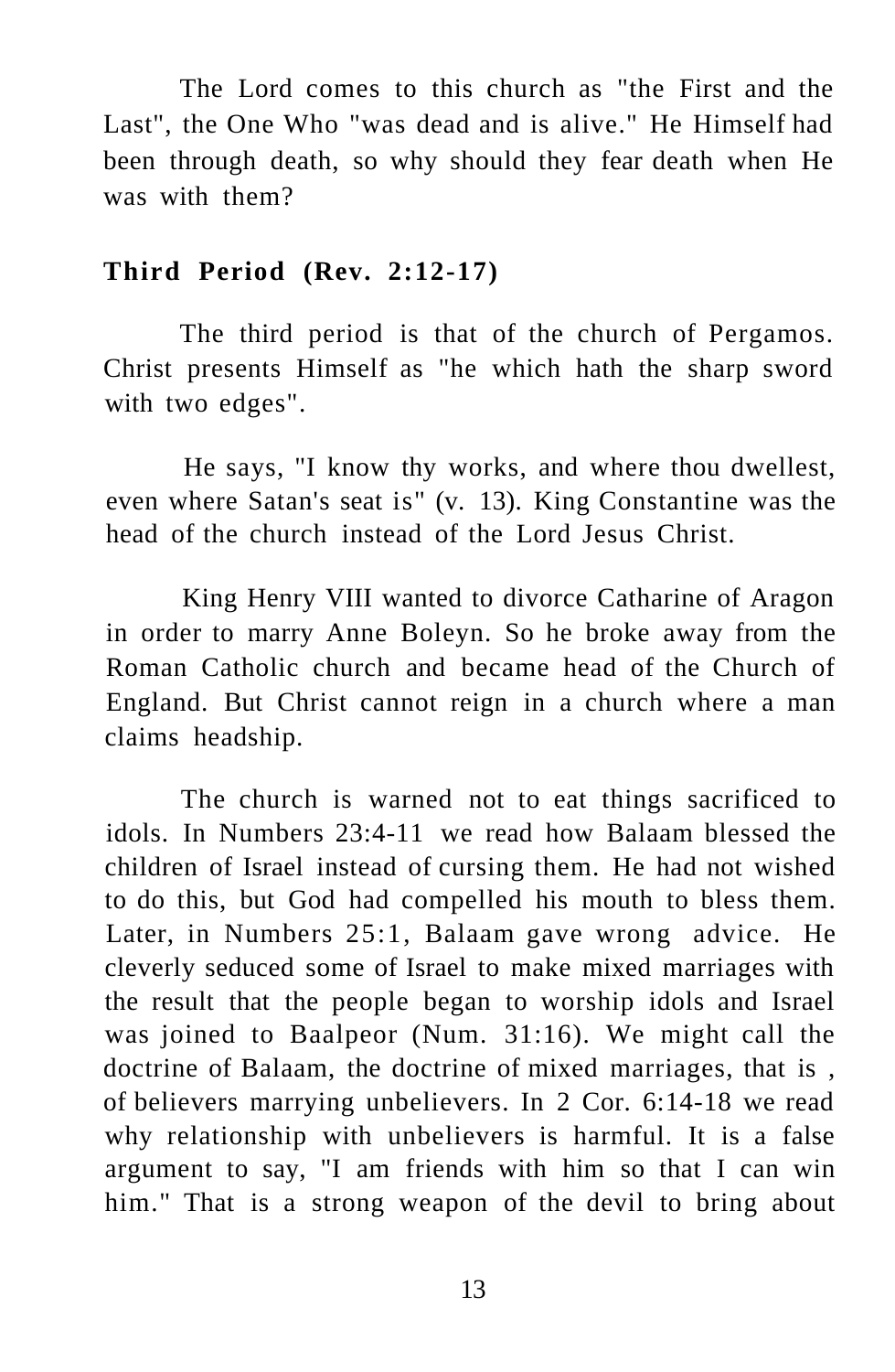spiritual blindness. How can a believer and an unbeliever agree in marriage or in business? Amos 3:3 gives the answer '"Can two walk together, except they be agreed?"

This church also had among its members those who held the doctrine of the Nicolaitanes (Rev. 2:15). The people began to idolize a preacher who could draw crowds, which God hated. It is the doctrine of man-appointed headship in the church of God. Even Anglicans worship the Bishop and bow down to him. Because of this, long robes were brought in, and people worship the priest, and kiss his feet. However, God says in Rev. 2:16 that He would *fight with* the sword of His mouth against such things. That sword is the Word of God, and God's Word should be honoured. Only to the Lord Jesus Christ should we bow down and kneel in prayer. In Phil. 2:10 we read that every knee should bow to unto the Father of our Lord Jesus Christ."

In the early church it was the custom to kneel when praying, for kneeling is a sign of worship. We see this in Acts 20:36 when the apostle kneeled down and prayed with the elders of the church of Ephesus and again in Acts 21:5 at Tyre the apostle kneeled down on the shore, with men, women and children and prayed. In Acts 7:60 Stephen kneeled down and prayed, even though he was being stoned. In Acts 9:40 Peter kneeled down and prayed by the body of Tabitha. Believers now sit down and pray, but this brings darkness. Obey the Word of God in your private life, family life, and church life. There is often so much fun going on in the meetings of believers, especially amongst the young. But we must rebuke them and teach the young how they must honour God. The believers must be taught to keep their ears sensitive to God's Word,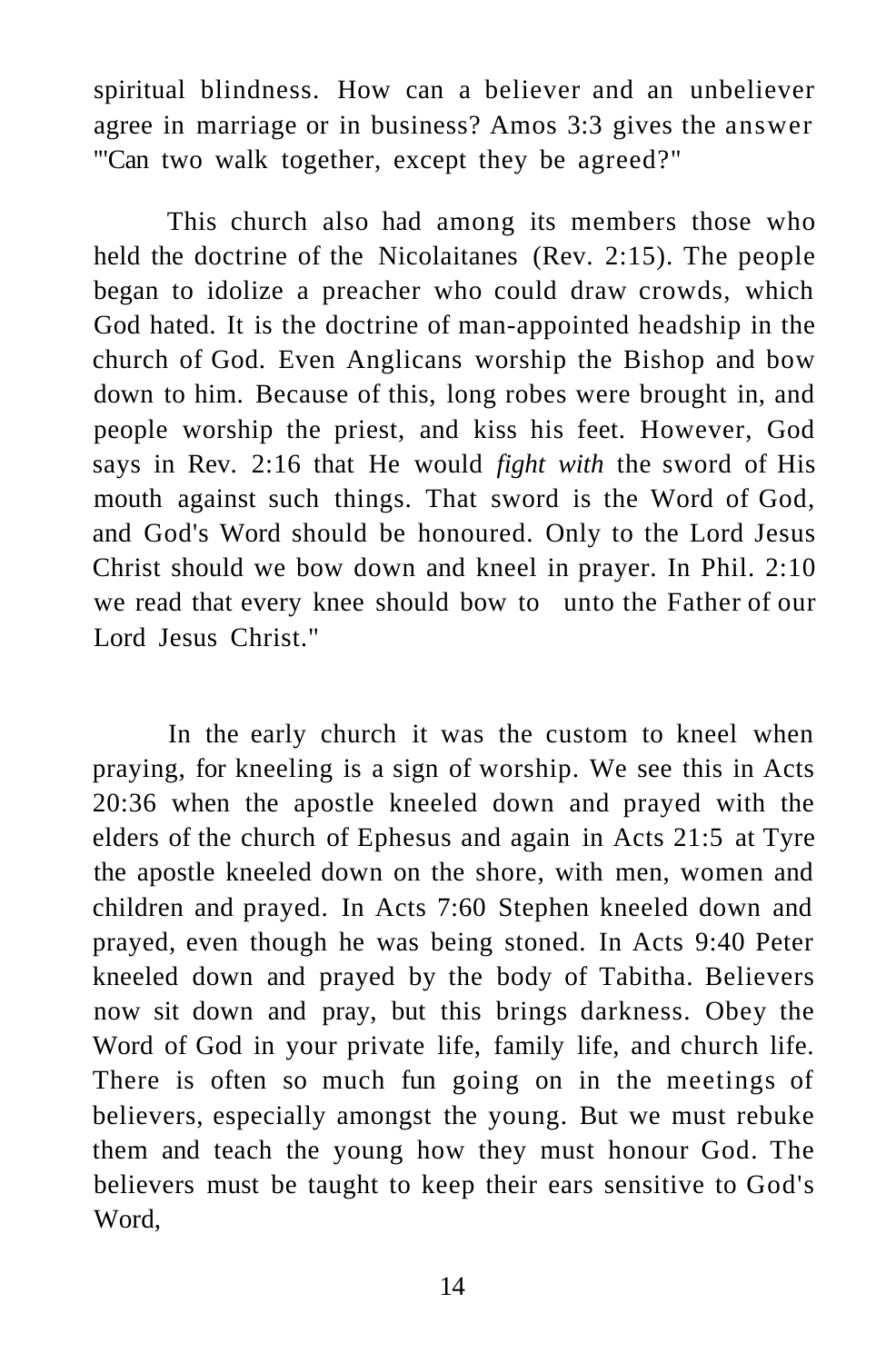In every message there is a reward. Here the promised reward is **hidden** manna, the spiritual food that we require for new life (Rev. 2:17). In 1 Kings 19:5-8 the angel had prepared a cake and brought water, and this food gave strength to the prophet to walk day and night for forty days without stopping. It was not ordinary food. Food which is prepared by angels has extra strength; it is heavenly, not earthly. So God gives His people special strength if they are tempted, persecuted and in tribulation. As we wait upon our knees and read God's Word we get that extra strength. We will be given hidden manna to go anywhere in God's universe. Men cannot stay on the moon but we will be able to go anywhere if God sends us.

There is also **white stone promised** to the overcomer. In Numbers 27:21 we read of the Urim by which the high priest could find God's will. With the help of the white stone we too will be able to find God's will. As we read God's Word and pray, God gives a verse which shows His will. When God gives a white stone, He gives with it ability to answer all questions.

#### **Fourth Period (Rev. 2:18-29)**

The fourth period of church history is that of the church at Thyatira.

That was a period when men tried counterfeits, holy water and other devices, in order to obtain salvation. Christ introduces Himself as the Son of God Who hath "His eyes like unto a flame of fire, and His feet like fine brass." He says: "Look at my eyes!" By coming into His presence, I can look into the fire of His eyes. Dare I do so? His feet were like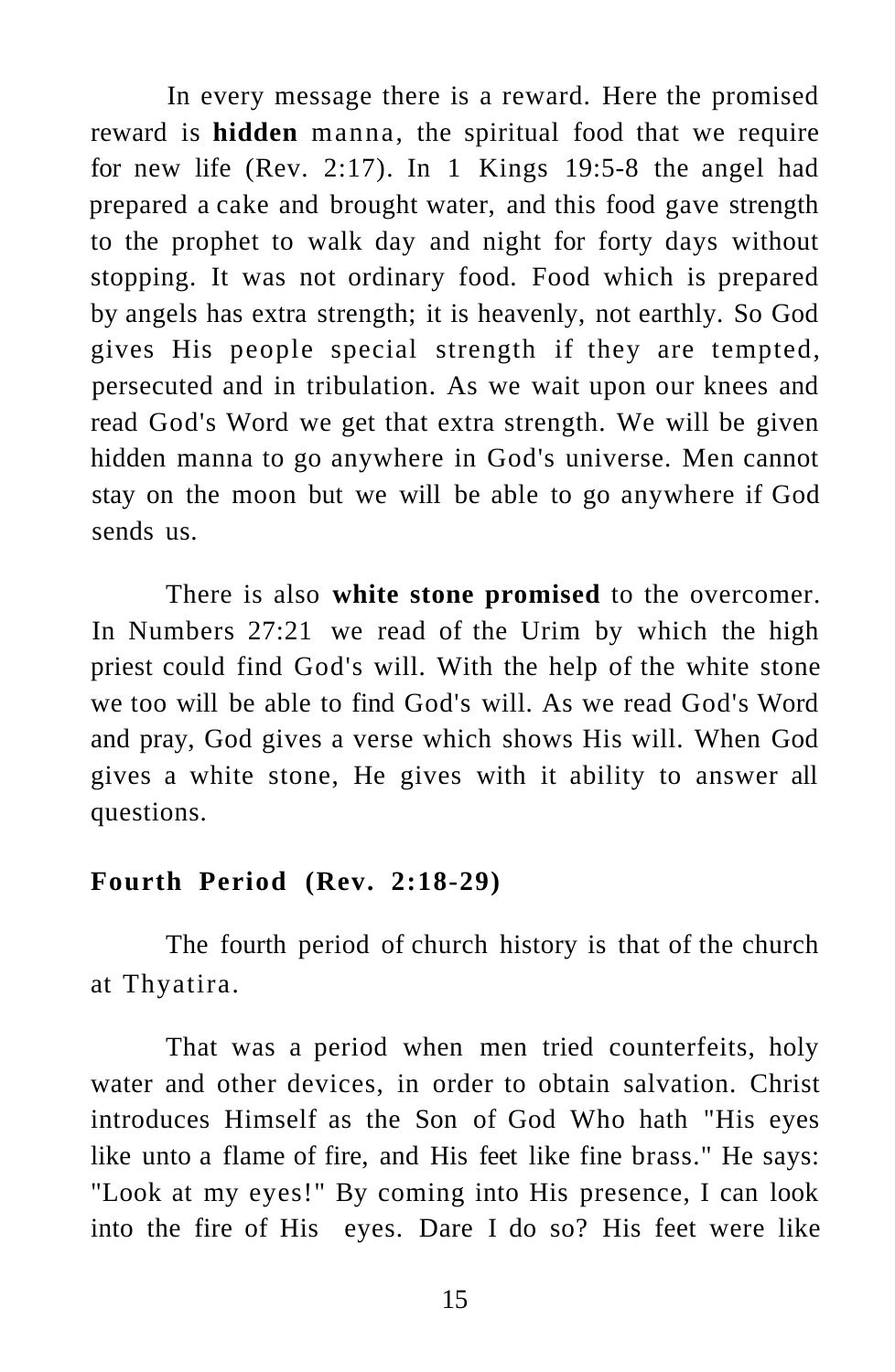brass. Brass speaks of judgment. In John 3:14 the serpent of brass is referred to. The story is in Numbers 21:4-9. Judgment in the shape of fiery serpents was sent among the people for their rebellion. The serpent or Satan causes trouble in the midst of the Church and unless the sin he causes is judged, we cannot conquer the devil himself.

In Genesis 3:15 the promise is given that Christ would bruise the head of the serpent, and that the serpent would bruise His heel. Before Pilate men cried: "Crucify him, Crucify him!" But the same bruised heel gave victory to man (1 Cor. 1:18; I Cor. 2:2;Gal. 6:14).

In Rev. 2:19 Christ commended the church for her work and her love and faith and patience, but defilement was going on. "That woman Jezebel" was causing *much* trouble by her so-called prophecies, teaching immorality and to eat things sacrificed to idols. The Lord promises terrible judgments. But in Rev. 2:24 He speaks comfort to those who have not known the 'depths of Satan' and tells them to hold fast to that which God has revealed to them (Rev. 2:25). The things allowed in Thyatira can be compared to the dreadful practices of the Roman Catholic church especially in the Middle ages.

Do not allow bag-snatchers in your divine life, for, by this means the enemy can bring doubt and fear.

To the overcomers is given the promise that they will reign (Rev. 2:26). But all cannot reign. 1 Cor. 6:3 tells us that the saints shall judge angels. The promised reward is the Morning Star in Rev. 2: 28. Again the people of God are told to be sensitive to God's voice. The still small voice is heard only by living close to Him (1 Kings 19:12),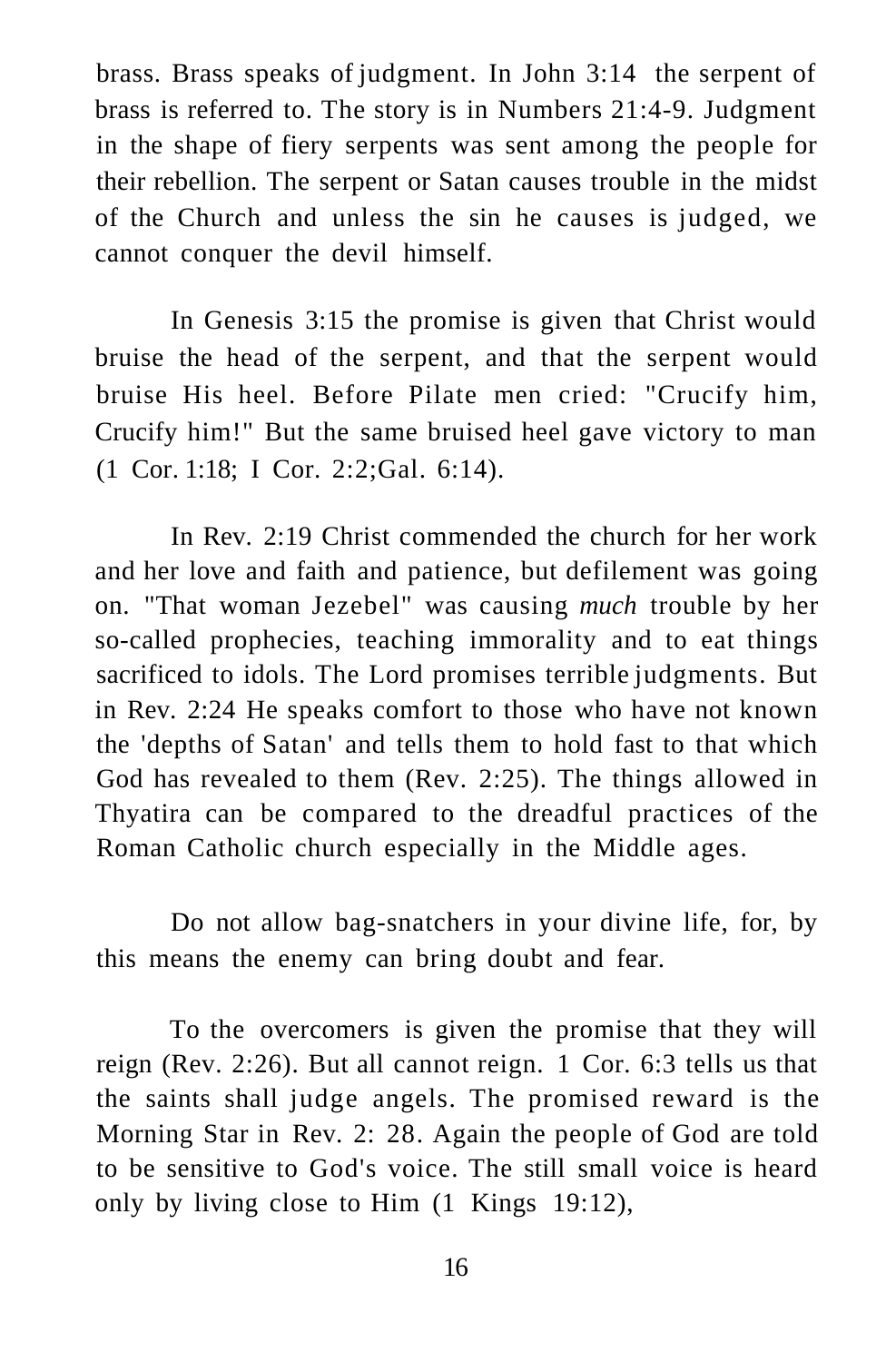As we see the Lord Jesus Christ in His true greatness, we shall be enabled to overcome the evils of the last days. In chapters 2 and 3 we see unfolding the history of His Church down the ages. God's work will not stop, even though His servants pass away.

## Revelation Chapter 3 Fifth Period (Rev. 3:1-6)

The fifth period is the period of Sardis. Historically it is the Reformation period, when, because of the evils practised in the Roman Catholic church, there was protest and a breaking away. They had a name of life but were dead, for they retained the robes, candles, several rituals, and prayer books of the Roman church. Unless the Holy Spirit has His way in our lives Ac too will be led away with many customs and traditions. In the eyes of God they were still dead for they retained the rituals, customs and traditions of the Roman system.

The Lord Jesus Christ introduces Himself as the One Who has the Seven Spirits of God (Rev. 3:1). These are also mentioned in Rev. 1:4 and 5:6.

In Zechariah 4:2 the seven lamps speak of the sevenfold work of the Holy Spirit. It is a complete work, and not just an experience. The lamps must be filled continually. When we are in need we must be filled again and again. Acts 13:9. We need to rightly understand the work of the Holy Spirt in our lives.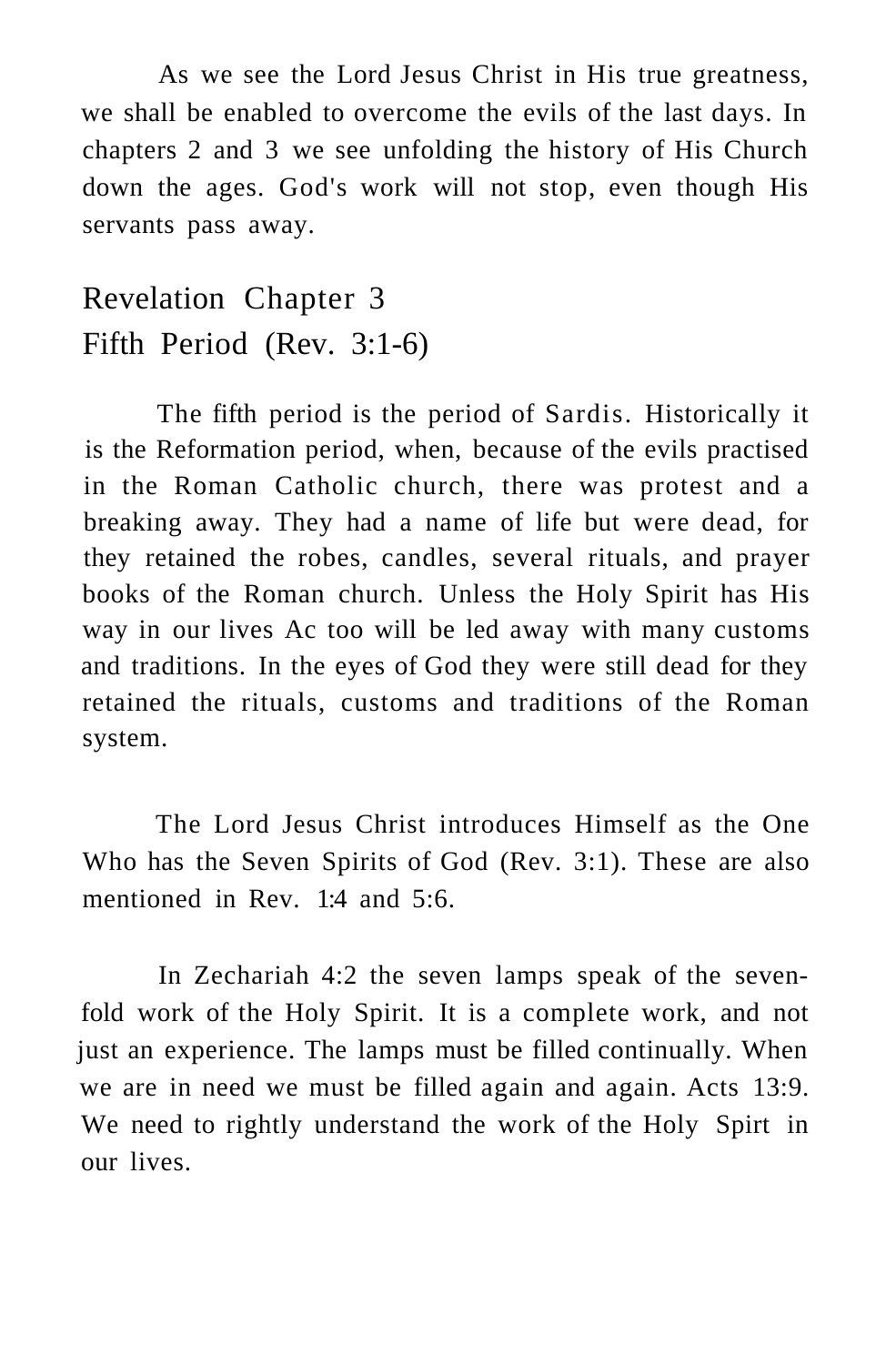There are seven names of the Holy Spirit.

There are seven inward works of the Holy Spirit in our lives.

There are also seven outward works of the Holy Spirit and

There is a sevenfold work of the Holy Spirit in the life of the Lord Jesus Christ.

#### **seven names of the Holy Spirit.**

Hebrews *9:14.* **The Eternal Spirit** gives us a longing for eternity and eternal things.

Romans 1:4. **The Spirit of holiness** works in us to make us like Christ. Am I like Him? Is the Lord satisfied with my life?

John 14:16. **The Comforter,** makes us enjoy fully God's love; not some emotion, but the pure love of God (Romans 5:5), the love which passeth knowledge (Ephesians 3:19). God's will for us is that we should be filled with His fulness.

John 14:17. **The Spirit of Truth,** teaches us all things. (John 15:5) "Without me," He says, "ye can do nothing."

Galatians 4:6. **The Spirit of His Son** enables us to soy boldly: 'My Father', as He Himself said: "my Father, and your Father" **(John 20:17).** The Spirit gives me a sense of claim that I can call Him my **Father.**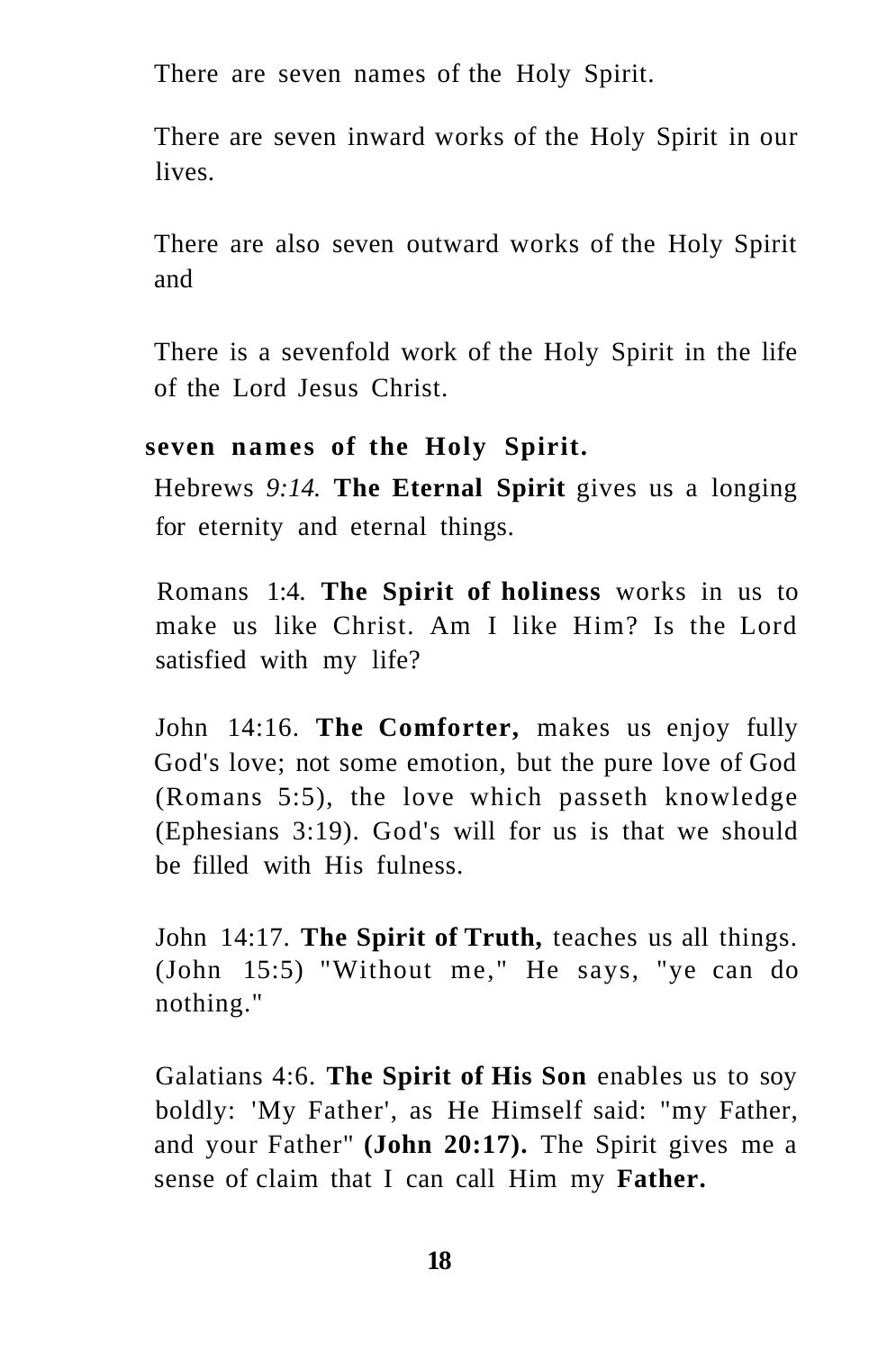- 6. 2 Timothy 1:7. **The Spirit of power, love and a sound mind.** We must use the whole Bible, and this will save us from unsound teachings.
- 7. 1 John 2:27. **The anointing.** Through the Spirit we will go on learning throughout our life. We cannot learn everything in one day, but as we are ready to receive we shall be taught by the anointing, Matt. 13:17.
- **The sevenfold inward workings of the Holy Spirit.**  Like the roots of a tree these are not seen.
- **1. Eph, 1:13.** We are **sealed** with the Holy Spirit of promise, showing that we are the Lord's property.
- 2. **1** Cor. **12:13.** We are **baptised** by one Spirit and joined to the Lord as His body.
- 3. **Eph. 1:14.** The Spirit is the earnest of our inheritance, the deposit of the heavenly inheritance, 1 Peter 1:4, reserved in heaven for us. We have a share there. All things belong to me in Christ.
- 4. **Eph. 1:17.** He is the Spirit of **wisdom and revelation.**  In Matt. 16:22 Peter began to rebuke the Lord Jesus Christ because he did not understand. But the Lord took him up into a high mountain, (Matt. 17:1) to show him those things he could not understand.
- 5. **Eph. 3:16.** He is also the **strengthening** Spirit.
- 6. **1 Peter 1:2.** H**e** is the sanctifying Spirit. For obedience we require the sprinkling of the Blood.
- 7. **1 John** 2:27. He is the **teaching** Spirit.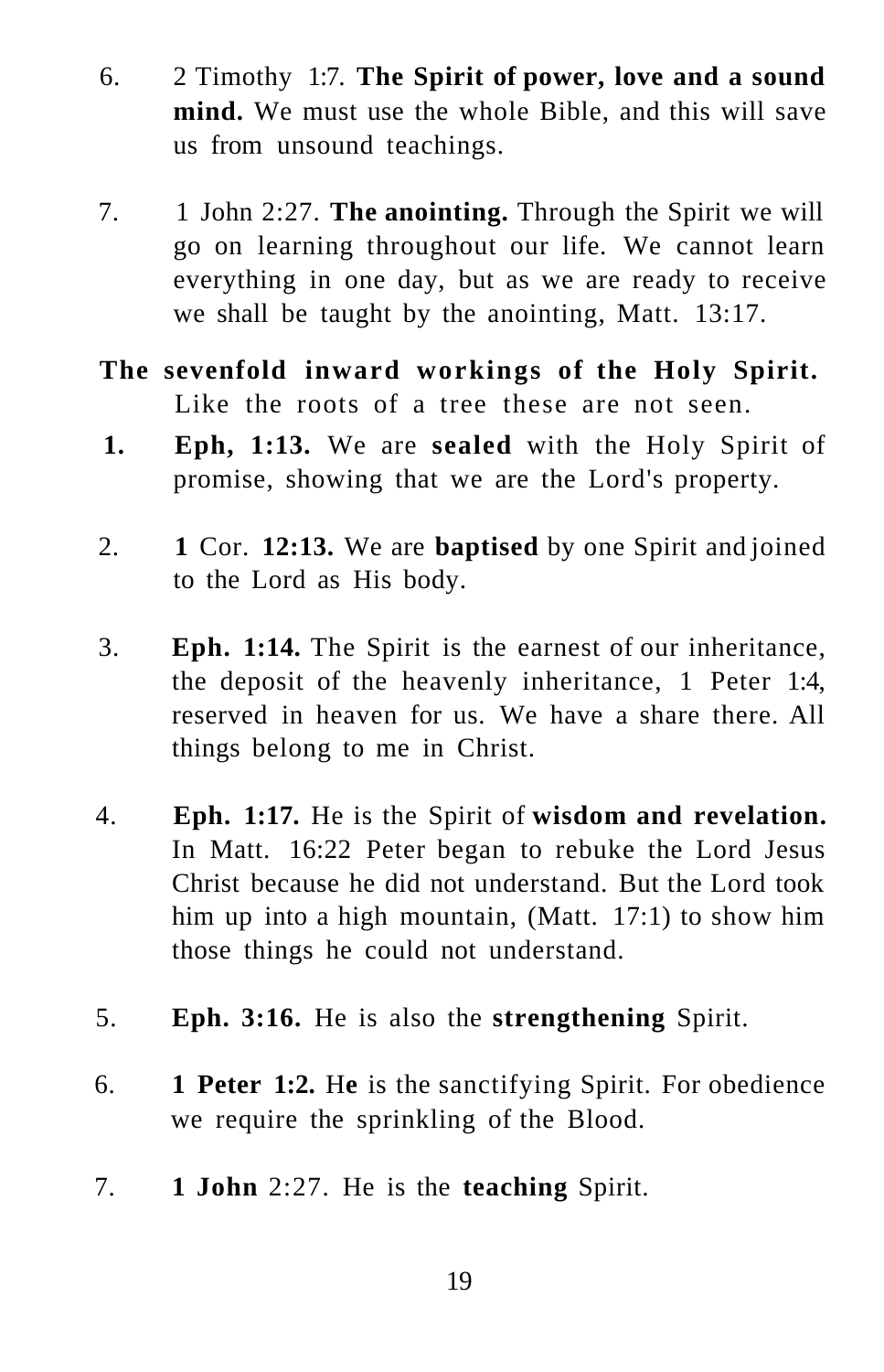We must be sure we are enjoying fully the work of the **Holy Spirit of God in our lives.** 

### **The sevenfold outward workings of the Holy Spirit in our lives.**

Like the trunk of the tree and branches these can be seen.

- 1. Rom. 8:9 **The Indwelling Spirit,** The Holy Ghost makes us a fit dwelling place for Himself. He fills us with love, joy, peace and gentleness. We cannot become humble by ourselves. Our longing should be to be prepared by Him to be God's dwelling place.
- 2. Rom. 8:11 **The Quickening Spirit** quickens our mortal body; He gives us extra strength for the need of the day; helps us to do our jobs faithfully; and gives us strength to do gospel work.
- 3. Rom. 8:14 The **Guiding Spirit** teaches us to be led by Him and helps us to find God's will.
- 4. Rom. 8:15 **The Spirit of Adoption** brings us to maturity. It was a custom, that when a son came of age he was given authority to sign his father's documents, and given a **key** of the house. Many believers remain babes spiritually. They go to meetings only and come home. They sit in the same scat week after week, but cannot take any responsibility. Look around to see what you can do for God yourself, for you do not need anybody to teach you.
- 5. Rom. 8:16 **The Witnessing Spirit** teaches us that we have a share in the heavenly inheritance which must be claimed. He that overcometh shall inherit all things. The Holy Spirit is there to teach us and **help us to claim our** share of the heavenly inheritance.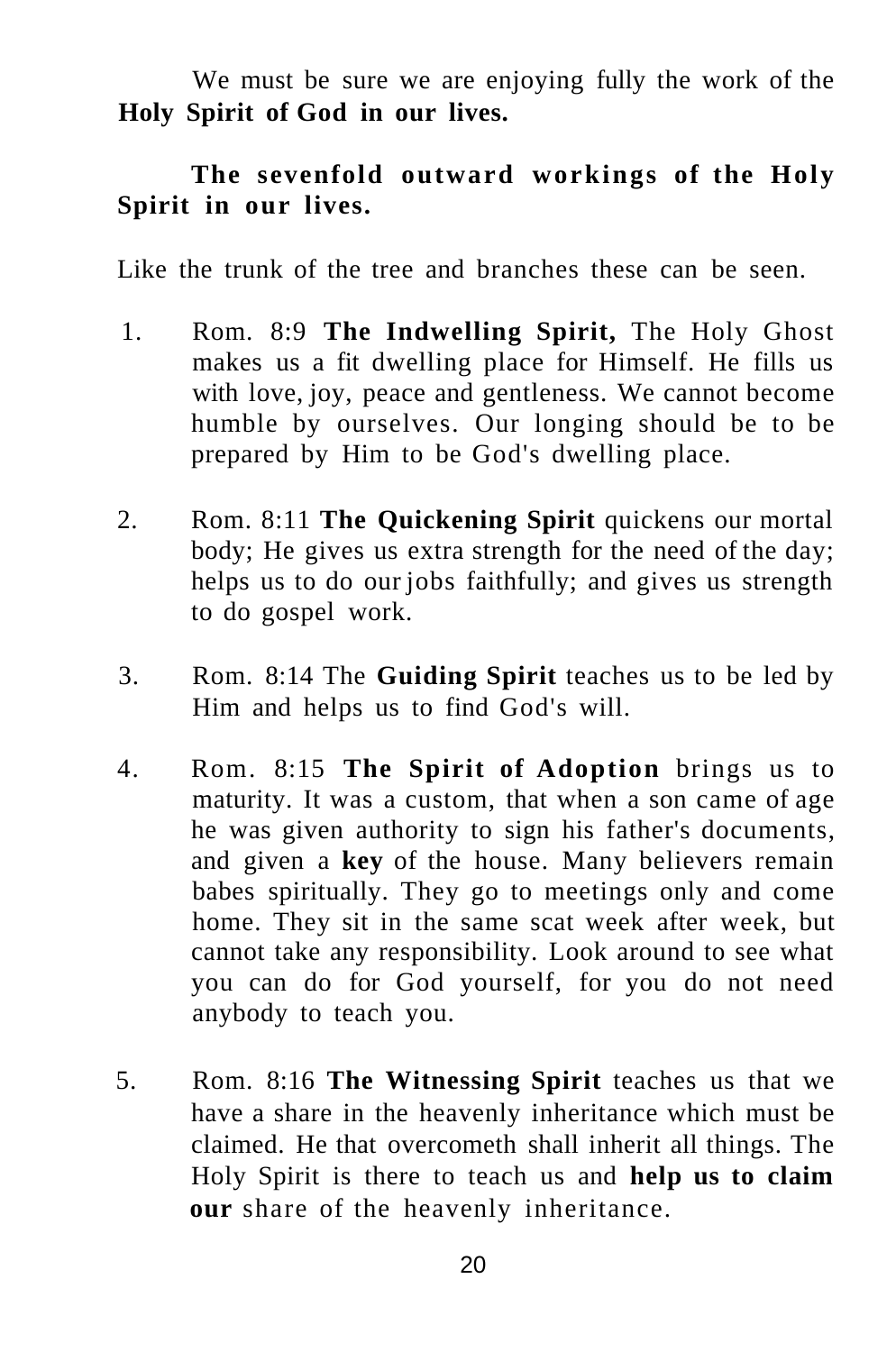- **6- Rom. 8:26 The Teaching Spirit** will teach us how to pray. He will help us to pray according to God's will (1 John 5:14) and to know the mind of God.
- 7. Rom. 8:27 **The Interceding Spirit** intercedes for us. Some are going through trials and temptations, and as we pray, the Holy Spirit gives us a burden to pray for such even though we do not know why. Sometimes God has caused me to wake up in the night with burden to pray.

## **The sevenfold** *work of the* **Holy Spirit with reference to the Lord Jesus Christ**

- 1. Luke 1:34, 35 The Lord Jesus was conceived by the Holy Spirit.
- 2. Matt. 3:16 The Spirit of God **came** upon Him after His baptism.
- 3. The Lord Jesus was **led by the Spirit** into the wilderness (Matt. 4:1). The Spirit prepared Him before the temptation. He will also prepare us for what lies ahead of us.
- 4. Isaiah *9:6* The Lord Jesus was **anointed** of the Holy Spirit, Isaiah **11:2.** The Spirit of **wisdom** was given to Him **to equip Him** for the task for which He had come, Isa. 11:2-5. Thus He was able to speak with authority; Matt. 7:29; John 7:46; Luke 4:22, 32.
- *5.* Isa. 42: 1-3 He bore everything very patiently and **was not discouraged** .because God's Spirit was upon Him.
- 6. Isa. 61:1-3 By the Holy Spirit He gave the Gospel patiently, and with love (Acts 10:38). What He spoke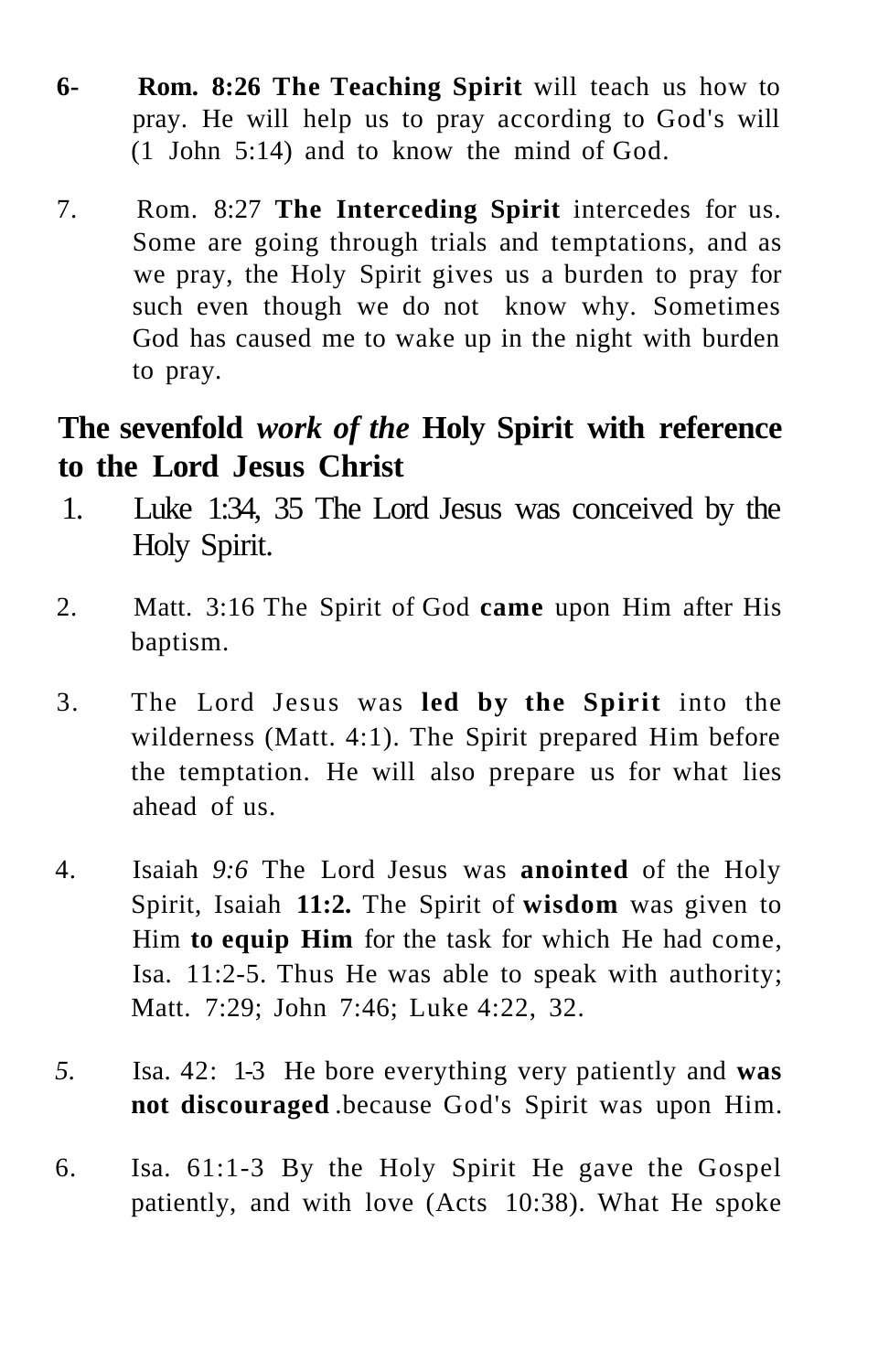#### was under **authority.**

7. Rom. 1:4 By the Spirit of holiness, and by the resurrection from the dead, He was **declared to be the**  Son **of God.** 

As we put all these things together, we can understand what it means to be filled with the Holy Spirit and we shall know whether we ourselves are filled with the Spirit. We cannot depend on some past experience.

#### **The Seven Spirits** (Rev. 3:1)

Many go by outward things, such as simple clothes, not eating meat, living in monastery, holy ashes and holy oil. But these things do not prove that we are filled with the Spirit. It is true that we can be filled, but we can only be filled as we understand the meaning of the Seven Spirits of God.

The Lord is not satisfied unless we come into His perfect will (v.2). We must do all things heartily as unto the Lord and not unto men, Col. 3:23.

We must prove what is that good, acceptable and perfect will of God. And we must be sure that we are living in the perfect will of God, and not in the permissive will of God, Rom.  $12 \cdot 2$ .

We must be free from all worldly associations. Rev. 3:4. The biggest danger to a believer is from worldly associations. Those who associate with the world, imitate the dress, haircuts, and conversation. We must be careful not to imitate the world. We are to hate even the garment spotted by the flesh (Jude 23). Fashions are designed to stir passions and to make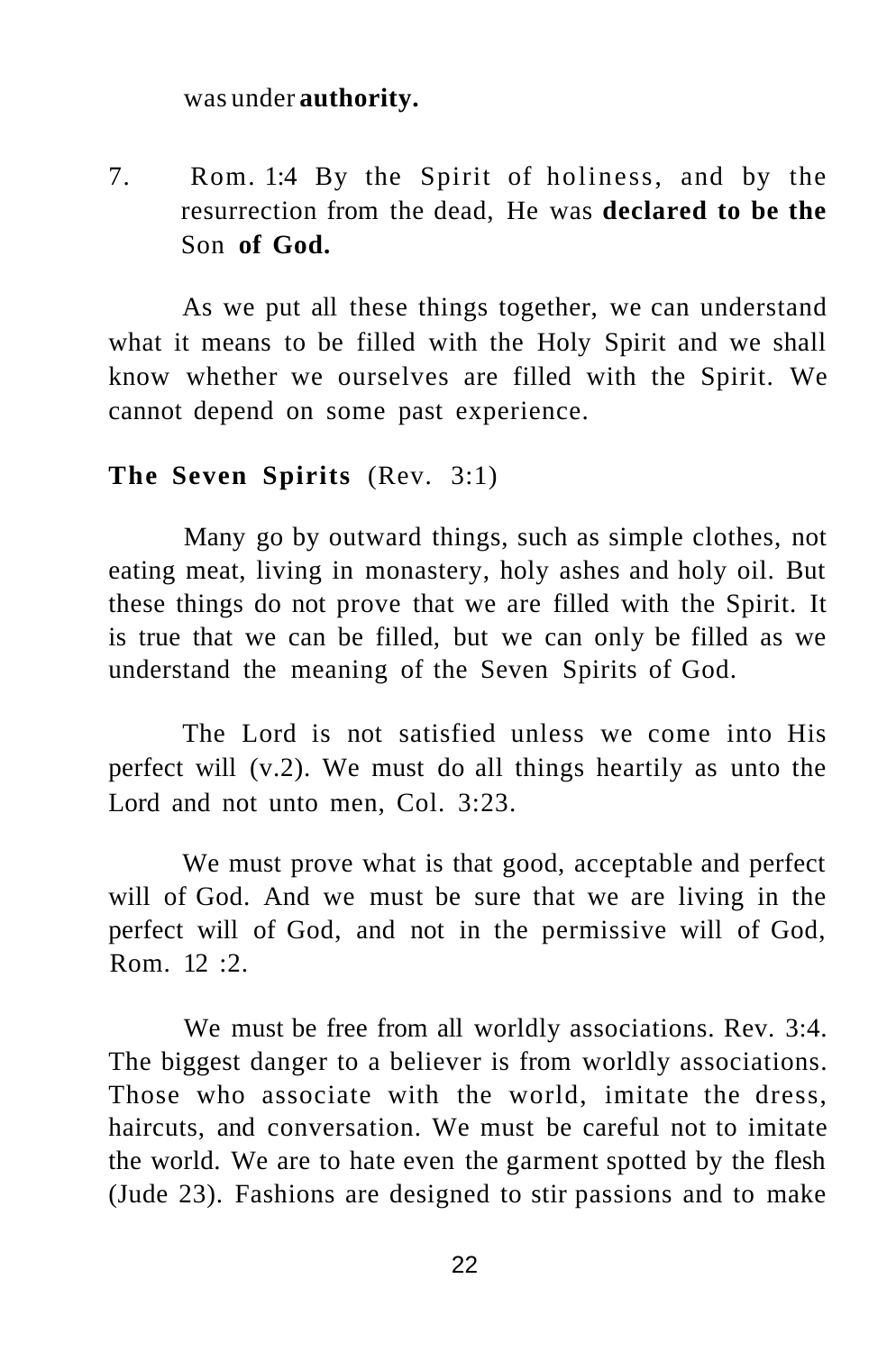men slaves to sex, till they dress for sex and not only for *fashion, if* believers *imitate the world, their* hearts are full *of*  defilement. Our beauty is holiness (v.5); 1 Chron. 16:29; Psalm 110:3. 1 Peter 3:2-5 tell us the secret of real beauty. The white raiment promised to the overcomer in v.5 speaks of heavenly beauty.

He has promised also that He will not blot the overcomers name out of the book of life. This is a special promise for those who confess His Name boldly. If we confess Him boldly we receive a reward (Luke 12:4-9). Many believers are ashamed to speak about the Lord Jesus Christ, but by our bold testimony we are confessed as overcomers and are worthy to receive a reward.

#### **Sixth Period** (Rev. 3:7-13)

The sixth period, the period of Philadelphia (Rev. 3:7) is the missionary period, when the Gospel began to be taken to the world. For 1000 years there had been no burden for others. There was no *concern* for the *lost,* and because of this Wesley was persecuted because he took the Gospel into the open-air. Here the Lord introduces Himself as the One Who shuts and no man can open, and what He opens no man can shut.

A young gypsy girl was once called to an artist's studio. In the studio there was a painting of the Crucifixion. The poor girl had never seen such a picture before, and enquired of the artist its meaning. As she listened to the glory of Christ's love and sacrifice, she accepted His salvation and was born again. When dying she sent for the artist, to thank him for telling her of the death of Christ and for the joy and peace it had brought to her. The artist knew that he himself had not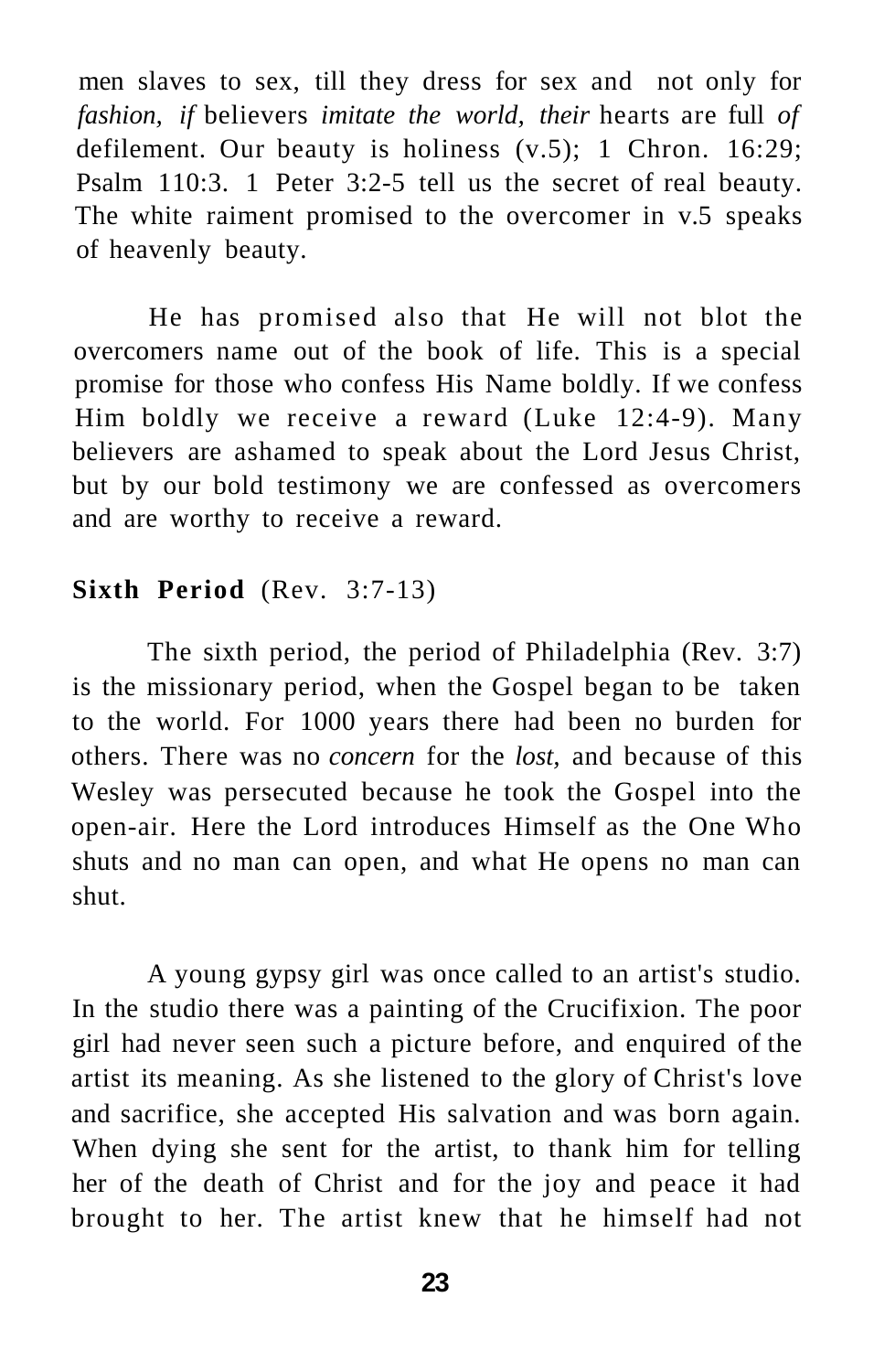accepted salvation of which he had told her. For days the thought was with him, till at last he also turned to Christ, and accepted His salvation. Then he painted another picture of the Crucifixion, and beneath it he wrote the words; "All this I did for thee; what hast thou done for Me?" Some years later a gay young Count visited the gallery where the picture was hung. He stood for hours before it watching the agony in the face of the Saviour, and reading the words. He went out a changed man, laid all his wealth at the feet of Christ and founded the Moravian Mission to tell the good news of this salvation to others.

Rev. 3:7 tells us how the Gospel was taken to other countries by bold witnessing. As we preach with authority, an open door is set before us which no man can shut. But to find this open door, we need to find out the will of God.

When I first began to work for the Lord I gave out tracts everywhere but nothing happened. Then I learned to find the will of God. Where doors are shut, do not try to open them. Find out where God wants you to go. Do not go by the weather! One day as I preached in the rain, souls were born again. Nominal Christians will ridicule, but later they will acknowledge that God is with you (v.9).

Rev. 3:10 tells us that the enemy will be very active in the time that is coming, but by perseverance and endurance we will overcome him (Matt. 24:13).

In v.l1, the Lord announces that He has given us the breaking of bread week by week to prepare our hearts for His Second Coming. We see in 1 Cor. 11:26 that it is not a ceremony or custom, but to help us to be watchful and prayerful till He comes.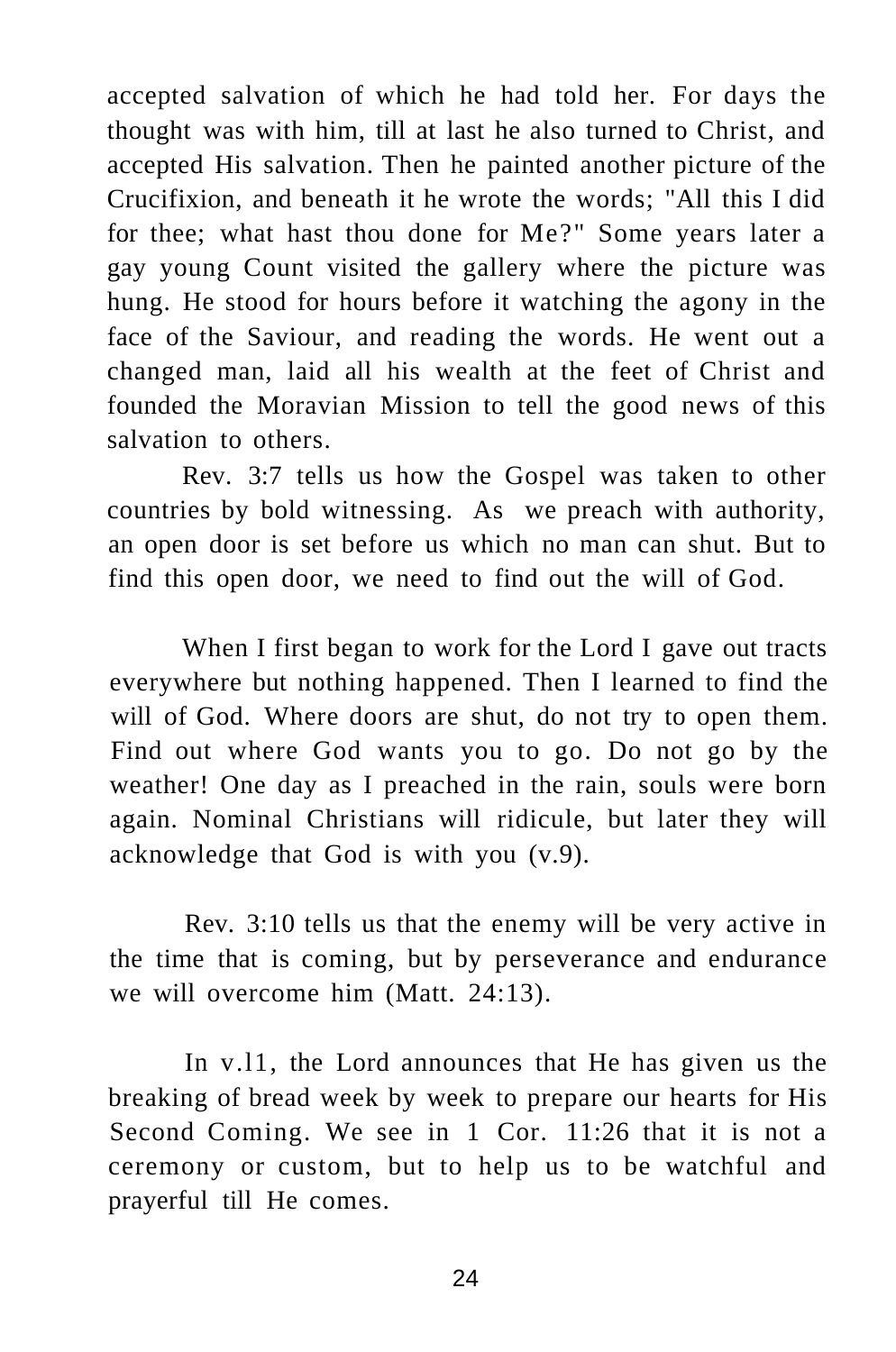His promise to the overcomers in v.12 is fourfold. The overcomer is to be "a pillar in the temple of my God". A source of strength 10 other believers. He will bear the "name of the city of my God. and my new name and above all the name of my God". New name means that we have won God's approval. Abraham's name was changed after twenty-five years. Saul was called Paul, (Acts 13:2). It means that we can he trusted, that we are approved of God, and under full subjection, fully tried, tested and set apart in a more intimate relationship. We are given the name of the New Jerusalem, because, when we overcome, we understand our share in the New Jerusalem and can also understand hidden mysteries, (Gen.18:17; Deut. 29:29). Secret things are revealed and we are told what is going to happen in the future.

## Seventh Period (Rev. 3:14-22)

This is the Laodicean period. The Lord introduces Himself as the beginning and the ending. He is the beginning of creation. He spoke and it was done immediately, and not over centuries, in v.15 He tells the church how they are in His sight lukewarm, indifferent, no hunger for the work of God, but only formality, the desire to be decent and respectable, to have many books, buildings and money. He tells them in v.l8 to buy gold, i.e. to have a living faith. (1 Pet. 1:7) to learn how to claim the Lord as our righteousness.

We have this thought in Col. 3:4. Christ is our life, otherwise we are naked before God. Others can seeour nakedness, and it is only by claiming His life and righteousness that we are covered. He counsels them to use eye-salve. When there were no glasses people used eye - salve and spiritually when we cannot see clearly we need spiritual eye-salve. Our prayer should be, "Lord, touch my eyes". We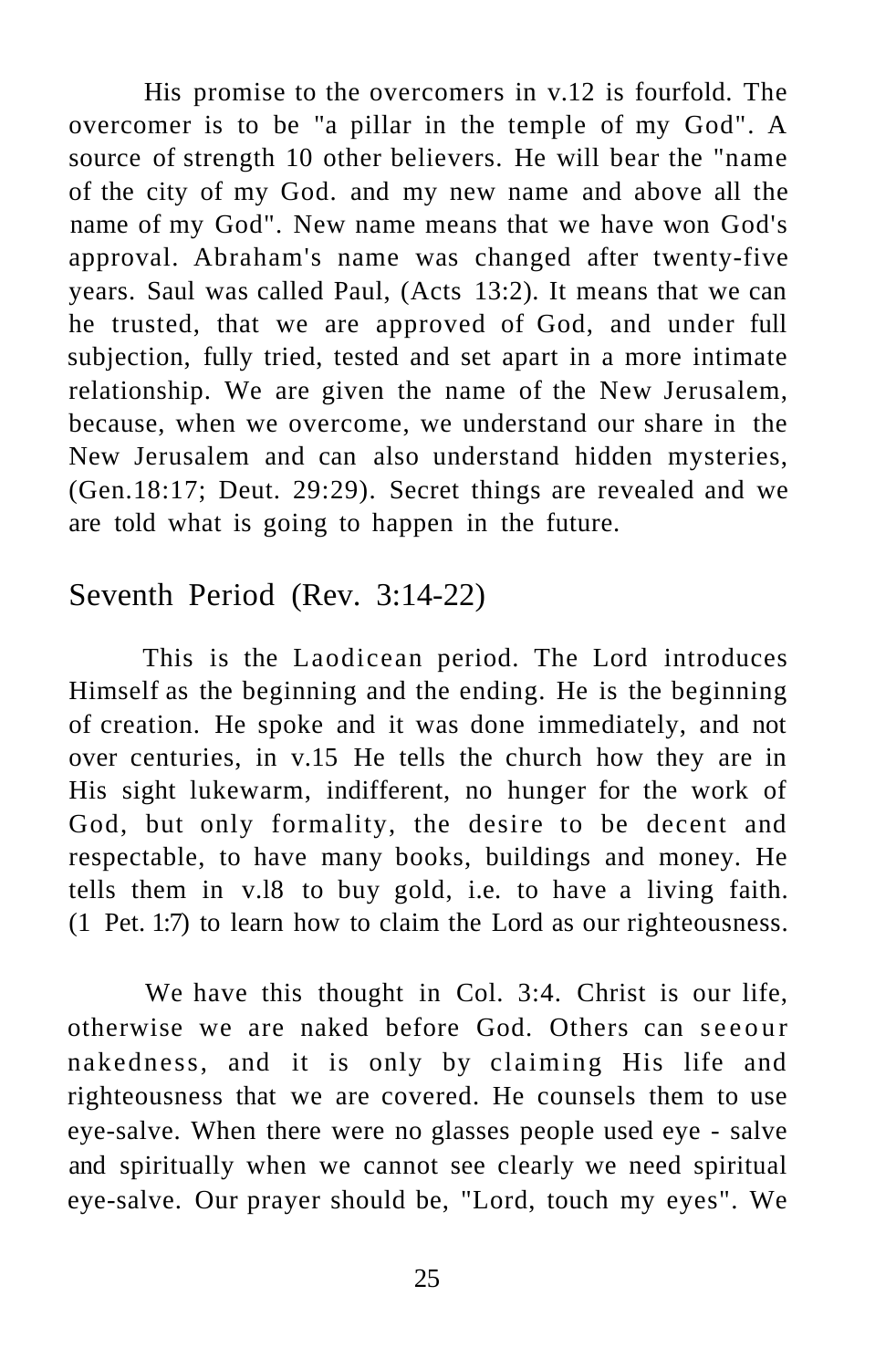cannot understand these things by big books, and Hebrew and Greek, but only as the Lord opens our eyes (1 John 2:27).

The Lord chastens the one he loves (v.19), and we must be chastened if we are to be partakers of His holiness (Heb. 12:10).

When the Lord knocks, open the door immediately (Rev. 3: 20). Once after preaching five times in one day I went to bed very tired. Then I heard a knock, but when I went to the door no one was there. Again the knock came and the Lord said: "Get up, and pray". This happened to me for five nights. After the Sunday message I called the people to stay back, and said that any one with a testimony should speak out. A child often gave a testimony. Then another child of the same age gave a clear testimony. Then the teacher asked for prayer, and presently a great cry went up. People cried for mercy. I asked, "How many of you are not born again? We will not go home till all are born again". So we continued in prayer for seven hours till all were born again. The knock is for the believer, not for the unbeliever. When the Lord knocks, be sure to open it immediately.

The message of the Book of Revelation is centred in Rev.21:7, "He that overcometh shall inherit all things; and I will be his God. and he shall he my son." The God of love is longing to give us all the things of the New Creation, but unless we overcome we will not be able to enjoy them. In this book we are taught how to overcome. In chapters 4 and 5 we see the glory of the Lord Jesus Christ, in the Heavenly Church. We are given a glimpse of our oneness with the Lord Jesus Christ, for. when we see Him, we shall be like Him. Engineers can show by drawing and by a model what a building will be like when it is complete. In the same way these chapters show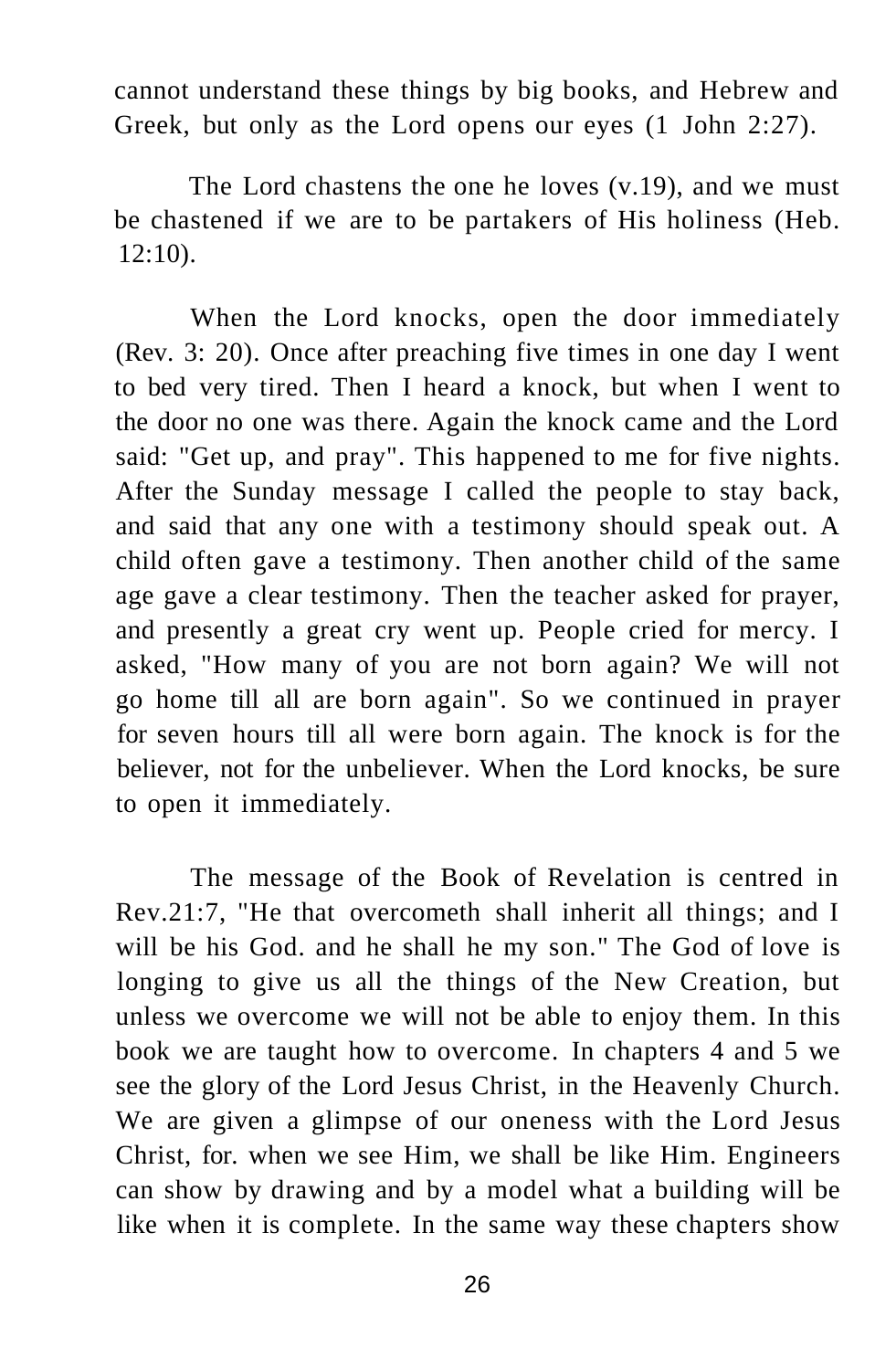the completed Church in heaven. Rev. 4:2 reveals the glory of His throne, "...he that sat was to look upon like a jasper and a sardine stone" (v.3). These stones are clear with a transparency that burns. They speak of the purity and holiness of God.

The rainbow is a symbol of God's covenant-pure light divided into its seven colours Gen.9 :11-17. The first rainbow here was a token of God's Covenant with men. When we have longing to share the throne of God, as He promised in Rev. 3:21, we wonder how we can do so with so many human limitations. We shall share the throne not because of what we are but because of God's covenant (Psalm 89:34). He promises: "My covenant will I not break". Because God is God He must keep His promises. God cannot and will not lie. He is the covenant-keeping God (Num. 23:19). He makes a decree which shall not pass (Psalm 148:6). When He calls, He is faithful (1 Thess 5:24). The rainbow is the token of God's faithfulness. We must believe and claim His promises.

We had this experience in the beginning of the work when God showed us a large compound and gave us His promise in 1 Chron. 29:1 - "... the palace is not for man, but for the LORD God". The back portion of the house was in ruins, and not safe for habitation. We enquired if there was any possibility of the house becoming vacant, and were told: "Yes, but the landlord will not make any repairs!" The house was to be vacated on July 12th. We then saw the landlord and told him that the work was for God, he said at once, "I will repair the building. You can move in and no rent need be paid until the repairs are finished". After that time the money came in for the rent.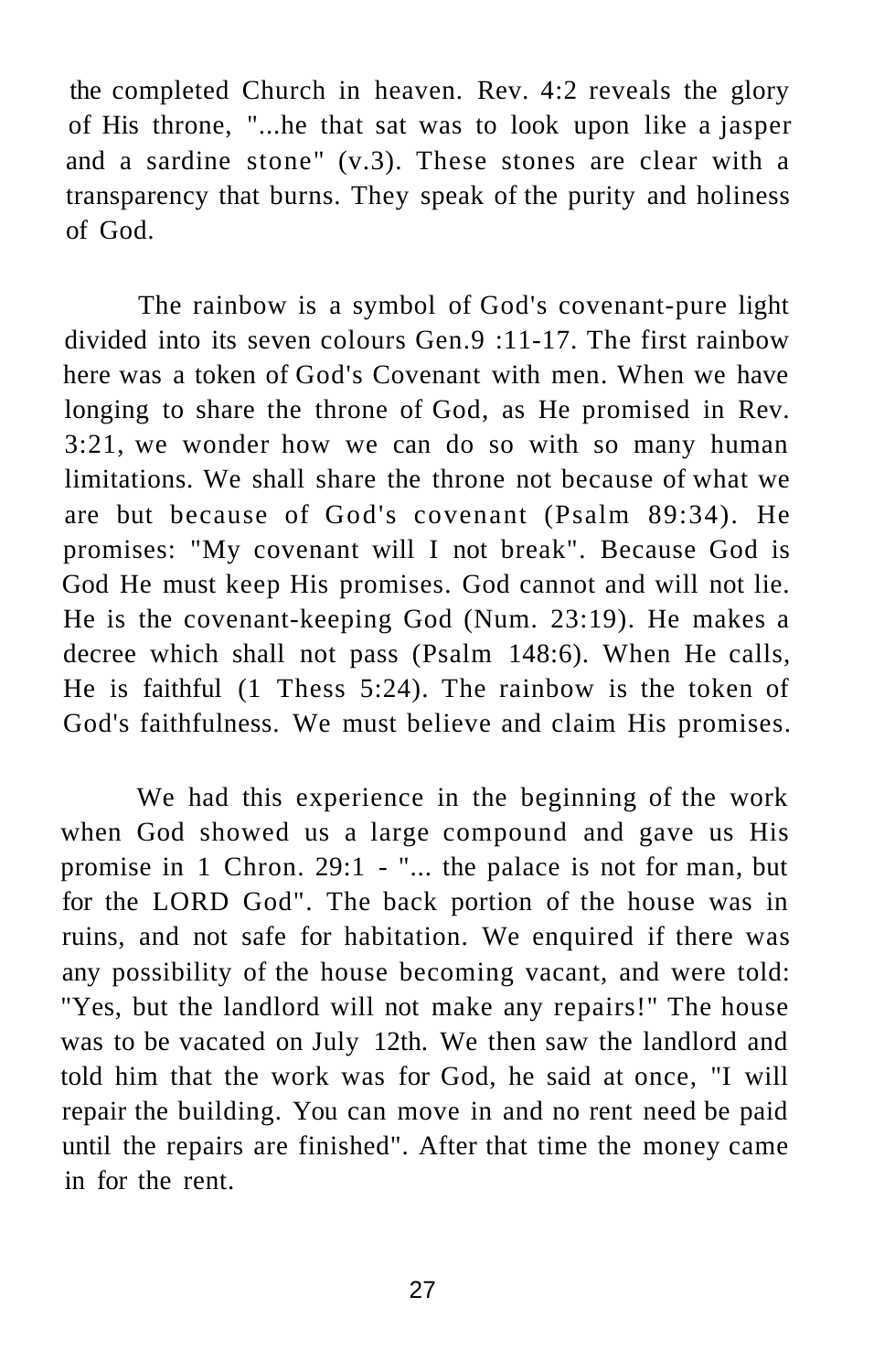We must believe what God has said and hold to it. Once the Lord told me to gel ready to go abroad and gave me Zech. 9:10. There were heavy bookings, and a long waiting list. Humanly speaking there was no chance. In my quiet time the Lord gave me Isa. 43:16, "I will make away in the sea". When I walked into the booking office, the official said: "There is only one place for an Indian government servant. Are you a government servant?" I told him I was God"s servant: "That will do" he said, and gave me passage. We must learn how to hold on to God's promises.

## **There are seven colours in the rainbow which stand for seven covenants** :

As we believe in the seven covenants we can rise higher and higher spiritually. It is all of grace that God condescends to make a covenant with such as we are. We are not worthy of such favour (1 Cor. 15: 10). What He gives, He gives out of His unqualified grace. The men of God in the old Testament times reminded God of His promises. We also by claiming the promises of God can get strength to press on.

**1**. **God made a covenant with Adam in Gen.** 3:**15.** Satan thought he had the victory, but God promised that even though Eve was deceived, the woman's seed would crush Satan's head. In Christ I will conquer, for the Lord Jesus Christ is not, and cannot be defeated. I may fall, but the Lord Jesus Christ is victorious. I too can be victorious if I appropriate His victory. Micah 7:8, "when I fall, I shall arise". Psalm 37:24 "Though he fall, he shall not be utterly cast down". We can never conquer Satan by Bible knowledge, will-power, signs or miracles. We must claim the precious Blood and the victory of the Cross.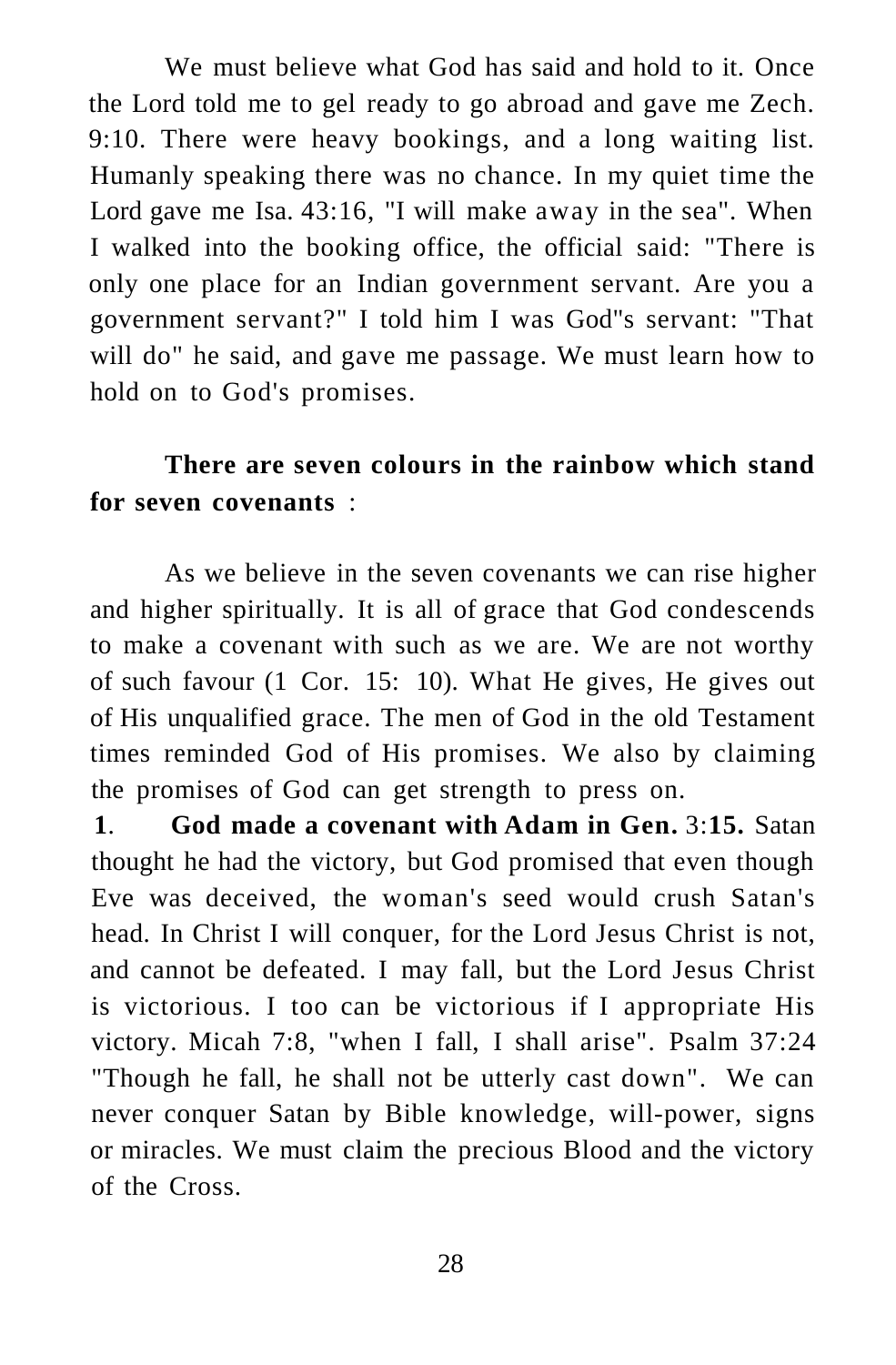In Ephesians 1:16 to 22 we read of Christ's victory, and in chapter 2:1 it extends to us. Christ's victory is for us, as we appropriate the power of His resurrection, and claim that same victory.

Rom. 8:37 assures us that we are more than conquerors through Christ. Some long for knowledge and signs and miracles, but power comes only in and through the Cross, for the Cross is the power of God **(1** Cor. 1:18).

2. **God's second covenant** was **made with Noah.**  (Gen. 9:9-11) God's mercies are so great (Isaiah 44:22) that we can safely tell men that though their sin is so great, they can come back to God and be forgiven. Even men of the worst type can be forgiven. Many feel that they have failed, so how can they be overcomers? We have only to claim His mercies (Psalm 89:1). As long as we do not blaspheme the precious Blood of Christ our sins can be forgiven.

3. God's **third covenant** was **with Abraham-an**  everlasting covenant (Gen. 17:19). Abraham believed God would give him a son in his old age. At first he found difficulty in believing such an obvious impossibility, but afterwards believed. God said, "Walk uprightly. Throw away your stick". He believed and later had six more children (Gen. 25:1,2; Rom 4:17-21).

It is by faith that we overcome. God uses many means to give us strong faith. God appeared to Abraham in Genesis 12, and Abraham believed. But God was not satisfied; he wanted a stronger faith. Abraham had to believe that God had some new kind of power to show him, even the power *of*  resurrection. Strong faith is not a **human qualification, but the** gift **of** God, How often with anxiety we keep on shedding tears, because of fear and unbelief.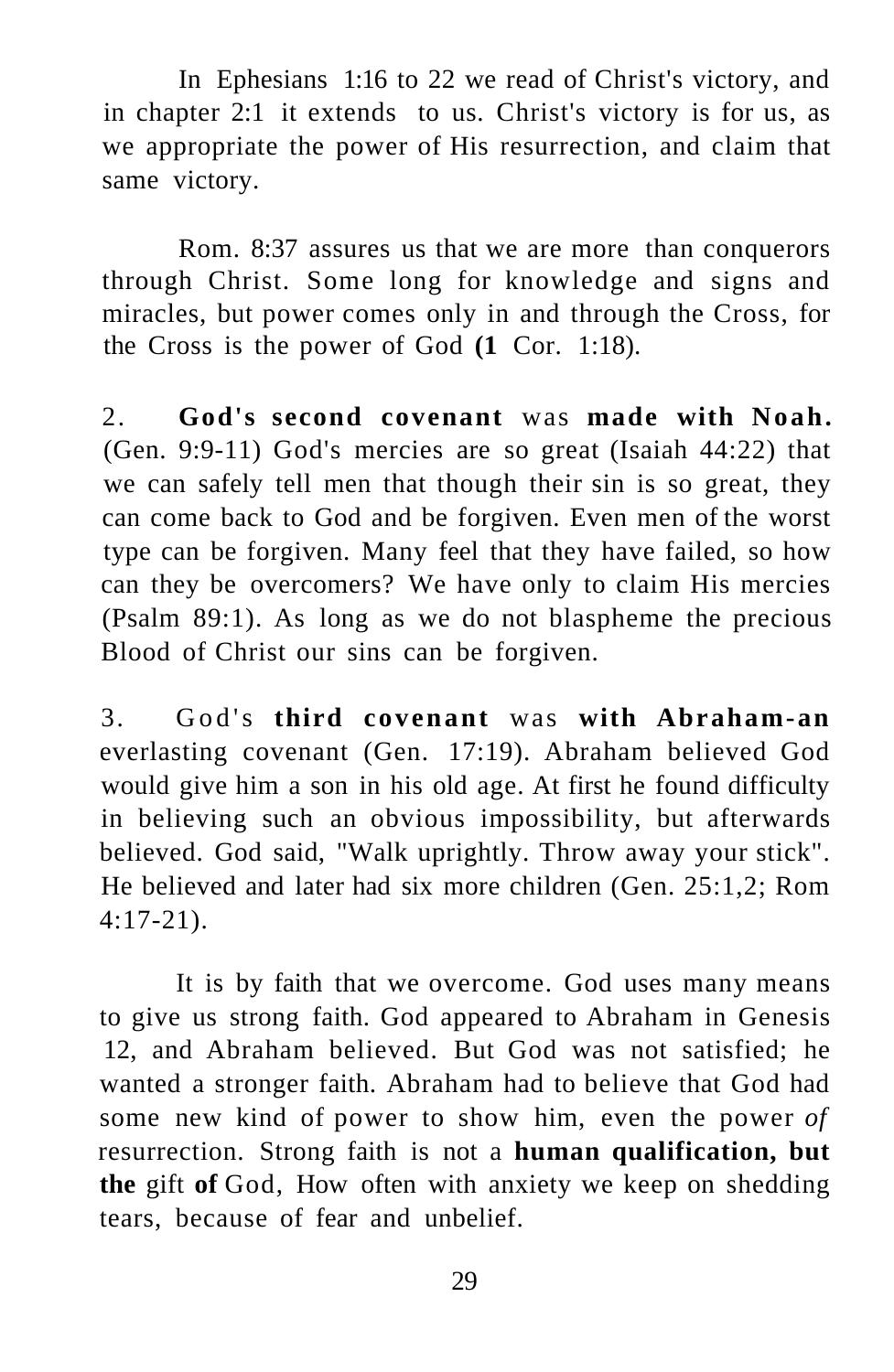*Sometimes the* fear is the *fear of man.* Let people say what they want about you. When we began this work of God, many wrote and slandered us, but we made no attempt to defend ourselves, and true to His Word, God never allowed any weapon formed against us to prosper (Isa. 54:17)- So do not give way to fear and unbelief. In Phil. 4:6 we are told to be anxious for nothing. How many children of God worry about the house-rent, furniture, or the future. Even if I lack today, one day He will enable me to enjoy all things.

4. **God's fourth covenant was with Moses**. (Deuteronomy 18:15), In fulfilment of that covenant the Lord Jesus Christ is our prophet. As the children of Israel heard the voice of God through Moses, so now every believer can hear the voice of God through the Lord Jesus Christ. In Hebrews 3:6-16 we read about hearing His voice three times. We become overcomers by hearing the voice of the Lord Jesus Christ. Whatever I do otherwise, will be shaken and burned up. I must hear His voice for my personal life, family life and church life. Such a voice makes me an overcomer. "Lord, keep my ears sensitive to Thy voice".

5. **God's fifth covenant was with David,** *(2* Samuel 7:12-13). David was shown God's pattern for the House of God. The Lord Jesus Christ is building the true House of God, and by taking part in that House we become overcomers. David vowed in Psalm 132: 4. 5 that he would not rest till he had found a dwelling-place for God.

At first David thought that God wanted him to be a better king. Later he found that God had a higher plan for him.

In I Chron. 28:19. the plan for the temple was given to David after he was completely freed from human wisdom. What we call knowledge God calls chaff. On one occasion in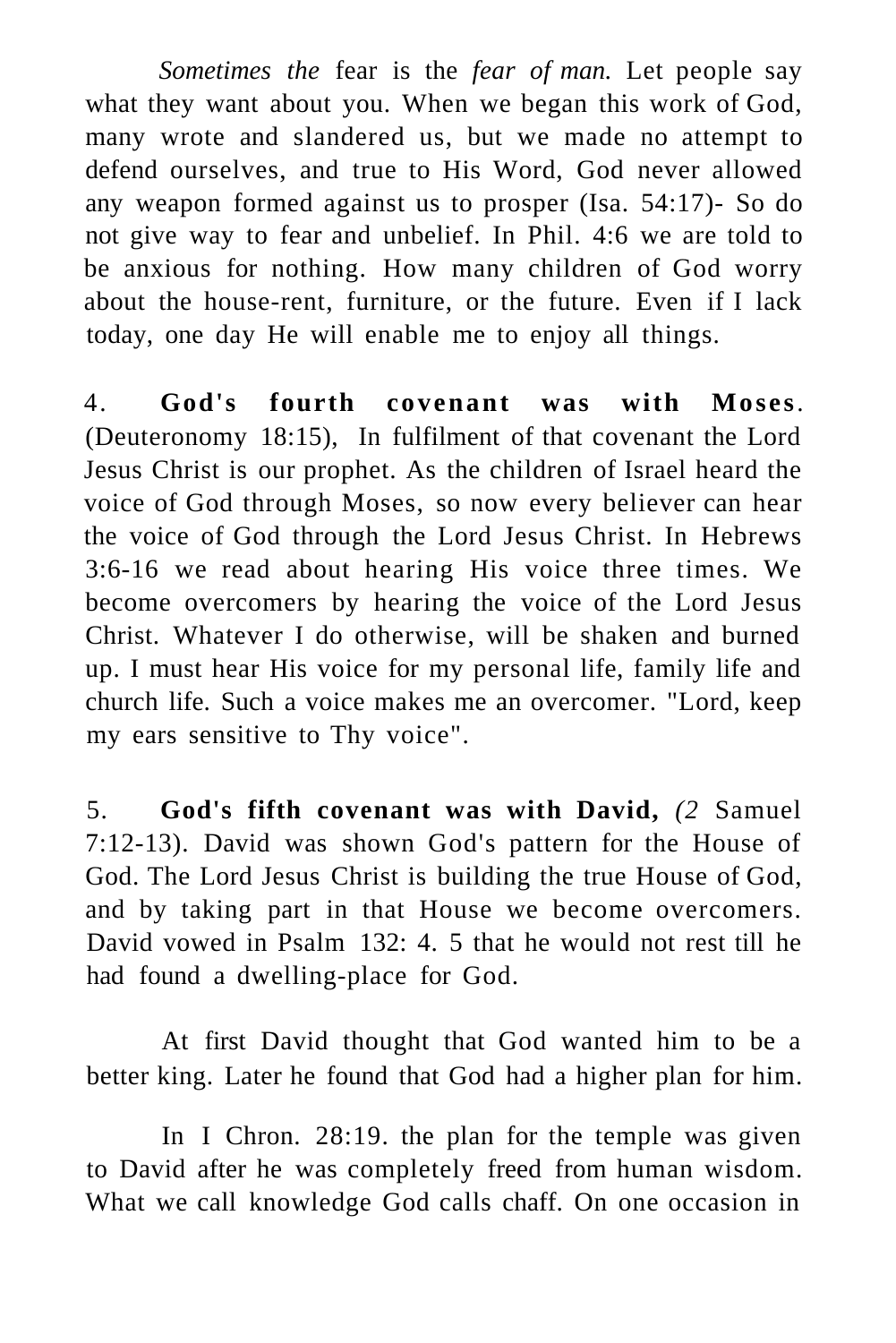1 Chron. 13, he organized a grand procession, with a military band to bring up the ark of God to Jerusalem. But he did not ask GOD for His plan. They carried the ark *in* a *new cart which*  was the wrong way. When they came to the threshing floor God sifted out the chaff. In Numbers 7:9 God commanded that the things of the sanctuary should be borne on the shoulders of the priests.

How many of God's servants are depending upon human cleverness to do God"s work and not on God's order. In 1 Chron. 15:11-13 David repents. He confesses that he did not find God's due order at first. We *can* never change God's plan, or substitute **human wisdom** or zeal or sincerity. Preachers today want to see crowds, and results, but do not want to obey God's **Word.** They will use worldly songs and other means to attract a crowd.

The second time David was brought to the threshing floor, is given in 2 Samuel 24. Pride had come into David's heart, and he was depending on his own strength. He was brought to the threshing floor, 2 Samuel 24:18 which later became the site of the temple as God had foreplanned (2 Chron. 3:1). We are living stones in God's true House (1 Peter 2:5) and must take our share in that House. This does not mean that we think only of meetings, sit in the same seat, have no burden for souls, go to sleep during the message, and then go home. What is my true position in God's House? Overcomers are those who take their share in building God's House, which is the whole Church of God, and not a sect, or a denomination.

6. **God's sixth covenant was with the Lord Jesus Christ.** (Psalm 2:7-8). The nations and the uttermost parts of the earth have been promised to the Lord Jesus Christ as His inheritance. We must claim His possession as His co-workers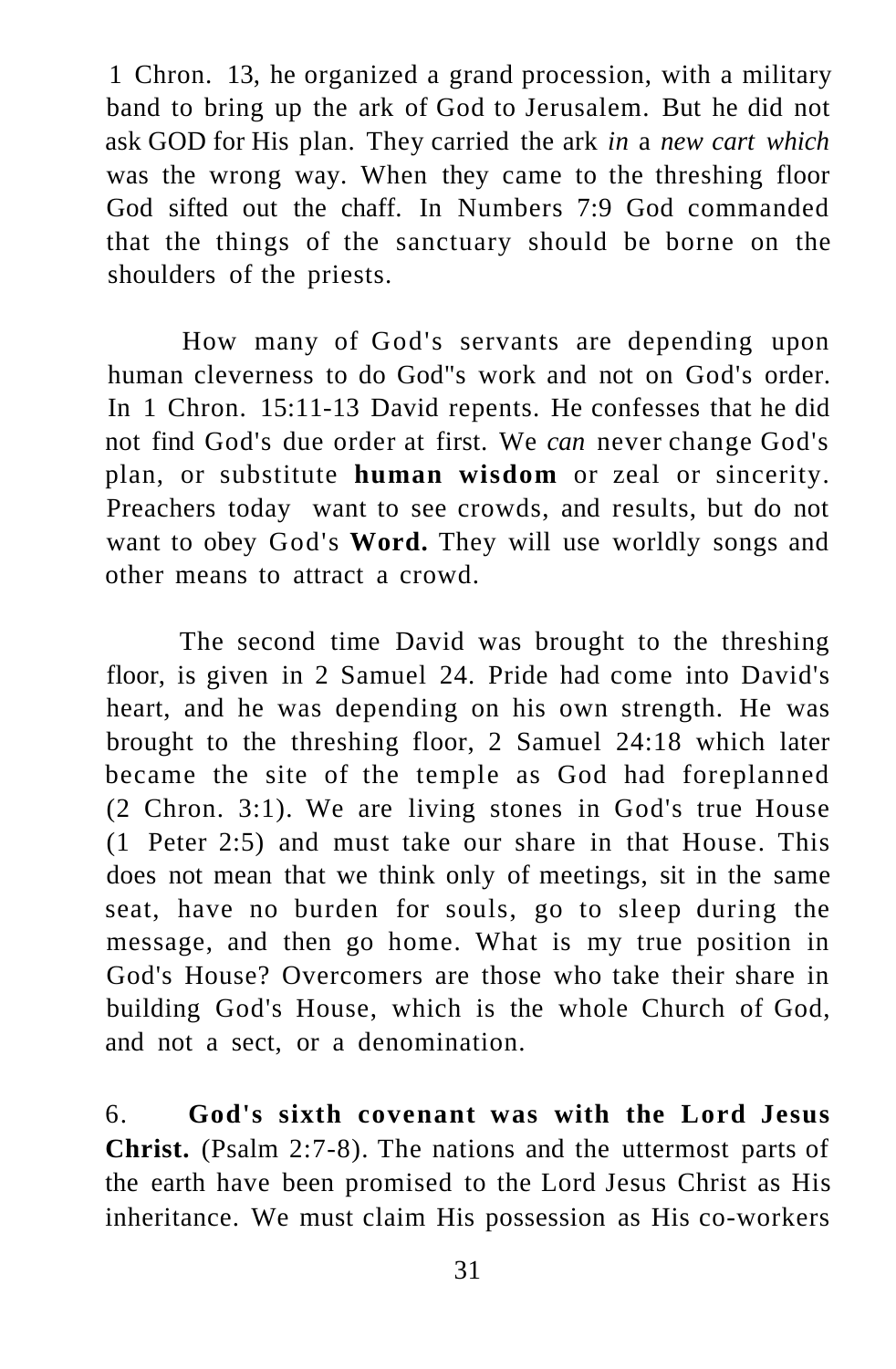(2 Cor. 6:1). He has inheritance in Australia. Canada, America, as well as in India. We are then to claim that inheritance. He has died for all men; but the devil has taken charge. These souls must be delivered. I am here in His Name. I must go in His Name to claim His inheritance for the Lord Jesus Christ.

7. **God's seventh covenant is with the believer.**  (Hebrews 10:12-17). By the sacrifice of the Lord Jesus Christ sin is gone for ever (Isaiah 43:25). His laws will be written in our hearts. Though a man be illiterate. God can give him knowledge of divine things in spite of his human limitations. I can enjoy heavenly mysteries because of God's covenant with me. Whenever I see the rainbow, I believe afresh in God's covenant and by faith in God's Word, and in His unchanging covenants, God lifts us higher and higher.

Rev. 21:7 promises that the overcomer will inherit all things. God's purpose in helping us to overcome is that we shall be qualified to inherit all things and enjoy fully what God has for us, in the New Creation.

Rev. 4 and 5. These chapters reveal the glory of the Lord Jesus Christ in the heavenly Church when the Church is perfected. "Come *up* hither!" the *voice* said, *so* that He might reveal to John the things which must be hereafter, the heavenly perfect Church; what we shall see, what we shall be; what shall be our future position; what is going to happen in the end time, and in the life to come.

To understand those heavenly mysteries we must learn to walk in the Spirit (Gal. 5:25). Those who walk in the flesh find it difficult to understand, for this is not understood by intellectual understanding.

The throne of our Lord Jesus Christ is the central object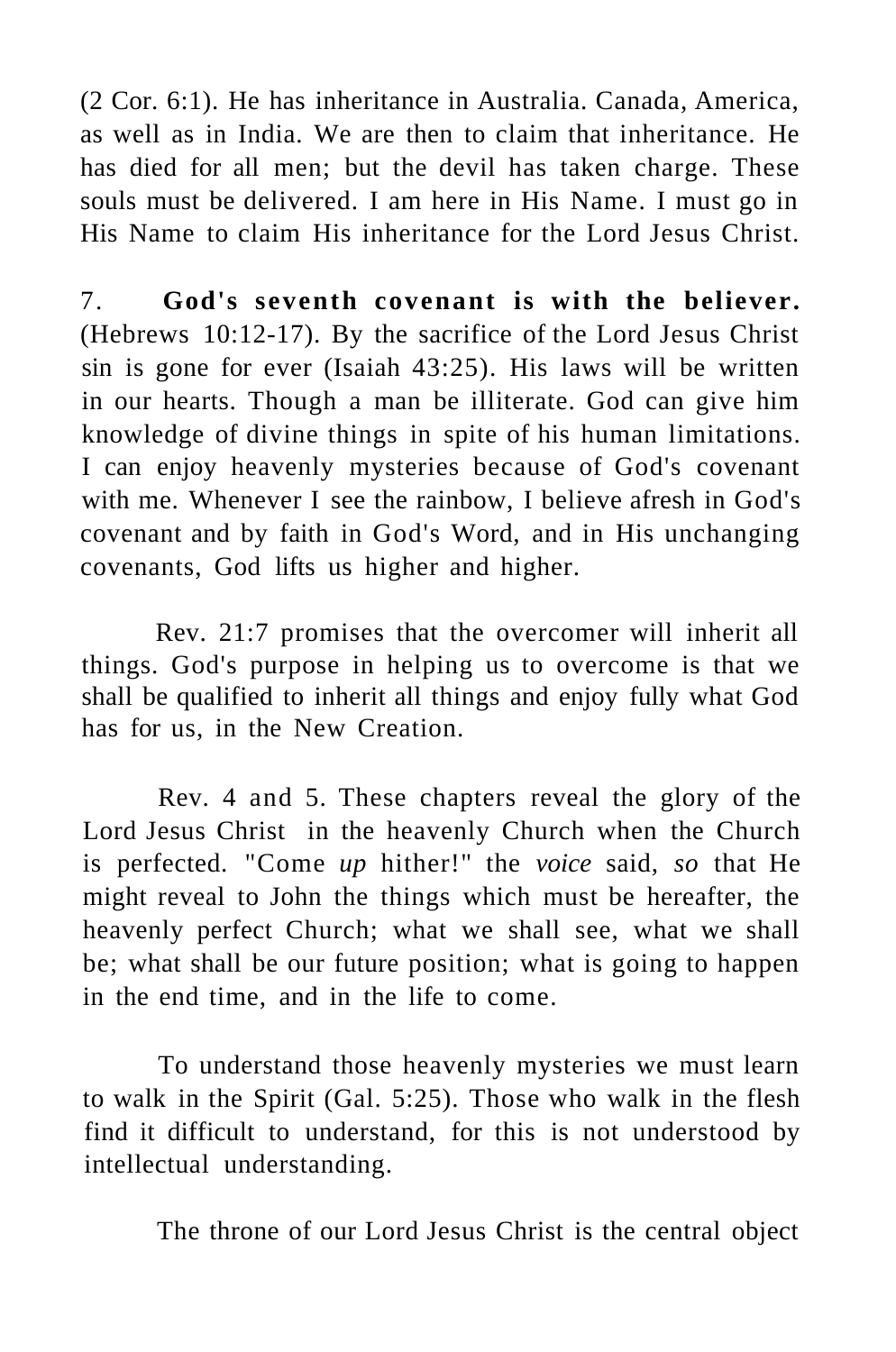in heaven: Rev. 4:2. He that sat upon it was to look upon like a jasper and a sardine stone (Rev. 4:3), absolutely transparent, faultless, perfect in purity and holiness; and He wants us to be partakers of that holiness (Hebrews 12:10).

The whole Church consists of those who are redeemed by His Blood out of every kindred, tongue and nation (Rev. 5:8,9).

A Crown (Rev. 4:4) speaks of authority. Adam had been given authority which he lost through disobedience (Genesis 1:26). But the Lord Jesus Christ made us kings and priests and paid a high price to do so (Revelation 1:6).

Those who have not defiled their garments shall be worthy to walk with Him in white raiment (Rev.3:4). In Jude 23, we are exhorted to hate even the garments spotted by the flesh. These are they who have not defiled their garments. We are *not to* be *deceived by* worldly *attractions. Many believers*  imitate the people of the world in dress, conversation, habits and haircut. White raiment is given to those who have not defiled their garment. This is illustrated in Gen. 35:2 where Jacob told his family to put away strange gods, and to change their garments. While Jacob was busy with the cattle, his wife and children were imitating the world, wearing worldly garments. Through such things as TV., radio and worldly parties we become defiled.

There was a rainbow round about the throne (Rev. 4:3). The question comes how we weak human beings with so many limitations can come to the throne. If a beggar is told he will be given some food, he will believe it. But if he is told he is going to be a king he will not believe it. We can believe God has forgiven our sins. But how can we overcome and share His throne? The rainbow tells us God's answer, it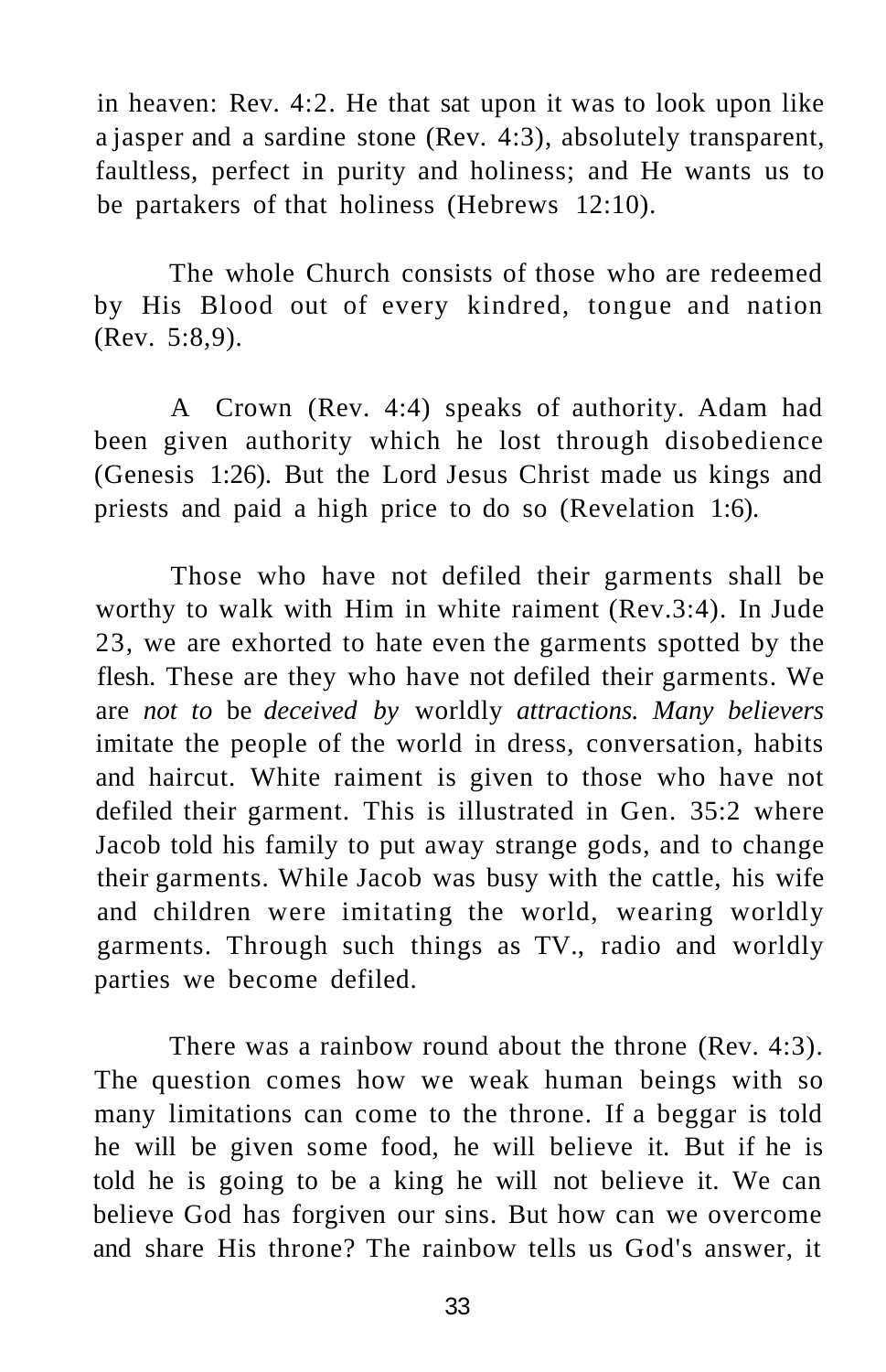is His covenant. Even as God promised the land to Abraham, and though Israel has been stubborn, hard and rebellious, yet God has brought them back to the land from 84 countries, so also will He be true to **His covenant with us.** 

**There were lightnings, Thundering and voices** out of the throne (Rev. 4:5). These speak of judgments. We are to be made partakers with the Lord Jesus Christ in **the** coming judgments. The overcomers will be made judges (1 Cor. 6:3). The seven Spirits of God speak of the fulness of the Holy Spirit (Rev. 4:5). The sea of glass speaks of multitude of God's people (Rev. 4:6). The four beasts and twenty-four elders are also part of the Church-for in Revelation 5:9 they fell down together and sang: "...thou hast redeemed us to God by thy blood."

## The Four Beasts:

The four beasts speak of the four great virtues of the Lord Jesus Christ, of which we partake when we come under His Headship.

**The lion:** The lion is the strongest of beasts (Prov. 30:29,30). It goes straight across a river even though the current is strong, it is never carried away by the current. It will not turn away for anybody or anything. We as believers are often carried away by the current and imitate worldly people. When worldly people wear short dresses, believers also wear short dresses. If worldly people wear long dresses, believers also wear long dresses. Because long hair is now the fashion, long hair is being shipped from India to America! True believers in the Lord Jesus Christ must go straight even if it means going against the current. Do not let the world carry you away. Some follow preachers, others follow fashions.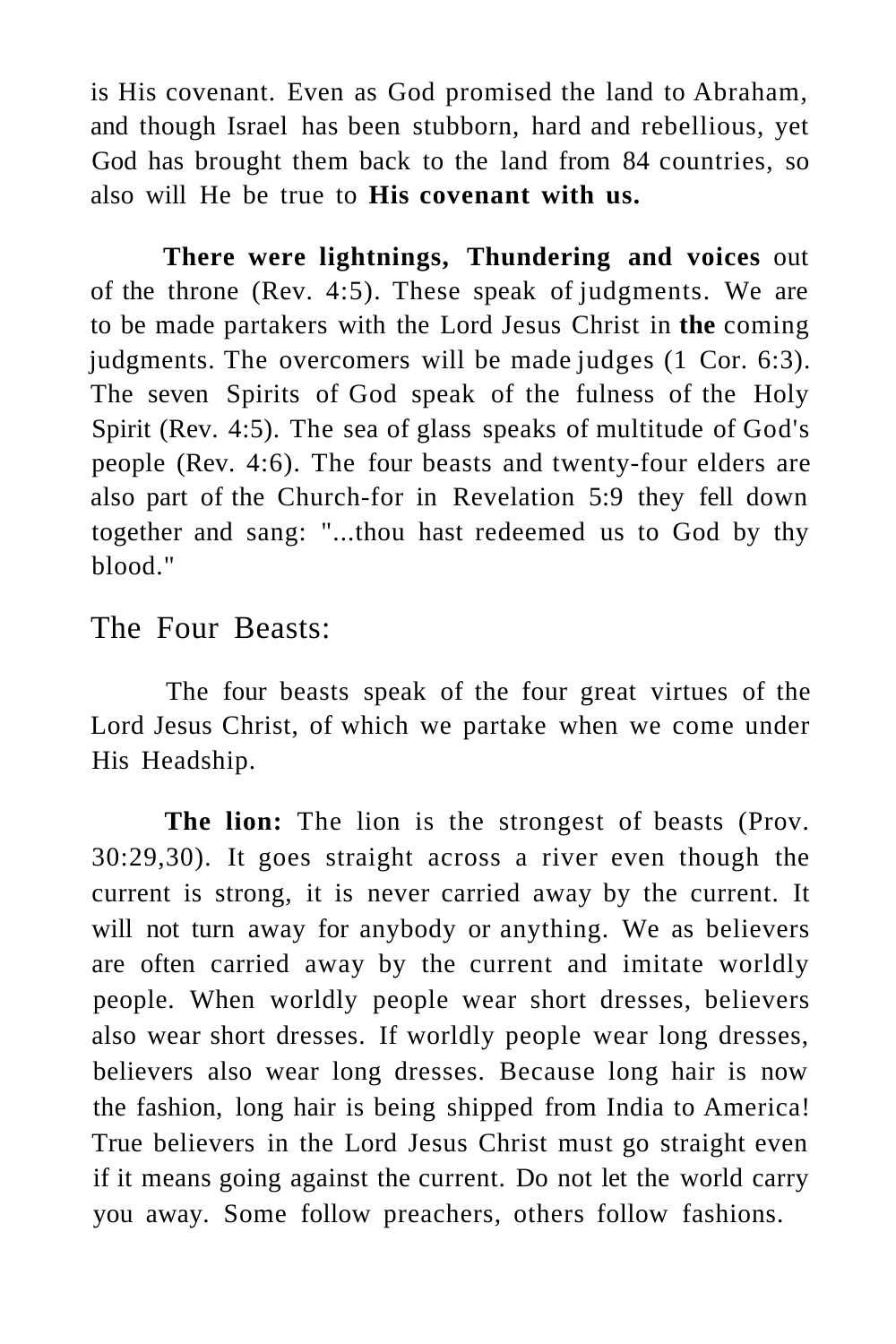**The Calf** is used for ploughing (Malt. 11:28). A weak ox is yoked to a strong ox which carries most of the burden. In the same way if I take His yoke upon me, the Lord Jesus Christ bears my burden.

**The man**: The Lord Jesus became a Man like us. He allowed Himself to be tempted like us (Heb. 2:17). Once I was coming home hungry and tired, and saw these words on a wayside pulpit, "made like unto his brethren". God spoke to me. If I am hungry. He is hungry, if I am tired. He is tired. I walked home very joyfully and found new strength in that knowledge. Matt. 4; 1,2 show Him tempted and hungry. He is willing to bear all my weakness, as Hebrews 4:15 shows, for He is touched with the feeling of my infirmities. So we can come boldly to the throne of grace. "Yes Lord, I have done wrong. I have told a lie. Please forgive me. I am weak." In every sin, in every weakness, come to Him.

**The eagle:** (Deut. 32:11) The eagle builds a nest in a high place. The young ones are taught to fly by the mother shaking the nest and pushing them out. The little birds fall, but the mother flics underneath them and lifts them up on her wings. This is God's way. He shakes our nest and our plans are broken, to teach us to rest on Him. By this means we can learn to fly very high.

We receive these four characteristics by coming under the Headship of the Lord Jesus Christ.

The Elders:

Rev. 4:10. The elders represent the overcomers-full of praise. The strongest proof of an overcomer is that he is full of worship. If there is no worship there is little growth. We may have good teaching, but if there is no worship there is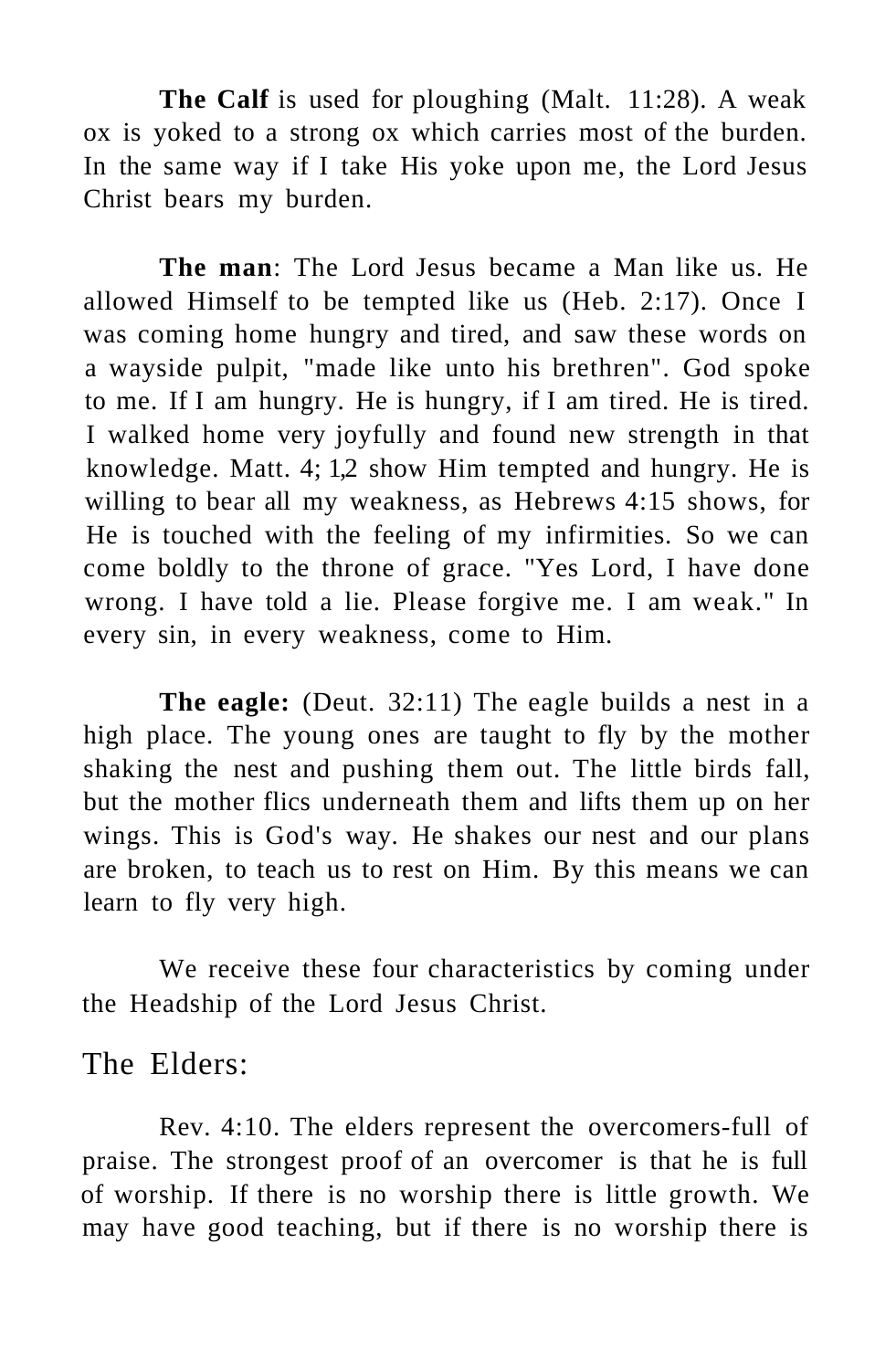no growth. Simple believers often worship the Lord with shining faces. Educated believers with much Bible knowledge, in time of worship start to pray instead of worship. We tell the believers there should be no prayers, no requests, only worship before the breaking of the bread,

Worship is growth. The *wise* men came *with gifts of*  gold, frankincense and myrrh, though as yet they had no experience of salvation (Matt. 2 : 11). Gold stands for divinity and frankincense stands for resurrection. Myrrh represents suffering. True worship cannot be without experience. In Luke 7 :38, the woman came trembling. She knew she was a sinner, but knew also that He would forgive her. She did not come for healing, but she kissed His feet, "Lord, I know Thou hast forgiven me," her action said. She came repenting and trembling. She knew she was forgiven so she kissed His feet and anointed them with ointment, as an act of worship. This is worship by experience.

In John 12:3 there is a still deeper experience. God's power is manifested in the whole household; first, what He has done for me, and then, what He has done for others in my family.

In Matt. 26:7 the woman poured ointment on His head, not on His feet as in Luke 7:38. This woman was not doing it for herself. She saw He was to die for the whole world, and her action said : "Now I praise Thee for what Thou art doing in every part of the world." By true worship we grow spiritually.

Mysteries are not understood by human wisdom (Rev. 5:3). We must go upon our knees and claim the precious Blood for understanding. Then the mysteries are revealed to us. If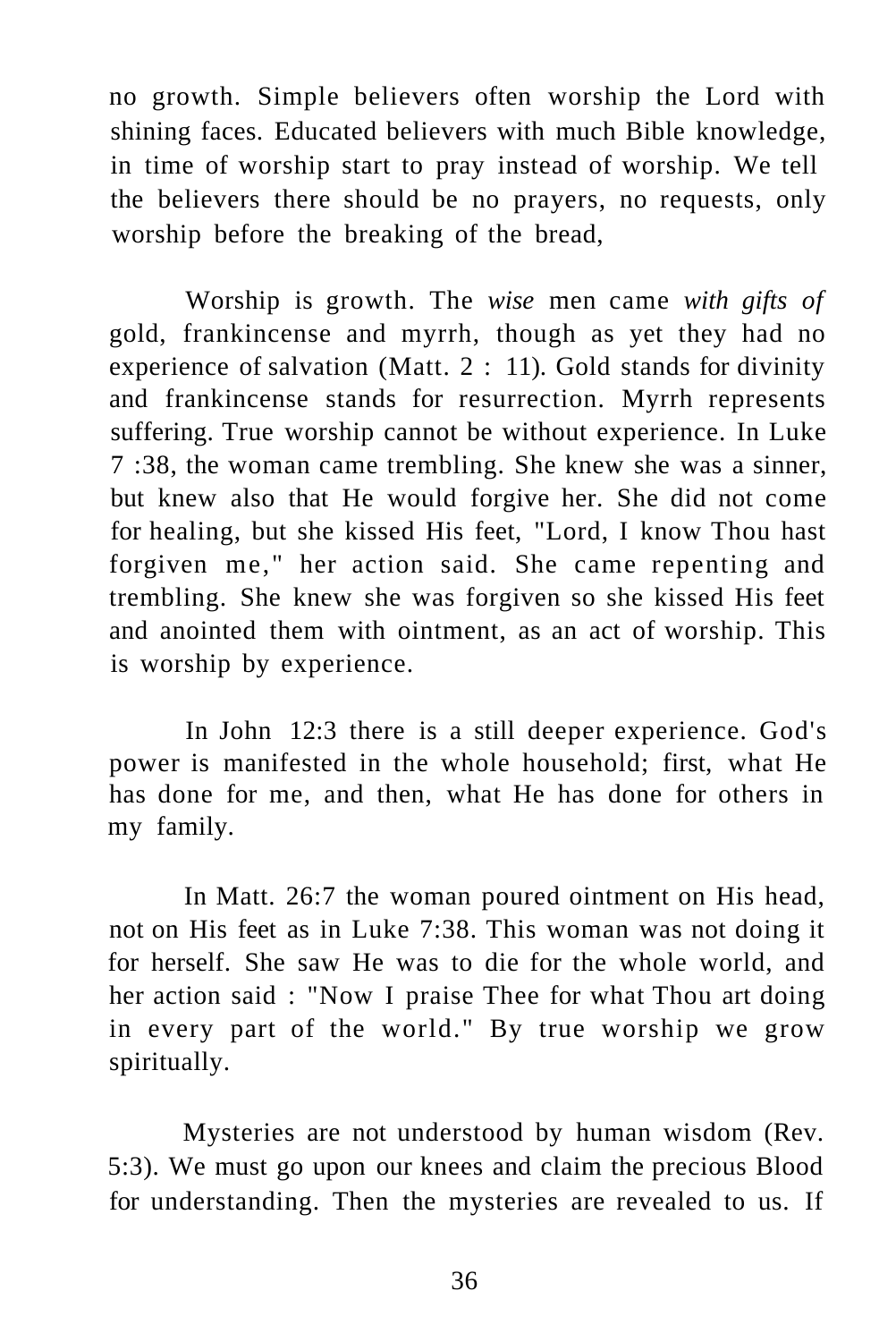you seek understanding by commentaries and big books only, the true revelation of the mysteries will not become so clear to you. John 1:29 shows us that we must know Him first as the Lamb of God. Mohammedans accept Him as prophet, but not as God's Lamb. By the Lamb and His precious Blood we understand the mysteries.

In John 20 : 17, He said to Mary: "Touch me not". In Matt, 28 : 9 women held Him by the feet. These two events happened the same morning. Why? He had to ascend to Heaven before anyone could touch Him, Why did He ascend? Hebrews 9:1 2 gives the answer. In the Old Testament the high priest could go behind the veil only once a year with blood. Then divine fire would fall upon the blood. The Lord Jesus Christ is our Heavenly High Priest. He has entered once into the Holy place, by His own Blood. Every sin we commit by thought, word or deed, leaves its mark upon the conscience, like sounds on a tape-recorder. When we sin we must claim the precious Blood immediately (Heb.9:I4).

**In the midst stood a Lamb as it had been slain.** No commentary can open the book. Only the slain Lamb. Rev. 5:6,7. The word Lamb is mentioned in the book of Revelation twenty-eight times. This gives a twenty-eight fold meaning of the Cross of our Lord Jesus Christ.

**The seven horns show that He is a King,** for the horns mean kingship (Rev. 17:12). He is a Heavenly King with an everlasting Kingdom-1 Timothy 6:15. Revelation 19:16, Daniel 2:44;7:14. We are invited to be with Him as kings in that kingdom. The more we are cleansed by the precious Blood, the more clear will be our spiritual sight or understanding.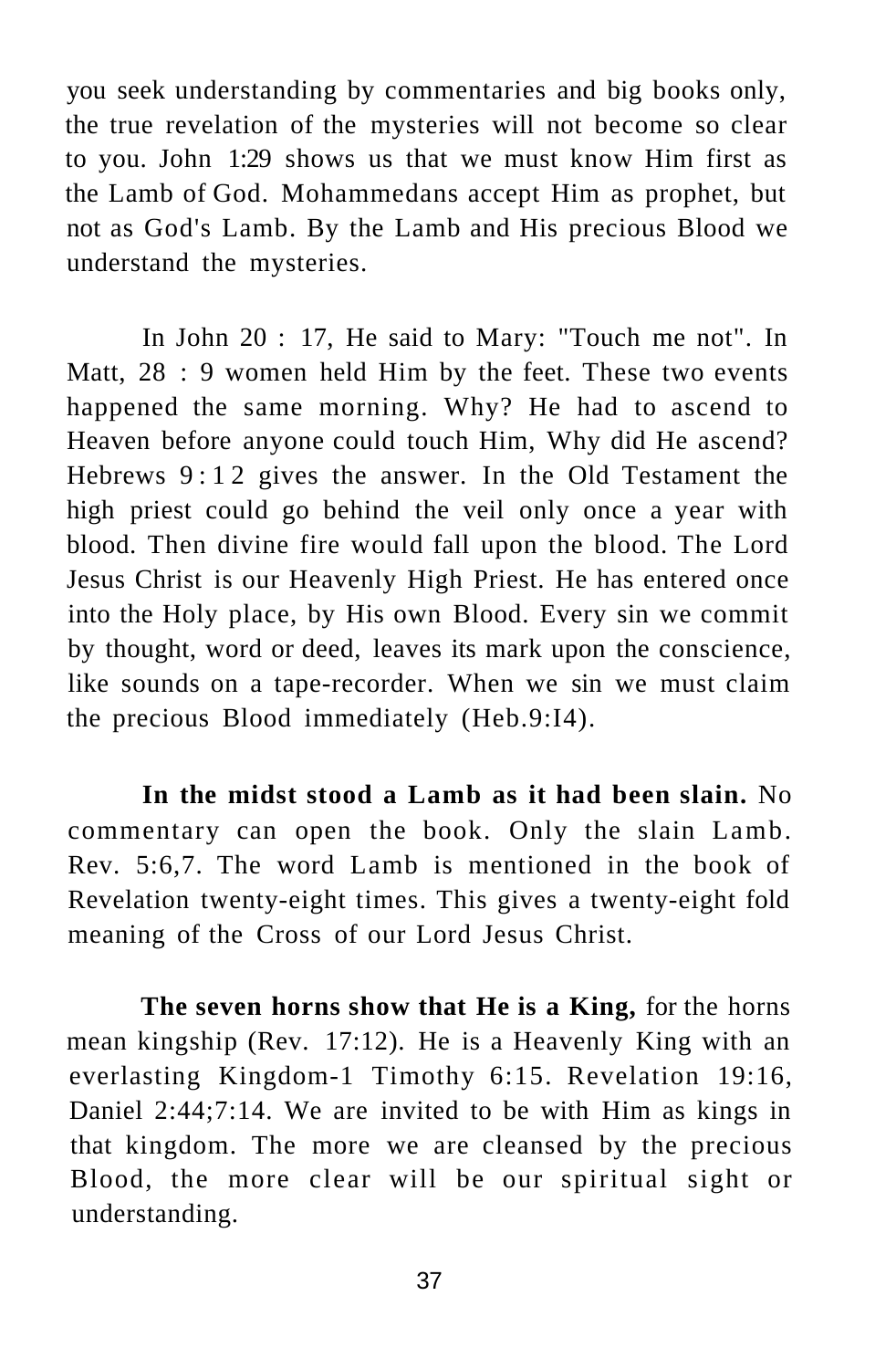The seven eyes speak of the great secret of the fulness of the Holy Spirit by identification with the Cross of our Lord Jesus Christ. There is no fulness without the Cross. The more you are identified with the Cross, the more you are filled. This does not come by prayer or by fasting, but by faith. Believe you are the weakest person on the earth, die to yourself, die to your will. That is fulness. You cannot die by your own efforts. You can commit suicide, but you cannot crucify yourself; someone must nail you there. I cannot crucify myself, I must ask the Lord to take away my desire for power by the power of His Cross; to lake away my will, and my plans by the same power. In Colossians 2:9-10, we are told that we are complete in Him. This is real fulness.

Revelation 5:7-10 shows us **that** by worshipping we get **a** deeper understanding of the work of Christ, and what He has made us. Worship is the big secret of fulness. Many say long prayers, but there is no worship. In Luke 17:15 we read that all the lepers were cleansed, but only one gave thanks, and he received the blessing.

In Rev. 5:11 the angels are standing but the ciders are sitting. Angels will serve us in the coming new creation (Hebrews 1:13,14). We shall give commands and they will obey (Isaiah 45:11).

All His riches are for us (Rev. 5:12-14), and we are made partakers of His glory. The four beasts and the twenty-four elders fell down and worshipped Him that liveth for ever and ever.

#### **Revelation chapters** 6 **to 10**

These chapters should be read together, as they speak of the same period. In Daniel 9:24,25 the prophet Daniel was told that seventy weeks were to pass. In prophecy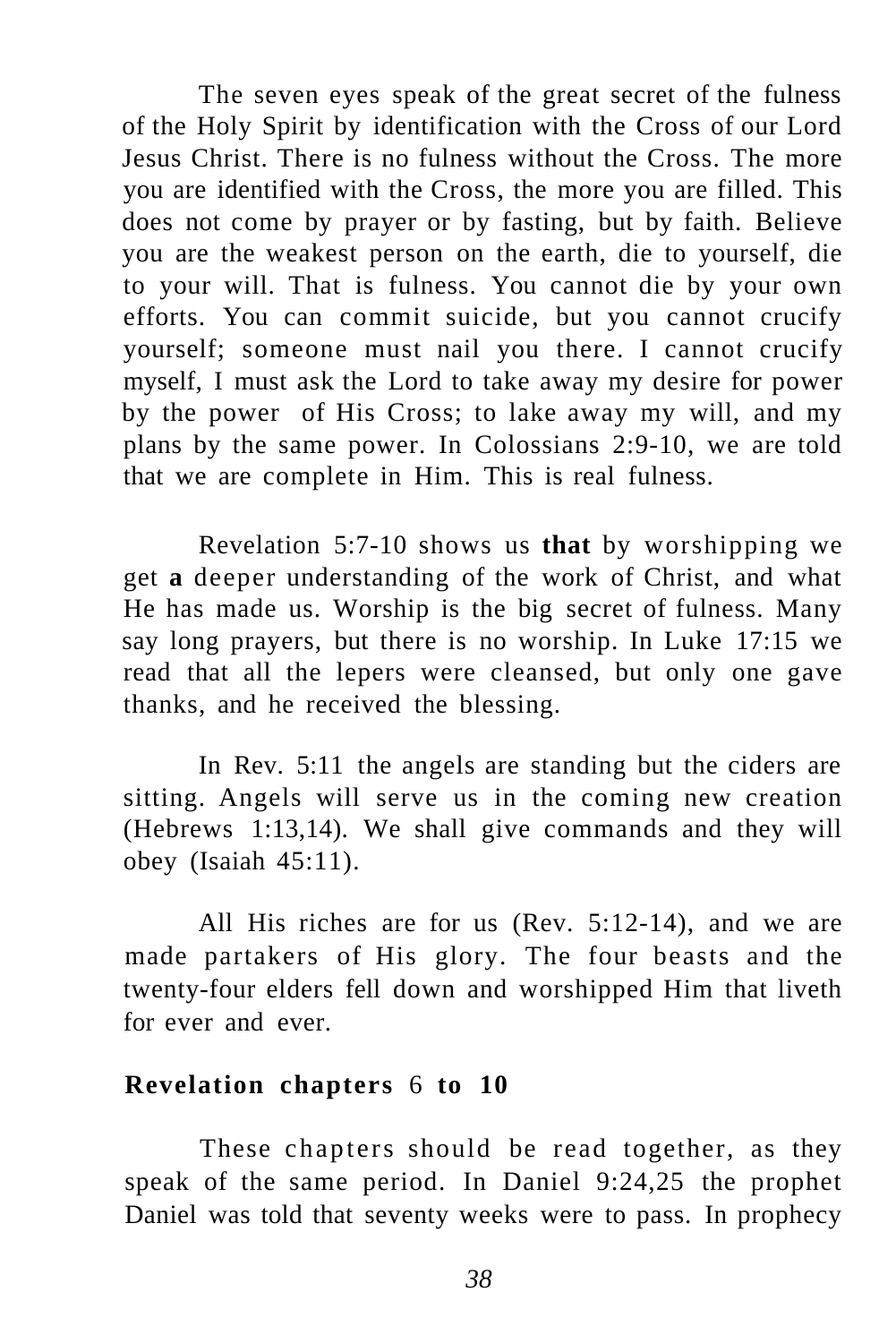a day is given for a year. See Ezekiel 4 : 6. Six great events were to be accomplished in those 70 weeks. The time was to he divided into three periods.

- 1. The first division was from the going forth of the commandment to restore and build Jerusalem (2 Chron. 36 : 21-23). In forty-six years Jerusalem and the temple were rebuilt under Ezra, Nehemiah, Haggai and Zechariah.
- 2. The second division was from the completion of Jerusalem to the Cross. This was 62 weeks or 434 days. On that day Christ died according to the prophecy.
- 3. The third division of one week was to cover the confirmation covenant made by the "prince that shall come," which is Anti-Christ. This period of one week corresponds with the period of Rev. 6 to 10. It is one week, that is seven years.

In the middle of the week, i.e. after 3 1/2 years, Anti-Christ will cause the sacrifices to cease, and as we read more clearly in Matt. 24:15 the abomination of desolation will stand in the holy place. So greatly will he deceive that at the beginning, the Jews will accept Anti-Christ as the Messiah.

The Lamb opens the seals, and as the first seal is broken John sees a white horse (Rev. 6 :1-2). The rider on the white horse is not the Lord Jesus Christ. The while horse on which He will ride is seen in Rev. 19:11-16. The Anti-Christ comes trying to deceive people that lie is Christ. He has power to conquer in the first period of three-and-a half years and goes about making leagues and covenants with many people. Because of disorder and confusion the world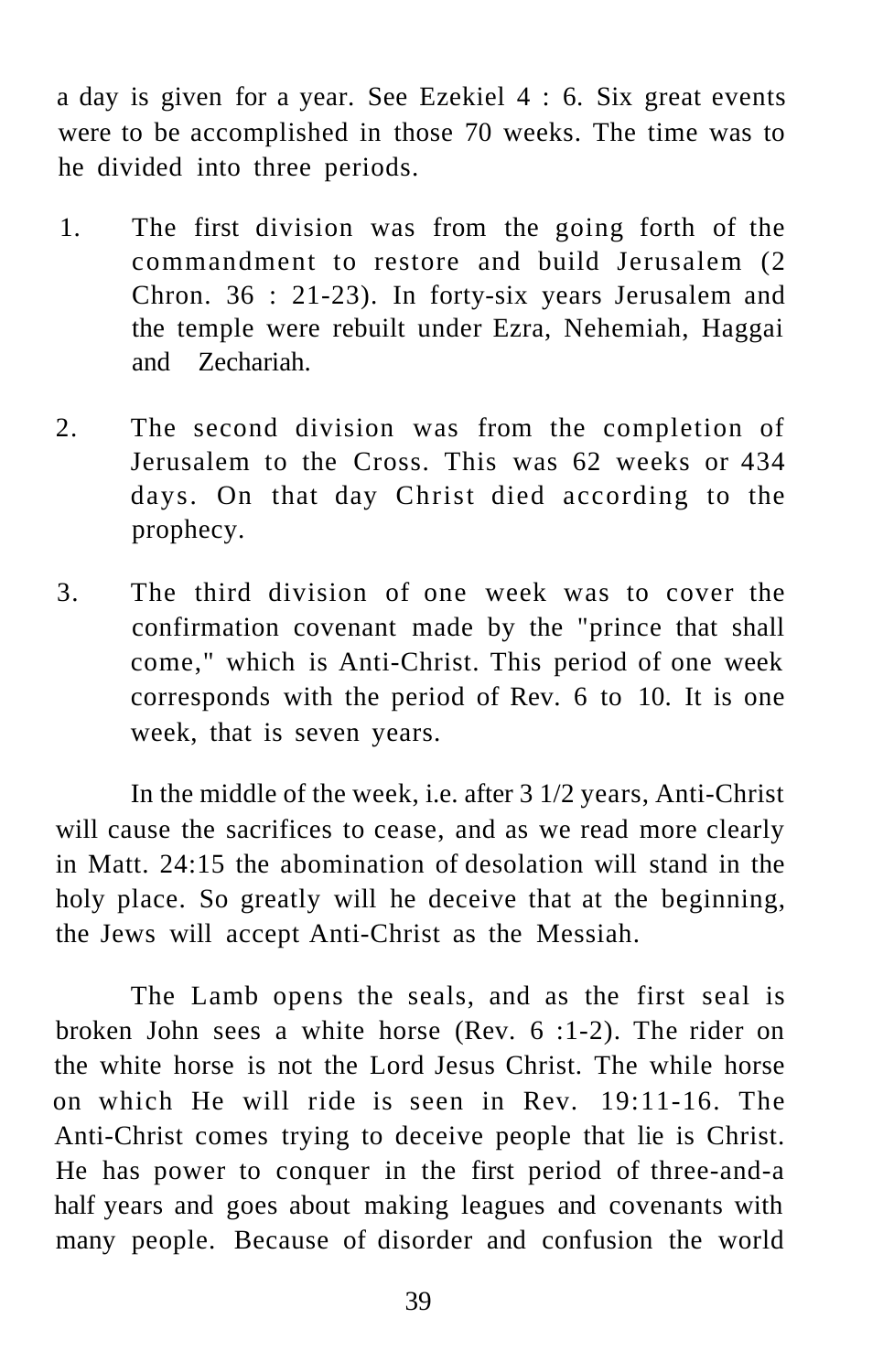will need the help of some great and wise person. The world authorities will appoint the Anti-Christ as their leader, and he will become a world dictator.

In the second seal the rider on the red horse in Rev. 6:3-4 is given a great sword. This speaks of the many wars. Matt. 24:6-8: Mark 13:7; Luke 21:10. This is the beginning of sorrows, the first part of the tribulation era, when there will be strikes and violence in many countries.

At the third seal is revealed a black horse in Rev. 6:5-6 which foretells a great famine for food in many parts of the world. A measure of wheat or three measures of barley were to be sold for the price of *man's full* wages for a day. But the oil and wine, symbols of man's pleasures, were to be unchanged. Those who can afford will still have their pleasures, eating and drinking while others starve. Eating and drinking for pleasure though there is no food.

In Rev. 6:8 the fourth seal revealed the rider on the pale horse which is Death, accompanied by Hell. Power is given to him to destroy a quarter of earth's inhabitants by war, and starvation and by hungry wild animals.

At the fifth seal, in Rev.6:9-ll, John saw that many who are faithful will be killed. There will be worldwide persecution which goes on till the end of the tribulation (Rev. 10 : 7), till the mystery of God is finished. Many will be born again during the tribulation period (Rev. 7:9,13,14). These are before the throne of God.

in Rev. 6:12-17, at the sixth seal, the sun became black. the moon as blood, and the stars of heaven fell to the earth. Compare Matt. 24 : 29. Rather than repent of their sins the people of the earth, great and small, try to escape the judgment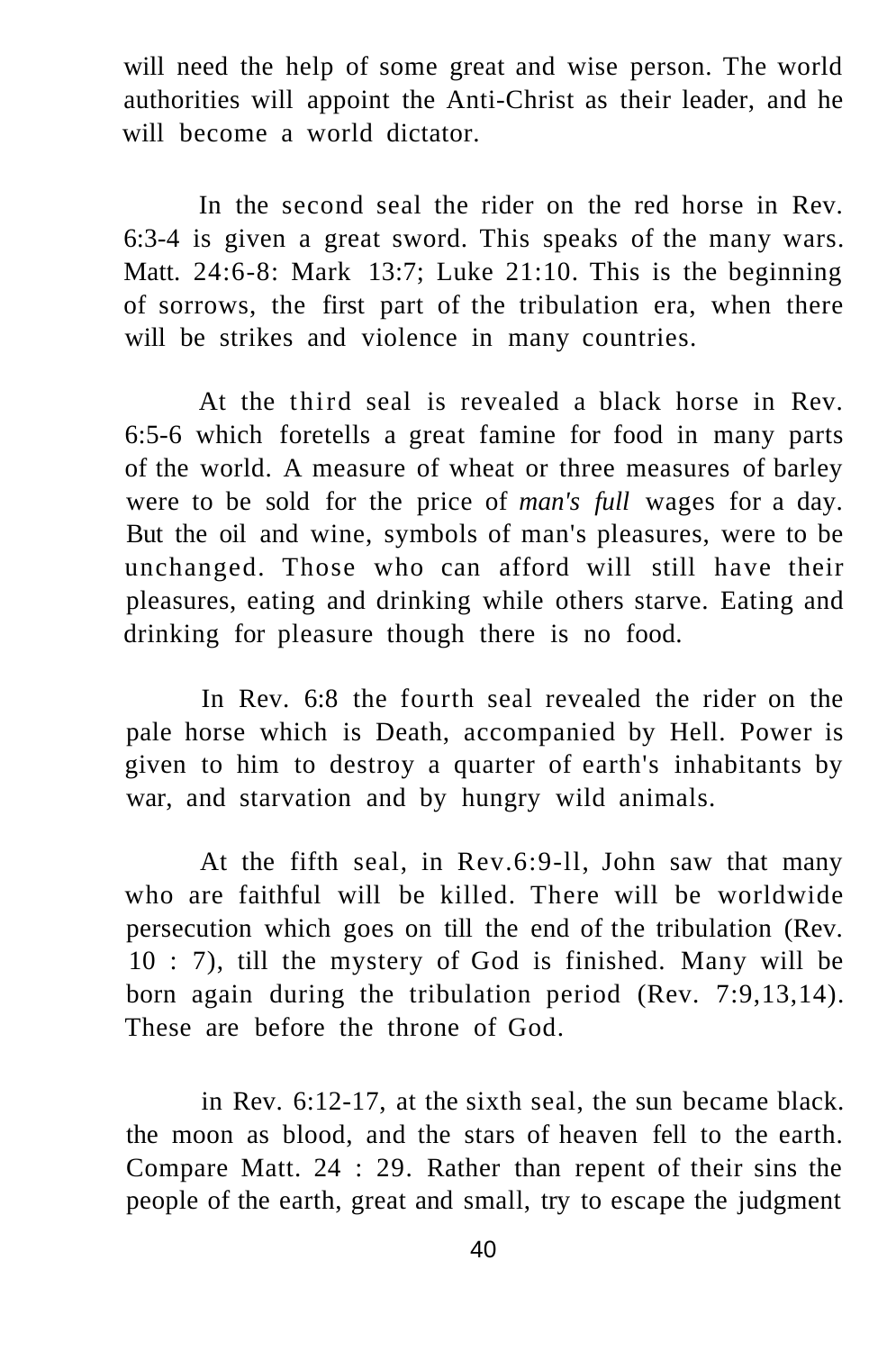of God. There are kings, great men, rich and proud, some bondmen but mostly the great and rich. Those in wealth and position find it hard to repent.

Rev. 7 :l-14. It is here we read of the sealing of the 144,000 of Israel, which refers to the conversion of the Jews as a nation (Isaiah 66 : 5-8). When Anti-Christ begins to offer the sacrifice of abomination their eyes are opened (Matt. 24: 1 5). Anti-Christ then begins to persecute the Jews. 144,000 is a symbolic number 12,000 of each tribe, 12 is the number of government and foundation. The number speaks of those Jews who have fully repented and overcome,

"After this I beheld, and, lo, a great multitude, which no man could number, of all nations, and kindreds, and people, and tongues, stood before the throne, and before the Lamb, clothed with white robes, and palms in their hands; And cried with a loud voice, saying. Salvation to our God which sitteth upon the throne, and unto the Lamb" (Rev. 7:9-10).

This great multitude are those who have passed through the great tribulation (v. 14). They have washed their robes and made them white in the blood of the Lamb. God Himself will dwell among them and they will never again hunger or thirst. The Lamb will feed them and lead them to living fountains of water, and God Himself shall wipe away all tears from their eyes.

Revelation chapters 8 and 9 tell of the last days of suffering. There is silence in heaven, for the time is very serious (Rev. 8:1). The prayers of those interceding for the protection of God's people during this period are answered.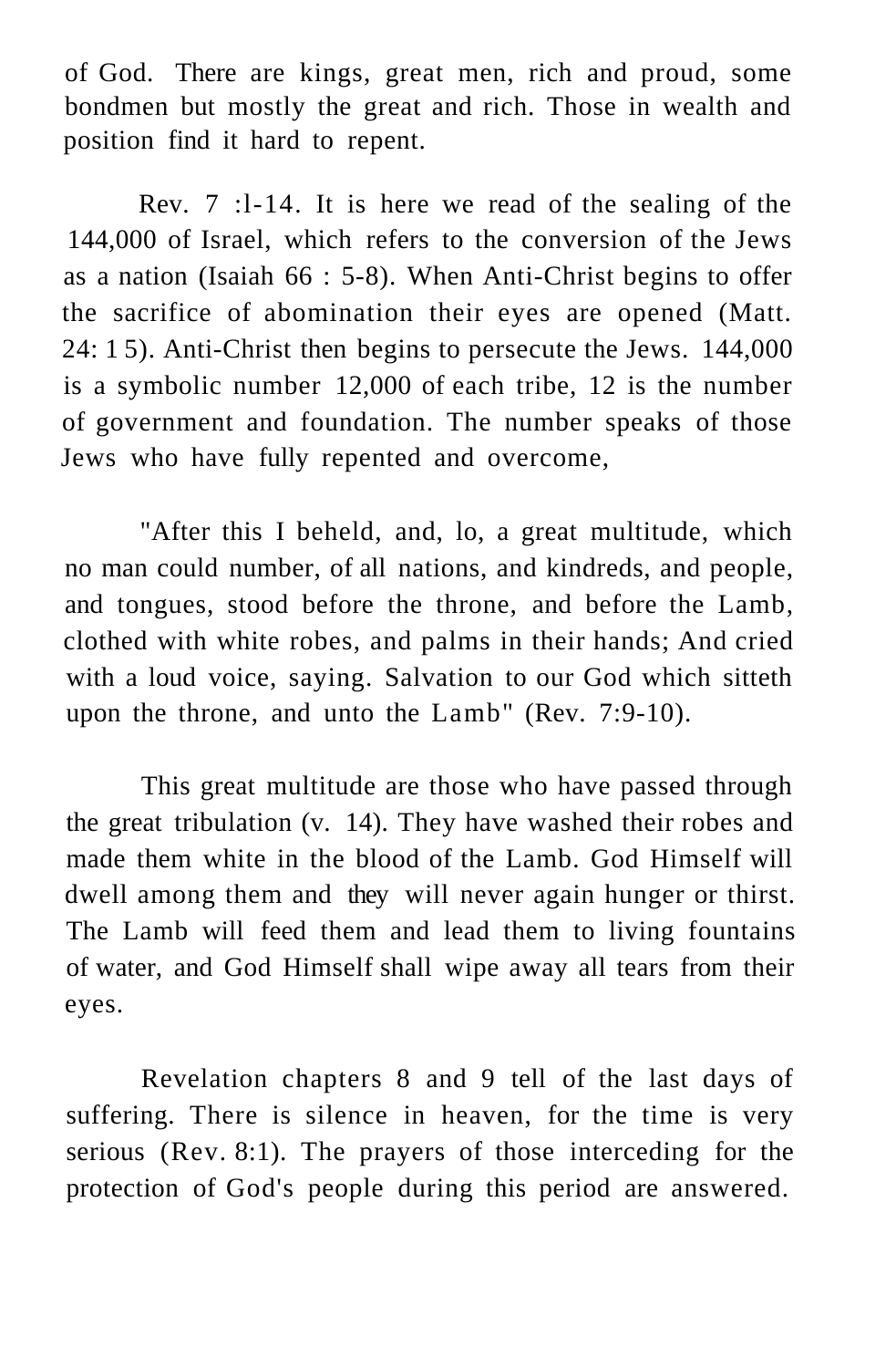To seven angels were given seven trumpets in Rev. 8:2. The first angel sounded his trumpet and hail and fire, divine fire, fell upon the earth, The second angel sounded and a burning mountain was cast into the sea. There was judgment on earth and sea. The third angel sounded, and a great star fell on the rivers and fountains of water. This was God's systematic judgment on the earth. The fourth angel sounded, *and divine judgment* fell *on sun, moon* and stars (v12). *Men*  may touch the moon, but they cannot destroy the sun, moon and stars. Only God can do this. The fifth angel sounded, (Rev. 9:1) and God's judgment fell on the whole universe. Even an atomic bomb cannot shake the stars, but God Will (Heb. 12:26.27).

God allowed strange creatures to come upon the earth, for judgment (Rev. 9:3). When God wants to intervene in the affairs of man, creatures can be created for the purpose of God at His command. If men refuse God's love and mercy, and go on rejecting the gospel there must be judgment. This is the beginning of hell fire. The creatures had hair like women which is God's judgment on those who, full of lust, have been worshipping women (Rev. 9:7-10). Those creatures had a king over them, Apollyon. *the* angel of the bottomless pit (Rev. 9:11). Though there was judgment men did not repent but became harder and harder.

In Rev. 9: 13 the sixth angel sounded and more terrible creatures were sent on the earth, by whom a third part of men were killed. Seven thunders uttered their voices, bringing in the last part of the tribulation, but what the thunders said was so terrible that John was told to seal them up and utter them not. In Rev. 10:7 John was told that when the seventh trumpet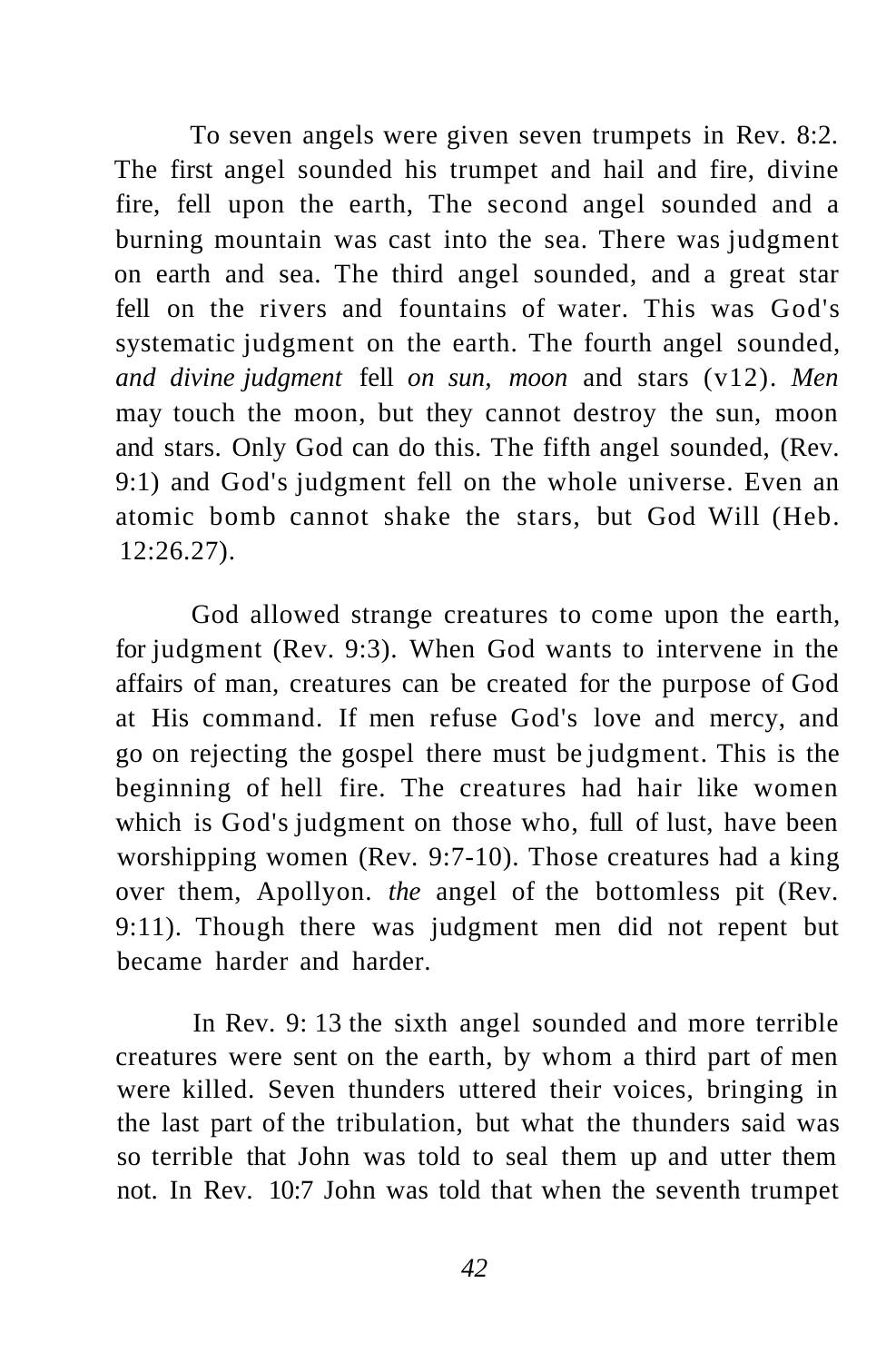would sound, the mystery of God would be finished. God has a certain number whom He brings right through the tribulation (Rev. 10:9.10). The angel gives John a little book which in his mouth was as sweet as honey, but in his belly it was bitter. There is the sweetness of reward and the bitterness of judgment. The message of the gospel must go to all the nations. Rev. 10: 11.

Revelation chapters 11 to 19. These chapters contain a description of the last 3 1/2 years of the tribulation period. The Jews as a nation repented at the end of the first pan of the tribulation period, and are then bitterly persecuted (Matt. 24:15-22).

Rev. 11:1-2. There was a small remnant in the temple but the court of the temple was to be trodden under fool for 31/2 years, the second half of the tribulation period.

In Matt. 17:3 two men appear with the Lord Jesus on the Mount, and were talking about His suffering and death. These were Moses and Elijah. Two witnesses (Rev. 11:3) perhaps the same, will come again to warn people of the coming wrath and judgments.

In Rev. 11:6, though they warn men and perform miracles, the people will not repent. The two witnesses prophecy from Jerusalem and it is possible there will be a small remnant in the temple with them.

Then the beast appears out of the bottomless pit (Rev. 11:7). He appears suddenly as one who has come to life again, and the two witnesses are killed by the Anti-Christ in Jerusalem.

Rev. 11:8-10. Everybody rejoices over their dead bodies, but after 3; days God raises them up, and they ascend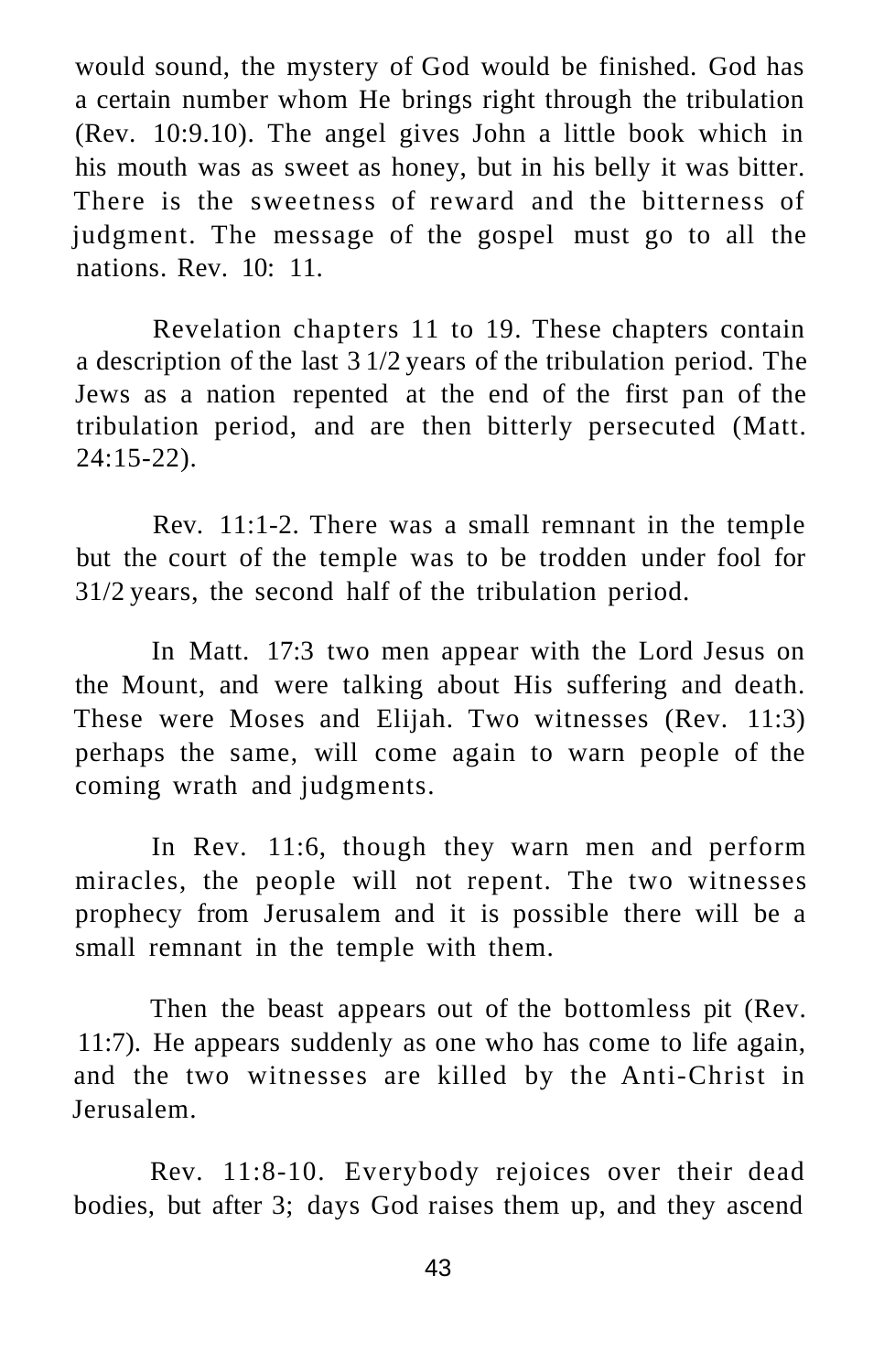to heaven. The same hour thousand men are killed.

Rev. 11:11, 16, before the Kingdom of Christ can begin He must judge the Anti-Christ.

The seventh angel sounds, and now all can see that the Lord Jesus Christ is going to reign.

In verse 19, there is a warning of coming judgments, and to the end the Lord gives a chance to men to repent.

Compare Rev. 12:1 Song of Solomon 6:10 and Malachi 4:2. The Lord Jesus Christ is the Sun of righteousness. Here is a woman clothed with the sun; she is fully identified with the Lord Jesus Christ. The moon represents God's prophets. They have no light of their own, but what they receive, they give to the Church (Eph.4:ll). God conveys light to the Church through His servants. The moon at the feet of the woman means that it is at her service. Even so God's servants are to serve the Church. Upon her head are 12 stars. Through the ministry of the twelve apostles believers began to understand the Headship of the Lord Jesus (Col. 1:16-18).

The woman in Rev. 12:2 is with child, travailing in birth. There is tribulation and suffering and hardship for those who want to follow the Lord fully. The dragon in verse 3, with seven heads and ten horns is Anti-Christ. In Rev. 17:9 we read of seven mountains, and in verse 12 of ten kingdoms. That speaks of the ten powers of Europe. Jerusalem is built on four mountains. Rome is the only city in the world built on seven mountains. Here is Anti-Christ with his head-quarters at Rome.

Rev. 12:4. The dragon stood before the woman. The Church of die Lord Jesus Christ brings forth a man-child, who is to rule all nations with a rod of iron; compare what Rev.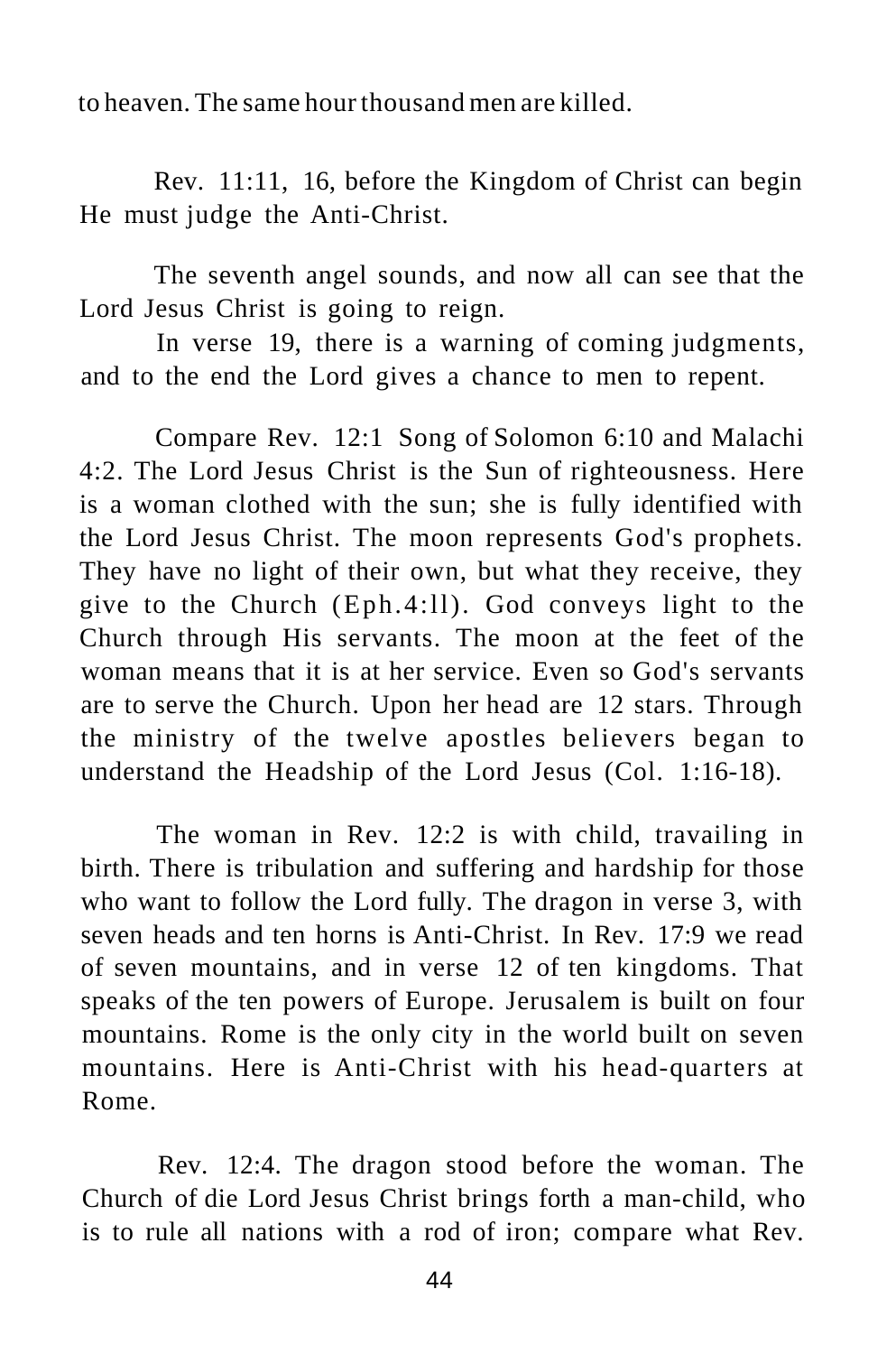2:26, 27 says of the overcomer. The rod of iron speaks of wrath and judgment. God's mercy and love have been shown, but now from chapter 11 onwards come judgment and wrath. In Rev. 12:5 the man-child is caught up to God and the throne.

Rev. 12:6. Then the woman tied. These are the believers still on the earth, who flee to the wilderness to hide for three and a half years, and there God feeds them.

#### **In Rev. 12:6-9 the Devil comes with three weapons:**

- 1. He deceives (verse 9).
- *2.* He accuses (verse 10).
- 3. He persecutes (verse 13).
- 1. He has deceived the whole world with all kinds of wrong teaching (2 Cor. 11:14) coming as an angel of light.
- *2.* He is the accuser of the brethren. Believers will be arrested, will be tried and faced with charges as has happened already through Communists.
- 3. Because of his persecution, believers will suffer torment, and agony, and be killed as has happened in China, Russia and other places.

We too have three weapons with which to overcome the devil- Rev.l2:ll.

1. The first is the Blood of the Lamb. As we keep on claiming the precious Blood, sprinkling our conscience constantly, we have boldness in God's presence, and inward cleansing. By faith we have eternal life through the Blood of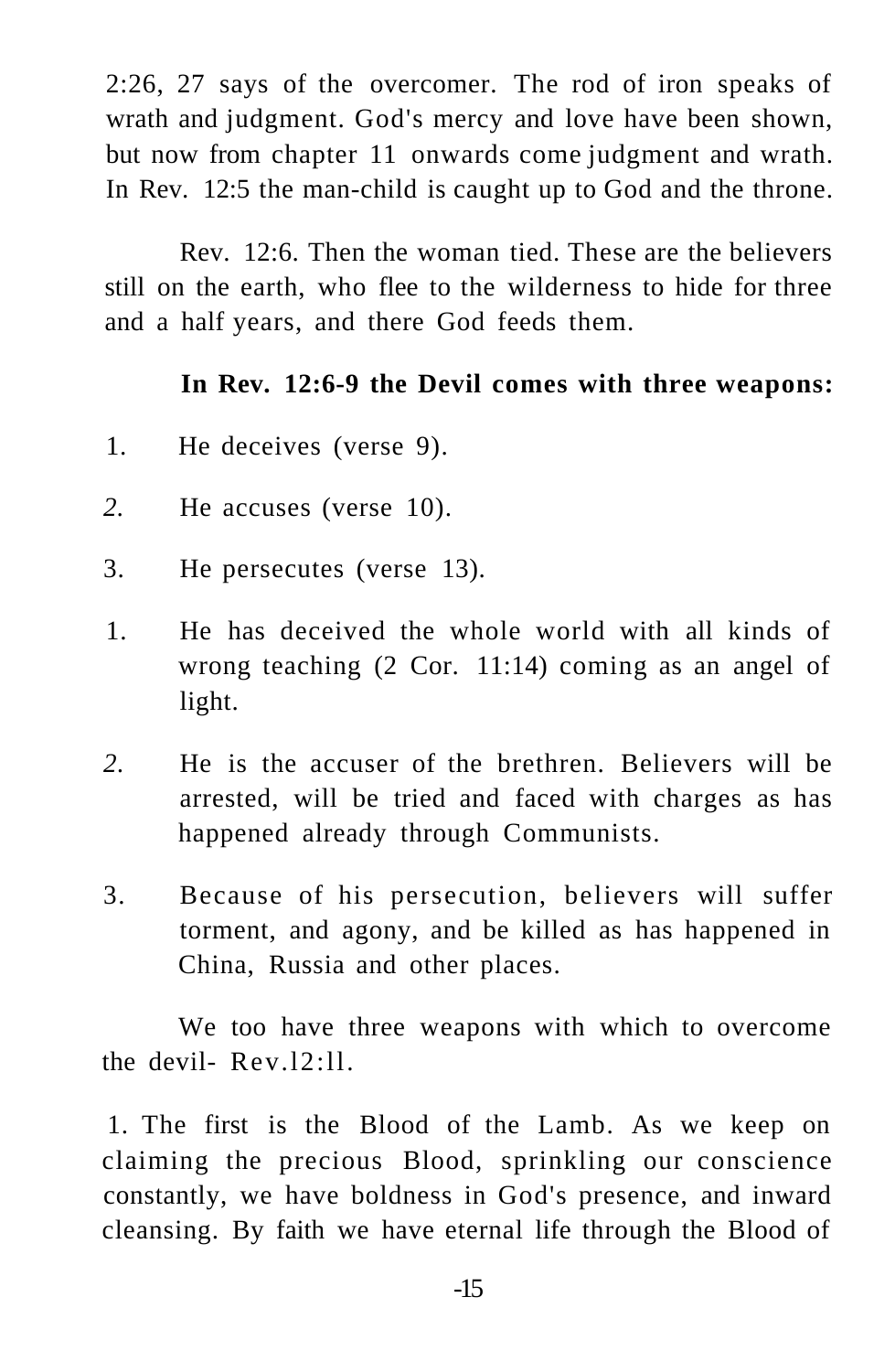Jesus Christ, just as we have physical life through the blood in our veins. If there is no blood, there is no life. Compare Heb. 10:22; Heb. 9:14 and John 6:51-58. Those who eat the Bread of life and drink His Blood shall live for ever. By faith we drink His Blood. By faith we claim the sprinkling from an evil conscience. By His precious Blood we are protected from the enemy and his wiles.

2. The second is the word of our testimony. We cannot defeat the devil by argument. At every opportunity we should give our testimony to what God has done for us.

3. The third weapon is we should not love our lives unto death. By a bold stand we are able to defeat the enemy. In Rev. 12:13-16, the believers are being persecuted and the overcomers are caught up. Daniel 7:7-9, 15-18 are being fulfilled in these verses. The saints possess the kingdom, even the overcomers. Anti-Christ goes to make war with the woman, i.e. the believers (Rev. 12:17).

Now the kingdom of Anti-Christ spreads very rapidly Rev. 13:1, 2. By the wound upon his head the deceiver will tell people that he was dead and is now alive again. He has a mouth that speaks great things and blasphemies, and continues for three-and-a-half years. All the earth will be worshipping the Anti-Christ, but believers will be revived through persecution and suffering (vs. 7-9). As the Holy spirit causes the believers to worship Christ, so the false prophet will cause men to worship the Anti-Christ (vs. 11-15). He will do miracles. Here is Satan's Trinity : Anti-Christ, false prophet, and the image.

The false prophet also decrees that no man will be able to buy or sell unless he has the mark of the beast on his forehead, or the number of his name, 666. In the days of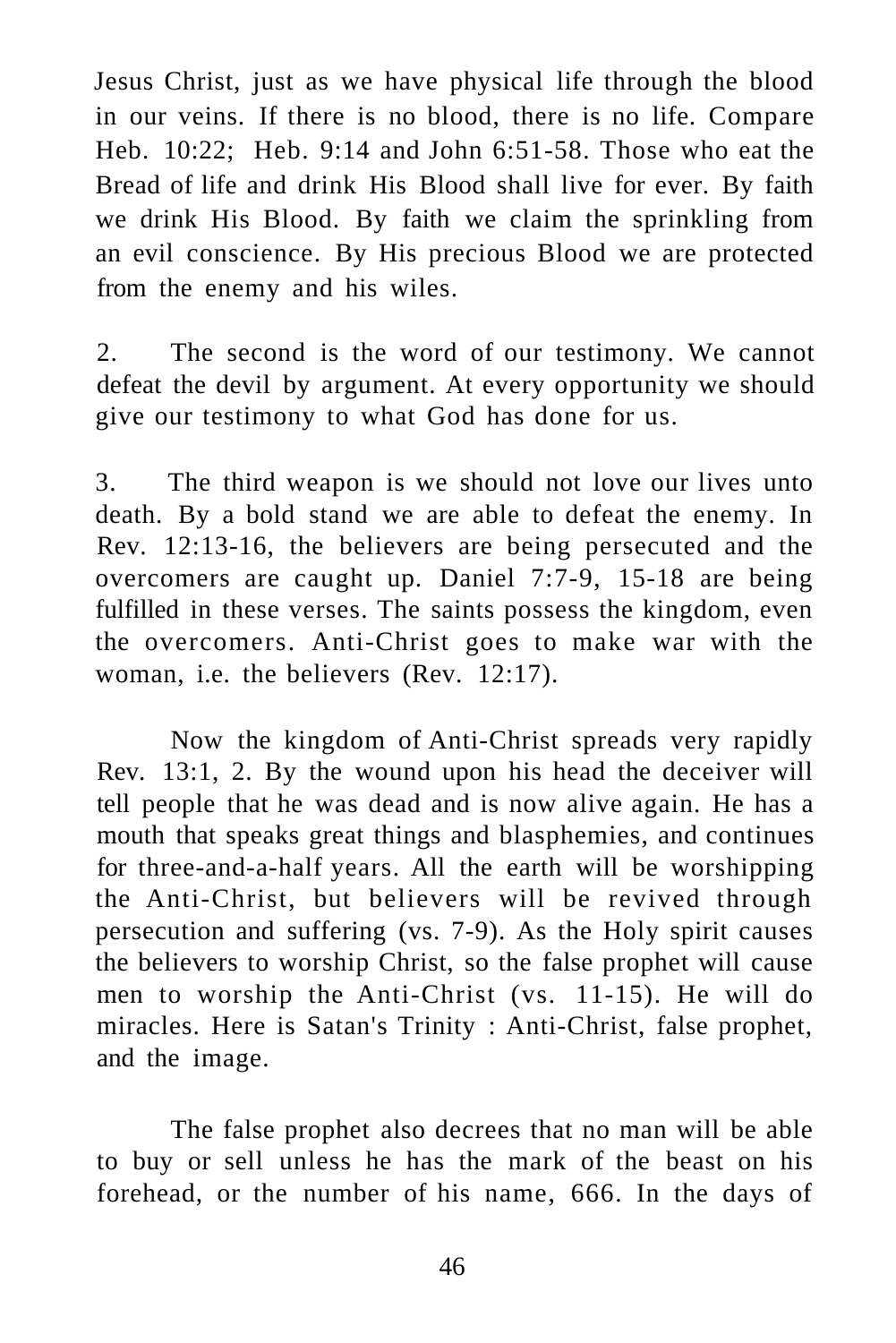rationing we have to have a card. In India some have a mark on their forehead to show whom they worship. In those coming days men will have to have the mark of the beast, or his name or the number of his name in order to buy or sell. That will mean they have agreed to worship the beast (vs.16-18).

In Rev. 14:1-3 we read of 144,000 with the Lamb on Mount Sion; these are the firstfruits unto God and the Lamb. This is not the same 144,000 as in Revelation 7 who were converted Jews. This is again a symbolic number, 12 times 12,000. Twelve speaks of a strong foundation and divine order and government. This represents a company of overcomes, who have come on a strong foundation.

We must note the following:

1) They are not defiled with women. 2) They are not overcome by lust. 3) They follow the Lamb wherever He goes. 4) They are the firstfruits to God. In Lev. 23:10 we read of the sheaf of the firstfruits. In 1 Cor. 15:20 Christ is called the firstfruits of them that slept; in v.23 "every man in his own order: Christ the firstfruits; afterward they that are Christ's at his coming."

In Rev. 14:6 an angel flying in the midst of heaven has the everlasting gospel to preach. Many were worshipping idols worldwide, but God in his mercy gave them another warning of judgment; of the fall of Babylon the great city (v.8) and of the punishment for those who worship the beast and his image (vs. 9,10). Certainly it would be better to suffer and die than to worship the beast. The time had come for God's wrath to be poured out (vs. 14-20). Details are given in chapter 16 onwards. God's message to us at this lime is given in 2 Thess.  $2:2-10$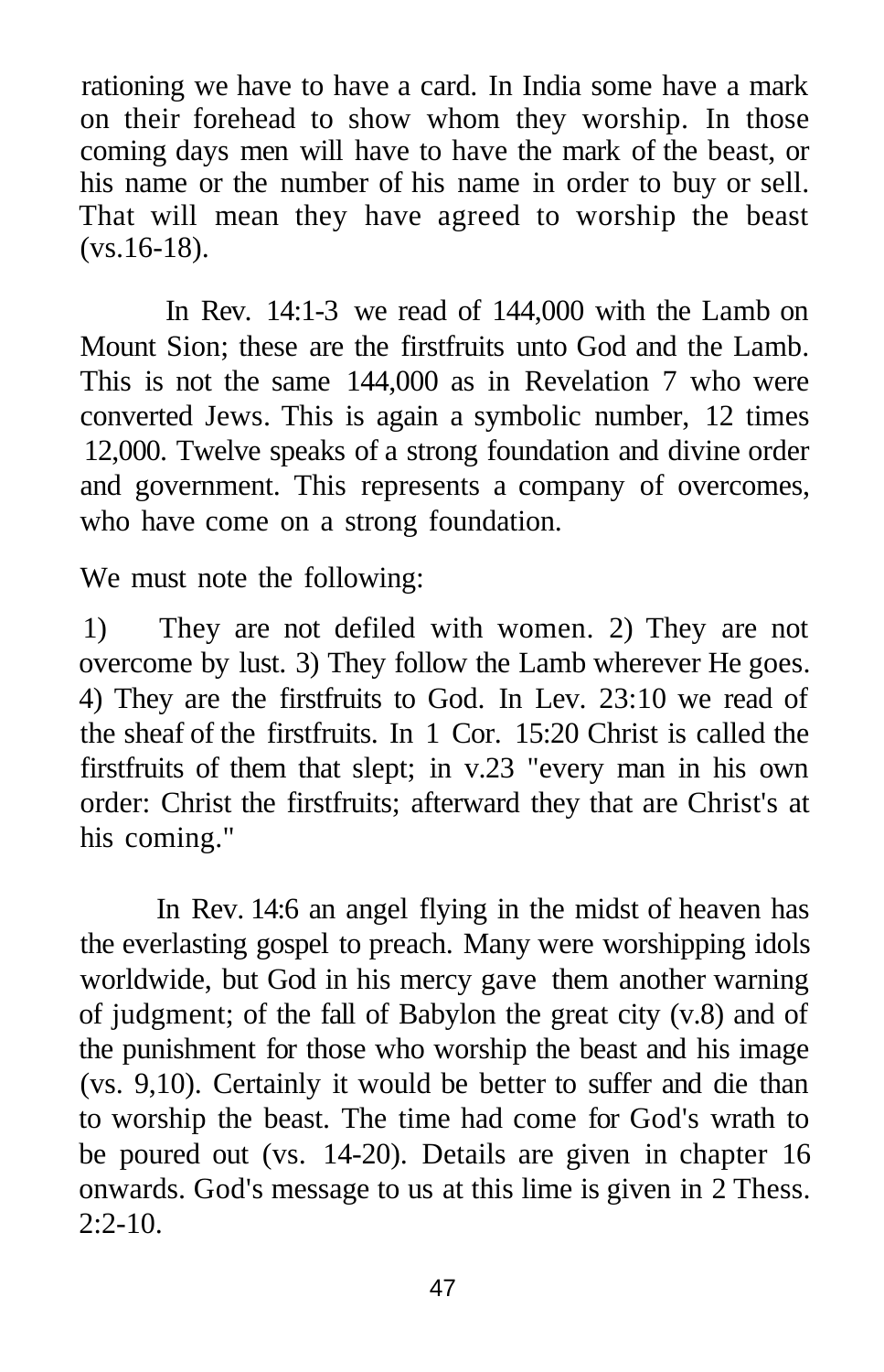In Rev. 17, God's judgment falls on Mystery, Babylon the Great, the Roman religious system which has defiled all the higher powers (vs.2-4) and has slain believers (v.6). Verses 12 and 13 speak of the confusion in the last days. The rulers of earth give their power to the Anti-Christ and he takes over. Peoples, and multitudes, nations and tongues are defiled by the whore which reigns over the kings of the earth (v.18).

In Rev. 18:4 the last chance is given, a voice from heaven calls: "Come out of her, my people, that ye be not partakers of her sins, and that ye receive not of her plagues." That judgment took place in one hour, and the great city was thrown down (vs. 8, 21). By her were the nations deceived and in her was found the blood of prophets and saints and of all that were slain upon the earth (v.24).

Then comes the marriage of the Lamb (Rev. 19:7) and He that is called 'Faithful and True' comes from an open heaven on a white horse (v.l1).

## Chapter 20

The Devil is seized and bound for a thousand years (Rev. 20:2, 3), Those who had been slain for their testimony of Jesus, and those who did not take the mark of the beast on their foreheads or in their hands have part in the first resurrection and live and reign with Christ a thousand years  $(v.4)$ .

At *the* end of the thousand years Satan *is loosed (vs.7,*  8) and goes out to deceive the nations again, and to gather them together to battle. But fire comes down from God out of heaven and devours them. Then the devil is judged and cast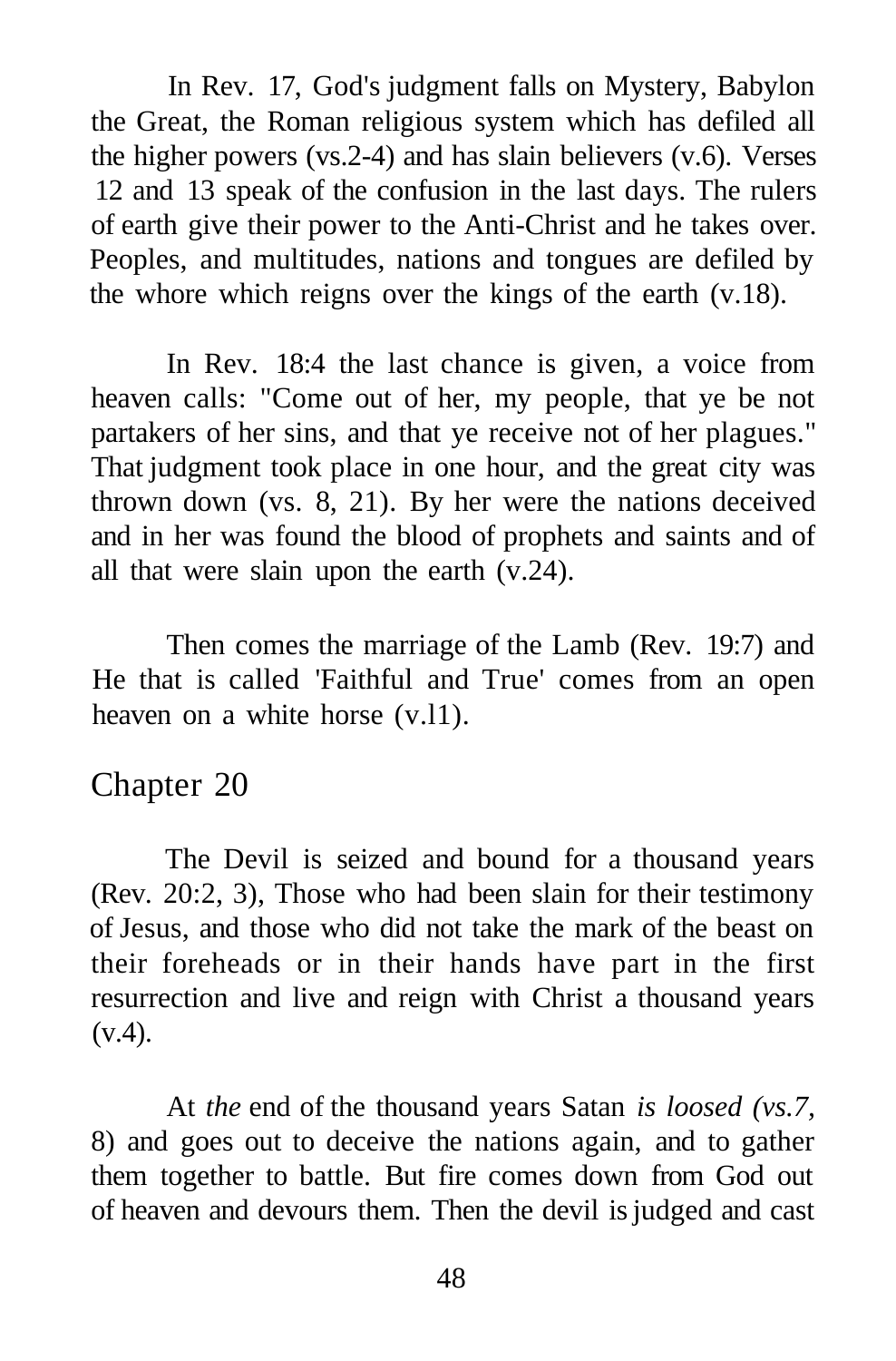into the lake of fire (v.10), and the dead are raised to stand before the great white throne. Those whose names are not written in the book of life are cast into the lake of fire (vs. 11-15).

### **Chapters 21, 22**

The first, that is the present heaven and earth, pass away in Rev. *21:1* and a new heaven and *new* earth wherein dwelleth righteousness, are prepared by God (2 Pet. 3:13). The New Jerusalem, prepared as a bride adorned for her husband comes down from God out of heaven (v.2). Then God declares: "Behold, I make all things new" (v.5). A beautiful picture of the bride, the Lamb's wife is given in Rev. 2):9-27. In that wonderful paradise, the tree of life is restored, and there is no more curse. The throne of God, and of the Lamb is in it and His servants shall serve Him, and they shall see His face and His Name shall be in their foreheads, Rev. 22:1-4. They have right to the tree of life and to enter in through the gates into the city (v. 14). Eating the fruit of the tree of life enables them to enjoy all things of the New Creation. Verses 18 and 19 contain final warnings against adding to or taking away from the words of the prophecy of this book and the book closes with the marvellous promise: **"Surely I come quickly:**  Amen": and the writer replies: "Even so, come, Lord Jesus", and adds: **"The** grace of **our Lord** *Jesus Christ be with you*  all. **Amen"** (Rev. 22:20,21).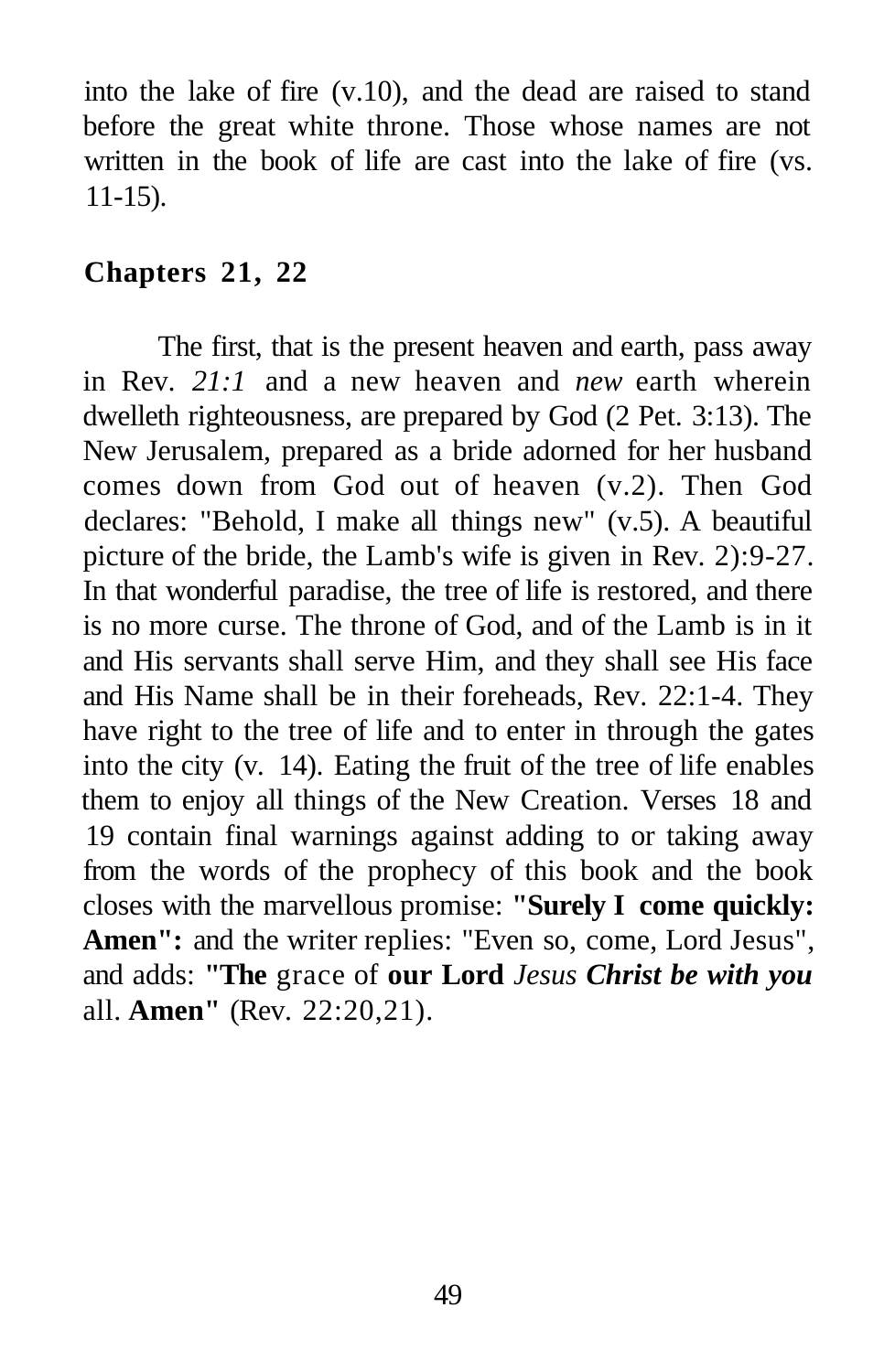# 2. THE SEVEN COVENANTS

Before we begin this study I would ask you to read Revelation chapter 4, and mark in your Bibles, verse 3. "And he that sat was to look upon like a jasper and a sardine stone: and there was a rainbow round about the throne, in sight like unto an emerald". I want you to note particularly the word **rainbow.** 

This book of Revelation has a very helpful and important message for the end days and there is a special blessing promised for reading this book: "Blessed is he that readeth, and they that hear the words of this prophecy, and keep those things which are written therein: for the time is at hand" (Rev. 1:3). "Behold, I come quickly: blessed is he that keepeth *the sayings of* this book" (Rev. 22:7). These verses show us that the message of this book is intended to prepare us for the second appearing of the Lord Jesus Christ, and that is why there is an extra blessing promised to those who read and keep the sayings of this book.

By the signs which we can see everywhere we are in the end days. In 2 Timothy 3:1 - 13 *are given* signs of the end days. Count them yourself, and you will find thirty signs of the last days recorded in this chapter: "THIS know also, that in the last days perilous times shall come. For men shall be lovers of their own selves, covetous, boasters, proud, blasphemers, disobedient to parents, unthankful, unholy, without natural affection, truce breakers, false accusers. incontinent, fierce, despisers of those that are good, traitors, heady, highminded, lovers of pleasures more than lovers of God; Having a form of godliness, but denying the power thereof: from such turn away. For of this sort are they which

50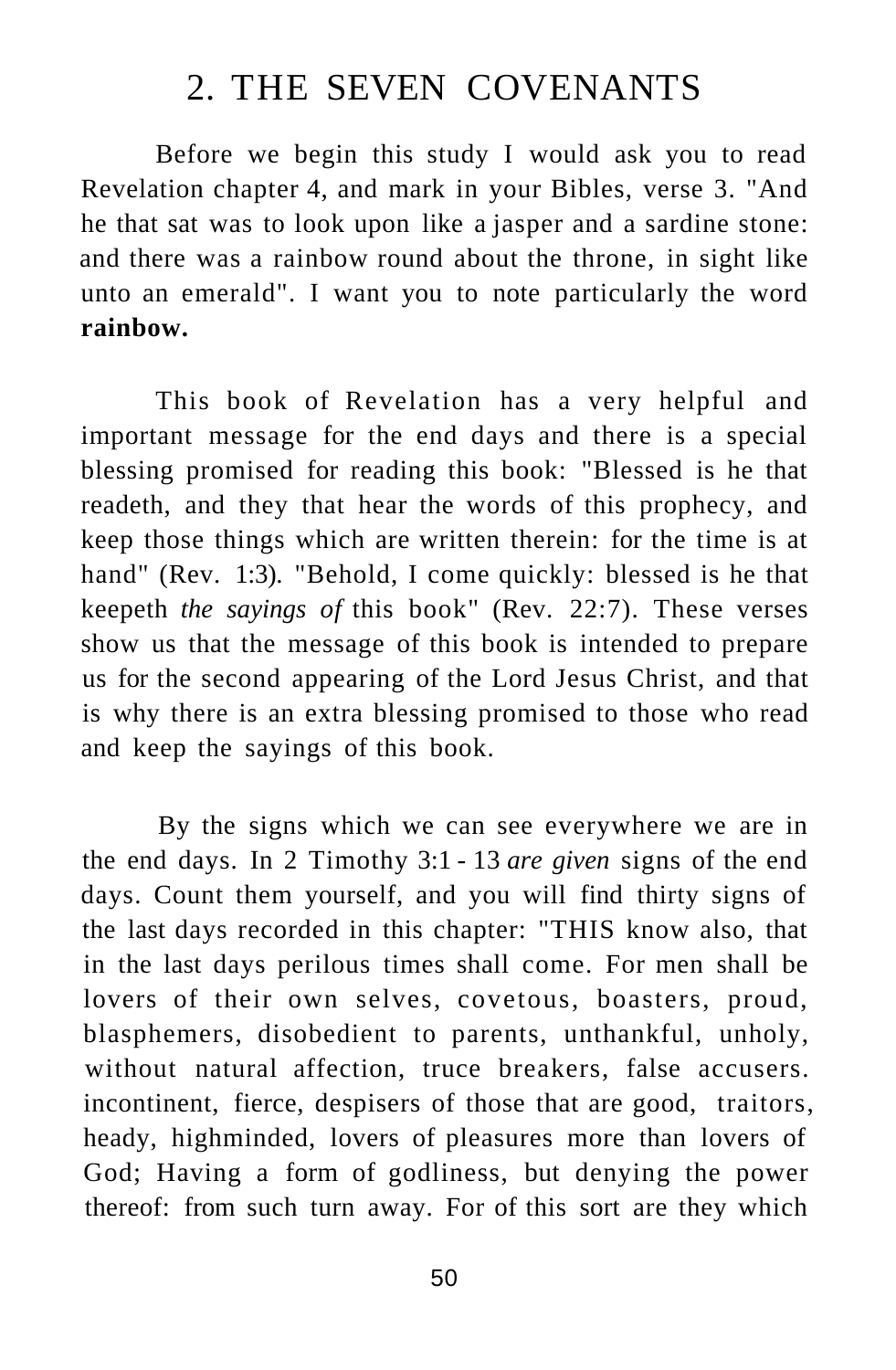creep into houses, and lead captive silly women laden with sins, led away with divers lusts, Ever learning, and never able to come to the knowledge of the truth. Now as Jannes and Jambres withstood Moses, so do these also resist the truth: men of corrupt minds, reprobate concerning the faith. But they shall proceed no further: for their folly shall be manifest unto all men, as theirs also was. But thou hast fully known my doctrine, manner of life, purpose, faith, longsuffering, charity, patience, persecutions, afflictions, which came unto me at Antioch. at Iconium. at Lystra; what persecutions I endured: but out of them all the Lord delivered me. Yea. and all that will live godly in Christ Jesus shall suffer persecution. But evil men and seducers shall wax worse and worse, deceiving, and being deceived." Here you have thirty signs recorded so clearly. You go to any country you will find these signs being fulfilled. For this reason you will find much help by reading slowly and prayerfully the book of Revelation. There is no need to be troubled about certain of the details. Only go through the book slowly and prayerfully verse by verse, and you will find much help and illumination. In due course the Lord will show the deeper meaning of the details.

I have found it very helpful to divide the book into seven parts, for thereby we have seven glimpses of the glory of the Lord Jesus Christ. The more we see His glory, and the more we remember His greatness, the more power we have in our lives. In fact, the power of God coming into our Jives depends upon this revelation of Christ but even so, we do not fully know Him. He is so great and so mighty, so wonderful, so precious, and so beautiful that it would lake us eternity really to know Him.

Many years ago I went to see the Niagara Falls in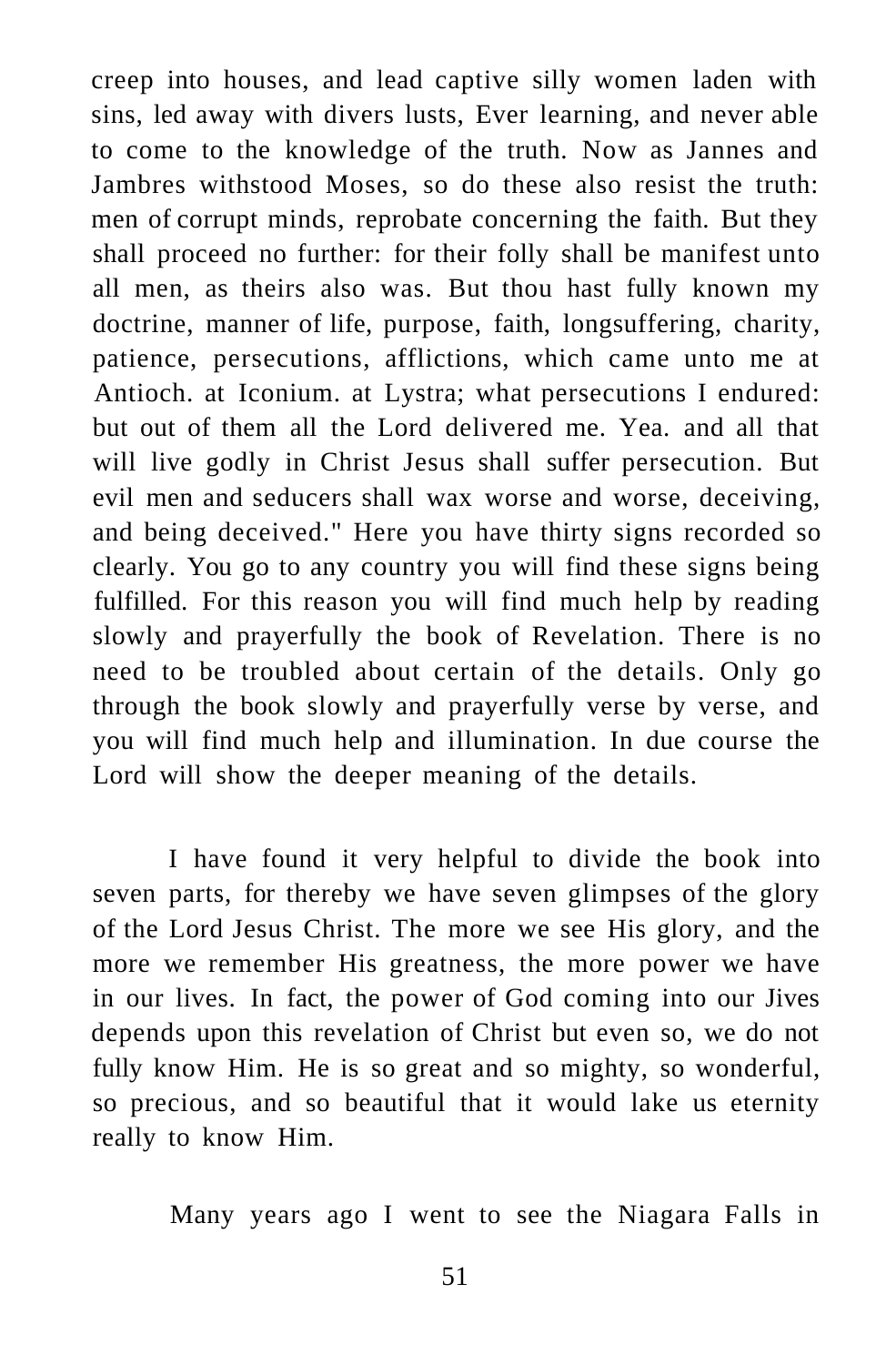Canada. There were five of us in the party, and we had travelled many miles to see the balls. After we had watched for two hours, my friends said to me:"' We are returning now", but I said: "I have been hearing so much about these Falls, and they are supposed to be one of the Seven Wonders of the world. I would like to see something more of them." They answered: "It is after all only a sheet of water, and now we have seen it ; let us go back." I replied, "'No; I am sure there is something more to it." So they all went back, but I stayed on for a few more days. I visited the falls before sunrise, after sunset, and then on a moon light night I walked up and down. Every time I saw something new; some new fascination, some new charm, some new wonder. Having looked at it for only a short time my friends could not see anything special. In the same way *it* requires time *to* meditate upon the Lord Jesus Christ, and His Word before we even begin to see how great He is. It is one thing to sing, " How Great Thou Art"; and even to sing it with great joy, but do you really know from the heart how great He is? If i realize how great He is, I would spend time in His presence, looking only at His face, to see His glory and beauty. People who like flowers go miles and miles to pluck them and enjoy their beauty. Those who want to enjoy the mountains will climb the highest mountain peak and go through much suffering only to see the beauty of the mountain. The Lord Jesus Christ is far more glorious than the Himalaya mountains and He is worthy of all the time you can give to Him.

As we saw above, in the book of the Revelation we are given seven glimpses of the glory of the Lord Jesus Christ. In the first chapter we see Him as over everlasting, eternal, unchanging High Priest. We could spend one month on this chapter alone, and go through every detail, His hair, His eyes,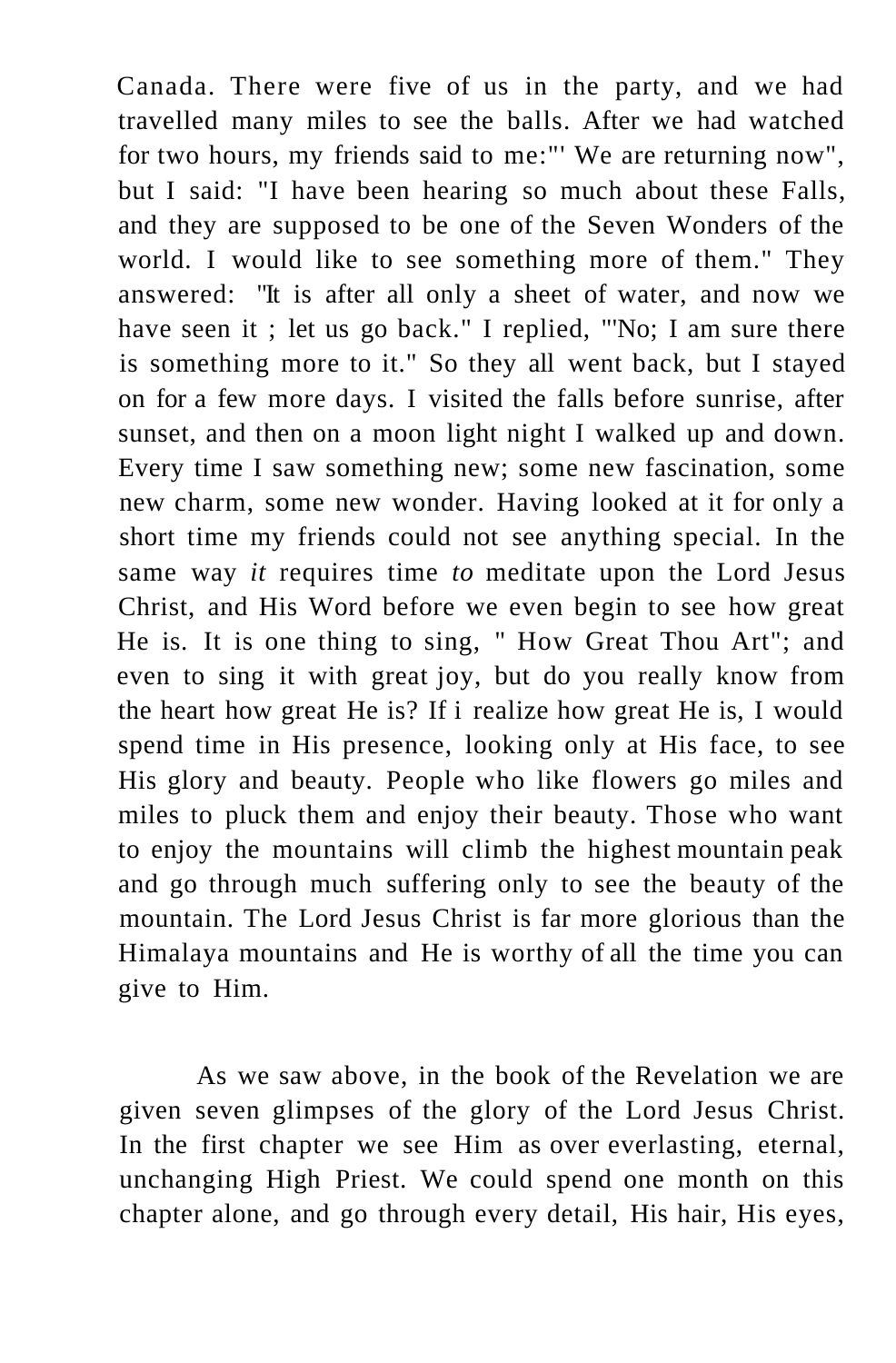His mouth, His hands, His feet, His garments, and His girdle. Then we shall only begin to know and understand His greatness.

In the second and third chapters of Revelation we have the glory of the Lord Jesus Christ as He is revealed by working in His Church, who are His people upon the earth. How quietly and in His own way He continues to defeat the devil, not by worldly weapons, wisdom, or cleverness, but by His love and grace and power. As He said: "I will build my church, and the gates of hell shall not prevail against it." That point is so clearly evident in the second and third chapters of Revelation. We have the whole of Church history recorded in these two chapters, in seven messages which can each be divided into seven parts. In other words we have forty-nine messages in the second and third chapters alone, where the glory and majesty of the Lord Jesus Christ are revealed to His people.

Even though we may be foolish and illiterate, by coming to Christ we become mighty. We have seen the Lord Jesus working thus in India. People who are illiterate, who cannot read, when they are born again become men of God. They can teach you the Word of God, they can pray for hours together, they have shining faces, they rejoice in every situation; they thank God for everything and they know how to worship Him. Thus the Lord defeats the devil through vessels that men count unworthy. When men become His partners and co-workers and obey Him, He can defeat the devil.

Now in chapters four and five we have a glimpse of the Lord Jesus Christ in His heavenly Church, of which we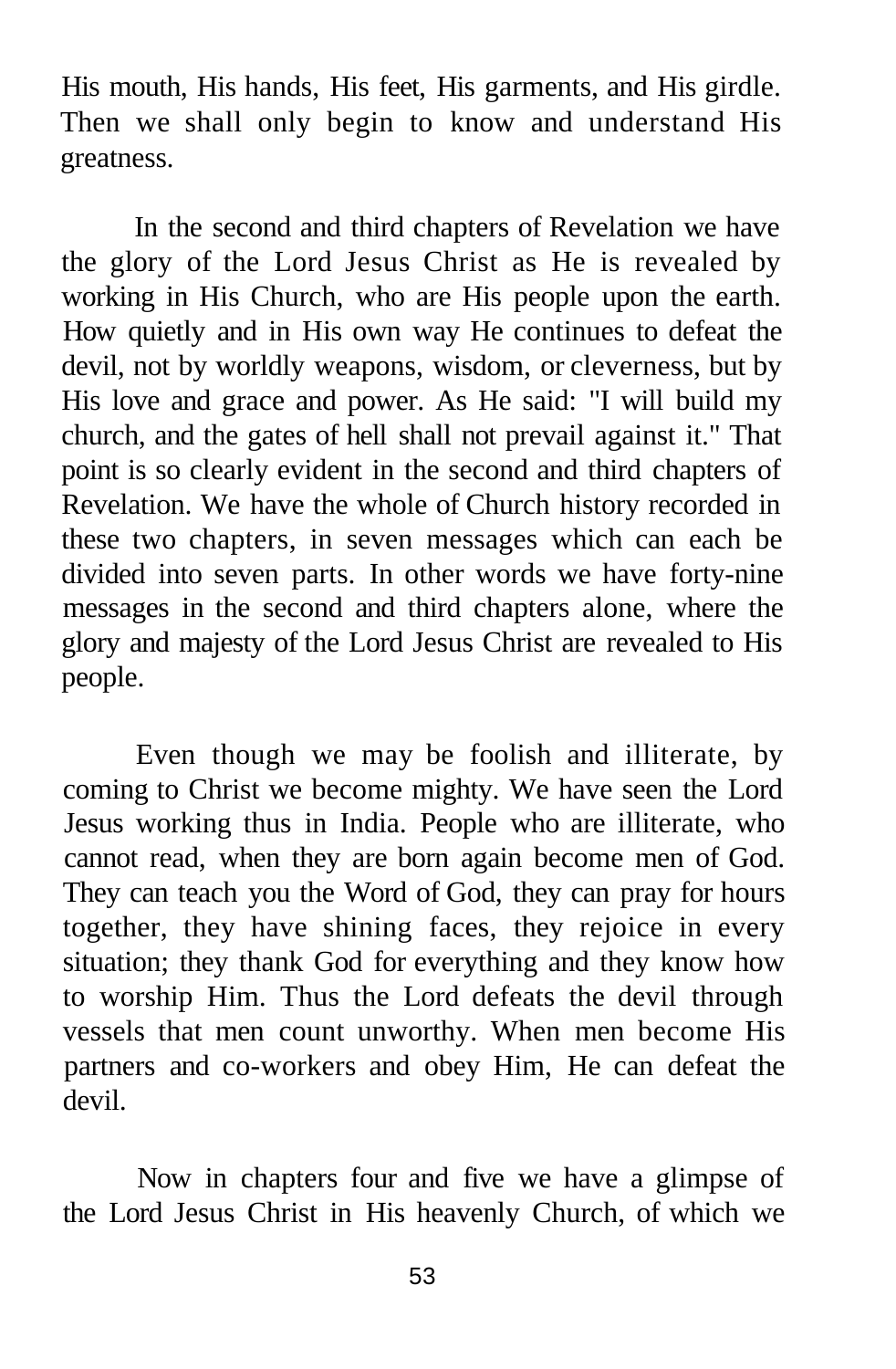shall be a part when we go to heaven, because we have seen Him and been with Him, and have been His active partners here and now.

*Then* from chapter six to chapter nineteen we have the glory of the judgments of the Lord Jesus Christ. Upon the earth we may be very foolish, but the day is coming when we shall be His partners in judgment, as the Scripture says in 1 Corinthians 6:3, "Know ye not that we shall judge angels? How much more things that pertain to this life?"

Then in chapter twenty, in the first part we have the glory of the Millennial reign over the earth, when the Lord Jesus Christ comes back upon the earth to reign after judging His enemies, and we become His true kings and priests upon the earth.

Then in the last part of the same chapter, we have the glory of the great white throne judgment after the Millennium when He will cast death and hell into the Lake of Fire. Then the devil also finally is cast into the Lake of Fire.

In chapters 21 and 22 we have the glory of the new creation, when we see God's true glory as the Lord says in 21:5, "Behold, I make all things new." Similarly in verse 23: "And the city had no need of the sun, neither of the moon, to shine in it.... the Lamb is the light thereof."

If you thus divide this book of Revelation into seven pans, you will find it a simple study. You take the first chapter, then the second and the third, then the fourth and the fifth chapters, then from six to chapter nineteen, then chapter 20, first part and second part, and finally chapters 21 and 22. Thus, going on step by step, you will find the study very helpful.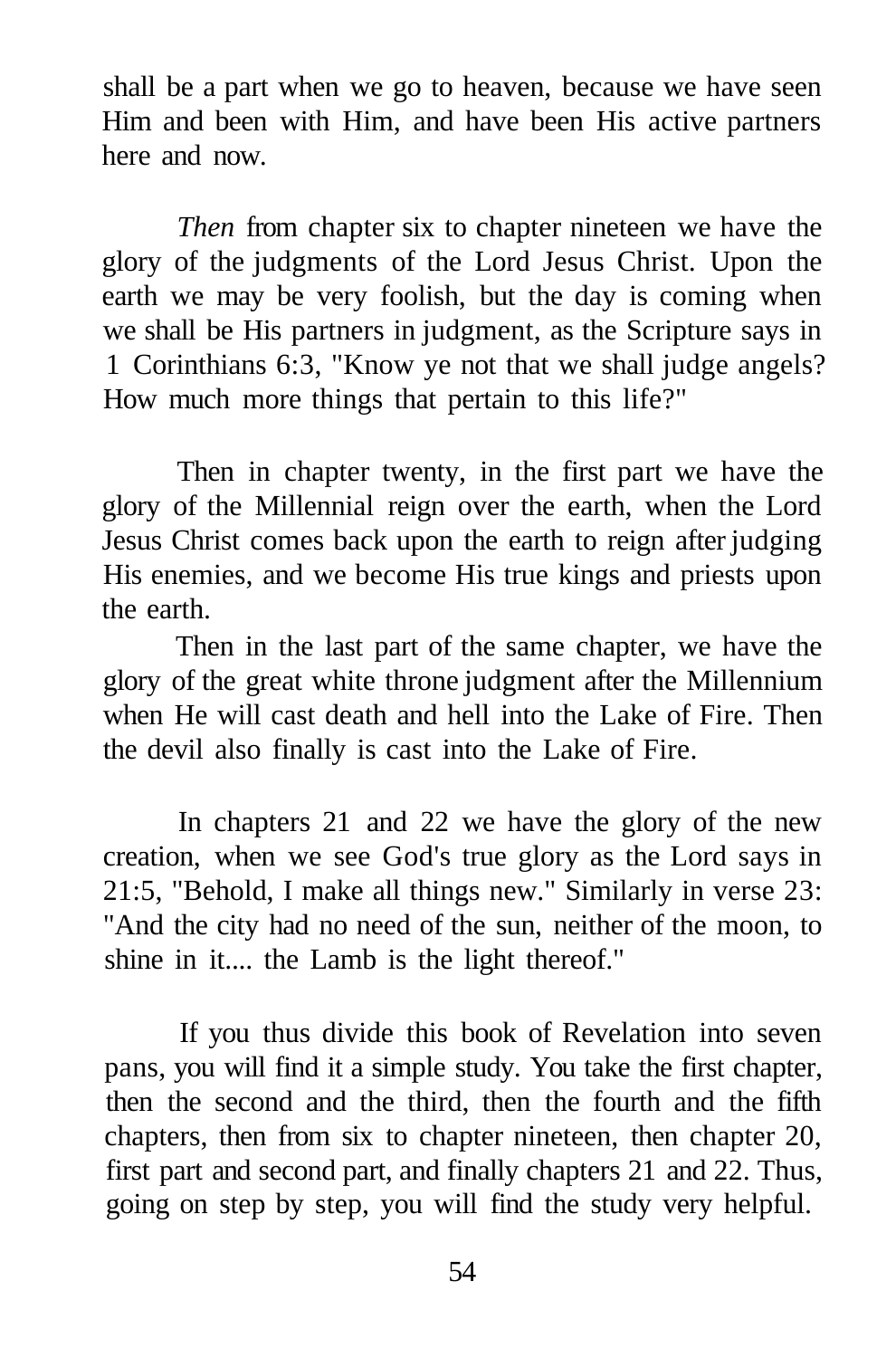But here I am concerned with a tiny fragment of chapter 4. verse 1: '"After this I looked, and, behold, a door was opened in heaven: and the first voice which I heard was as it were of a trumpet talking with me; which said, Come up hither, and I will show thee things which must be hereafter." The Lord Jesus gave a glimpse of heaven to John the Apostle, saying : "Come up." It is not an earthly scene. "Now John", He says in effect, "don't look at the earth." At that time John was very discouraged. We read in God's Word how there had risen a great persecution against the believers, and many believers like Demas had forsaken the Lord and gone back.

Many were in prison, many were scattered and many were killed. That is why John the Apostle on the Isle of Patmos, was feeling very sad, downcast and discouraged. All of us have had similar experiences. Things happen in our lives which we cannot explain, and hence we feel discouraged. "I wonder, Lord, what next?" we think. When we see the Devil so active we forget that God's Word tells us clearly that the Devil will come against us as a roaring lion. It is a warning. He will also come against us like a ravening wolf. What a warning! Also, he may come like an angel. Another warning'. Or he may come like a flood. He always comes like a roaring lion, or a wolf, or like an angel, or a flood. We must be careful, but we must not worry about it. As long as we know the Lord is working, we are safe. But John got downcast and discouraged, so the Lord said : "John, come up now, and let Me show you what kind of Church I am building. I am not after buildings on this earth."

God is never after crowds. We men are very happy when we see a big crowd. That is our nature. But the Lord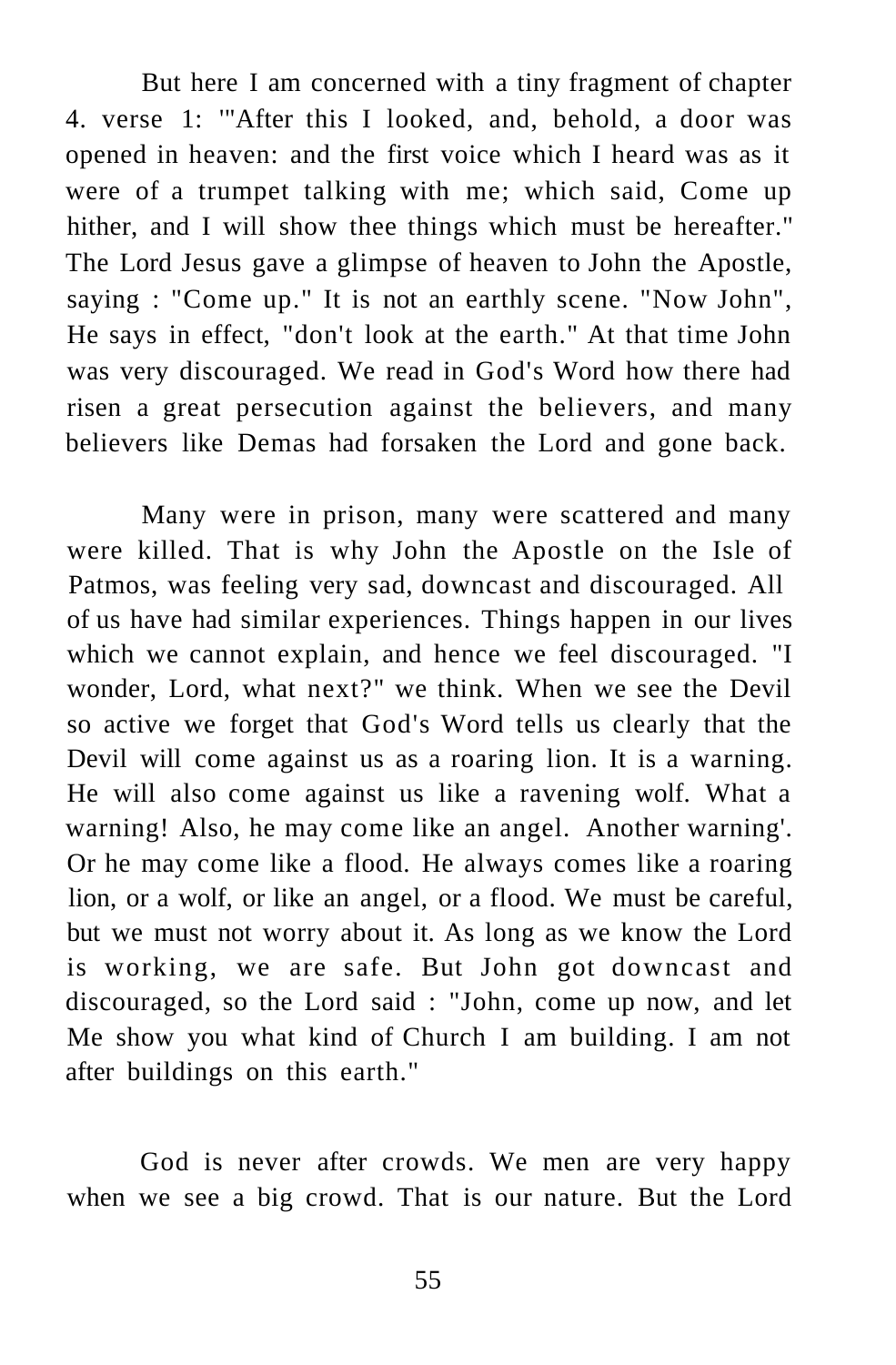Jesus Christ never went alter multitudes - they came after Him! They came, and they went away!

They were not happy with Him for too long. John 6:2 says "And a great multitude followed him, because they saw his miracles which he did on them that were diseased." Further, John 6:56, "He that eateth my flesh, and drinketh, my blood, dwelleth in me, and I in him." Now from verse 60, "Many therefore of his disciples, when they heard this, said, This is an hard saying; who can hear it ?" A hard saying! When men are given a real message it is a hard saying. Our Lord told His hearers eight times from verses 51 to 58 how they could live forever. You would think they would have been so happy. The Lord said to them, "Now you come to Me. You eat Me, you drink Me and you will live forever. You will never die." But what happened? They got angry. It was such a hard saying they got offended and went away. In verse 66 we read, "From that time many of his disciples went back, and walked no more with him." Do you think our Lord would go and apologize? "Please come back". They went away, and He let them go.

Our Lord was never after multitudes. He wants only those who want to live forever, whether they be few or many. So here our Lord was saying : "John, don't look at the persecution; don't look at the downfall of the believers, I have my own way of helping them. I am building My Church: come up and see in heaven how the work goes on and what kind of Church I want." Rev. 4:2. "And immediately I was in the Spirit: and, behold, a throne was set in heaven, and one sat on the throne!" The Lord was saying: "John, do you want to know Me more? Learn to be in the Spirit, and walk in the Spirit." (Gal:5:25) "If we live in the Spirit, let us also walk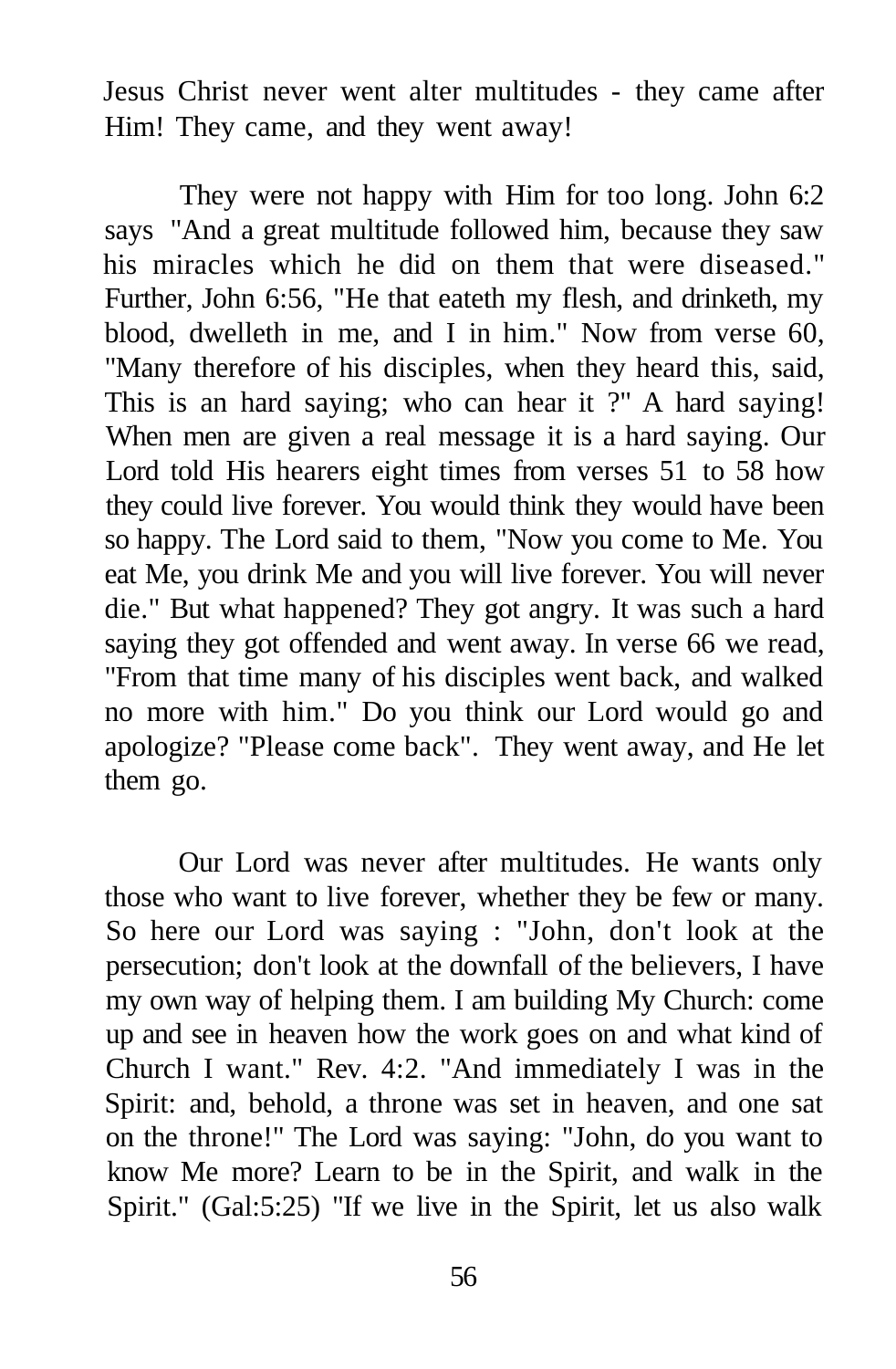in the Spirit." Many people only talk about the Spirit, but they do not live in the Spirit. It is one thing to keep on boasting about the Spirit. The question is, do you walk in the Spirit? God's Word says so clearly in Rom 8:14: "For as many as are led by the Spirit of God, they are the sons of God."

If anyone claims to have the fulness of the Holy Ghost they have got to prove that they are able to find God's will at every step, and in every detail great or small. In God's Word we find that the whole life of the Lord Jesus Christ, Who was full of the Holy Spirit, was lived in doing God's will. John 4:34: "Jesus saith unto them. My meat is to do the will of him that sent me, and to finish His work". John 5:30: "I can of mine own self do nothing : as I hear, I judge: and my judgment is just; because I seek not mine own will but the will of the Father which hath sent me". Again John 6:38: "For I came down from heaven, not to do mine own will, but the will of him that sent me". John 7:17; "If any man will do his will, he shall know of the doctrine." That is my test of the fulness of the Spirit of God. His will His will You find the same in the prayer of the Lord Jesus Christ in Gethsemane. Matthew 26:39: "Nevertheless not as I will, but as thou wilt." It is only by knowing and doing God's perfect will even in the smallest thing which proves that we live in the Spirit and walk in the Spirit. We are given the filling of the Holy Spirit to be led by Him and to walk in God's perfect path. In Rev. 4:2 John said: "I was in the Spirit". Through the Spirit he saw clearly things that were in heaven. Our whole life has to be controlled by the Holy Spirit! Through the Spirit he saw clearly things that were in heaven. Our whole life has to be controlled by the Holy Spirit in all things, not only in tongue, but also in practice, and also in the smallest thing, if we wish to prove how, when, and where we have found God's will.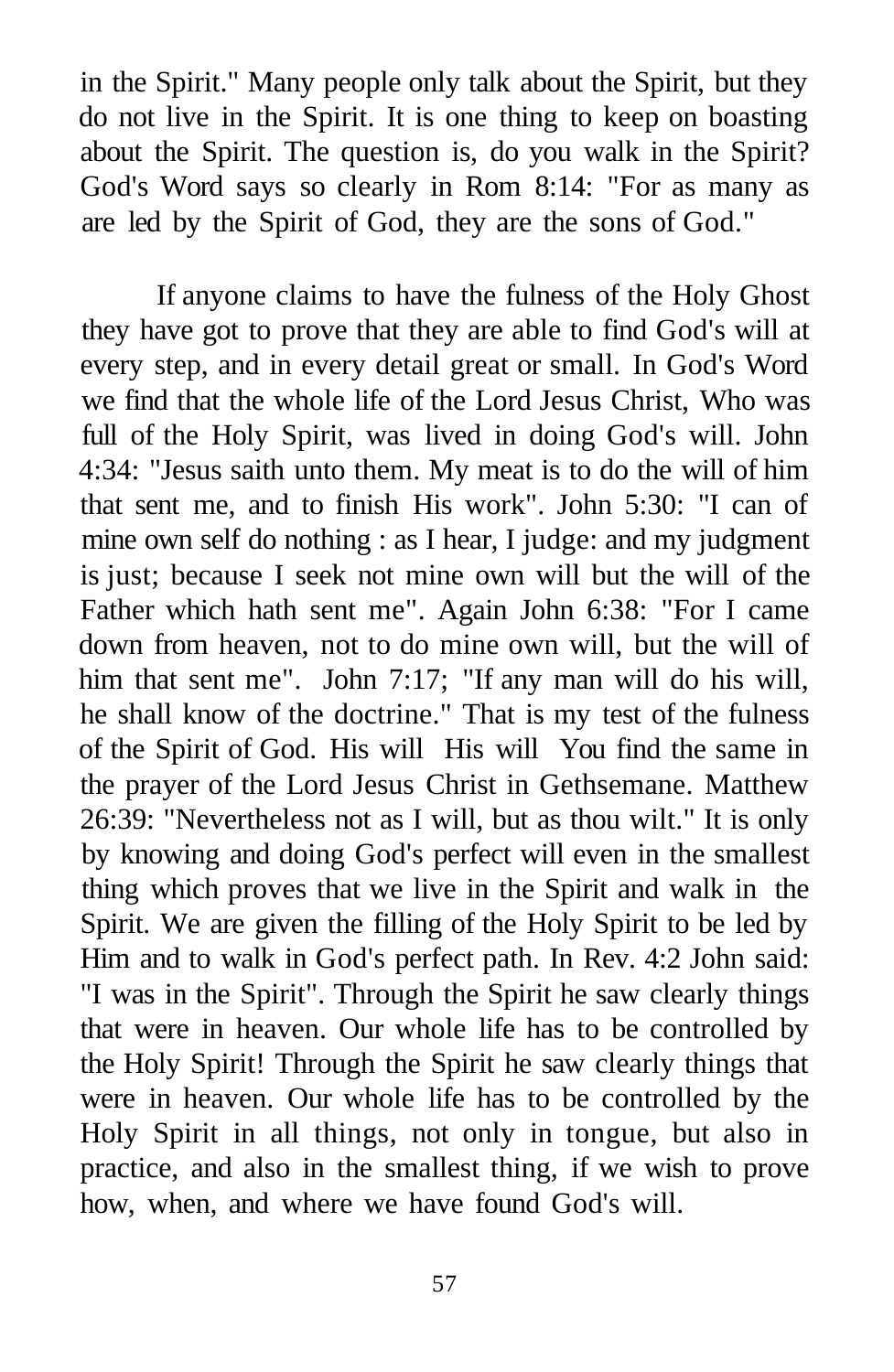What happened when John arrived in heaven? The answer is in Rev. 4:2, "And, behold, a throne was set in heaven, and one sat on the throne." That is the first thing he saw. Our Lord was saying: "John, I am not after people merely to forgive their sins. I want them to be my kings," as we saw in Rev. 1:6, "And hath made us kings and priests unto God and his Father; to him be glory and dominion forever and ever. Amen."

But why both kings and priests? And who are the priests? In the Old Testament the priests had a double privilege. Only the priest could go behind the veil, hear the voice of God, and bring God's message to the people. What they received from God they had to share with the people. That was their ministry as priests. Now every believer is a priest, and thank God we have the privilege of going to God at any time, any where, with any need, and call upon Him, hear His voice, and receive His message. You can say by faith, " Lord, give me a message for my mother who is not well. Give me a message for my friend who is discouraged. Lord, give a message for so and so who is in darkness, in wrong teaching." Day by Day we can go to Him and receive His message for people in different situations. There are so many who do not understand this privilege. God tells us we are kings also and that was why John the Apostle was seeing a throne. He was wonderstruck! God was saying: "John, My people have to suffer upon the earth". John was wondering why persecution, affliction, and suffering, why hardship, why this and that. The Lord's answer was to reveal His throne! You cannot he a king without proper preparation. All our suffering upon the earth, whatever it may be, of persecution, affliction, sickness and sorrow are the means of preparing us for the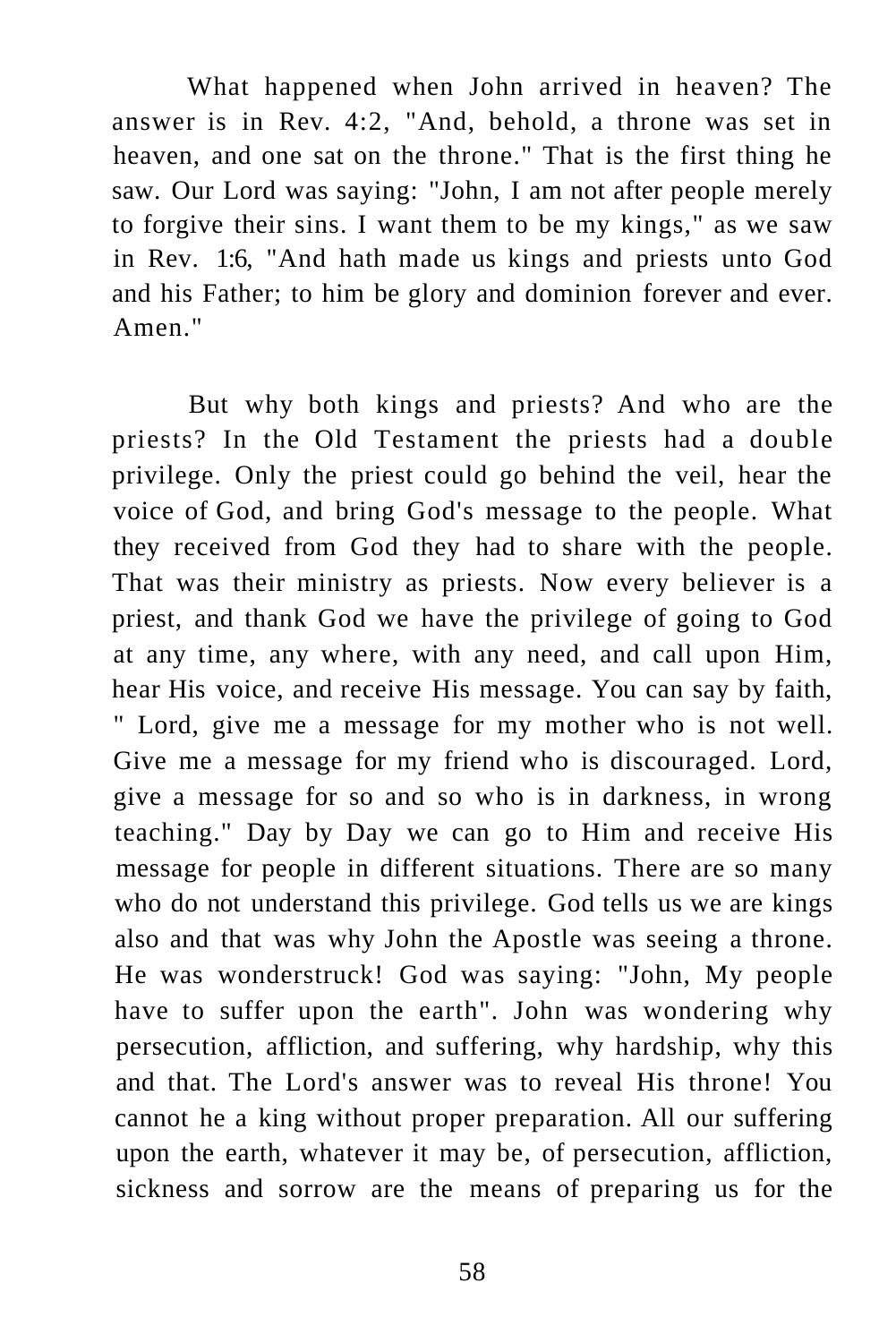kings.

I remember a story of Queen Victoria. When she was a small girl, she did not know that one day she would be the Queen of England. They told all the nurses, "Now don't tell this child; don't spoil her childhood days; don't tell her that she is going to be the queen." She was very fond of playing with dolls. One day looking at a family album she found out that she was the next heir to the throne of England. She questioned the nurse: " Is it true? Am I going to be the queen?" They kept quiet for a while, but in the end they had to tell her. "Yes. it is quite true, one day you will be the queen." From that day there was no more playing with dolls. " I will be the queen," she said, " I am not going to waste my time any more with these silly things". And she became a good queen.

You have got to be prepared for kingship. I believe my Lord has called me to be a heavenly king. I will not be careless any more. I will let Him train me as He knows best, for His ways are not our ways, and He has a great purpose for my life.

Now see how David became a king. Read Psalm 18:5 and you will find the secret of becoming a king after God's own heart. David went through every hardship in eight years. In Psalm 18:5 he says : " The sorrows of hell compassed me about: the snares of death prevented me." And in verse 6: "In my distress I called upon the Lord, and cried unto my God: he heard my voice out of his temple, and my cry came before him, even into his ears." Again in verse 16: " He sent from above, he took me, he drew me out of many waters". And verse 17: " He delivered me from my strong enemy, and from

59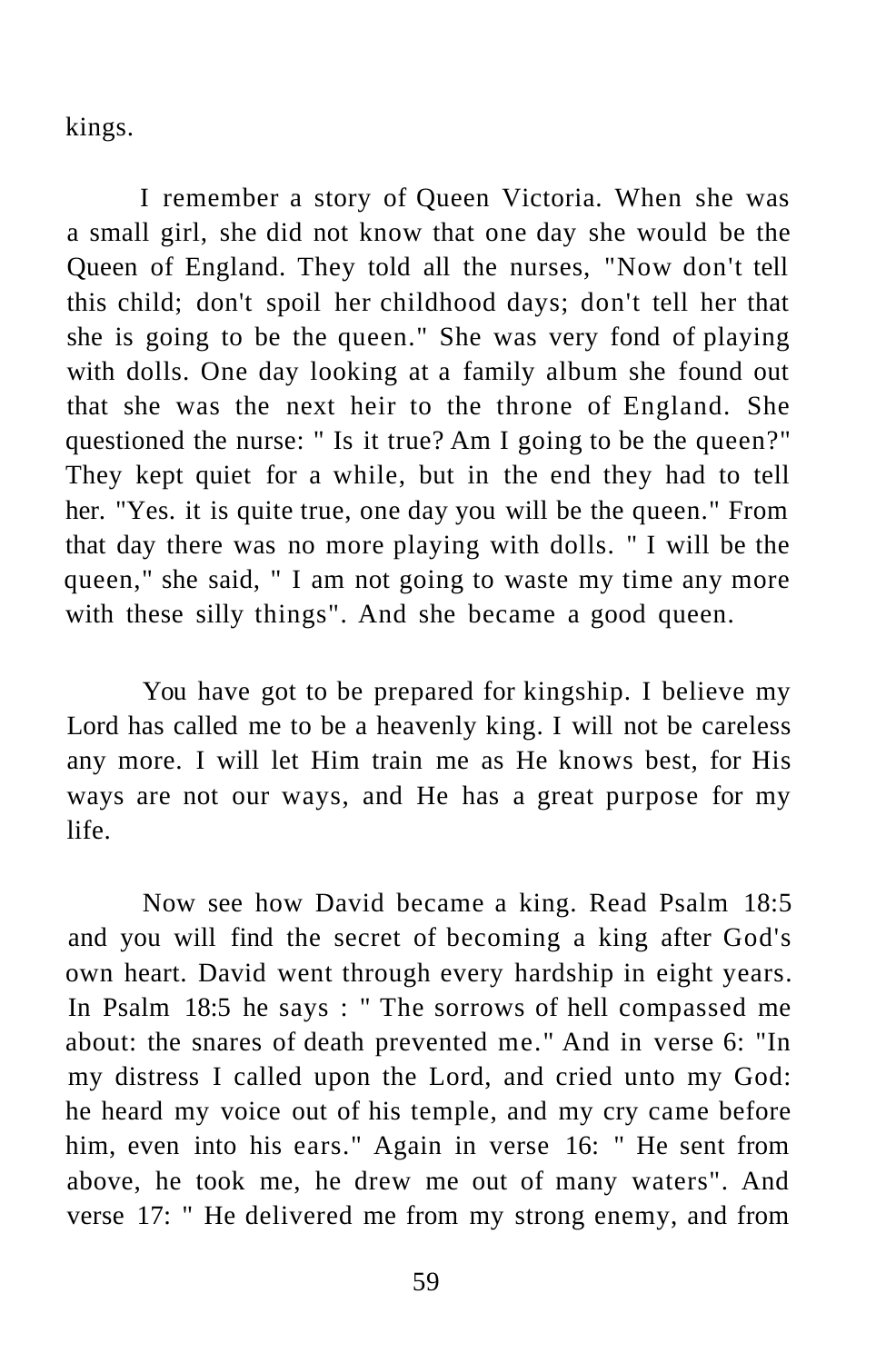them which hated me: for they were too strong for me". Verse 18: "They prevented me in the day of my calamity : but the Lord was my stay." Verse 19: "He brought me forth also into a large place; he delivered me, because he delighted in me". Before David actually became a king, God had chosen him-1 Samuel 16, but it was only after eight years of suffering afflictions, and hardship of the worst kind, that he became a good king; yes, after eight years of trial.

You cannot be a heavenly king without suffering, so when John saw the throne, he could say : "Now Lord, I know why these people at Ephesus, Smyrna and Pergamos are suffering; it is because, we are heavenly kings." The Lord Jesus Christ did not come down just to forgive our sins, and allow us to occupy some corner in heaven somewhere. The Lord has a very high purpose in saving us. Otherwise why should He pay such a high price! Just think of what a high price He paid! In Hebrews 1 verses 2 and 3 we read : "Hath in these last days spoken unto us by his Son, whom he hath appointed heir of all things, by whom also he made the worlds; Who being the brightness of his glory, and the express image of his person, and upholding all things by the word of his power, when he had by himself purged our sins, sat down on the right hand of the Majesty on high." The stars and planets were created by the Word of the Lord Jesus Christ - by only His Word. He just spoke and it was so. He said: "Come on, sun," and the sun came. "Come along moon," and the moon came into being. All the worlds were made by His word, and they are also being upheld by His word alone, He is the One Who says, "You slay here, you stay there! And you stay there!" They cannot go beyond that command. And here is the mystery. To create the whole universe of worlds only His word was needed, but to save you and me, what a price! He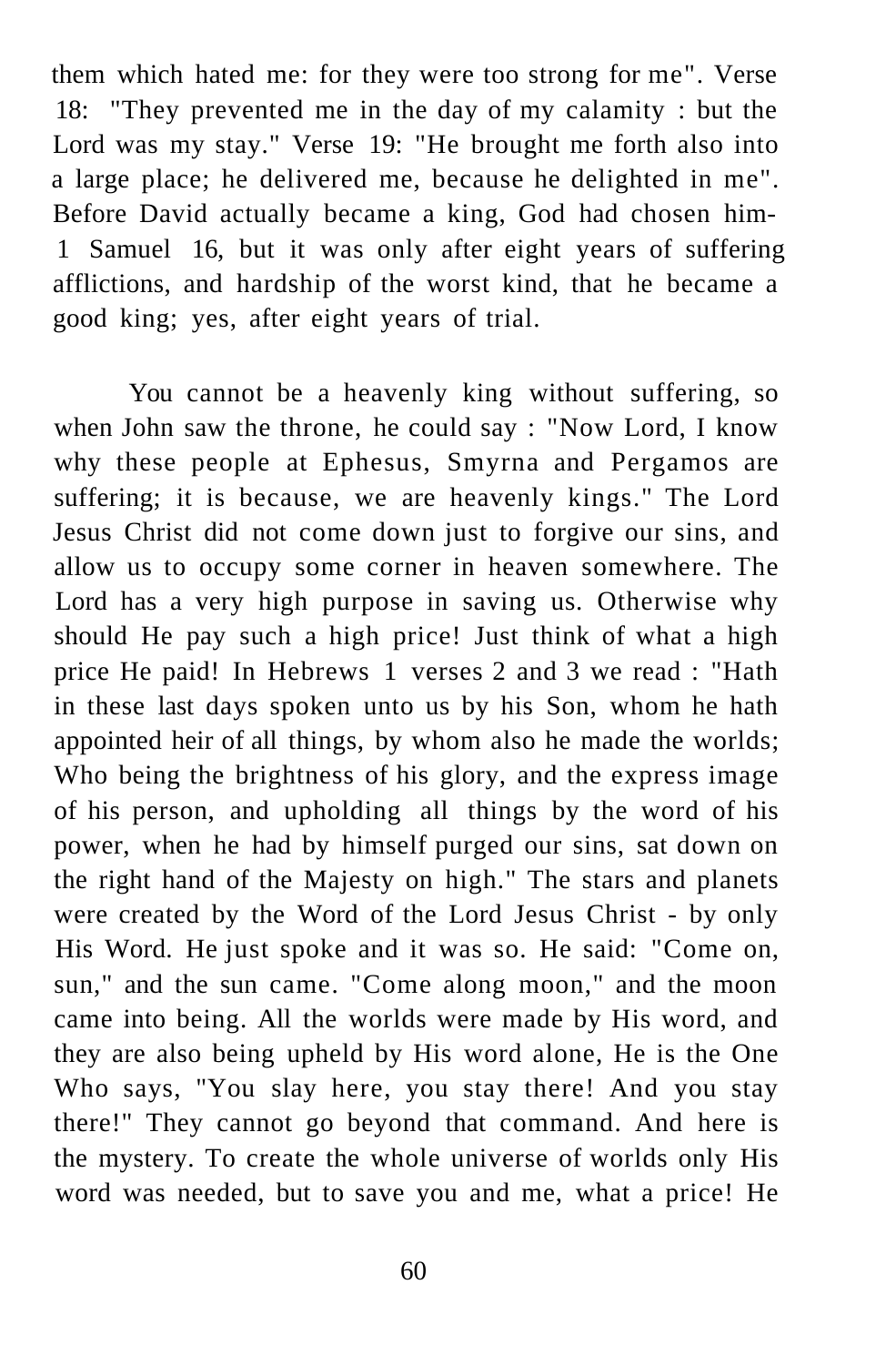had to leave the heavenly throne and come down and become a babe, and bring upon Himself all limitations: He became hungry and weary and thirsty. He was limited for thirty years. Then He gave His whole body to be broken. His hands and feet were pierced; every limb was loosened: His face was spat upon; His hair was plucked; His hack was scourged and His blood was shed. What a price! To my mind the price He paid to redeem us was far greater than all the power He had manifested in the creation of the whole universe, Scripture bears this out.

Now if He paid such a high price to save us do you think He had no purpose in saving us? When any person spends much time on a certain object, it is because he has a purpose in doing so. The Lord Jesus Christ wants us to be the kings. His partners, co-workers, and His bride, and for this He paid a very high price. Please turn again to Rev. 4:3 "And he that sat was to look upon like a jasper and a sardine stone: and there was a rainbow round about the throne, in sight like unto an emerald." I can imagine how wonderstruck John must have been, and how he must have said: "Lord, it is so wonderful that one day we shall be enthroned as kings; but Lord, tell me how it is possible; tell me now how we men who are so foolish and so weak can ever dream of rising to such greatness." Then he saw the rainbow, imagine a throne, in the middle, a lovely, heavenly throne and a great rainbow round about the throne. What a rainbow. Turn to Gen. 9:11-16. "And I will establish my covenant with you; neither shall all flesh be cut off any more by the waters of a flood; neither shall there any more be a flood to destroy the earth. And God said. This is the token of the covenant which I make between me and you. and every living creature that is with you. for perpetual generations: I do set my bow in the cloud, and it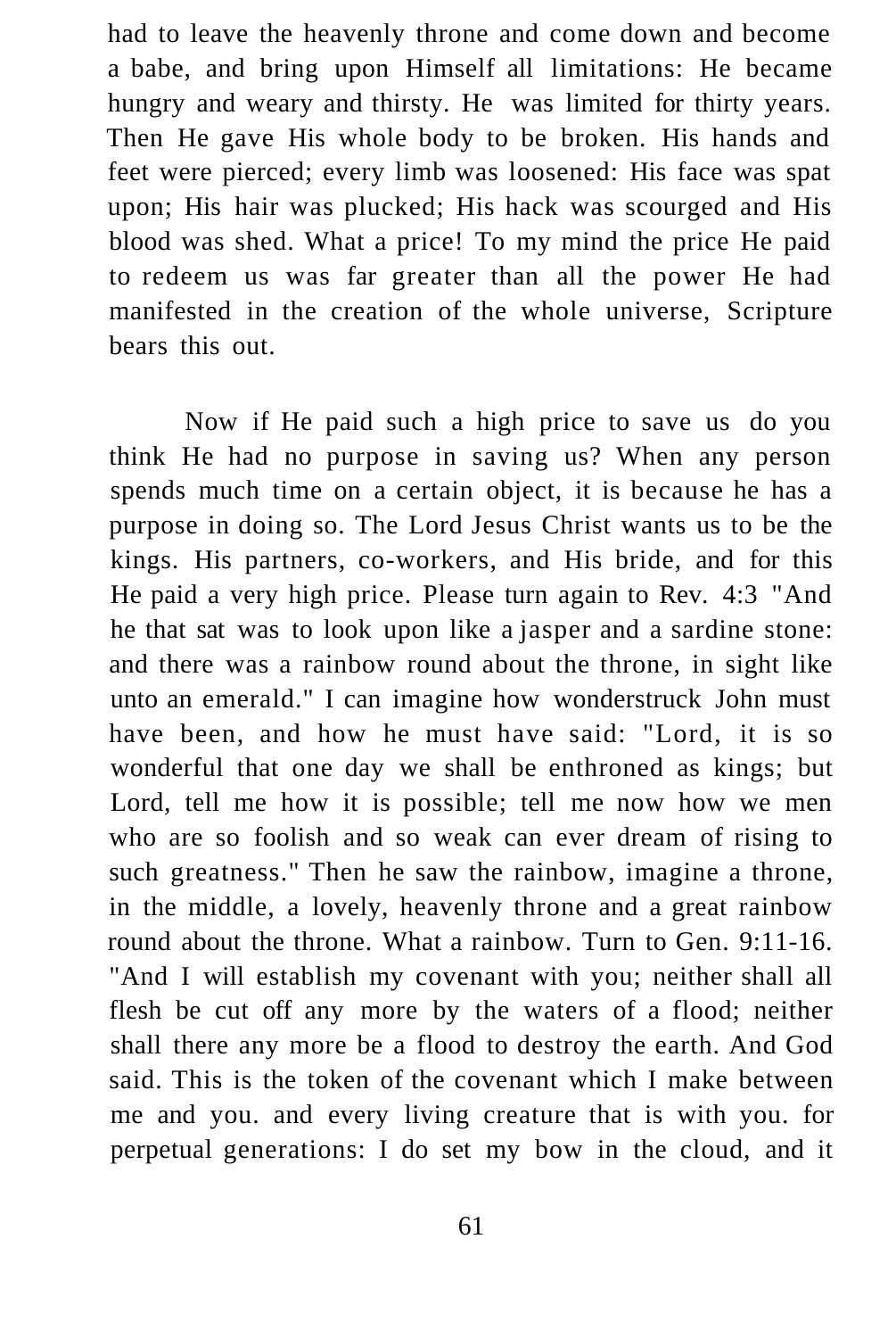shall be for a token of a covenant between me and the earth. And it shall come to pass, when I bring a cloud over the earth, that the bow shall be seen in the cloud : And I will remember my covenant, which is between me and you and every living creature of all flesh; and the waters shall no more become a flood to destroy all flesh. And the bow shall be in the cloud; and I will look upon it. that I may remember the everlasting covenant between God and every living creature of all flesh that is upon the earth." That is the meaning of the rainbow. It is the sign of the covenant that God made in the days of Noah,

Now you all know there are seven colours in a rainbow. First, violet, second indigo, :third blue, then green, yellow, orange *and red.* You will find the same order everytime: it begins with violet and ends with red. When you go to Scotland or any North country you will see the whole circle of the rainbow. A full rainbow, not only a half circle of the rainbow, in heaven was the throne surrounded by a beautiful rainbow of these seven colours, and that was the first thing that John saw. John was saying, "Lord, how shall we ever rise so high? Yes, Lord. I do understand. You are so loving and merciful. You can forgive sins. I believe that. I don't find any difficulty in believing it, for You are so gracious and merciful. But how can You lift me so high? I am so foolish and weak. How can I ever believe I shall be a king?" You tell a beggar in the street: "One day you will be a king." how can he believe you? John was saying. "Lord, how can I be a king?" but the Lord's answer was, '"John, look at my rainbow. It is not because of you. it is because of My covenant". "Know therefore that the LORD thy God, he is God, the faithful God. which keepeth covenant to a thousand generations" (Deut. 7:9).

He is the covenant-keeping God. What He has said He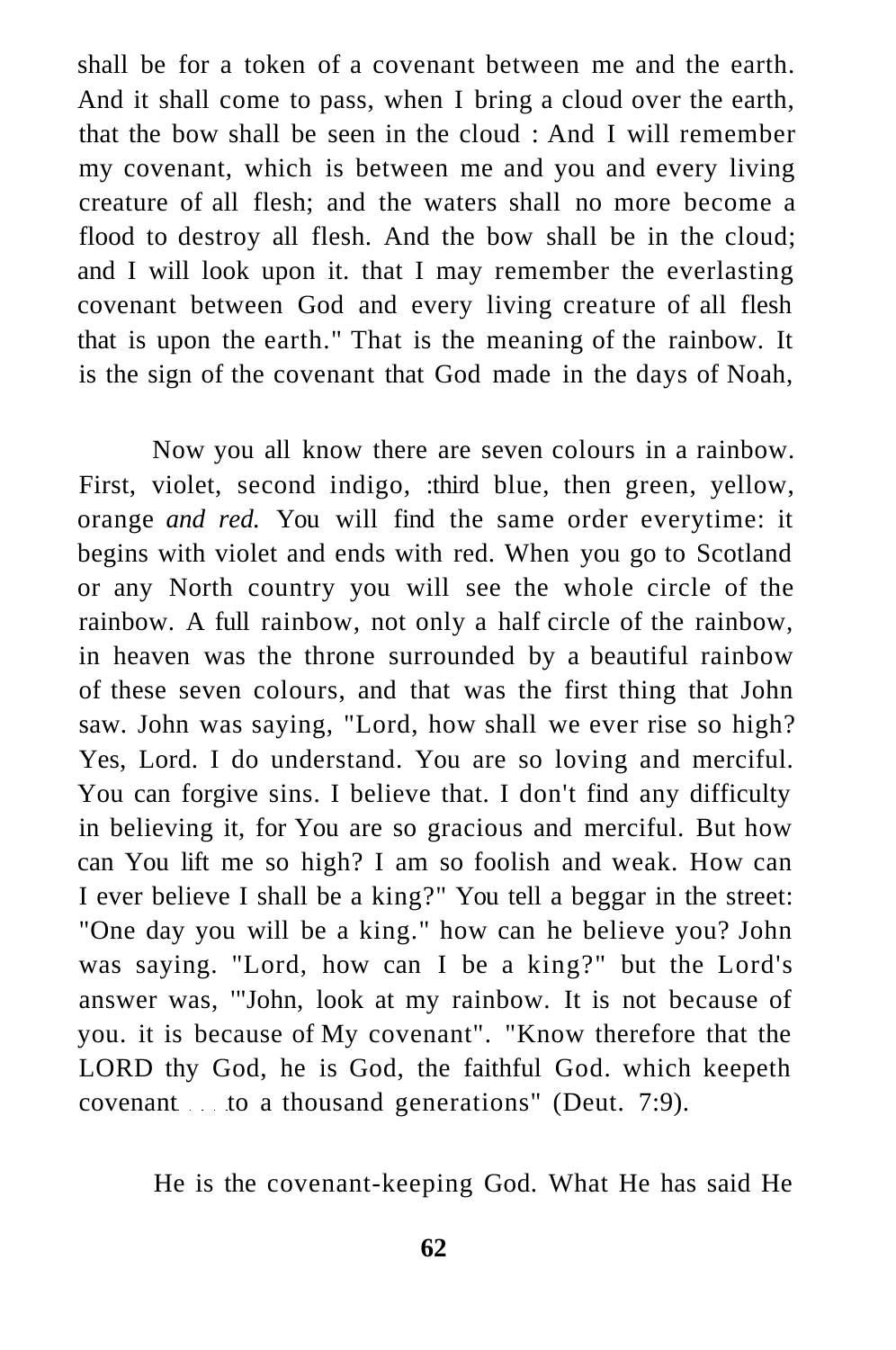will do. "Faithful is he that calleth you, who also will do it" (1 Thess. 5:24), Now we say in theory, "Yes, God can do it. God can do everything," but in practice we do not act as though we believe it.

There was once a man walking upon a tight rope between bamboo poles. This is a very common sight in India especially in the north. One day there was a very big crowd gathered to see this man walking on the rope. He even took a man upon his shoulder and walked upon the rope. A small boy was looking at the man. "This is wonderful!" the boy said. '"How can he walk upon a rope carrying a man on his shoulders?" The man came down and called the boy. "Do you believe that I can do it?" "Yes, I believe you can do it." "Very well, come along, I will carry you." "I am afraid," the boy said, "I won't come." The boy had said the man could do it, but he himself would not go; he was afraid.

In the same way I may say while preaching, that God is a mighty God, but in practice I do not show that I believe what I preach. God was saying : "John, look at My rainbow. It is not because of you, it is because of My covenant, that I will lift you so high; - up to My throne," and that is why God says, "I will do My job provided My people will believe My Word." The Lord said again and again : "Go, thy faith hath made thee whole." "Be it unto thee according to your faith." We must believe what God says, for what He says is only true.

Even as there are seven colours, there are seven covenants which God has made with mankind. What are those seven covenants, by whose help we are being raised higher and higher till we reach God's throne itself? The day will come when we shall reign as heavenly kings with the King of kings, because of His covenants.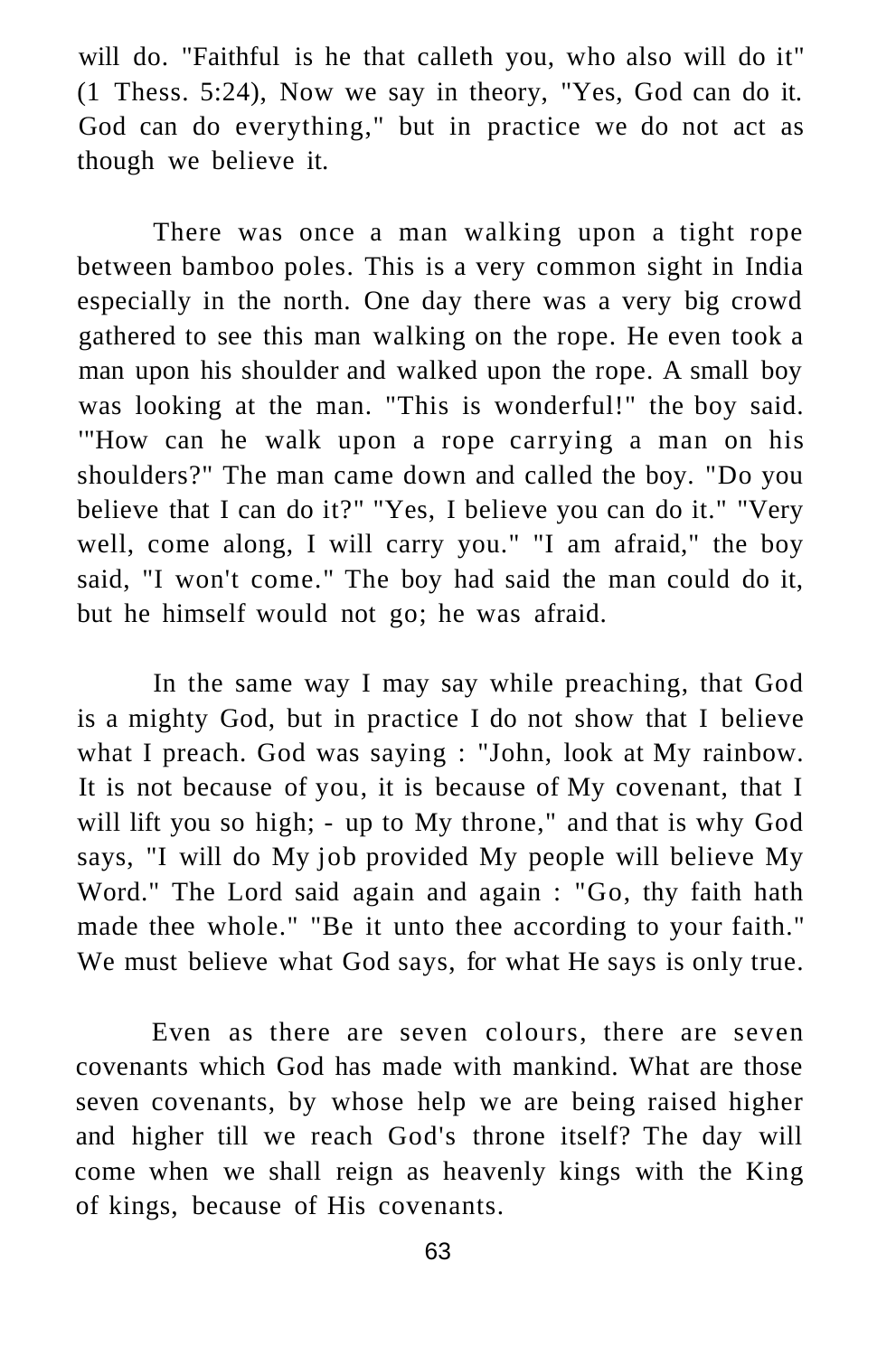The first covenant made by God is found in Gen. 3:15 : "And I will put enmity between thee and the woman, and between thy seed and her seed: it shall bruise thy head, and thou shalt bruise his heel." God promised that He would bring forth a Saviour through the woman, and that is why the Lord Jesus Christ came as the woman's seed and yet also the Son of God, because that which was conceived in her was of the Holy Ghost. The Devil sought to bruise the heel of the Lord Jesus by making people shout: "Crucify Him." As they were shouting at the cross, they were mocking and making fun of Him, and in this way the Devil was bruising *the heel of* the Lord Jesus Christ. But the very same heel has crushed the Devil as we find in Romans 16:20. "And the God of peace shall bruise Satan under your feet shortly." We do not defeat the Devil by miracles. We do not defeat him by signs, or by dreams. We do not defeat him by fasting and long prayers. The Lord Jesus Christ Himself never defeated the Devil by miracles or by signs or by sermons. It is only when He said : "It is finished" and died, that He defeated the Devil Mohammedans, for example, believe in all the miracles of the Lord Jesus Christ, and in even more miracles than we do. They also believe in the virgin birth of the Lord Jesus Christ, and His second coming. They believe that He suffered, but they say that He never died. They leave out one portion- His death. But the Lord Jesus Christ had to *die,* and He died according to the Scriptures. He was **buried** according to the Scriptures, H**e** rose again according to the Scriptures. He defeated the Devil by death. As He died, He took away our sin and condemnation, for only thus could He defeat death. Only in the same way can we also defeat the Devil, and never by mere Bible knowledge. We may keep on saying : "Devil, don't trouble me. I know my Bible." and the Devil will answer: "I know more than you do." We cannot defeat the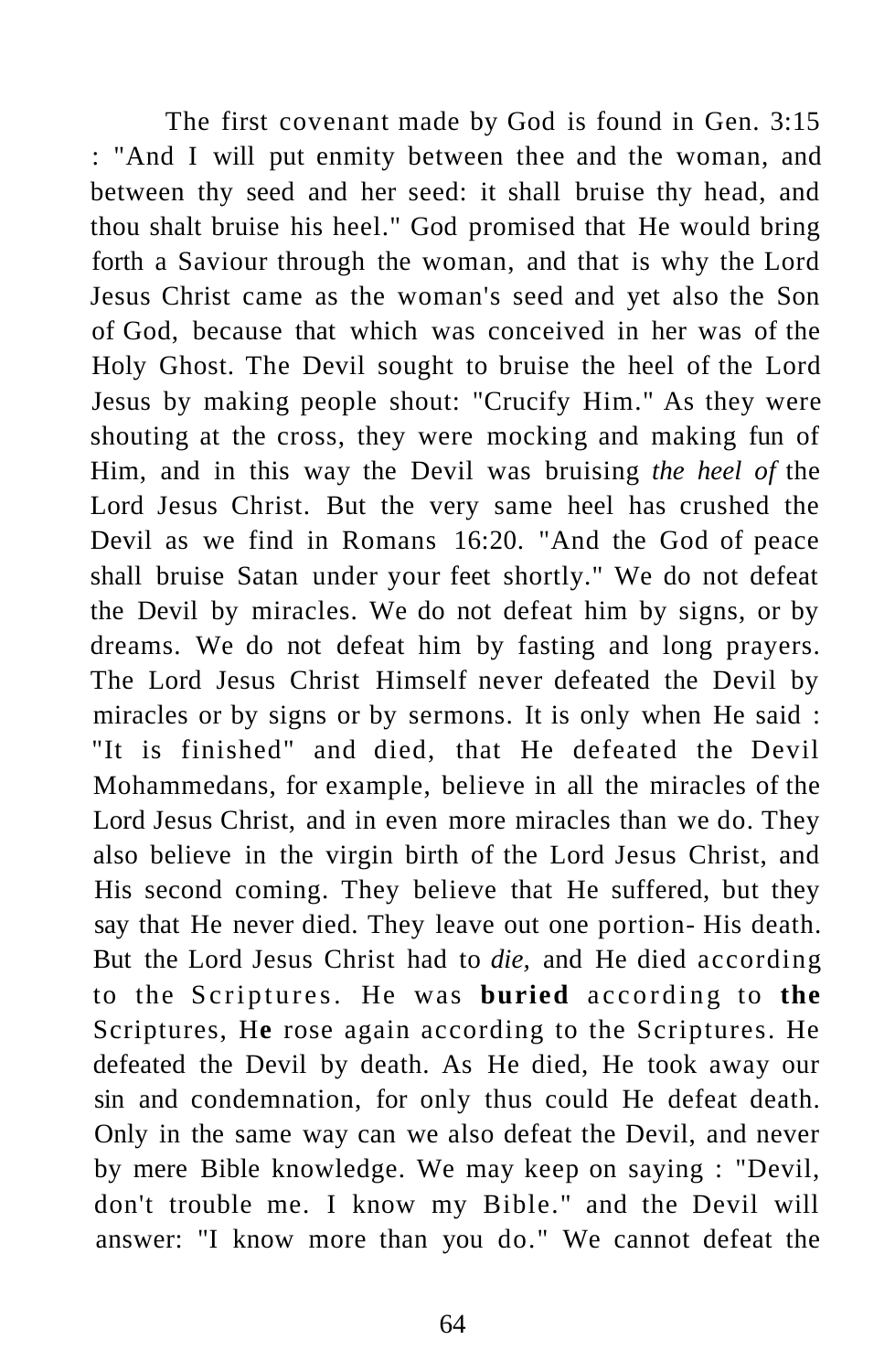Devil by Bible knowledge or by long prayers, but by the cross *I* am able to defeat him. I say. "Now. Devil, do not come near me for my Lord has defeated you at the cross. He died in my stead. He was buried to bury my sins. He rose again to live in me. By that faith we defeat the Devil and not by our good works nor by our own efforts or struggles. Many Christians live a life of defeat because they are trying to conquer Satan either by Bible knowledge or by some experience. God's victory is in the Cross (1 Cor. 1:18). "For the preaching of the cross is, to them that perish, foolishness; but unto us which are saved it is the power of God." The Lord Jesus Christ by His bruised heel has crushed Satan, and I take that victory for myself, by faith. That is His covenant. The Lord Jesus Christ came into the world for my sake, He died for my sake, and now I appropriate His victory every day to conquer all my sins and temptations, for it is by that we defeat the Devil and are ourselves prepared for His throne-life. The power of resurrection coming in, tills me for this purpose.

The **second covenant** is mentioned in Gen. 9: i 5: "And I will remember my covenant, which is between me and you and every living creature of all flesh; and the waters shall no more become a flood to destroy all flesh." God said that there would be more sin than ever before in the world, so none can say that we are in any way better than men in the days of Noah. Sin has indeed increased throughout the world today, but because of God's covenant. He will not destroy the world with a flood. He will show grace to sinners and to that end He is waiting patiently. We grieve Him, wound Him, rebel against Him, and reject Him, yet He is so patient. He comes to us again and again saying : "My son, give me thine heart! My son. give me thine heart!" He goes on striving with us. and when we humble ourselves and confess our sins He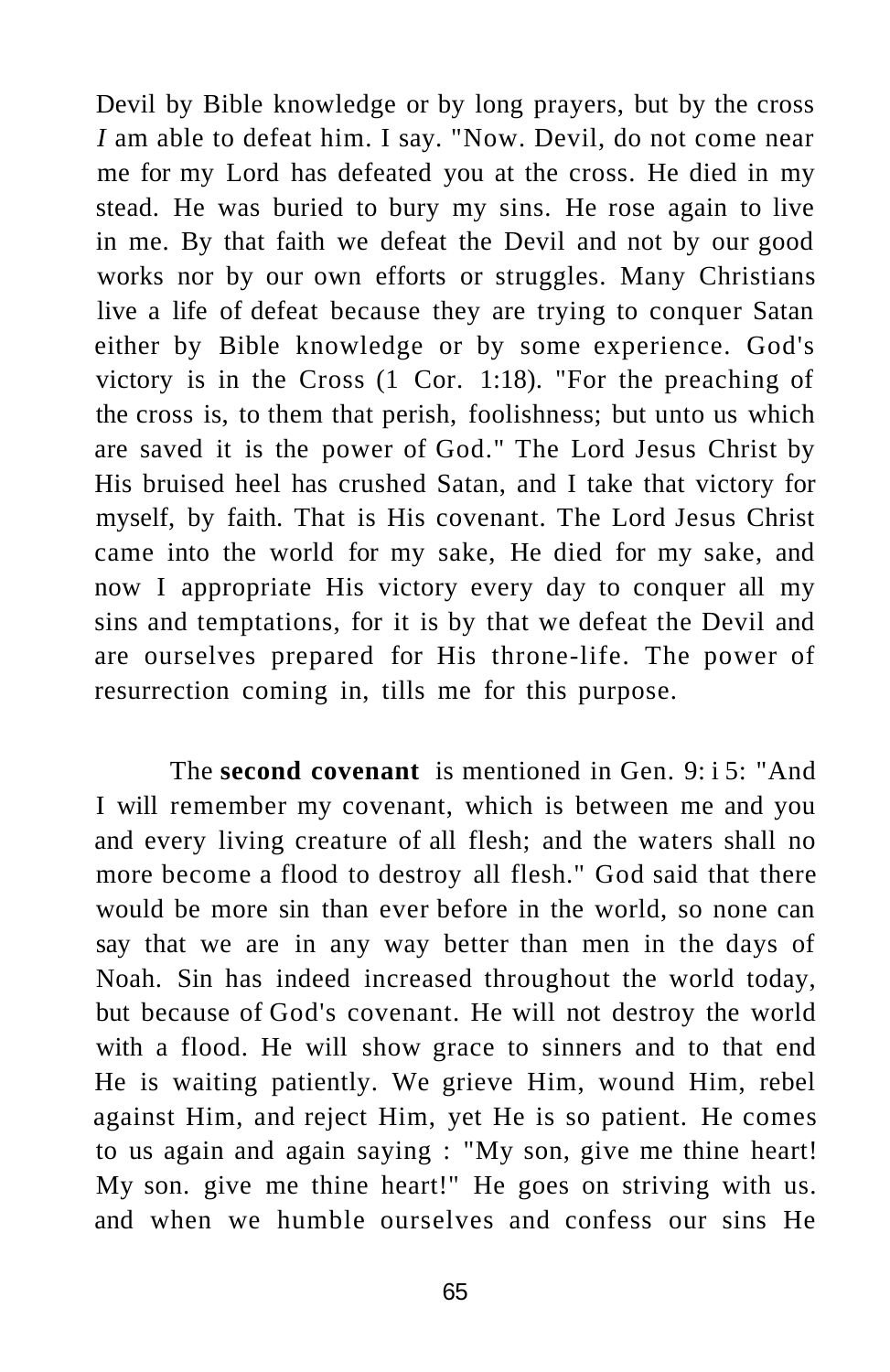*forgives us* because of His second covenant. Even though we deserve the flood, because we are so ungodly, so rebellious. and so filthy, because of His grace we can call upon Him at any time saying: "Lord. I have sinned against Thee, i have. grieved Thee, kindly forgive me." As we read in 1 John 1 :9; "If we confess our sins, be is faithful and just to forgive us our sins, and to cleanse us from all unrighteousness," He is always willing to forgive us even though our sins deserve great punishment, for He bore the flood upon Himself; He took upon Himself our judgment and condemnation.

The **third covenant** was made with Abraham in Genesis 12:2.3. "And I will make of thee a great nation, and I will bless thee, and make thy name great; and thou shalt be a blessing: And I will bless them that bless thee, and curse him that curseth thee : and in thee shall all families of the earth be blessed." The same covenant is continued in Genesis 17:5- 7: "Neither shall thy name any more be called Abram. but thy name shall be Abraham; for a father of many nations have I made thee. And I make nations of thee, and kings shall come out of thee. And I will establish my covenant between me and thee and thy seed after thee in their generations, for an everlasting covenant, to be a God unto thee and to thy seed after thee."

That is God"s covenant with Abraham, and if we really believe God as Abraham did. we will also be given the same power. God kept Abraham wailing for 25 years. He became old and his wife became old. They both lost every hope *of*  having a child. Then God put a new power in their bodies and they received the promised child. Rom. 4:19-22 tells us. "And being not weak in faith, he considered not his own body now dead, when he was about an hundred years old. neither yet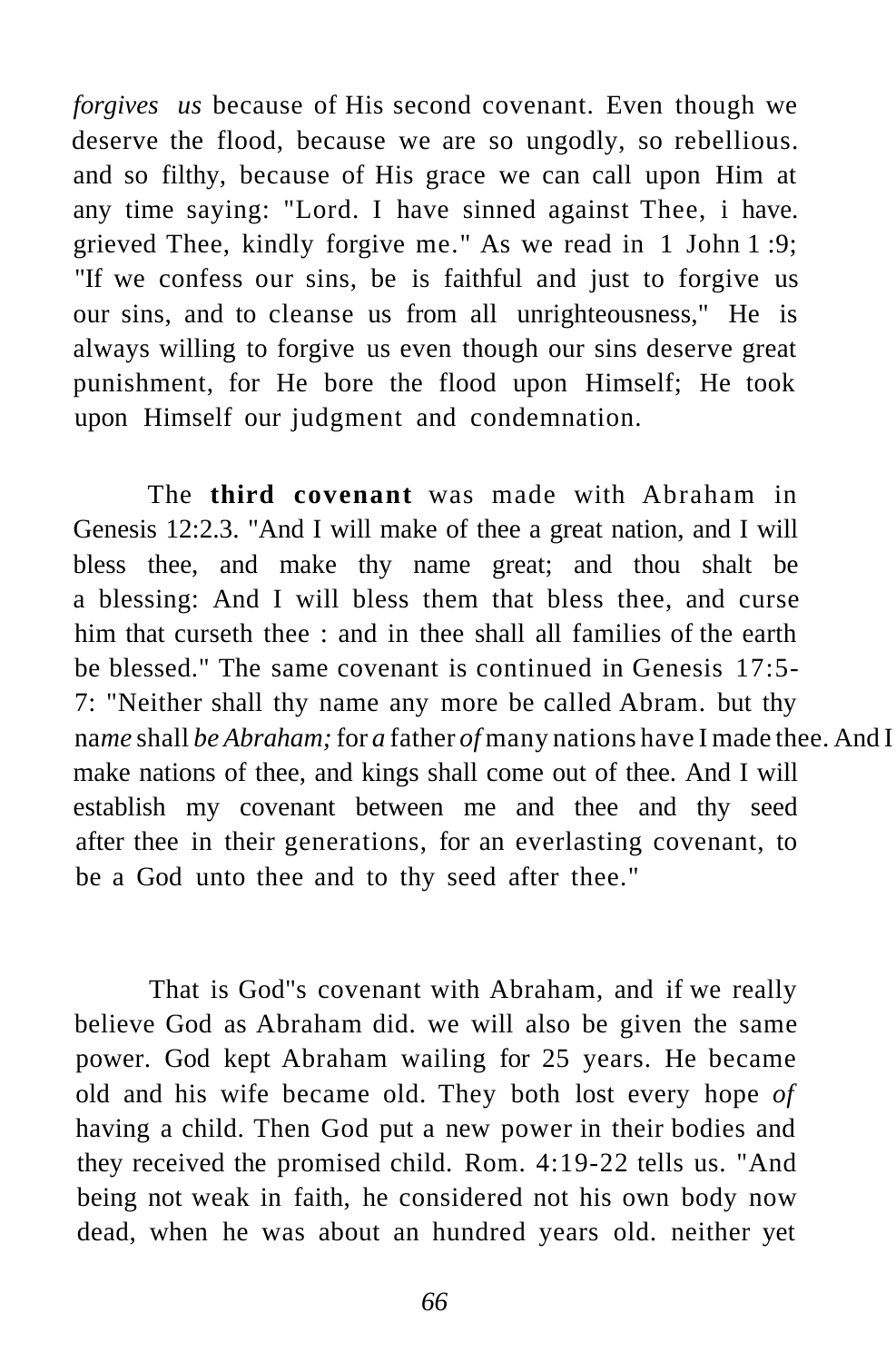the deadness of Sarah's womb : He staggered not at the promise of God through unbelief; but was strong in faith, giving glory to God; And being fully persuaded, that what he had promised, he was able also to perform. And therefore it was imputed to him for righteousness." That is how Abraham became righteous. At the age of 99 Abraham Mill believed, "Yes. God is able; even though I am old and my wife also is old, and humanly speaking there is no hope of having a child, yet God is able." By that faith Abraham became righteous, because he knew God must put new life into his body and also into the body of his wife.

It is the same with you and me. We can claim by faith the power of resurrection. We do not become righteous by our efforts. The Lord Himself is my righteousness. By that same faith every day I can claim the power of resurrection for all my trials and temptations. Whatever the temptation, trial, tribulation, or hardship I can say by faith; "Lord Jesus Christ, You have conquered death for me. Now will You please pour into me resurrection power, for all my trials and troubles?" and He surely gives it. Paul said in Phil. 3:10, "That I may know him, and the power of his resurrection." He did not say: "Lord, let me go once more to the third heaven." He did not say, "I want to see more miracles and signs". He said: "That I may know him and the power of his resurrection," and that is the third covenant. By faith we must claim the power of His resurrection for all our trials, temptations and tribulations, and thus become more than conquerors.

The **fourth covenant** which was made with Moses, is found in Deuteronomy 18:15. It reads thus : "The Lord thy God will raise up unto thee a Prophet from the midst of thee, of thy brethren, like unto me; unto him ye shall hearken." God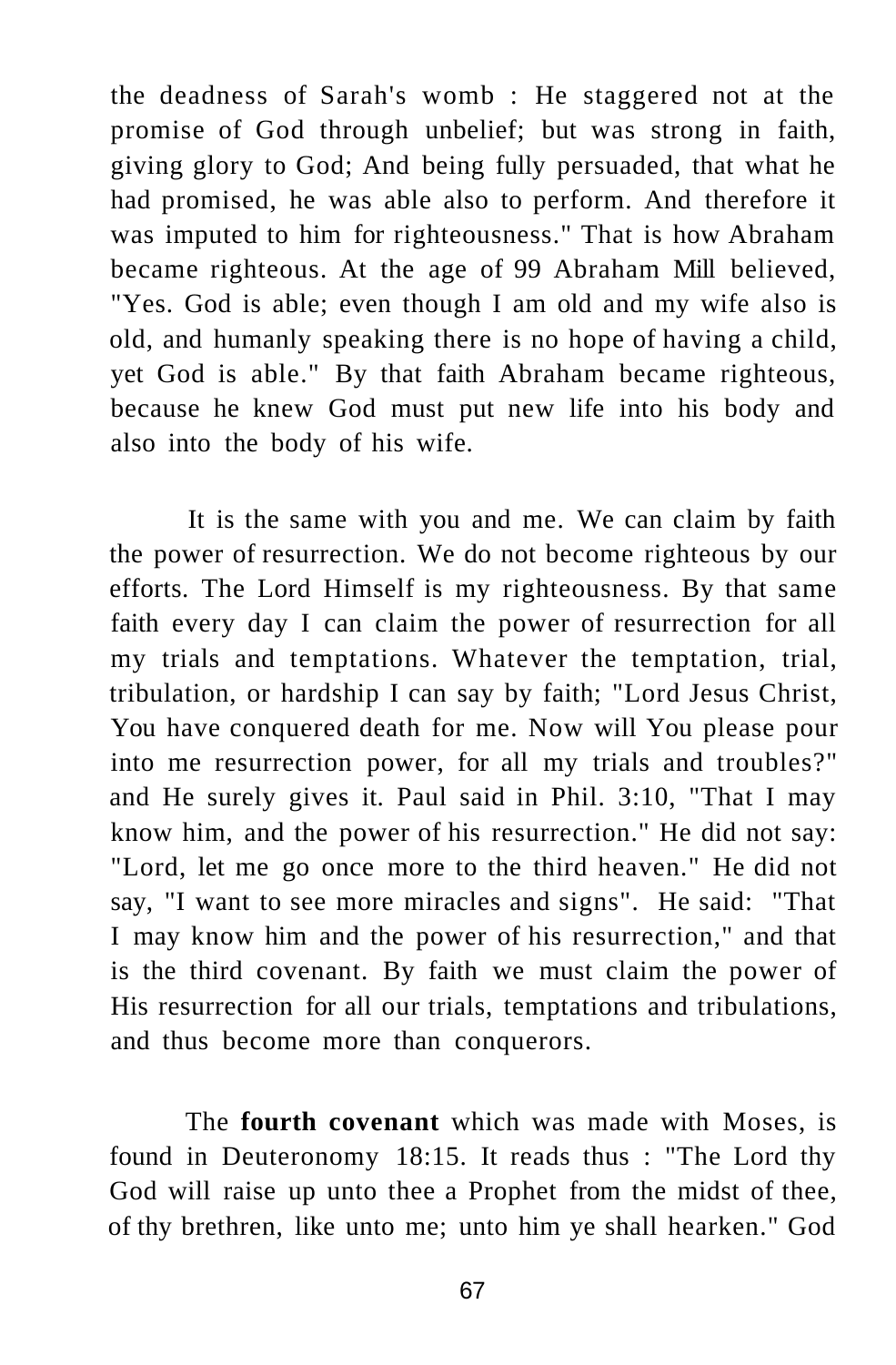spoke with Moses face to face, and Moses began to give God's message to other people. The Lord Jesus Christ is my heavenly Moses. He comes into me and through Him I hear God's voice daily. I can go to Him and say, "Lord Jesus Christ, will You please reveal to me the will of Your Father, and show me Your heavenly plan?" Thus we can receive through Him all that we require for our daily instruction, guidance and help, because He is the living Prophet Who can give me all that is necessary for our need, vocation, and calling,

God's **fifth** covenant was with David in 2 Samuel 7:12- 13. "And when thy days be fulfilled, and thou shalt sleep with thy fathers. I will set up thy seed after thee, which shall proceed out of thy bowels, and I will establish his kingdom. He shall build an house for my name, and I will establish the throne of his kingdom for ever." God promised to build a heavenly house through David's seed, and not by David himself. God gave David the pattern for the temple in 1 Chron.28:19: "All this, said David, the Lord made me understand in writing by his hand upon me, even all the works of this pattern." Just as God gave David the pattern of the temple to be built by Solomon, so from the Lord Jesus Christ we have received the heavenly pattern of the heavenly Church. We are not called by God to build a society or fellowship or a congregation or a sect, but to build the heavenly Church under the Headship of the Lord Jesus Christ, a Church which can contain God's fulness for ever. By receiving God's heavenly plan day by day under His Headship and Kingship we become part of His heavenly house.

The **sixth** covenant was with the Lord Jesus Christ Himself, in Psalm 2:7-9: "I will declare the decree : the LORD hath said unto me, Thou art my Son: this day have I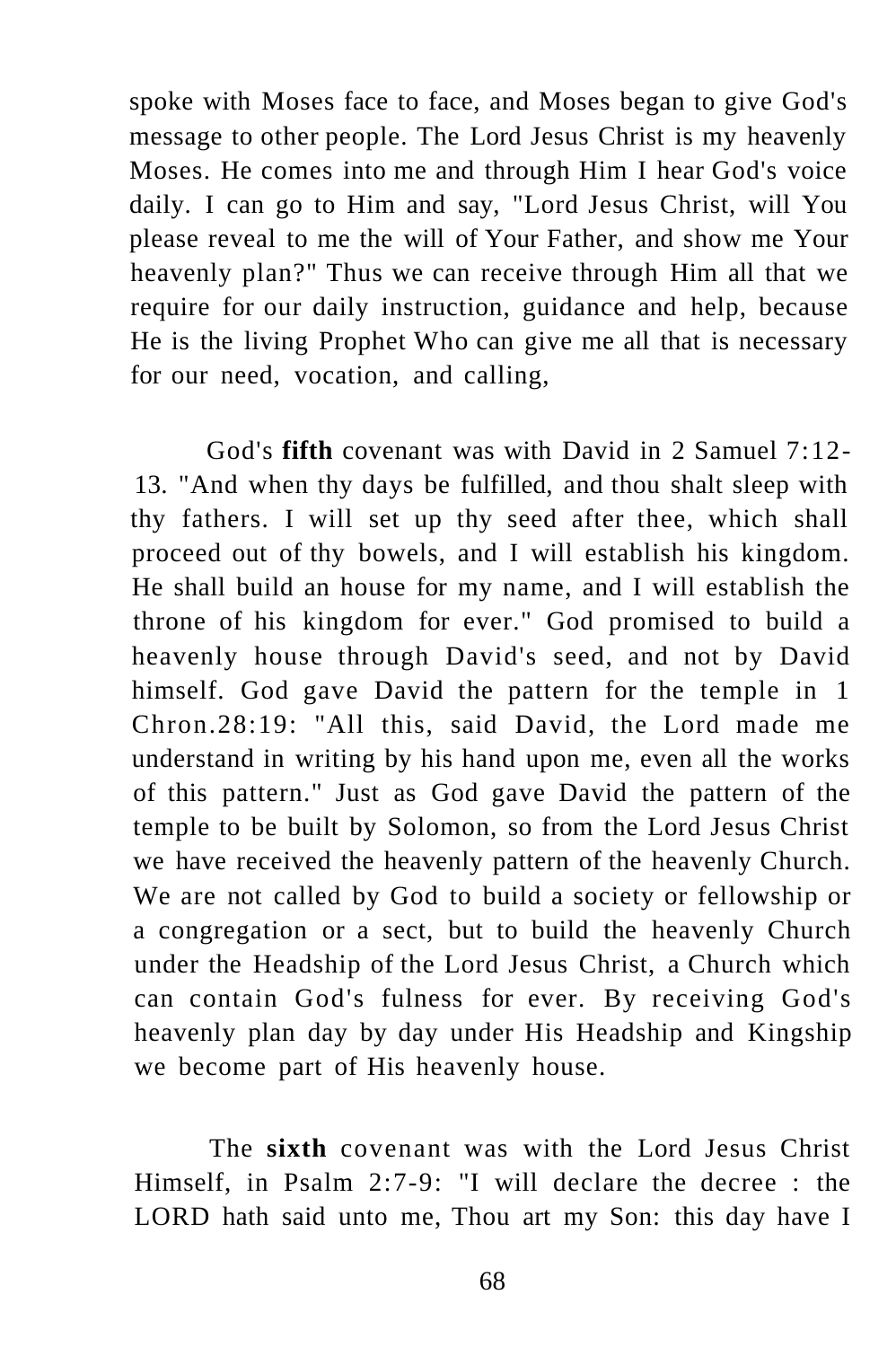begotten thee. Ask of me, and I shall give thee the heathen for thine inheritance, and the uttermost parts of the earth for thy possession. Thou shall break them with a rod of iron; thou shalt dash them in pieces like a potter's vessel." God made a covenant with His Son that He would give Him all the nations for His inheritance. When you go to preach the Gospel, claim this promise. The devil has usurped the Lord's portion, but go out by faith, saying: "Lord Jesus Christ, this is Your inheritance. These people belong to You. You died for them." and by faith claim the inheritance on the ground that the Lord paid the price and died for them. He is the One Who ought to have them, and not the devil. With that faith we go out, giving the Gospel to all nations.

When you know a building belongs to you, you will not let it go, but will go on fighting for possession, saying : "This is my land, my building, my property, and I must have it." In the same way we as co-workers claim our Lord's inheritance among all nations, and to this end the Gospel is being preached among all nations. We are claiming by faith as the Lord's co-workers, the inheritance of the Lord Jesus Christ which He purchased by His own blood, till we eventually become partakers of the inheritance of the saints in light.

The **seventh and last covenant** is found in the Epistle to Hebrews 10:16, 17: "This is the covenant that I will make with them alter those days, saith the Lord; I will put my laws into their hearts, and in their minds will I write them; And their sins and iniquities will I remember no more." The seventh covenant is made with the believer. God is saying: "I will put my laws into your heart, and even though you cannot read very well, and you cannot understand anything, the Holy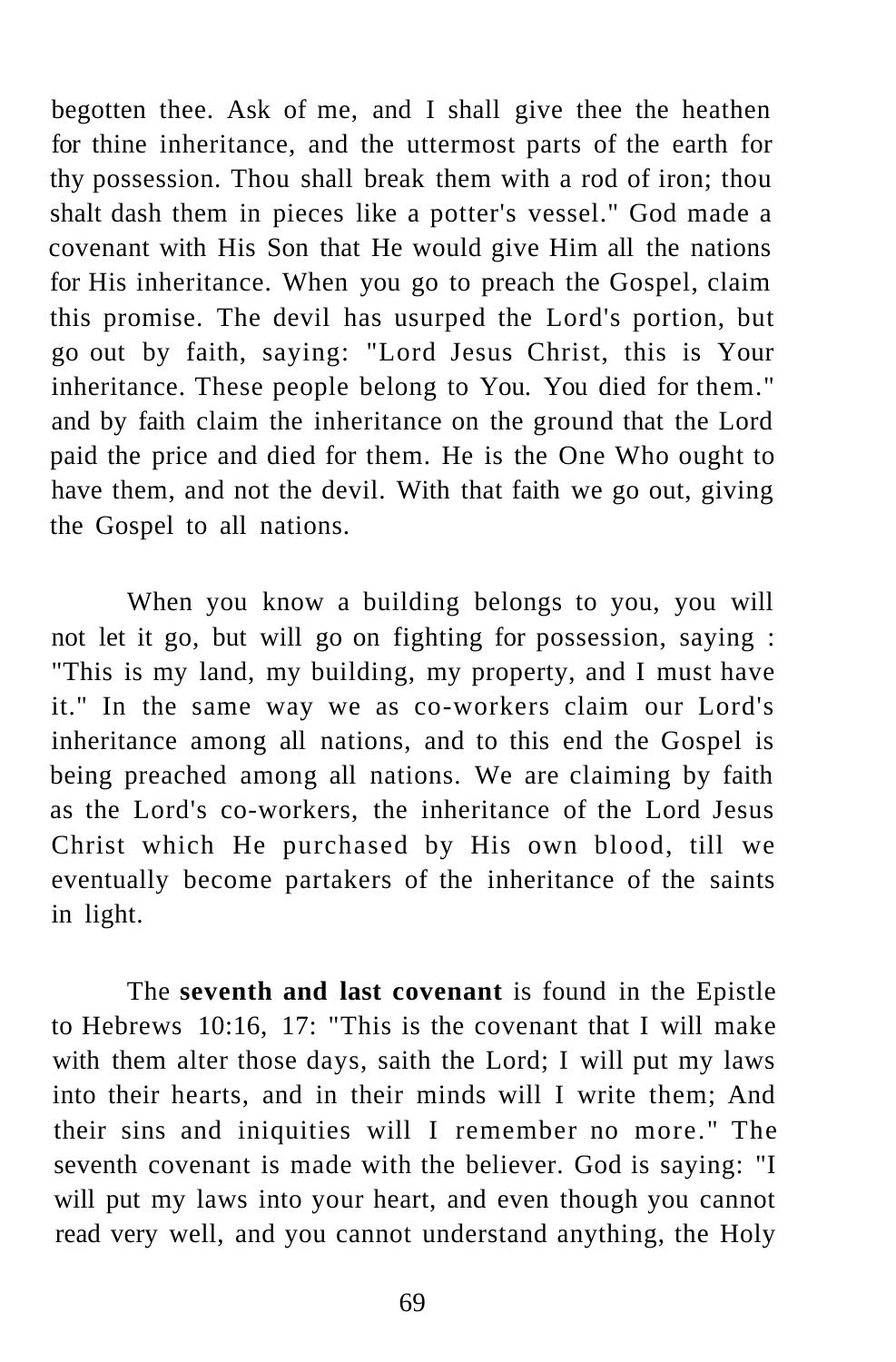Spirit will teach you day by day all things." Such is the promise in John 16:13-14. "Howbeit, when he, the Spirit of truth, is come, he will guide you into all truth: for he shall not speak of himself; but whatsoever he shall hear, that shall he speak : and he will show you things to come. He shall glorify me . for he shall receive of mine, and shall show it unto you." Day by day the Holy Spirit will teach us. and even though we do not know Hebrew, Greek or other languages, we can learn all the things of God by simple faith. As we obey God and follow His leading we are taught automatically day by day all the deep heavenly mysteries. Matthew 13: 16-17 says : "But blessed are your eyes, for they see : and your ears, for they hear. For verily I say unto you. That many prophets and righteous men have desired to see those things which ye see, and have not seen them; and to hear those things which ye hear, and have not heard them." God, by His Spirit, teaches us day by day deep, hidden, eternal, spiritual mysteries as we listen to His voice, even though we may be handicapped both intellectually and in other ways.

Now when you look at the rainbow in heaven you can say: "Lord, I believe in Your covenant; I am foolish but You are wise; I am weak but You are mighty. I have failed You but You are so gracious. Now Lord, I want to be with You upon the throne: keep Your covenant, Lord!" Whenever you feel discouraged look at the rainbow. You will find all your sad thoughts will go away by looking at the rainbow, for God is a covenant - keeping God. In the same way when you fall sick, pray: "Keep Your word. Lord, touch me and heal me." When you are discouraged ask Him, "Lord, give me Your strength, and new hope." By the same faith claim His promises for every need.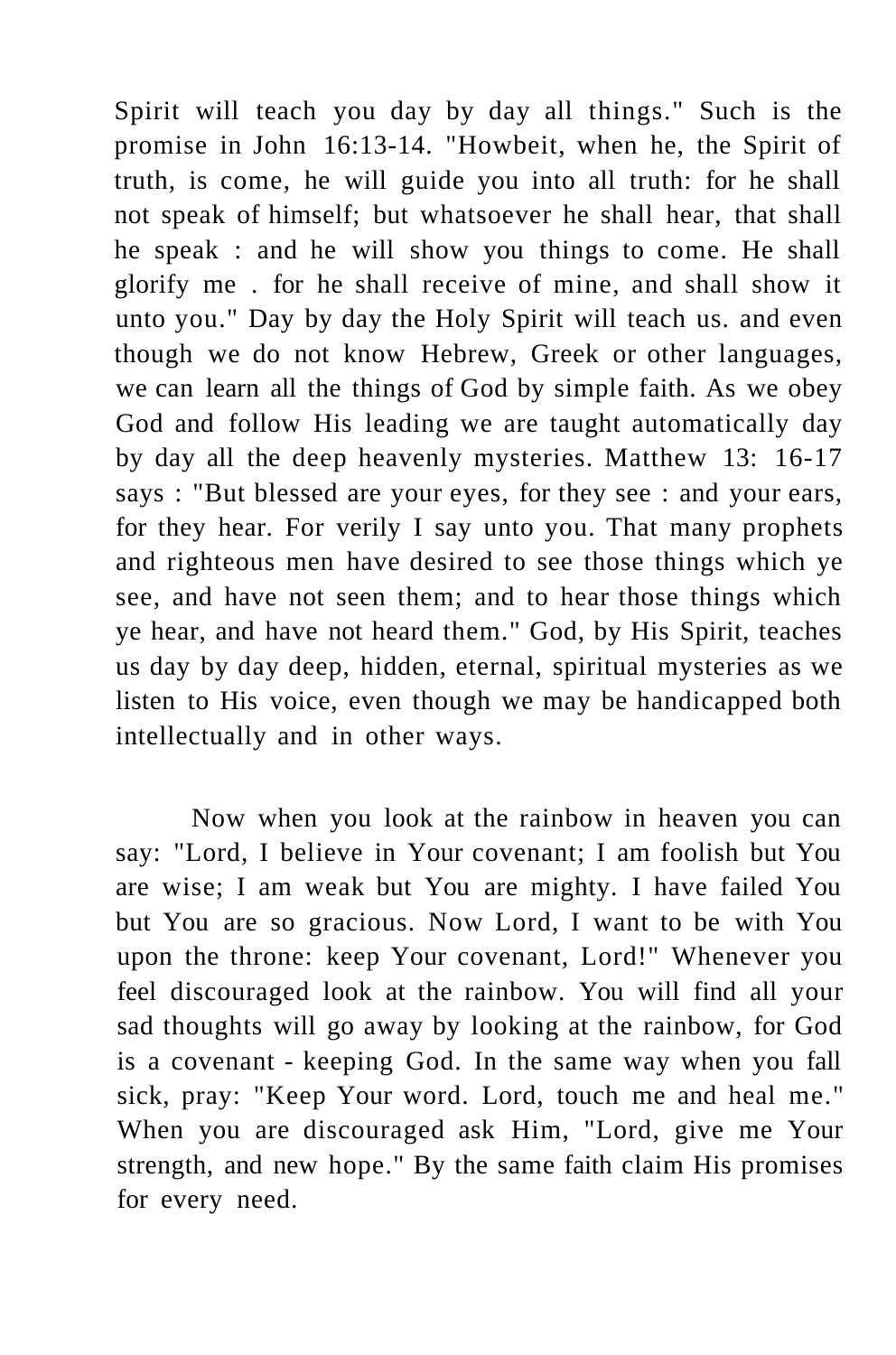God is saying, "By My covenant I will bring you with Me upon My throne, and then you will reign with Me as My kings and My priests for ever and ever." This is the message of Revelation 4. He tells us exactly how to reign. You have in the same chapter v.5 "And out of the throne proceeded lightnings and thunderings and voices; and there were seven lamps of fire burning before the throne, which are the seven Spirits of God." This phrase "seven Spirits" appears four times in the Book of Revelation. Rev.  $1 : 4:$  "and from the seven Spirits which are before his throne." Rev. 3:1: "These things saith he that hath the seven Spirits of God". Rev. 4:5: we have already seen, and now Rev. 5:6: "And I beheld, and, lo, in the midst of the throne and of the four beasts, and in the midst of the elders, stood a Lamb as it had been slain, having seven horns and seven eyes, which are the seven Spirits of God sent forth into all the earth." Thus four times we read of the seven Spirits. That means you can divide the work of the Holy Spirit into four groups of seven each. In other words we have the twenty-eightfold meaning of the work of the Holy Spirit.

Firstly, seven names given to the Holy Ghost in the Bible. Secondly, the sevenfold working of the Holy Ghost inside a believer which goes on very quietly and silently like the roots of a tree in the ground, which you cannot see from outside. Then the sevenfold work of the Holy Spirit which can be seen by other people outwardly, and fourthly the work of the Holy Spirit in the life and ministry of the Lord Himself. It is by these that we are prepared to share His throne.

May the Lord create in us a longing to be with Him upon His throne.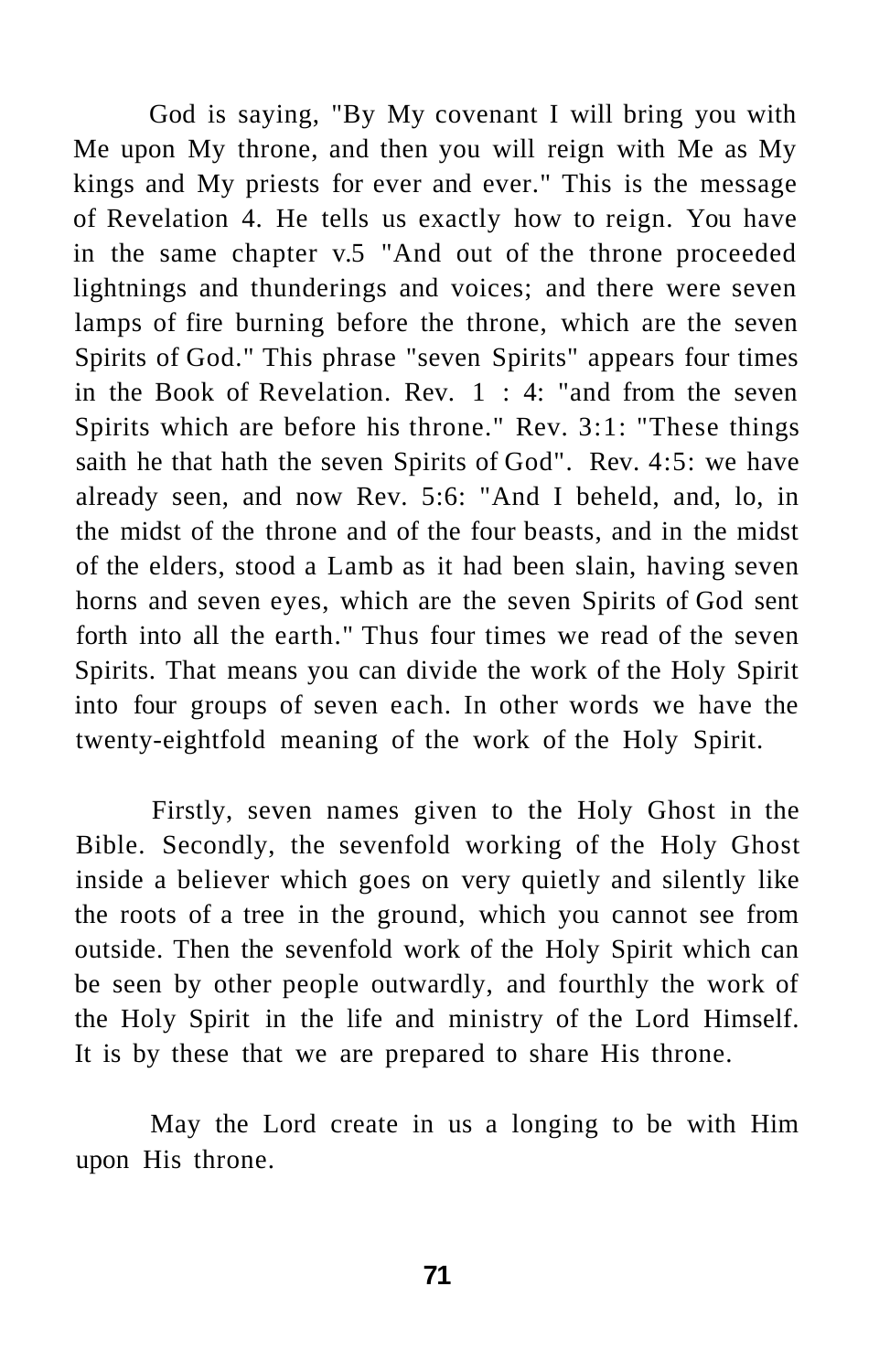## 3. THE SEVEN NAMES OF THE HOLY SPIRIT

I would lovingly and strongly advise you to read this Book of Revelation of Jesus Christ again and again. You will find therein a very helpful message for the end days. Even though you cannot understand many of the details do not worry about that. Read it through verse by [verse,](http://ver.se) slowly and prayerfully upon your knees, and all the hidden mysteries will become clear to you in God's own time.

In the first chapter of Revelation and verse 4, we read, "JOHN to the seven churches which are in Asia: Grace be unto you, and peace, from him which is, and which was, and which is to come; and from the seven Spirits which are before his throne." This blessing is given to us as we begin this study of the seven names of the Holy Spirit from Rev. 1:4; 3:1; 4:1-5; 5:5-6. Note how in these four passages from God's Word, we have this fragment or phrase, "the seven Spirits."

The number seven is also repeated a number of times in the same book. The message of the Lord Jesus Christ was to the seven churches; He speaks about the seven angels; there is a book with seven seals; the last seven plagues and so on. The number seven in the Bible speaks of perfection. Just as twelve for foundation and divine order, ten for test, eight for resurrection, six for man, five for grace, four for Gospel, three for Trinity and two for oneness, so number seven speaks of perfection. When Christ speaks of His seven Spirits He means the complete and perfect work of the Holy Spirit in our lives. By this work we can be brought with our Lord Jesus Christ upon His throne, to which our attention is drawn at the very beginning of this Rook of Revelation.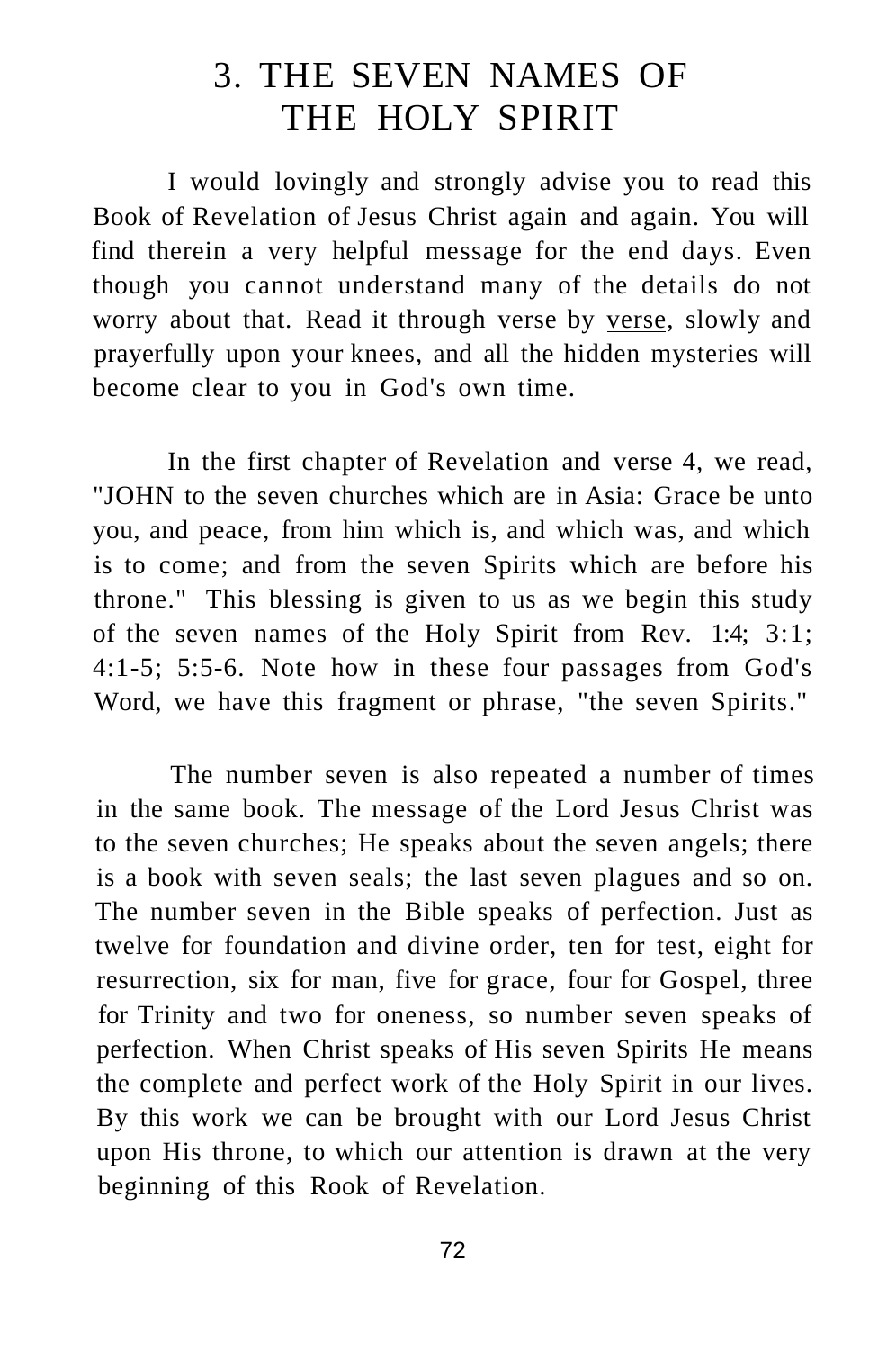In chapter 1:4 we read, "JOHN, to the seven churches which are in Asia : Grace be unto you, and peace, from him which is, and which was, and which is to come; and from the seven Spirits which are before his throne." In the same chapter, in verse 6, we are told: "And hath made us kings and priests unto God and his Father; to him be glory and dominion for ever and ever. Amen." If we are to be kings with the Lord Jesus Christ, we must also have a throne. You cannot be a king without a throne. You cannot be a king without a kingdom, dominion, power and authority. Thus the Holy Spirit brings our attention to the heavenly, holy and high calling of our loving and mighty God, and His purpose of bringing us upon His throne. He wants us to reign with Him, otherwise there is no meaning in saying that we are kings and priests. Perhaps some of us wonder how we can ever rise to such heights, though we can believe easily enough that God is a God of mercy, and can surely forgive our sins. Ask anyone who believes in God and they will straightway agree with you: "Yes. I believe He is a God of mercy: He can forgive sins." But tell a person that "Not only does God want to forgive us our sins, but He also wants us to be with Him upon His throne." and they find it hard to understand. May be a few persons like Paul the Apostle, or Daniel the prophet, or Moses the Lawgiver can be on the throne, but not men like you and me. They can never dream of occupying such a high position in the Lord Jesus Christ. But these are not my words but His words. Verses 5 and 6 say, "Unto him that loved us, and washed us from our sins in his own blood, And hath made us kings and priests." Why did He love us? His desire is so great and wonderful, so marvellous and abundant that He wants us to be kings, to reign with Him. The same thought is found in Rev. 20:4: "And I saw thrones, and they sal upon them, and judgment was given unto litem : and I saw the souls of them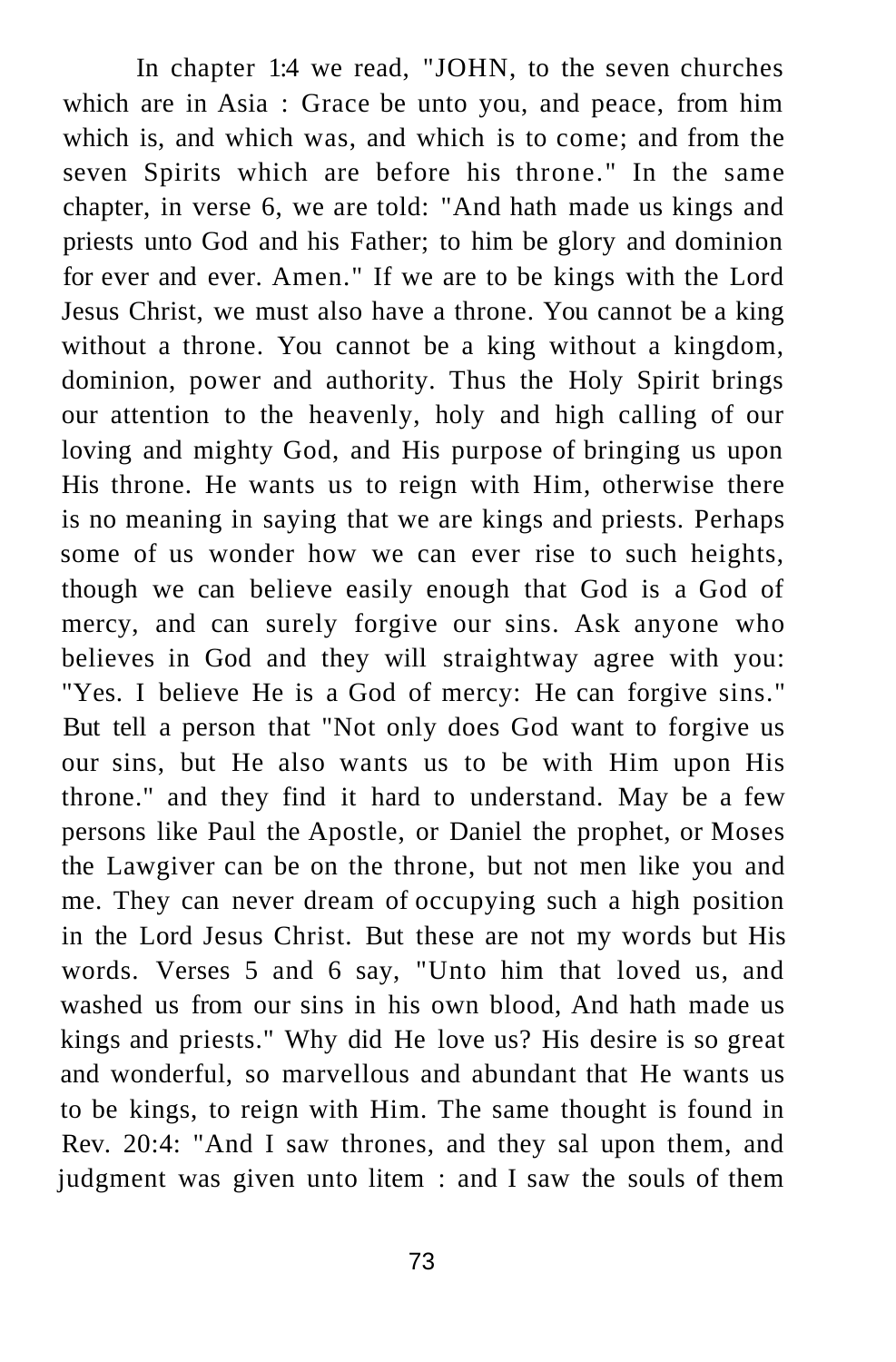that were beheaded for the witness of Jesus, and for the word of God. and which had not worshipped the beast, neither his image, neither had received his mark upon their foreheads, or in their hands; and they lived and reigned with Christ a thousand years." "Reigned?" Yes, every believer can be both a king and a priest with the Lord Jesus Christ. Whenever you find any doubt coming into your mind as to how a man like me. so weak, so limited and frail can ever rise so high the answer is "the seven Spirits." When the angel appeared to Mary and told her that she was going to have a Son, she said to him: "How shall this be, seeing I know not a man?" (Luke 1:34). The answer is ; '"The Holy Ghost." "And the angel answered and said unto her, The Holy Ghost shall come upon thee" (v.35).

We are to be like Mary. God says in effect: "Do you know the meaning of the seven Spirits? Then let them work in you freely and you will be raised to My throne." They are there, that we may be prepared adequately to rise higher and higher till we reach the heavenly throne and are there for ever as kings and co-workers and apostles of the Lord Jesus Christ. The seven Spirits speak of the complete Spirit. In Zechariah 4:1-6 the same message is given to the prophet Zechariah : '"AND the angel that talked with me came again, and waked me. as a man that is wakened out of his sleep, And said unto me. What seest thou? And I said, I have looked, and behold a candlestick all of geld, with a bowl upon the top of it, and his seven lamps thereon, and seven pipes to the seven lamps, which are upon the top thereof: And two olive trees by it, one upon the right side of the bowl, and the other upon the left side thereof. So I answered and spake to the angel that talked with me. saying. What are these, my lord? Then the angel that talked with me answered and said unto me, Knowest thou not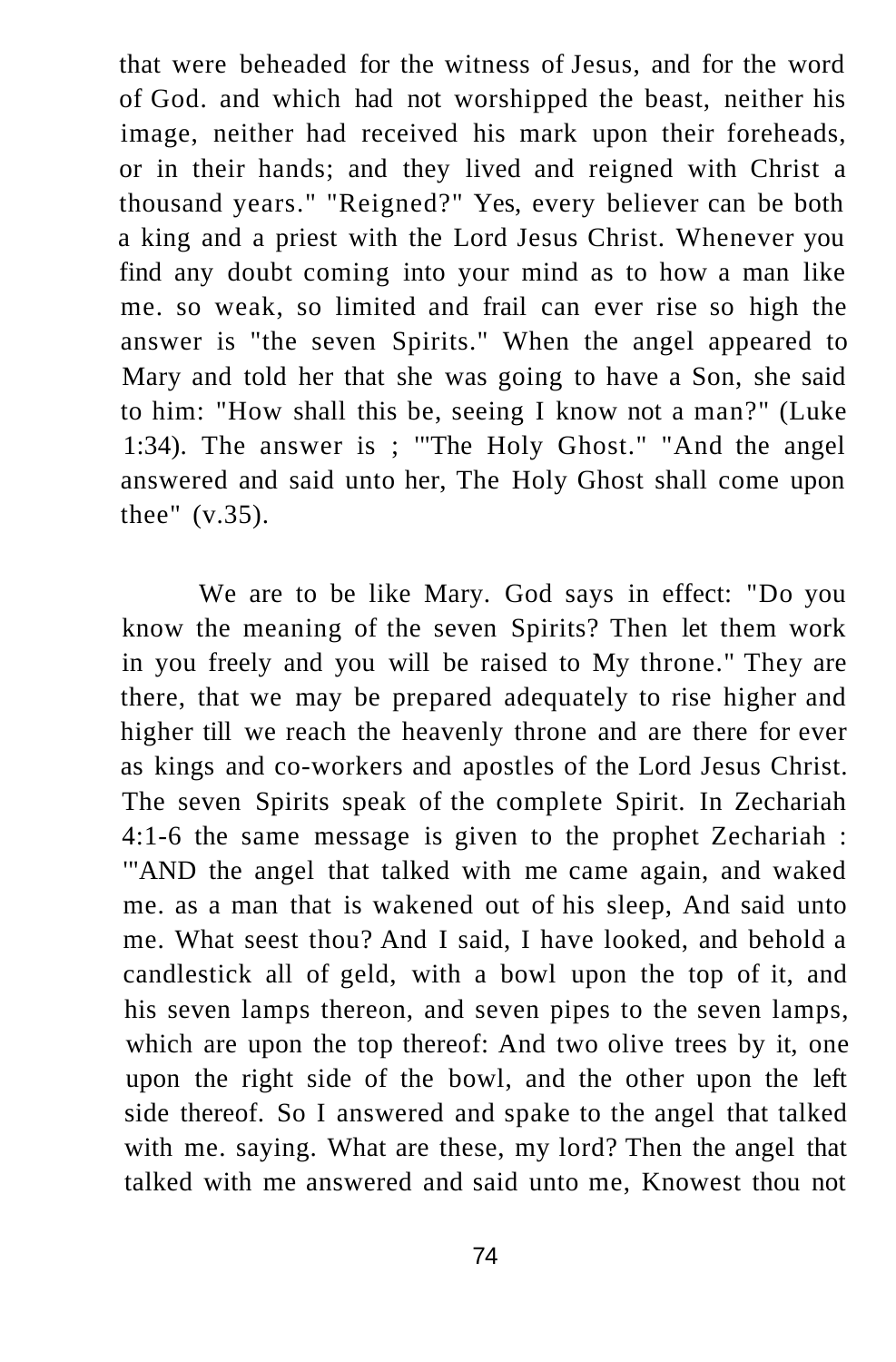what these he? And I said, No, my lord. Then he answered and spake unto me, saying. This is the word of the LORD unto Zerubbabel, saying, Not by might, nor by power, but by my Spirit, saith the LORD of hosts.'" That was the message the Lord was conveying through Zechariah to Zerubbabel. At that lime they had a very hard task before them.

The city of Jerusalem was burnt down completely according to the prophecies made by Jeremiah in chapter 25. God prophesied that after 70 years of captivity they will come back to Jerusalem. Rut when they returned they found that the whole city was in ruins and all the buildings were burnt down. The outer wall of Jerusalem was also fallen down. They were wondering why God had said that after 70 years of captivity the whole city would be rebuilt and that the wonderful temple which had been burnt down completely, also would be rebuilt. They had no money. They were captives. They were few in number. Yet God was saying to Zechariah: "Not by might, nor by power, but by My Spirit. I have said it, and I will do it; the whole city will again be built, the walls, and the temple also." And so it came to pass. Things that looked impossible became possible. How? The Lord said : "Not by might, nor by power, but by my Spirit." That is the message of the seven Spirits.

The same message we find in the tabernacle through the golden candlesticks and the seven lamps. "And thou shalt make the seven lamps thereof: and they shall light the lamps thereof, that they may give light over against it" (Exodus 25:37). That was the plan of the golden candlesticks in the tabernacle. When we understand that the seven lamps of fire in Zechariah 4 refer to the s*even* Spirits of God, we understand that unless we are prepared for the Holy Spirit to possess us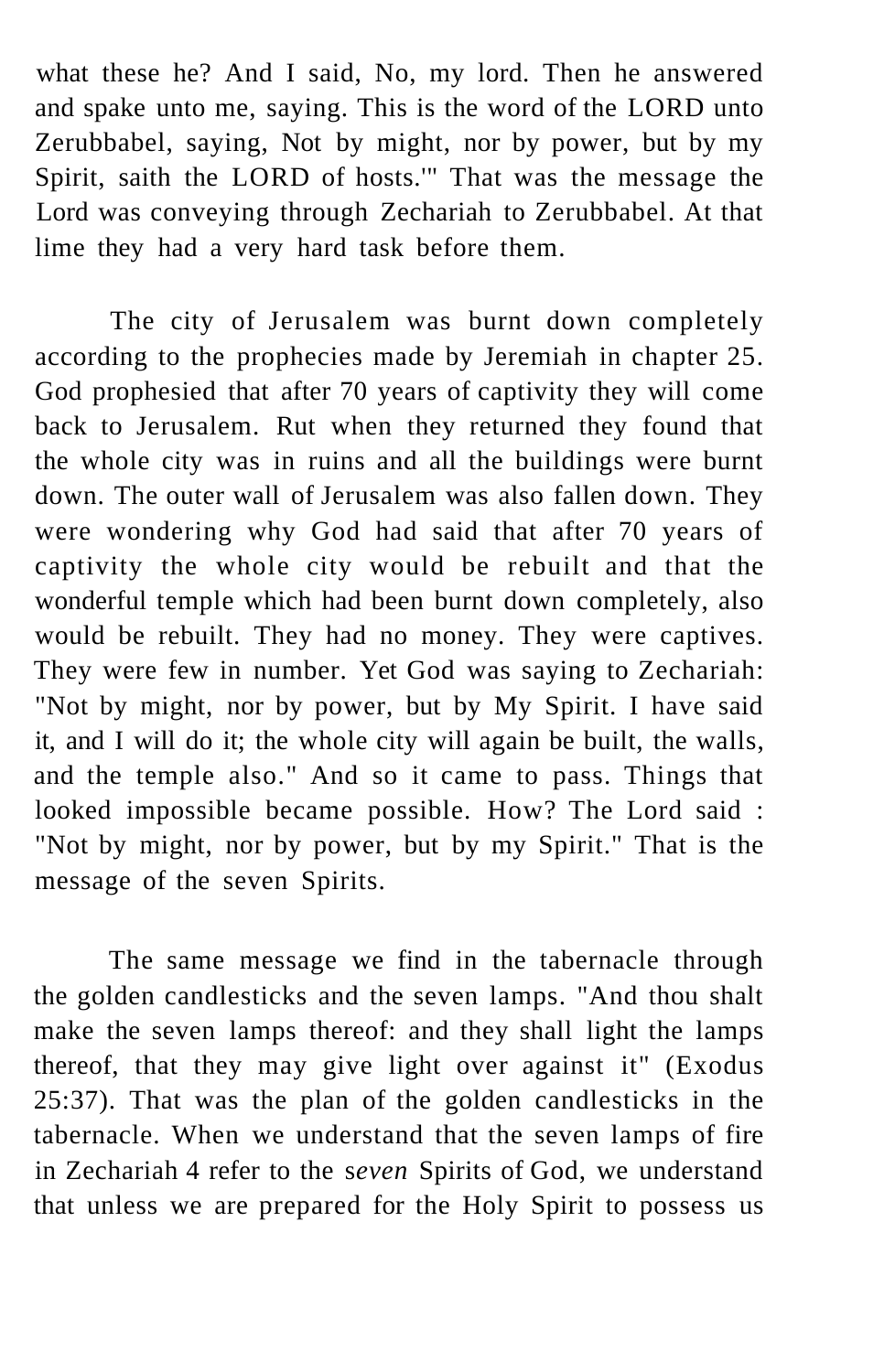completely and to fill us with more fire and lead us step by step, we cannot know the meaning of God's throne. When we are willing to be led by the Spirit completely, then by that Spirit, He says, we can rise above all things and come to His throne.

Now why is it that we find that phrase the "seven Spirits" coming four times- in chapter 1:4; 3:1; 4:5; and 5:6? The reason is that we can divide the work of the Holy Spirit into four parts as I said earlier. Firstly, there are seven names given in the Bible to the Holy Spirit. Secondly, there is the *sevenfold* work of the Holy Spirit, *which* goes on very *quietly*  in the believer. Thirdly, there is the sevenfold work of the Holy Spirit that can be seen outwardly by other people. Fourthly, there is the sevenfold work of the Holy Spirit in the ministry of the Lord Jesus Christ. His work is thus divided into four groups of seven each.

I find that this subject is much misunderstood in many parts of the world. Many people have wrong conceptions about the Holy Spirit. His work in no way depends on us; He does it by fulfilling the divine law. If God forgives my sins, He still has to fulfil His divine law. Before He can forgive me, God must punish sin, and that is why the Lord Jesus Christ took upon Himself my punishment. That divine law cannot be changed. God is just, and God's Word says: "the soul that sinneth, it shall die" (Eze. 18:4). How can He change His law? The law is there. Every sin that i commit, either by thought or by word or by deed deserves the same punishment of death, and to fulfil that divine law the Lord Jesus Christ became a man. What I could not do, being so weak in the flesh, my Lord came to the world to do for me. And so whatever God does. He always does it by fulfilling His divine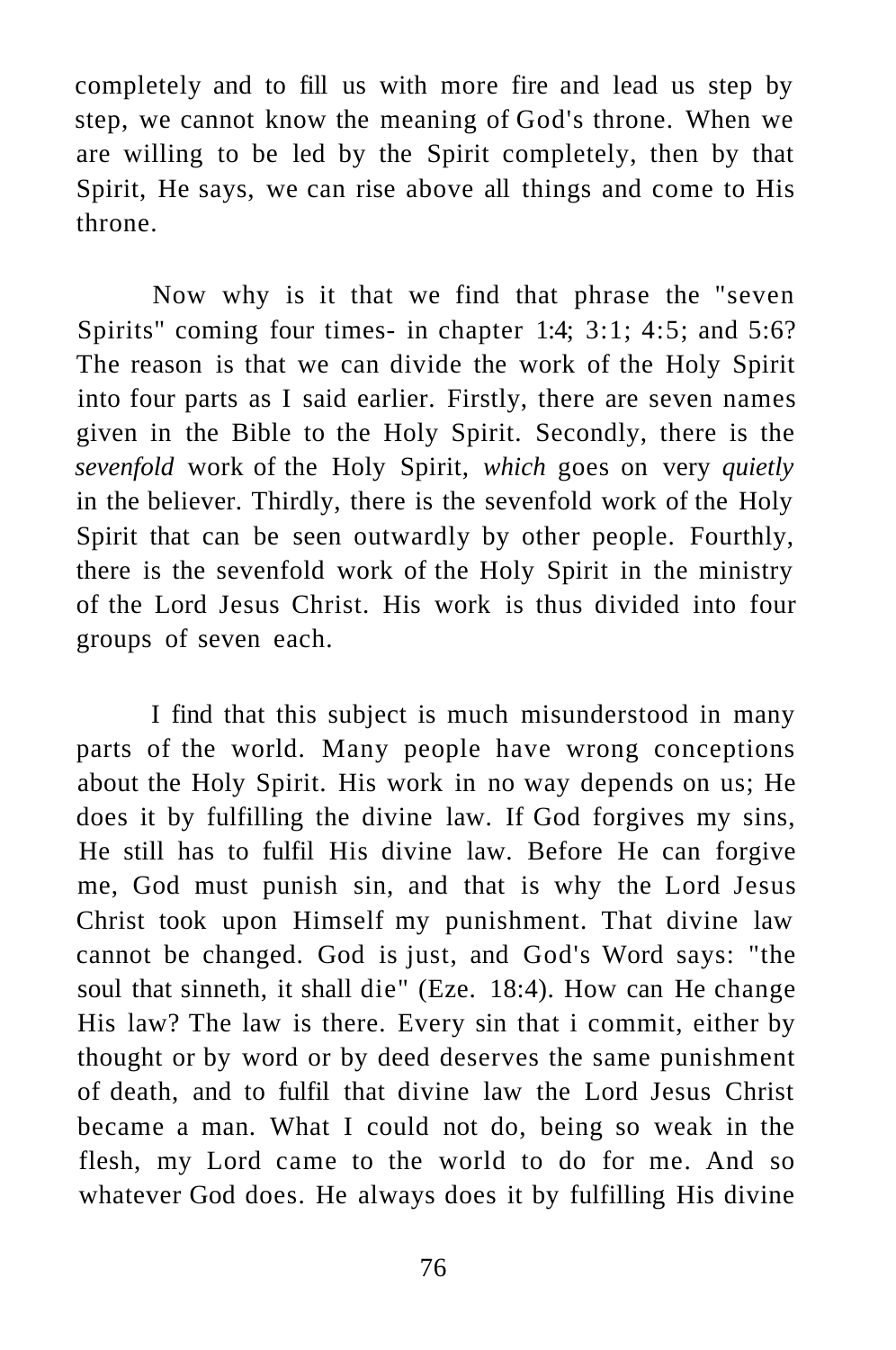laws. When He sends rain it is by the laws of nature. Sunshine must fall upon the water, the water becomes clouds which have to travel long distances and go through many changes. At last the rain falls. Thus we see everything happening after certain laws are fulfilled. The Holy Ghost will not come by shouting and screaming and rolling on the ground. There is a divine law here, and this great secret is given to us. How does the Holy Spirit come into us? How docs He work in us? His coming into us and His work in us are deep, complete, full and free. The purpose is that we may share His throne.

The first name given in the Bible to the Holy Spirit is "The Spirit of holiness." "And declared to be the Son of God with power, according to the Spirit of holiness, by the resurrection from the dead" (Romans 1:4). That is the first name I find, the Spirit of Holiness, or the Holy Spirit. He is given that name that, we may understand the meaning of God's holiness and may also become holy, as God is holy. That is God's standard for you and me. In 1 Petcr 1:16 God says through I His servant, "Be ye holy; for I am holy." We have to be holy like Himself, not like Peter or John, or Paul, or Daniel, or Isaiah or Moses. God says, "Be holy as I am holy.'<sup>7</sup> We have before us such a high standard as the holiness of God. Again in Hebrews 12:10 we read. "For they verily for a few days chastened us after their own pleasure; but he for our profit, that we might be partakers of his holiness." His holiness; that is God's standard and none can ever attain to such a high standard by any effort of man. It is not attained by will power, knowledge, fasting, tears or by any other means. The Holy Spirit has to come into me and work deeply, freely, fully and completely to make me as holy as He is holy. My part is to let Him possess me. saying: "Lord, my hands are at Thy service, my feel are at Thy disposal, all my limbs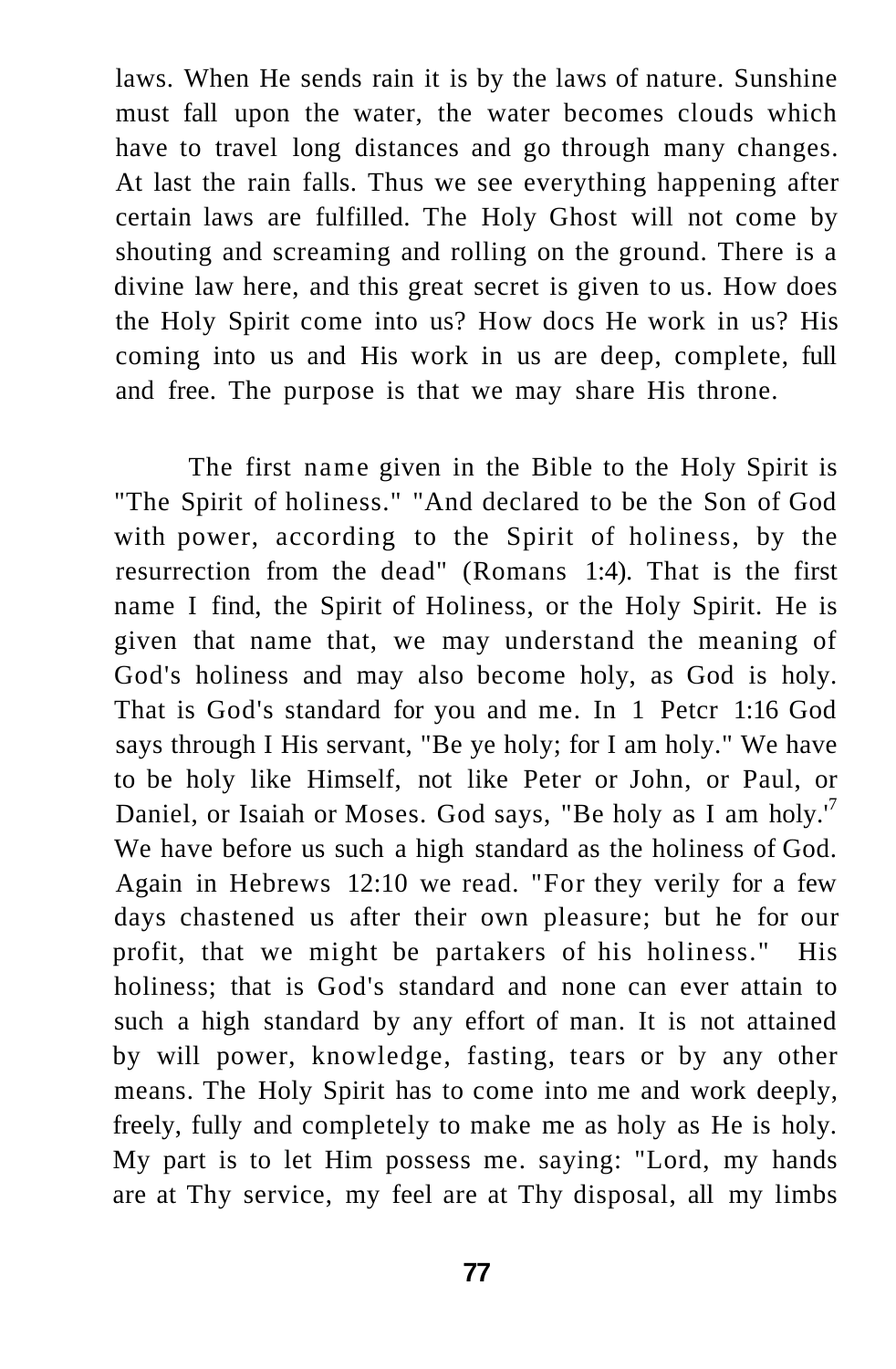will obey Thee without looking to men." We have to be brought into His possession, so that the Holy Spirit can take us fully for it is not we who take Him.

Some people think that by living in some quiet place, they will become more holy. That is why in the early days many became monks and nuns, but this was a false conception. By living in some far-out place without seeing anyone, man does not become more holy. There was a man who lived in a mountain cave for twelve years. He sincerely thought that by not seeing any man or woman, and by not eating meat or mutton, he would become more holy. There he was for twelve years in the cave living upon water and leaves and wild fruits. Someone asked him: "Mr. X, have you become more holy?" He said, "I have committed far more fornications here, than I ever did in the world outside." Our thoughts will never leave us. It is the Holy Spirit Who has to make me holy, not myself; and it is for this reason He is called the Spirit of Holiness. Unless we are prepared to become holy, God will not work in us.

Many people want the Holy Spirit for power, thinking that by having more power they will be admired more. Men will say: "Look, what a wonderful man, what a fine Christian! When he prays something always happens". Men seek after power, and manifestations, and signs and wonders and what not, but this is not God"s order. His first demand is holiness and unless we have that longing to be holy as God is holy, we shall never find the Holy Spirit coming into us freely; and that is why we find many people who crave to have the fulness of the Holy Spirit, being deceived by money. I will give you an example. I have met many people coming to India from America and other countries to have a healing campaign. They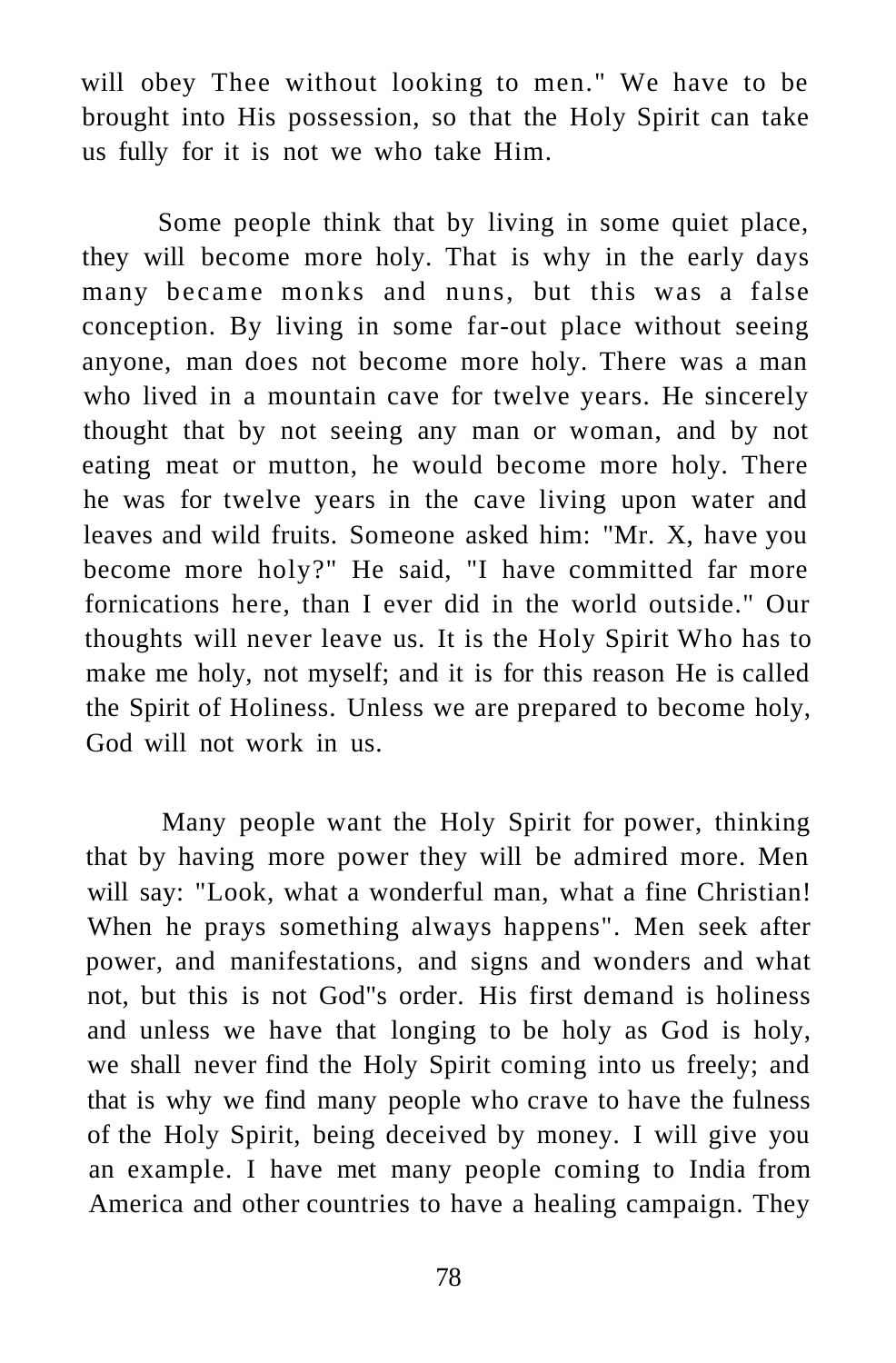have very large posters advertising: "Come! Come and be healed by So and So ." Then when the people come, they put out a box and request the people to give as much as they can! What *a mockery!* They ask *the people* to come and be healed by prayer, and Then begin begging with both hands : "Please give liberally! Please give liberally! Don't forget the box." It is indeed a mockery. If God can heal by prayer, why cannot He give money by prayer? He *is* The same God, but *men* are so blind spiritually, that they will even tell lies to get more money. God is holy so we must be holy, and then we shall see the true power of the Holy Spirit.

In Hebrews 9:14 we read : "How much more shall the blood of Christ, who through the eternal Spirit offered himself without spot to God, purge your conscience from dead works to serve the living God?" That is the *second name we see in*  the Bible; the Eternal Spirit. God has given us the Holy Spirit to teach us about eternal things. We, as human beings, are much more concerned about passing things. We study history, geography, philosophy, botany, zoology, and so many other subjects. We have a longing and desire to learn all we can of these subjects. They will pass away, but how about the things of eternity? These things that we learn on earth will pass away. In Matthew 24:35 we read: "Heaven and earth shall pass away, but my words shall not pass away." As we grow old, often our memory fails. We may have gained high degrees in these subjects with very high marks, but after a few years the memory of it all disappears. But what we receive from God will never pass away; it will last forever, and that is why we require the Holy Spirit so as to understand the things of eternity, and the meaning of the heavenly mystery.

For example, when the Lord Jesus Christ began to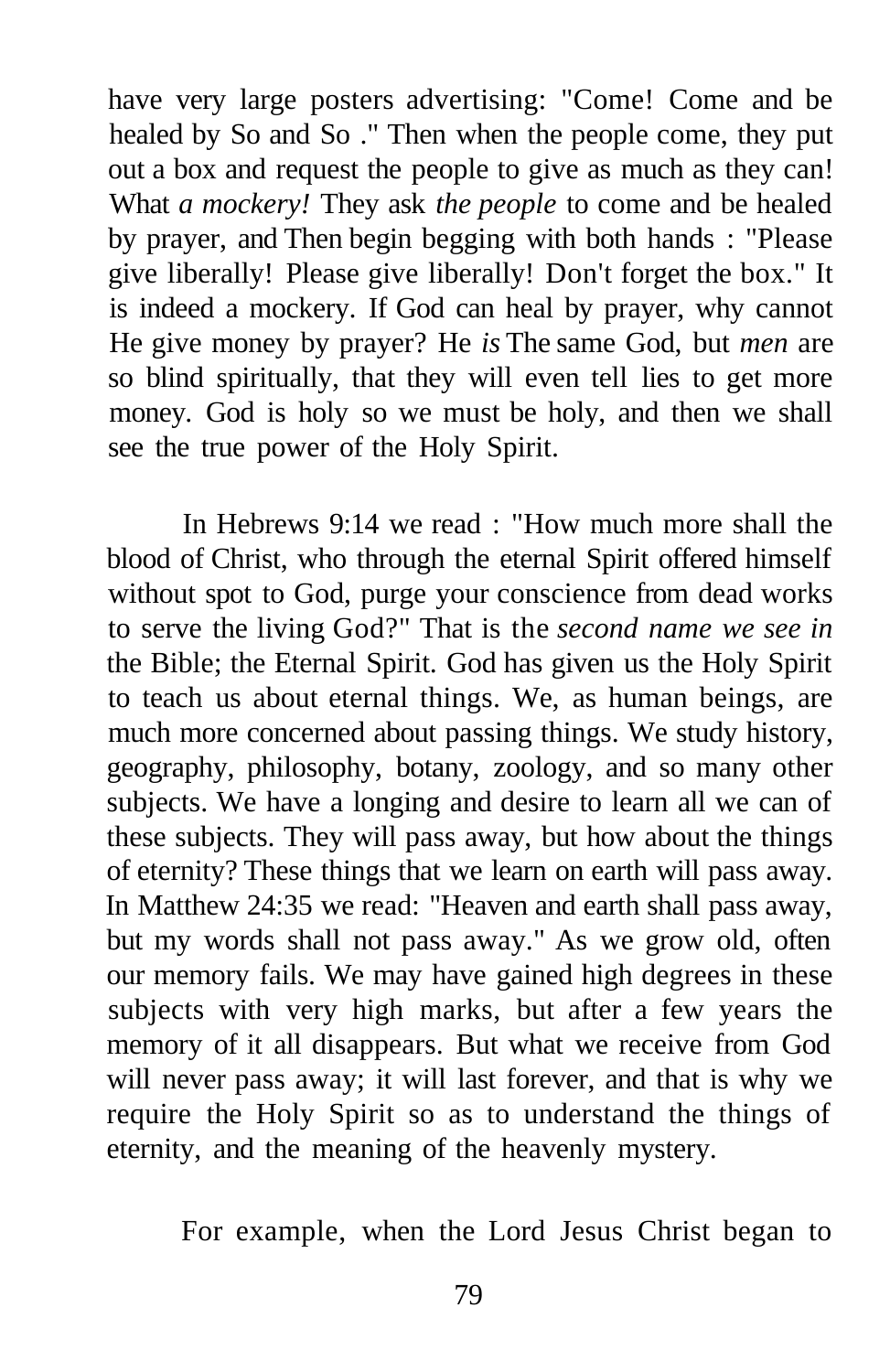speak about heavenly things in John 3:4, Nicodemus said to Him: "How can a man be born when he is old? Can he enter the second time into his mother's womb, and be born?" Our Lord was talking about eternal things, but the poor man could not understand them. Nicodemus was one of the seventy members of the Jewish Sanhedrin. In those days the Sanhedrin governed the whole nation of the Jews, and though Nicodemus was one of those leading men, he could not understand a simple truth regarding heavenly things. When the Lord said to him so lovingly: "Now Nicodemus. if you want to be with Me in My kingdom, you must be born again," he thought the Lord was talking about physical birth. "How can this be? How can *this* be?" he asked. Thus *to* understand eternal things we require the Holy Spirit.

Similarly in John 6:51, 52, 55, and 57, the Lord says : "I am the living bread which came down from heaven: if any man eat of this bread, he shall live for ever: and the bread that I will give is my flesh, which I will give for the life of the world. The Jews therefore strove among themselves, saying, How can this man give us his flesh to eat? For my flesh is meat indeed As the living Father hath sent me, and I live by the Father: so he that eateth me, even he shall live by me," Our Lord repeated the same message eight times. From verses 51 to 58 is the same thought. "Why are you here? Are you not after the fish and loaves only? You can eat that today and be hungry tomorrow. Come to me, and I will give you something better. Eat meat that will help you to live for ever." He was saying it so lovingly and kindly, but the disciples got angry and went away. "From that time many of his disciples went back, and walked no more with him" (John 6:66). They had no understanding of the things *of*  eternity. They knew full well that the Lord was a Man of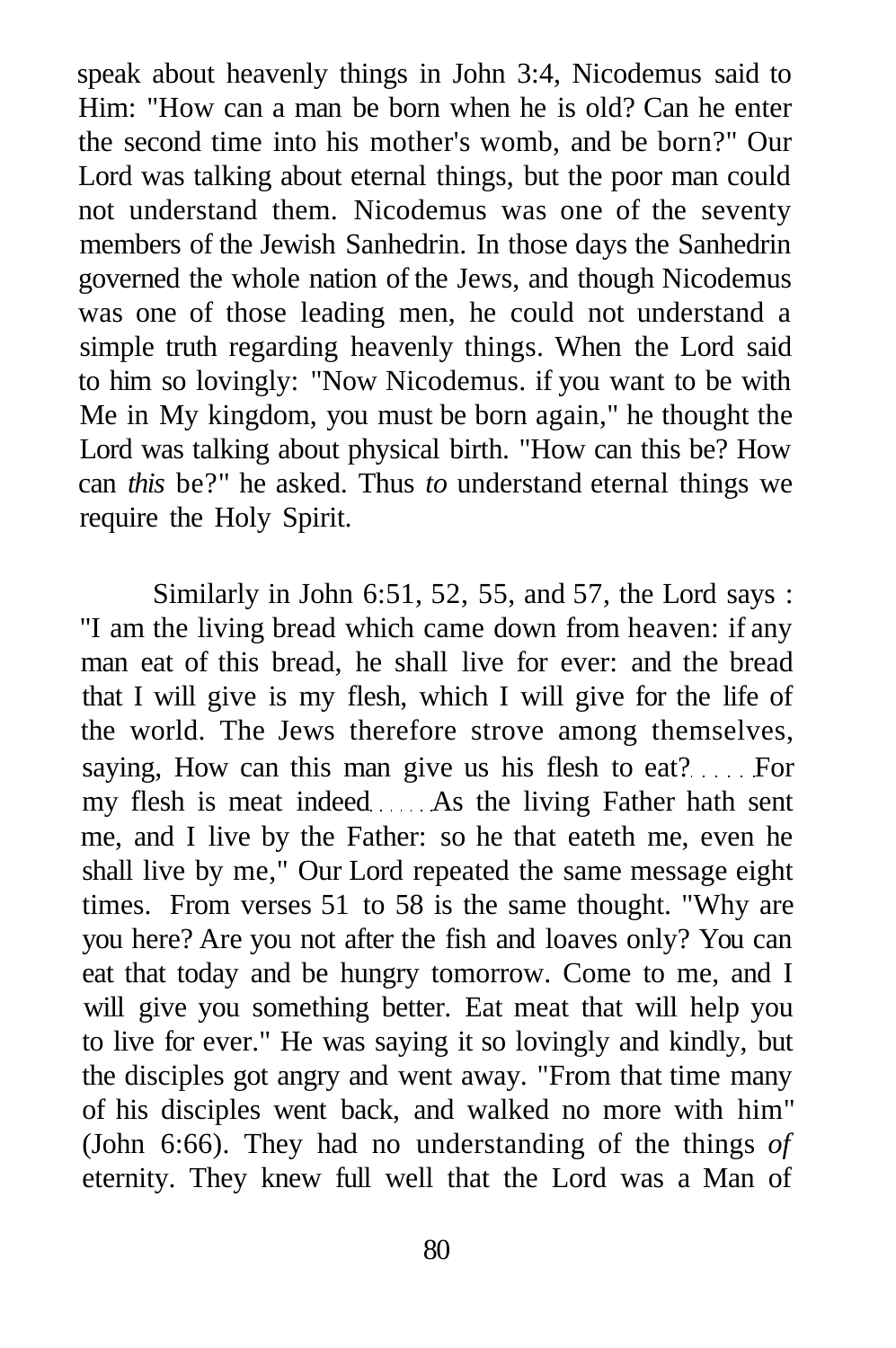authority, and no ordinary man. "For he (aught them as one having authority, and not as the scribes" (Matt. 7:29). "Never man spake like this man" (John 7:46). And even though our Lord was speaking with authority and told them lovingly how they could live forever with Him, and how their hunger and thirst could be satisfied for ever, they got angry and went away.

Now when you go to a college and cannot understand a certain theorem, what will you do? Will you go home? Will you say to the professor: "I am not going to stay here, I am going home". You would rather say, "Sir, I can't understand, will you please explain more simply this theorem?" But the people in this passage got angry and went away and came no more after Him, because they had no understanding of the things of eternity.

The Holy Spirit is given to us to give us hunger, thirst, appreciation, and understanding of the things of eternity. I Cor. 2:12-14 "Now we have received, not the spirit of the world, but the spirit which is of God; that we might know the things that are freely given to us of God. Which things also we speak, not in the words which man's wisdom teaches, but which the Holy Ghost teacheth; comparing spiritual things with spiritual. But the natural man receiveth not the things of the Spirit of God : for they are foolishness unto him : neither can he know them, because they are spiritually discerned." The things of eternity, the things of God, and the things of heaven cannot be understood by human wisdom.

You may be a Ph.D., or a D.D., or you may have passed an examination in a Bible College, but that is no proof that you have an understanding of the Scriptures. Unless you are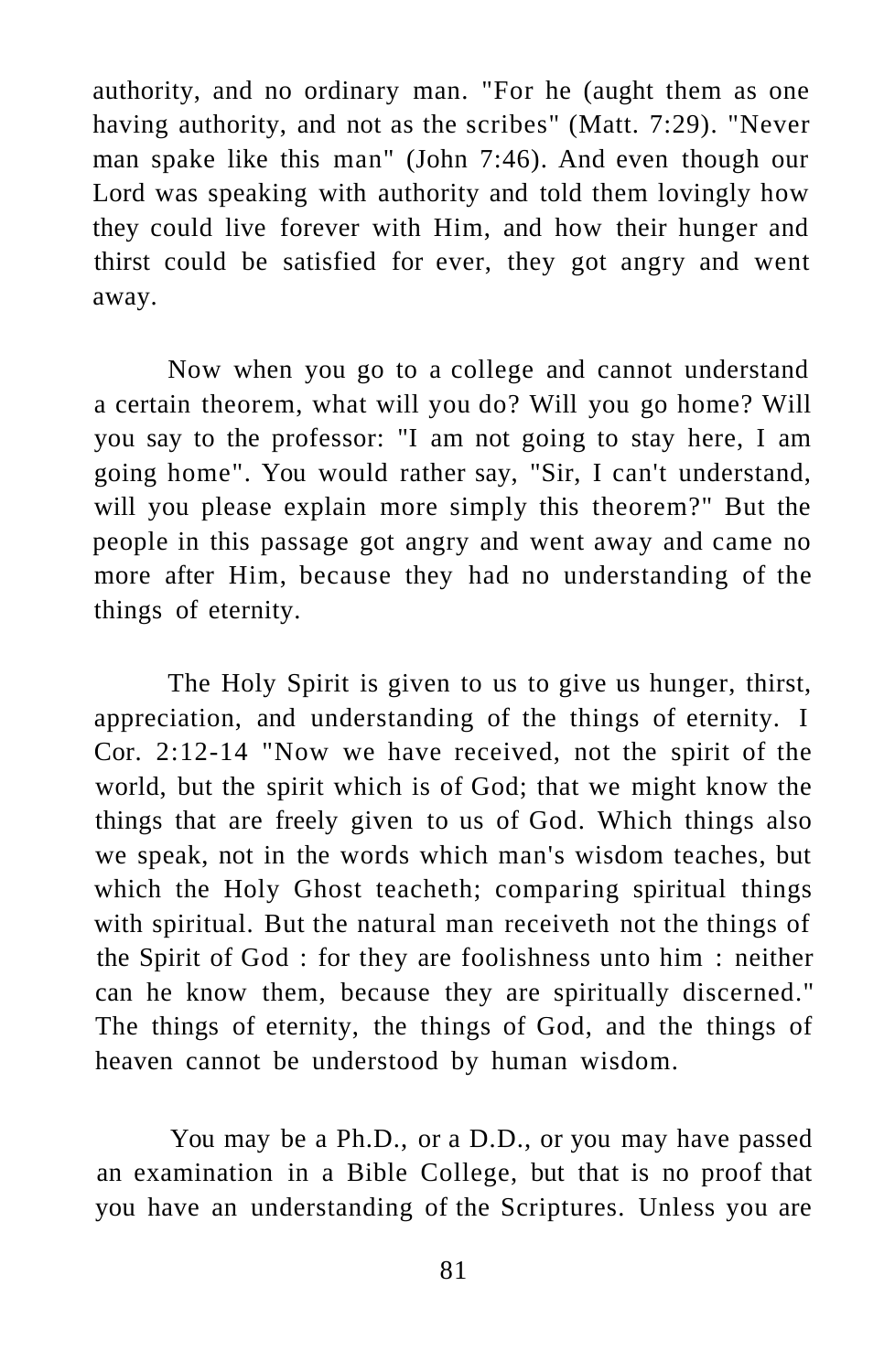bom again, unless you receive the Holy Spirit, you will never know the full meaning of the heavenly mysteries. But if we have received the Holy Spirit we have a greater hunger for the things of eternity, and the Holy Spirit can speak to us freely. We have to say by simple child-like faith ; "Lord, teach me the meaning of eternal, divine, heavenly truths : teach me something more about life after death; teach me something more about Thy heavenly kingdom, Thy divine love, Thy divine discipline." And He will teach us, because He is the Eternal Spirit.

Now let us look at the **third name.** In John 14:16 we read: "And I will pray the Father, and he shall give you another Comforter, that he may abide with you for ever." Verse 18, "I will not leave you comfortless : I will come to you." That is the third name given to the Holy Spirit : the Comforter. Now here the thought is, when the Lord Jesus Christ told them in Matt.l6:21 "I will suffer and he killed," they were very sad, and they said: "Lord for Your sake we left our families, and our business and followed You three years. Lord, we have been going after You. Now You are telling us You are going away. What about us? Will You leave us like orphans?" But the Lord said : '"I will not leave you comfortless" (orphans -margin) in John 14:18. He said, "I will give you a Comforter, One who will help you." He is called the Comforter, that the love of God may be fully enjoyed by its. First of all, we see in Romans *5:5* - "And hope maketh not ashamed: because the love of God is shed abroad in our hearts by the Holy Ghost which is given unto us." Divine love can only come into us by the Holy Spirit. It is a crystal love, an everlasting love, an unchanging love. "The LORD hath appeared of old unto me, saying. Yea. I have loved thee with *an* everlasting Jove ; therefore with loving kindness have I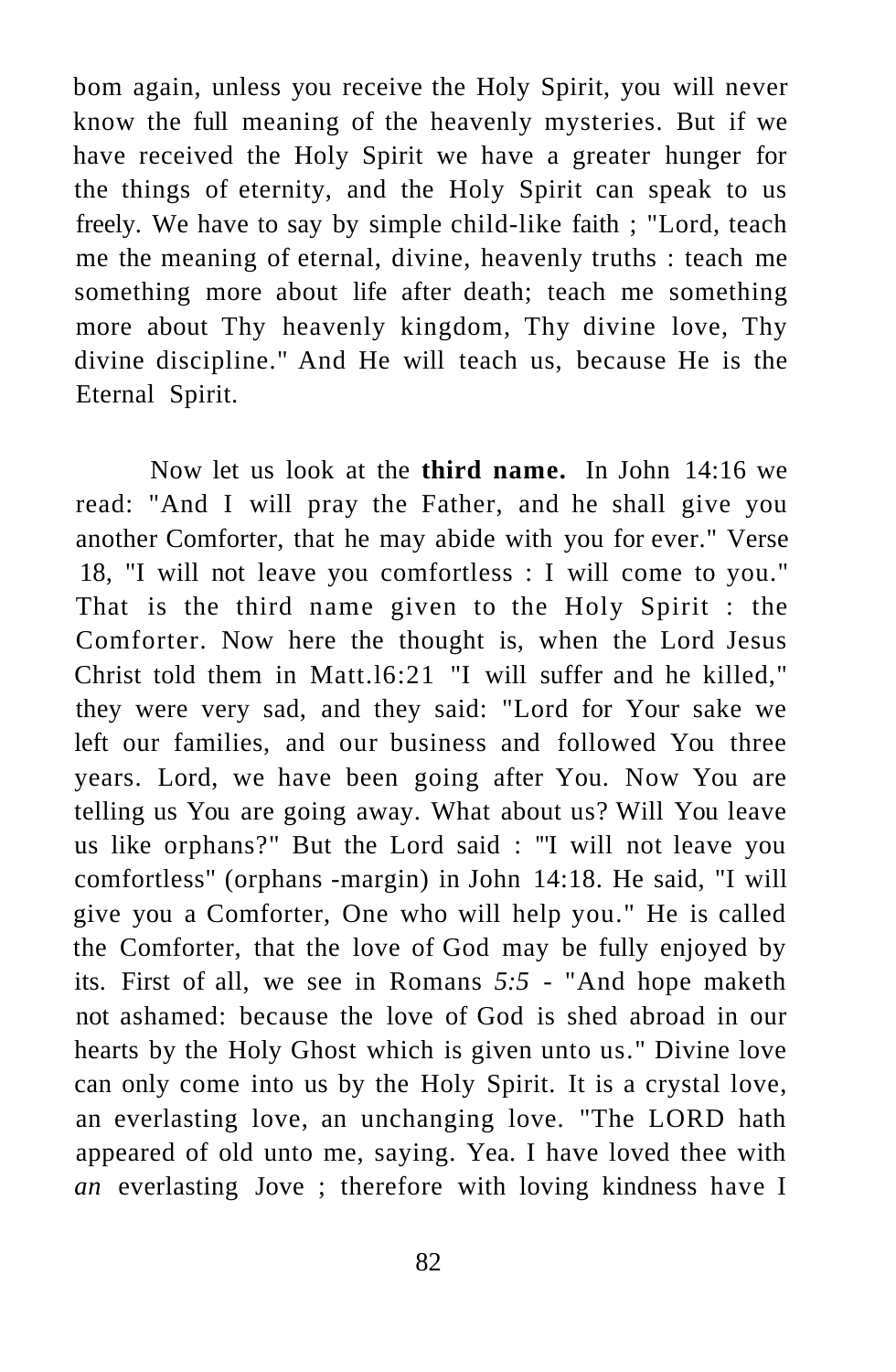drawn thee" (Jer. 31:3). His loving kindness comes with an everlasting love, and because God's love is eternal and spiritual, it can only be brought into us by the Holy Spirit. He is called the Comforter, that we may enjoy His divine love fully, completely and abundantly.

Also we find His love has four dimensions. Ephesians 3:18-19 says: "May be able to comprehend with all saints what is the breadth, and length, and depth, and height; And to know the love of Christ, which passeth knowledge." Divine love is so great, how can I ever measure it? Its length and breadth, and depth, and height can never be measured; so I need the Holy Spirit, that this divine immeasurable love may come into me in abundance, in fulness, and completely and continually.

Again, the love of God has seven aspects. In the Scripture I come to number seven again and again, and here we have a sevenfold picture of the divine love of God.

First of all He loves me as my Saviour, " the life which I now live in the flesh I live by the faith of the Son of God, who loved me, and gave himself for me" (Gal.2:20). That is the first aspect of divine love; the Lord Jesus Christ loves me as my **Saviour. If** you want to experience divine love you have got to believe that the Lord Jesus Christ loved you and died in your stead. He loved me and gave Himself for me. Do not try to confuse mercy with love. For example, a poor man may ask some money from you; you feel sorry for him, and out of mercy and kindness you give some money to him. You do not say; "You are my son or daughter." Only those who are your own children can demand the love of father or mother from you and no one else. That is how divine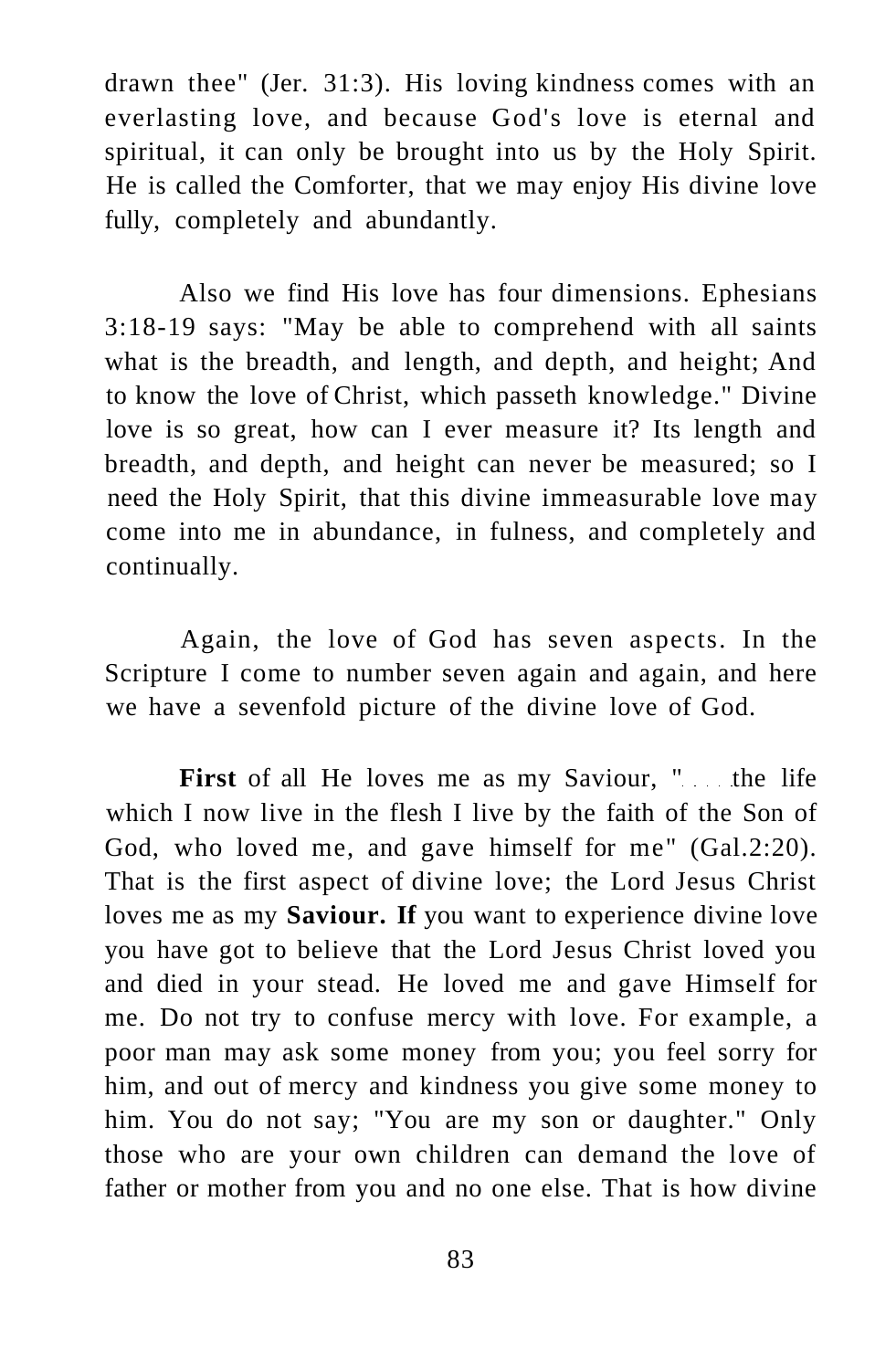love begins. I must acknowledge the Lord Jesus Christ as my Saviour. He came into the world *for* me. When John the Baptist first saw the Lord Jesus Christ after His baptism he said in John 1:29, "Behold the Lamb of God." He didn't say: "Behold the Messiah!" *or "Behold* Jesus *of* Nazareth!" He said "Behold the Lamb of God!" No one else has come into the world to take away the sins of the world, except the Lord Jesus Christ Who came as a Lamb. Under the law a priest had to take a lamb without blemish and sacrifice it for the sins of the people. That was to remind men of the perfect sacrifice of the Lord Jesus Christ, which was to come. God's love always begins when we receive Him as our Saviour. The love of the Saviour is the first aspect of divine love.

Secondly, He loves as a Father. "For whom the Lord loveth he chasteneth, and scourgeth every son whom he receiveth. For they verily for a few days chastened us after their own pleasure; but he for our profit, that we might be partakers of his holiness" (Hebrews 12:6, 10). That is the second aspect of divine love. The Lord Jesus loves us as a Saviour, to begin with, and then as a Father. That is why He must punish us, rebuke us, and chastise us so as to bring us to His standards. Why do you chastise your children? When they misbehave, you chastise them that they may rise to your *standards. You say:* "You are my son, you are my child, you must behave properly, study hard and acquire high marks." God is saying: "You are My children, and I want you to rise to My standards, that you may be with Me in My kingdom." That is why God must punish us, chastise us and scourge us.

**Thirdly,** Isaiah 66:13 tells us: "As one whom his mother comforteth. so will I comfort you; and ye shall be comforted in Jerusalem." That is the third aspect of divine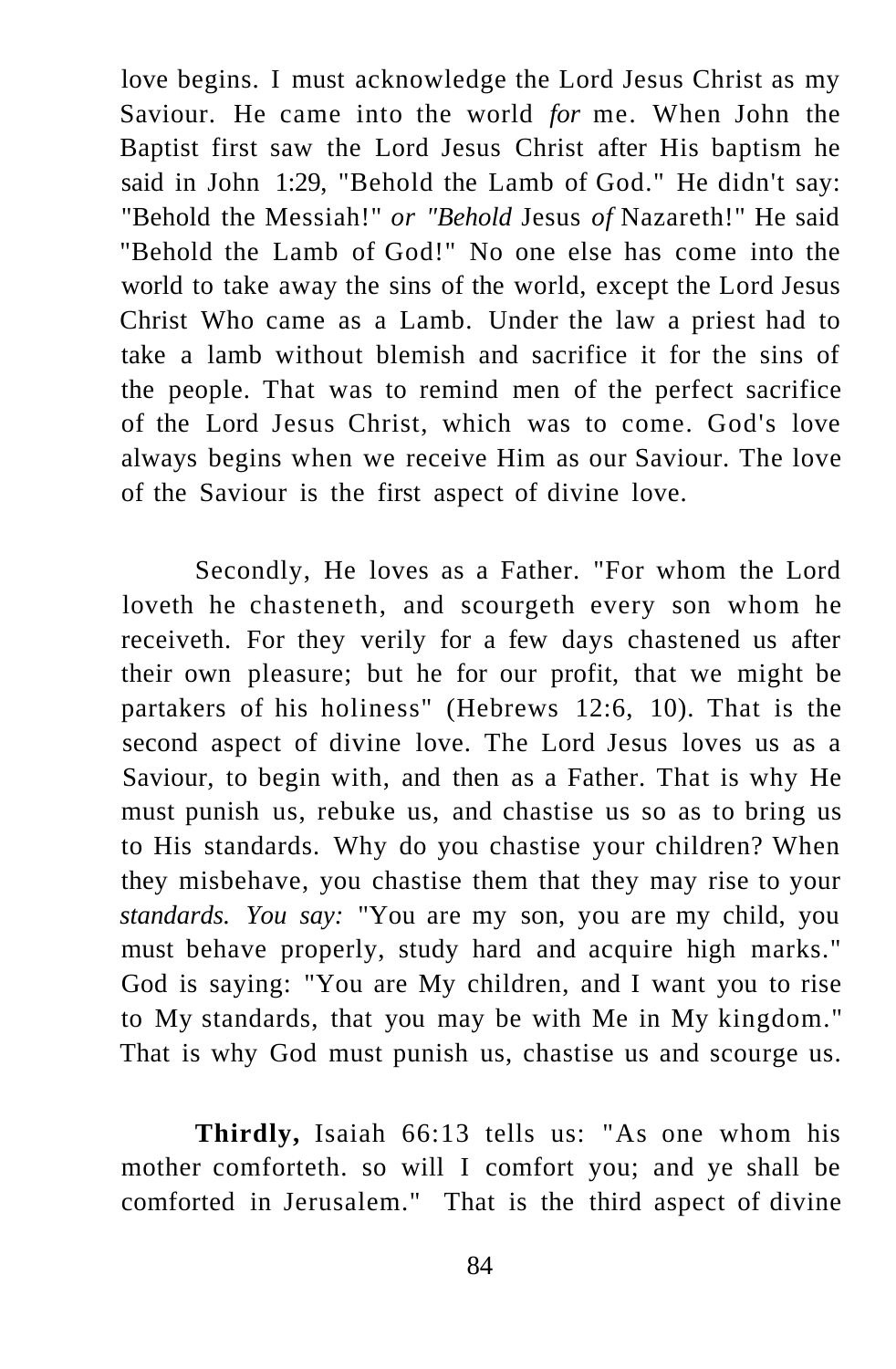love. The Lord Jesus Christ loves us like a mother. Father knows how to beat; mother knows how to cook. What mother can do, father cannot do. A young man was very sick in a hospital and his mother came to see him. He was lying there as though he was unconscious, but when his mother held his, hand, he said, "Mother, have you come?" He knew by the touch that it was his mother's hand and not the nurse's. God is saying: "I will punish you, but I will also comfort you. I will do both." Whenever we feel sad, lonely, rejected and discouraged, there comes the warmth of God's love saying, "My son, I am with you. Why are you so sad? I will never leave you, I will never forsake you; cheer up, don't be so sad." Like a mother He comforts us. Like a father He chastises us.

**Fourthly,** in John 15:15 we read : "Henceforth I call you not servants; for the servant knoweth not what his lord doeth: but I have called you friends; for all things that I have heard of my Father I have made known unto you." That is the fourth characteristic of divine love : he loves me like a friend. God called Abraham His '"friend" in three places, Isaiah 41 : 8; 2 Chron. 20:7 and James 2:23. The Lord said, "Shall I hide from Abraham the thing which I do" (Gen. 18:17)? God is saying, "Abraham is My friend, I cannot keep these secrets from him; I must tell him so." Before God destroyed Sodom and Gomorrah, He told Abraham the secrets of His heart. He told him how He was going to destroy those wicked cities.

When you become God's friend, He will reveal to you many secrets. You will see as you go upon your knees with your Bible, day by day, week by week, many heavenly mysteries that are hidden from the wise and prudent being, revealed to you.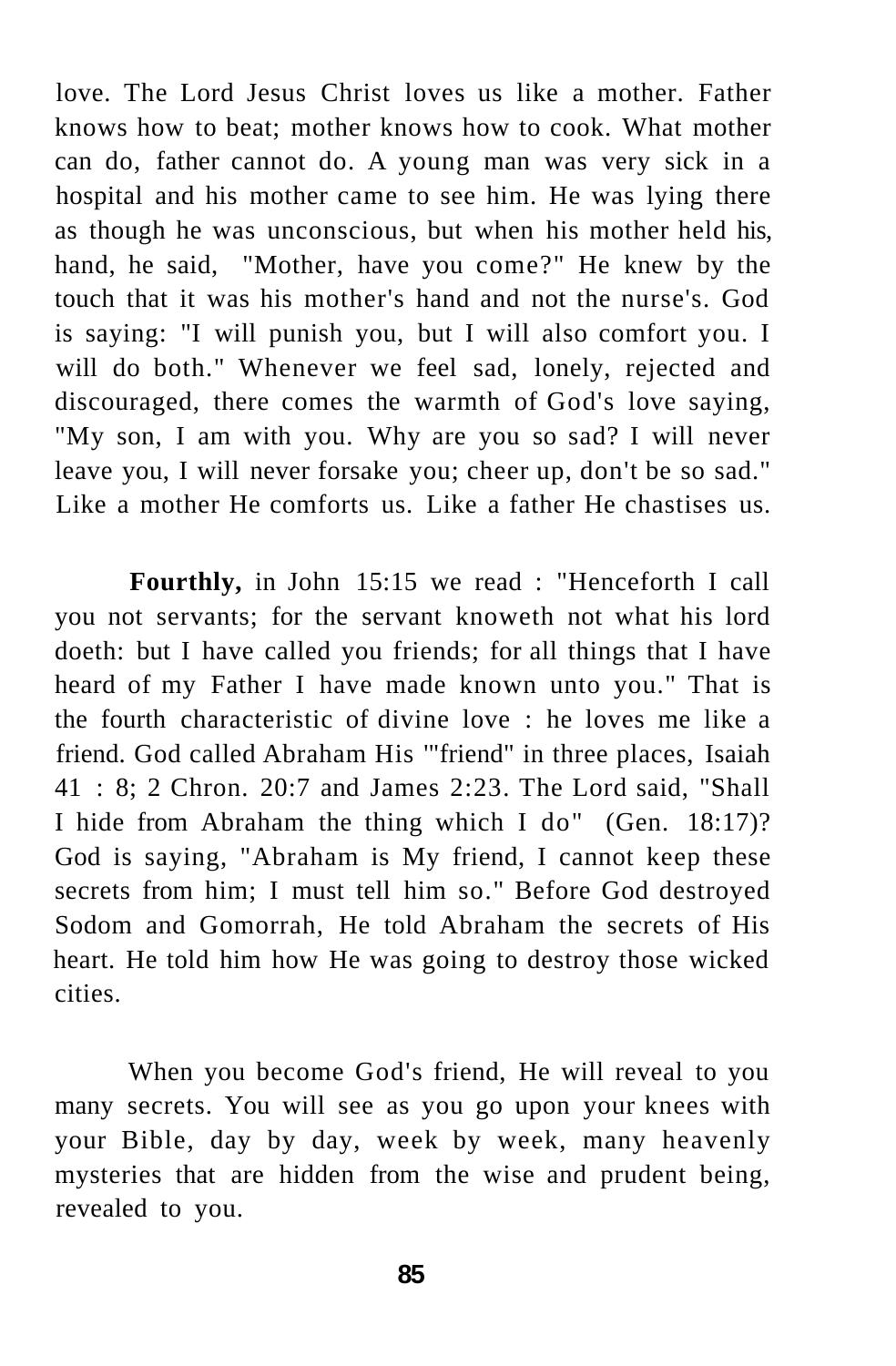God is my Friend. He loved me in the beginning as my Saviour. As a Father He punishes me and rebukes me; as a mother He has comforted me, as a Friend He reveals to me heavenly mysteries, which are hidden from the wise and learned men, I can go to Him at any (time. anywhere and tell Him all my difficulties. There is no shame, nor fear when I say to Him, "Lord, I have sinned, please forgive me. I have failed Thee, please forgive me. Lord Jesus, please have mercy upon me. I don't want to grieve Thee." I dare not hide anything from Him. I can fell Him anything freely, and He answers, '"Yes, My son, I also have something to tell you". In Isaiah 50:4 we read: "The Lord GOD hath given me the tongue of the learned, that I should know how to speak a word in season to him that is weary : he wakeneth morning by morning, he wakeneth mine ear to hear as the learned." Yes, He gives you a message of comfort for someone. He will tell you, "Now, My son, there is someone there feeling very sad, you go there and talk to him."

I remember some time ago God spoke to me that a certain person was in trouble. She had need of something, and God told me to go and give her Rs. 5. I answered, "Lord, I have no money. If this is Your purpose, You provide the money also." As I went outside I saw a brand new note lying by the door. I picked it up and went to deliver it to the person in trouble. I said; "Forgive me, but the Lord spoke to me, and this is for you." She began to weep. She said, "You know, last night I saw a dream and in that dream I saw my husband and he said to me, "Bakht Singh will come and give you five rupees." It is wonderful to think that morning by morning the Lord speaks to us. He tells me: "Go to So and So; he is My child, discouraged and in difficulty. Give My message to him." *So I* go *straightway.* Thus *day after day* heavenly *mysteries*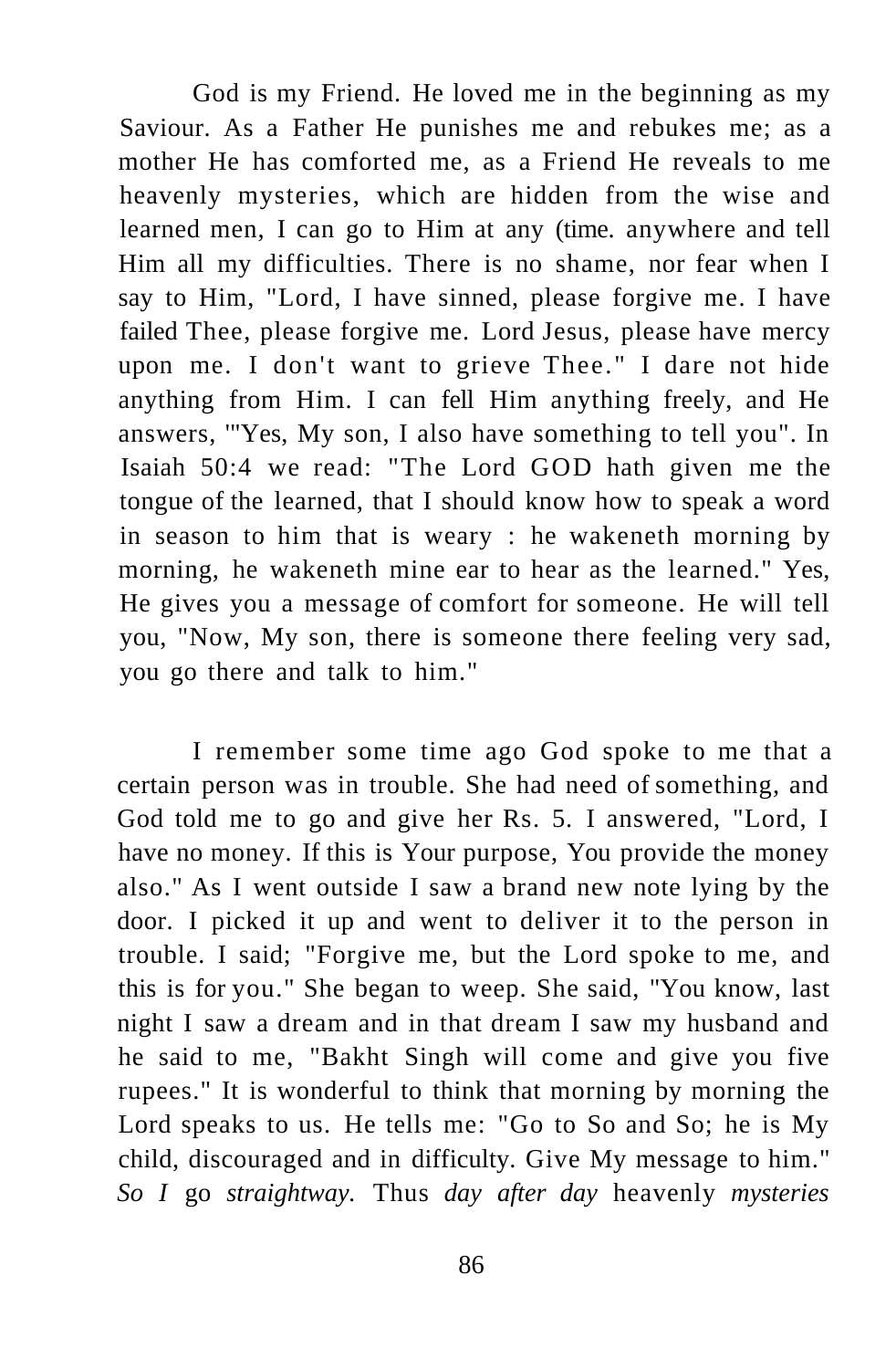are revealed. I also go to Him and say: "Lord, I am very sorry, I have done something wrong; I said something that hurt someone, please forgive me." His forgiveness is immediate. He is my Friend.

In Matthew 12:48-50 we find the **fifth** characteristic of divine love. "But he answered and said unto him that told him, Who is my mother? And who are my brethren? And he stretched forth his hand toward his disciples, and said, Behold my mother and my brethren! For whosoever shall do the will of my Father which is in heaven, the same is my brother, and sister, and mother." Yes, He loves me as a brother, He loves me as a sister. The more I do God's will, the more I enjoy that divine love like a brother, that fellowship as an equal member. In the family some are very clever, some are very stupid. Yet because it is the same family, we love each other; we share our food, yes, we share everything together. Thus I know the Lord is my brother also. He is there to share my burdens, and on my part I must give Him more affection. We all need brothers in the family; it is a happy family indeed when there are brothers and sisters, who can share all their joys and sorrows. Christ is my Brother.

**Sixthly,** in Revelation 1:5 we read these words; "Jesus Christ, who is the faithful witness, and the first begotten of the dead, and the prince of the kings of the earth. Unto him that loved us...". He loves me as a **King.** Now why do you want a king? You need a king for safety, for protection and for war. The king's army protects us, and allows us to live in peace. The Lord Jesus Christ is my heavenly King to protect me from all the attacks of the unseen powers. As we see in Ephesians 6:12: "For we wrestle not against flesh and blood, but against principalities, against powers, against the rulers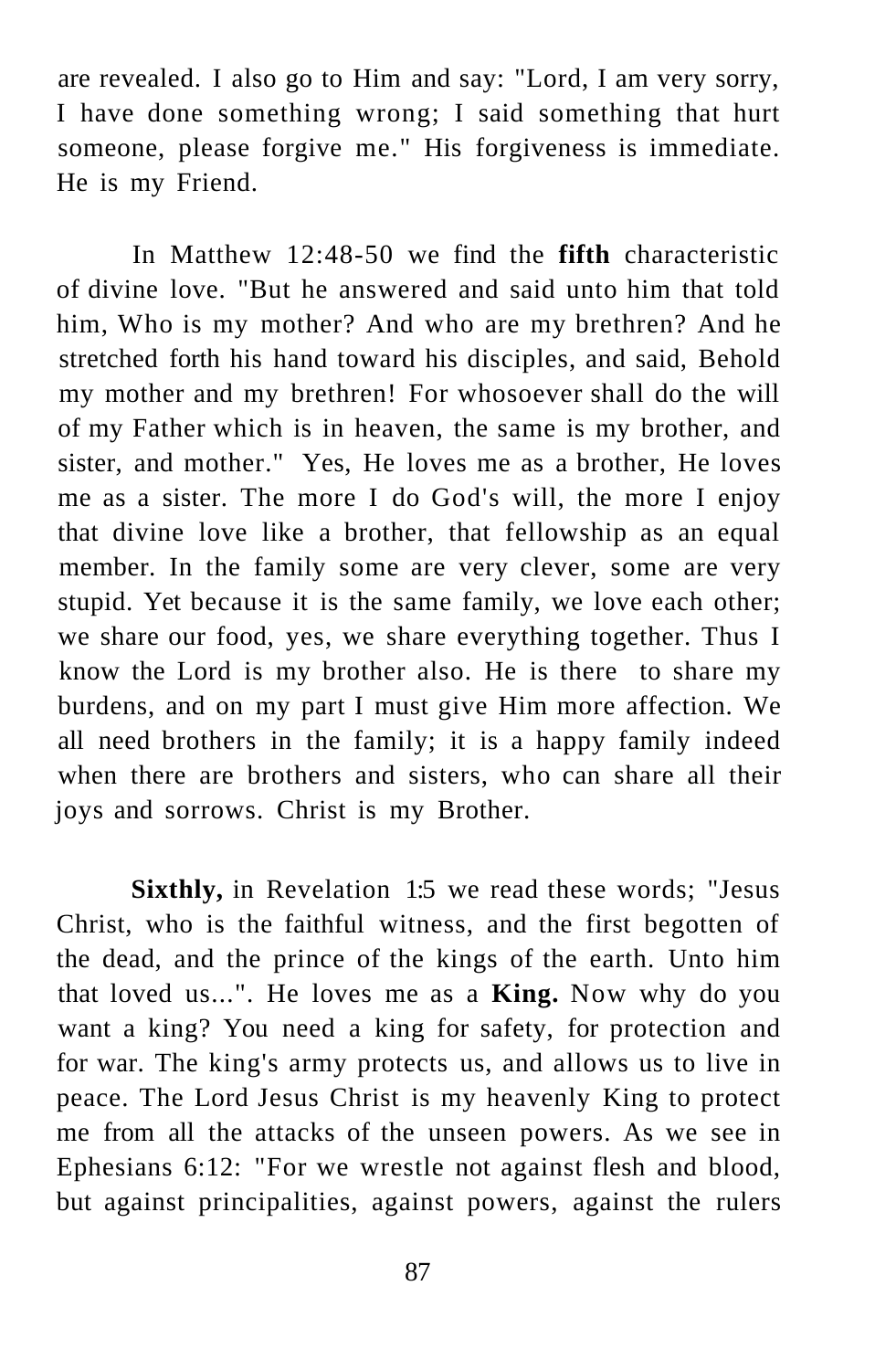of the darkness of this world, against spiritual wickedness in high places." There are many wicked unseen powers constantly trying to do us some harm and damage. The Lord Jesus Christ is our heavenly King, and unknown to us is fighting on our behalf to protect us from the attacks of evil powers. When we say again and again: "Lord Jesus, by faith we bring ourselves under the blood," they are defeated. We do not go to the police or military for protection for we have protection in the heavenly King. At the same time, because of His reign and wisdom I can grow spiritually. Just as earthly kings and government help us to live in prosperity and develop the country, in the same way the Lord Jesus Christ is our heavenly King, and enables us to grow in grace and knowledge.

Finally, He loves us as a heavenly Bridegroom. Rev. 19:7 says: "Let us be glad and rejoice, and give honour to him: for the marriage of the Lamb is come, and his wife hath made herself ready." Also Rev. 21:2, "And I John saw the holy city, new Jerusalem, coming down from God out of heaven, prepared as a bride adorned for her husband." He loves us as a heavenly Bridegroom so as to make us one with Him. I have seen how after marriage, many people become discontented. Suppose you live in peace and harmony for thirty-five years, have your photo taken, and compare it with the photo taken on your marriage day, you will be surprised to see the difference. When a couple has lived in oneness for thirty-five years, they look almost like brother and sister. I have seen many, many photos. Those who are always fighting, will not have the same resemblance. The Lord is my Bridegroom to make me *like* Himself, *to* share with me *His* glory, His beauty, excellency, power and majesty. This is divine love. He loves me first as a Saviour; second, as a Father to rebuke and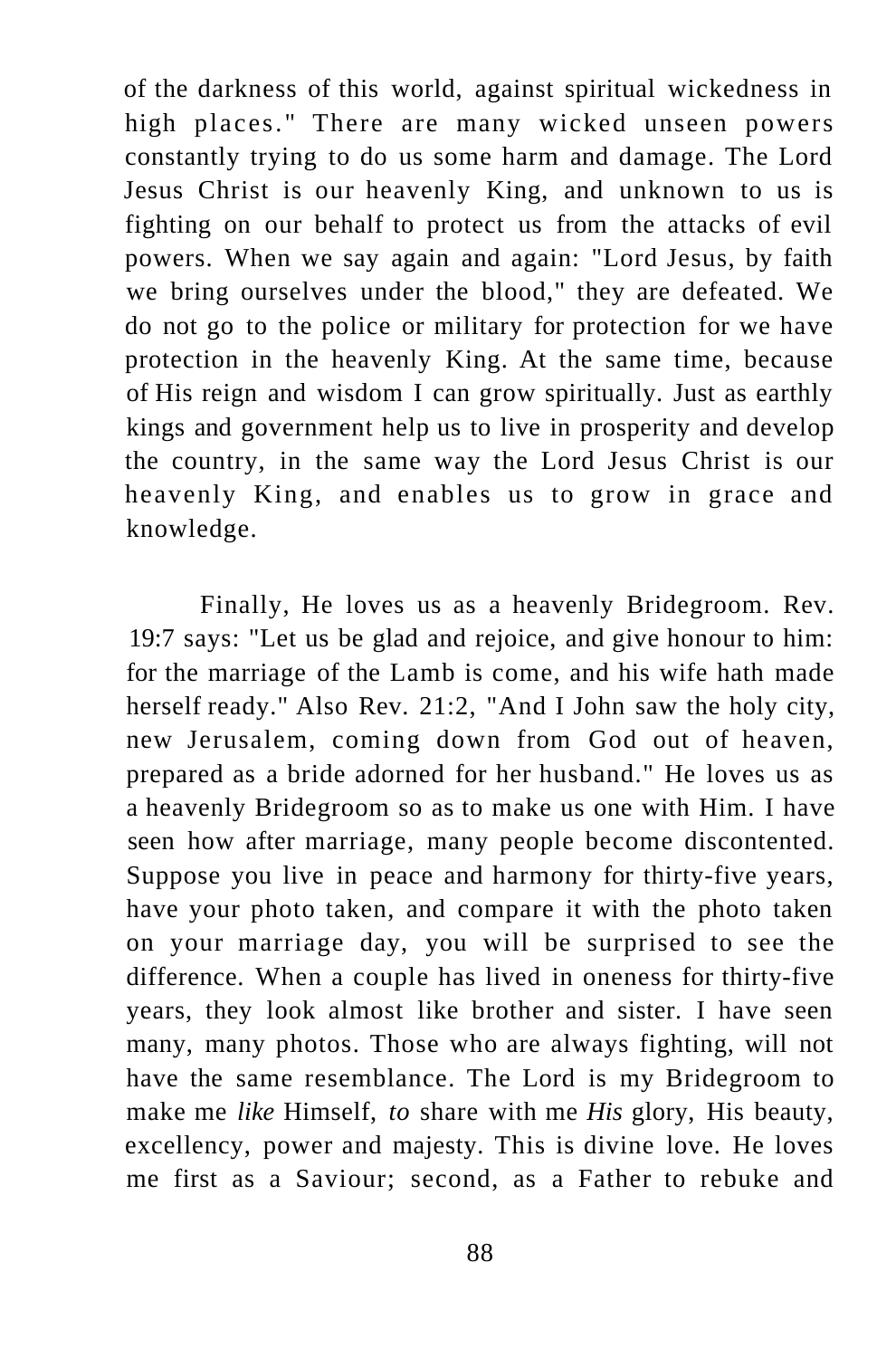chasten: third, as a mother to comfort; fourth, as a friend to share all His secrets; fifth, as a brother to be my companion, and my partner in my afflictions, sorrows and burdens; sixth, as my heavenly king, for protection, safety and prosperity, and seventh, as a bridegroom to make me like Himself, to share with me His glory and beauty, and to live with me as one person.

The Holy Spirit is called the Comforter, that He may bring into us the sevenfold divine love in its full measure. In your experience of the Holy Spirit if you find no love, something is wrong with your experience. Some people talk about fullness, but are hard-hearted. They say hurtful things: they do many shameful things. There is no love, there is no sympathy, no understanding, no kindness, no gentleness; there is no divine love. The Holy Ghost is our Comforter that He may bring into us day by day this sevenfold divine love in its fulness like a river.

Now the **fourth name** of the Holy Spirit is given in John 16:13. "Howbeit when he, the Spirit of truth, is come, he will guide you into all truth: for he shall not speak of himself; but whatsoever he shall hear, that shall he speak: and he will shew you things to come." The Spirit of truth will teach us day by day things to come, and at the same time give us a clear understanding of the whole plan of salvation, for by the Holy Spirit we know clearly how we become just and righteous before God; how all our sins are forgiven; and how the Lord Himself is our sanctification and righteousness. Similarly He says : "He will show you things to come." We shall know inwardly before hand that something is going to happen. One day a man came to me. He said he wanted to go away to his village. I said, "I'll pray to the Lord and find God's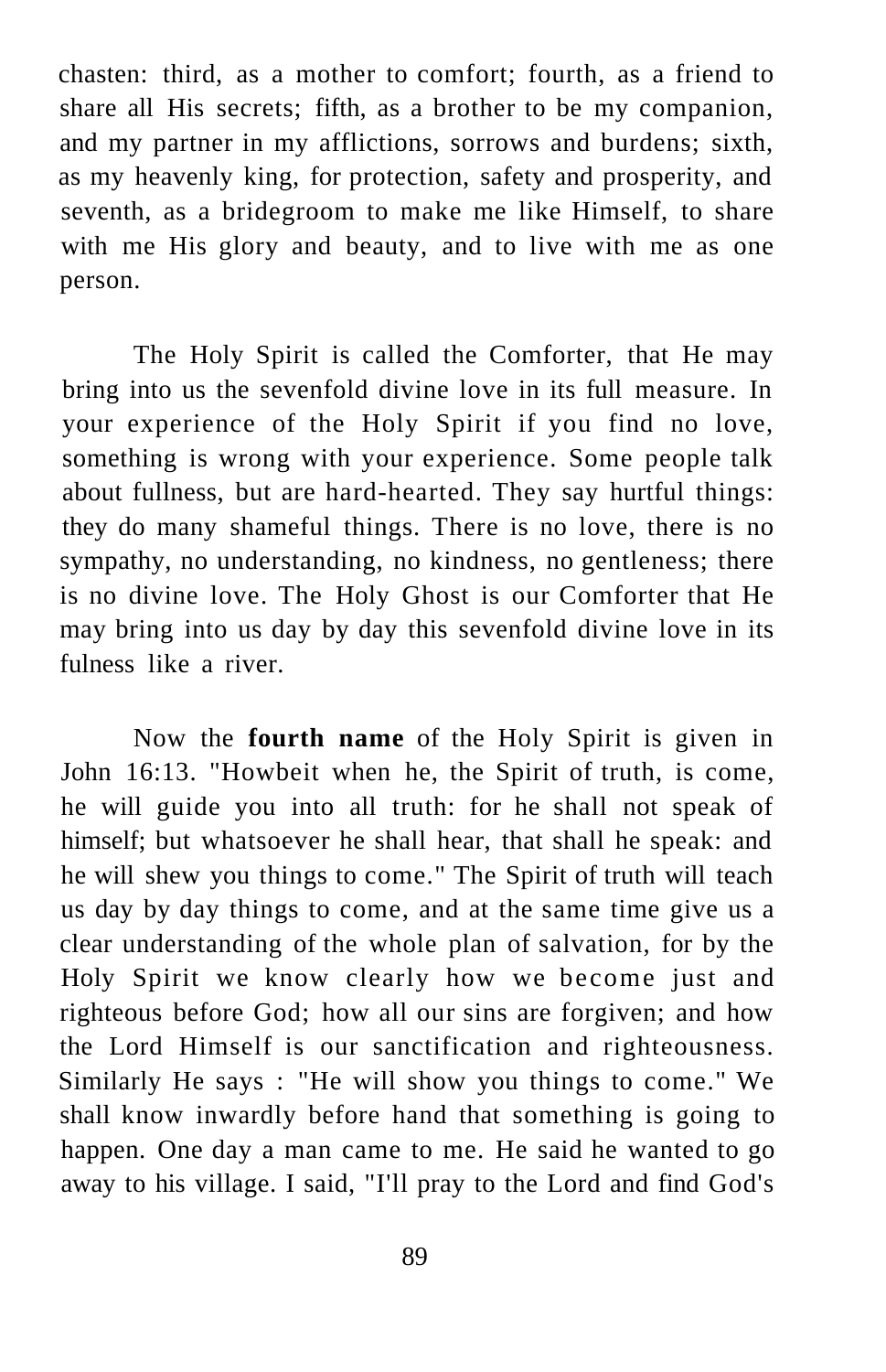will." I prayed, "Lord, this man wants to go. will You kindly show Your will." So I told him "we have prayed, but I do not have peace. Will you kindly postpone your departure?" He said, "I have packed my things, I feel I must go." So we prayed again, a second time, a third time, a fourth time, but the same answer. I said to him, "There is something wrong somewhere, please don't go today." Half heartedly he stayed behind, but that very train by which he wanted to go met with an accident, a head- on collision with a goods train and many hundreds died. Then he *came to* me and *said,* "Thank you so much for holding me back". In the beginning he was so sorry that I did not have the guidance, but the Holy Spirit was telling me beforehand "Be very careful." Another time we were climbing a mountain. I was going in front and someone was behind me, when suddenly my legs would not go down to the ground. I looked down and there was a cobra underneath. The Lord saved us there. God promised that He, the Holy Spirit, will warn us beforehand saying : "Be very careful, do not go that side, be very careful!" That is how we have been saved from many things. He is the Spirit of truth, to show us clearly the way of salvation and the fuller meaning of God's love, and at the same time to save us from all coming dangers.

The **fifth** name is found in Galatians 4:6: "And because ye are sons, God hath sent forth **the Spirit of his Son** into your hearts, crying, Abba, Father." Verse 7 also: "Wherefore thou art no more a servant, but a son; and if a son, then an heir of God through Christ." The Spirit of God's Son gives us liberty and boldness to call upon God at any time. There is no fear, even though the Father may sometimes rebuke us, for we have boldness to go direct to God's throne. We know whatever He may do to chastise us, His love never changes. God may rebuke us, but His love is still there, so He says :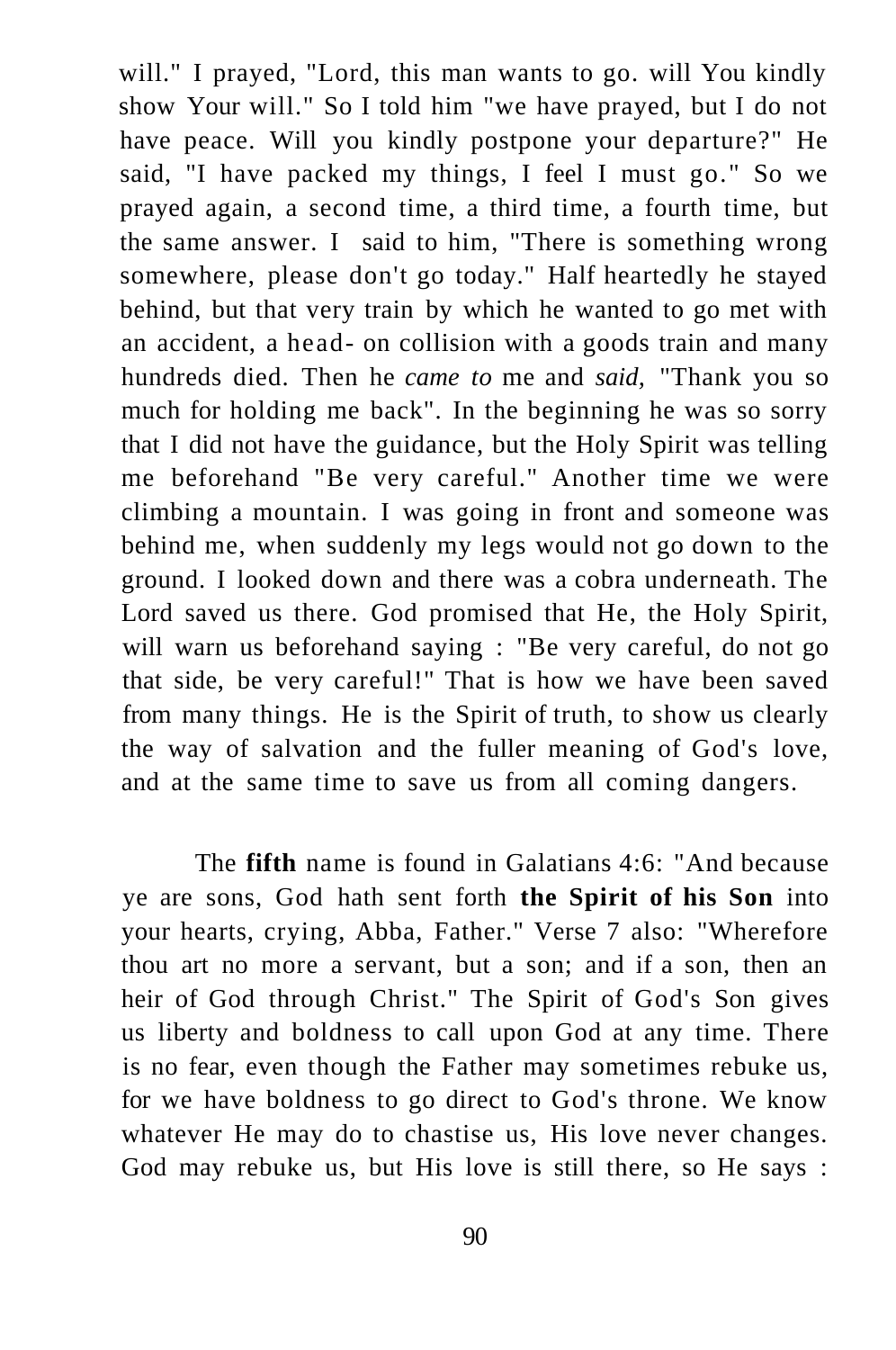"You are given the Spirit of sons.'" Then you can call upon God for all your needs. God says in Jeremiah 33:3, "Call unto me, and I will answer thee, and shew thee great and mighty things, which thou knowest not." Again Psalm  $81:10$  says: "I am the Lord thy God, which brought thee out of the land of Egypt : open thy mouth wide, and I will fill it." He is my heavenly Father, and has given to me the Spirit of His Son that I may call upon Him for all my needs, all my burdens, all my problems. John 16:24 says : "Hitherto have ye asked nothing in my name: ask, and ye shall receive, that your joy may be full." Ask from Him, there is no need to beg, no need to borrow. Romans 13:8 commands: "Owe no man anything, but to love one another : for he that loveth another hath fulfilled the law." Now many believers borrow money to buy furniture. They buy a house by instalments, and a radio, carpet, wedding suit, piano, all by instalments; all on borrowed money! This is against the Scriptures. Pay what you owe. When you are in need call upon the Lord and He will surely give you; and be content with what He gives. Do not be covetous or greedy, for He loves you, and whatever is good for you. He will give you. Psalm 84:11: "For the Lord God is a sun and shield : the Lord will give grace and glory : no good thing will he withhold from them that walk uprightly." No good thing! Again in Psalm 34:10: "The young lions do lack, and suffer hunger: but they that seek the LORD shall not want any good thing." That psalm was written by David when he and his four hundred men were living in a cave. At that time they had no money. 1 Samuel 22:1, 2 shows their condition. "David therefore departed thence, and escaped to the cave Adullam: and when his brethren and all his father's house heard it, they went down thither to him. And every one that was in distress, and every one that was in debt, and every one that was discontented, gathered themselves unto him; and he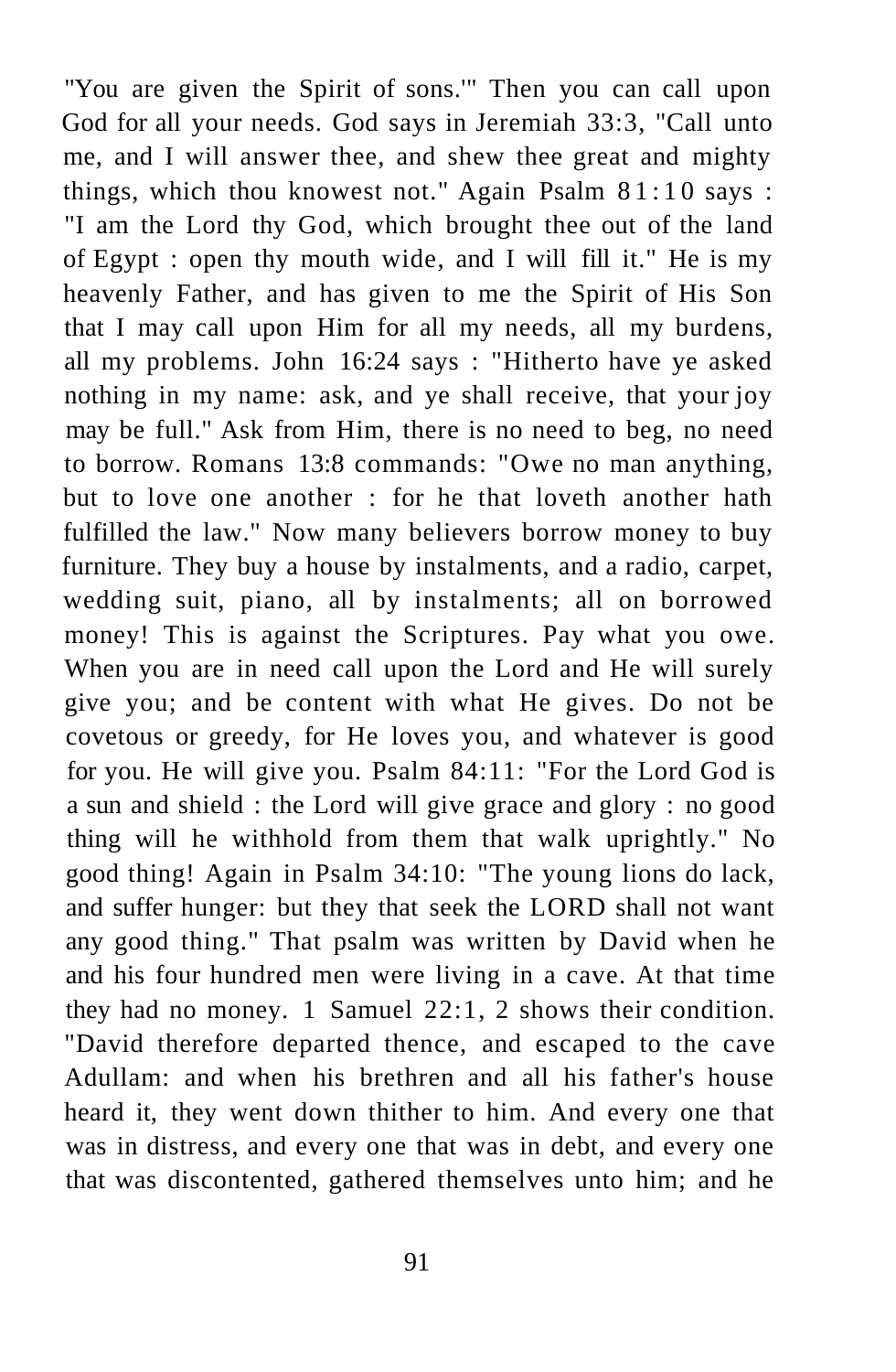became a captain over them: and there were with him about four hundred men." That was the best Bible College anyone could go to. There was no money, yet if anyone was in trouble or in debt, he went to David, and he became their captain. Further, they were all hiding themselves from Saul. It was at that time he wrote Psalm 34:10: "The young lions do lack, and suffer hunger: but they that seek the LORD shall not want any good thing." I can imagine those men seeing lions roaring down in the valley because they had no food, but for David and his men, adequate food was provided by the Lord. If something happened to keep them in the cave, or they could not go to the markets to buy any food, because they had no money, God kept on providing food, day by day Co all those four hundred men in the cave. So David could say: "The lions suffer hunger. I see them every day, but we shall never want any good thing." Trust in God and He will surely supply your need. The Holy Spirit is called the Spirit of the Son, and we are God's children; we belong to Him and he must supply our needs.

The **sixth** name of the Holy Spirit is found in 2 Timothy 1:7: "For God hath not given us the **spirit of fear;** but of power, and of love, and of a sound mind." That is the sixth name: the **Spirit of power, and love and a sound mind.**  These three go together, so do not separate them. Some want power but not love. They do not want both but both must go together. The Spirit of power, love and a sound mind will first of all take away all our fears; fear of the past, of the future, and of The present. Then the same Spirit will give us power over sin and temptation, and a sound mind to understand the mind of God, to know God's wisdom and plan, and His perfect will. Our greatest need is to find God's will . Many people boast how they are full of the Holy Spirit. I ask them: '"Please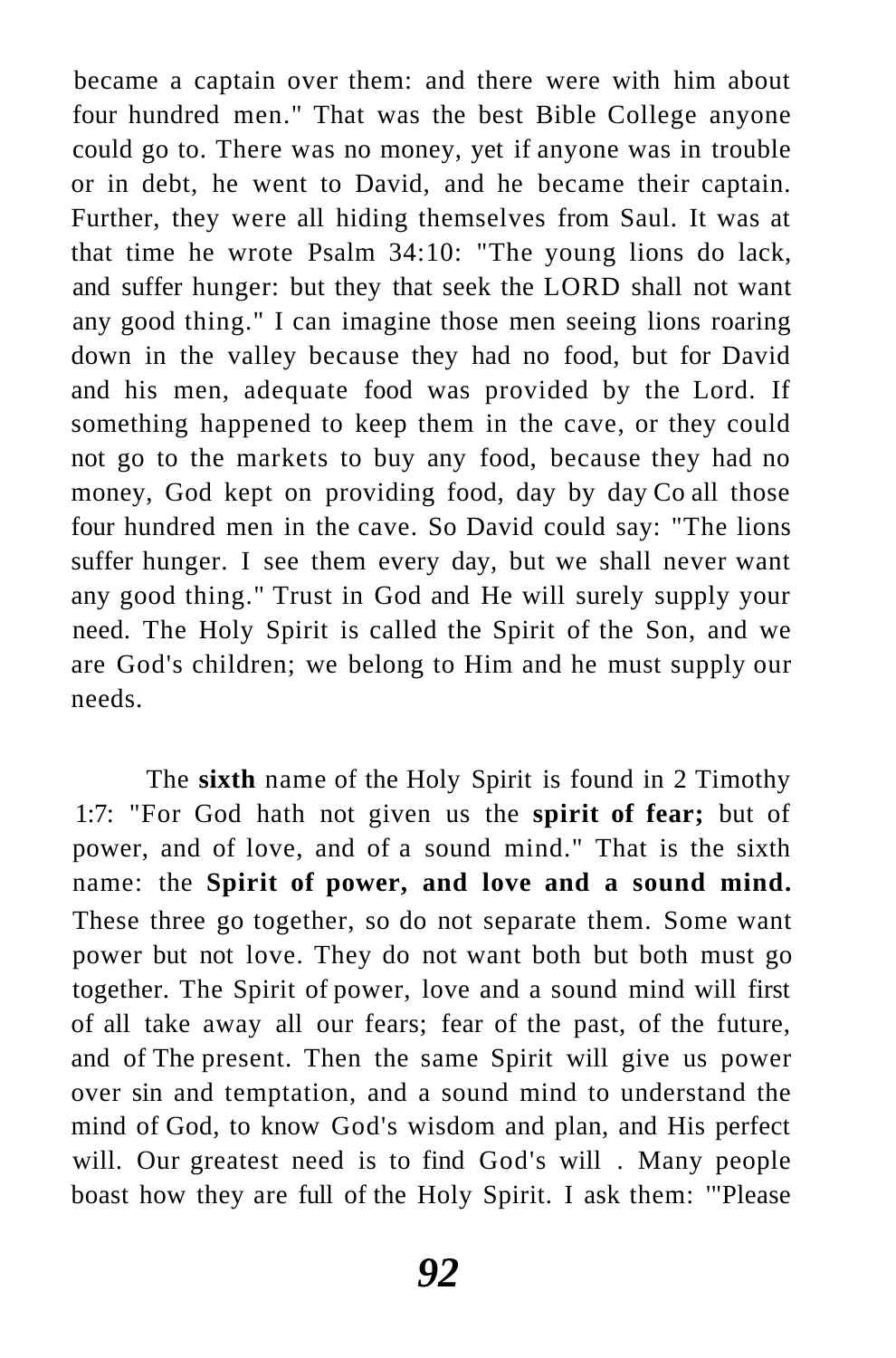tell me how do you find God's will." Then they start saying, "J don't know." They talk about their experience for a long time, but ask them a simple question: "Can you prove to me how and when and where you found God's will and what is the evidence of it," they cannot answer it. God gives you a sound mind to understand His ways and working, plans, and perfect will.

The seventh name is given in 1 John 2:27. " But the anointing which ye have received of him abideth in you, and ye need not that any man teach you: but as the same anointing teacheth you and is truth, and is no lie, and even as it hath taught you, ye shall abide in him." The seventh name is **the Anointing.** Let us read verse 26 "These things have I written unto you concerning them that seduce you." We know in the end days there will be many false prophets to deceive us. "For many shall come in my name, saying, I am Christ; and shall deceive many" (Matt. *24:5).* In the same way 2 Cor. 11:13-15: "' For such are false apostles, deceitful workers, transforming themselves into the apostles of Christ. And no marvel; for Satan himself is transformed into an angel of light. Therefore it is no great thing if his ministers also be transformed as the ministers of righteousness; whose end shall be according to their works." In the end days there will be many false prophets, hut we are given the anointing of the Holy Spirit by which we are protected from these false prophets. That is my experience. After my conversion in Winnipeg, Canada, I was the only Sikh Christian staying in the Y.M.C.A. At that time, many people came to see me everyday. They would be very kind to me and take me home, but my spirit told me: "'Do not trust them: there is something wrong." And that is how God saved me from many wrong teachings. They had so many good books and so many nice gestures, but I would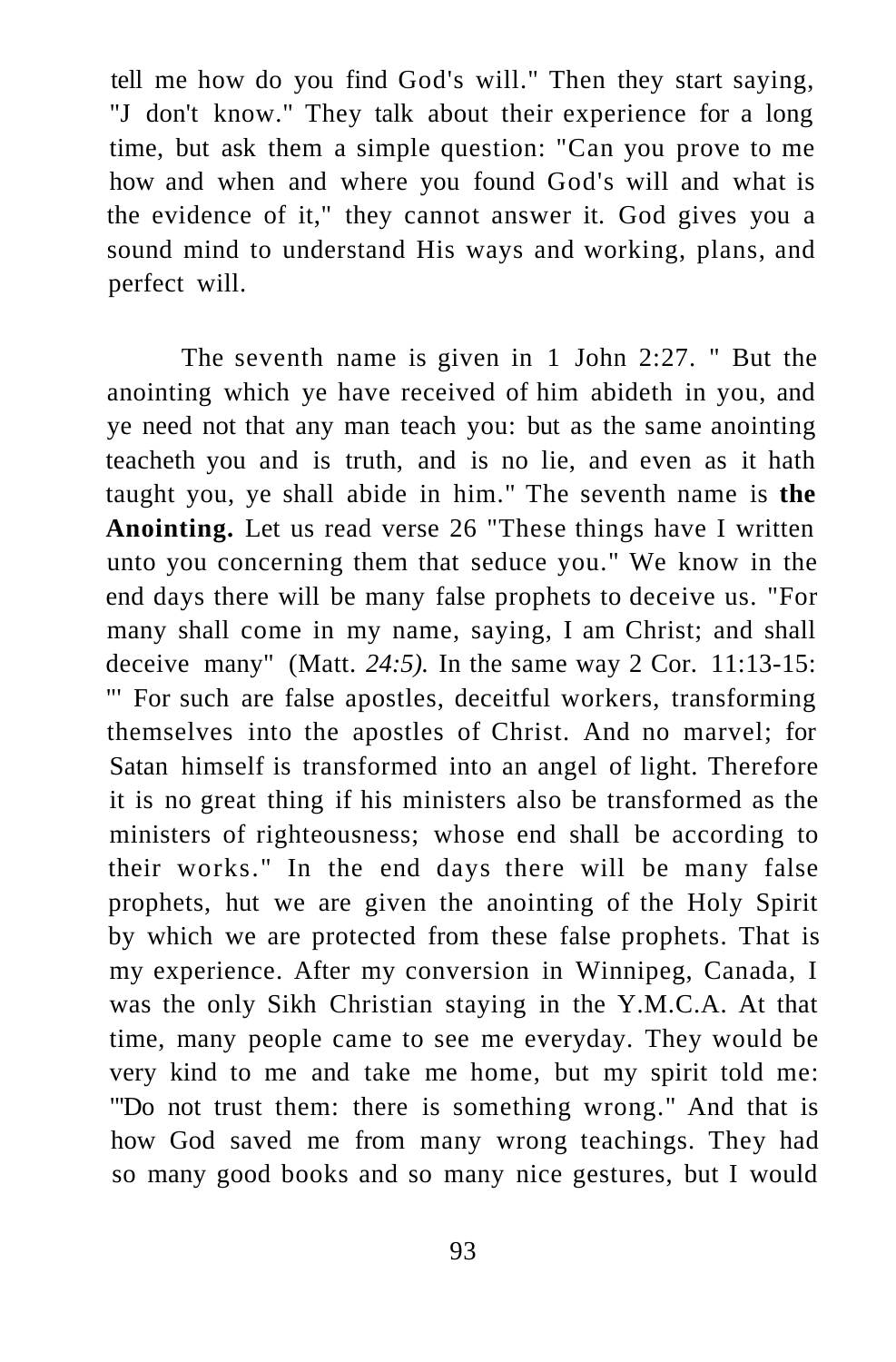feel there was something wrong there, and that is how all these years God has saved me *from wrong teachings. If you* allow the Holy Ghost to possess you, He will save you from all these wrong teachers, because some are so clever, you will never know of yourselves, what they teach and what they practise. But thank God for the Spirit which is given for our safety and our protection.

So we have the seven names of the Holy Spirit. Let me repeat them. 1. The Spirit of Holiness that we may understand how to attain God's' holiness. 2. The eternal spirit to give me boldness and li for all my need, whatever it may be. Open your mouth wide and He will fill it. He is there always to help. 6. Similarly, He is called the Spirit of power and love and a sound mind to take away all our fears and doubts and anxieties, and at the same time to keep us in God's perfect heavenly plan. 7. finally, He is called the Spirit of Anointing to save us from the wrong teachings of false prophets.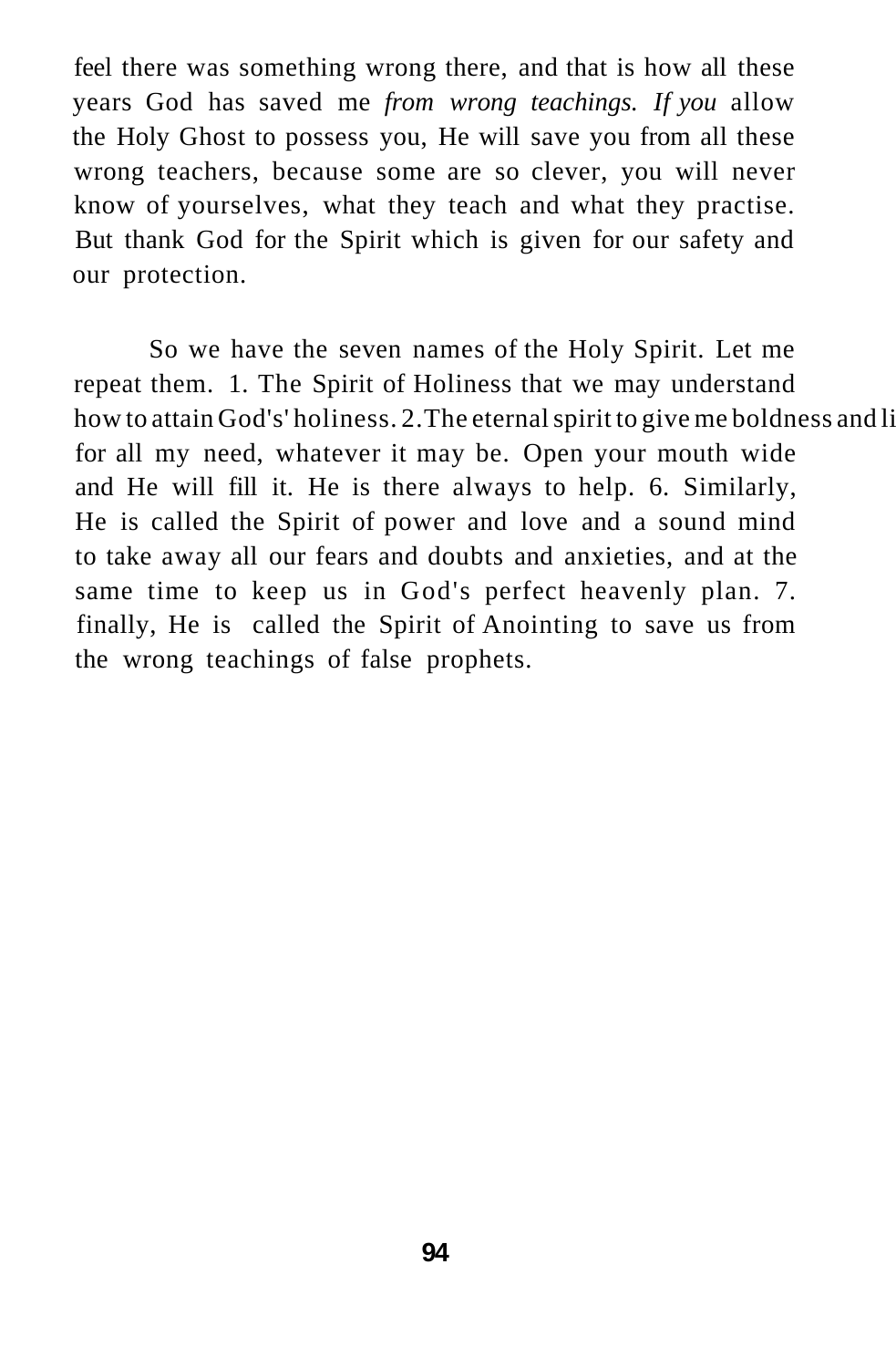## 4. THE SEVENFOLD INWARD WORKING OF THE HOLY SPIRIT

We have already mentioned that in the Book of Revelation, the phrase "seven Spirits" is repealed several times: Rev. 1:4: 3:1; 4:5; Rev. 5:6. From these references we understand the meaning of the fulness of the Holy Spirit in our lives, by which God wants to bring us upon His throne. The whole message of the Book of Revelation can be summed up in one verse where God says: "He that overcometh shall inherit all things; and I will be his God and he shall be my son"-Rev. 21:7. All things of the new creation. The great and eternal purpose of our loving God in saving us is that we may inherit all things of the new creation. It is very hard to understand on this earth what our inheritance really is, but we accept it as God's Word and believe it without any question or doubt.

In the beginning of the Book of Revelation our attention is drawn to the throne. At that time the apostle John was a prisoner on the island of Patmos. It is a very small island about sixty miles from Ephesus. We all know how the Gospel was brought to Ephesus first of all by Apollos; then Paul went there, later on Timothy; and finally the apostle John laboured in that place. The Ephesian believers had the privilege of being deeply taught in the things of God and salvation, by these great servants of God. The time came, however, when there was great persecution against all the believers. Many were scattered and imprisoned and even killed. Many others lost their first love, and yet others were deceived by the enemy by wrong leaching. This was the condition in Ephesus at the time when the Lord Jesus Christ appeared to John the apostle on the isle of Patmos, and gave him the message we have in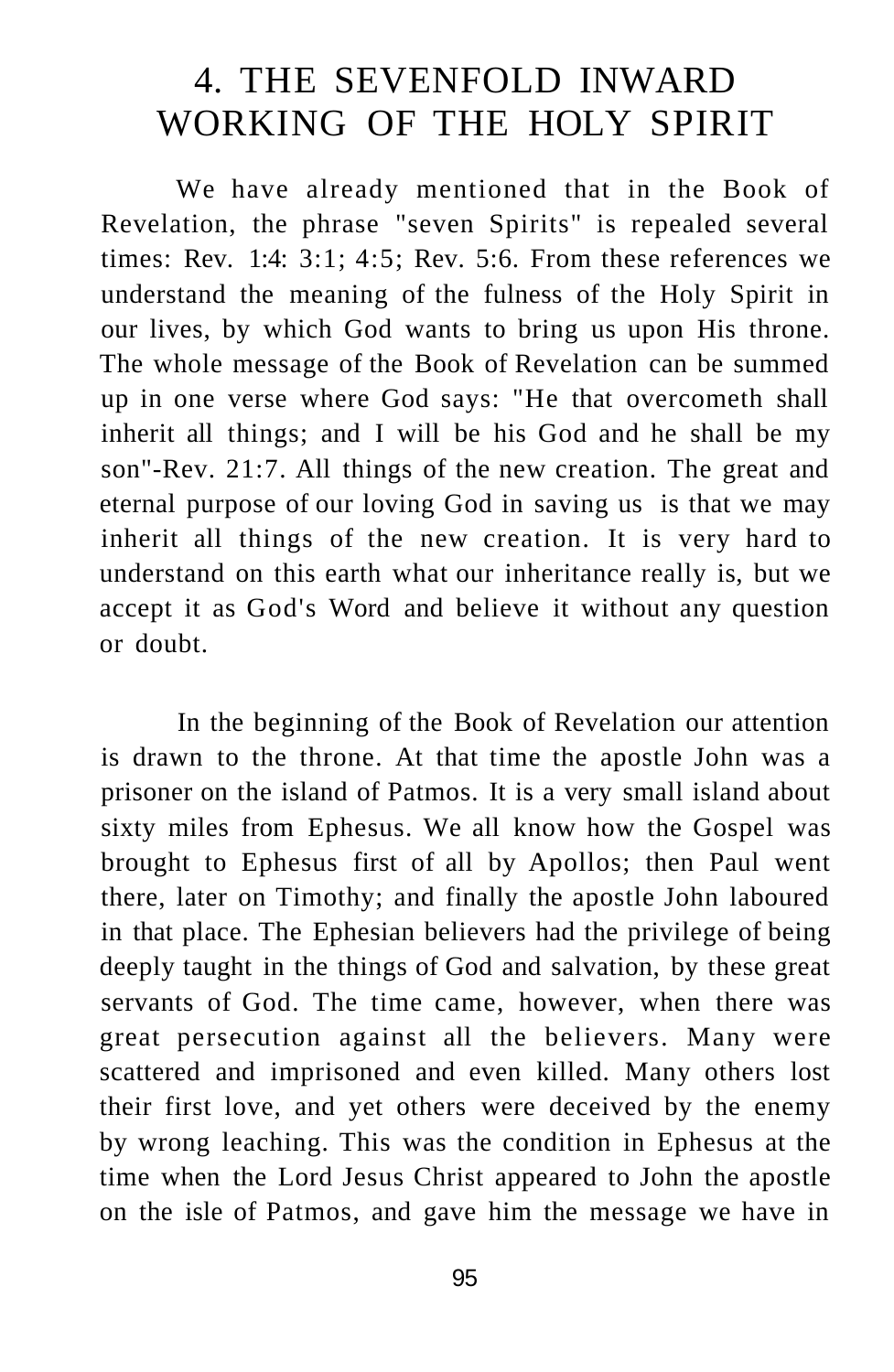the Book of Revelation. Naturally there were all kinds of questions in the mind of the apostle as to what was going to be the future of the believers. It is quite natural for us to wonder what will happen next, when we see how the enemy slips in among the believers, when we find him very active around LIS, and *the believers* are being scattered and very *few*  remaining true. The Lord Jesus answered all the questions that were in the mind of the apostle at that time, how He would defeat the enemy, and one day bring all of us to a very high position upon His throne, as He has promised.

In chapters 1 and 3 we find the word "throne", and again in chapters 4 and *5* the same message - the throne. Note particularly Rev. 3:21. Thus the clear purpose of God is revealed that our Lord wants us to be upon His throne. And do not think that the message is meant only for the apostles and other leaders of God's people. The message is so simple, "to him that overcometh", that is, any believer, if he is prepared to live an overcoming life. By the help of God and by His grace and strength you will also claim your share upon the throne of the Lord Jesus Christ. The Lord is saying so, "To him that overcometh will I grant to sit with me in my throne, even as I also overcame, and am set down with my Father in his throne." Naturally we question how, we weak human beings, can ever rise so high as to come upon God's throne, but by faith we can accept it easily for God is so merciful, and so gracious that He wants to forgive our sins, and that is why He has made a way of forgiveness through Jesus Christ. Even those who do not know the Lord Jesus Christ will tell you that they believe that He is a merciful God and Creator, and that He will forgive sins when we humble ourselves and repent. Even before my conversion I knew that God was merciful. But this, His throne, is far too high for our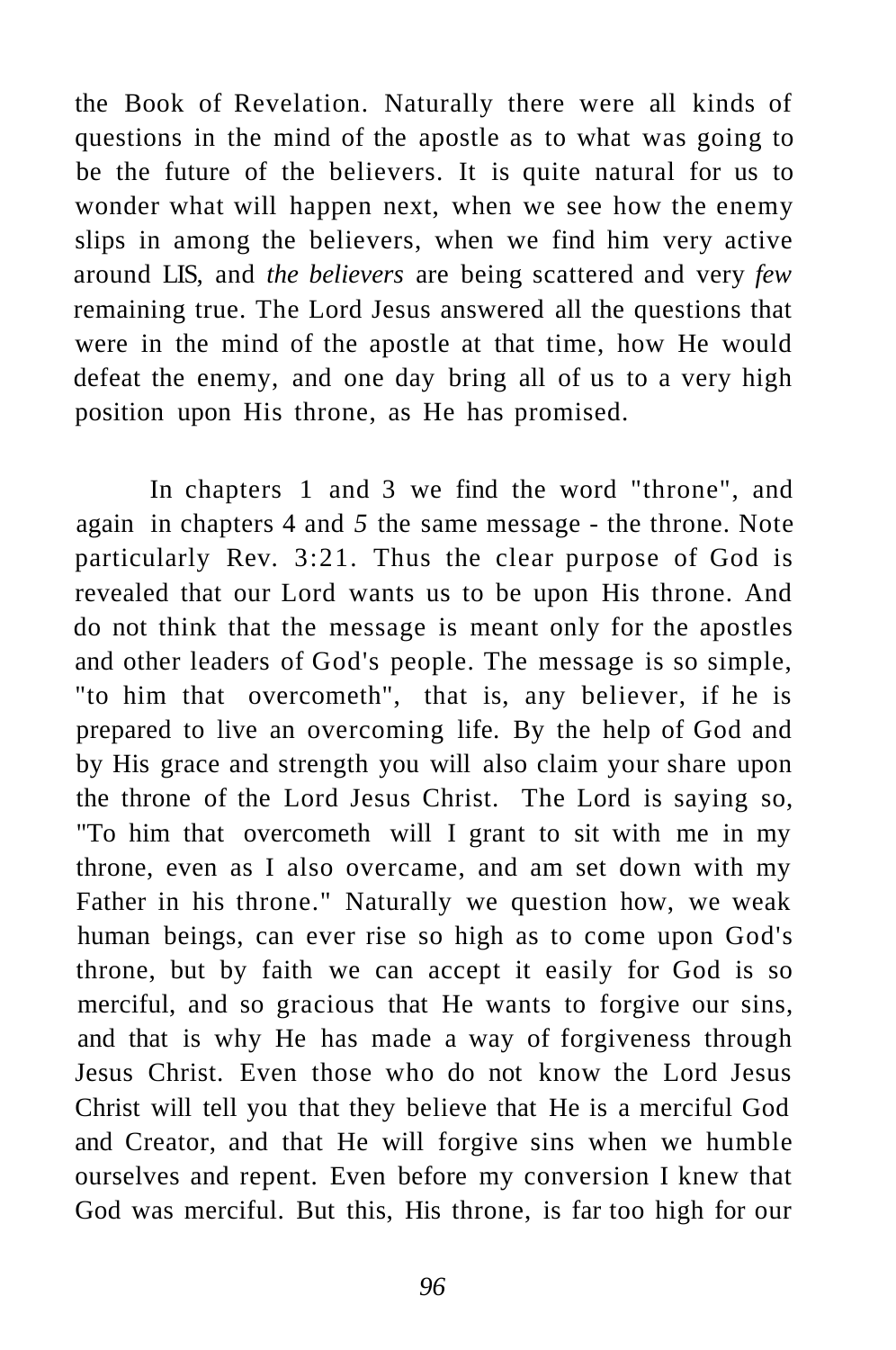human wisdom. It becomes simple to us however, when we know that the honour is "to him that overcometh." And further that those who overcome will inherit all things (Rev. 21:7). We are told how to overcome and for this reason our attention is being drawn in the beginning of this Book of Revelation to the seven Spirits.

We have already seen in Zechariah 4, that God's people at that time had a very hard task before them. The city of Jerusalem had been completely burned in the days of king Nebuchadnezzar including the city walls, the houses, and even the temple. But according to the prophecy made by Jeremiah in chapter 25 the people were to return to Jerusalem after seventy years and the whole city would be rebuilt including the walls and the temple. Naturally they wondered how this could be. For the people were few in number, poor, without, money, captives and slaves, their houses burned down, and yet God's Word was true.

God's Word came to Zechariah, "'Not by might, not by power," He was saying, "but by My Spirit; not by might, not by power, but by My Spirit." God was saying, "It is by My Spirit that you will see all these prophecies made by Jeremiah and other prophets fulfilled".

The same problem also arises when we say in our mind: "How *can men like me rise so high as to sit upon* God's throne?" The answer is the "seven Spirits". The number seven speaks of perfection and completion; seven churches, seven angels, seven lamps of fire, a book with seven seals, seven stars; the number seven comes again and again. We can divide the work of the Holy Spirit into four groups of seven each. If we allow the Holy Spirit to work in us deeply, fully and freely,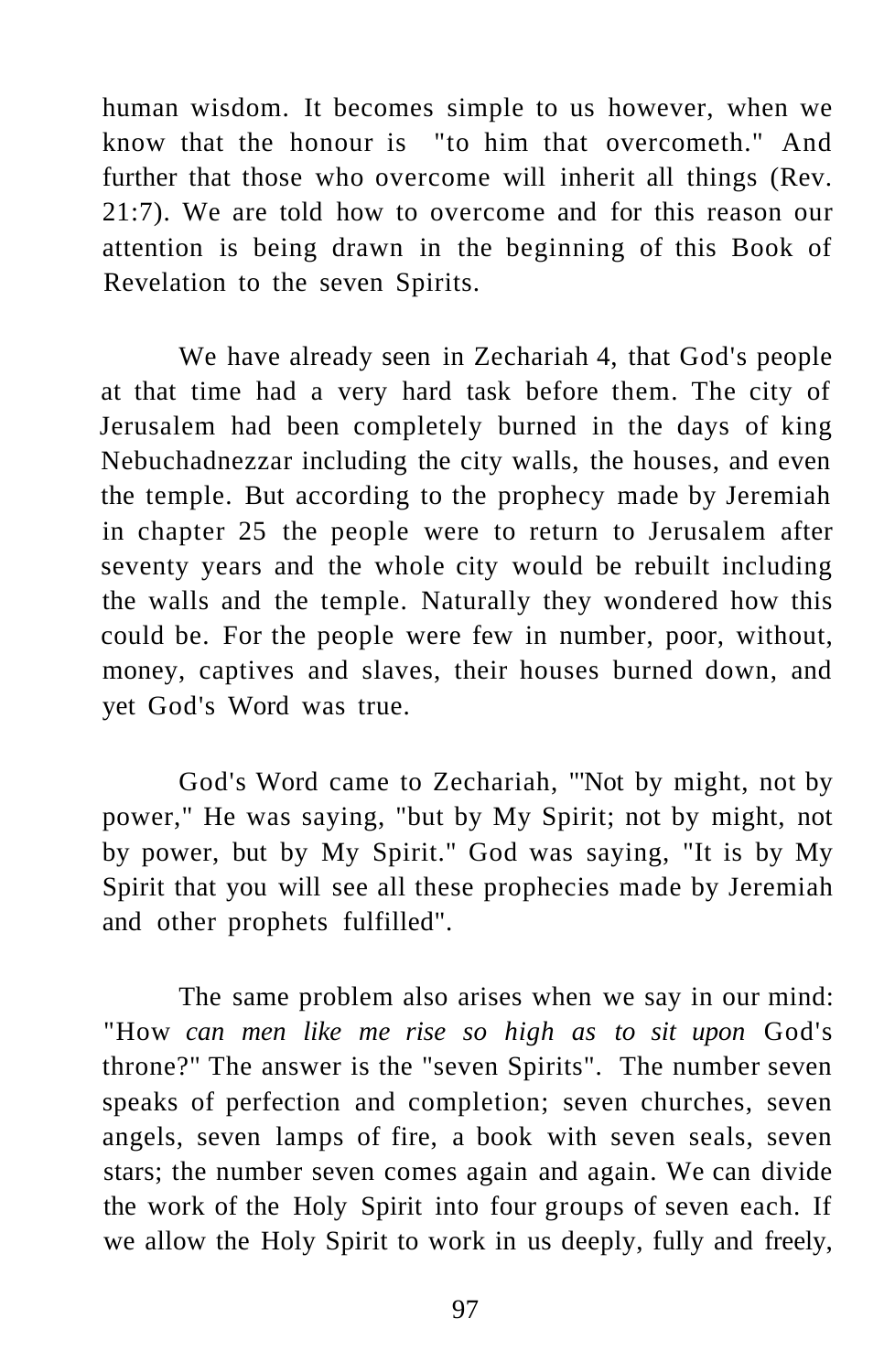we are qualified automatically to sit on the throne of the Lord Jesus Christ. Not by human faculties, not by our cleverness, but by the Holy Spirit working in us daily, deeply, freely and fully. Firstly, as we have seen already, there are seven names of the Holy Spirit in the Bible. Secondly, the work of the Holy Spirit is going on inside us very quietly, like the roots of a tree underground spreading over a large area, going down deeply, but playing a very big and important part. These roots are often tiny, like threads, but they go on spreading and gathering the food necessary for the whole tree, the trunk, the leaves and the flowers. And that quiet hidden work cannot be seen by men outside. Similarly, the sevenfold work of the Holy Spirit is going on inside us very quietly. We know it, though others do not always see it. Thirdly, there is a work of the Holy Spirit that can be seen by our neighbours, friends, enemies and relations. So you can divide the work of the Holy Ghost into a sevenfold unseen work inside, and a sevenfold work of the Holy Spirit that can be seen by others. Fourthly, the sevenfold work of the Holy Spirit which is accomplished in the ministry of the Lord Jesus Christ. If you divide this work into these four groups you have the secret of the fullness of the Holy Spirit for all human beings whoever they may be.

We have studied the seven names given in the Bible to the Holy Spirit. We wilt now see *in* detail the sevenfold work of the Holy Spirit which goes on in us so very quietly, by which work we are being prepared by our loving Saviour for our position with Him upon His throne. That work is inside, and you *cannot* see it. When the Lord Jesus comes back the second time and we see Him face to face, we shall know fully how that work has been going on.

Let us look, first of all at John 3:6 and Titus 3:5. The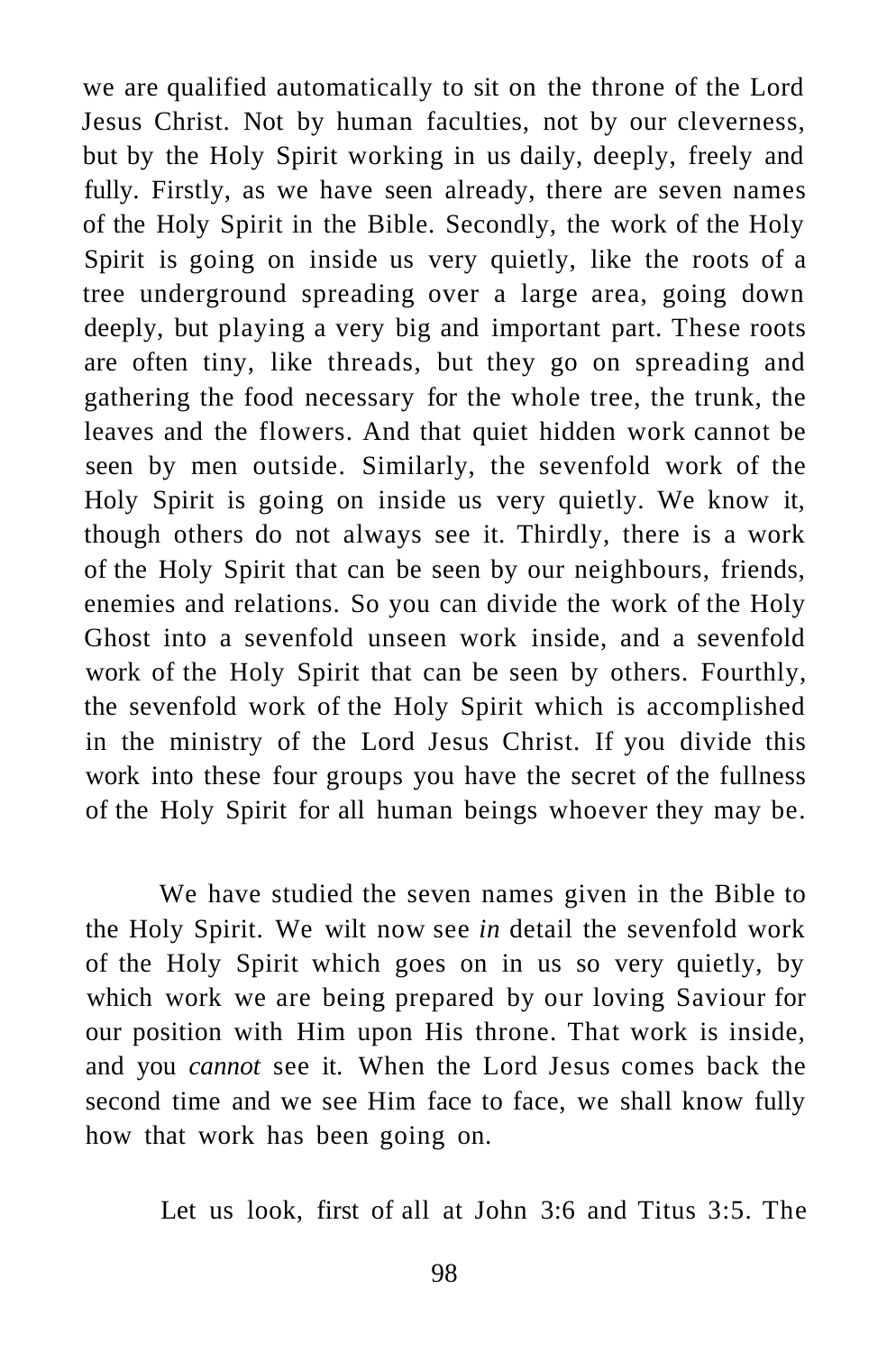work of **regeneration is the first inward work of the Holy Spirit.** By it we are made new in our spirit. In other words we are born again. "God is a Spirit" (John 4:24). If we want to know and hear God, if we want to touch Him and feel Him, it is only in our spirit that we can know Him. God gave me eyes to see, ears to hear, a mouth with which to speak and to eat, hands and fingers to feel, lungs for air, intestines for food. Similarly, He gave me a spirit for spiritual things. God tells us so clearly in Matthew 5:8, "Blessed are the pure in heart: for they shall see God." God can be seen but not by natural sight. Similarly, in Isaiah 30:21, "And thine ears shall hear a word behind thee, saying, This is the way, walk ye in it." We can hear God's voice, though not often with our natural ears.

In Psalms 16:11 we read " in thy presence is fulness of joy." Yes, we can feel God's presence, not in the body, but inwardly and spiritually. Unless we are inwardly renewed by the Holy Spirit in our spirit we cannot see God, touch God, know God, or feel God. And because people do not know how to be born again they are deceived. To know the full meaning of the new birth we must first know what our human personality is. I Thess. 5:23 speaks of the "whole spirit, and soul, and body.'" In Gen. 2.7 God first made a body of dust, and it was by His own breath, that the human spirit entered that body, and man became a living soul. Every human being is composed of three parts - we have a body, a soul and a spirit. When God comes into me or into you He can only come in through the spirit. He does not come in through bones, or muscles, or brain. I cannot touch Him, hear Him or feel Him. I am conscious of His life coming into me, and He answers my call. How is this? It is by His Spirit. Why is it that we cannot see Him clearly even in the spirit? Because of sin. God told Adam that if he sinned against Him he would die. Because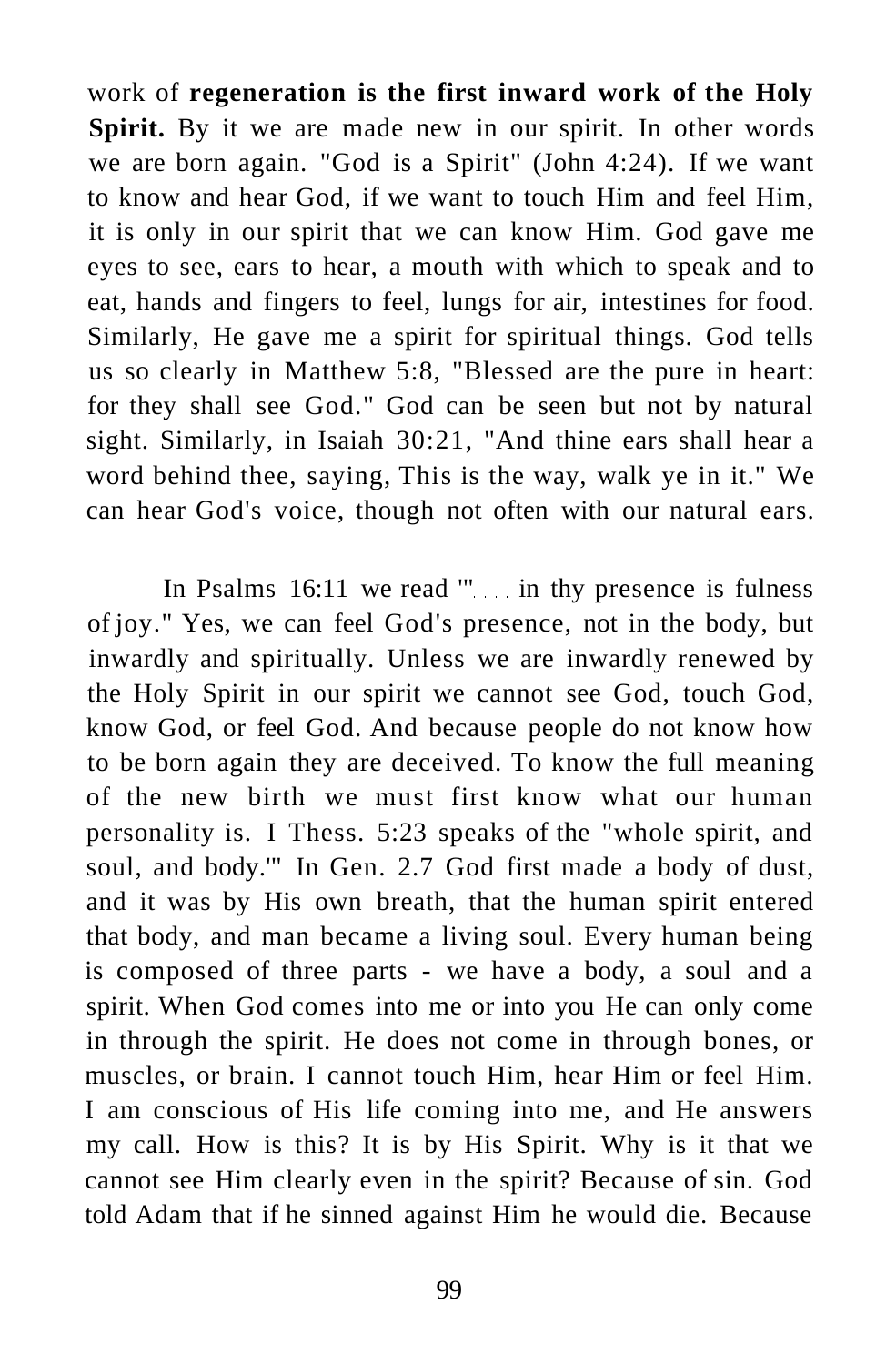of sin, man has undergone a threefold downward change. He now has a dead spirit, for death has entered into his spirit. If I want to commit a sin of any kind, I must kill my conscience. If my mouth tells lies my conscience pricks me, saying: "Now don't tell lies", "Don't he angry", "Don't hate so-and-so." But I say, "You keep quiet! You keep quiet". In other words I am killing my conscience . Before I commit any sin, whether it be hatred, enmity, jealousy, greed, impurity, or hypocrisy, I must kill my conscience. In other words we bring death into our spirit because conscience is a part of the spirit.

As sinners we have a threefold condition : a dead spirit, a darkened soul and a defiled body, we are dead in trespasses and sins (Ephesians 2:1). As sinners we have brought death into our spirit; our souls are darkened and blinded (2 Cor. 4:4), and our body is defiled (1 Cor.3:16, 17). This is the threefold condition of every sinner before God, and because of this we cannot touch God, know Him or feel Him. God is a Spirit; so unless a new life and spirit come into my spirit I cannot know Him, and for that purpose we have to be renewed or regenerated by the Holy Spirit. When I humble myself and confess my sins the Spirit of God comes into my spirit and mates me a *new person.* 

Again we undergo a threefold change by receiving into us the Holy Spirit. Our dead spirit becomes a quickened spirit, our darkened soul becomes an enlightened soul, and our defiled body, becomes a cleansed body. We belter know what is body, what is soul and what is spirit. There are three components in the body. Muscles, bones and blood are the three main parts of the human body. Similarly, there are three components in the soul, intellect to think, emotion to love your children, and parents; and if you are older your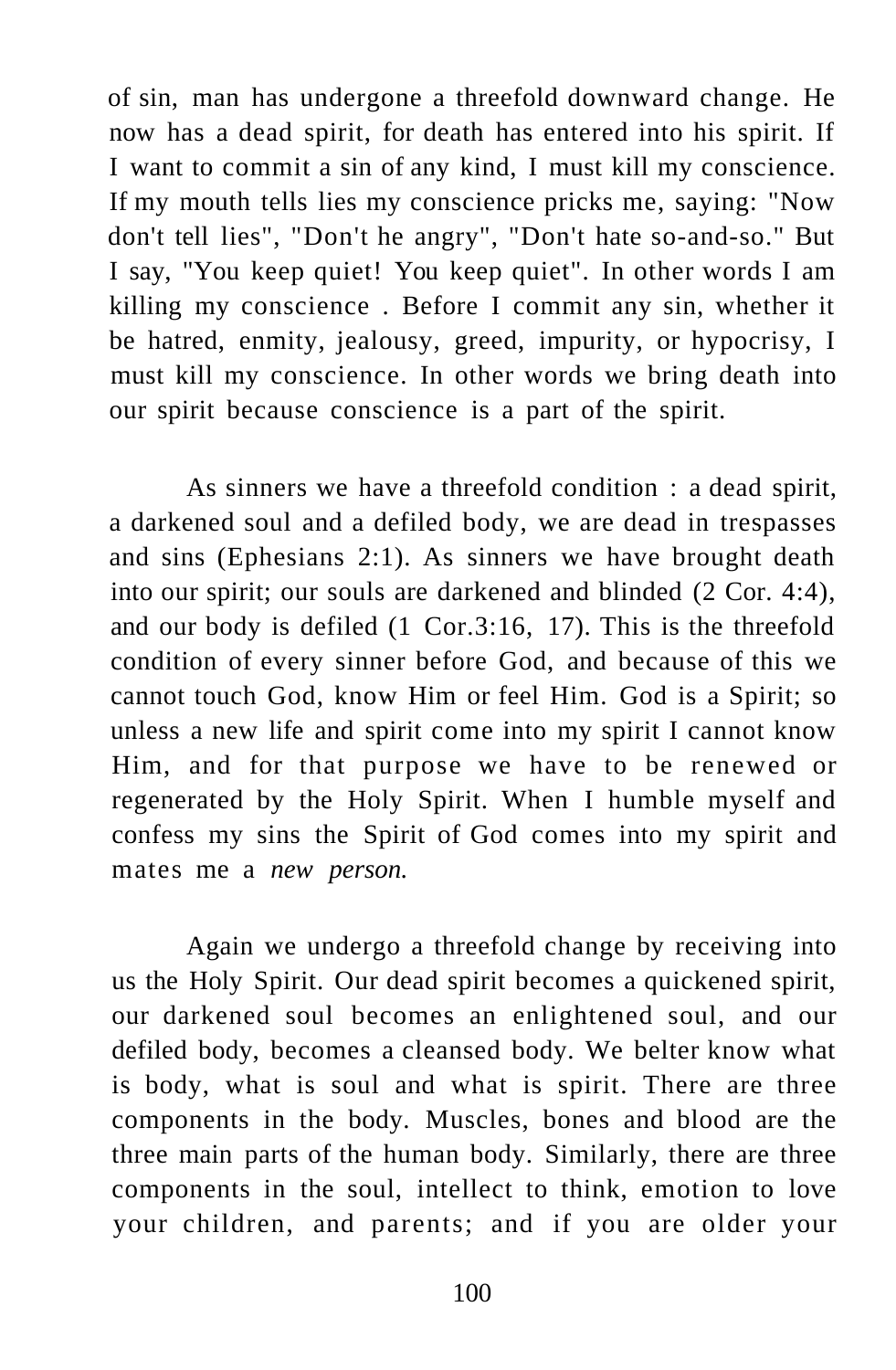companions, and thirdly **willpower,** you can say yes or can say no. God will not force you. You can refuse to see, to eat, and to walk. Every human being is given willpower. Intellect, emotion and will power make the human soul. Similarly, there are three components in the spirit. Firstly, the **conscience,** that inward faculty which tells us this is right, this is wrong. *Secondly,* **worship,** longing *to know* the *Unseen.* Who *is my*  Creator? Where is He? How can I find Him? Where can I find Him? That desire comes to all of us at different times. Some want to find God in nature, some in buildings, temples, some want to find Him by rituals and ceremonies. God cannot be found that way, but only by the spirit. The third component of the spirit is **instinct or intuition.** Suddenly a thought comes, "Let me go and see my friends'". "Let me go for a walk". "Let me write to someone"'. That comes by instinct or intuition. Because we are under the threefold bondage of sin, death, and defilement, unless we receive into our spirits the life of God we can never see God, touch Him or feel Him. That is the first work of the Holy Spirit: To renew me completely that I may receive into me the Holy Spirit.

In John 3:6 the first "S" is a capital, the Holy Spirit; and the second 's' is a small one, the human spirit. God is Spirit and only my spirit can be renewed, my body cannot be renewed; the body shall remain body. We cannot have a steel body after we are born again; we remain as we are. We have to eat, we have to work, we get tired and weary; we remain ordinary human beings. This body will never become steel. Rut in my spirit I can be renewed, and become a new person with new faculties; but it is only possible when, first of all, I am purified inwardly, in Hebrews 9:14 we read, '"How much more shall the blood of Christ, who through the eternal Spirit offered himself without spot to God. purge your conscience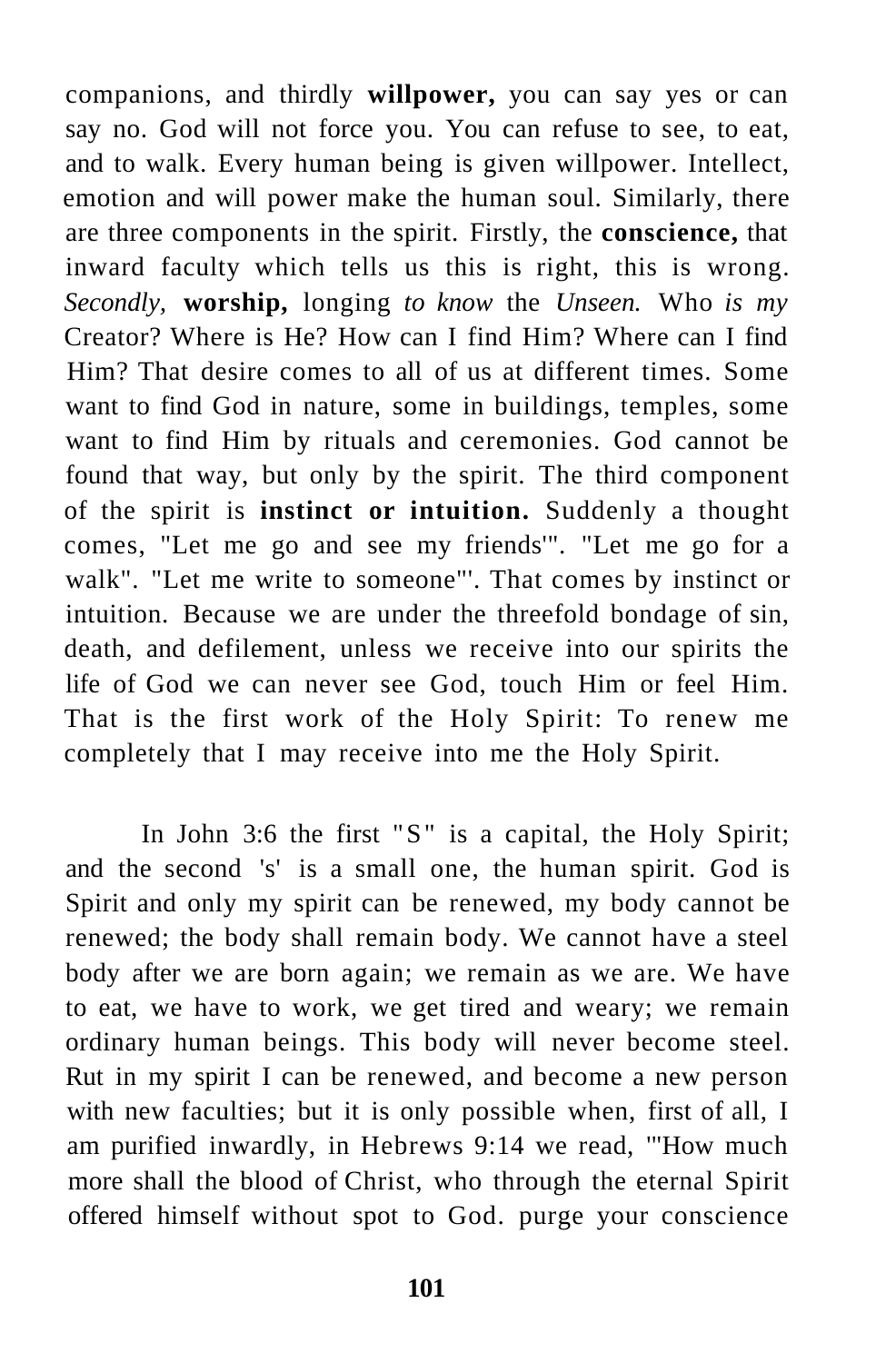from dead works to serve the living God?" Before the Holy Spirit can come into our spirit all the guilty stains caused by sinful thoughts, words and deeds must be washed and taken away. God has put a tape-recorder in our hearts and every word we speak, every single thought we think, and every thing we do is being recorded quietly in the conscience. That is God's tape-recorder. That is why on their death-beds, men are often troubled by a guilty conscience. I have seen people in terror. I have read of men like Voltaire, the famous agnostic of France, who used to make fun of God and ridicule Him in the many books he wrote against Him. He gave many lectures against God but on his death-bed he trembled in terror, and cried out in fear. So terrible was his fear that no nurse could nurse him for more than one night. This was because he was being troubled by a guilty conscience. I have seen many people *on* their death-beds, who are not ready to die. "Please do something, do something" they plead. Some give charity, so that mercy may be granted to them. Others, like the heathen, want ceremonies because of the fear of death. In fact every human being who docs not know God is troubled by his guilty conscience on his death-bed and there is no peace on his face, only fear and terror and darkness. But on the face *of a* believer there is a *perfectly* peaceful expression, like that of a sleeping child.

God says in Jeremiah 17:1, "The sin of Judah is written with a pen of iron, and with the point of a diamond: it is graven upon the table of their heart, and upon the horns of your altars." The deep mark is there, so before the Holy Spirit can renew my spirit, my guilty conscience has to be purged, cleansed, washed, and purified completely of all the guilty stains only carved by my thoughts, words and deeds. That is only possible by my Lord, by His precious Blood.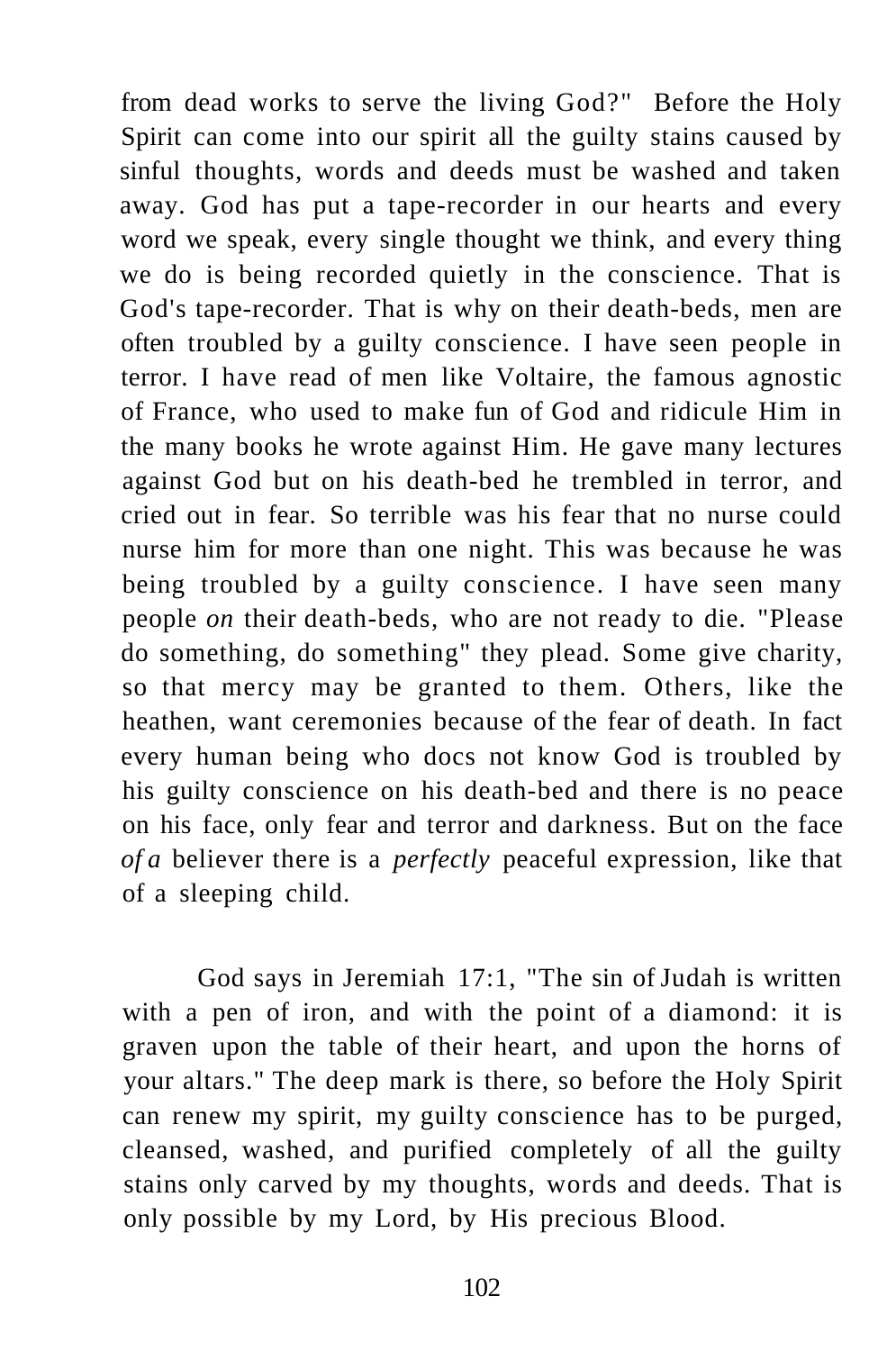Are you troubled by guilty conscience? Are you afraid to come near God? Are you unhappy to come into God's presence? That is why many people do not like to attend meetings, for in the presence of God their sin is uncovered. They will go to a football match for hours together, or to a concert, but they cannot bear to come to a meeting because God's Word uncovers their sins. "For every one that doeth evil hateth the light, neither cometh to the light, lest his deeds should be reproved" (John 3:20). I remember many years ago, in India, a mother came to me and said, "Will you please come to our house for a visit?" I went and their young daughter was there, who never came to the meetings. I said: "Sister, why do you not come for the meetings?" She said, "I am very busy, I have to study very hard and I am not yet through." I said, "You are one of those referred to in John 3:20". She said, "What is that"? "Read the Bible for yourself", I told her. So she brought the Bible and read it very boldly, then she read it a second time and a third time. And at last she got very angry, and said to her mother: "Why did you tell him about me?" I said, "She never said a word to me about you. i tell you from God's Word, that you do not come to the meeting, because you are afraid that God's Word may uncover your sins." After two days I got a letter: "Brother, you were quite right! But now I have repented. Thank God."

Indeed many people are afraid to come to the meetings, lest the Holy Spirit, by God's Word, uncover their sins. Don't be afraid! When God uncovers sins He uncovers them to forgive us, not to shame us. But when men uncover our sins they do so to humiliate us. That is man's nature. God is a God of love. First of all. He has to cleanse me inside; He must purge my conscience because conscience is a part of my spirit. When I am inwardly cleansed and purged by God in the blood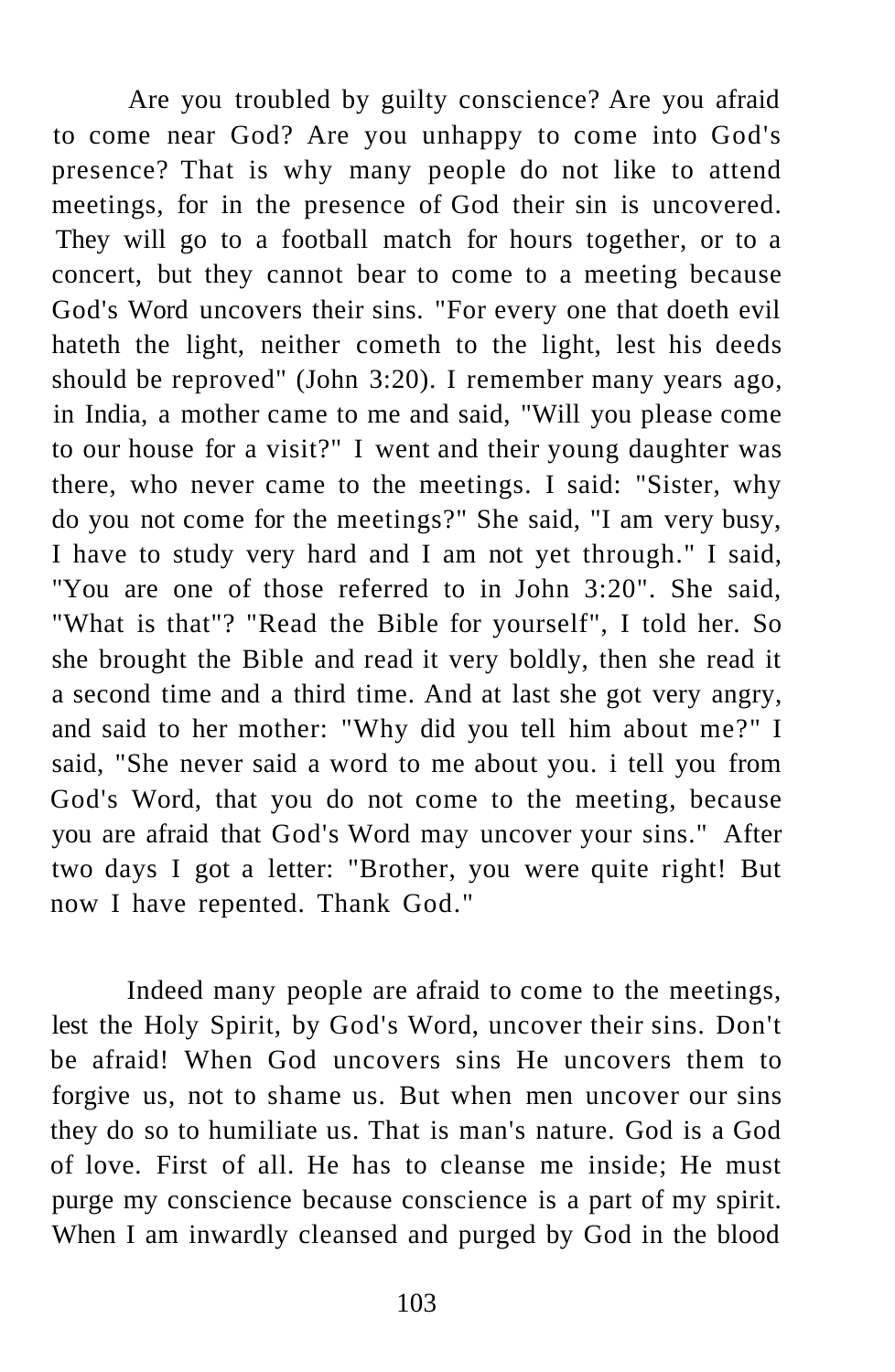of Christ, then the Holy Spirit comes into me to make me a new person. That is called **regeneration** and is the **first great work of the Holy Spirit** (Titus 3:5). All your inward spiritual faculties will become new, and your conscience once dead will become sensitive. The proof is, if you tell one lie it will be visible. You will be miserable, and at night you will not be able to sleep. Formerly you were very happy to tell lies, thinking, "I am so clever", but now you cannot do it. Even a small sin will make you restless till you confess it and set things right. Otherwise there will be no sleep, and no appetite. The Holy Spirit, coming into your spirit after your sins are forgiven will automatically make you entirely new. New thoughts will come into your brain, and evil thoughts will be driven way. New desires, new affections will come in, a new hunger for God's Word, and a new longing to know about the things of eternity. A threefold change occurs automatically; a quickened spirit, an enlightened soul, and a cleansed body. The work begins in the spirit, the Holy Spirit coming into my spirit must make me a new person- "if any man be in Christ, he is a new creature: old things are passed away." Now all things are of God.

The **second inward work of the Holy Spirit** is to baptise me, or unite me, or put me into *the* body of Christ, to make me a member of the heavenly family, to bring me under the Headship of the Lord Jesus Christ, and to help me to feel perfectly equal and one with every child of God. It is a miracle that takes place (Gal. 3:27, 28). That is the meaning of our oneness which is not by effort, but by the Spirit. I can say truthfully and very boldly that the very day the Lord Jesus Christ came into my life I began to feel perfectly one with Americans. Canadians, English, Europeans. Chinese, Japanese, Africans, everyone. This put a joy into my heart, as I thought: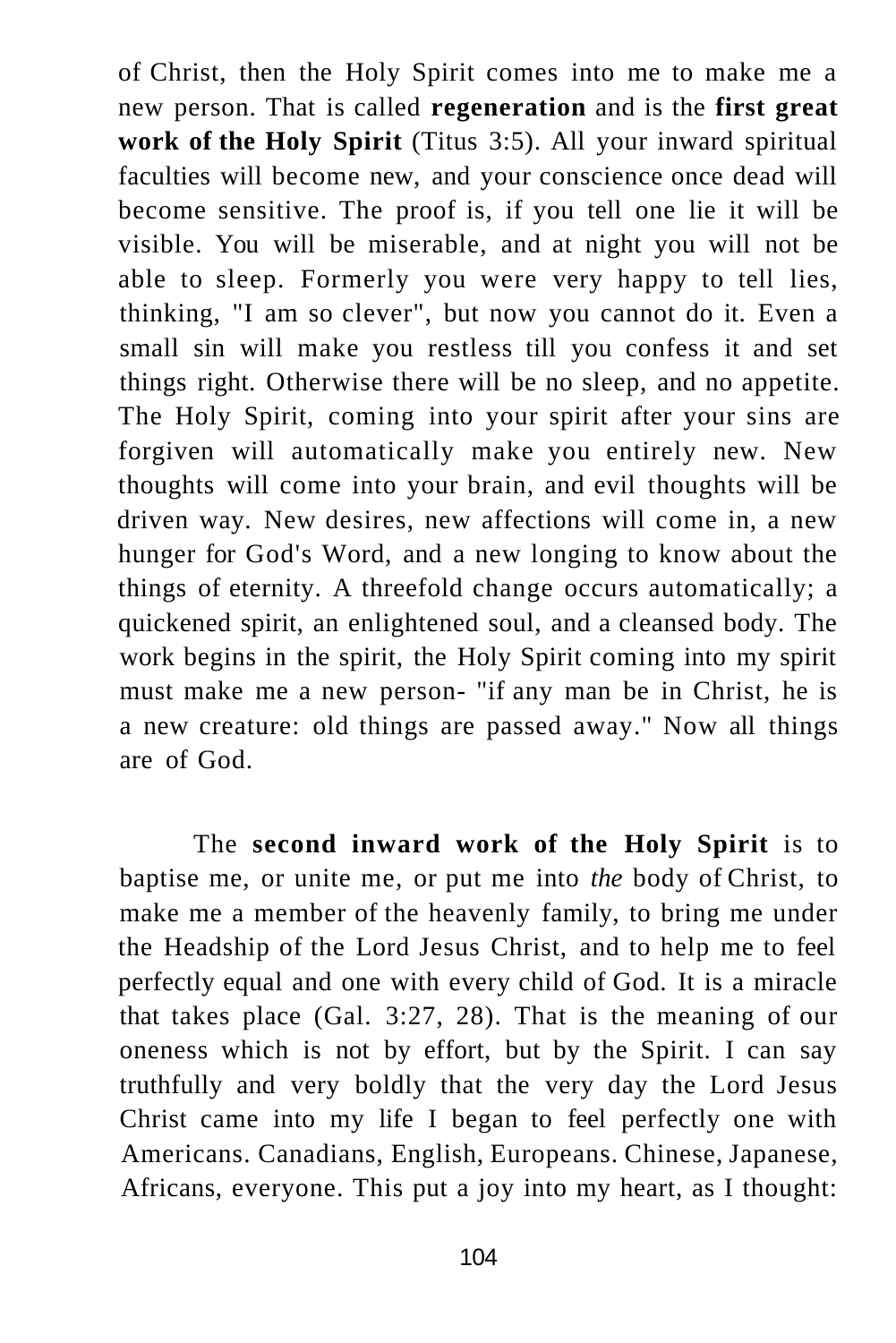"We all are one." No question of white or black, rich or poor. high or low. Why? Because the Scripture says : "By one Spirit all we are baptised into one body" (1 Cor. 12:13), which has many members. We will feel perfectly one with anyone, no greed, no *pride,* no covetousness! But this will never come by personal effort. We will be conscious of the same Spirit flowing through us constantly and giving us whatever ministry He chooses.

"Now there are diversities of gifts, but the same Spirit" (1 Corinthians 12:4). Automatically we are given some job to do, just as in the body we have feet and legs and hands, and every member of the body is necessary. For example, behind the car there are some tiny glands, very small and without shape, but if they are diseased, there *may* be serious malfunction, it is the same with other small glands in the body here and there. They are necessary and play a big part. The hair in your nose are never washed but the hairs on the head are washed very often. Yet both are necessary. Without the hairs in *your* nose *you* might get T.B. What an important function they have! So I see by the Holy Spirit, that I can no longer take pride in my nationality or education or wealth or position, for I am only one member in the Body of Christ in which every member is necessary. I know my job. What you can do I cannot do. What I *can* do *you cannot do. And all of*  us put together make a healthy Body. That's why we feel perfectly one with every child of God, and there is joy in our fellowship wherever we go. When I go round the world I don't ask any question about who or what you are. I am not concerned with the nationality or the family of a Christian. "Are you a child of God?" I ask them. "are you born again?"' "Yes, brother. Praise the Lord!" Answers like that make one so happy. There is a peculiar joy in knowing that he belongs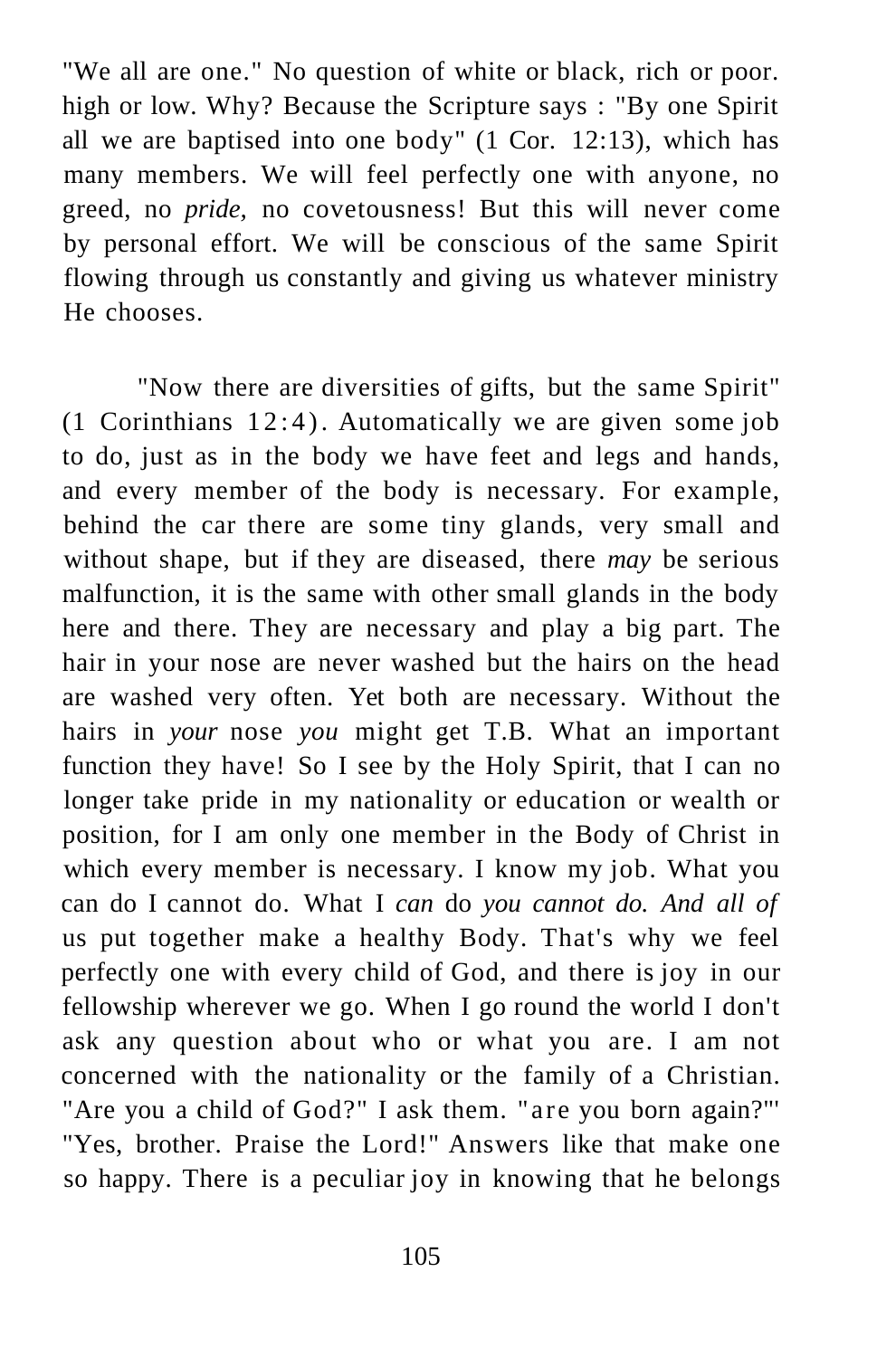to the same family that I belong to. We believe *in* the same verses; I am also a believer, praise God. I have met many believers throughout the world. Sometimes when I happen to see a person, I think, he must be a believer for his shining face tells me so. **That** is **the second work of the Holy Spirit.**  Inwardly we are joined in oneness with all believers of every country.

The **third inward work of the Holy Spirit** is the sealing **for safety** (Ephesians 1:11-13). When you want to send a letter by registered post, you put a seal on the outside. that means: "Don't dare to (ouch it." The seal is there and only the person whose name is on the envelope can open the letter. The seal in the Bible speaks of safety. The Lord Jesus Christ has sealed me and I belong to Him (John 10:27). If you have become His sheep you are safe, for God has put a seal upon you, and the Devil can never lake you away. The Lord says so clearly, "and they shall never perish, neither shall any man pluck them out of my hand" (John 10:28,29). The Lord knows us. 2 Timothy 2:19 and 2 Cor. 1:22. The third work of the Holy Spirit then is to seal me, to make me the purchased possession of the Lord Jesus Christ. The Devil may come, but he will not succeed in plucking me from the Lord's hand because my Lord's seal is there, and I am safe in Him. I belong to Him.

Among all the animals sheep is the most helpless animal. Other animals like donkeys, horses, cows, buffaloes, pigs, dogs and cats find their own way. If you put your cat in a dilly bag and leave it outside or even very far away, it will come back to you, or if you leave your dog many miles away, it will come back to you. Even bullocks or horses or pigs can find the way, but not sheep. The sheep may be lost only a few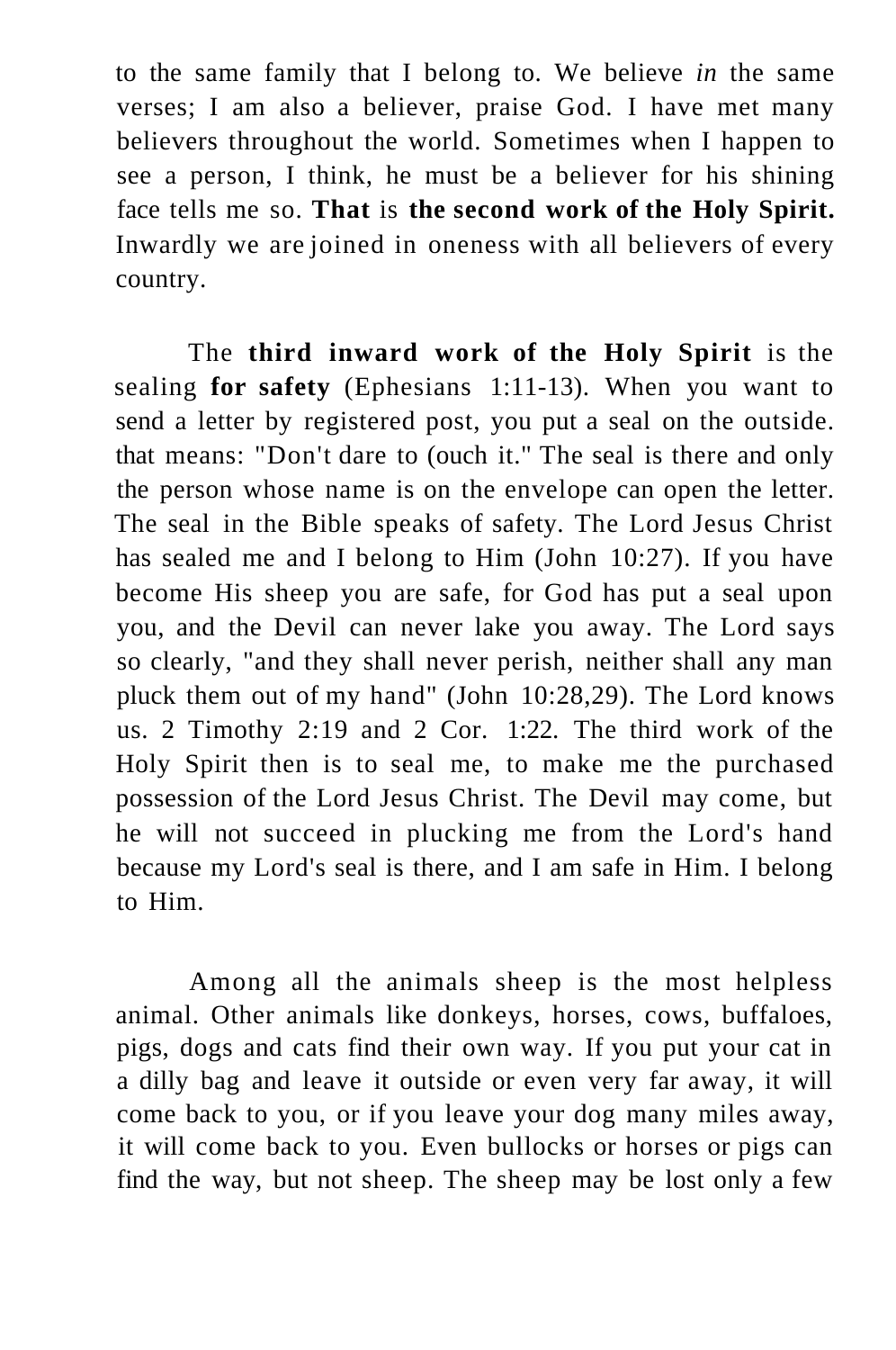yards away, but it cannot find the way. The shepherd must go and find it. In Isaiah 53:6 we read, "AH we like sheep have gone astray," and the Lord has come to find us. He says : "My sheep hear my voice." In Palestine you find four or five shepherds keeping their sheep in one sheepfold. Then at night they keep watch one by one to protect their sheep from wild beasts. In the early morning the first shepherd comes, and he has his own whistle, and when he starts whistling his sheep will follow him very quickly, and he goes ahead to lead them. Then comes the second shepherd : he too has his own whistle, and his sheep follow him. God says they will not follow strangers. Even though they are so stupid otherwise, in that matter they are very clever (John 10:5).

Once you become a sheep of the Lord Jesus Christ by hearing His voice, no power can pluck you from God's hand. You are safe unto eternity. But many are not His sheep and they do not know His voice; they do not know how and when

He speaks, for they cannot recognise His voice. Our Lord knows where his own sheep are and they are safe in Him, He knows our condition, our dangers and difficulties, and He comforts us and saves us. I have experienced this again and again. In the beginning, I remember very clearly, I had just begun reading the Bible and had no idea whatsoever of wrong teaching. I did not know who false teachers were. Because I was the only Indian in Winnipeg, Canada, many would come to me with wrong teaching and false doctrine, hoping to draw me to their side. *But I* heard a voice *in my* spirit saying; "Don't trust them. Even though they are so nice and good, so kind and gentle, don't trust them!" Thus the Lord saved me from many wrong teachings. Not by argument but by inward conviction. When we are sealed by the Holy Spirit we have the assurance that our Lord knows us and will protect us from every possible danger around us.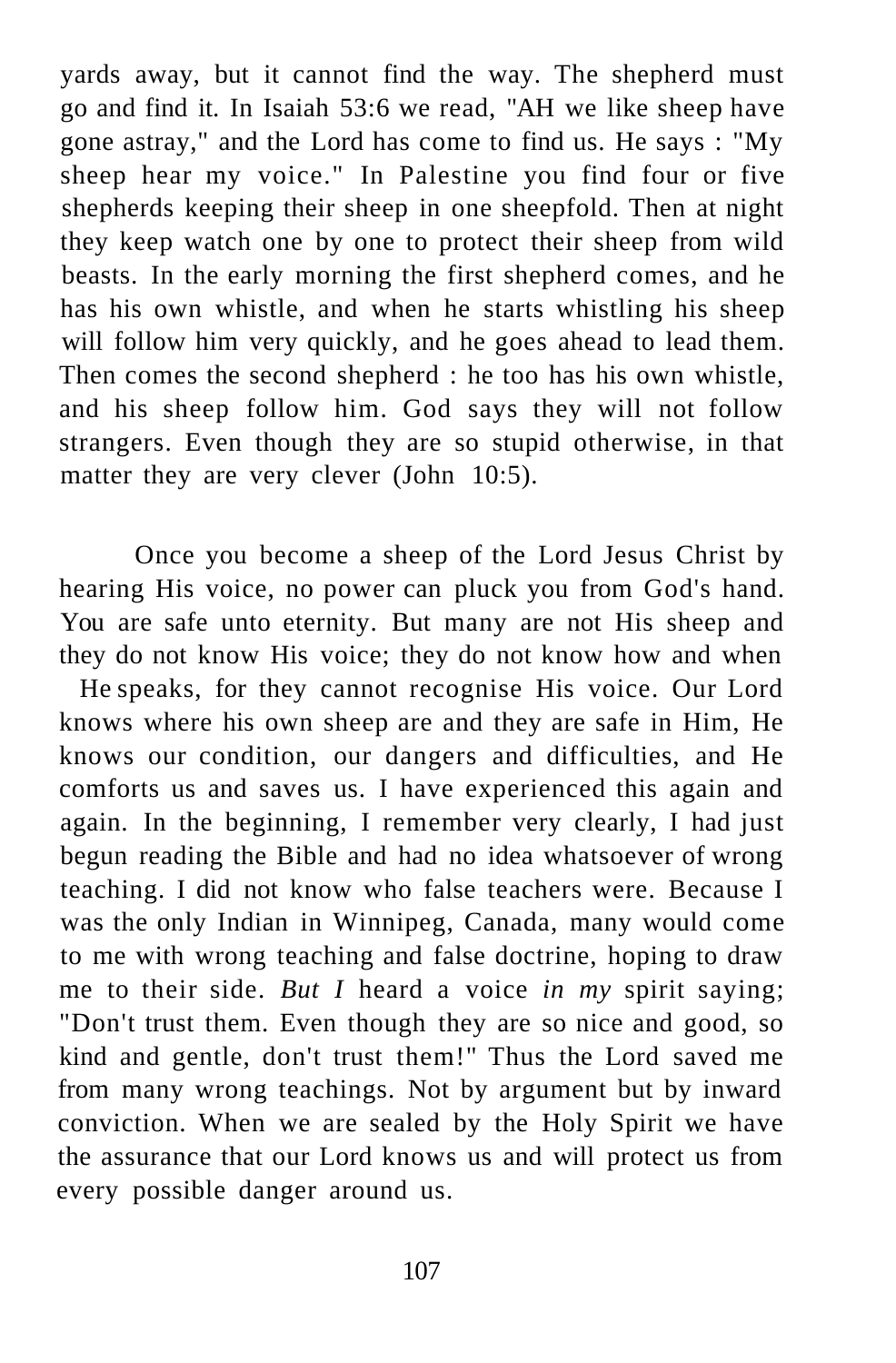The **fourth inward work of the Holy Spirit** is that He is **the earnest of our inheritance (E**ph. l:14and2Cor. 1:22). Suppose you want to buy a properly; you would go down to the city, look at the property and if you like it, you agree to buy it, for may be Rs. 80.000 or more. Because you agree to buy it, straightway you pay down a deposit. It may take you a month or two to pay the balance and get the property registered in your name, but you can say. "I have paid a deposit of Rs. 5000 for that land and house, and now they belong to me." That is the earnest.

Now we see in the Scriptures that the Lord Jesus Christ has called us for a great heavenly inheritance  $(1 \text{ Peter } 1:4)$ . He wants you and me to be ready for our share of the heavenly inheritance. The proof is the earnest of the Holy Spirit. The very fact that t*he* Holy Spirit has- come into me to teach me and show me all things is a proof to me of the earnest of my heavenly inheritance, and that clears every doubt. I want that inheritance and now I have no longing and no desire for worldly possessions. My Lord has prepared *for* me a great spiritual, undefiled, incorruptible, glorious, heavenly inheritance. The more you allow the Holy Ghost to work in you, the more proof you have of the earnest; it is a foretaste of the heavenly inheritance. It tells you again and again not to be deceived by worldly glitter and glamour, which is only a passing show. Do not be deceived by worldly wealth, for it will all go away, and nothing will go with you. Rather, long for your share in the heavenly inheritance, and be ready for it.

The **spirit of revelation is the fifth inward work of the Holy Spirit** (Eph 1:16-20). Paul was praying that God would give to His people the spirit of revelation and wisdom.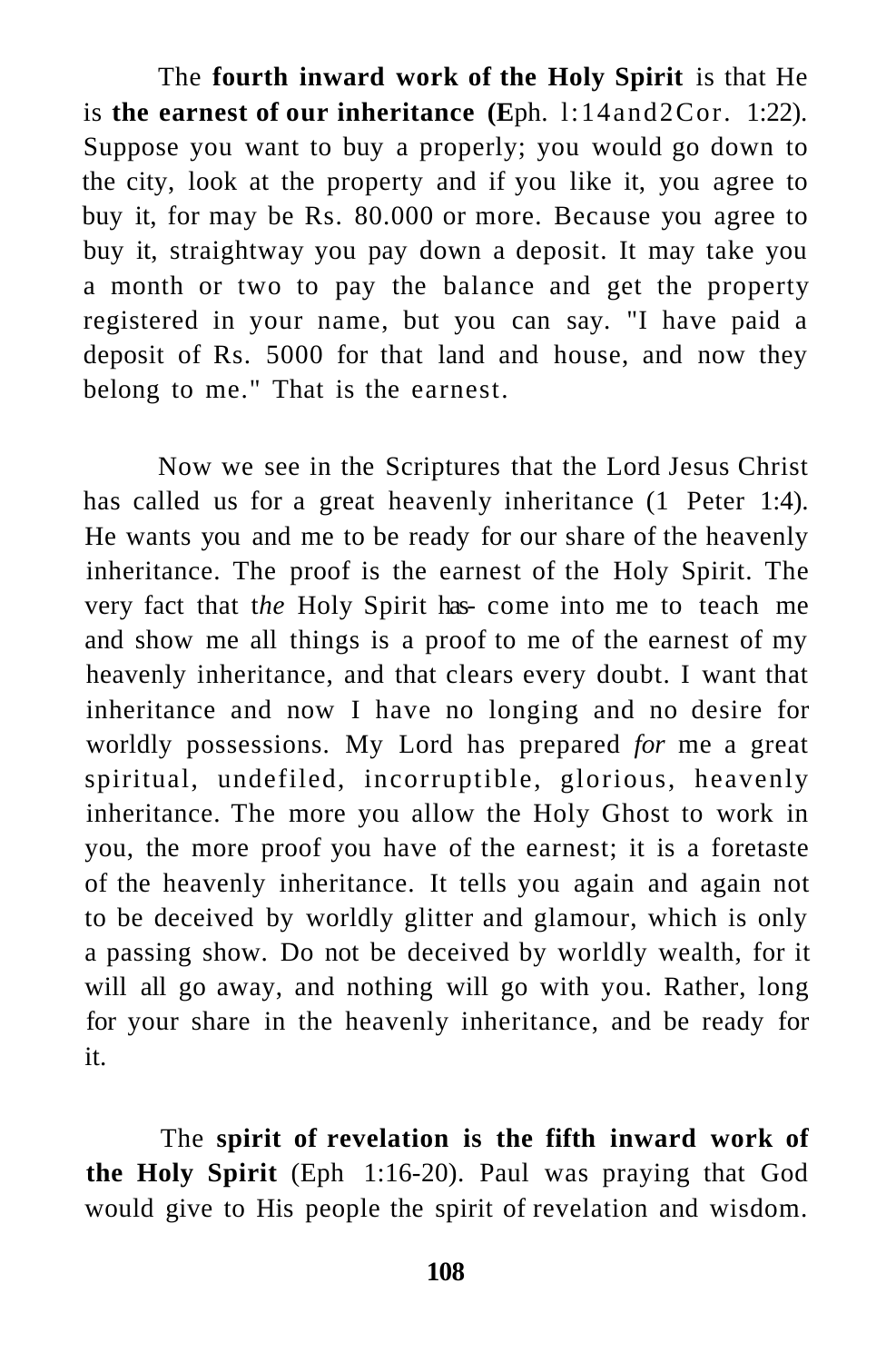Why? "that ye may know what is the hope of his calling, and what the riches of the glory of his inheritance in the saints, and what is the exceeding greatness of his power to us ward who believe, according to the working of his mighty power, which he wrought in Christ, when he raised him from the dead." The very same power by which the Lord Jesus Christ rose again and was highly exalted far above all powers and principalities has now come into you. The Holy Ghost is given to me that I may know **how to use that wonderful power of resurrection** for all my needs. For the very same purpose God did not give a child to Abraham for 25 years. He promised in Genesis 12, when he was 75 years old, that he would give him a son. After waiting for 25 years he was given a child. Why did he have to wait? He had become old, his wife had become old. He was now 100 years old and she was 90 years old. They both had passed the age of child- bearing. So unless God put a new life in their bodies they could not have a child. God wanted to show Abraham that there was power available to him, death-conquering power, called the power of resurrection. It was by that power that God was able to say to Abraham: "You will see My city which hath foundations, and there you have a heavenly inheritance."

Now many people want power but they want the wrong power. Paul prayed in Phiiippians 3:10, 'That I may know him, and the power of his resurrection." By that power of resurrection you can overcome every barrier, temptation, and obstacle. That power will never be exhausted because we are planted together both in the death and in the resurrection of the Lord Jesus Christ. Romans 6:5. "For if we have been planted together in the likeness of his death, we shall be also in the likeness of his resurrection." They go together. Now the Holy Spirit has come into me to reveal to me the secret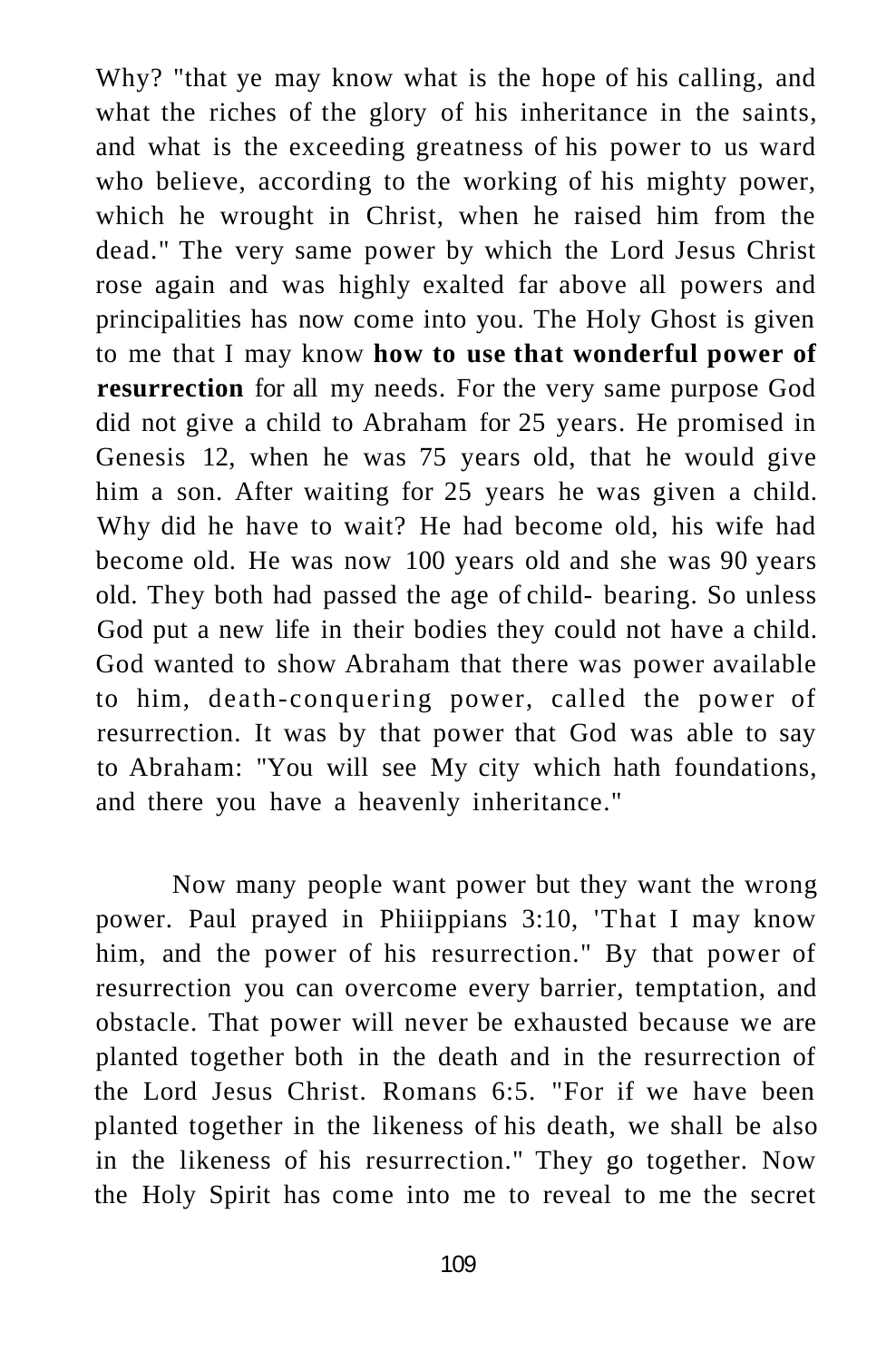of receiving into me daily the power of resurrection for my work and my walk, my temptations and my problems. It is there! By the very same power of resurrection the Holy Spirit gives us wisdom *to know the* hope *of* our calling and to understand why God has chosen us and what is our particular place in the Church of God.

The **sixth inward work of the Holy Spirit** is seen **in**  Eph. 3:16. **"....be strengthened with might by his Spirit in the** inner **man".** That work is going on inside *the* believer. Our inner man, the new man, will be strengthened even though we still remain human beings. We require new life, new strength, new power day by day, that we might eventually be filled with God's fulness. Upon the earth we have a foretaste. Whenever you feel weak spiritually and find it hard to fully believe the Bible, or even to intercede, say : "Now Lord, strengthen me in the inner man. I feel helpless, empty, barren. Lord, have mercy upon me. Give me new strength that I may enjoy **Thy Word,** and speak with Thee and spend lime in Thy presence." He will give it to you.

We find it difficult to enjoy the power of resurrection because we do not know how to be strengthened in the inner man by the Holy Spirit. Paul was praying for the Ephesians, that they might be strengthened with might in the inner man, that they might enjoy fully His love, that Christ might dwell in their hearts, *that they* might be *rooted and* grounded in Jove and also might be able to comprehend with the saints what is the breadth and length, and depth and height; and know the love of Christ which passes knowledge, that they might be filled with the fullness of God. So the more we are strengthened in the inner man, the more we are qualified to be tilled with God's fullness. Try whenever you *feel* spiritually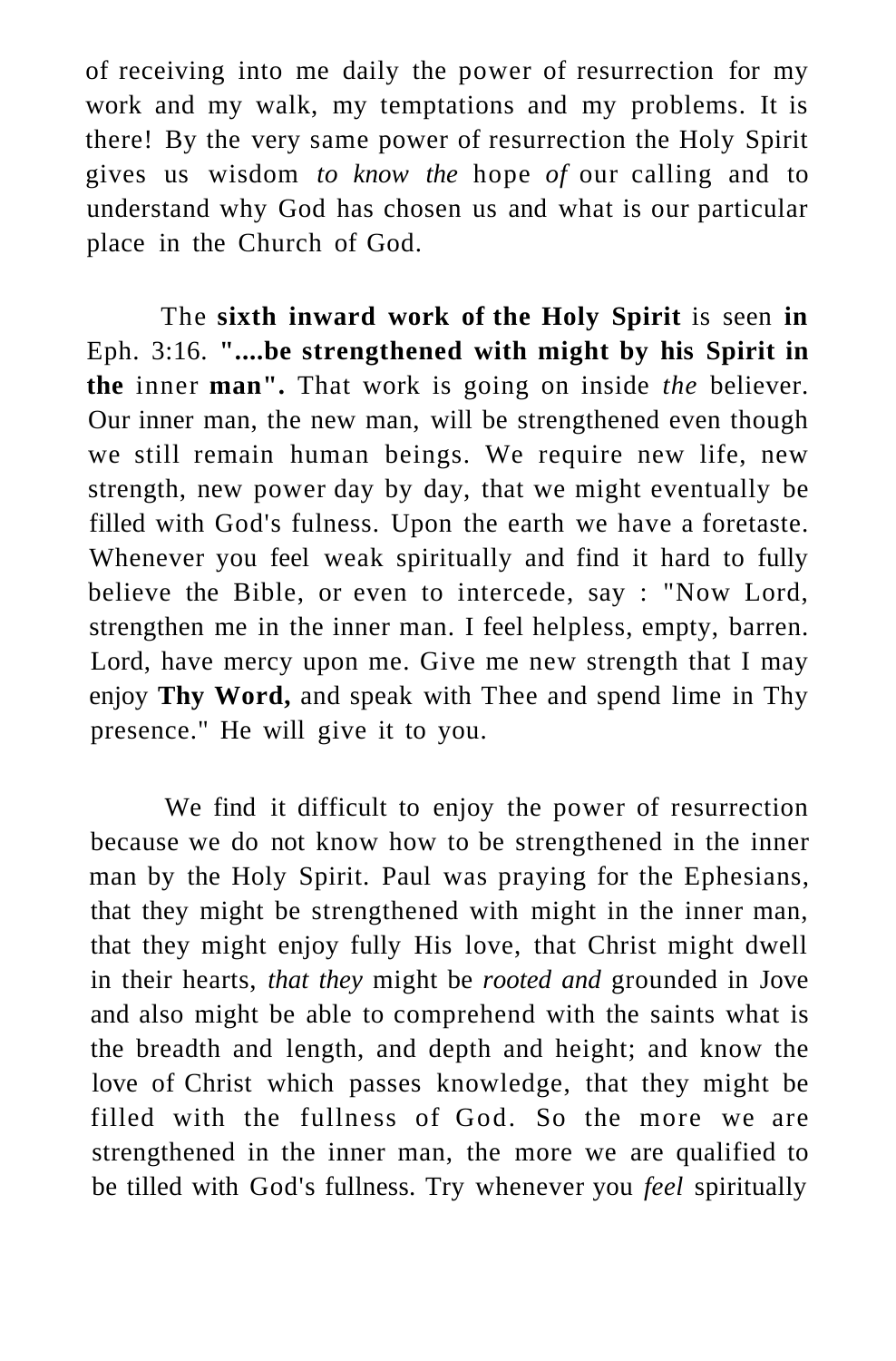empty, barren, helpless and weak. Go upon your knees and say: "Lord, I feel so weak, I have nothing. I don't know what to do, what to say, I can't even pray properly. Lord, I won't leave You, it is my privilege and right, for I have no one else to go to; will You please strengthen me in the inner man and pour Your Spirit into me?" Then wait for a while by faith. I have tried it again and again, and it works.

Finally, **the seventh inward work of the Holy Spirit**  within us is **Sanctification.** (1 Peter 1:2) **"through sanctification of the spirit unto obedience** and sprinkling of the blood of Jesus Christ." Sanctification helps me to obey God's Word. Sometimes God speaks to us and we find it very hard to obey. We say in our hearts. "How can I obey?" But the Holy Spirit by sanctifying me gives me extra courage, till I say: "I do not care what people say, **I will** obey my Lord. He has called me for His service, **I will** obey **Him. If** He wants me to go there, I will go. What He says, I will do; what He demands I will give." That is true sanctification because I know all that I have is only for Him.

Sometimes we keep a vessel that is meant only for some special guests and not to be used ordinarily. A coffee-set or lea-set, is kept in the cupboard for a guest of honour. When he conies the beautiful set is brought out and put back in the same place; it is *only* ever meant for this special use. Similarly my body, my faculties are wholly and solely for the Lord Jesus Christ. They cannot be given to anyone else. That is sanctification, and with that sanctification I am able to obey my Lord. "Now, Lord You ask and I will give You. All my money is Yours, my time is Yours, my energy is Yours. You ask and I will give joyfully."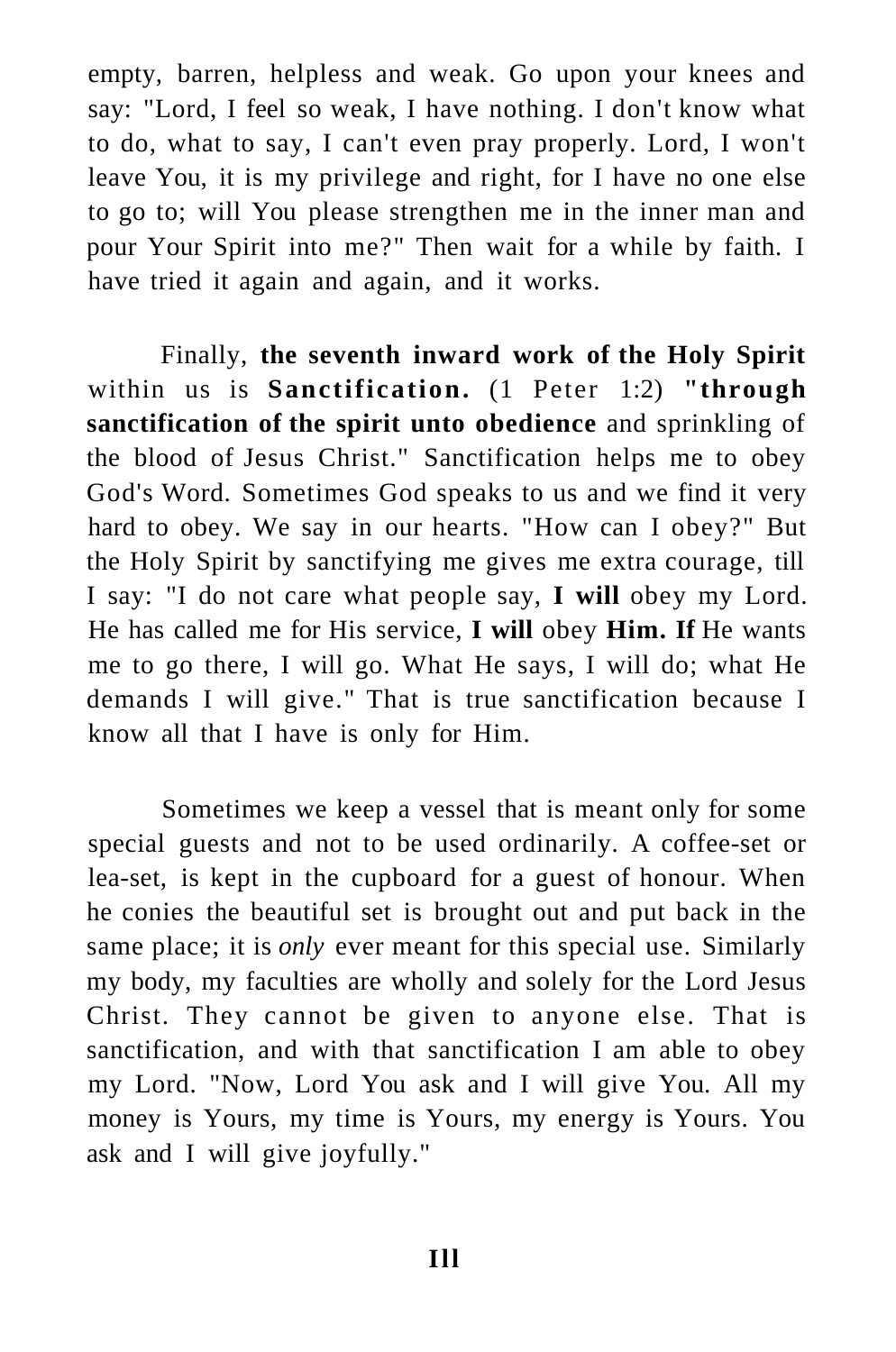Sanctification is also unto "the sprinkling of the blood of Jesus Christ." We are being constantly defiled by evil thoughts by looking at a picture, or by hearing something filthy. Just as our eyelids start winking to take away dirt from our eyes, so whenever I become dirty by sinful thoughts, the Holy Spirit works in me straightway and brings Che precious blood to cleanse me. God's Word says in Matthew 15:19: "out of the heart proceed evil thoughts." No one is free *from them.*  The only remedy is the blood. There is no need to wait till Sunday or Easier Sunday. The very second I am defiled I cry out: "Lord, I am defiled, please wash me straightway" and He washes me straightway. The work of the Holy Spirit is to bring into me the sprinkling of the precious blood to keep me perfectly clean every second, every moment, every hour and not only once in a while. Some people take a bath only once a week and they are quite happy. Some take bath once a month, and they are also very happy. Some take bath once in three months, and some people do not take bath for many months. There are some Christians of the same type who confess their sins only on Christmas Day, or Easter Day, or some other big *day.* They have *no concern, no* guilty conscience. But as a believer I must be kept clean, pure, unspoiled, washed Thoroughly every second. I find the Holy Spirit coming to me again and again. If you are defiled, He prompts: "Be washed, you are defiled; be washed even though you are defiled." Many times a day the Holy Spirit is there constantly washing and that gives me a pure heart. Then I can talk with God freely, and enjoy His abiding presence. It is not by my own effort, but by the sanctifying power of the Holy Spirit. These go together. So in 1 Peter 1:2 we see, "Grace unto you, and peace, be multiplied." That is the result of being kept clean and pure by the precious blood. By the Holy Spirit I enjoy God's grace in advance. I have perfect peace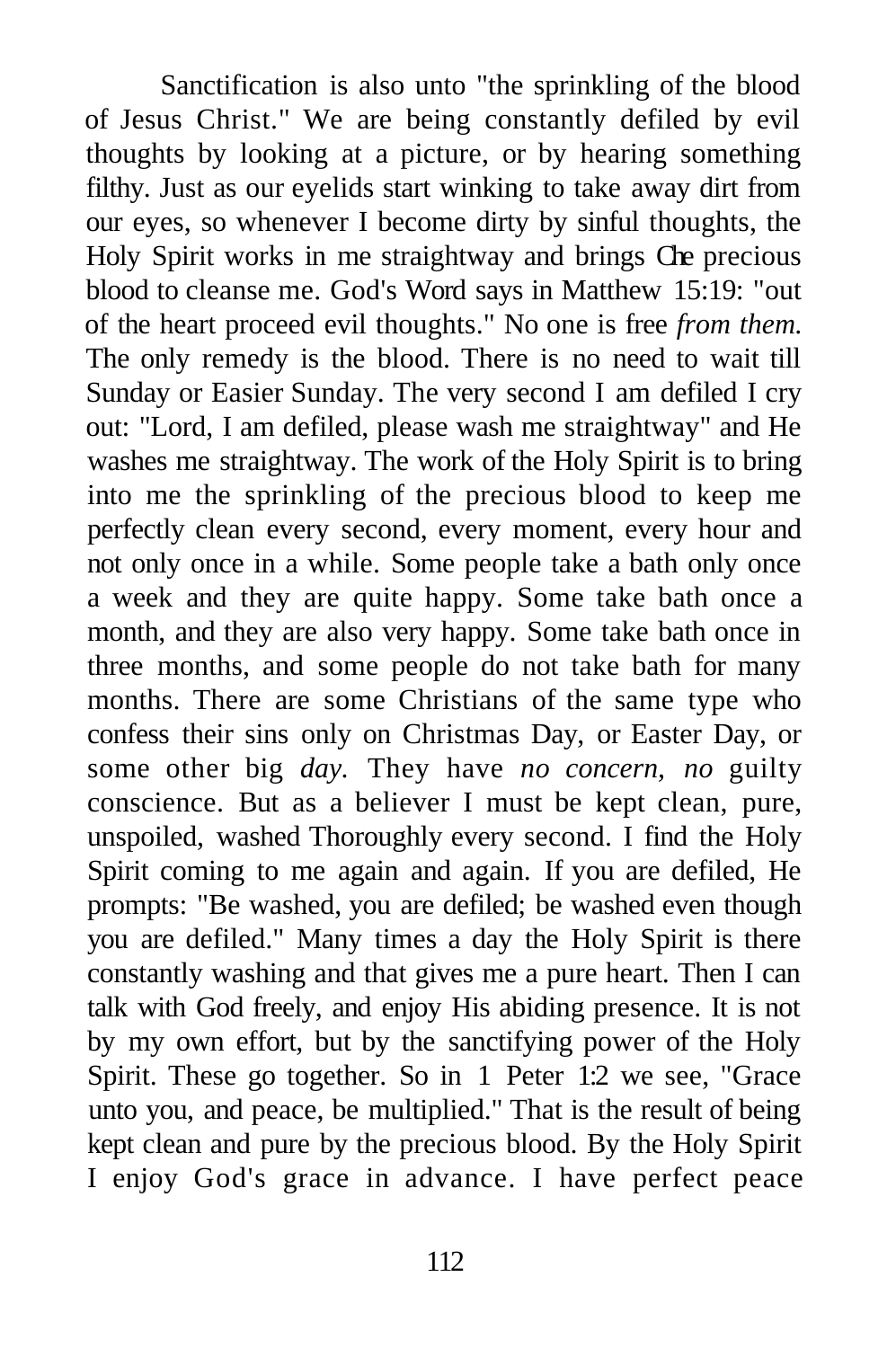multiplied within me like a river. When I find my peace becoming less, to me it is a signal: "You are defiled, your peace has become less, now go upon your knees again." When I pray, "Lord, cleanse me, wash me thoroughly" then peace comes again.

## **Summary** :

**The first** work of the Holy Spirit is **Regeneration;** the **second** work is to **baptize us into one body** to feel perfectly one with every child of God; the **third** work is to **seal** us for our safety; the **fourth** work is to show our future heavenly inheritance as the **earnest;** the **fifth** work as the Spirit of revelation is to show unto me my heavenly calling and the privilege of receiving into me **the power of resurrection** for all my needs; the **sixth** work is to be **strengthened** by might in the inner man to enjoy His love, fullness and also be rooted into Him; and the **seventh** work is **sanctification unto obedience and constant cleansing.** Amen.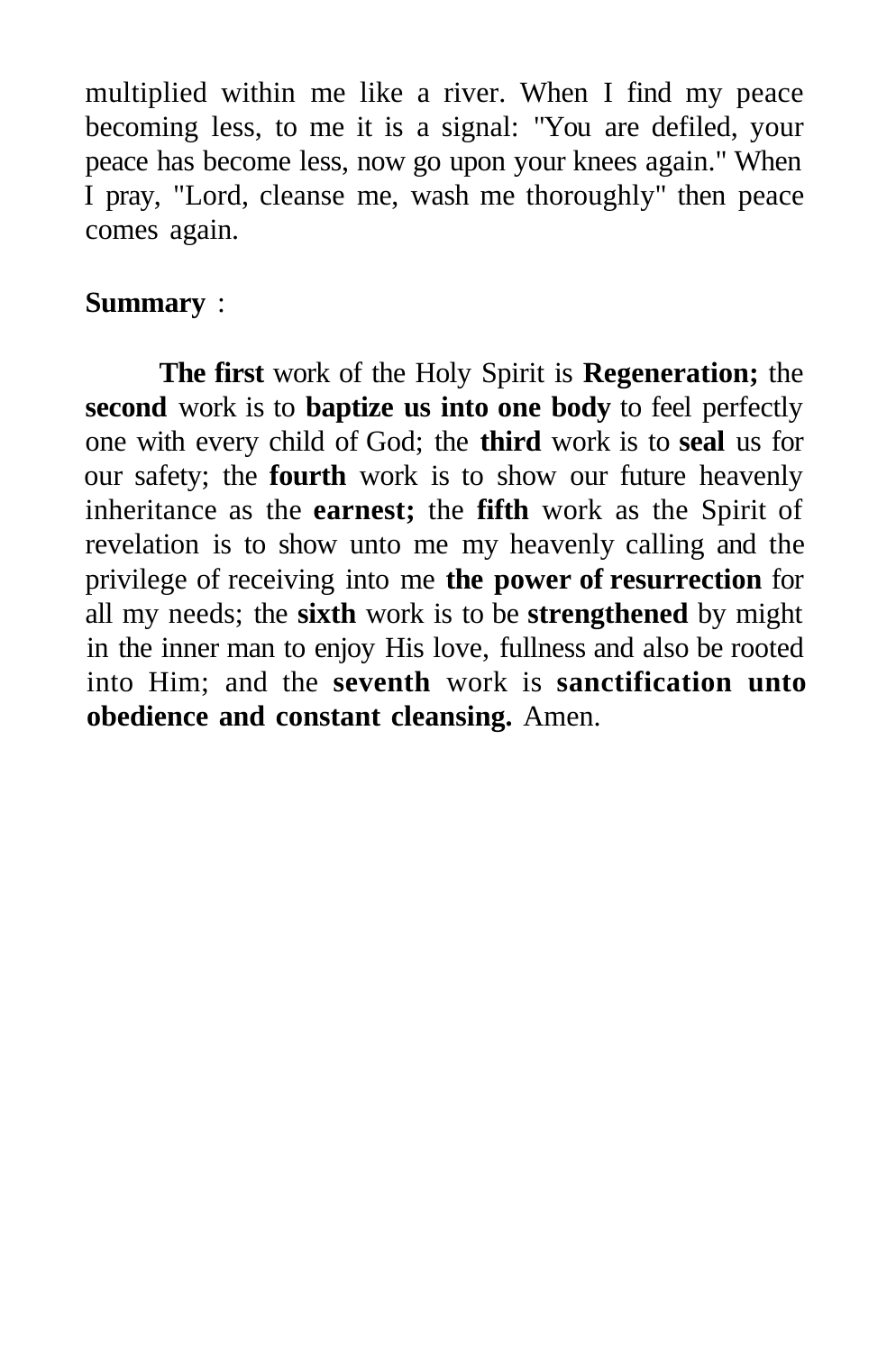# 5. THE SEVENFOLD OUTWARD WORKING OF THE HOLY SPIRIT

The phrase "seven Spirits" is repeated four times in Rev. 1:4; 4:5; 3:1 and 5:6. We can divide the work of the Holy Spirit into four groups of seven each. We have seen already there are seven names in the Bible given to the Holy Spirit. The Spirit of holiness, the Eternal Spirit, the Comforter, the Spirit of truth, the Spirit *of the* Son, the Spirit of power, love and a sound mind, the Spirit of anointing. These seven names, tell us what the main function or working of the Holy Spirit is, in our lives. Then we saw the sevenfold work of the Holy Spirit which goes on within us very quietly.

Now we are going to see the sevenfold work of the Holy Ghost which can he seen outwardly, that is, the sevenfold outward expression of the work of the Holy Spirit in our lives which can be seen by friends or enemies, neighbours, strangers, relations and fellow-believers. It cannot be hid. That work is made clear to us in Romans chapter 8.

#### **1, The Indwelling Spirit:**

**First,** Rom. 8:9, "But ye are not in the flesh, but in the Spirit, if so be that the Spirit of God dwell in yon. Now if any man have not the Spirit of Christ, he is none of his." Take for example a building. By itself it cannot give you comfort. Before living in it, it must be furnished. You require furniture *for* the drawing room, living room, kitchen and bathroom, also lights, curtains, water and food. Only then the building is useful. Here we have the same thought. The Holy Spirit has come into us to make you and me a fit, worthy dwelling place for the Lord Jesus Christ. The Lord Jesus Christ wants my body and your body to he His temple. His dwelling place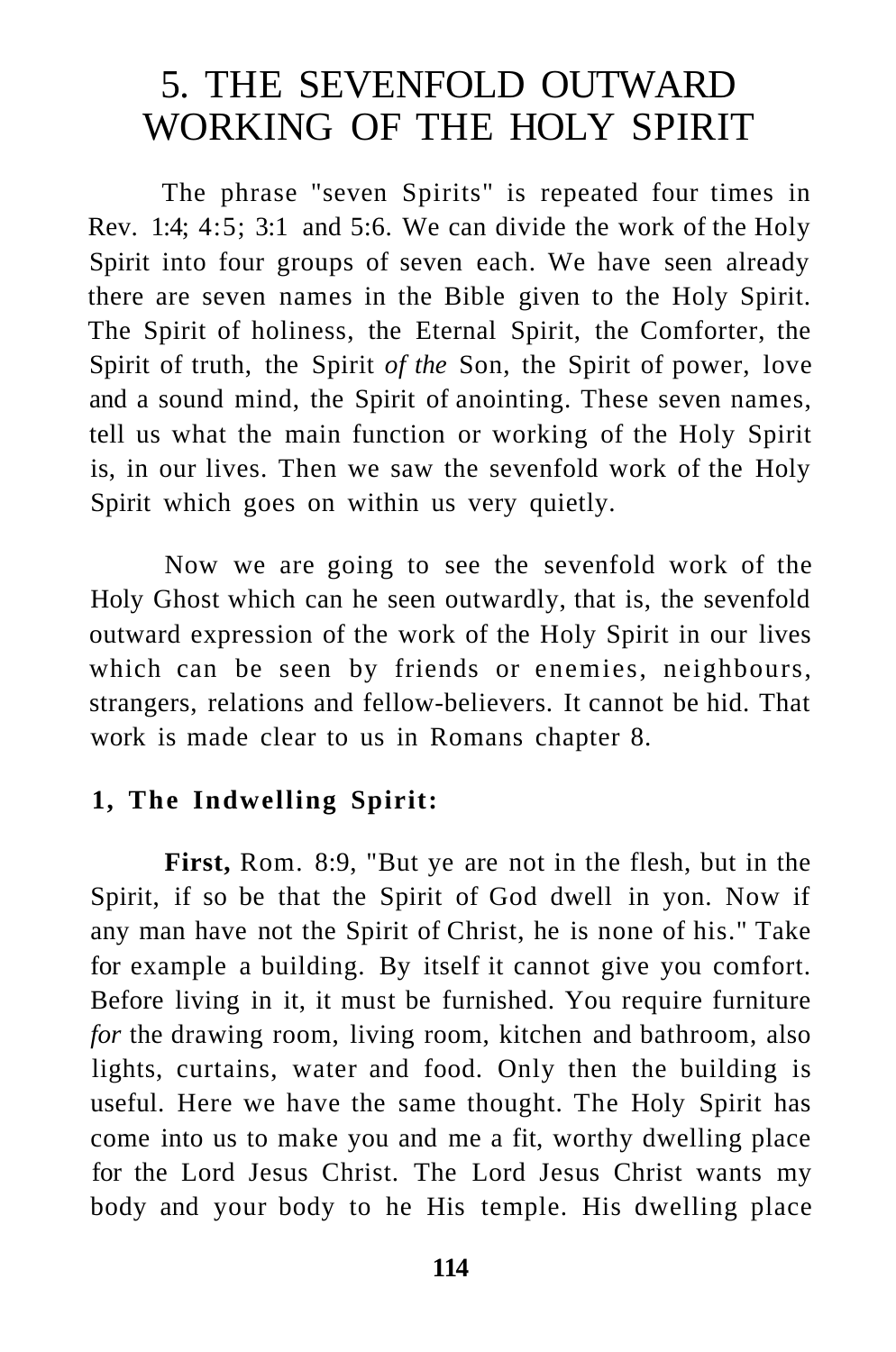forever, not only far a few days. This is a mystery. I will give you another example. The Queen of England came to India some years ago and stayed in India for a few weeks only. She spent a few days in Delhi, and a few days in Bangalore, and two or three days in other places. I remember she stayed in a Ismail place near Bangalore for two days only and the Government of Mysore had to spend more than two lacs of rupees for the two-day stay. They had to buy new furniture and new vessels also, worthy of the Queen. How could they use old things for the Queen? Now if the Queen of England had to be so accommodated, what about the King of kings? We see in Rev. 19:16, the Lord Jesus is called the **King of kings** and the **Lord of lords.** '"And he hath *on* his vesture and on his thigh a name written, **KING OF KINGS AND LORD OF LORDS".** 1 Tim. 6:15, '"Which in his times he shall shew, who is the blessed and only Potentate, the **King of kings,** and **Lord of lords."** There are many names given to the Lord Jesus Christ in the Bible, one of which is King of kings and Lord of lords. And every knee shall bow to Him according to Phil. 2:10. He is worthy to be given all the welcome.

Now for the heavenly King to come in, the Holy Spirit must make my heart and body a fit and worthy dwelling place for Him. In other words the Holy Spirit will bring into us the virtues of the Lord Jesus Christ. We sing "Let the beauty of Jesus be seen in me" but it is practised by very few. It is quite true, if you allow the Holy Ghost to possess you, others will see the good He has done for you. When a child is bom in any family the neighbours come to see the baby. Some say, "The baby is like the mother," others say. "No. no. He is like father," Both are right. The eyes may be like the father's, and the cheeks like the mother's. As the baby grows older, you can see both their features there. Similarly, as we allow the Holy Spirit to possess us completely, others will see in us, His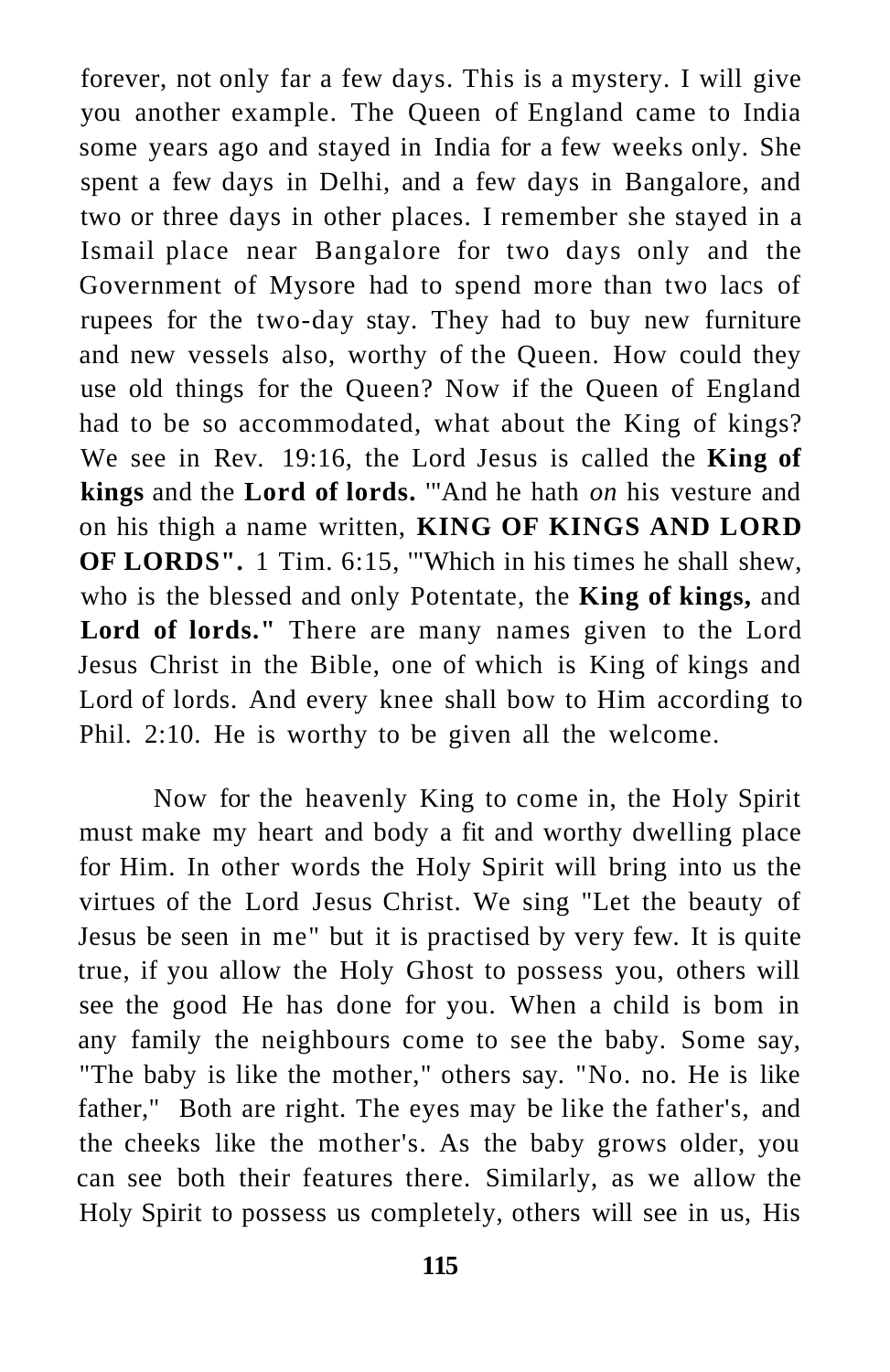love, purity, glory, beauty, tenderness, kindness, and they will say of us, "he must be a Christian."

I remember many years ago in a very crowded train a man came into the compartment. Another man was so rude and rough to him, but the first man went on smiling. I said to myself: "He must be a Christian, the way he can bear a rebuke.'" So I called him to my side and asked him, "who are you?" He said: "I am a Christian." By his shining face i knew he must be a Christian, otherwise how could he bear unprovoked rebuke and scolding! The Holy Spirit will surely bring upon our faces a peculiar glory and beauty; but to obtain this we have to obey Him. We must be willing to be possessed by Him, and then men can see His light shining upon our facea light which cannot come by powder, soap, cream or any other outward application. The divine light which God gives us imparts true beauty, and that comes only by the complete possession of the Holy Spirit.

Our Lord says in Matthew 11.29, "Take my yoke upon you, and learn of me; for I am meek and lowly in heart: and ye shall find rest unto your souls." When two bullocks plough a field, they require a yoke, and they both pull together. The Lord says; "You take My yoke upon you. Let us pull together as partners. As you take My yoke upon you, you will have meekness, lowliness and gentleness." He will make us like Himself. We cannot do this ourselves. The first great work of the Holy Spirit is to bring into us the outward virtues of the Lord Jesus Christ that can be seen by people around us. I have travelled to many parts of the world. When I see people as I go here and there my heart says: "Yes, that person is a believer; there is a peculiar brightness on his face."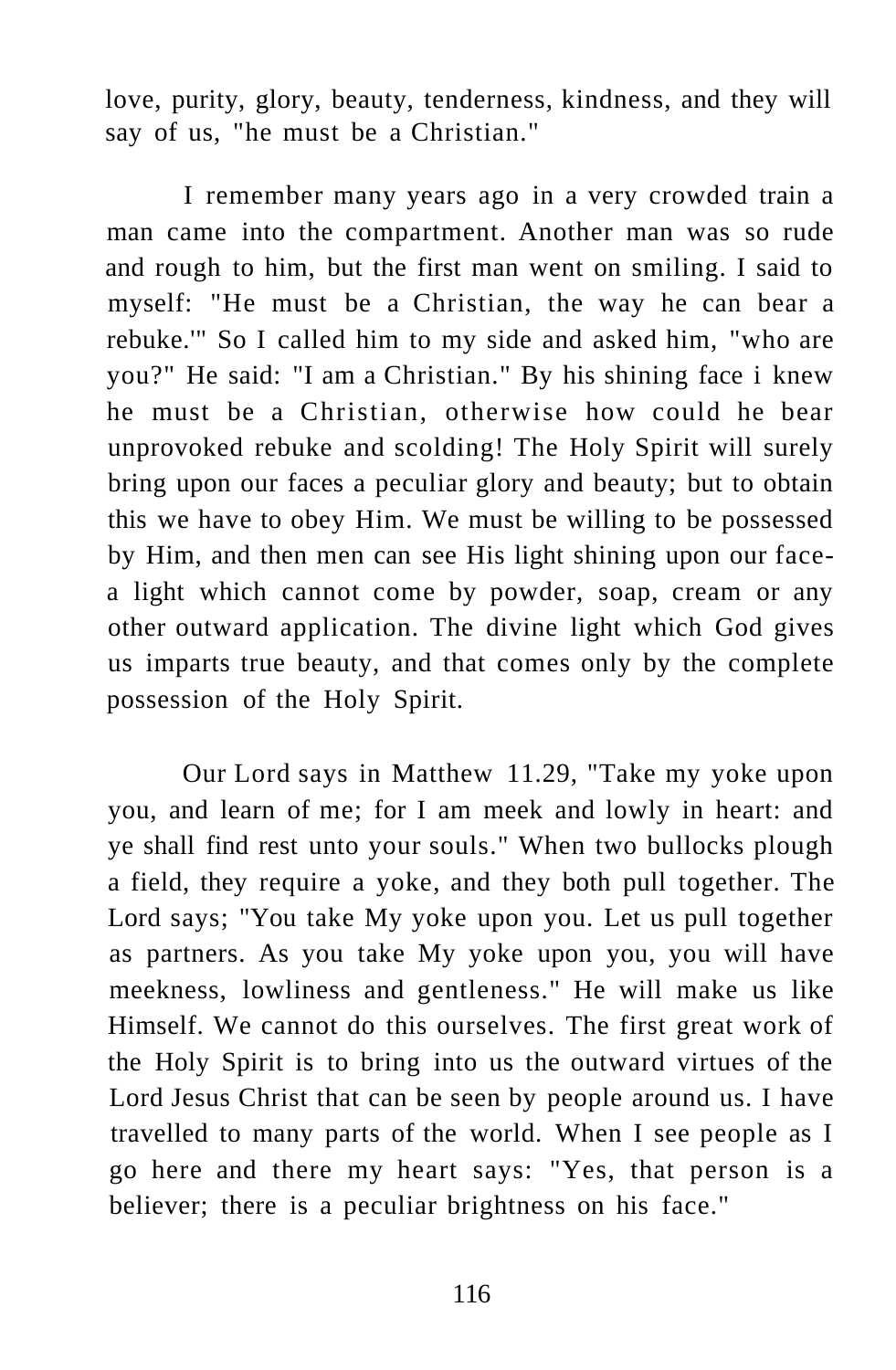The apostle says in Galatians 2:20, "I am crucified with Christ: nevertheless I live; yet not I, but Christ liveth in me." If He does live in me, then surely others ought to be able to say: "I can see you are a Christian!" One more example. As you pass down a street, you say, "That building looks like a school: that building looks like *a* workshop; that building must be some wealthy man's house; this is a poor man's house." This is the impression we get as we walk by. Similarly, when a man passes by you, he must be able to say, "This is the Lord's building," or "that is .Satan's building." They can see by our faces, eyes, smile and behaviour, that this body is the temple of the Lord Jesus Christ.

Col. 3:12-16 lists the virtues of a believer; "Put on therefore, as the elect of God, holy and beloved, bowels of mercies, kindness, humbleness of mind, meekness, longsuffcring; Forbearing one another, and forgiving one another, if any man have a quarrel against any: even as Christ forgave you, so also do ye. And above all these things put on charity (love), which is the bond of perfectness. And let the peace of God rule in your hearts, to the which also ye are called in one body; and be ye thankful. Let the word of Christ dwell in you richly in all wisdom; teaching and admonishing one another in psalms and hymns and spiritual songs, singing with grace in your hearts to the Lord." This is my first point: the indwelling Spirit brings into us all the graces and virtues of the Lord Jesus, not by our own efforts or power, or Bible knowledge, or long prayers, but by the Holy Spirit. By allowing God to take hold of our lives saying: "I am Thine, You possess me completely, I give Thee full authority." Others will be able to see all these virtues shining on our faces with the beauty and glory of Christ.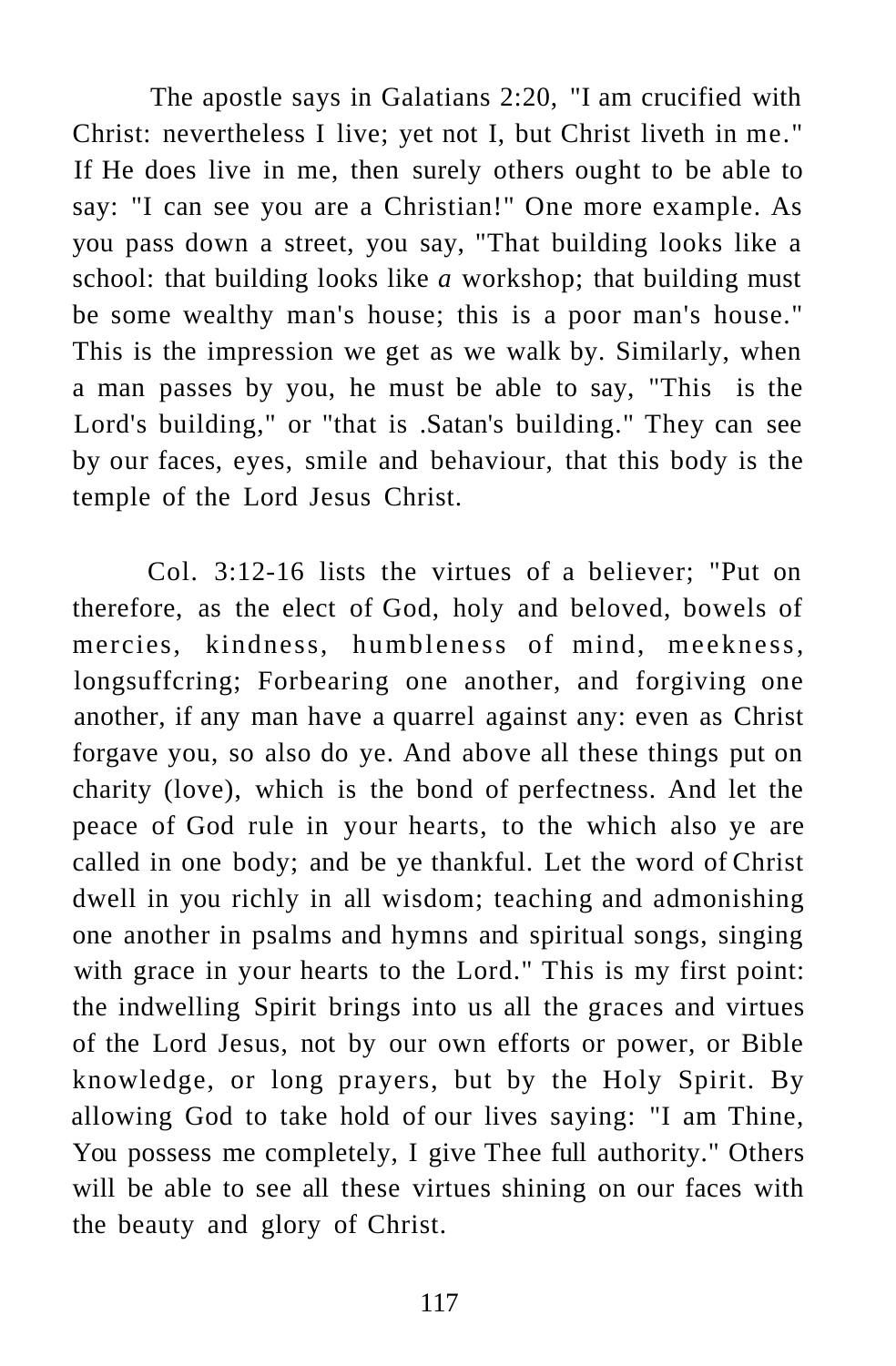# **2. The Quickening Spirit**

The **second** name is the **Quickening Spirit;** "But if the Spirit of him that raised up Jesus from the dead dwell in you, he that raised up Christ from the dead shall also quicken your mortal bodies by his Spirit that dwellcth in you" (Rom. 8:11). The quickening Spirit will one day make our bodies immortal. "So when this corruptible shall have put on incorruption, and this mortal shall have put on immortality, then shall be brought to pass the saying that is written, Death is swallowed up in victory" (i Cor. 15:54). The day is coming when we shall be given immortal, glorified, heavenly, spiritual bodies, and with that body we shall see Him and be like Him, by the power of the quickening Spirit. Even now upon the earth we can have a foretaste of that quickening Spirit. When we feel weak physically, God gives extra strength to serve Him.

After my conversion I had no money. My father had a very big highcourt case and I sent a cable. Then a second one and a third one, but no reply. I became absolutely stranded and penniless. I was wearing very nice clothes, so no one could guess how poor I was, or that I had empty pockets. So I went looking for a job. I decided that I was not going to borrow or beg from anyone for that would bring a reproach to the Lord's Name. Romans 13:8 says : "Owe no man anything," so I decided "I am not going to borrow even from my friends." I tried to get a job, but there was no job for me. Every time I went for a job, I was told that I was too late.

One day a man said to me, "Can you cook Indian curries?" I said, "I can't cook what you want, but in London I used to cook food for myself, it was for my own taste; how can I cook food for Europeans and Americans?" The man said to me. "You try, and if you succeed we will put it on, and if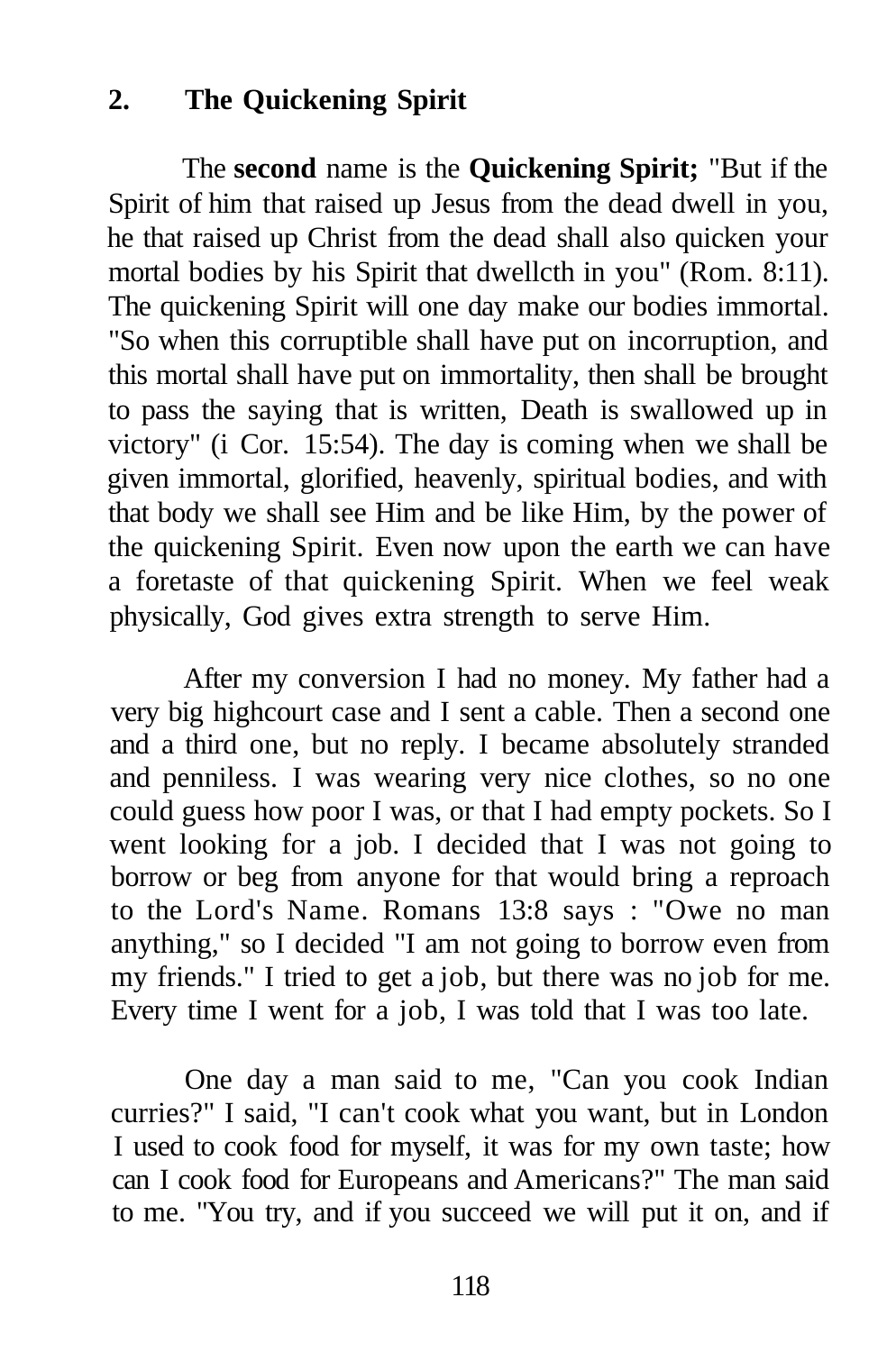you don't succeed we will withdraw it." I had to pray very hard, "Lord tell me now, how much salt, how much chilli, how much pepper I need." I went on praying and pouring and stirring at the same time. When the food was served, one lady came to me; she was a Christian. "Mr. Cook" she said, "who taught you to cook like this? i have been to Bombay, Calcutta and Delhi, hut I have never enjoyed such a nice curry." It was the Lord only that taught and I got the job as a cook. The result was I had to prepare food for a thousand people by myself. Single-handed, I had to prepare rice and mutton and other meat and vegetables for a thousand people. I had to pray very hard, "Lord, You know my condition, give me new strength, new vigour, and a new spirit." He gave it. For two years I worked and not even once was the cooking spoiled, but that was only by God's grace, not by my power or knowledge or skill. I had no skill at that time, and that is how God taught me a lesson that even now upon the earth, we can claim extra strength and wisdom by the quickening Spirit.

When I came to India afterwards we had to walk 30 miles a day sometimes for Gospel work. We *hud no motor-car;*  we would go on walking and preaching. We would start early in the morning and go on walking and preaching the whole day and come hack at midnight having no food. But our Lord gave us strength. How did it happen? We prayed daily: "'Lord, we are in Your service, do it for Your glory alone. We do not know Your plan. Will You give us Your extra strength to walk?" I know by my own constitution I cannot walk so many miles a day, and at the same time take meetings five times a day, but God gave the strength. Sometimes we have had prayer for the whole night for one week or even two weeks. The Lord gives strength if we take it. Whenever you feel weak physically and you have a heavy burden to carry *in* your office or school or home or workshop, pray, "Lord give me extra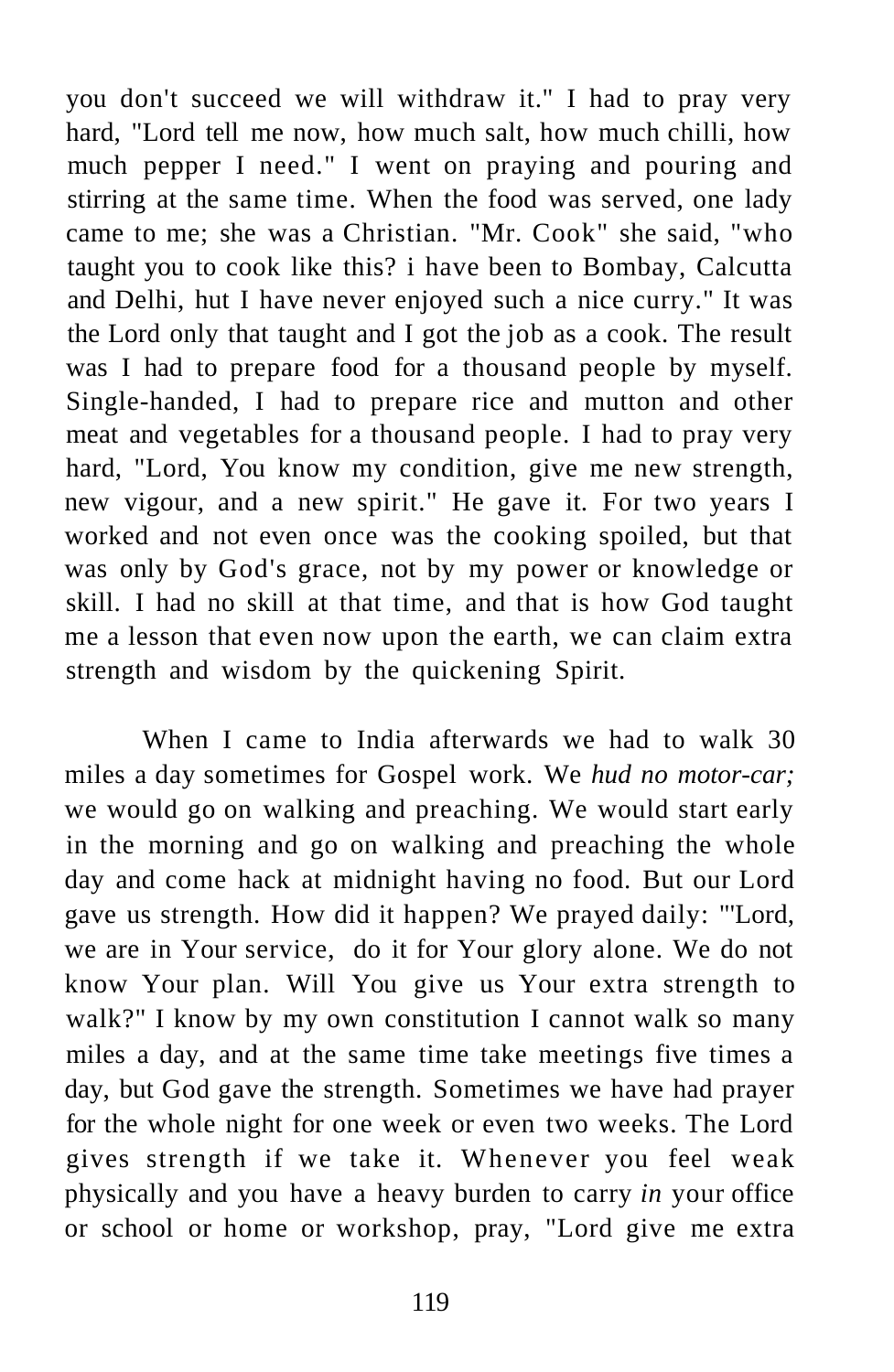strength, I can't work; touch my bones and my muscles and my body." He does it. That is a foretaste upon the earth of the quickening Spirit, the same quickening Spirit which will one day give me an immortal body that I may reign with my Lord Jesus Christ forever and ever in a glorified body.

# 3. The Leading Spirit

The **third** name is the **Leading Spirit:** " For as many as are led by the Spirit of God, they are the sons of God" (Rom.8:l4). This is the third outward expression of the work of the Holy Ghost in our lives. He leads us step by step in God's plan. We are so foolish, we cannot find God's will. I have put that question to many people throughout the world, even to many scholars and pastors. "Please tell me, how you find God's wilt," and they are puzzled and cannot answer properly. Even though they know the Bible by heart, when they come to the real test of finding God's will, very few know it. Yet I find in the Bible that this is the most important thing for a Christian, a believer, because the whole life of the Lord Jesus Christ was lived in doing the Father's will: "Jesus saith unto them, My meat is to do the will of him that sent me, and to finish his work" (John 4:34), "I can of mine own self do nothing : as I hear, I judge : and my judgment is just; because I seek not mine own will, but the will of the Father which hath sent me" (John 5:30). "For I came down from heaven, not to do mine own will, but the will of him that sent me" (John 6:38). "If any man will do his will, he shall know of the doctrine, whether it be of God, or whether I speak of myself (John 7:17). "And he that sent me is with me: the Father hath not left me alone; for I do always those things that please him" (John 8:29). "Now we know that God heareth not sinners : but if any man be a worshipper of God. and doeth his will, him he heareth" (John 9:31). Six references, and in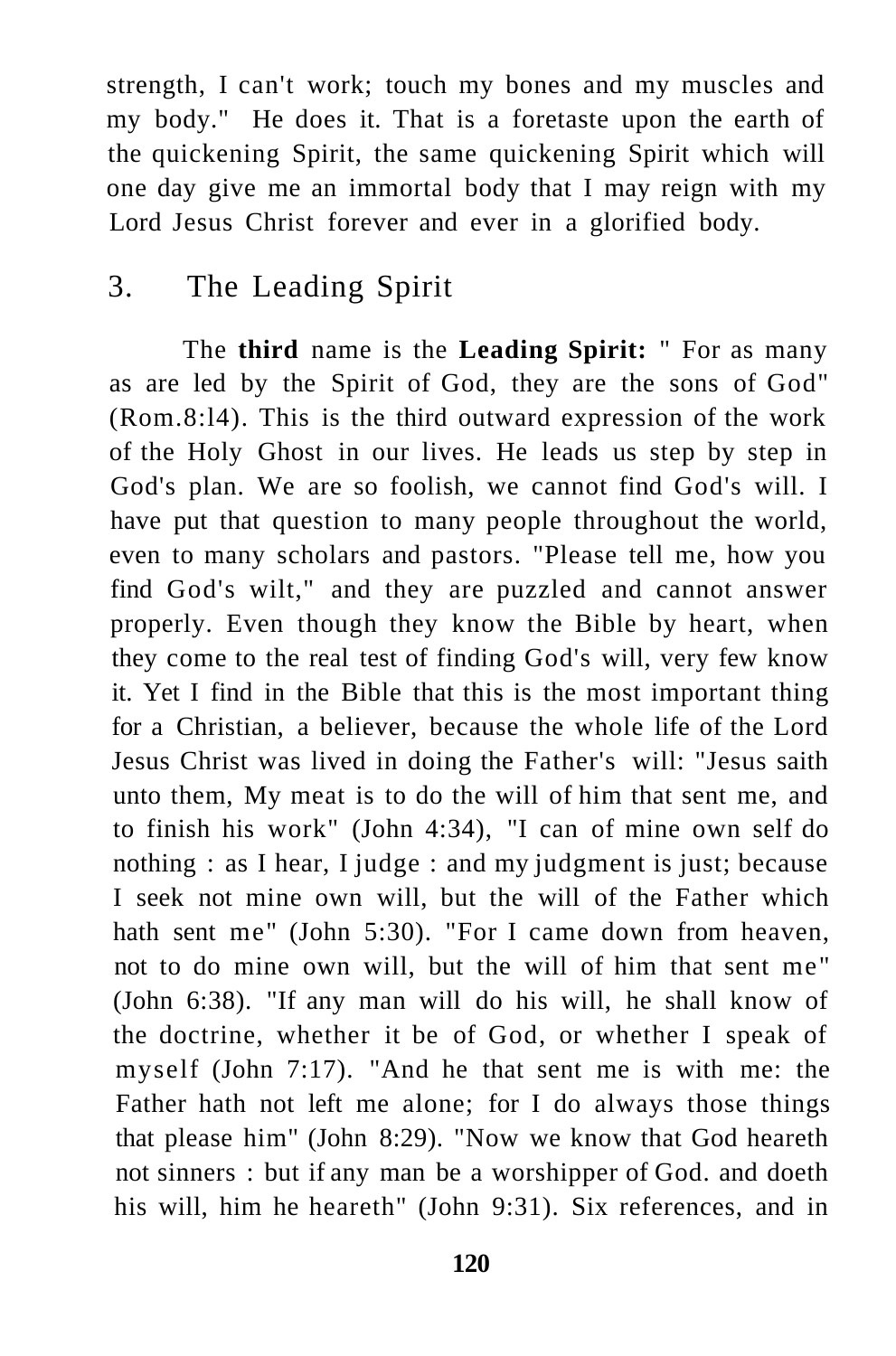every reference the emphasis is on God's will, that goes to prove that before God it is a very important matter to find God's will and do it. The last prayer of the Lord Jesus Christ in Gethsemane was : "nevertheless, *not* as I will, but as thou wilt" (Matthew 26:39).

"'Wherefore be ye not unwise, but understanding what the will of the Lord is" (Eph. 5:17). In other words, do not be foolish! Whenever someone calls you a fool, you get very angry and you do not speak with him for ten days. "He called me a fool in the meeting, so I won"t go there" you say. But it is God speaking to you, not myself. If you don't know how to find God's will, what are you? A fool! "Be ye not unwise"! Or in other words, "Do not be a fool" God says, "but understand what the will of God is." Can you say truthfully that you are able to find God's will everyday and for every need, every problem, every association? If not, then there is something wrong with your spiritual growth. I can see clearly that this is the third outward expression of the Holy Spirit in my life, to lead me and to teach me God's perfect will. Now I can say, "God has taught me by experience".

One day in Vancouver, Canada, I got a telephone call and the man said to me: "Will you come and speak to us on a certain Sunday?" I said, "I will see my diary *and let you*  know." I saw in my diary and that day I was free. "Yes, I will be very glad to come and speak for you on that Sunday." My friends overheard it and they said to me, "Don't you pray and find God's will before accepting an invitation?" I said, "There is *no need* to pray, I am *free, I am* not going for *any* worldly business. It is my privilege to give God's message and my testimony. I am not going to waste my time." But they said, "How do you know, God may have some other plan for you." I thought they were trying to find fault with me, so I got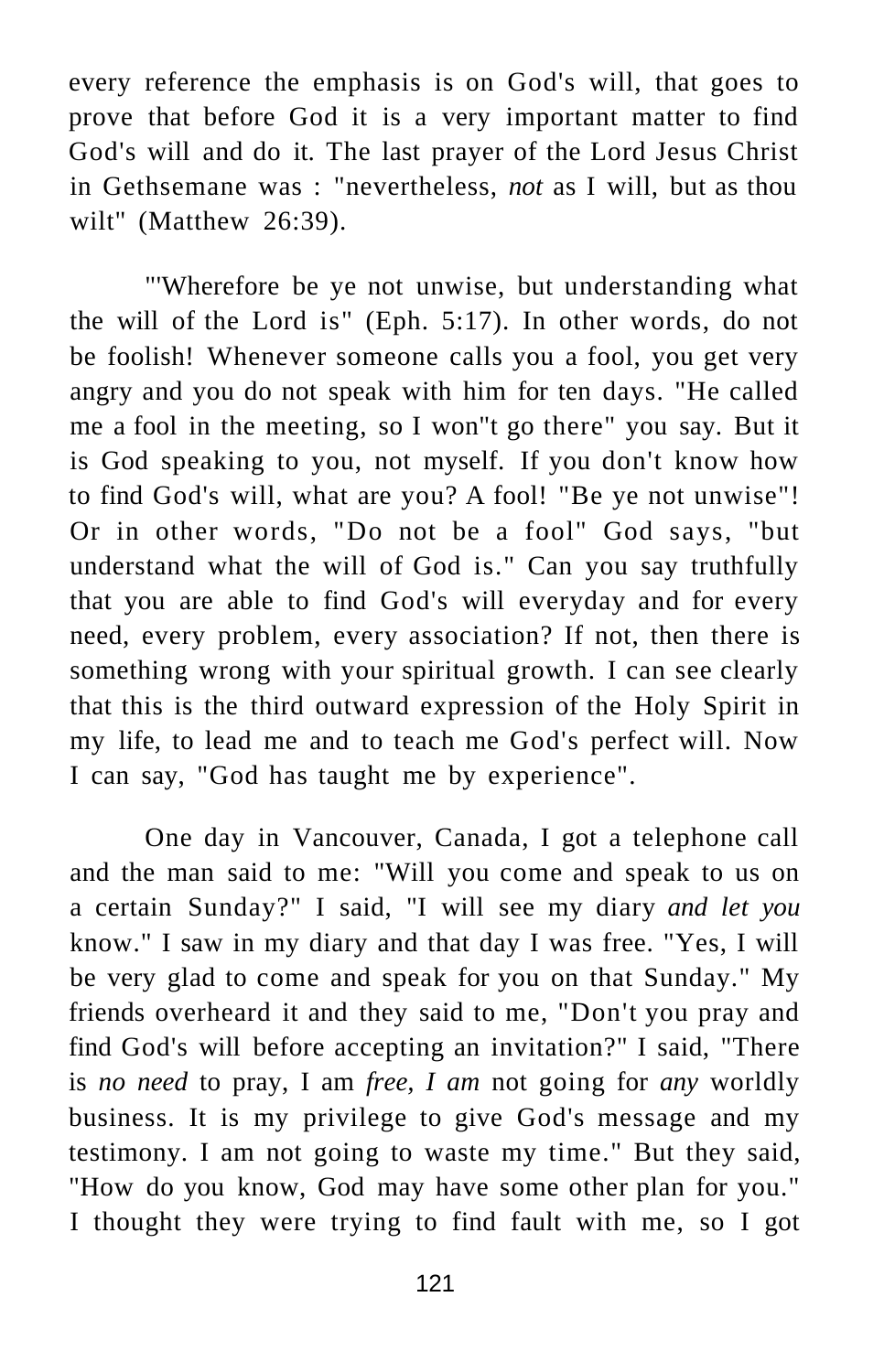offended and did not wish them "Good morning" for two weeks. I would not speak to them, but hid anger in my heart. After two weeks the Lord pulled my car: "Do you know how to find My will?" I did not know. Even though I had read the whole Bible four or five times, and was completely free from worldly pleasures, and had no interest even in such things, yet could not say truthfully: "I know how to find God's will!" It was a shock to me. So I said, "Lord, now onwards I will not go anywhere; I will not take any meeting. Will You teach me to find Your will?" I went to the seaside by some rocks and sat there the whole day, praying, "Lord, teach me to find Your will, I will follow You all the way," and the Lord taught me.

If any one questions me in India or anywhere, "What is your highest privilege as a Christian'"? My answer is , "The privilege of finding and doing God's will." What a joy it is when God does speak to me saying: "This is the way." I feel as though I am walking in heaven. Whatever may happen, I know my safety is in doing God's will. So I gave God a promise- "Lord I am not going anywhere tilt You speak with me, I won't spend my money till You give me permission." I do not do anything until He speaks and God helps.

I will give you a very simple example. While I was in America, I wanted a hair-cut. I said, "Lord, look at my hair, it is very long, and ugly; can I go and have hair-cut?" The Lord said, "No." So I went on praying for three weeks. Now a lot of people would think, with one look at my long hair that it required a cut. But God said, "No!" After three weeks God gave me permission, "Now, you can go today for a hair-cut." I went, and while the barber was cutting my hair, I said, "Mr. Barber, are you born again?" He said, "No." I said, "Do you want to bom again?" He said, "Yes." I said "All right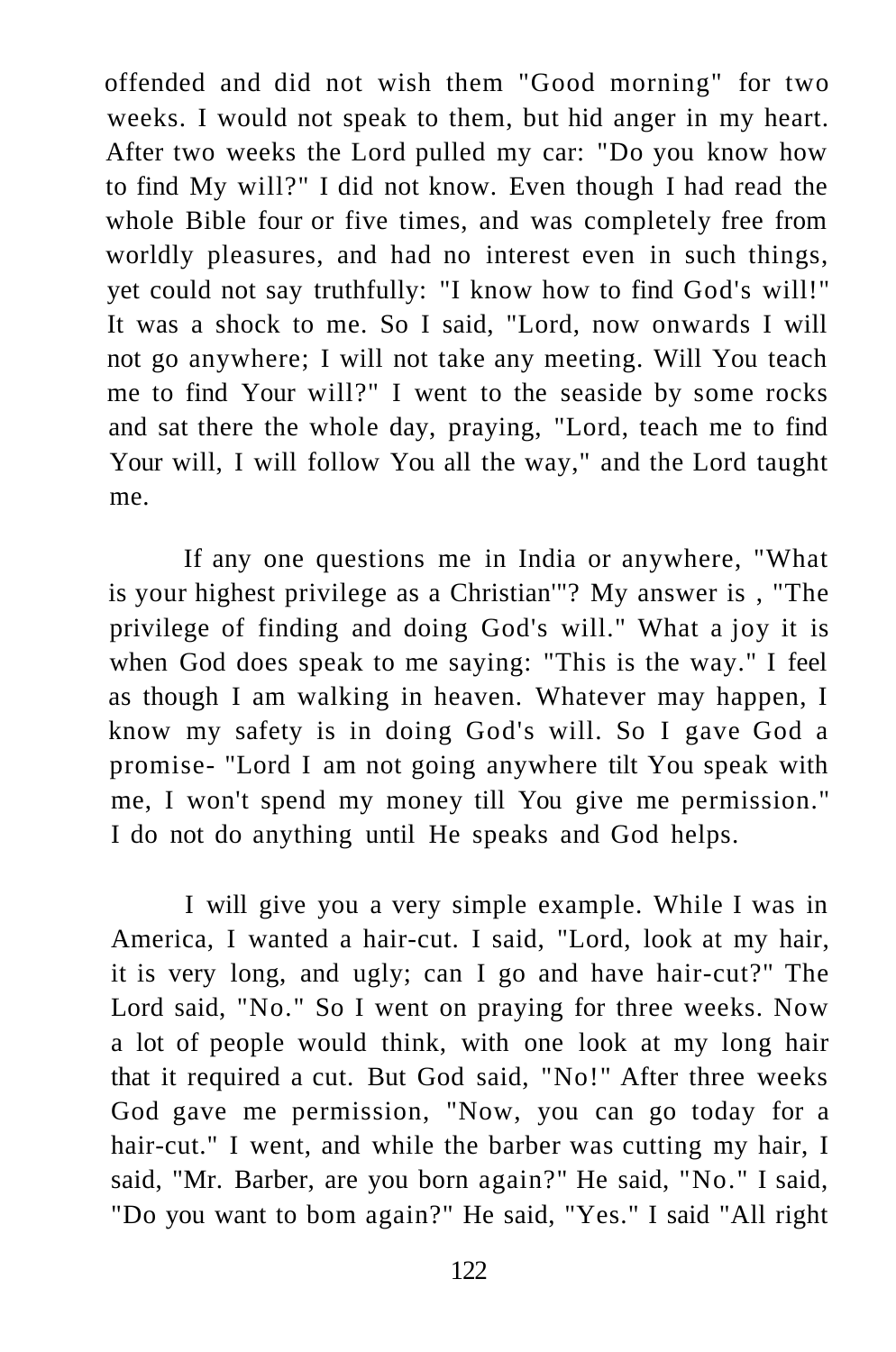cut my hair, and I'll show you how to be born again." He cut my hair and I took my Bible and showed him how to be born again. He knelt down by the chair and was bom again. I said to him as I left: "The bill please." But he would give me no bill, so I got a free hair cut! I got both, a hair-cut plus a soul. What a joy it was! and just because it was God's time. I know my time is in God's hand, my body is the temple of the Holy Ghost which is in me, which I have of God; and I am not my own ; "Ye are not your own" (1 Cor, 6:19). As believers, please mark carefully, our body is His temple, our money belongs to Him, and our time belongs to Him, because the Lord Jesus has a double claim upon us. First of all, He is my Creator; He made me, gave me life; and secondly He is my Saviour, as Isaiah 43:1 says "But now thus saith the Lord that created thee O Jacob, and he that formed thee, O Israel, Fear not: for I have redeemed thee, I have called thee by thy name; thou art mine." First of all God is saying, "Jacob, I have formed thee, not your mother, but it is I who have created thee, I am your Creator." That is the first claim. And then He says: "I have called thee by thy name, I have redeemed thee." I am the purchased possession of the Lord Jesus Christ. He purchased me by His blood and that is why my time, my money, my energy and my body belong to Him, for I am not my own.

I remember very clearly, one day my mother said to me. "My son, will you kindly stay for one more day?" I said, "No mother, the Lord has spoken to me, and I must go by today's train." She said, "I *am your* mother, I have got some claim over you". I said, "Yes, only one claim, but the Lord Jesus has a double claim over me; He is my Redeemer and also my Creator. I know He must come first." She said, "All right, you pray and see what He says". So I prayed; "Lord Jesus Christ, my mother says stop for one day, can I?" The Lord said: "No."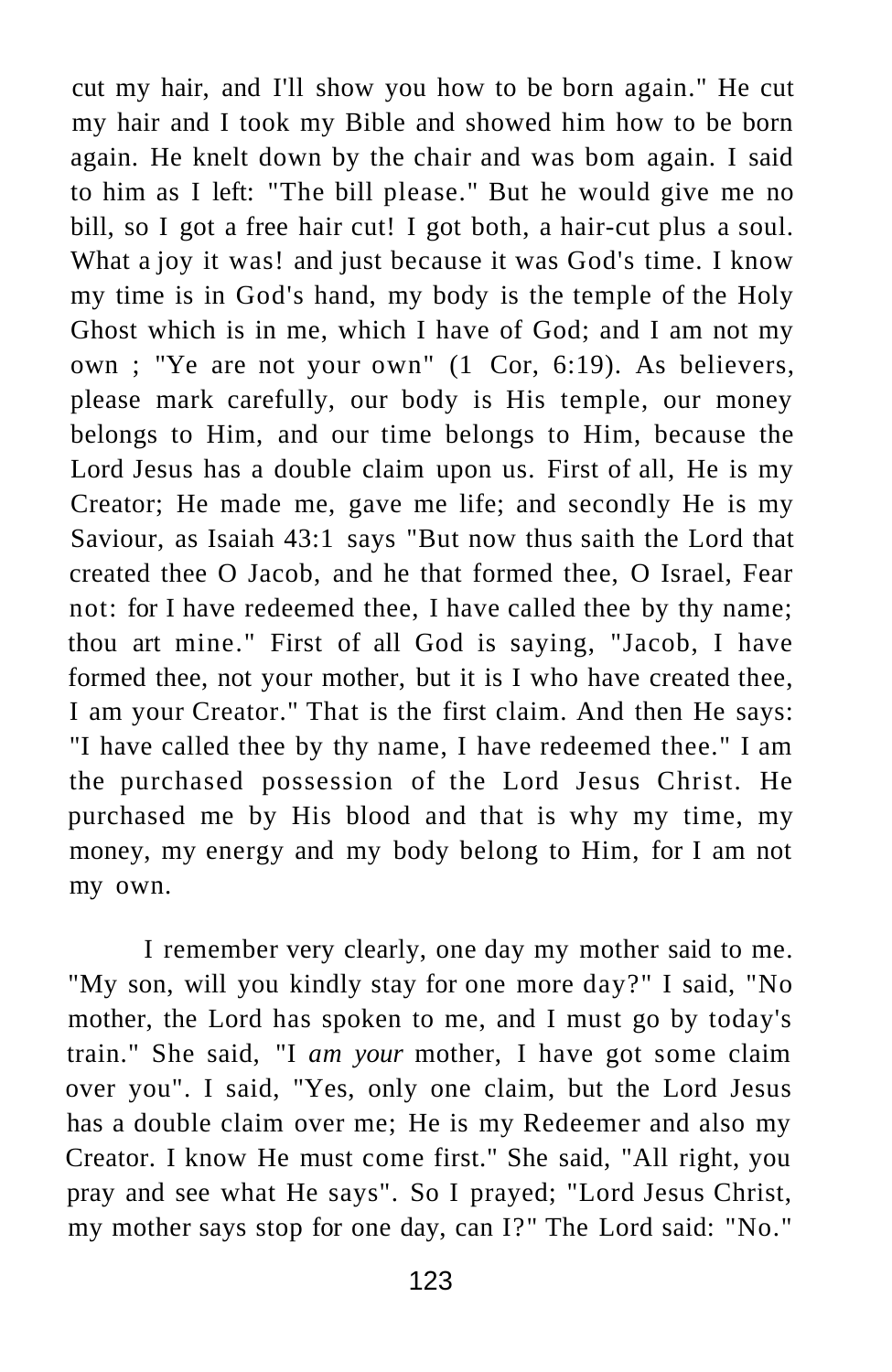So I told my mother that I was very sorry, the Lord was saying that I must go, and I must obey Him. Then she wanted to know why God was saying so. It is because He must come first. '"I He that loveth father or mother more than me is not worthy of me." (Matt. 10:37). That is why we are given the Holy Spirit, to lead us step by step, and thank God when we wait patiently. we can find His perfect will.

To be sure of God's will you have to have a sevenfold evidence. I will give you in brief these seven evidences of God's will. **First** of all 1 Sam. 16 :12. We can call this **The witness of the Holy Spirit.** "'And he sent, and brought him in. Now he was ruddy, and withal of a beautiful countenance, and goodly to look to. And the Lord said, Arise, anoint him: for this is he." This was a man of God, called Samuel, sent by God Himself to the house of Jesse of Bethlehem to find David. He was about to be deceived when he saw Eliab the elder son. Going by his height and stature, he thought he was the right man to be a king, but God said, "No!" God said, "Don't look at the countenance or stature, this is not my choice." He brought all his seven sons. But none of them were right. Then he came to David who was only a young fellow. God said. "Anoint him. this is he." That means, if you are in God's perfect will, the Holy Spirit will tell you. That is the witness of the Holy Ghost in my spirit, speaking to me.

The **second** evidence is in Psalm 119:105. This is **the**  witness of **the Word of God.** "Thy word is a lamp unto my feet, and a light unto my path." If you read your Bible very slowly and carefully every day, God will confirm His will through a portion from His Word, from your daily portion. It may be a fragment or a passage, or a whole chapter. I have found this to be *so.* During *my* early *morning devotions* or at midday or evening, I say, "Lord, will You kindly confirm Your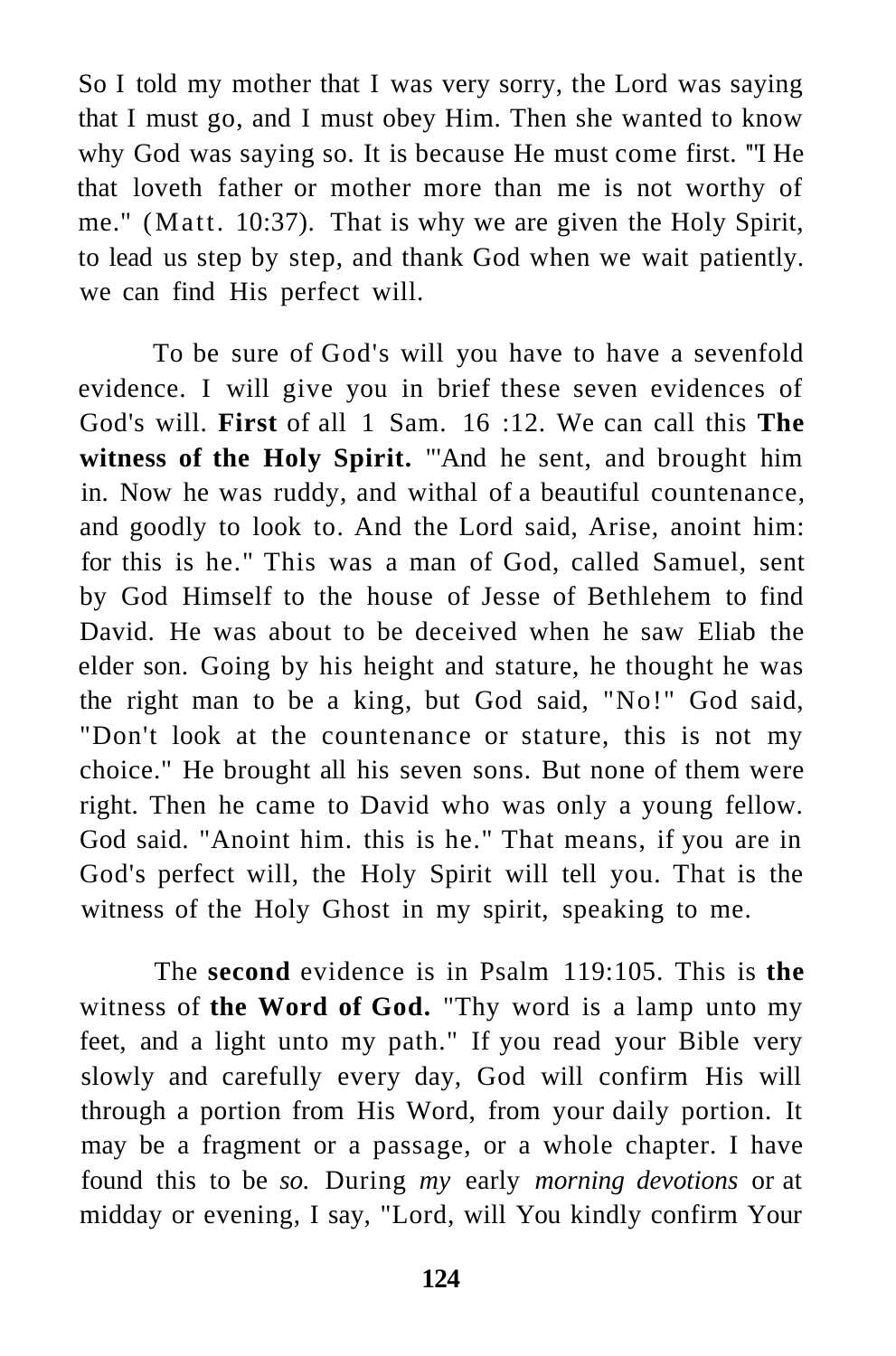will from the following verses?" Then I find a fragment coining to life and fullness.

The **third** evidence is found in Daniel 2:17-19- t**he witness of fellow-believers.** "Then Daniel went to his house, and made the thing known to Hananiah, Mishael, and Azariah, his companions : That they would desire mercies of the God of heaven concerning this secret; that Daniel and his fellows should not perish with the rest of the wise men of Babylon. Then was the secret revealed unto Daniel in a night vision." They began to pray together, and as Daniel and his companions prayed, God revealed the secret of the dream and the interpretation. You will find it very helpful if you begin to pray with your fellow-believers, or with God's servants or elders in the church. They are given for your safety. Do not be ashamed to go to your elder brethren for prayer, asking them to pray with you and help to find God's will.

The **fourth** evidence is in Isaiah 32 **:17- the witness of the growing, inward, multiplying** peace. "And the work of righteousness shall be peace; and the effect of righteousness, quietness and assurance forever." That is my fourth evidence of God's will, an inward, growing, increasing, multiplying, spiritual, heavenly peace. As you pray in the morning, in the evening, the next day, the third day and the fourth day. you will find God's peace multiplying like a river. That is your proof: God has spoken to me, the God of peace, and when He speaks there must be peace within your soul, God's own peace.

The **fifth** evidence is in the Acts of the Apostles 21:13 and 14. '"Then Paul answered, What mean ye to weep and to break mine heart? for I am ready not to be bound only, but also to die at Jerusalem for the name of the Lord Jesus. And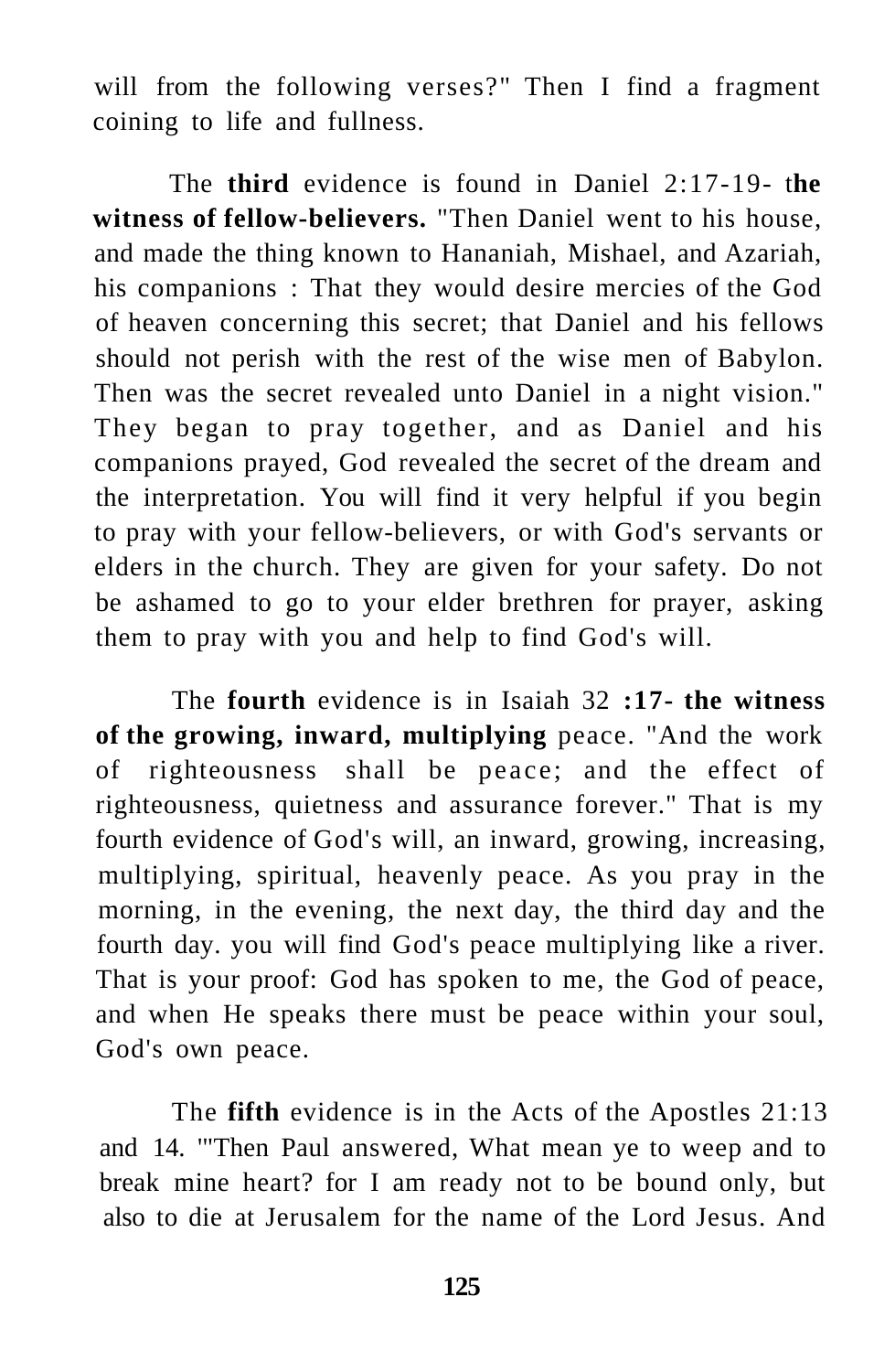when he would not be persuaded, we ceased, saying. The will of the Lord be done". God had spoken to Paul to go to Jerusalem. On the way came the prophet Agabus. He took Paul's girdle and tied his own hands and feet and said, "Thus saith the Holy Ghost, the man who owns this girdle will be so bound in Jerusalem." But he never said: "Do not go there." Though his friends said, "Don't go! We need you," Paul replied. "What mean ye to weep and to break mine heart? for I am ready not only to be bound but also to die." He had a strong faith, fully prepared for any hardship that might come his way. There are occasions when we have to face hardships to obey God's will. The **fifth** evidence is **the witness of a strong, active, growing faith.** When God does speak. He automatically creates in you a strong faith, ready for any hard situation. When God has spoken, I most obey Him at any cost.

The **sixth** evidence we find in Gen. 24: 10-14: "And the servant took ten camels of the camels of his master, and departed; for all the goods of his master were in his hand: and he arose, and went to Mesopotamia, unto the city of Nahor. And he made his camels to kneel down without the city by a well of water at the time of the evening, even the time that women go out to draw water. And he said, "O Lord God of my master Abraham, I pray thee, send me good speed this day, and shew kindness unto my master Abraham. Behold, I stand here by the well of water; and the daughters of the men of the city come out to draw water : And let it come to pass, that the damsel to whom I shall say, Let down thy pitcher, I pray thee, that I may drink; and she shall say, Drink, and I will give thy camels drink also : let the same be she that thou hast appointed for thy servant Isaac; and thereby shall I know that thou hast shewed kindness unto my master." He asked for **a**  very peculiar sign, by which he could be sure, for he did not want to make a mistake. His choice was not governed by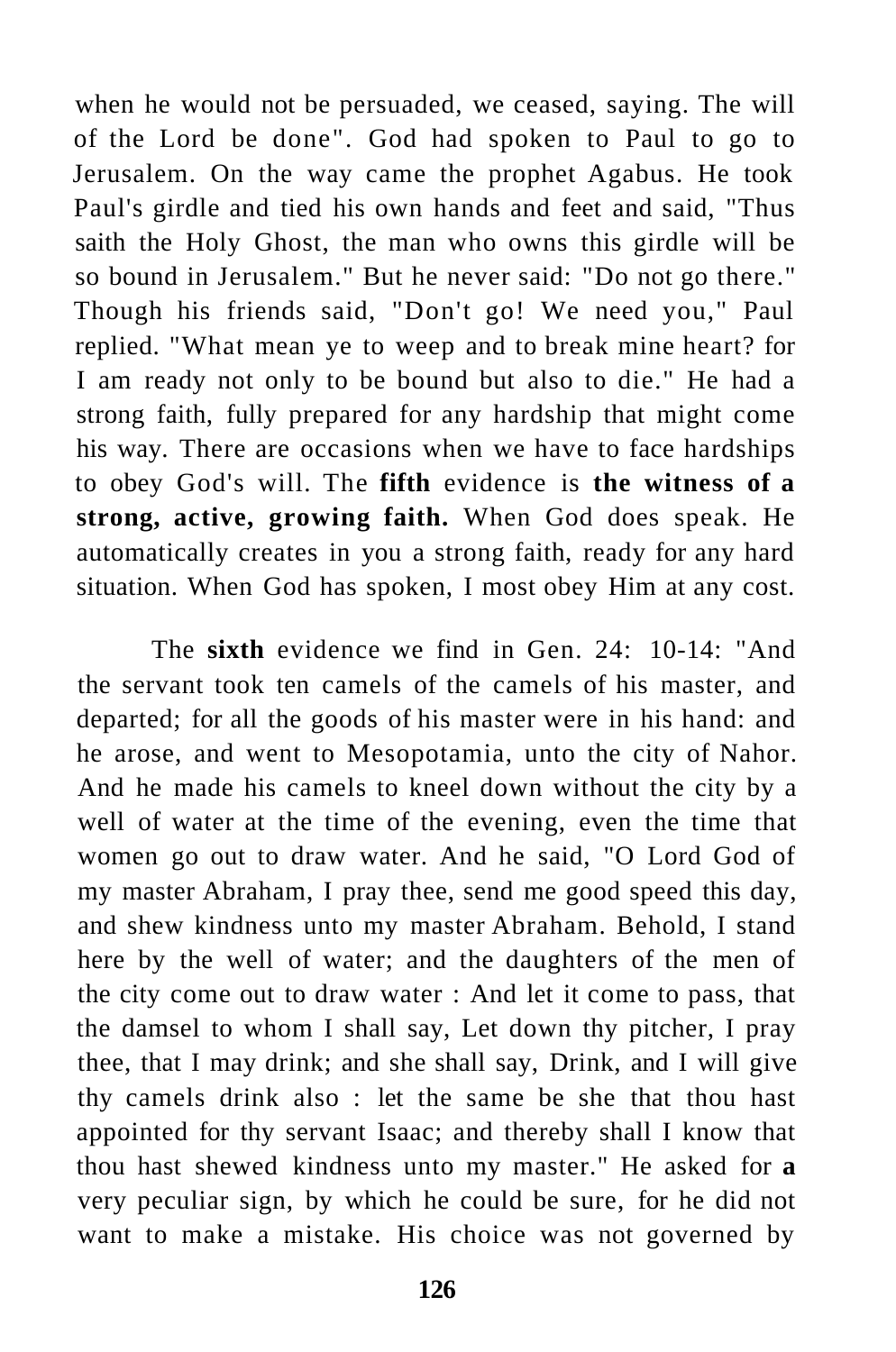height or face or family. He wanted **the witness of a sure sign.**  According to your own need and purpose or plan you can ask God for any sign, and He Will fulfil it. I have found by *experience, that* if He *has given we a sign.* He *has* always fulfilled it.

The **seventh** evidence is in Heb: 13:21- **the witness of His Name being glorified;** "Make you perfect in every good work to do his will, working in you that which is well pleasing in his sight, through Jesus Christ; to whom be glory for ever and ever." His Name should be highly magnified through that matter for which you are praying.

These are the seven evidences by which you can find God's will. The witness of the Holy Spirit in your spirit, the witness of the Word of God. the witness of fellow— believers, the witness of a growing, spiritual, multiplying, heavenly peace, of a strong, active faith, of some special sign being fulfilled, and of His Name being highly magnified. "For as many as are led by the Spirit of God, they are the sons of God" Rom 8:14. This is the third, outward manifestation of the Holy Spirit- His power to lead me and to keep me upon God's right path. The Spirit Will not leave you. When you are not in God's will you will become restless, you will feel that something has gone wrong. If you are in God's path there is a peculiar inward peace, that God is leading, that He **will** lead me; and I know that I am in His perfect will.

#### **4. The Spirit of adoption, leading to maturity**

"For ye have not received the spirit of bondage again *to fear; but ye have received the Spirit of adoption,* whereby we cry, Abba, Father" (Rom 8:15). In Greece the custom among wealthy people is, when a young man comes to age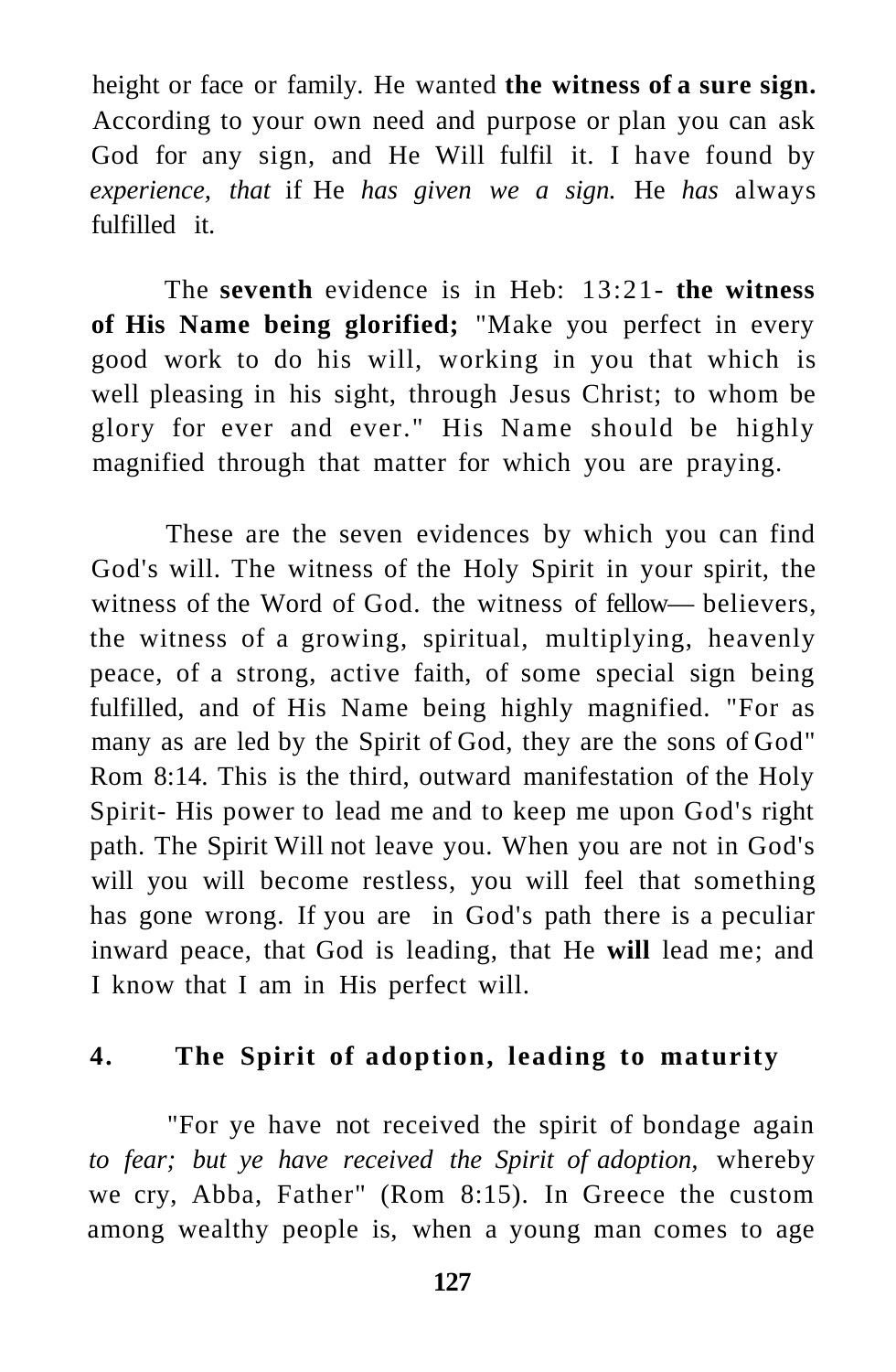i.e. about 22 or so, the father will gather all his friends, relations and neighbours and say: "Friends, now my son has attained the age of maturity. I can trust him. In your presence I give him authority from now onwards to sign all the business documents in my name." And he gives a very big key into his son's hand saying, "Now, my son, today I give you full authority to sign all the business papers in my name." We have the same thought here. God gives us the Spirit of maturity. Many of us remain babes spiritually and for many years we have no ability to bear spiritual responsibility. We only know how to come for the meetings, sit for a while, sleep for a while and go home afterwards. We enjoy the choruses and singing, but during the message we are half asleep and half awake. We have no interest in God's work and no desire to bear any active responsibility in the House of God. That is our Christian life. But as believers we are called by God to bear responsibility. Every believer has been given by the Lord Jesus Christ some work or job to do and he must do it. "For the Son of man is as a man taking a far journey, who left his house, and gave authority to his servants, and to every man his work, and commanded the porter to watch" (Mark 13:34). That is the Lord's parable. He said that He Himself was going on a far journey and He gave authority to His servants, that means to the apostles, prophets, evangelists, pastors, *and*  teachers. They have authority to give God's Word with authority. Then He says, "To every man his work." The Lord Jesus Christ gave every believer some job to do, and when He comes back we have to give an account to Him of the different talents we have received from Him, whether it be five talents or three or two or one. So many believers have no desire to do any job in the House of God, but we are given the Spirit of maturity to help us to bear the burden and say by faith: "Lord Jesus Christ, give me some job, give me some work to do for Thee!"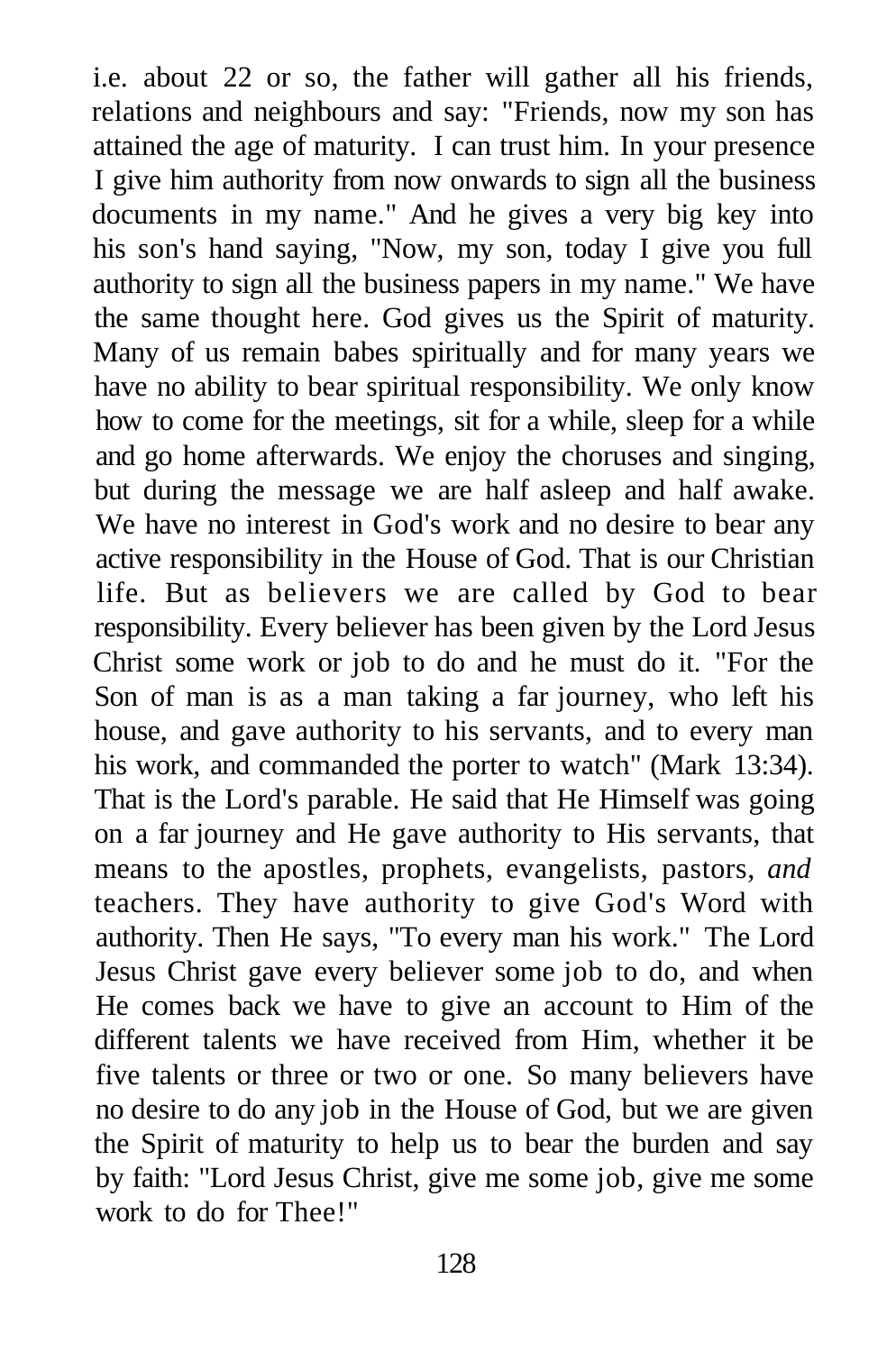Sometimes if you stay as a guest with a family, you feel happy if you wash the vessels or scrub the floor and wash the clothes. But in the House of God you go to sleep. You are very clever at washing vessels, scrubbing the floor or washing shirts, but in the House of God you want no job. If you want to grow spiritually, you must have some job in the House of God. You must find out by prayer: "Lord, tell me what is my job, what is my service in Your House, and I will do it gladly." What He says, do it, for that is how we grow spiritually by the work of the Holy Spirit.

#### **5. The Witnessing Spirit**

"The Spirit itself beareth witness with our spirit, that we are the children of God: And if children, then heirs; heirs of God, and joint-heirs with Christ" (Rom. 8:16,17). The **witnessing Spirit is the fifth** work of the Holy Spirit to teach me about my share of the heavenly inheritance that the Lord Jesus has for me in heaven, for we are joint-heirs. If your father is going to leave you some property, you must learn how to look after it, otherwise it will be wasted. The Lord Jesus Christ has made me a joint-heir of His inheritance and I must learn upon the earth, how to look after it. All my suffering upon the earth is for a purpose, to teach me, to educate me, to help me, and train me, to enjoy my heavenly inheritance.

Vs. 17-18 "heirs of God, and joint-heirs with Christ; if so be that we suffer with him, that we may be also glorified together. For I reckon that the sufferings of this present time are not worthy to be compared with the glory which shall be revealed in us." The work of the Holy Spirit is to tell me how God has prepared for me in heaven a great inheritance. All your sufferings, afflictions, trials and hardships of any kind,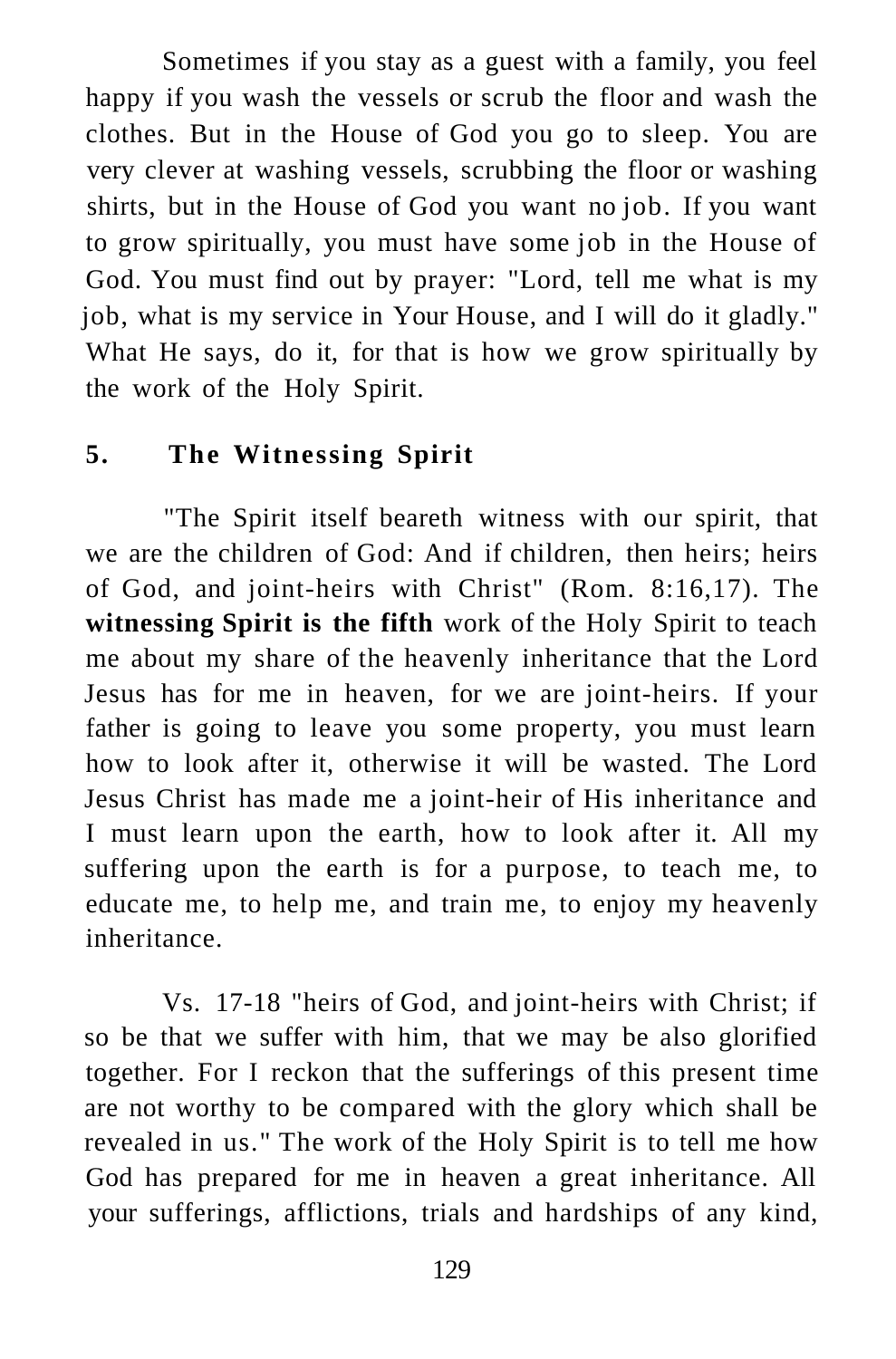are your education and training, for your enjoyment of the heavenly inheritance. That is why we are triumphant in our trials, and do not murmur or complain, but thank God for suffering. For through this suffering we are qualified to reign with the Lord Jesus in heaven.

## **6. The Helping Spirit**

"Likewise the Spirit also helpeth our infirmities: for we know not what we should pray for as we ought: but the Spirit itself maketh intercession for us..." (Rom 8:26), We do not know what to pray for, but as we begin to obey the Holy Spirit, He will remind us for whom to pray. '"And this is the confidence that we have in him, that, if we ask anything according to his will, he heareth us" (1 John 5:14). The Holy Spirit will remind you almost every day to pray for someone. We do not know where they are or what they need. When we go upon our knees the Lord says, "Pray for So and So, and So and So," and that is why I do not have any written list of prayer. Then I get a letter saying: "I was sick and your prayer was just in lime". As you wait on the Lord, He will remind you to pray for someone may be, in India or Africa; and by your prayers some are healed or comforted, some are strengthened or guided, some even are protected from danger. It is my privilege, as the Lord's servant, and partner, and co-worker to pray for many people in every part of the world. I can spend hours in prayer in this way, and what a joy it is! In the beginning I could pray for hardly 15 minutes. I could lead my Bible for a long time and have a good time at it. I could attend long meetings, but could not pray for more than 15 minutes. Hither my knees were aching, or my stomach was aching, or my head was aching; but not now; it is fellowship, it is joy, it is strengthening to pray, morning, midday, or *evening,* at any time. I am reminded by the Spirit about many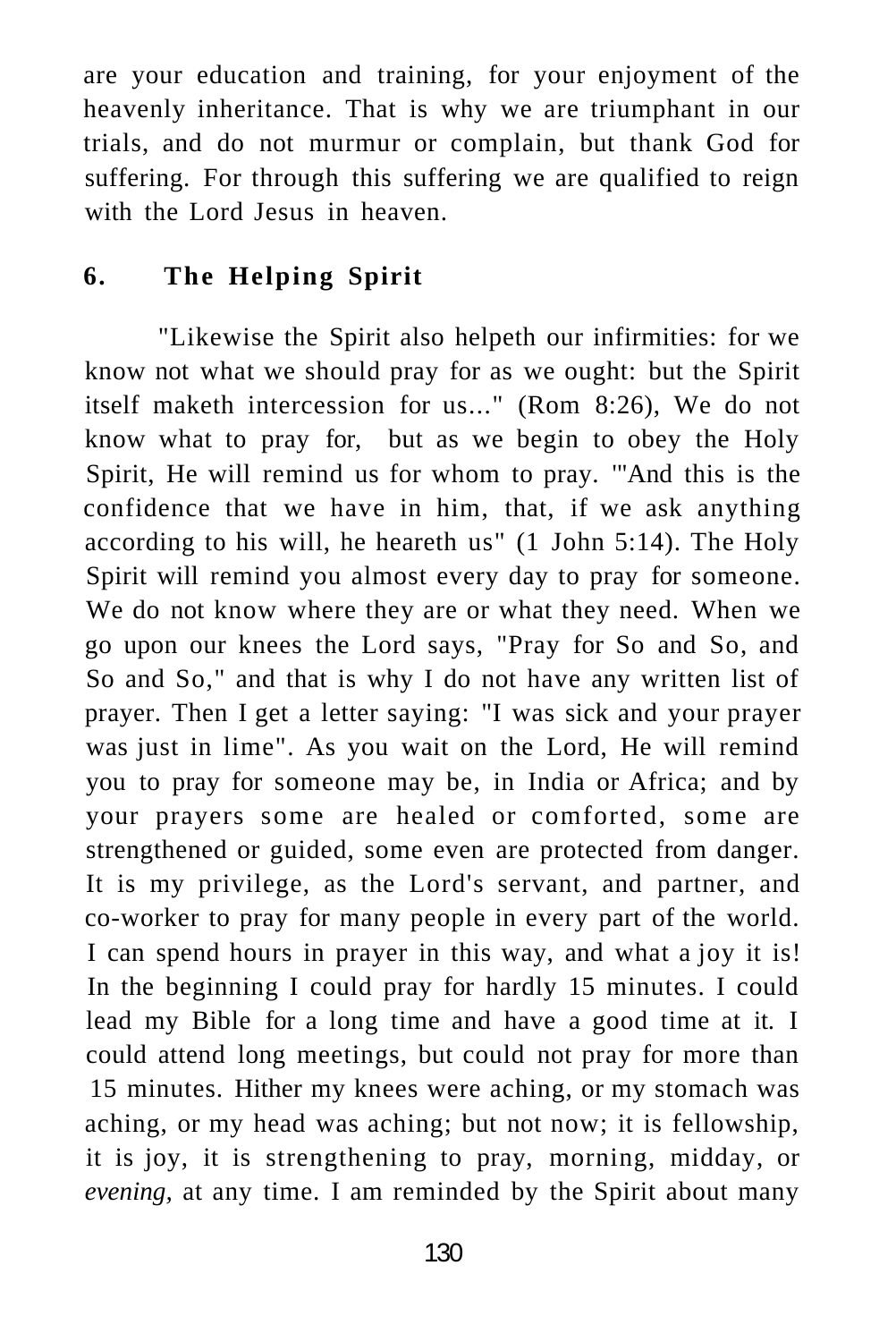things in many parts of the world. He has helped me to remember many people wherever they are and whatever their needs be.

## **7. The Interceding Spirit**

"And he that seareheth the hearts knoweth what is the mind of the Spirit, because he maketh intercession for the saints according to the will of God" (Rom. 8:27). The Spirit is given to us that we may be able to intercede for God's saints. In the end days the enemy will be very active. "And the great dragon was cast out. that old serpent, called the Devil, and Satan, which deceiveth the whole world: he was cast out into the earth, and his angels were east out with him. And I heard a loud voice saying in heaven, Now is come salvation, and strength, and the kingdom of our God, and the power of his Christ: for the accuser of our brethren is cast down, which accused them before our God day and night. And they overcame him by the blood of the Lamb, and by the word of their testimony; and they loved not their lives unto the death" (Rev. 12:9-11).

"Therefore rejoice, ye heavens, and ye that dwell in them. Woe to the inhabiters of the earth and of the seal for the devil is come down unto you, having great wrath, because he knoweth that he hath but a short time. And when the dragon saw that he was cast unto the earth, he persecuted the woman which brought forth the man child. And to the woman were given two wings of a great eagle, that she might fly into the wilderness, into her place, where she is nourished for a time, and times, and half a time , from the face of the serpent" (Rev. 12:12-14). In the end days the devil uses three weapons against God's people, he is the deceiver, secondly, he is the accuser, and thirdly, he is the persecutor, (v.9) "And the great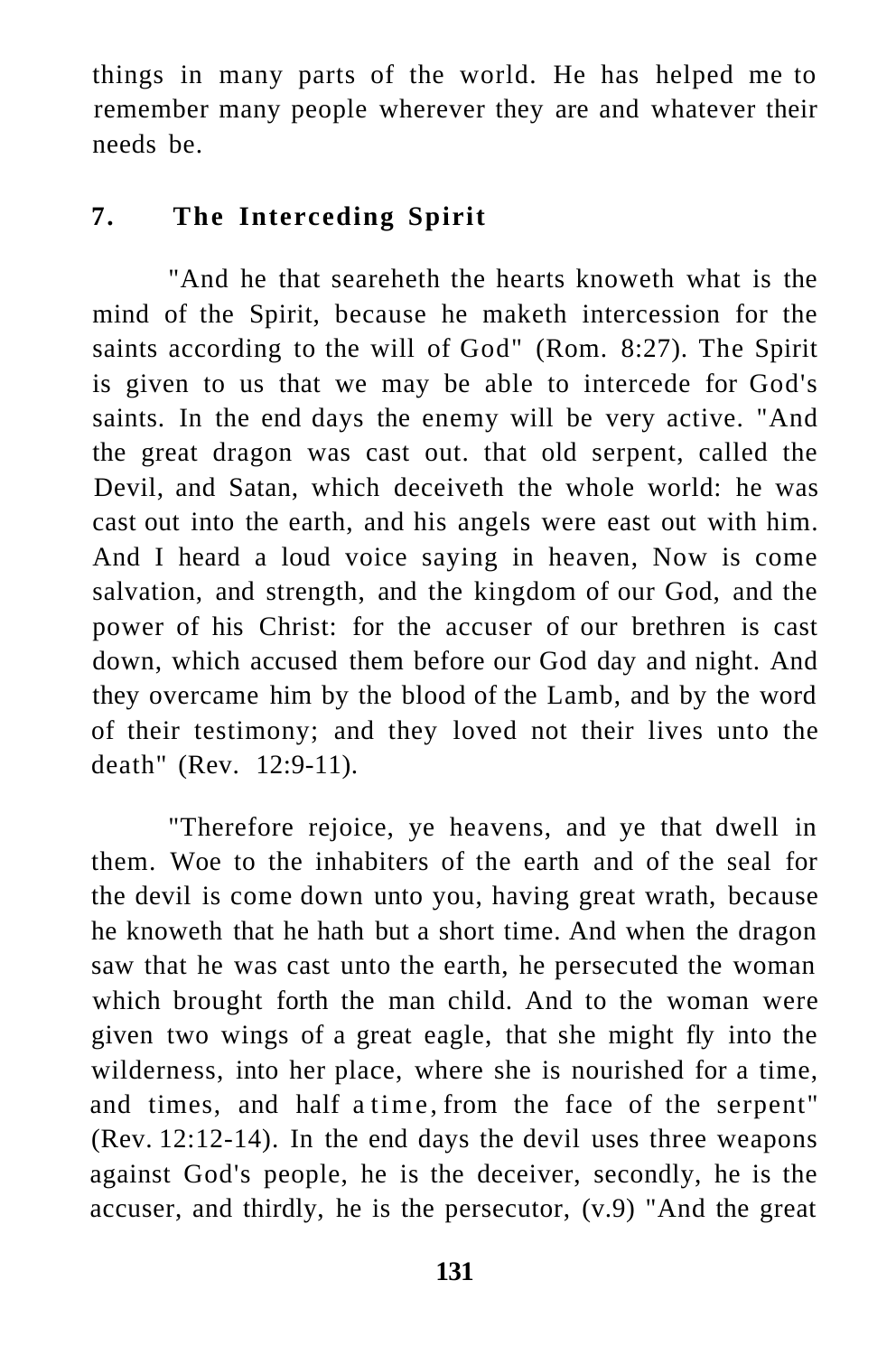dragon was cast out, that old serpent, called the Devil, and Satan, which deceiveth the whole world." That is the first weapon the devil uses-deceiving God's people. Secondly v. 10. "And I heard a loud voice saying in heaven. Now is come salvation, and strength, and the kingdom of our God, and the power of his Christ : for the accuser of our brethren is cast down, which accused them before our God day and night." And thirdly (v. 13) "And when the dragon saw that he was cast unto the earth, he persecuted the woman, which brought forth the man child." The devil as an accuser goes about accusing God's servants and His saints. You will be surprised how many people are used by the devil to make a false charge against God's people. Sometimes they say many horrible things, just to cause trouble. So the devil has power to be an accuser and a deceiver and a persecutor; but we can intercede for those people. I have been reminded again and again with a burden upon my heart to intercede for so and so, and that means perseverance and travail in prayer. We can pray no ordinary prayer, when so many saints are being attacked by the devil by persecution or deception or accusation. Only by intercession can they be protected. In India when God's people were being accused for many things we decided to intercede. Sometimes we had a whole night of prayer, or a whole day of prayer. We never bothered to write any letter of defence but by intercession they were protected. God's Word says; "No weapon that is formed against thee shall prosper; and every tongue that shall rise against thee in judgment thou shalt *condemn.* This is the heritage of the servants of the Lord" *(ha.*  54 :17). It is only by intercession that we can help them. Do not waste your time in writing letters for self-defence, and do not lose your sleep either. Have a full meal and go to sleep; but intercede for them. By intercession we claim God's protection for those who are being attacked by the devil either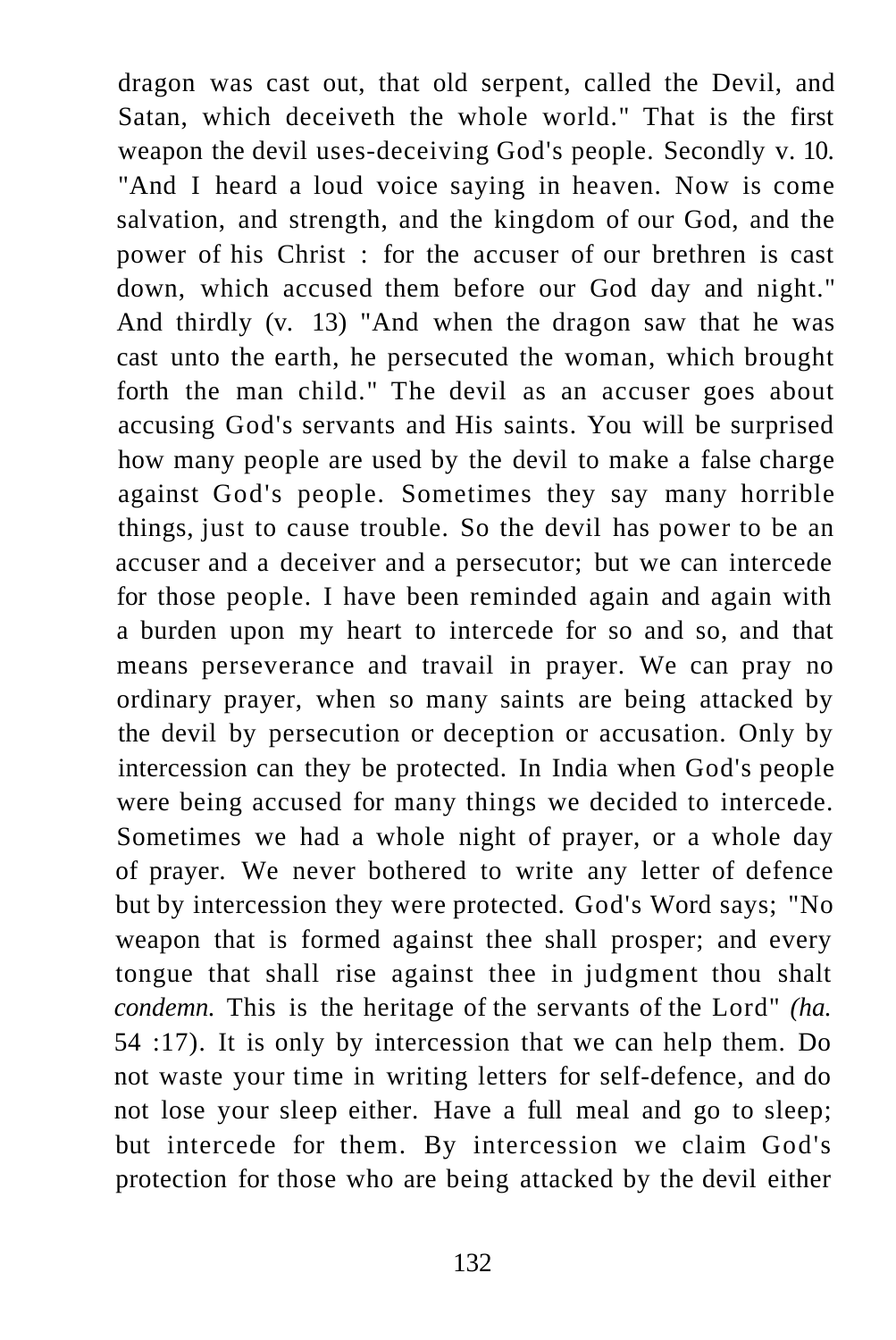by accusation or deception or persecution. The devil has great power to persecute God's servants and saints. We protect them by intercession, by travailing in prayer.

Thus I have shown you the seven outworkings of the Holy Spirit. Hirst of all the indwelling Spirit; secondly, the quickening Spirit; thirdly, the leading Spirit; fourthly, the Spirit of adoption or maturity; fifthly, the witnessing Spirit; sixthly the helping Spirit and seventhly the Spirit of intercession. This is the sevenfold outward expression of the work of the Holy Spirit which can be seen by friends, enemies, neighbours or relations. So keep them in mind and pray by faith: "Lord Jesus Christ, I want to be with You on Your throne. Will You kindly possess me completely by Your Spirit? Fill me with Your Spirit according to Your promise; I am ready." Claim the sevenfold fulness, and He will show you how it can become yours.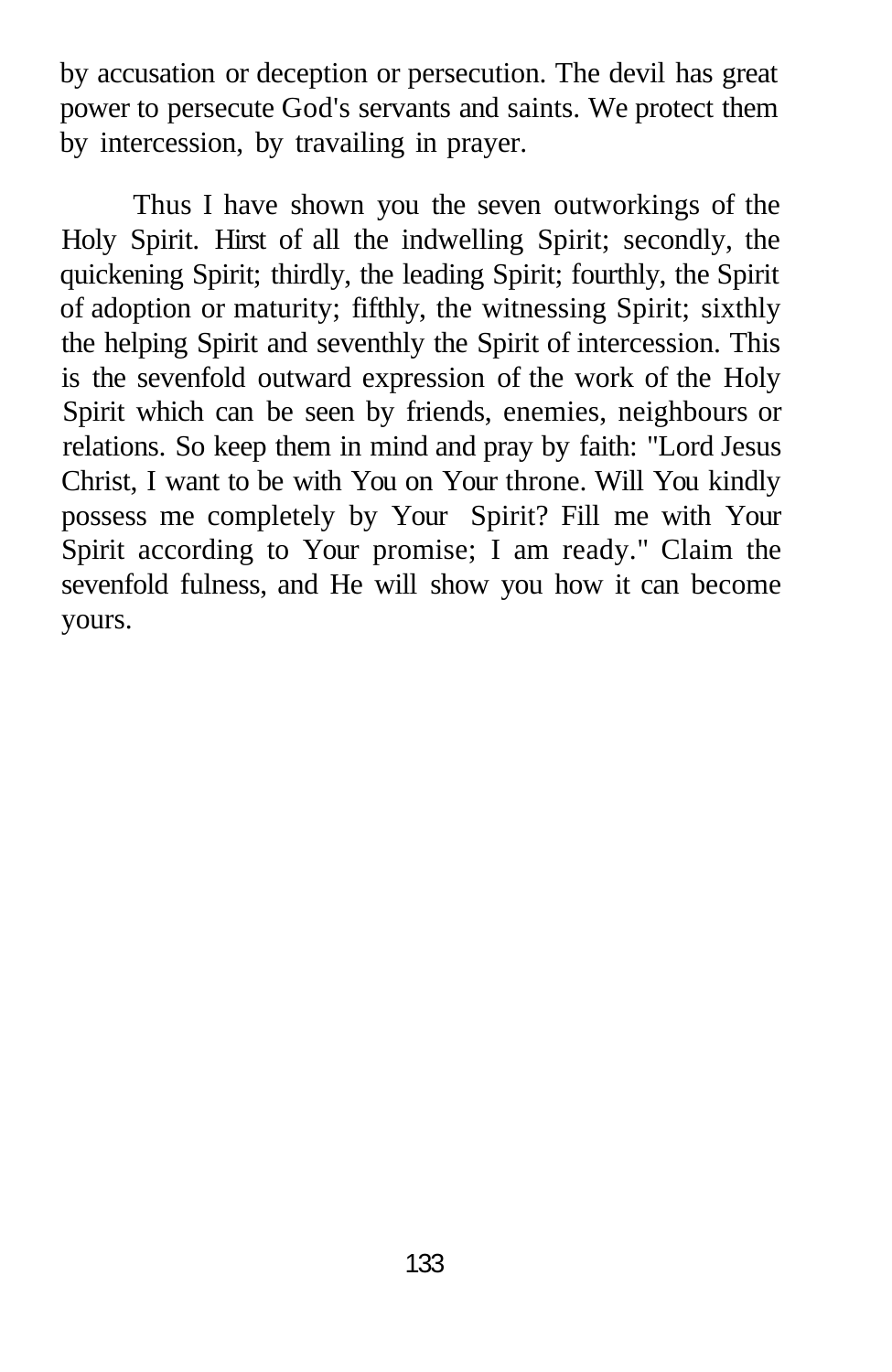# 6. THE SEVENFOLD MINISTRY OF THE HOLY SPIRIT IN THE LIFE OF THE LORD JESUS CHRIST

I want to bring to your attention the words, "The seven Spirits which are before his throne" (Rev. 1:4). The message of the book of Revelation is very important for the end days. Please do not be careless about reading it, for even though you cannot understand many details, there is no need to worry. As you prayerfully go through this book with childlike faith, God will reveal many mysteries. You can never learn hidden meaning through books, preachers, commentaries or other means. According to our need we are taught of God the hidden mysteries. I have found much blessing by simply going to Him in faith. From the beginning of my Christian life I know the Bible is the Word of God, but I had to go to it a hundred times before I began to see its deep meaning. I want to share with you what God has shown me.

The main message of the book is. God wants us to be with Him upon the throne. He is not satisfied by forgiving our sins only. He is longing to work in us till we are with Him upon the throne. The Lord says in chapter 3:21 : "To him that overcometh will I grant to sit with me in my throne, even as I also overcame, and am set down with my Father in his throne." The throne means kingdom, dominion, power and authority. God wants us to have a share in all this and He has made every provision to bring us to His throne. He wants us only to obey Him and follow Him and He tells us how to do so. It is to this end that we are given these words : "The seven Spirits." You say, "I know my weakness, how I fail God every day." We all do. When I point my finger at others my own hand convicts me. There are four fingers pointing towards me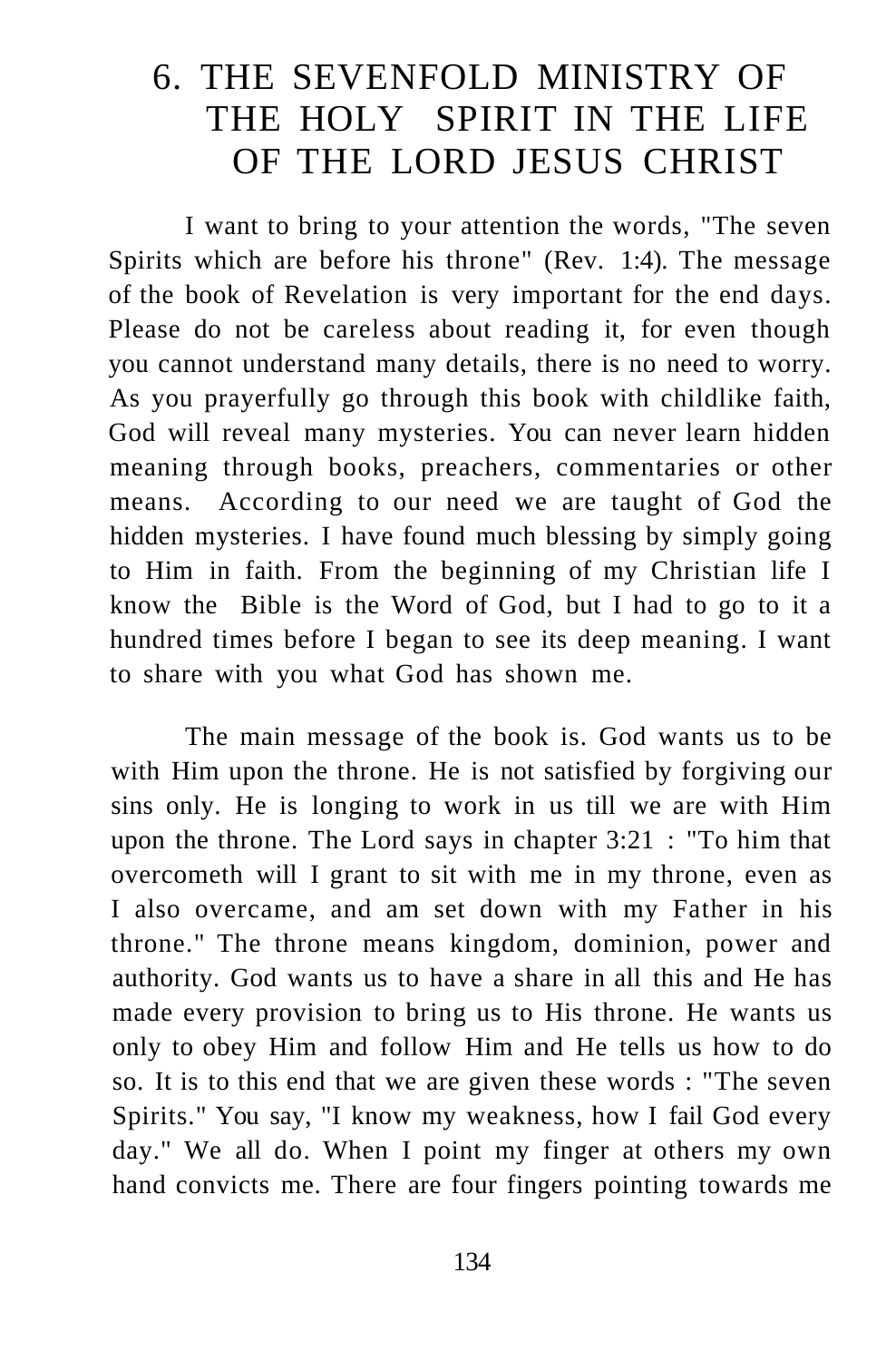and one towards you, which means I have four weaknesses while you have only one. None of us are free from shortcomings and failures but praise God for His wonderful salvation! He is able to lift us up high and keep us upon the throne, provided we give the Holy Spirit full freedom-to do His work in us.

The number seven is repeated many times in the Bible, and stands for perfection and completion. There are seven churches, and these represent the whole Church of the Lord Jesus Christ. Similarly, the Bible speaks of a book with seven seals, a book which contains perfect knowledge, about things so far hidden. The number seven indicates God's perfection, which means that if I permit the Holy Spirit to work in me daily, fully and freely, I shall rise higher and higher till I reach God's throne. This is something impossible to do by myself.

We have seen the sevenfold work which the Holy Spirit accomplishes in us, both inwardly and outwardly. God works in us according to our willingness to be possessed and used by Him.

## Now we shall see **the sevenfold work of the Holy Spirit in the life of the Lord Jesus Christ.**

How did the Holy Spirit work in Christ? In Luke 1:34, 35 we read: "Then said Mary unto the angel, How shall this be, seeing **i** know not a man?" And the angel answered and said unto her, The Holy Ghost shall come upon thee, and the power of the Highest shall overshadow thee: therefore also that holy thing which shall be born of thee shall be called the Son of God." That is the **first** great work of the Holy Spirit in the life of the Lord Jesus Christ. He was **conceived by the Holy Spirit,** and not by human activity.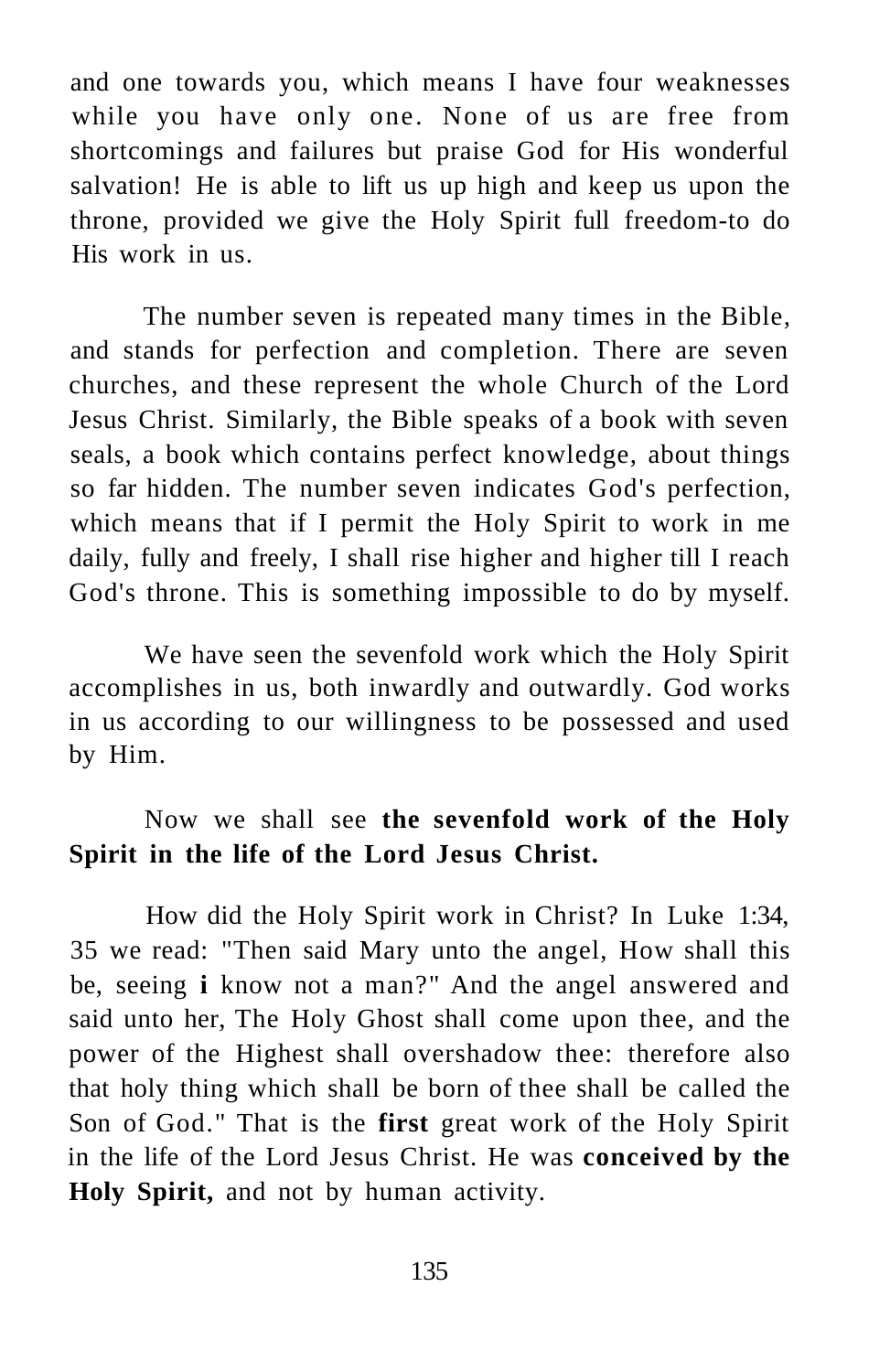In the same way we also are born again by the Holy Spirit and not by human wisdom or cleverness. No matter how many sermons we hear they cannot accomplish in us the work of salvation. The Lord told Peter the same thing in Matthew 16: 15-17, "He saith unto them, But whom say ye that I am? And Simon Peter answered and said, Thou art the Christ, the Son of the living God. And Jesus answered and said unto him Blessed art thou, Simon Bar-jona: for flesh and blood hath not revealed it unto thee, but my Father which is in heaven". Peter had been with the Lord Jesus for three years. What a privilege! He forsook all and followed Him and for three years saw every miracle He had done; and heard every sermon He had preached. When Peter said, " Thou art the Christ," the Lord said, "Don't think Simon, that you understand Me because you are with Me; don't think you understand Me by seeing My miracles, or by your own cleverness. My Heavenly Father has revealed this to you." Unless the Holy Spirit comes into us, none of us can know the Lord Jesus Christ as our Saviour. For salvation is not by sermons or human activity, or reasoning or argument; but by the work of the Holy Spirit in divine revelation. By that alone I realize that He died for me, personally, and it was by that personal revelation that the work of the Gospel began and spread to many parts of the world.

I have often told this story, but I will tell it again. An artist in Germany was painting a portrait of a young girl. In his studio was a painting of the Lord Jesus Christ on the Cross. This young girl had never before seen such a painting. She was curious *and* kept asking : "Who is that person?" The artist tried to avoid answering, but she was persistent, and at last he said vaguely, "He is the One Who died for the world." "He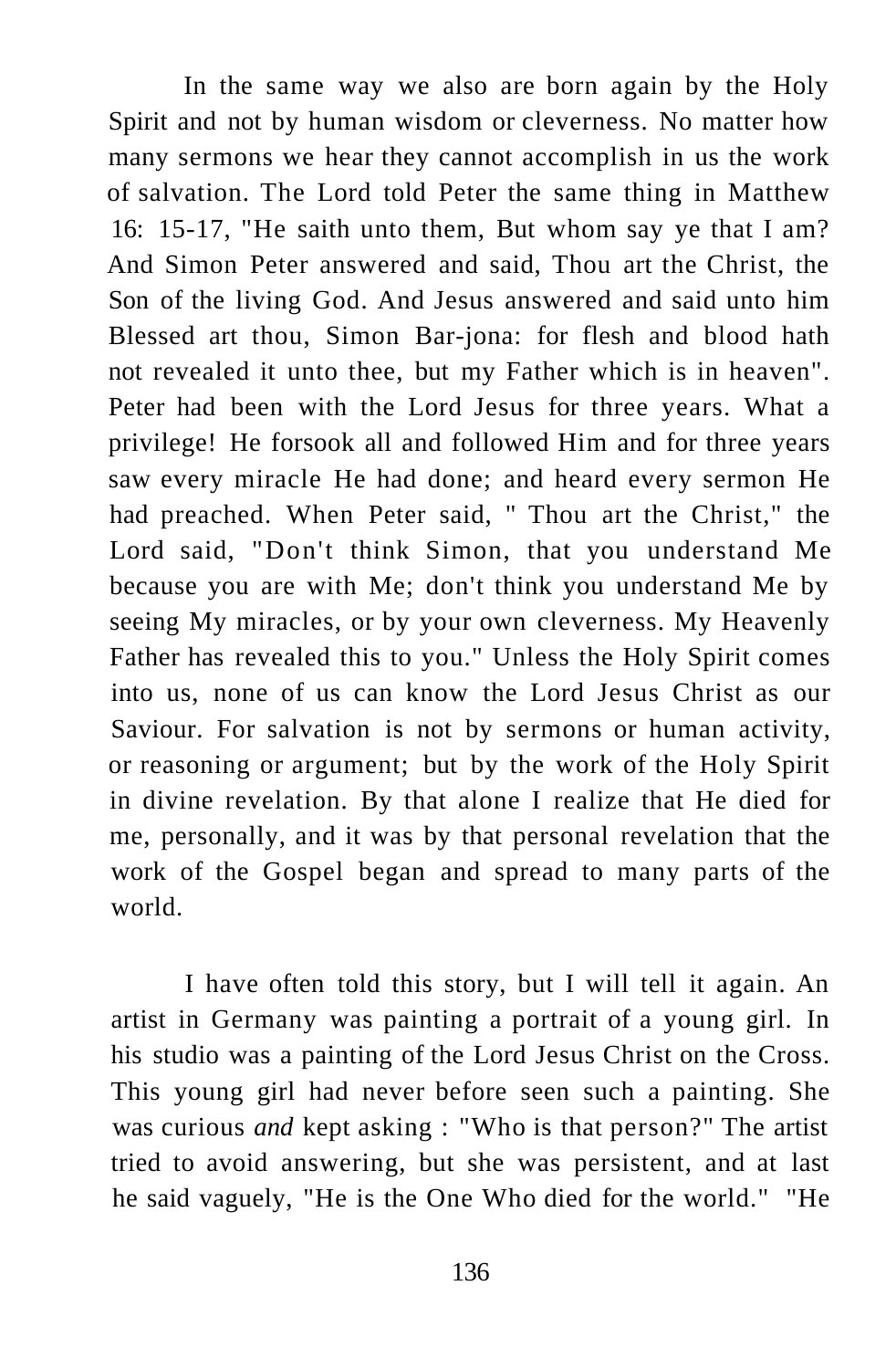must have been a very great person to die like this", she said, '"I wish I had known Him." She came to realize that if the Lord Jesus Christ died for the world. He had died for her and she believed, and loved Him in return. One day she sent a message to the artist: "I am very ill, will you please come and see me before I die? I want to see you and thank you." The artist came and saw the dying girl, but her face was shining with perfect peace. She said, "Sir, I want to thank you for introducing me to the Lord Jesus Christ. Till I came into your studio, I never knew Who the Lord Jesus was. It was there I heard something about Him. Now I know that He died for my sins. I know He has forgiven me, and I am going to Him," with that she closed her eyes peacefully and slept in death.

The artist thought, "How strange! That portrait of Christ has been lying in my studio for so many years but I am the same man. The knowledge that changed her has not changed me". For a long time he sat thinking, till the love of the crucified Christ filled his heart, and he wept in repentance and also believed. Then he said : "Now I shall paint another picture of the Lord Jesus on the Cross." For many months he laboured on the picture and after finishing it he wrote at the bottom- **"All this I did** for thee, **what hast thou done for** Me?"

Years later, when the artist had passed away, the picture hung in an art gallery in Germany, and many came and looked at it and went away. But one man, Count Zinzendorf by name came there and could not leave the place. Again and again he read the words, " **All this I did for** thee, **what hast thou done for Me?"** For hours he stood there till closing time. For the first time in his life he realized that Christ had died for him also, and there in the art gallery he knelt down not caring who saw him and gave himself to Christ. Later he gave all his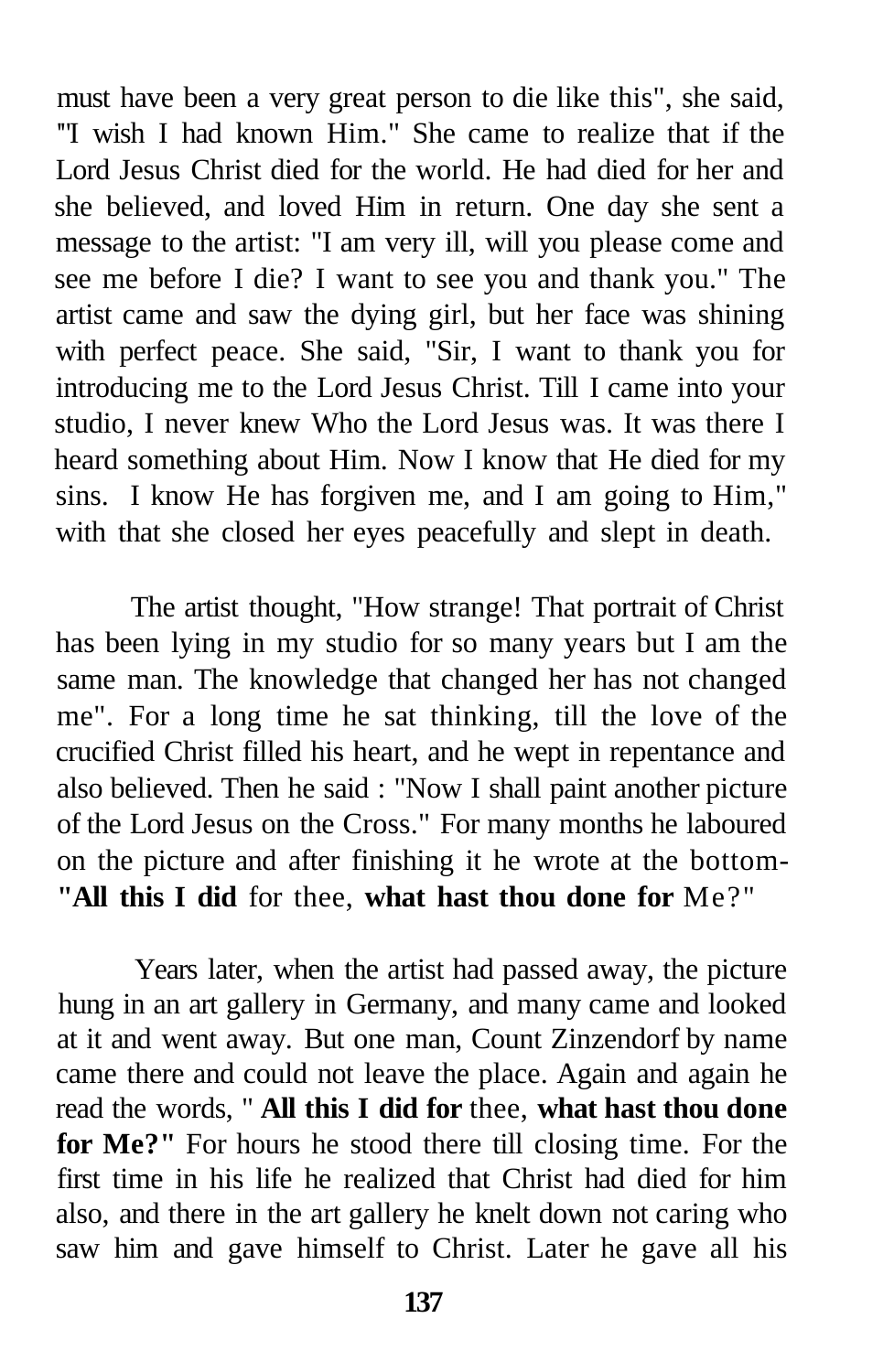wealth and property for Gospel work. That is how the work of the Moravian Mission began. Zinzendorf became the founder of the Mission. It was through the Moravians that Wesley was born again on his way to America.

This proves to us that it is not by reasoning, but by the Holy Spirit that the eyes of the spirit are opened. You may argue with someone for years, and nothing happens. But as soon as we begin to pray something begins to happen. It was like that with my father. After my conversion, he read the whole Bible. He said to me, "Yes it is a wonderful book but I cannot say this is the only book." I said, "I am not going to argue with you. I shall only pray for you. The day will come, I am sure, when the Lord will deal with you and will know this is the only book." He read it a second time- the whole Bible, then the third time. He said to me, "Yes it is a wonderful book but I cannot say the Lord Jesus Christ is the only Saviour."

One day we were having a meeting in my own home town. About ten to fifteen Hindus got together and tried to stop the meeting with stones. After the message was over the people knelt and began to pray. One sister began a chorus, "What can wash away my sins? Nothing but the blood of Jesus!" They sang the chorus again and again with tears. The Hindus got up and went outside, then came in and out stamping with their shoes on the floor and trying to disturb us. However, no one took any notice though for half an hour they kept going out and coming in again. That night my father was there. He said to me, "Now I am convinced that there is some power in these meetings. They tried their best to disturb but they could not." I saw those Hindus myself. That night I saw my father saying, " Lord have mercy on me. Lord have mercy on me. I am a sinner, Have mercy on me." After a while he went for a high court case, saw an empty church; feeling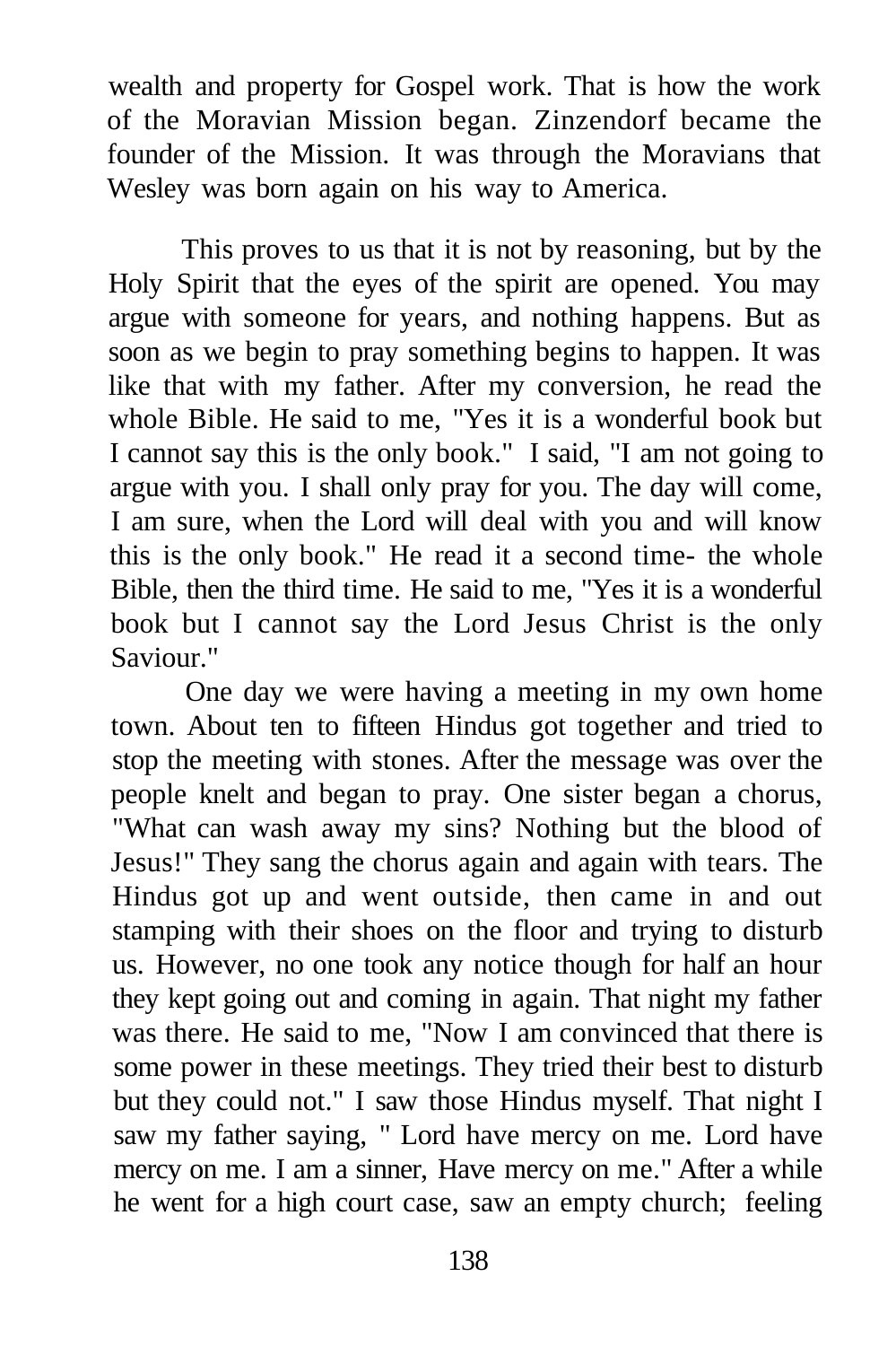very tired he went inside to take rest. Suddenly he saw a bright light before him and heard these words, "Behold the Lamb of God which taketh away the sin of the world." My father said, '"Lord Jesus, You have saved my son, save me also." Then he told me, "'Now I know this is the only Book." He humbled himself and was baptized and his face shone as he witnessed in baptism. Now he has gone to Glory, but I know we shall meet again.

Unless we learn to pray for people, for their salvation, they will not he saved. We think sometimes that by worldly methods and cleverness, by good preaching and music we can save many souls. This is deception. The real work of God is wrought only by the Holy Spirit. We cannot leave Him out, however clever we may be. The Lord Jesus was born of the Holy Spirit. Our eyes can be opened only by the Holy Spirit. 1 Cor. 12 : 3 tells us : "I give you to understand, that no man speaking by the Spirit of God calleth Jesus accursed : and that no man can say that Jesus is the Lord, but by the Holy Spirit." This is a very important truth for salvation. Parents can pray for the conversion of their children, friends and neighbours pray, "Lord, save my brother, my sister, my wife, my husband or my children" and through your faith God can send the Holy Spirit into their hearts. Then they will grow, and learn to face any trial or persecution. John 2:23-25 reads : "Now when he was in Jerusalem at the passover, in the feast day, many believed in his name, when they saw the miracles which he did. But Jesus did not commit himself unto them, because he knew all men, And needed not that any should testify of man: for he knew what was in man." That was the first time the Lord Jesus came to the Temple. When He performed a miracle, many began shouting "He's the Messiah! He's the Messiah". The Lord said ; "I don't believe in you. I know tomorrow you will say, Crucify Him! crucify Him!"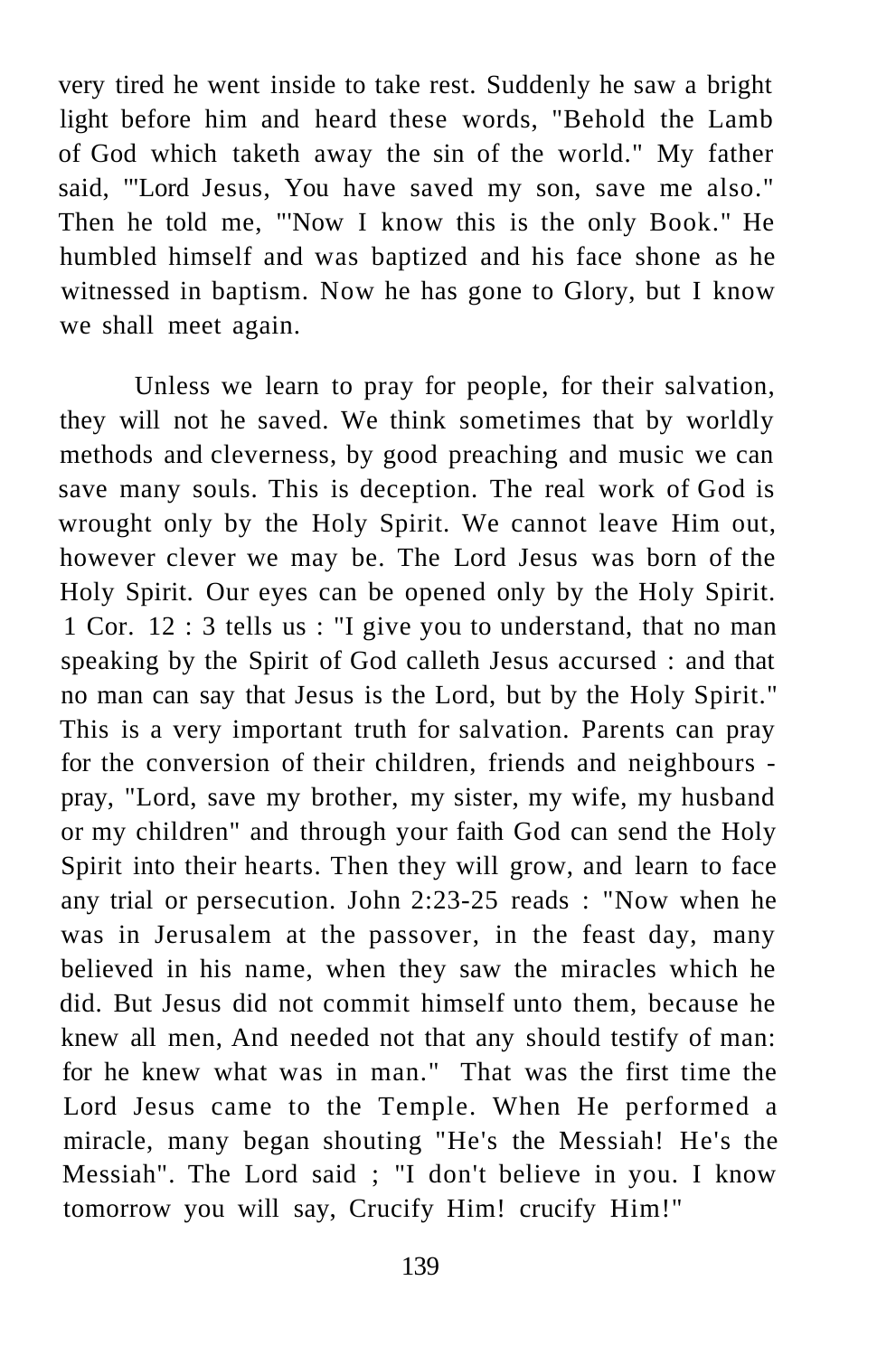The Second work of the Holy Spirit in the life of the Lord Jesus Christ is found in Luke 3:21-22. "Now when all the people were baptized, it came to pass, that Jesus also being baptized, and praying, the heaven was opened. And the Holy Ghost descended in a bodily shape like a dove upon him, and a voice came from heaven, which said, Thou art my beloved Son; in thee I am well pleased." Our Lord began His earthly ministry by prayer. This was His first occasion of public appearance, and as He was baptized He prayed, and as the heavens were opened the Holy Spirit came down upon Him. Then came the Voice, "This is my beloved Son." This is the test of the true fulness of the Holy Spirit, Many people are deceived in this matter and want some other sign for fulness, but the seal of the Voice of God is the true sign of fulness. Before the Lord began His public ministry He was filled with the Holy Spirit. See also Luke 4:1, "And Jesus being full of the Holy Ghost returned from Jordan, and was led by the Spirit into the wilderness". So my sure test of the fulness of the Holy Spirit is the ability to hear the voice of God daily. Before I lie down, I ask, "Lord, are You satisfied with my life? Are You satisfied with my ministry? I am not going to be governed by number, by what people say. Lord, are You satisfied?" He says, "Yes my son, now go to bed. I am satisfied". That is my test whether there was only one person in a meeting or a thousand.

The Lord's baptism was a foreshadow of His death, burial and resurrection. The Lord showed in a simple way that if we want His fulness, we have to identify ourselves with His death, burial and resurrection, and then we have the fulness. We have the same thought in Rev. 5:6, "And I beheld, and, lo, in the midst of the throne and of the four beasts, and in the midst of the elders, stood a Lamb as it had been slain, having seven horns and seven eyes, which are the seven Spirits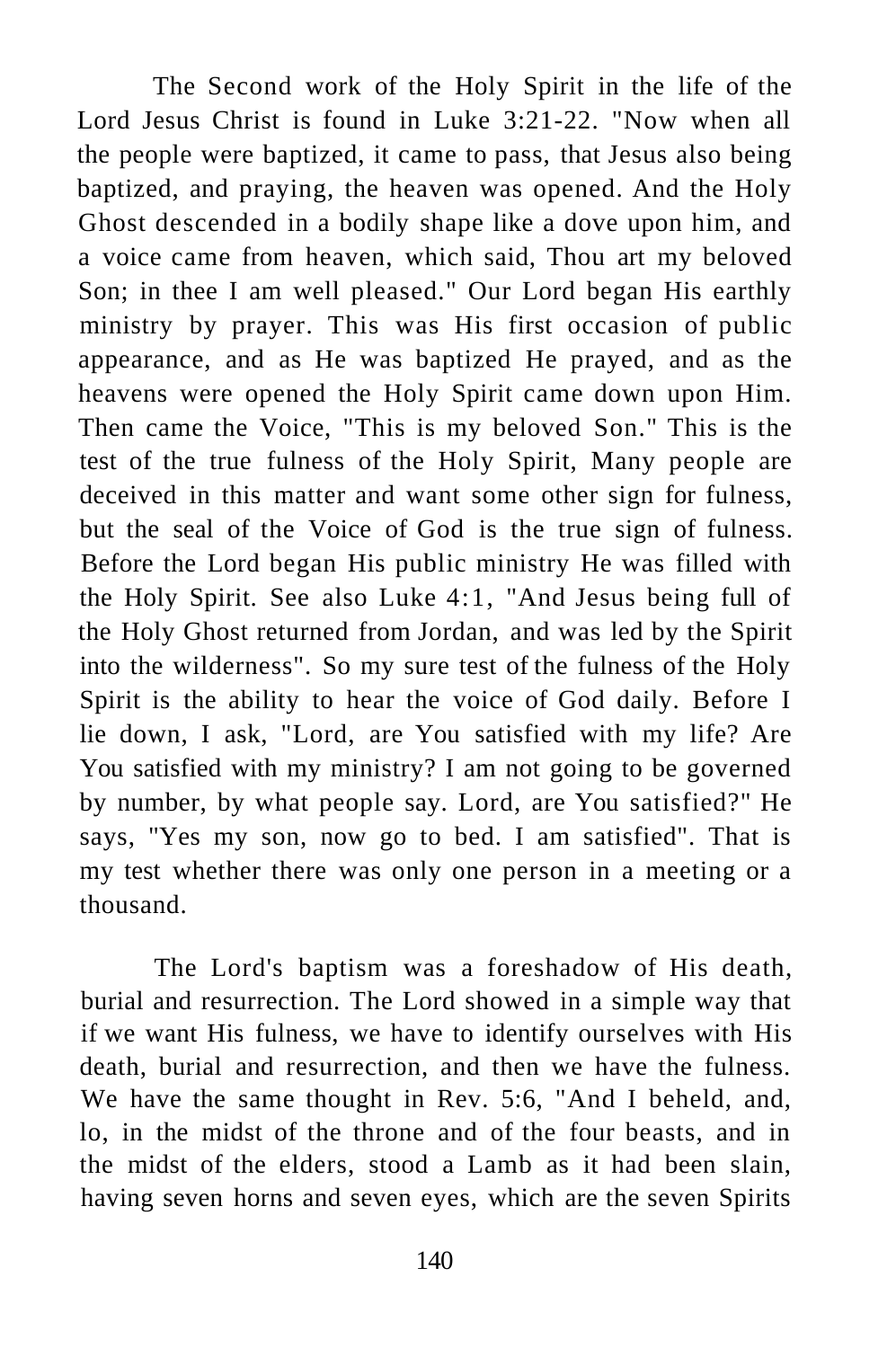of God sent forth into all the earth." Imagine the Lamb with seven horns and seven eyes standing before the throne. We have seen that the throne means a kingdom- Rev. 17:12, "And the ten horns which thou sawest are ten kings, which have received no kingdom as yet; but receive power as kings one hour with the beast." So these seven horns of the Lamb speak of the everlasting kingdom of the Lord Jesus Christ. He was slain to establish His kingdom for eternity. Dan, 7:14 proclaims: "And there was given him dominion, and glory, and a kingdom, that all people, nations and languages, should serve him : his dominion is an everlasting dominion, which shall not pass away, and his kingdom that which shall not be destroyed." Daniel was made to see that all worldly kingdoms would come to an end. He saw a great image with a head of gold, arms of silver, body of brass, legs of iron, feel partly iron and partly clay. Then he saw the stone cut without hands which first broke the feet, then the legs, and the thighs, the breast, and the head, and they all became like chaff. The wind came and they were all blown away, but the stone itself became a mighty mountain which filled the whole earth. I remember reading about Napoleon. When he became a prisoner in St. Helena, he started reading the Bible. Before he died, he wrote these words. " Men like me and Caesar, Alexander the Great and King Frederick the Great have tried to establish great kingdoms but have failed." Whatever they did was only for a time but Napoleon added : "The Carpenter of Galilee has founded a Kingdom which shall never pass away, and that Carpenter has won my heart." Those were his last words.

The Lamb died to establish an eternal, heavenly kingdom, so that we can be partakers of that Kingdom. In Rev. 5:6 we read : "seven eyes, which are the seven Spirits of God." These eyes are the seven Spirits of God. The Lord wants us to understand that if we want the fulness of the Holy Spirit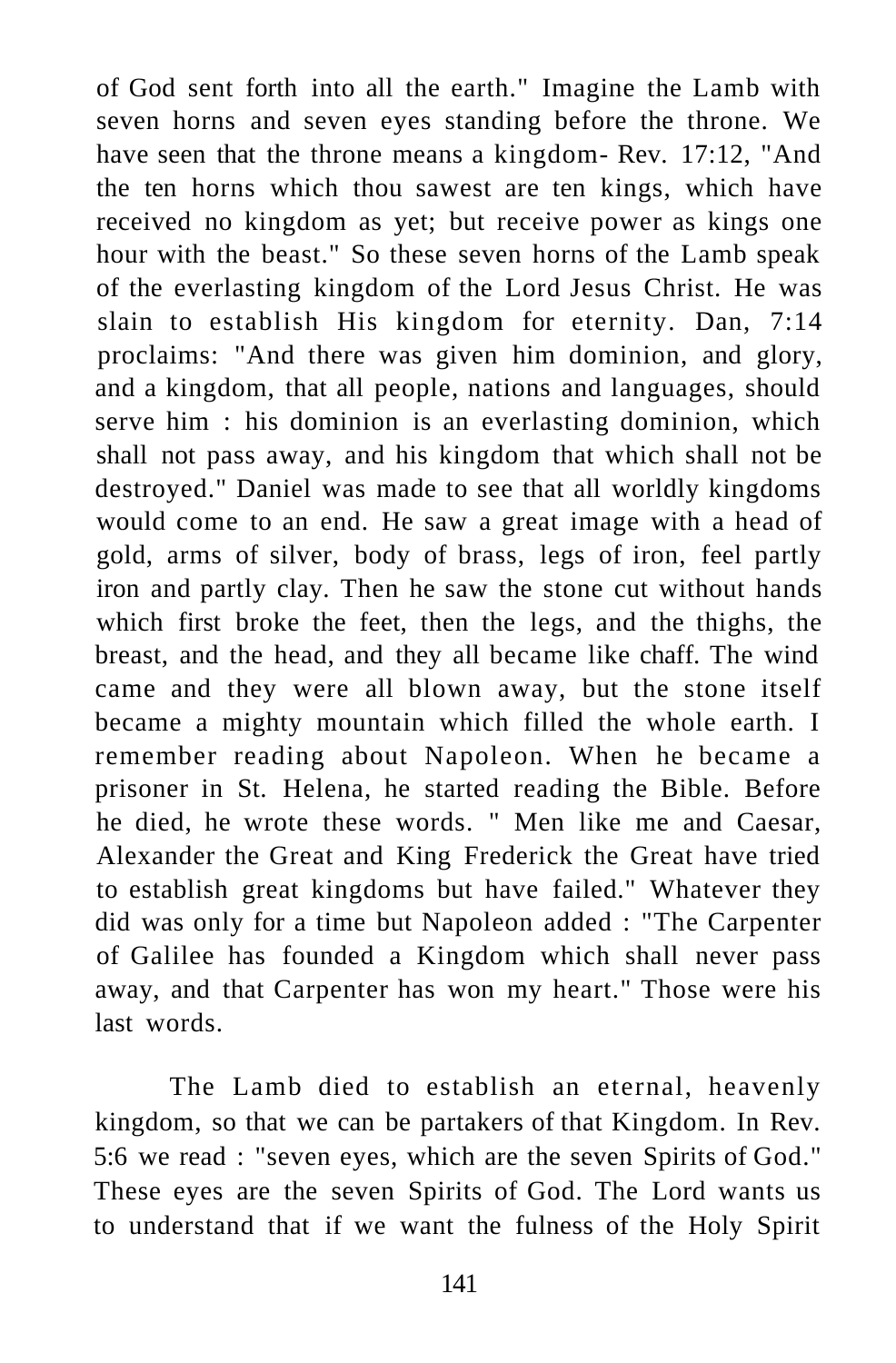then, we must first come under the Kingship of the Lord Jesus Christ. He must be the King of our heart, home and church. We must first welcome Him by faith as the King of our heart. First He is our Saviour and then our King and we must allow Him to govern and control our whole being and all of our life. Only thus can we have the fulness of the Holy Spirit.

You can never separate the work of the Cross and the Holy Spirit. As we bring ourselves under the Kingship of the Lord Jesus Christ we are cleansed and washed by His precious blood from our inner defilement, and we are filled with the Holy Spirit. Many want the Holy Spirit without the blood. It is impossible. We cannot get Him by rolling on the ground or by screaming, or by fleshly or soulish activity of any kind. I struggled for two years after my conversion, praying for hours, "Lord I want Thy fulness, Thy fulness, Thy fulness." I thought that perhaps by seeing some light, dream, vision or sign I would have the fulness. One night the Lord appeared to me and asked, '"Tell me, how were your sins forgiven?" "Lord, I believed i was the greatest of sinners and that Your blood was shed for my sins, and You forgave me." The Lord said, "Then believe now, you are the weakest person and you will have My power."' Like a flash I realized I was to depend upon the Lord for every word I would speak. Then why had the Lord made me a stammerer? I used to ask, "Lord, why am I a stutterer and stammerer? How can such a man be a preacher? I cannot freely express my thoughts : words do not come to me, and I am helpless and embarrassed!" But the Lord said: "You depend upon Me." And He gave me His word. I had to pray every day, "Lord, touch my lips, my tongue and my throat, for by myself I cannot speak." The Lord heard my prayer. Now I am depending upon Him alone for every word I speak. Before I go anywhere I ask Him. Even for small things I ask. "Lord, can I go to sleep? Can I do this? Can I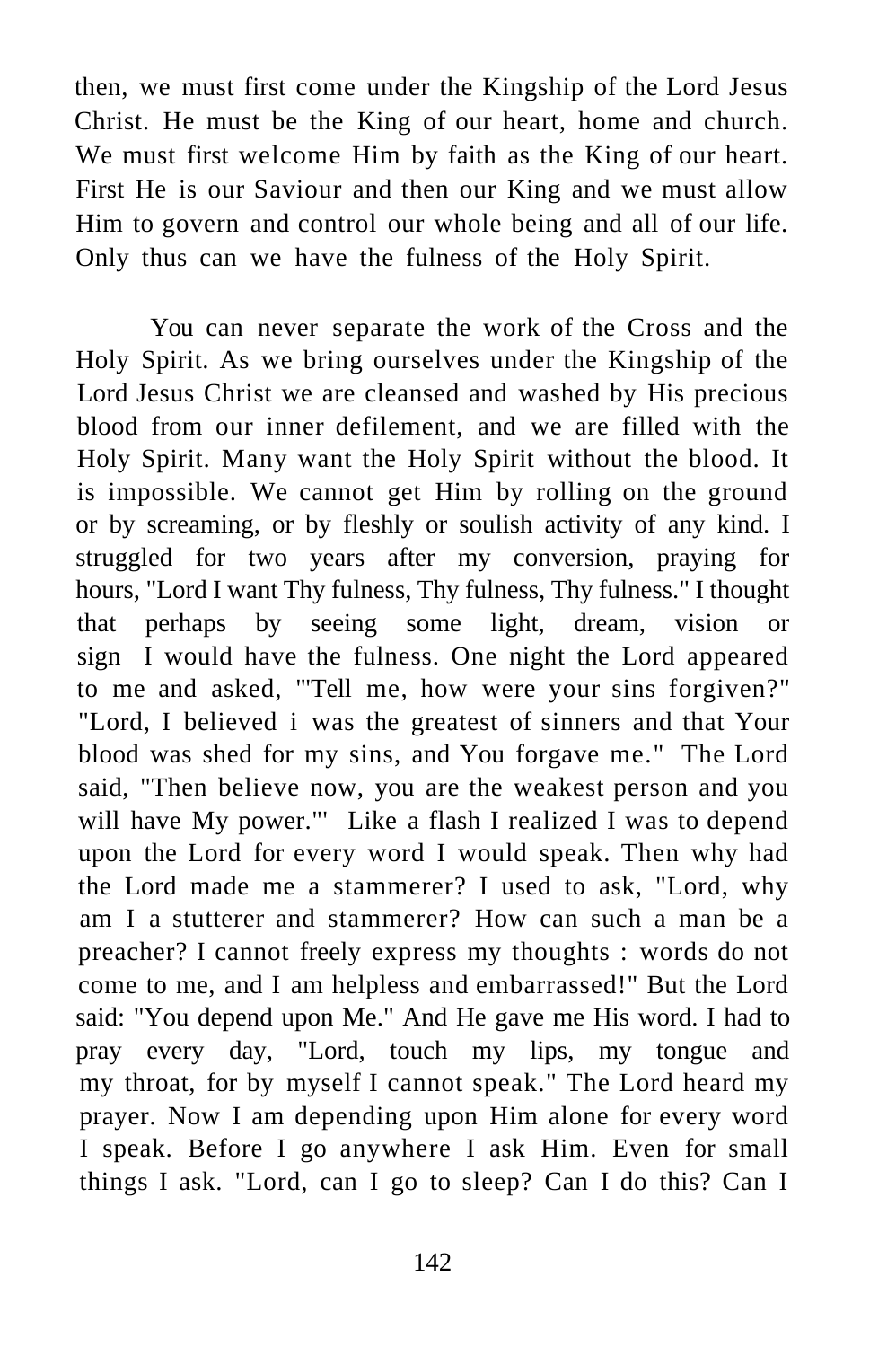do that?" My time, my money and my body belong to Him. Everything belongs to Him, I must consult Him Who is the King of my heart, my brain, my hands, my feet and my whole being. So I pray, " Lord, will You please cleanse me by Your blood from inward defilement caused by thought, word, and deed?" I need daily, constant cleansing. We see in 1 John 1:7 that the blood of Jesus Christ goes on cleansing us constantly like a fountain.

The Lord's baptism shows our identification with Him in His death, burial and resurrection and we have His fulness. the sign of which is His own approval. Wait patiently on your knees every morning, meditating on His Word saying: "Lord, speak to me, here am I, speak lo me," and when He says, "Yes My son, or My daughter, My child, I am satisfied with thee; do not worry, go in peace, I am with thee" then you start your day and its tasks.

Thirdly in Acts 10:38 we read: "...God **anointed Jesus of** Nazareth with the **Holy Ghost and with power** : who went about doing good, and healing all that were oppressed of the devil; for God was with him." That was the third work of the Holy Spirit in the life of the Lord Jesus Christ. He went about doing good with the **anointing of the Holy Spirit, in** other words, He never performed, any miracle of His own choice.

For example see John 2: 1-4. "And the third day there was a marriage in Cana of Galilee; and the mother of Jesus was there: And both Jesus was called, and his disciples, to the marriage. And when they wanted wine, the mother of Jesus saith unto him, They have no wine. Jesus saith unto her, Woman, what have I to do with thee? mine hour is not yet come." Mary thought that being His mother, she could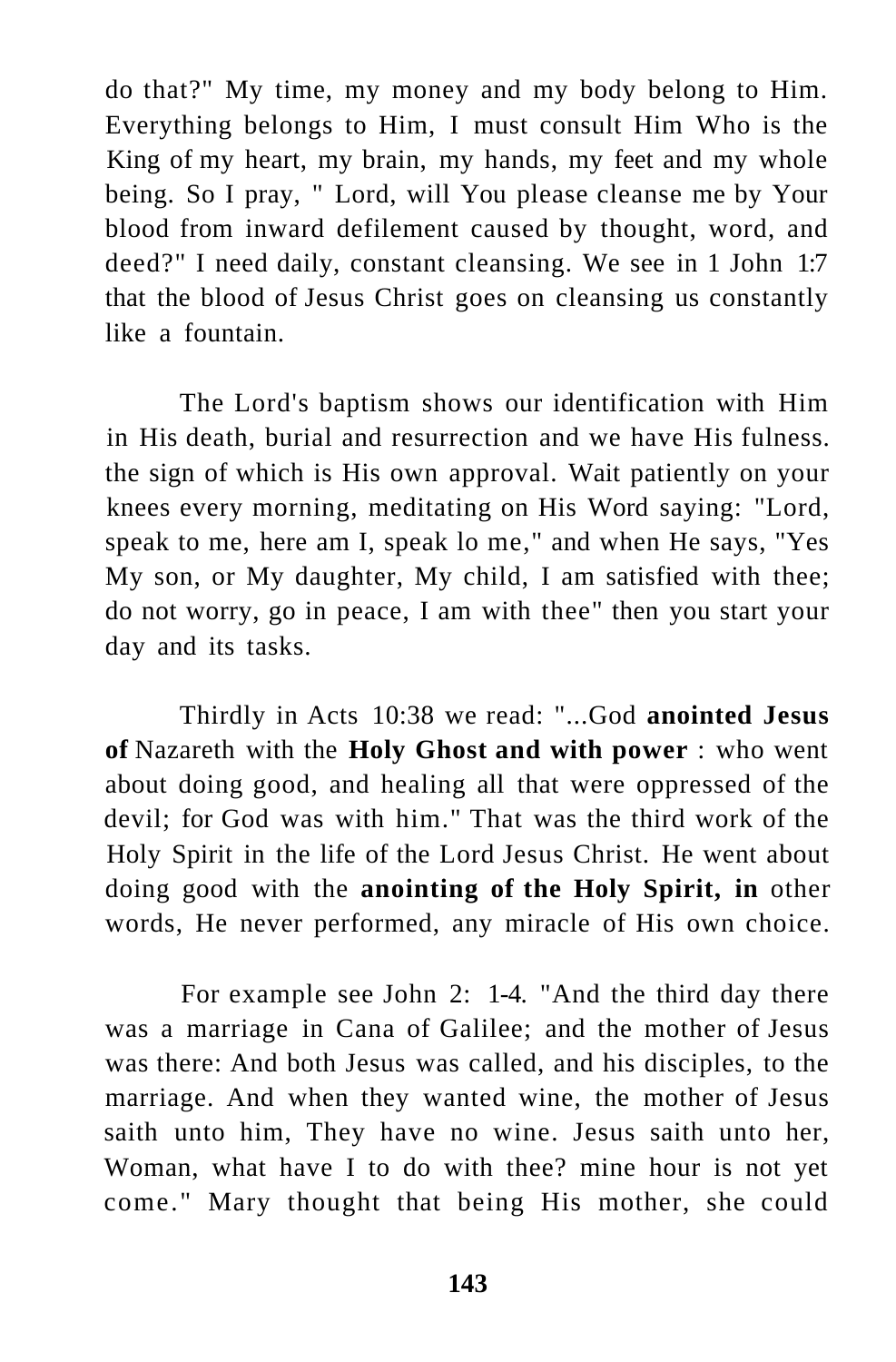command Him. '"Now my Son, we are embarrassed, will You please come and do something?" He was not going to do it because she asked, He was doing His Father's will. Whatever He did He did it with the anointing of the Holy Spirit, and not because of human sympathy or preference.

John 4:4 reads: '"And he must needs go through Samaria". Probably the disciples wondered why the Lord was going that way. There are two routes going from Judea to Galilee. You can go either through Samaria to Galilee, or take another route via Carmel. The Jews usually would not go via Samaria because they would not drink water or take food from the Samaritans. But the Lord insisted on going that way, as He later said to them in John 4:34, " My meat is to do the will of him that sent me, and to finish his work." He went through Samaria to do the Father's will to help the needy woman in Samaria. He went about doing good at God's command, at the compulsion of the Father's will. One great purpose of the Holy Spirit is to send us to someone who is in need. We cannot help everyone. Sometimes God tells us to go and see someone and we find that person sick or sorrowful, or in trouble, or discouraged, or in some other need, and they say: "You came just in time." We need to find out daily by prayer: "Lord, is there someone in need today?"

Once I was in Nairobi in Africa. I was staying with a friend. He said to me, "Bakht Singh, there is a wonderful zoo here. People come from many parts of the world to see it. I shall take leave tomorrow and take you there. For miles around one sees many kinds of animals walking about, lions, tigers, and other animals." In the morning when I prayed, the Lord said, "Don't go to the zoo. Someone wants to see you." So I said to my friend, "I am sorry. I am not coming today to the zoo." "What." he said, "not coming? People come from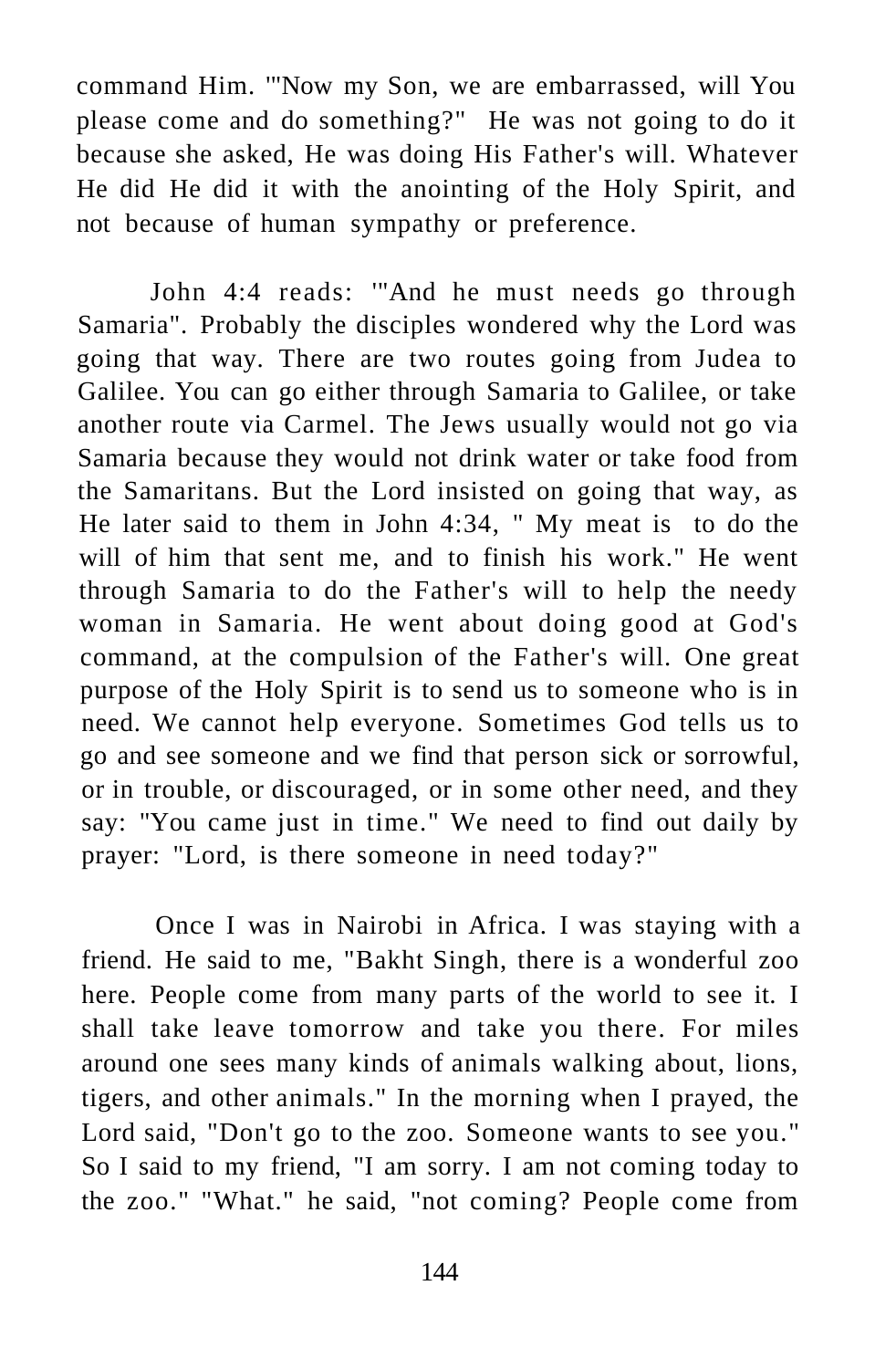all parts of the world to see it. It is a wonderful sight. You must come." I said, "No, I haven't come to see monkeys and donkeys. I have a great service for God." When I went to "Air - India" I got a message, "Someone has come to see you." There was a man who said to me, "Brother, I have travelled the whole night by bus from Mombasa, to come and see you." Mombasa is 500 miles south of Nairobi. He said he had heard that I would be passing Mombasa, but had missed me, so he had come personally to see me. After we had lunch, he said, "I have got some friends from India. They may like to meet you." So we both went together in a taxi and saw those friends, and they said to me, "We have also got some friends, they too would like to meet you." So they took me in their car to another home and I met some people who had been bom again and baptised in Madras in 1940. They said, "Brother, we have been praying that God would send you to us." I did not know they were there, nor their address. In about 10 minutes, we had a wonderful meeting. What a joy it was! But for God's guidance, I might have spent the time watching monkeys and donkeys. God is so great. I met, instead, some people who wanted God's message.

If we are anointed by the Holy Spirit, God gives us a message of comfort, cheer, hope or salvation. By Him we know how to go here and there in His service and life becomes fruitful.

**Fourthly,** Isaiah 11: 2-5. "And **the spirit of the Lord shall rest upon him,** the spirit of wisdom and understanding, the spirit of counsel and might, the spirit of knowledge and of the fear of the Lord; And shall make him of quick understanding in the fear of the Lord : and he shall not judge after the sight of his eyes, neither reprove after the hearing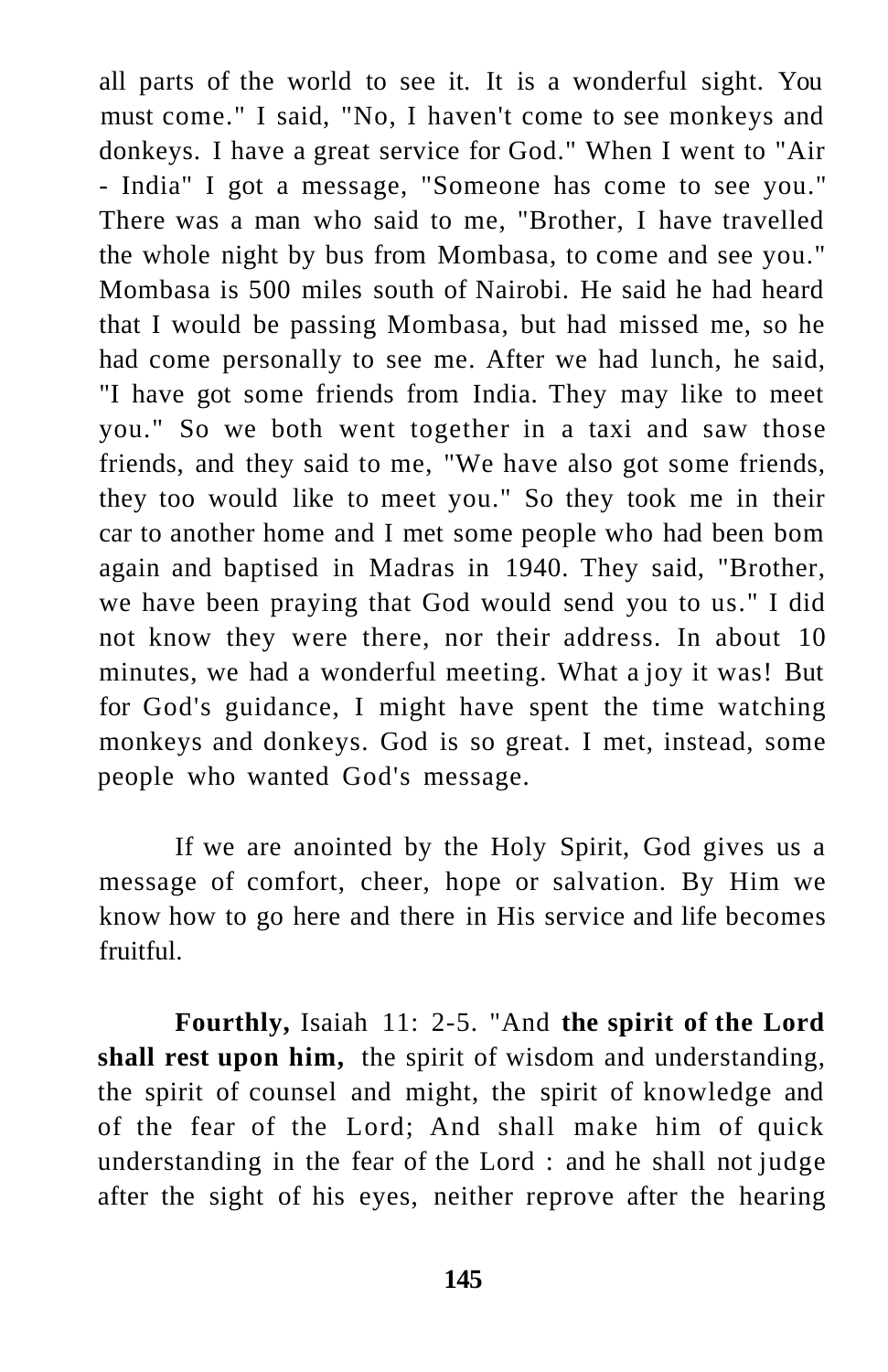*of* his ear*s* : But with righteousness shall he judge the poor, and reprove with equity for the meek of the earth: and he shall smite the earth: with the rod of his mouth, and with the breath of bis lips shall he slay the wicked. And righteousness shall be the girdle of his loins and faithfulness the girdle of his reins." This is the fourth work of the Holy Spirit in the life of the Lord Jesus Christ, - perfect wisdom. Every word He uttered had power and authority. See Matthew 7:29, "For he taught them as one having authority, and not as the scribes." See again John 7:46, "The officers answered, Never man spake like this man." The officers trembled at His words. Again in John 8:5-9, "Now Moses in the law commanded us, that such should be stoned : but what sayest thou? This they said, tempting him, that they might have to accuse him. But Jesus stooped down, and with his finger wrote on the ground, as though he heard them not. So when they continued asking him, he lifted up himself, and said unto them, He that is without sin among you, let him first cast a stone at her. And again he stooped down, and wrote on the ground. And they which heard it, being convicted by their own conscience, went out one by one, beginning at the eldest, even unto the last: and Jesus was left alone, and the woman standing in the midst." These men were fully convinced that they had caught Him. Imagine them with their long beards and robes. They said, "Now Master, this woman was caught in the very act of sin. By our law, such a person must be stoned. What do You say?" They knew full well that He had been saying, "I have come to save sinners," and they wanted Him to say it again so that they would tell the people that He was against their law, and He would be caught. They kept quiet and thought, "Now we have caught Him, now we have caught Him". They were so sure. But the story says, beginning at the eldest they all went away. He knew them all, and knew them well. He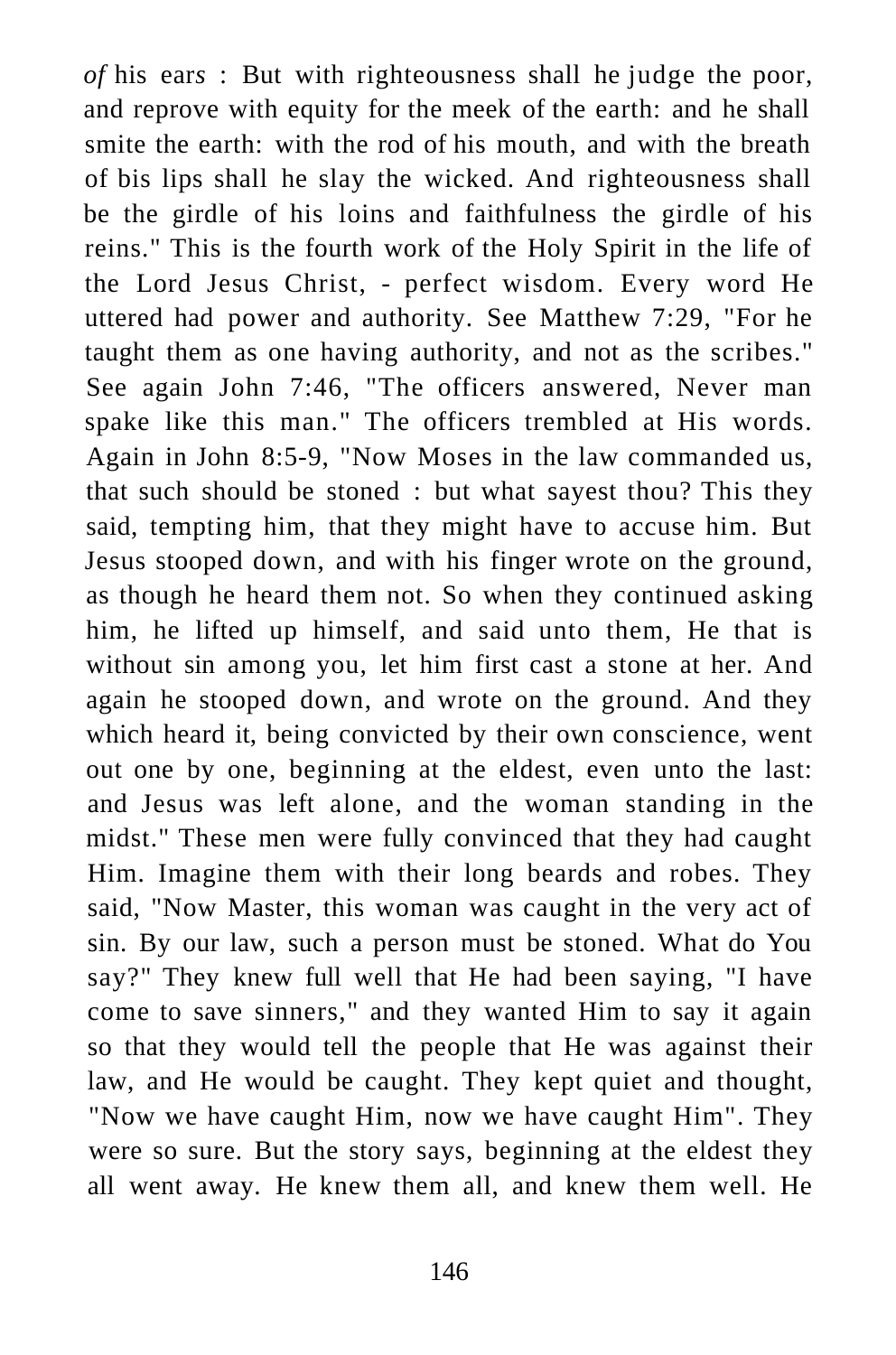knew who was the eldest and who was the youngest, because He knows everyone, "Mr. So and So, you are 69 years and 4 months old. What about that sin of yours?" And that man quietly slips away. Then the second one - "Now Mr. So and So, your age is 65 years and 3 months and 5 days. How about that sin?" - he disappears. Then the third one, "Mr. So and So. your age is 49 years, what about that sin?" He also disappears. Scripture says - beginning at the eldest they all went away one by one. "He who is without sin among you, let him first cast a stone". What wisdom! what wisdom! Perfect wisdom and perfect love! With that wisdom, He could confound the enemy.

It is not by worldly wisdom that we can win souls. People think that with cleverness, modern methods and worldly wisdom we can have a revival but it is not possible. We require divine, heavenly, spiritual wisdom and authority and also love. We read in John 8:11: "She said. No man, Lord. And Jesus said unto her, Neither do I condemn thee : go, and sin no more." What love! He forgave her and also changed her. He commanded; "Go and sin no more" and gave her power to do so.

In Luke 20:1-8 we read : "AND it came to pass, that on one of those days, as he taught the people in the temple, and preached the gospel, the chief priests and the scribes came upon him with the elders, And spake unto him saying. Tell us, by what authority doest thou these things? or who is he that gave thee this authority? And he answered and said unto them, I will also ask you one thing; and answer me: The baptism of John, was it from heaven, or of men? And they reasoned with themselves, saying, If we shall say, From heaven; he will say. Why then believed ye him not? But and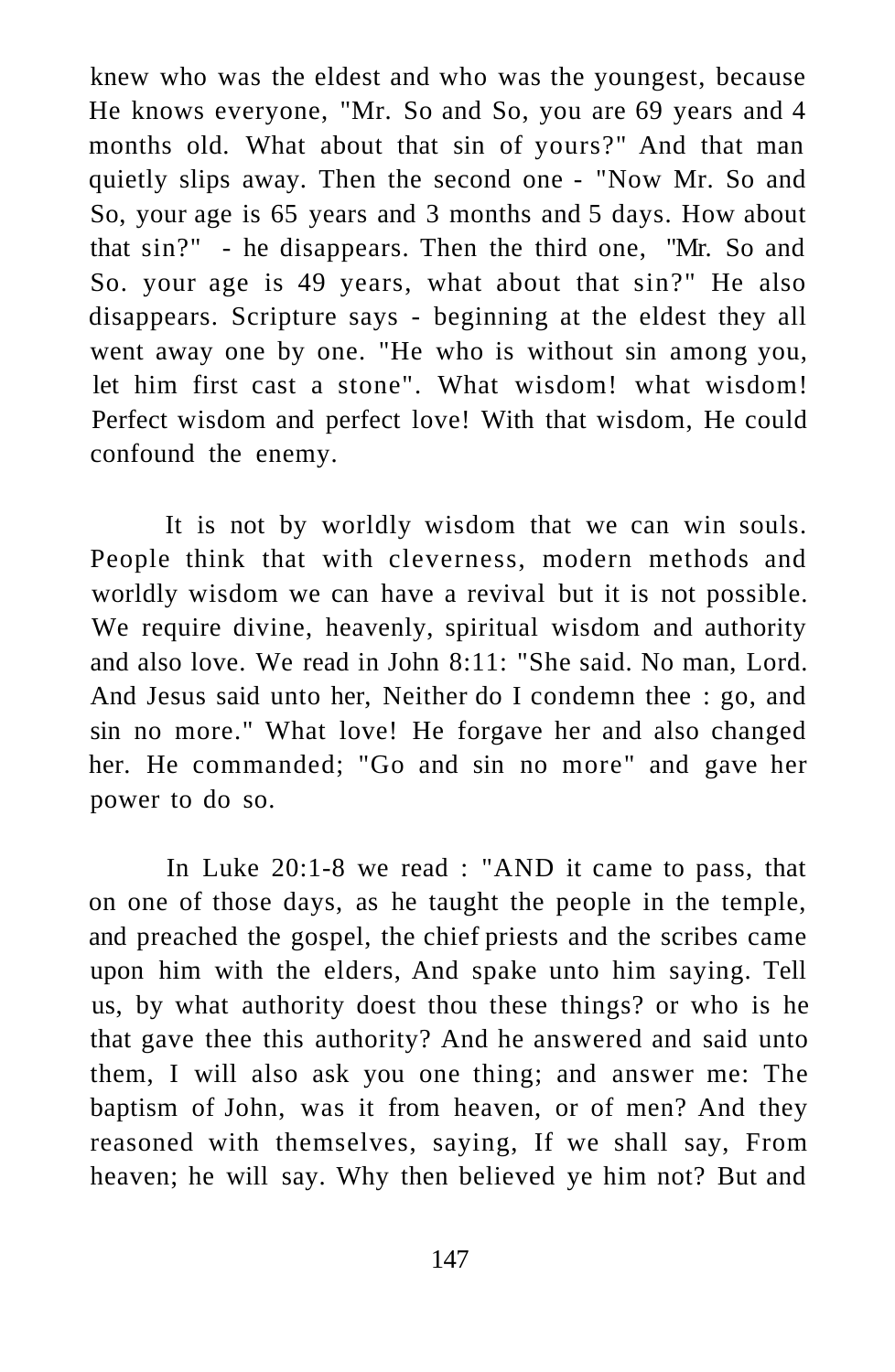if we say, Of men; all the people will stone us: for they be persuaded that John was a prophet. And they answered, that they could not tell whence it was. And Jesus said unto them, Neither tell I you by what authority I do these things." With these few words, He confounded them. They devised a big plan but could not catch Him. By one word, He confounded them. *Such was* His divine, heavenly *and* perfect wisdom. His love and authority.

Again in Luke 20, verses 21 to 26 : "And they asked him, saying, Master, we know that thou sayest and teachest rightly, neither acceptest thou the person of any. but teachest the way of God truly : Is it lawful for us to give tribute unto Caesar, or no? But he perceived their craftiness, and said unto them, Why tempt ye me? Shew me a penny. Whose image and superscription hath it? They answered and said, Caesar's. And he said unto them, Render therefore unto Caesar the things which be Caesar's and unto God the things which be God's. And they could not take hold of his words before the people: and they marvelled at his answer, and held their peace." They marvelled because of His wisdom. And at such times God can give us also His wisdom. Whenever we have to talk to someone *about* the Lord, ask for His wisdom, and He will give His perfect wisdom.

Once I was giving *out* tracts, I gave a Gospel booklet to a Hindu and he said, "I don't want this foreign book." "You call this a foreign book but how about your cigarette?" I asked him. He was smoking a foreign made cigarette. I said, "Here you are spending your money on a foreign made cigarette, and you don't want to read this wonderful book?" He threw the cigarette away. I said, "So far the book has not come into your hands, and the cigarette has gone. You buy the book and you will be abundantly blessed."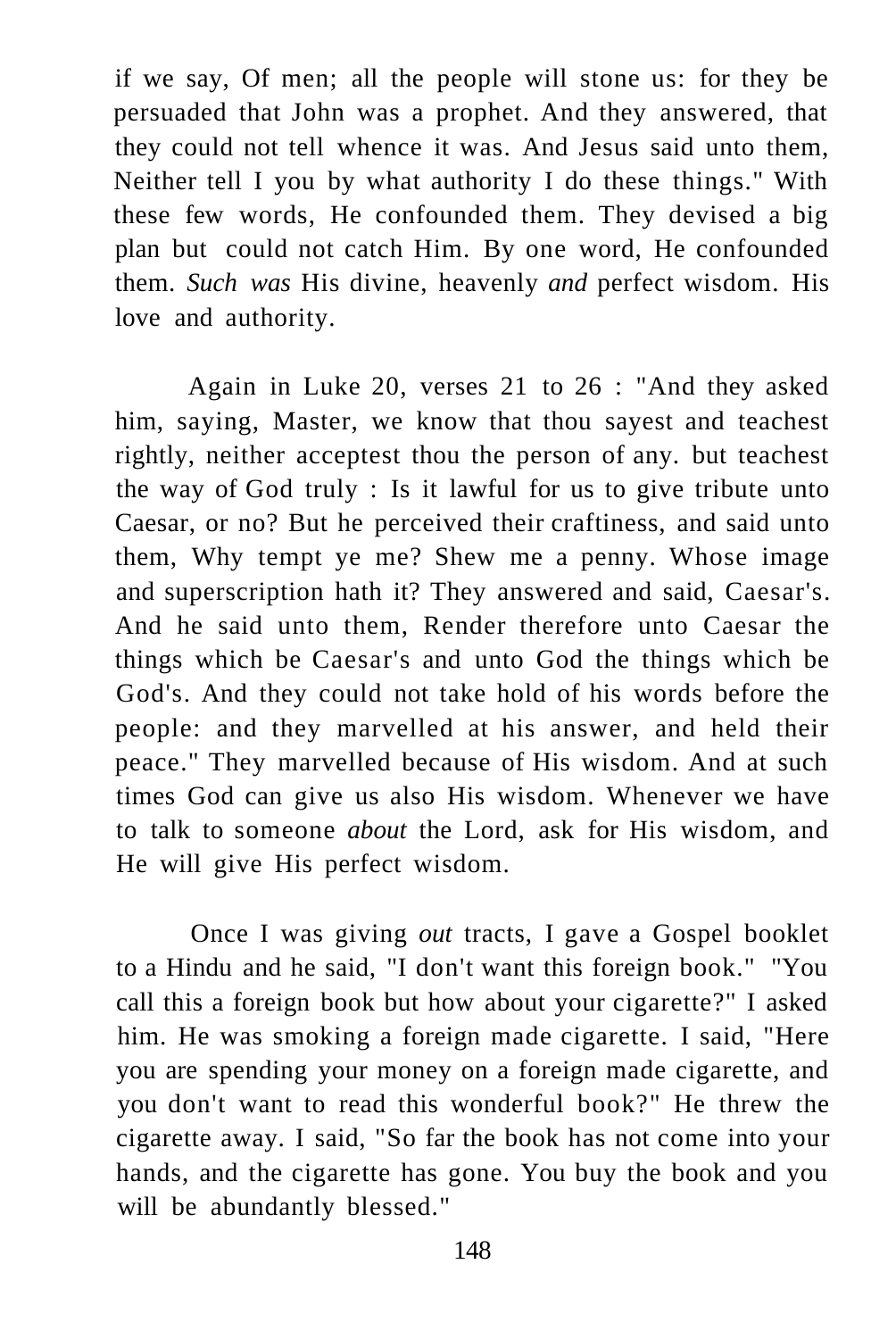Another time when I was in a train, I met a Roman Catholic priest. As he came inside he offered me a cigar. I politely refused. I started to give my testimony to him. Then he said to me, "Why are you giving your testimony? Are you the only one in the world who is a Christian?" I said, "No. When you came in the train you offered me a cigar, because you like it. You offered me what you like. I offer you what I like." So he said, "Quite right, quite right." Then he became interested. By such simple answer we can confound the enemy. That is why we are given divine wisdom to be able to confound the enemy by a few words - no arguments, no reasoning, no intelligence, but God's message. Pray as you go outside, "Lord give me Thy message." The Lord Jesus Christ confounded all those who came to Him with one question after another. He spoke only a few words and they were put to shame.

Fifthly, in Isaiah 42:1 to 4 we read, "Behold my servant, whom I uphold; mine elect, in whom my soul delighteth; **I have put my spirit upon him: he shall bring Forth judgment t**o the Gentiles. He shall not cry, nor lift up, nor cause his voice to be heard in the street. A bruised reed shall he not break, and the smoking flax shall he not quench: he shall bring forth judgment unto truth. **He shall not fail nor**  be discouraged, till he have set judgment in the earth: and the isles shall wait for his law." These words speak of Christ - Jehovah's servant. Without any worldly weapon, He was to establish His kingdom, not by striving or by shouting. See verse 2, "He shall not cry, nor lift up, nor cause his voice lo be heard in the street". By love, kindness, and truth He would win the world. He said in John 12:32, "And I, if I be lifted up from the earth, will draw all men unto me." He is not drawing men unto Himself by any worldly weapon or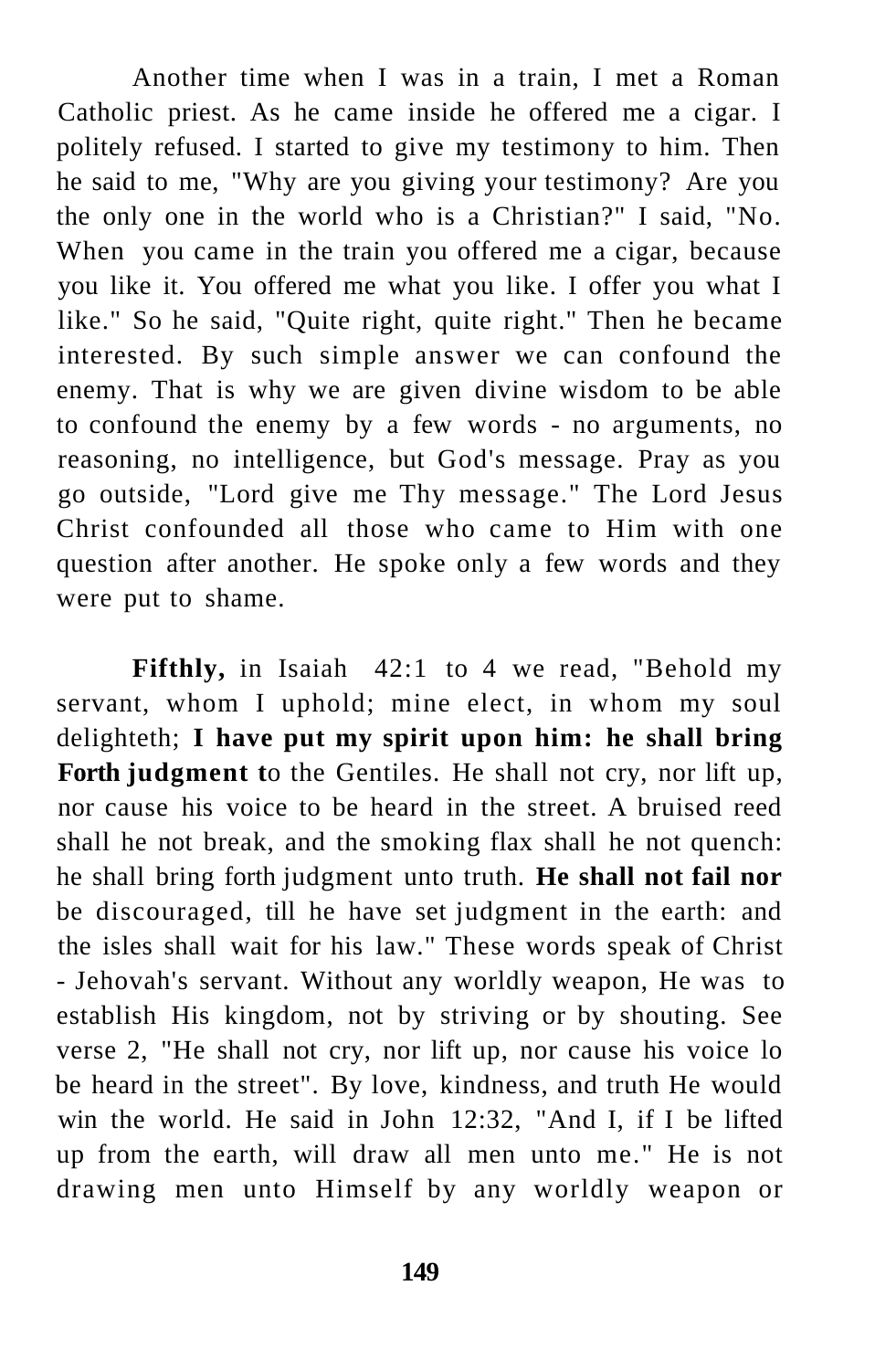authority or power but by His love. As people begin to see how He died for their sins in their stead, it will draw them to Him. People think that by sending milk powder to India, they can draw men, and with that idea they send milk powder to India, with a hope that it might win friends, and perhaps draw them to Christ. But it is only by pure and divine love, that men can be saved, not by human love or by anyone's sympathy.

We find Che same thought in Isa. 52 : 13-15. "Behold, my servant shall deal prudently, he shall be exalted and extolled, and be very high. As many were astonied at thee; his visage was so marred more than any man, and his form more than the sons of men : So shall he sprinkle many nations; the kings shall shut their mouths at him: for that which had not been told them shall they see; and that which they had not heard shalt they consider." It is by suffering and by the work of the cross that God is drawing men to Himself; not by charily or by any other human weapon or kingdom. Many have tried to make people Christians by force, power and authority, or by money, and bribery, but all have failed. That is why the work of God suffers in many countries. Some think that by giving poor people jobs, or food, they will become Christians. Thousands are baptised, but the result is confusion. We find there is much barrenness because of that sin. We should preach the Lord as Jehovah's Servant Who came *to*  serve and die in our stead.

See Luke 9: 51-56, *"And it came to* pass, when the lime was come that he should be received up, he steadfastly set his face to go to Jerusalem. And sent messengers before his *face:* and they *went, and entered* into a village *of t*he Samaritans, to make ready for him. And they did not receive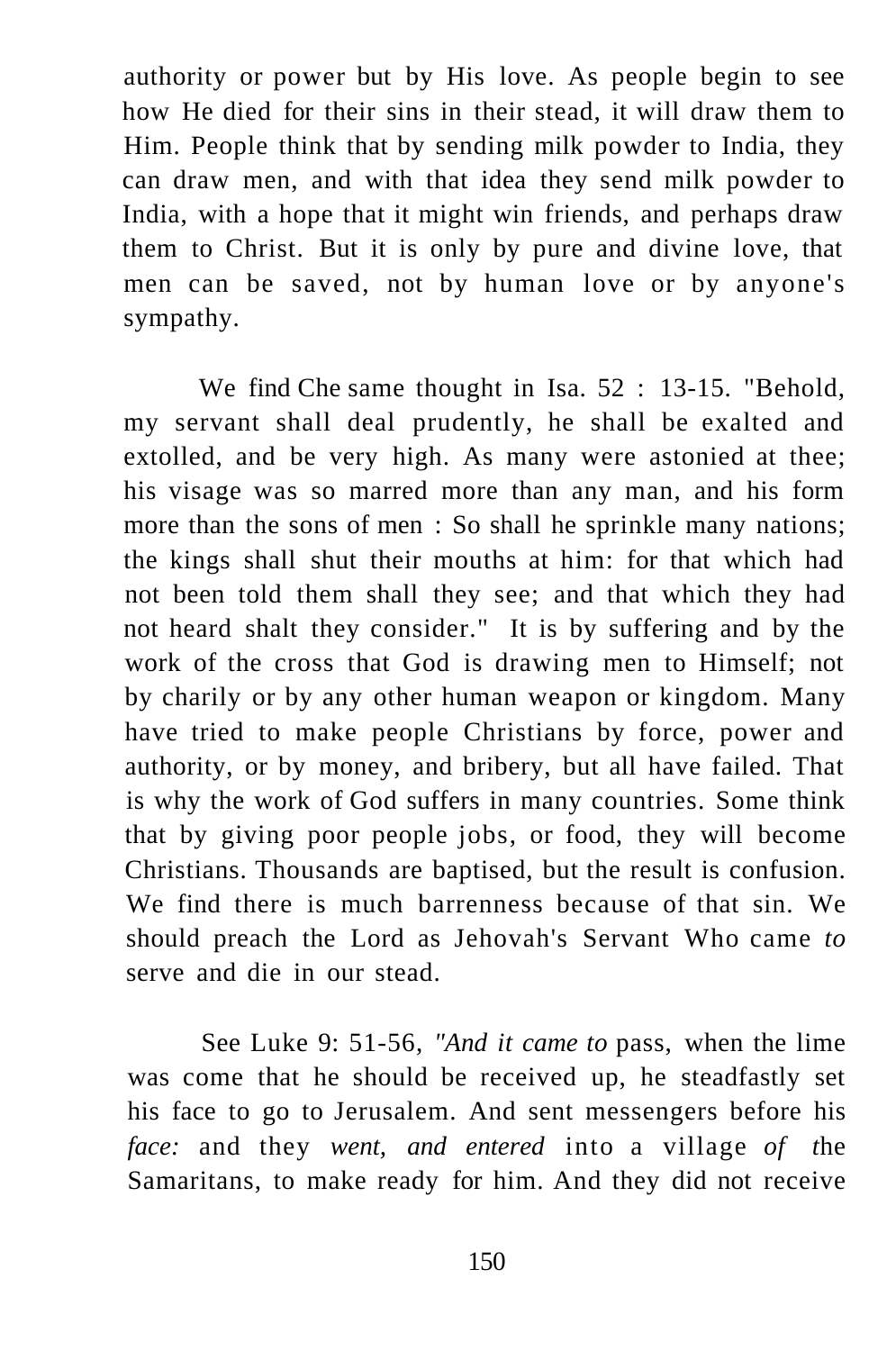him, because his face was as though he would go to Jerusalem. And when his disciples James and John saw this, they said, Lord, wilt thou that we command fire 10 come down from heaven, and consume them, even as Elias did? But he turned, and rebuked them, and said, Ye know not what manner of spirit ye are of. For the Son of man is not come to destroy men's lives, but to save them. And they went to another village". They said. "Lord, these men have been blessed and healed by You so many times; now they refuse to give You shelter for one night. They deserve to be punished. Give us permission to bring down fire from heaven." But the Lord rebuked them. So we see that by humility and service our Lord won people everywhere, and not by worldly methods, by power, or authority or wealth of any kind.

The sixth work of the Holy Spirit in the life of the Lord Jesus we find in Isaiah 61:1-3. **"The Spirit of the Lord** GOD is upon me; because the LORD hath anointed me to preach good tidings unto the meek; he hath sent me to bind up the broken hearted, to proclaim liberty to the captives, and the opening of the prison to them that are bound; To proclaim the acceptable year of the LORD, and the day of vengeance of our God; to comfort all that mourn; To appoint unto them that mourn in Zion, to give unto them beauty for ashes, the oil of joy for mourning, the garment of praise for the spirit of heaviness, that they might be called trees of righteousness, the planting of the LORD, that he might be glorified." The very same passage was quoted by the Lord when He first came to the synagogue in Capernaum, after His baptism.

In Luke chapter 4 verses 16-19 we read: "And he came to Nazareth, where he had been brought up : and, as his custom was, he went into the synagogue on the sabbath day,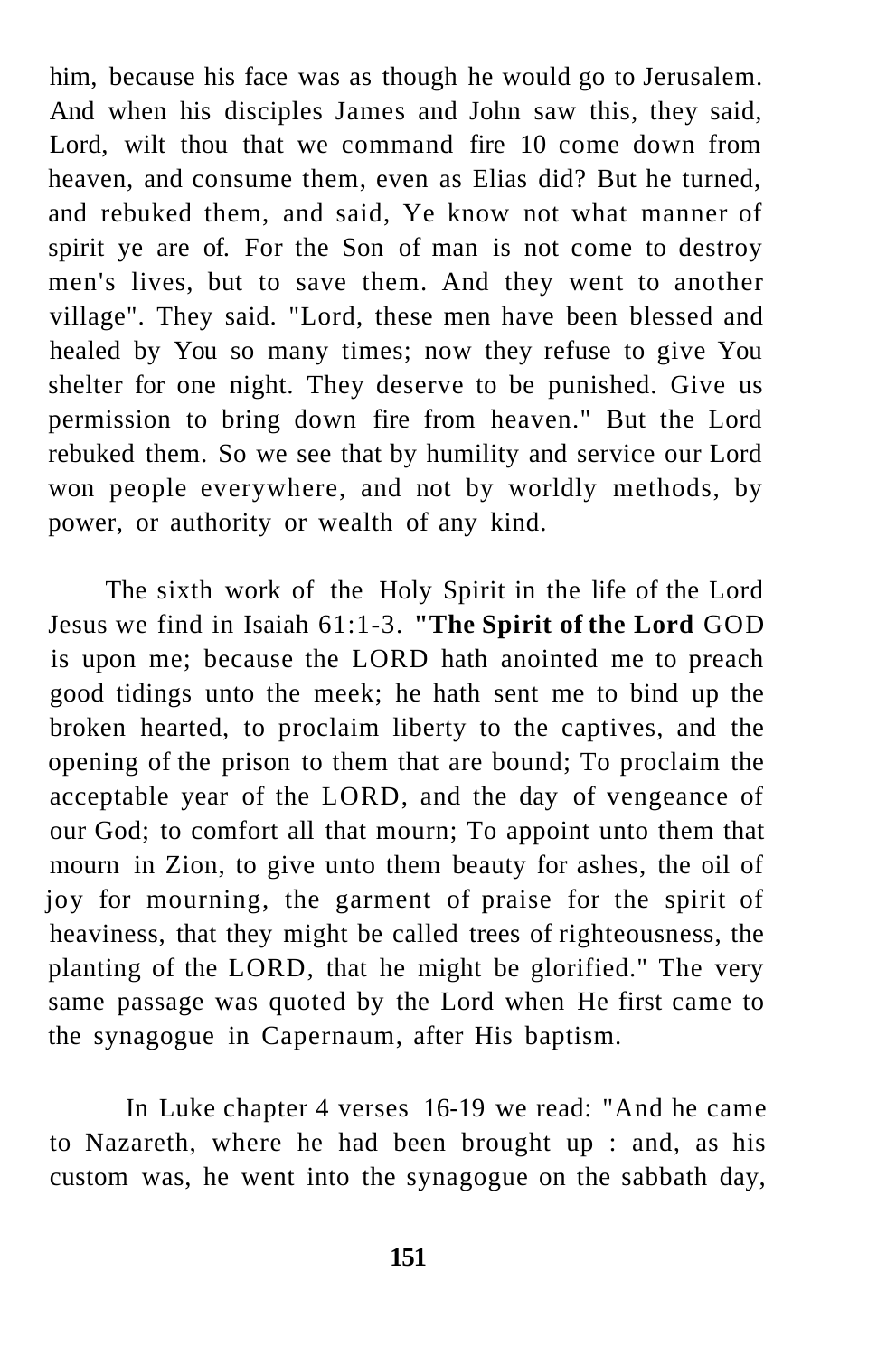and stood up for to read. And there was delivered unto him the book of the prophet Esaias. And when he had opened the book, he found the place where it was written, The Spirit of the Lord is upon me, because he hath anointed me to preach the gospel to the poor; he hath sent me to heal the brokenhearted, to preach deliverance to the captives and recovering of sight to the blind, to set at liberty them that are bruised. To preach the acceptable year of the Lord". That is the best way we can preach the Gospel, and it is the Lord's way. He hath anointed us to preach the Gospel to the poor", that is, the poor in spirit. Unless men are poor in spirit, they will not accept what we say. Matthew 5:3 says: "Blessed are the poor in spirit: for theirs is the kingdom of heaven." Now those who are very much satisfied with their wealth, lands, buildings and position, often will not listen to the Gospel, and that is why the poor generally receive the Gospel more readily than the rich. They recogni7e their need. So the verse means both the poor in spirit and also the poor in earthly things.

Read also Luke 7:21, 22: "And in that same hour he cured many of their infirmities and plagues, and of evil spirits; and unto many that were blind he gave sight. Then Jesus answering said unto them, Go your way, and tell John what things ye have seen and heard; how that the blind see, the lame walk, the lepers are cleansed, the deaf hear, the dead are raised, lo the poor the gospel is preached." That was the message sent by the Lord Jesus to John the Baptist who was at that time in prison. Even though Christ performed many miracles and healed all people, irrespective of who they were, He preached the Gospel first to poor people, for the poor show more response to the Gospel than the rich. God gives the opportunity but most people do not accept it. They are so proud, and self-satisfied, they do not acknowledge their need.

152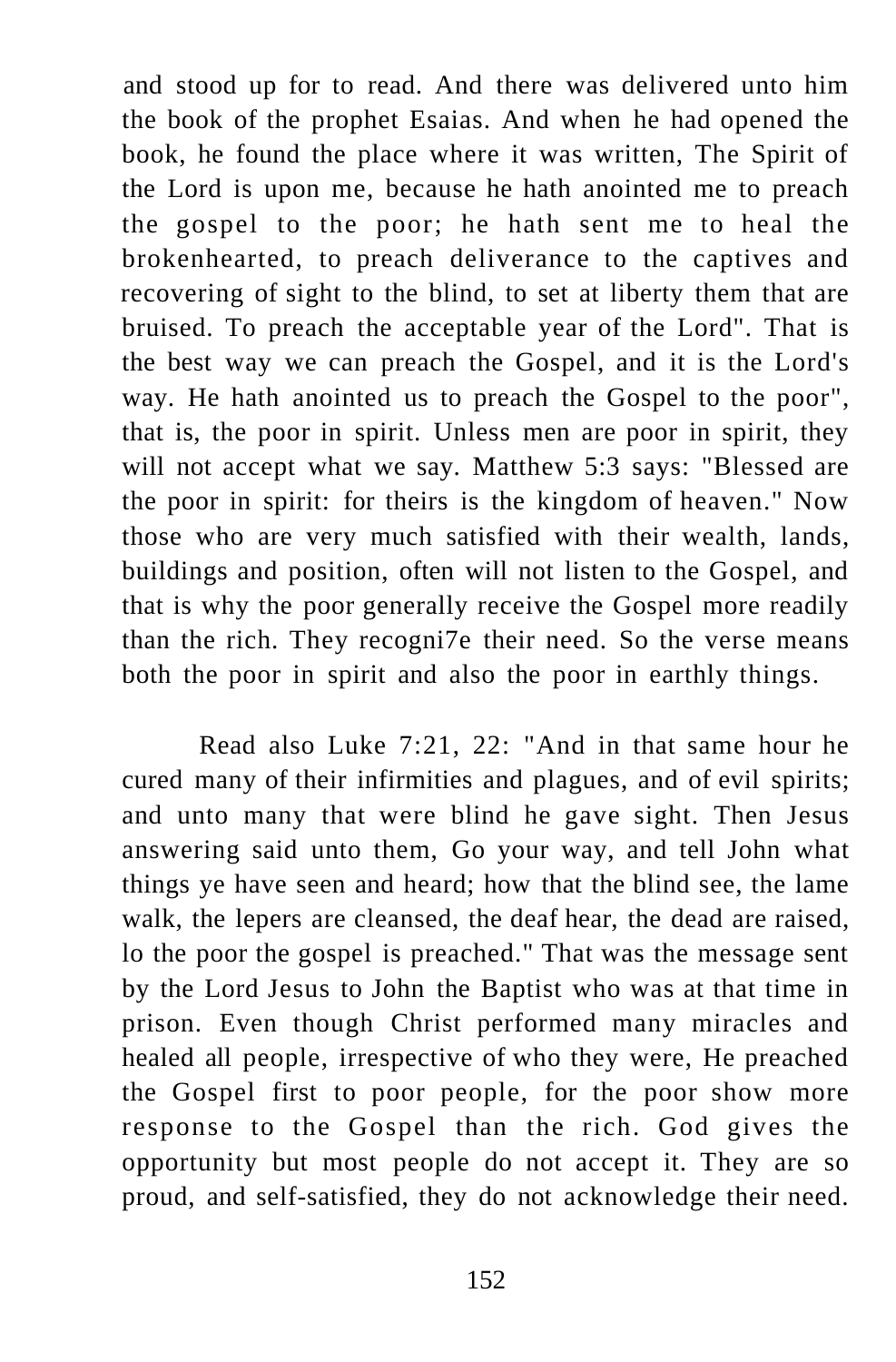We should pray, "Lord, first of all let them see their spiritual poverty." As we go about we see how people are blinded by the god of this world. They do not understand even simple spiritual tilings. If we want them to be receptive to God's Word, we should seek to make them aware of their spiritual poverty. Only then they will realize that the Gospel is for all their needs.

**Finally,** Romans 1:4 **gives the seventh work of the Holy Spirit** in the Lord Jesus : **"...declared to be the Son of God with power,** according to the spirit of holiness, by the resurrection from the dead." He was raised from the dead by the Spirit of holiness. So the power of resurrection is now brought to us for the very same purpose. Compare Ephesians 1:14 to 2:1 - '"Which is the earnest of our inheritance until the redemption of the purchased possession, unto the praise of his glory. Wherefore I also, after I heard of your faith in the Lord Jesus, and love unto all the saints. Cease not to give thanks for you, making mention of you in my prayers; that the God of our Lord Jesus Christ, the Father of glory, may give unto you the spirit of wisdom and revelation in the knowledge of him: The eyes of your understanding being enlightened; that you may know what is the hope of his calling, and what the riches of the glory of his inheritance in the saints, And what is the exceeding greatness of his power to us-ward who believe, according to the working of his mighty power, Which he wrought in Christ, when he raised him from the dead, and set him at his own right hand in the heavenly places, Far above all principality, and power, and might, and dominion, and every name that is named, not only in this world, but also in that which is to come: And hath put all things under his feet, and gave him to be the head over all things to the church, Which is his body, the fulness of him that filleth all in all.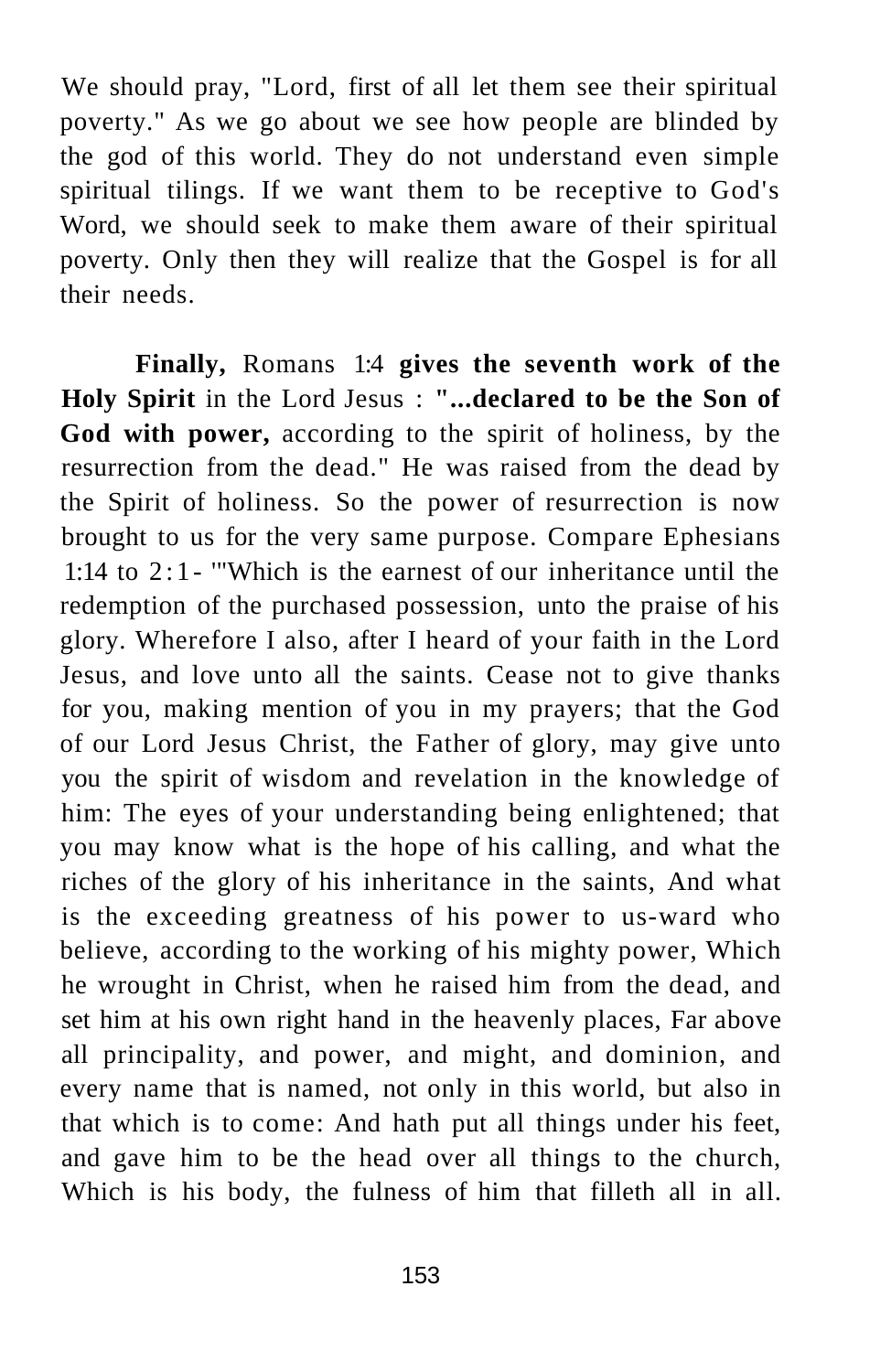AND you hath he quickened, who were dead *in* trespasses and sins." Paul says here that the same power which God wrought in Christ Jesus when He rose again from the dead and ascended into heaven and was exalted far above all powers, principalities, might and dominion, can now come into us. Our Lord was raised from the dead by the Spirit of holiness, and the same power can come into us. He rose again from all power, principalities, might and dominion, and can now come into us. But in order to receive it. we have to have that deeper work of the Holy Spirit. As we begin to understand more clearly, and pray by faith: "'Lord, possess me by the Holy Spirit, I want that power of resurrection for all my needs", He works in us. He rose again that we might be more than conquerors and enjoy victory through every trial and temptation.

Now that we have seen the sevenfold work of the Holy Spirit in the life of the Lord Jesus Christ, we have the whole secret. We cannot have the fullness of the Holy Spirit without fulfilling divine principles. Whatever God does He docs by divine laws, which cannot be changed.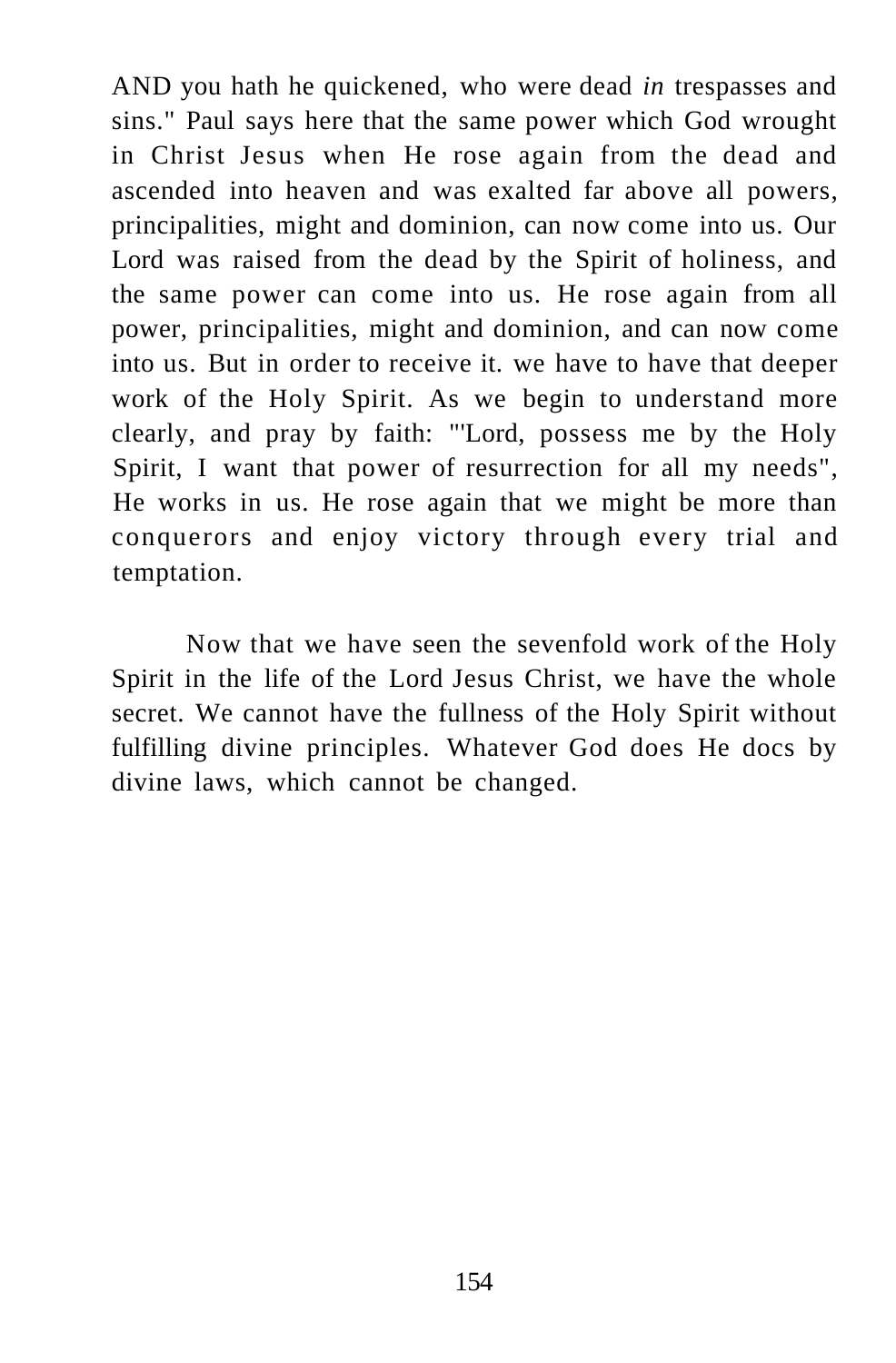## 7. THE SEVEN SPIRITUAL EXPERIENCES OF THE **OVERCOMERS**

The closing chapters of the Book of Revelation describe the glory of the New Heaven and New Earth. Also they describe in detail the beauty of New Jerusalem. To prepare LIS for the coming New heavenly Kingdom the Holy Spirit is operating in us and bringing forth new things. They are : "He that overcometh shall inherit all things; and I will be his God, and he shall be my son'" (Rev. 21:7). Some lime ago I heard of this emphasis of the book of Revelation and feel it is very important and helpful for the last days. As we see the signs of the last days approaching, we will find much help in reading through this book again and again. Even if we cannot understand it, we are promised a great blessing in Rev. 1:3: "Blessed is he that readeth, and they that hear the words of This prophecy, and keep those things which are written therein: for the time is at hand" and again in Rev. 22:7 we read "Behold, I come quickly : blessed is he that keepeth the sayings of the prophecy of this book". So there is a special exhortation by the Lord Jesus Christ Himself to all believers to pay extra attention to this book. As we read it prayerfully again and again mysteries will be unveiled that at first were not clear. The whole message of the book can be summed up in Rev. 21:7, "He that overcometh shall inherit all things". That is *of* the new creation; not of old creation because in verse I of the same chapter the apostle says: "AND I saw a new heaven and a new earth: for the first heaven and the first earth were passed away; and there was no more sea". Then He says in verse *5:* "Behold, I make all things new" and again in verse 7, " He that overcometh shall inherit all things." It seems to be the longing in the heart of the Lord Jesus Christ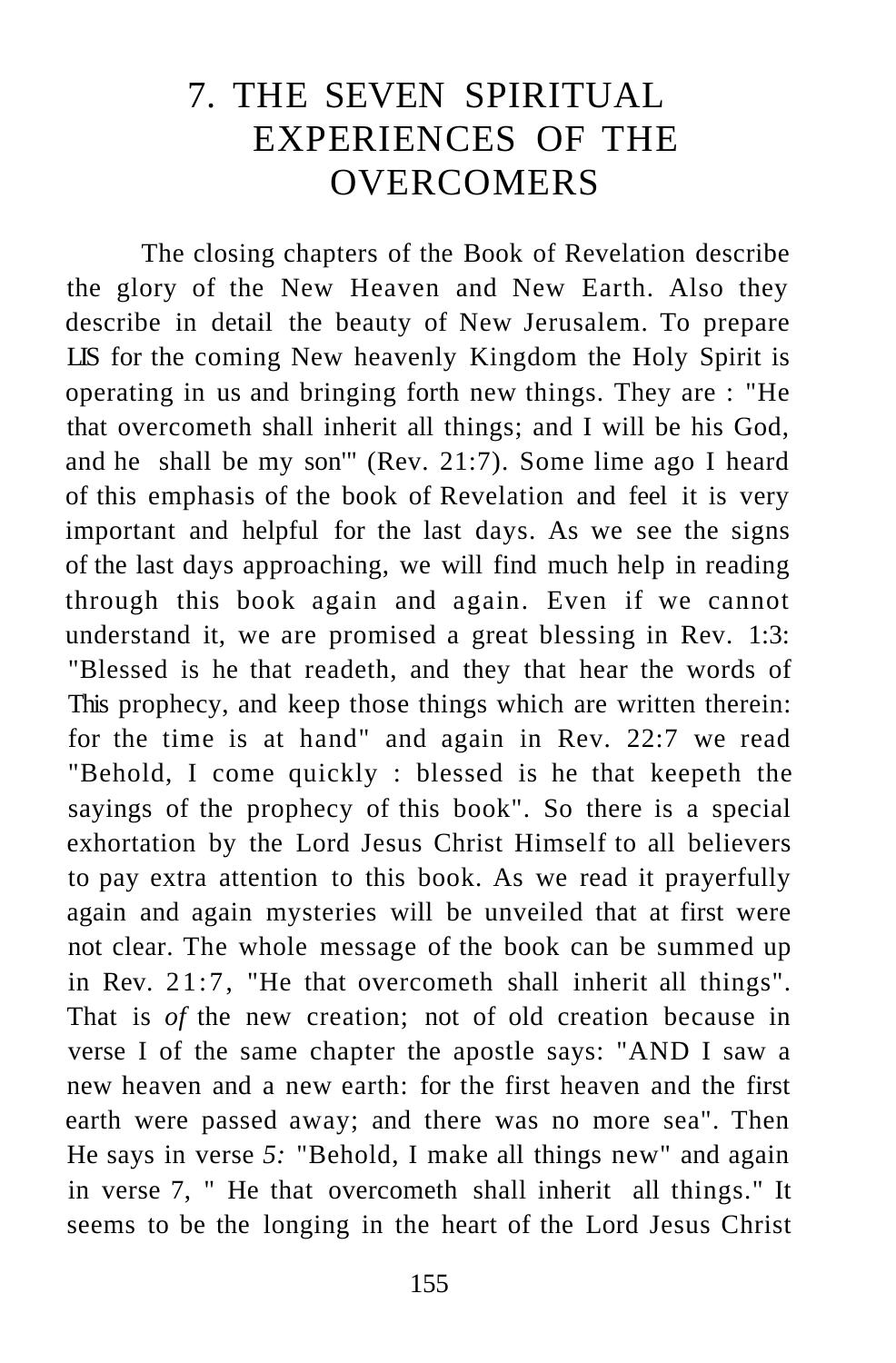to give us all things, for the same message is repeated in I Cor. 3:22-23, "Whether Paul, or Apollos, or Cephas, or the world, or life, or death, or things present, or things to come; all are yours; And ye are Christ's; and Christ is God's." All these things of the new creation can only be enjoyed as we learn to overcome. Then we will be qualified to claim our full share in the inheritance of the coming new creation.

First, we learn to overcome by **faith.** That is how we begin the life of victory; "For whatsoever is born of God overcometh the world: and this is the victory that overcometh the world, even our faith." 1 John 5:4- the more faith we have, the stronger it grows, and we learn to overcome, because all things of God are received by faith. Similarly all gifts of God are enjoyed by faith. In fact, without faith we cannot understand or enjoy the gifts of God. The Word of God comes to us so lovingly and freely.

In this book we are told in a sevenfold manner how to overcome. God uses many illustrations to help us. The phrase "he that overcometh" is repeated seven times in Rev. 2 and 3. These two chapters can again be subdivided into seven parts. Even though here are seven messages recorded, we can say there are altogether forty-nine messages in the two chapters. First of all we find the whole church history summed up in the messages to the seven churches. It can be divided into seven periods. The **first** period is the apostolic period till about 95 A.D. The second period is the period of the martyrs, the suffering period, from 95 A.D. to 325 A.D. There were extreme sufferings and persecutions against the believers, and they were scattered or imprisoned and many were killed. They lost all they had, and that persecution went on for about 240 years. With the **third** period came the downfall of the church.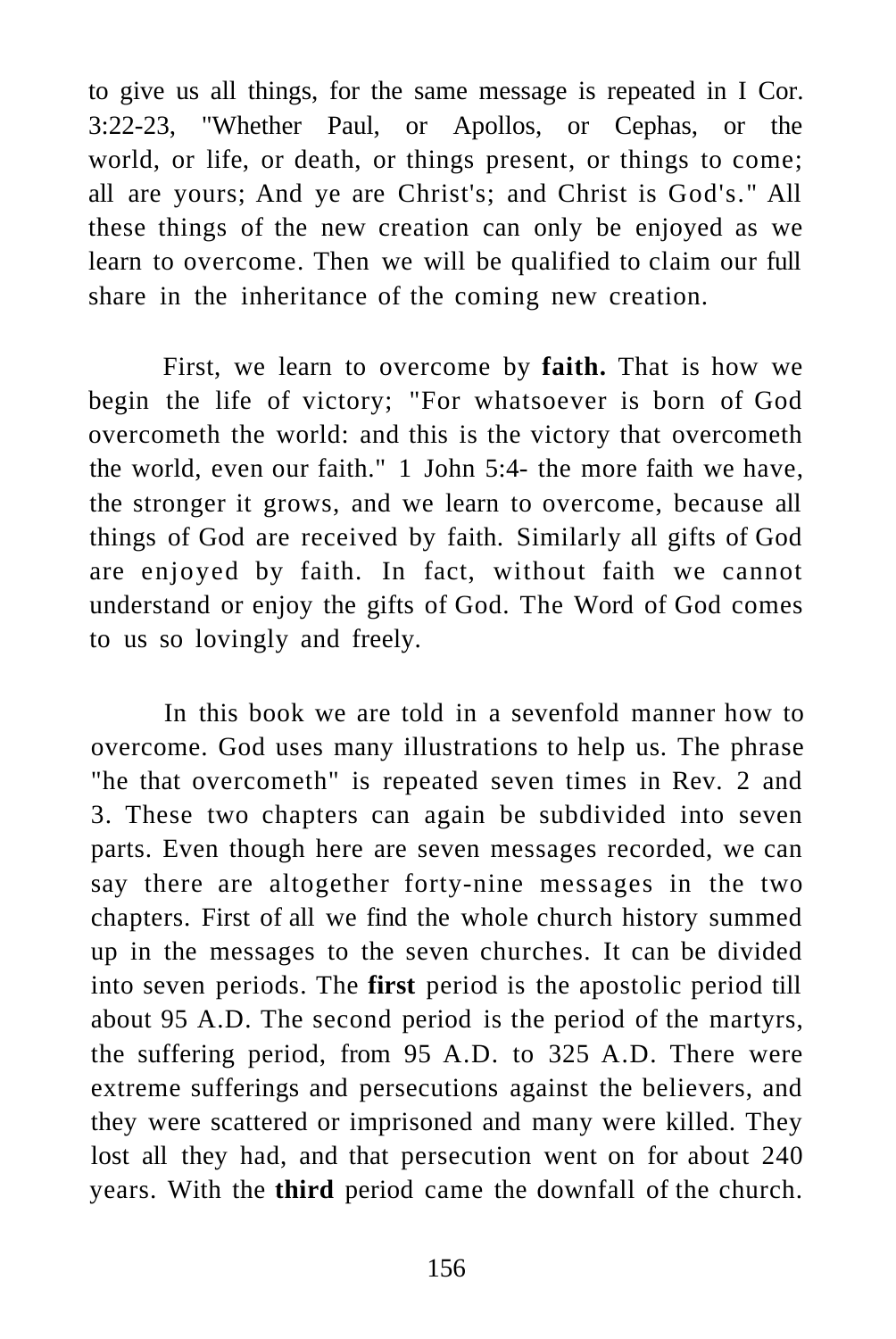When Constantine became the Roman Emperor, many became Christians only because the emperor had become a Christian, The downfall during this period was because every kind of Babylonian practice was introduced in the church. This period lasted from 325 A.D. to the beginning of the 5th century. The **fourth** period, from the beginning of the 5th century over the next thousand years was called the Dark Age. when every abominable practice was introduced by Christians in the Name of Christ. The **fifth** period was the period of the Reformation. After that came the **sixth** period, when the Gospel was taken to other countries. We are now going through the last or the seventh period. In Rev 2:3 the first message to the church at Ephesus speaks of the first period, and the last message to the church at Laodicea speaks of the last period.

There are seven titles given to the Lord Jesus Christ in those seven messages to the seven churches. The Lord says. "J am So and So!" to each church, and by these seven titles which the Lord has given to Himself, His sevenfold greatness is revealed to us. How great He is and how wonderful, is made clear to us in His seven messages. Then there are seven charges the Lord makes against the churches. "I have somewhat against thee" He says to each church. The seven charges are recorded in His seven messages. There are also seven great weapons the Devil uses against God's people, and we are told of seven weapons given to us, by which we are to defeat the Devil, The Devil has got his weapons to discourage us and to take away our peace, and to bring barrenness. But at the same lime we are given weapons to defeat the devil. Similarly there are seven rewards for those who overcome, and there are seven great spiritual experiences which we will have to go through in order to overcome. Let us consider these seven experiences,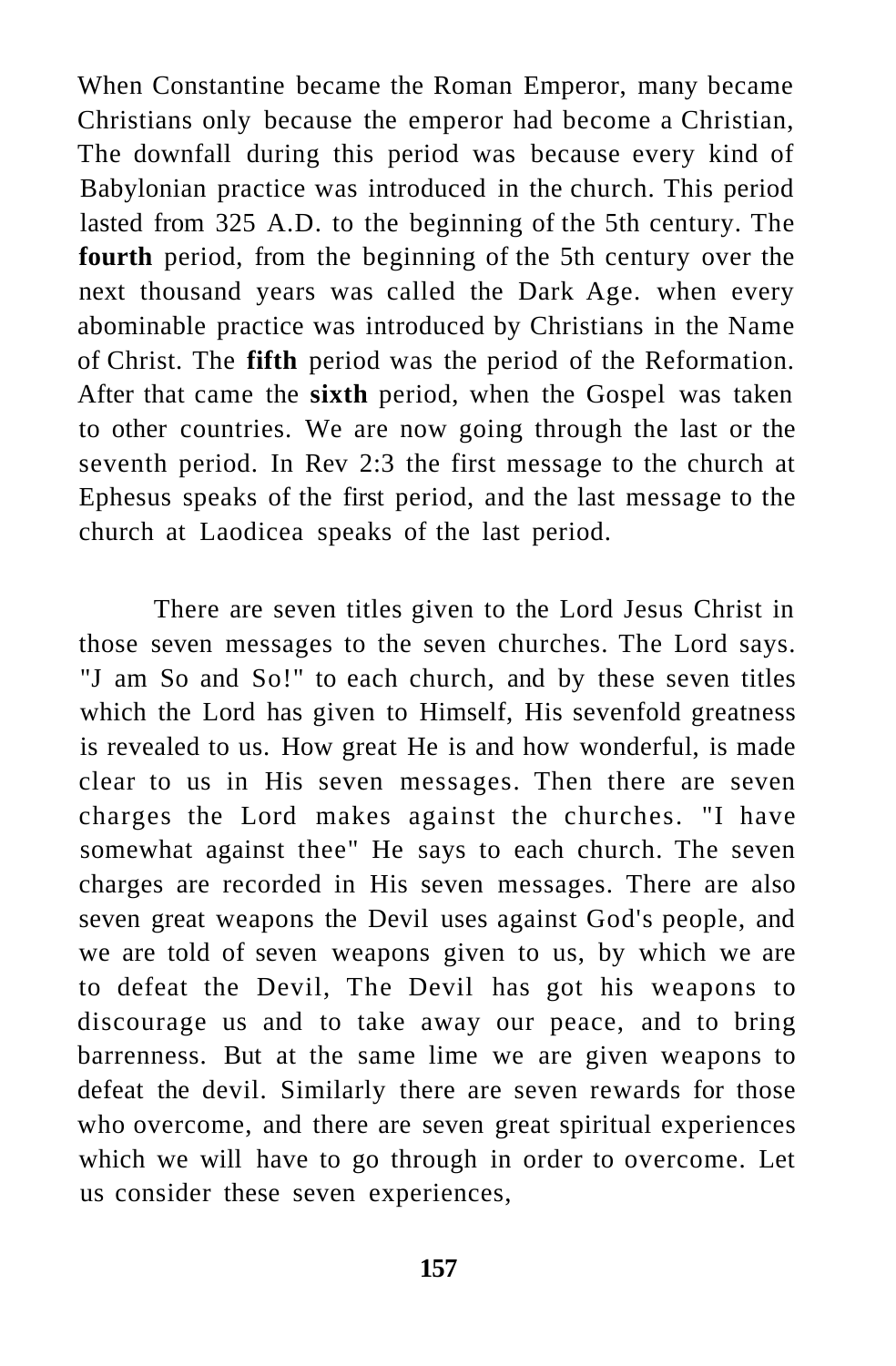What are these seven spiritual experiences? We do not require the knowledge of Hebrew and Greek or any other thing to understand these secret yet simple things. God's Word is simple, it is compared to water in Eph. 5:26 "That he might sanctify and cleanse (the church) with the washing of water by the word." The Bible is compared to water, not to tea or coffee that some like with more sugar, and some with no sugar, others like strong or weak, cold or hot. There are so many different tastes in tea or coffee, but it is not so with water. Everyone must have water. From our childhood to old age we must have water. Even dying persons long for water. When a man cannot take food, still he wants a glass of water. Whether people are civilised or uncivilised they require water. It has the same taste for all people. That is why the Word of God is compared to water, that all may be equally profited, benefited, refreshed, inspired, strengthened, and encouraged by reading it. We do not need to be highly educated to benefit by reading God's Word. By listening to it and obeying it, we can be blessed.

We will now see one by one what these seven simple spiritual experiences are. It is hard to understand what a great inheritance is ours in the Lord Jesus Christ. Suppose you are the son of a very wealthy man; would you not expect to get your share of your father's property sometime, even though it may take some years? You can say: "My father owns so much land and so many buildings and I know one day, I will get my portion." You may have to wait for 75 years, but you can say truthfully: "I will get my portion because I know my father has left me an equal portion with my brothers." You must understand and believe that the Lord Jesus Christ is your Creator, Saviour and Lord, and that you are "joint-heirs with Christ; if so be that we suffer with him, that we may be also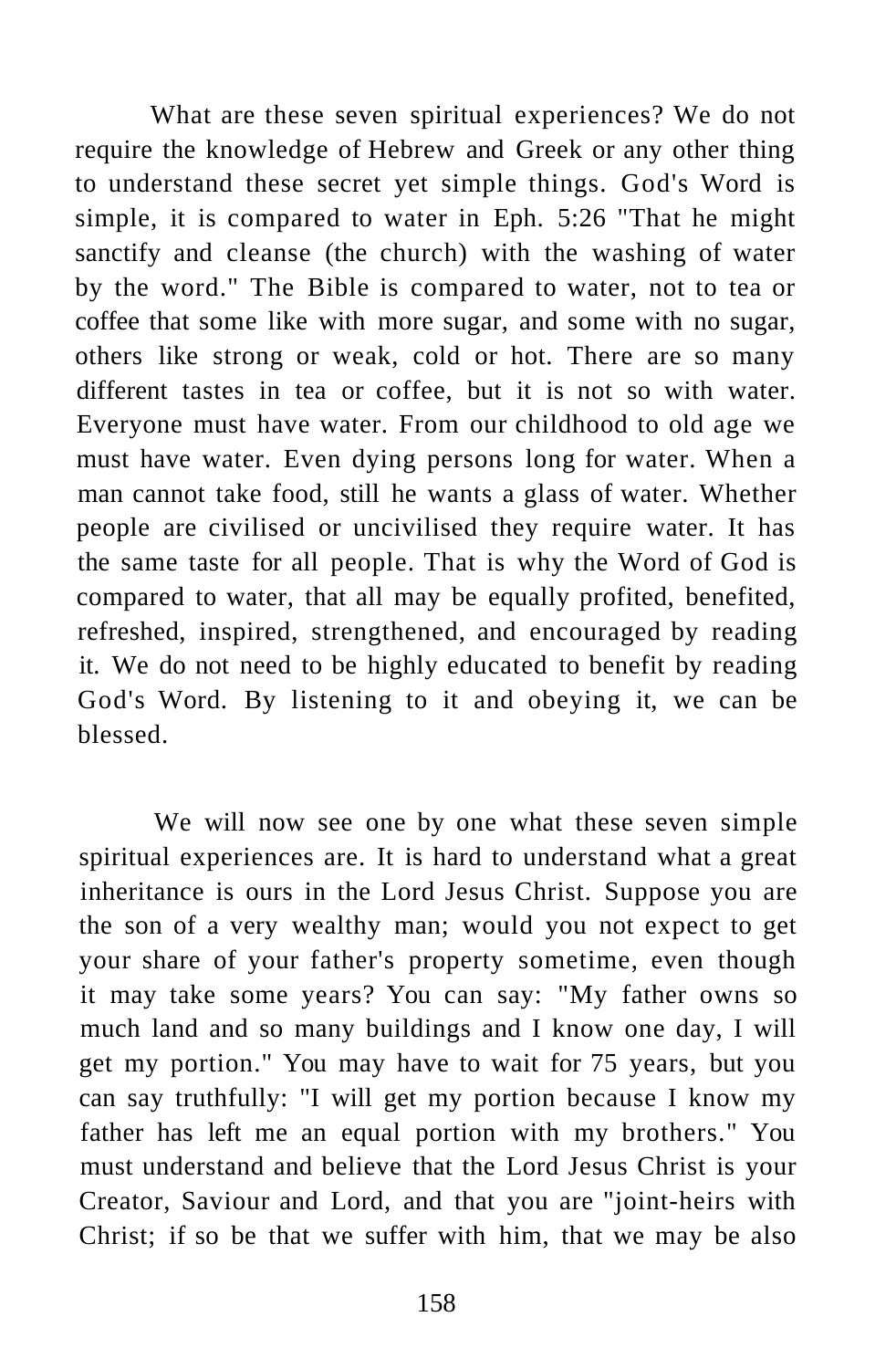glorified together" (Rom. 8:17). We are joint-heirs. What a mystery! What belongs *to Him belongs to us.* We can *claim*  our share in that inheritance in heaven. "To an inheritance incorruptible, and undefiled, and that fadeth not away, reserved in heaven for you, Who are kept by the power of God through faith unto salvation ready to be revealed in the last time" (1 Peter 1:4, 5). and "Giving thanks unto the Father. which hath made us meet to be partakers of the inheritance *of th*e saints in light" *(Col.1:12).* We *have an inheritance, a*  real inheritance that we will enjoy when we overcome. God gives us eternal life, which is free; '"Whosoever believeth on me hath everlasting life." But the promised inheritance is enjoyed and received when we overcome. God permits in our lives sufferings, sorrows, and hardships of all kinds to teach us how to enjoy our inheritance and how to be worthy of this *wonderful,* glorious, spiritual, eternal and heavenly inheritance. On one hand He offers us what He has for us, and on the other He also shows how any one of us can enjoy it.

The **first** great spiritual experience is **love.**  "Nevertheless I have somewhat against thee, because thou hast left *thy first* love" (Rev. 2:4). In Ephesus people bad all the qualifications which any believer could have. Verses 2 and 3 say, "I know thy works, and thy labour, and thy patience, and how thou canst not bear them which are evil: and thou hast tried them which say they are apostles, and are not, and hast found them liars: And hast borne, and hast patience, and for my name's sake hast laboured, and hast not fainted." Nine qualifications are *recorded* here which the early believers outwardly professed - sound in Scriptural knowledge, very zealous, no toleration of any wrong doctrine yet longsuffering. But the Lord says, '•Nevertheless I have somewhat against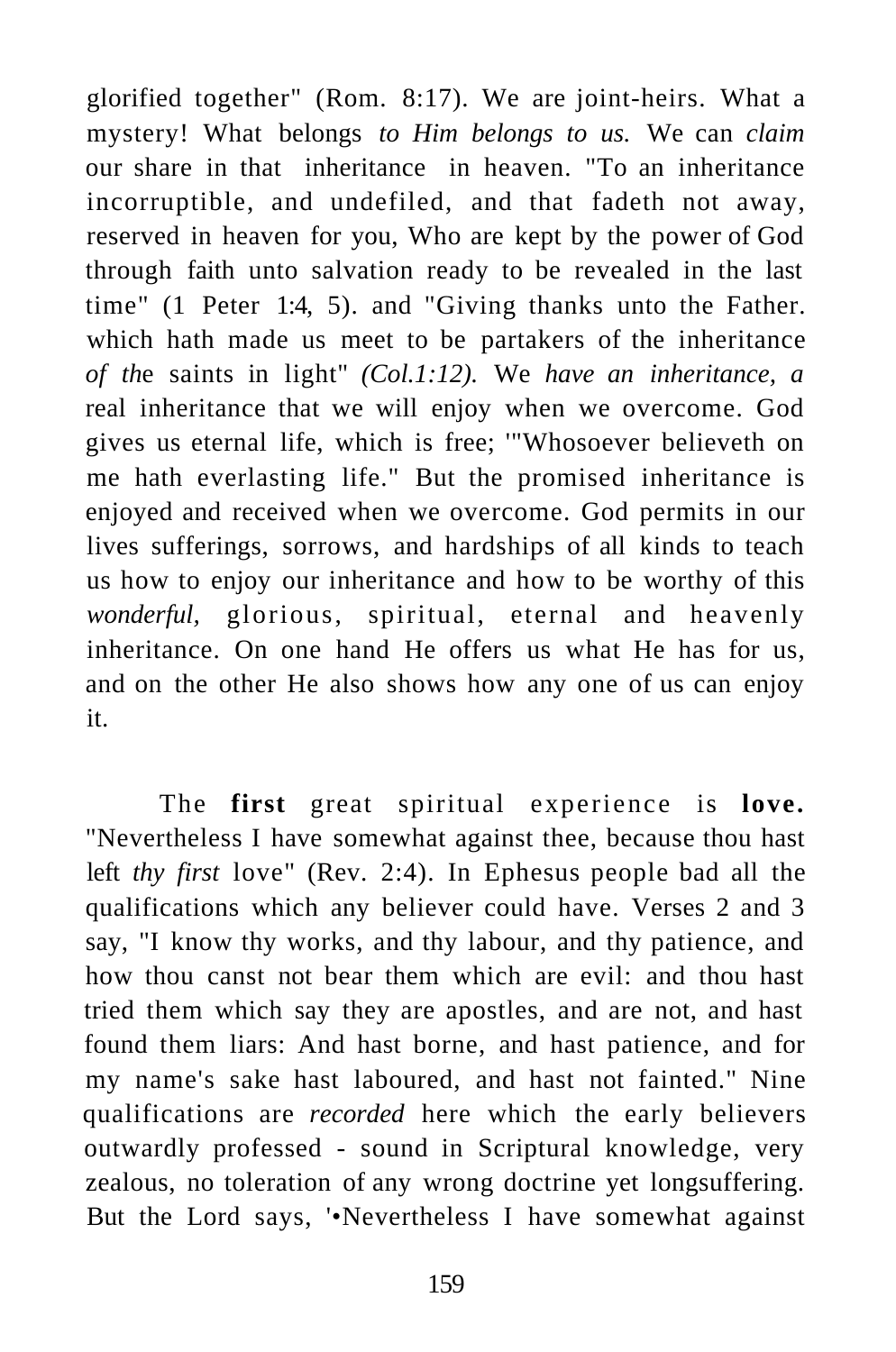thee, because thou hast left thy first love." Most of us become hard-hearted believers. We are believers and no one can question our salvation, or doubt our experience of the new birth, (thank God we are born again) and no one can question our doctrine, - we are so correct, exact, and proper - but love is not there.

In England everything is in order. The food is served on a nice bright dish and there are so many knives and forks. When in England, on the dining table I found on my right side at least five knives, and i was getting all mixed up! I didn't know which one to start with, even though i was told again and again to begin with number one, then number two, I was so nervous that, I used the bread-knife for taking butter! Everything is in order and there is a nice table, set beautifully; but the food is tasteless, only boiled potatoes and boiled cabbage and boiled cauliflower. It looks nice, but has no taste.

Now a Christian may be very nice, very good, well-dressed, and scholarly - but without love. The Lord says, "This is my charge against you." You may be God's servant, young or old, but be very careful; the devil can make you a hard-hearted believer. We become so unkind - we speak unkind, hurtful, painful words, and say things that hurt others to give ourselves pleasure. The Lord is also hurt and wounded by these things, and says: "I have somewhat against thee."

The main object of the devil is to make our labours barren and unfruitful. People shake hands on Sunday morning when they are very nice and ask us, "How are you?" But on Monday they ask : "Who are you?" There is no love on Monday, or Tuesday. Only on Sunday they are very sweet and show "love and kindness."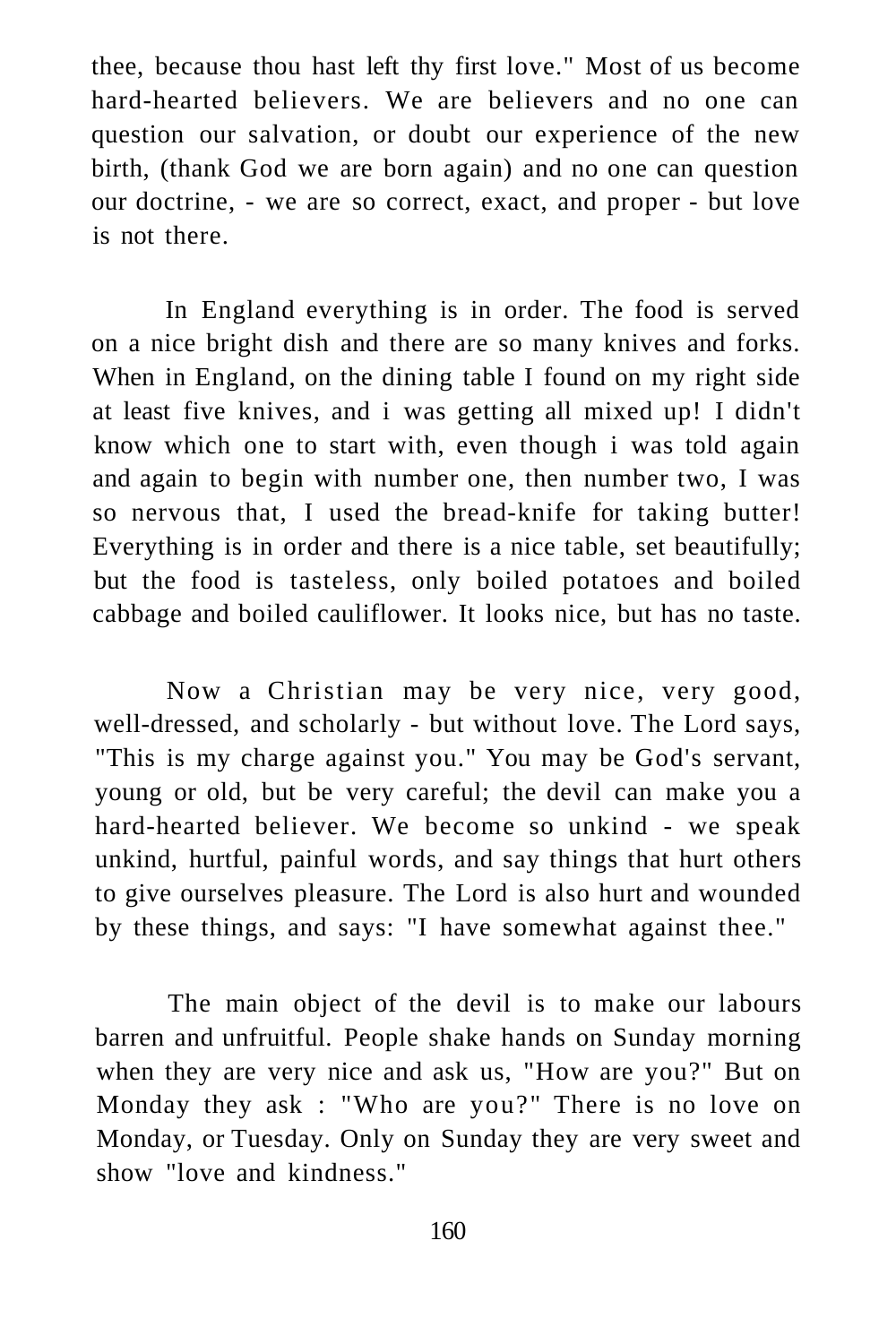I remember very clearly the first message that I gave in India in 1943. I was praying, "Lord give me Your love. I do not mind what words You give me, but let me feel love for those to whom I preach, even if they make fun of my broken words." In India if you go for the open air Gospel preaching sometimes people mock you, laugh at you and ridicule you. They will even go on laughing and joking while you are speaking. So I knew what I had to face in that first cottage meeting. But I went on praying, "Lord I don't mind what they say; You give me Your love, give Your love for them. Let me feel Your love, as You feel for them. They are in darkness, they do not know their way. They do not know that they are responsible for their behaviour."

Can you say truthfully that your love today for the Lord Jesus Christ, the Bible and God's people is more than in the earlier days of your salvation? It is not so. For example, some couples show more love in the first month of their marriage, they work together, sit together, but after three months they get tired of each other. The husband looks one way, and the wife looks another way. They spend the whole evening at home just sitting but not talking, yet before marriage they could not stop talking. Now after three months, they act as if they are dumb. Love has become less and less, and still less, and the result is an unhappy home. This is a very poor illustration but our love for the Lord Jesus Christ should not become weaker but stronger, richer and purer day by day.

If people hate us we can pray for them, if they curse us, we can bless them. If they do not want us we can ask the Lord to have mercy upon them. This is the experience of spiritual love, which is eternal and longsuffering, as we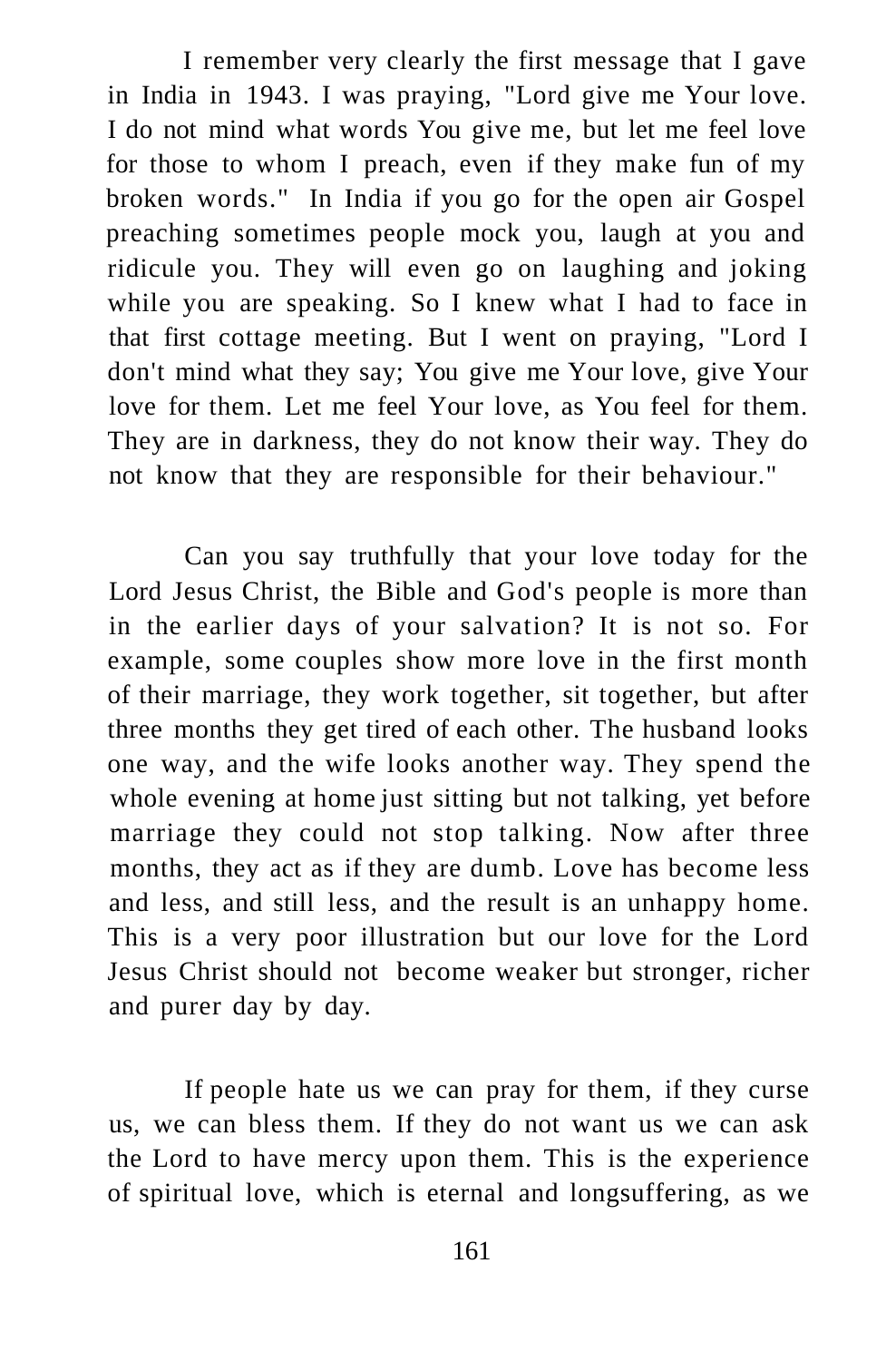are reminded in Col. 3:12-14. "'Put on therefore, as the elect of God, holy and beloved, bowels of mercies, kindness, humbleness of mind, meekness, longsuffering; Forbearing one another, and forgiving one another, if any man have a quarrel against any : even as Christ forgave you, so also do ye. And above all these things put on charity (love), which is the bond of perfectness." This is spiritual love which God demands of us. There can be no excuse. If we want the heavenly inheritance, we have got to be loving, kind, tender, gentle, sympathetic all the time, and not occasionally. Paul defines love in 1 Cor. 13:7 and 8. "Beareth all things, believeth all things, hopeth all things, endureth all things. Charity (love) never faileth: but whether there be prophecies, they shall fail; whether there be tongues, they shall cease; whether there be knowledge, it shall vanish away."

"Hereby perceive we the love of God, because he laid down his life for us: and we ought to lay down our lives for the brethren" (1 John 3:16). This comes by experience. It will not come easily. We have to pray. When we find our hearts becoming hard, we must pray, "Lord make my heart soft." That is my daily prayer, "Lord keep my heart tender." We talk so much that we become very hard-hearted. We say so many hurtful things, without any regard for the feelings of others. It is only by prayer that our hearts remain tender, loving and kind. This gift of God is possible, God's Word says so. The Lord Jesus Christ loved us so much that we must also love like Him. "So likewise shall my heavenly Father do also unto you, if ye from your hearts forgive not every one his brother their trespasses" (Matt. 18:35). We have got to forgive. "Then came Peter to him, and said, Lord, how oft shall my brother sin against me, and I forgive him? till seven times? Jesus saith unto him, I say not unto thee, Until seven times : but, Until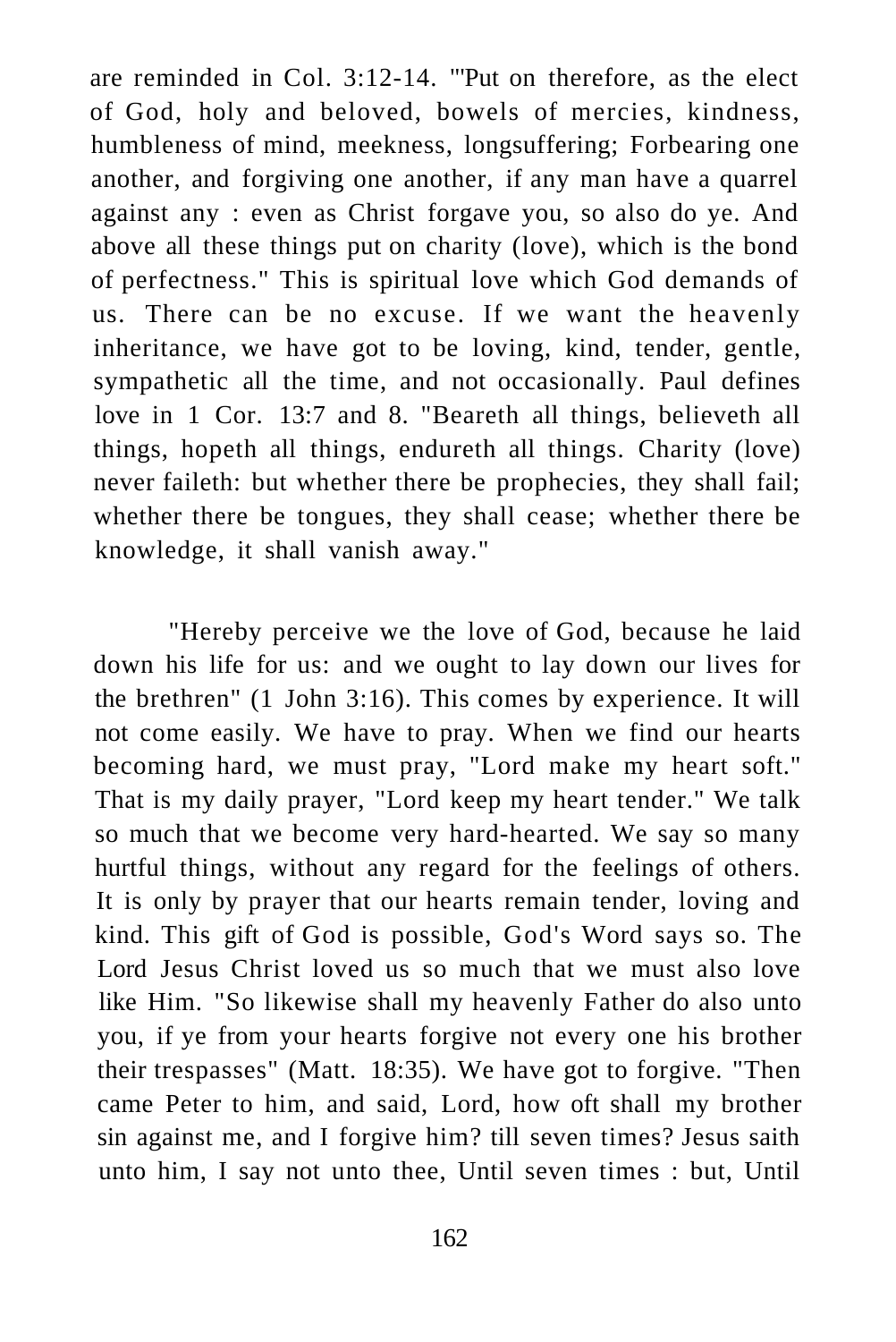seventy times seven"' (Matt. 18: 21, 22). Four hundred and ninety times ! We find it hard to forgive even twice. We say, "I forgive you. but I will not talk to you. Yes, I for five you, but do not come to my home any more. Come, but go away afterwards." Oh to be kind, loving and gentle! Love knows how to forgive, if He forgave us, why should not we forgive each other? That is why loving and forgiving others is the first and fundamental experience in becoming an overcomer, for we cannot overcome merely by long prayers and fastings.

The Lord tells in Rev. 2:5: "Remember therefore from whence thou art fallen, and repent, and do the first works; or else I will come unto thee quickly, and will remove thy candlestick out of his place, except thou repent". What a serious charge! " I will lake away thy candlestick." That means He will not be able to use us any more. He will not take away our salvation: thank God we are forgiven, but we cannot be a candlestick. We cannot shine any more, and people will not see divine light through us any more. We will remain barren spiritually. Please take warning. This is a very solemn charge to all of us, and there is no exception. The enemy knows how to make us hard-hearted, finding it hard to forgive and forget. So we must make sure we have our first love for the Bible, for the Lord Jesus Christ, and for God's people.

The second experience is found in Rev. 2:9-10, "I know thy works, and tribulation, and poverty, (but thou art rich) and I know the blasphemy of them which say they are Jews, and are not, but are the synagogue of Satan. Fear none of those things which thou shalt suffer: behold, the devil shall cast some of you into prison, that ye may be tried; and ye shall have tribulation ten days: be thou faithful unto death, and I will give thee a crown of life." The Lord Jesus tells us not to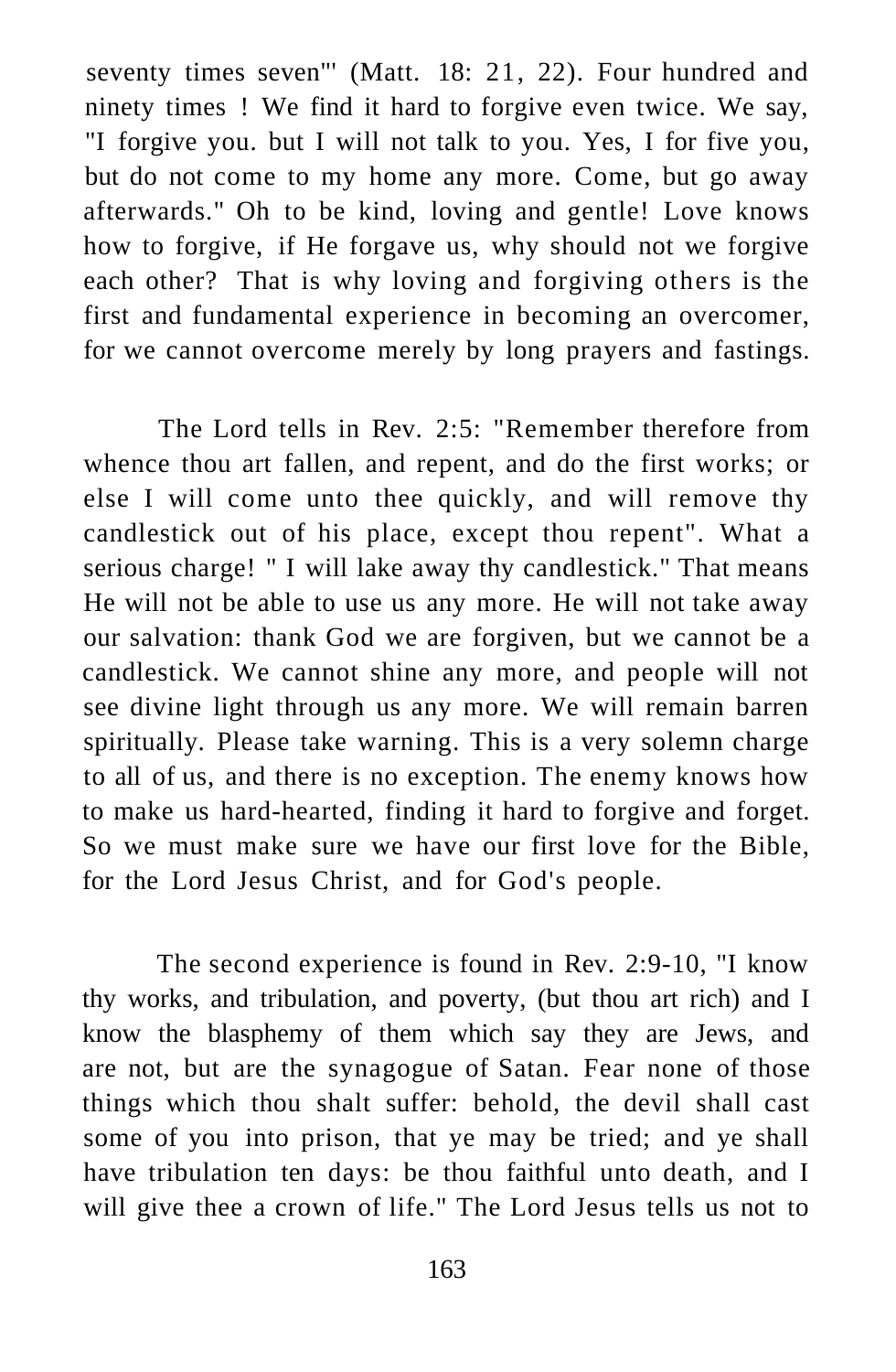fear any of those things *which we* may have to *suffer.* He *does*  not even say that He will lessen it, but He says. "Fear not, I will reward you. I will give you eternal life if you suffer joyfully."We find the same thing in 1 Peter 4:12-14: "Beloved, think it not strange concerning the fiery trial which is to try you, as though some strange thing happened unto you: Hut rejoice, inasmuch as ye are partakers of Christ's sufferings; that. when His glory shall be revealed, ye may be glad also with exceeding joy. If ye be reproached for the name of Christ, happy are ye; for the spirit of glory and of God resteth upon you: on their part he is evil spoken of, but on your part he is glorified." It is a privilege to suffer. "And they departed from the presence of the council, rejoicing that they were counted worthy to suffer shame for his name" (Acts 5:41). They were even thankful when they were being threatened; they suffered yet they were thankful to the Lord; "We thank Thee for the privilege given to us of suffering for Thy Name's sake."

It is an honour and privilege to suffer for His sake. And we cannot escape it. "The disciple is not above his master, nor the servant above his Lord. It is enough for the disciple that he be as his master, and the servant as his Lord. If they have called the master of the house Beelzebub, how much more shall they call them of his household?" (Matt. 10:24, 25). What we suffer cannot be compared to the shame He has borne for us. Also, the more we suffer, the more joy we receive. "Yea, and all that will live Godly in Christ Jesus shall suffer persecution" (2 Tim. 3:12). "Blessed are ye, when men shall revile you, and persecute you, and shall say all manner of evil against you falsely, for my sake. Rejoice, and be exceeding glad: for great is your reward in heaven: for so persecuted they the prophets which were before you" (Matt.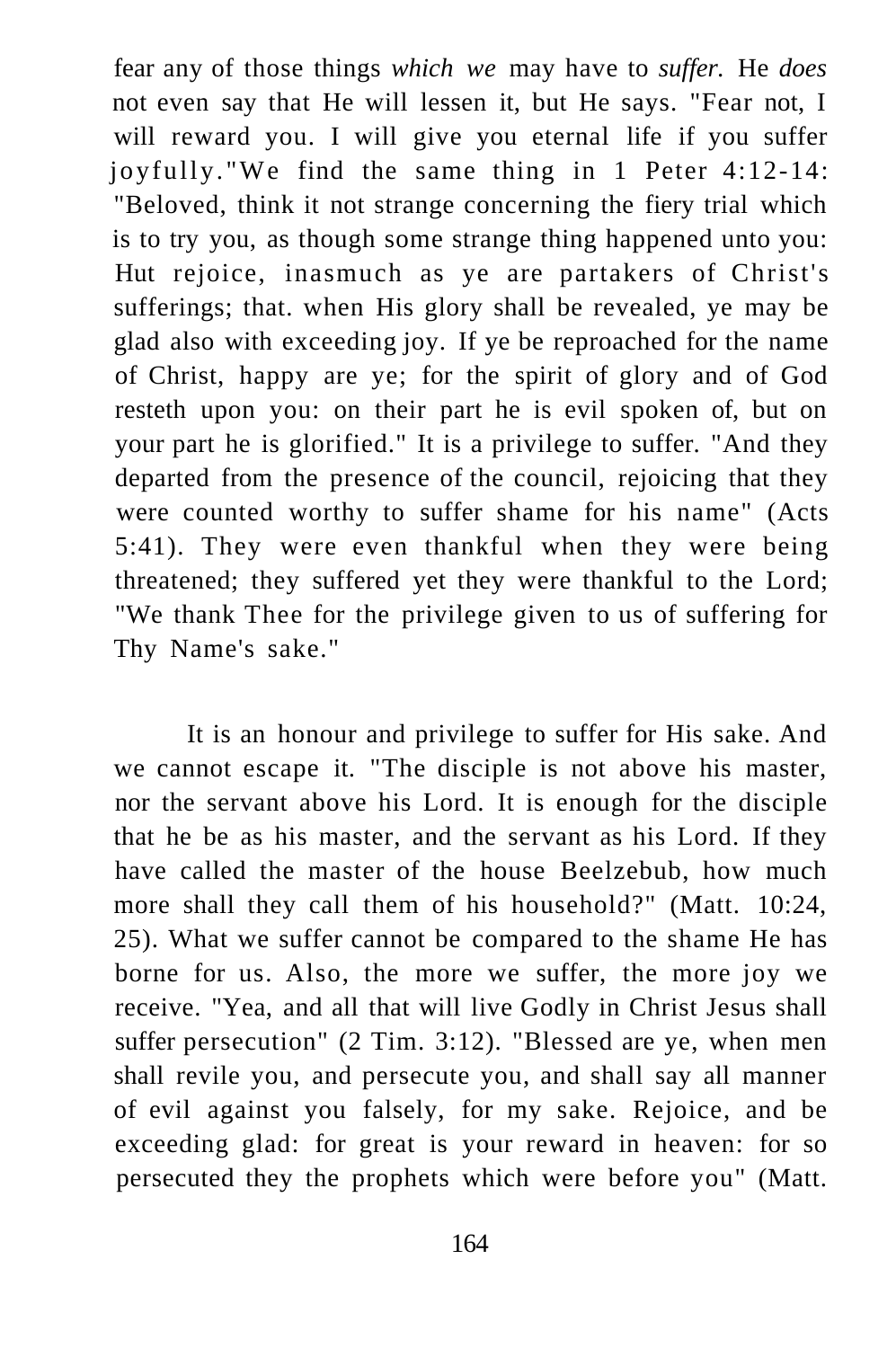One day a man came to see me. a Mohammedan who was a graduate. He said, "I want to he a Christian." I asked him, '"Who gave you the desire to become a Christian'?" He said, "I was visiting a friend in the neighbourhood, and there was a poor Christian sweeping the room. A Hindu passed by and his garment happened to touch the dust. He got so angry with the Christian, that he began to beat him. So I said to the Christian 'That is not your fault. You are doing your duty, by sweeping the floor. The other man is at fault. He has to walk on the other side if he is so particular about his garment. Why did you allow him to beat you?' He said, 'Sir, my Lord was spat upon, He was reviled and mocked at, and yet He never retaliated. I am a Christian. I cannot talk back; I've got to pray for him!" That made the Mohammedan to come to me. I taught him, he became a Christian and I baptised him. Can we say truthfully that for His Name's sake we will suffer joyfully? We are going to be persecuted. The disciple is not above his 'master, but let us rejoice in our suffering. Let them hate us, despise us, and curse us. But let us bless them. It is by this attitude we become stronger spiritually and at the same time qualify for a share in the heavenly inheritance.

The **third** spiritual experience is found in Rev. 2:12-13. "And to the angel of the church in Pergamos write; These things saith he which hath the sharp sword with two edges; I know thy works, and where thou dwellest, even where Satan's seat is: and thou holdest fast my name, and hast not denied my faith, even in those days wherein Antipas was my faithful martyr, who was slain among you, where Satan dwelleth." This experience speaks of the third period of Church history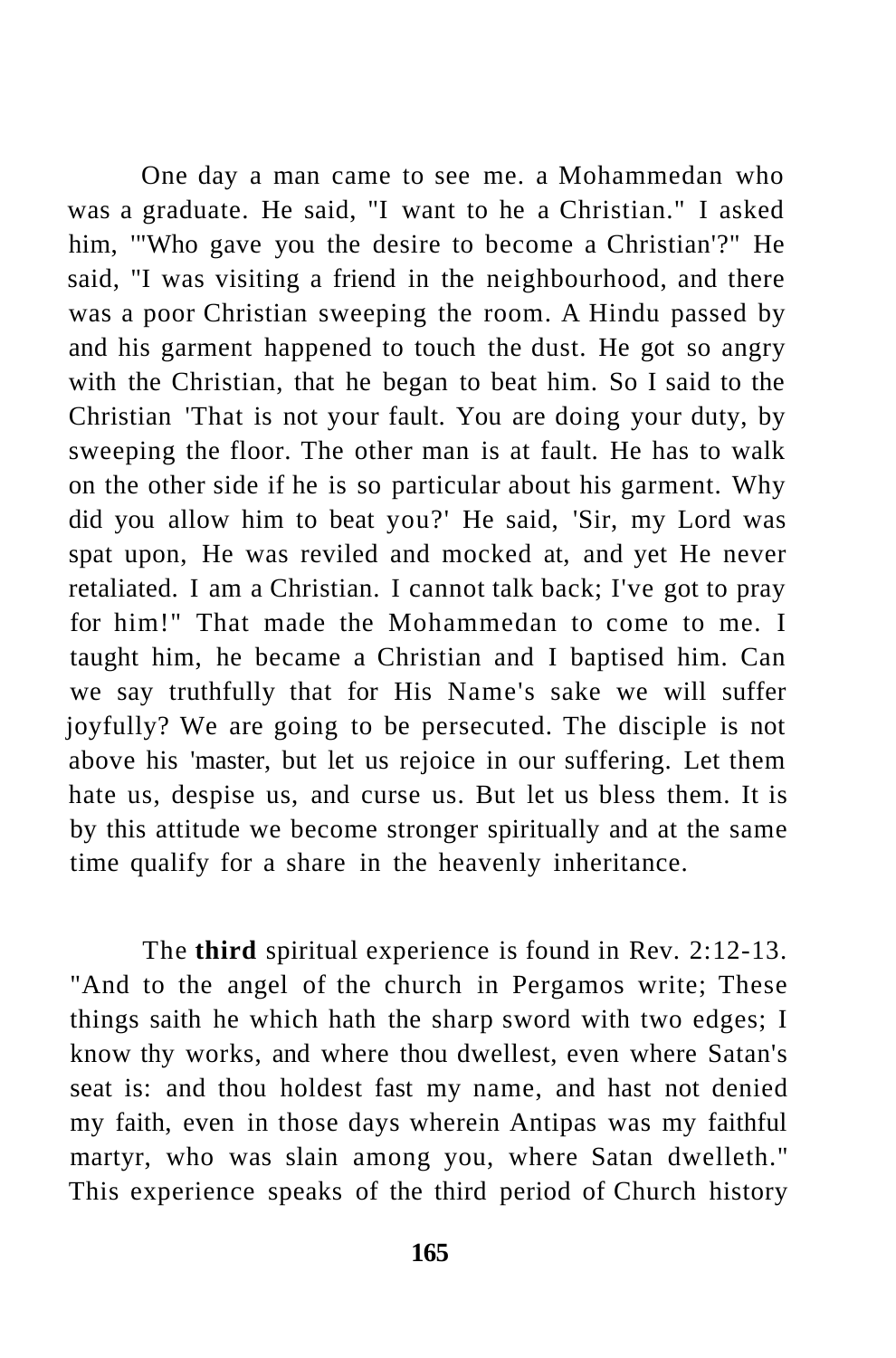when emperor Constantine became a Christian. We are told that he was about to be defeated in a battle when he saw a very bright cross in the sky. He made a vow that if he won the battle he would become a Christian. He won the battle and became a professing Christian, but with no real experience of faith. Many more in his army followed him and they also became Christians. As a result they brought with them many heathen practices, and through these the downfall of Christianity. Most of these Babylonian heathen rituals, rites and practices came in during that period. Here we must learn how to be separated, how to keep ourselves undefiled from the world, from worldly practices, and all kinds of heathen ways. Many Christians these days imitate the world. They think they have a strong argument. "We can't be different!" they say. But we have to be different, if we want to have our heavenly inheritance, for we are God's people, a peculiar people: "Bui ye are a chosen generation, a royal priesthood, an holy nation, a peculiar people" (1 Peter 2:9). We are a different people, and we cannot deny it. We live in this world, but we are not of this world. We are a peculiar people and must live a life of separation. We should not be defiled by worldly habits, customs, ways, manner, dress, haircut and what not. We are a peculiar people. "Love not the world, neither the things that are in the world. If any man love the world, the love of the Father is not in him. For all that is in the world, the lust of the flesh, and the lust of the eyes, and the pride of life, is not of the Father, but is of the world. And the world passeth away, and the lust thereof: but he that doeth the will of God abideth forever" (1 John 2:15-17). It is because of all these lustful, evil and impure desires that people follow the worldly fashions. There is no need to foot ourselves saying: "It is fashion." It is not fashion, it is lust and only lust and impurity that is responsible for these worldly garments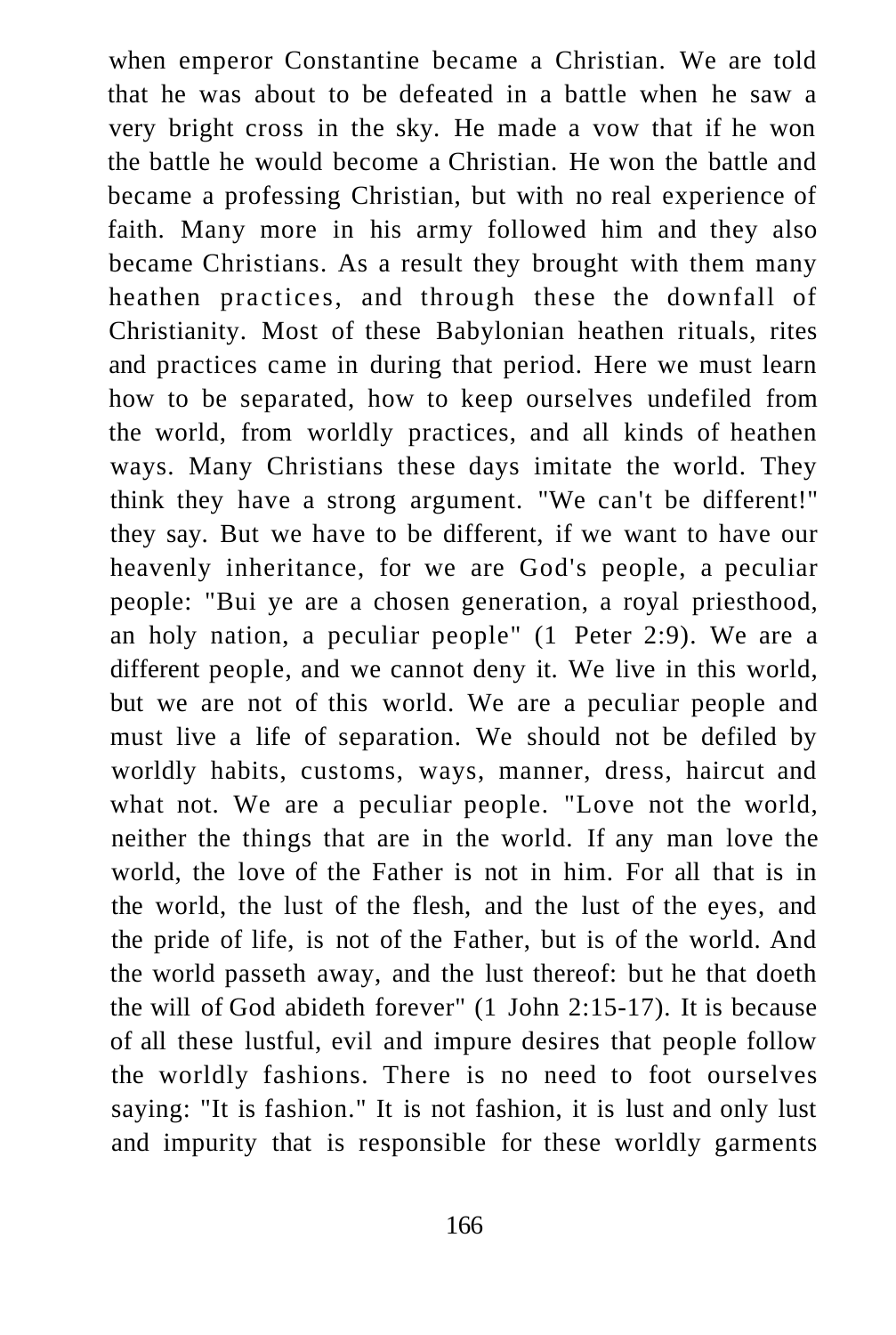and expressions and ways. It is not fashion. Hearts have become impure and full of evil. The manufacturers who want to advertise their product make use of lustful pictures. We cannot escape seeing them. Modern music is lustful, pictures are lustful, modern bonks and magazines are lustful, habits are lustful, and modern hall-naked dresses are shamefully lustful. If we go after the world we cannot expect to qualify for God's Kingdom. We will be enticed by worldly people, but thank God for the grace He has given us to keep ourselves undefiled, and to keep our garments unspotted from the world.

If we go after the world we cannot preach freely, give our testimony boldly, nor concentrate on God's Word. That is what happened during the third period of Church history. They began to imitate worldly people and gradually they fell lower and lower and introduced many abominable practices. Mark 7:6-9: "He answered and said unto them, Well hath Esaias prophesied of you hypocrites, as it is written, This people honoureth me with their lips, but their heart is far from me. Howbeit in vain do they worship me, teaching for doctrines the commandments of men. For laying aside the commandment of God, ye hold the tradition of men, as the washing of pots and cups: and many other such like things ye do. And he said unto them, Full well ye reject the commandment of God, that ye may keep your own tradition." We learn from tradition and ignore simple faith in the Lord Jesus Christ.

The Lord gives us true beauty. We do not need soap, face powder, beauty cream and all the worldly products for our beauty. We do not need gold and silver for beauty. If we obey God we gain true beauty. The more we obey the more beauty we have. God gives us heavenly glory and heavenly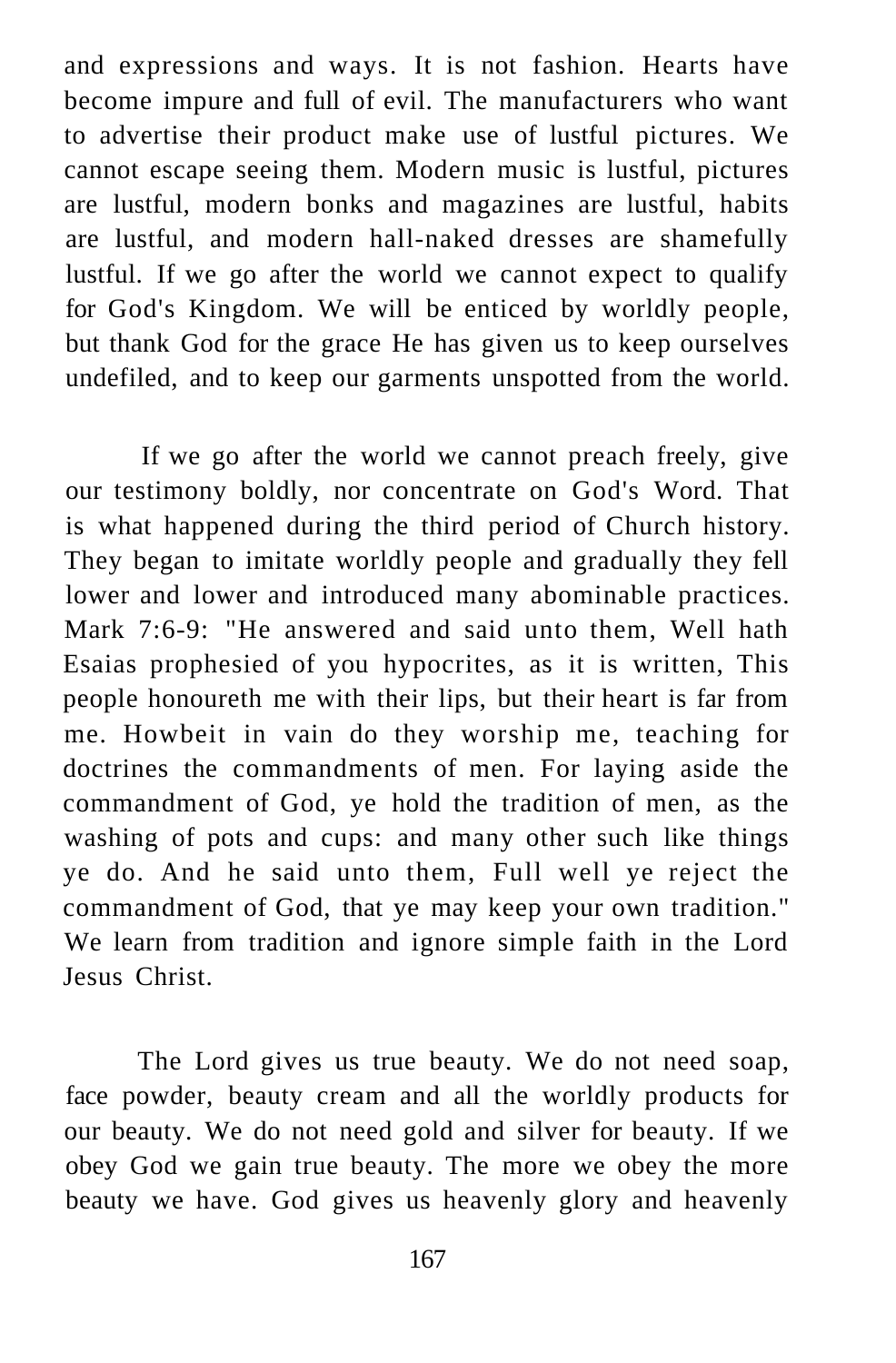beauty. "I will greatly rejoice in the LORD, my soul shall be joyful in my God; for he bath clothed me with the garments of salvation, he hath covered me with the robe of righteousness, as *a bridegroom deckeih* himself with ornaments, and as a bride adorneth herself with her jewels" (Isaiah 61:10). He is my beauty. The Lord Jesus Christ, the living Person, becomes my bright shining light day by day.

We as believers must live a life of separation. We cannot imitate the world, we cannot be unequally yoked with unbelievers 2 Cor. 6:14-17: "Be ye not unequally yoked together with unbelievers: for what fellowship hath righteousness with unrighteousness'? and what communion hath light with darkness? And what concord hath Christ with Belial? *Or what part h*ath *he* that believeth *with an* infidel? And what agreement hath the temple of God with idols? for ye are the temple of the living God; as God hath said, I will dwell in them, and walk in them; and I will be their God, and they shall be my people. Wherefore come out from among them, and be ye separate, saith the Lord, and touch not the unclean thing; and I will receive you." We have to live a life of separation and remain undefiled by worldly friends, neighbours, relations and habits. We are a peculiar people, heavenly people and not worldly people. When people visit our homes they must know that it is a house for the God, not a worldly house. They look around and get impression as to whether God lives there or not.

"Likewise also these filthy dreamers defile the flesh, despise dominion, and speak evil of dignities. These are spots in your feasts of charity, when they feast with you, feeding themselves without fear: clouds they are without water, carried about of winds; trees whose fruit withereth, without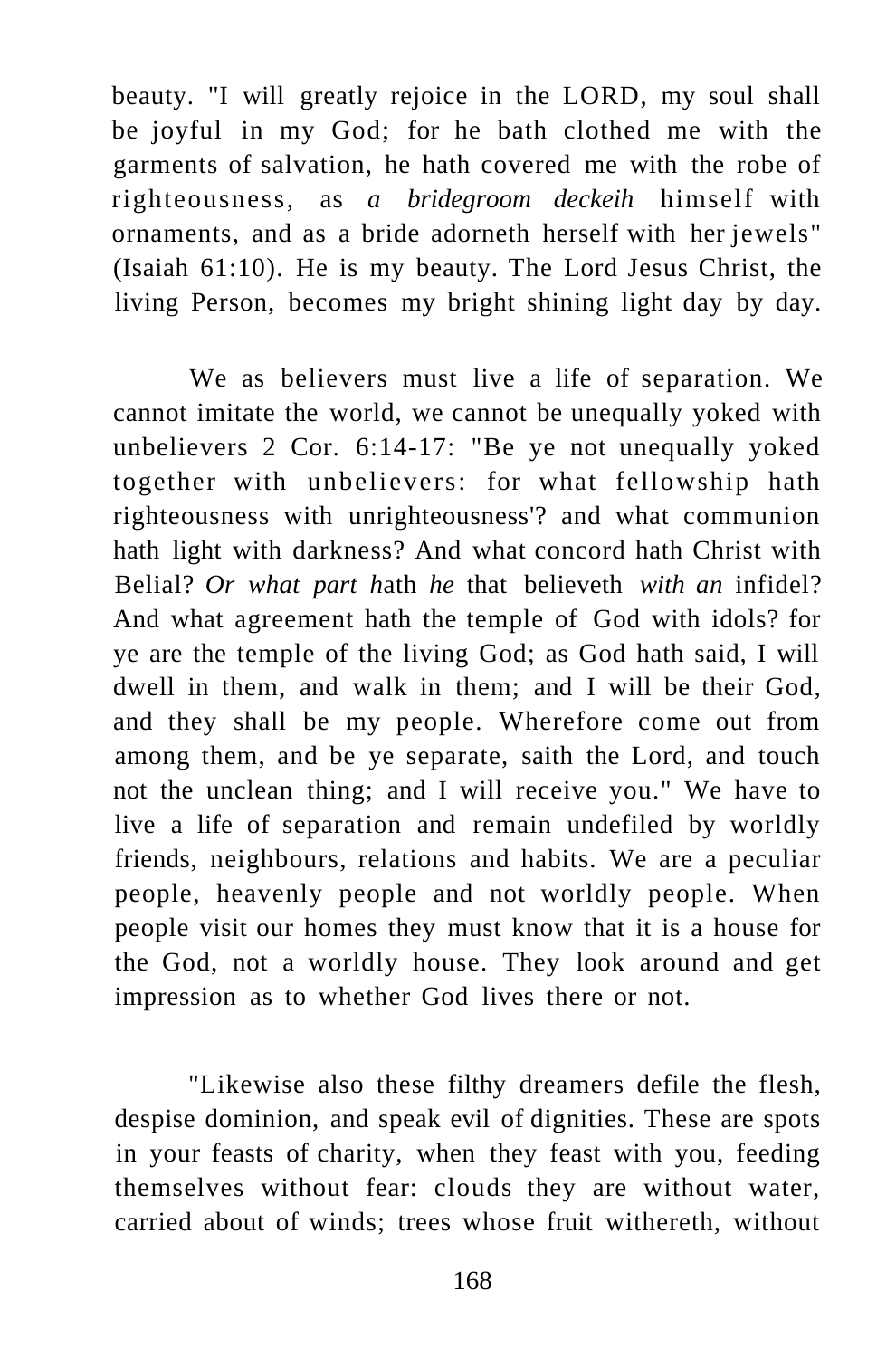fruit, twice dead, plucked up by the roots; Raging waves of the sea, foaming out their own shame; wandering stars, to whom is reserved the blackness of darkness for ever. But ye, beloved, building up yourselves on your most holy faith, praying in the Holy Ghost, Keep yourselves in the love of God. looking for the mercy of our Lord Jesus Christ unto eternal life. And of some have compassion, making a difference : And others save with fear, pulling them out of the fire; hating even the garment spotted by the flesh" (Jude 8, 12. 13, 20-23). This is **the third experience - living a life of complete separation, in** habits of dress, manner, custom and conversation we have to be governed by God's Word, because we are God's people. By our conversation, dress, taste, music or interest of any kind, His Name must be glorified.

One day a child came to me and asked for money. I said "Why do you want the money?" He said, *"I* want to go to cinema." '"Alright, you pray for the money" I told him. When he began to pray, he said, "My tongue does not move." Then he said; "We can't pray for what we know is wrong." He was only a small child but he knew it was wrong. We can ask the Lord: "Lord is Thy Name being glorified by my dress, by my habits?" We have to live a life of separation, even though we are mocked, ridiculed and made fun of, because we are a peculiar people, a holy people and we should show forth God's glory through our lives.

Now the **fourth** experience. "And unto the angel of the church in Thyatira write; These things saith the Son of God, who hath his eyes like unto a flame of fire, and his feet are like fine brass; I know thy works, and charity, and service, and faith, and thy patience, and thy works; and the last to be more than the first. Notwithstanding I have *a* few things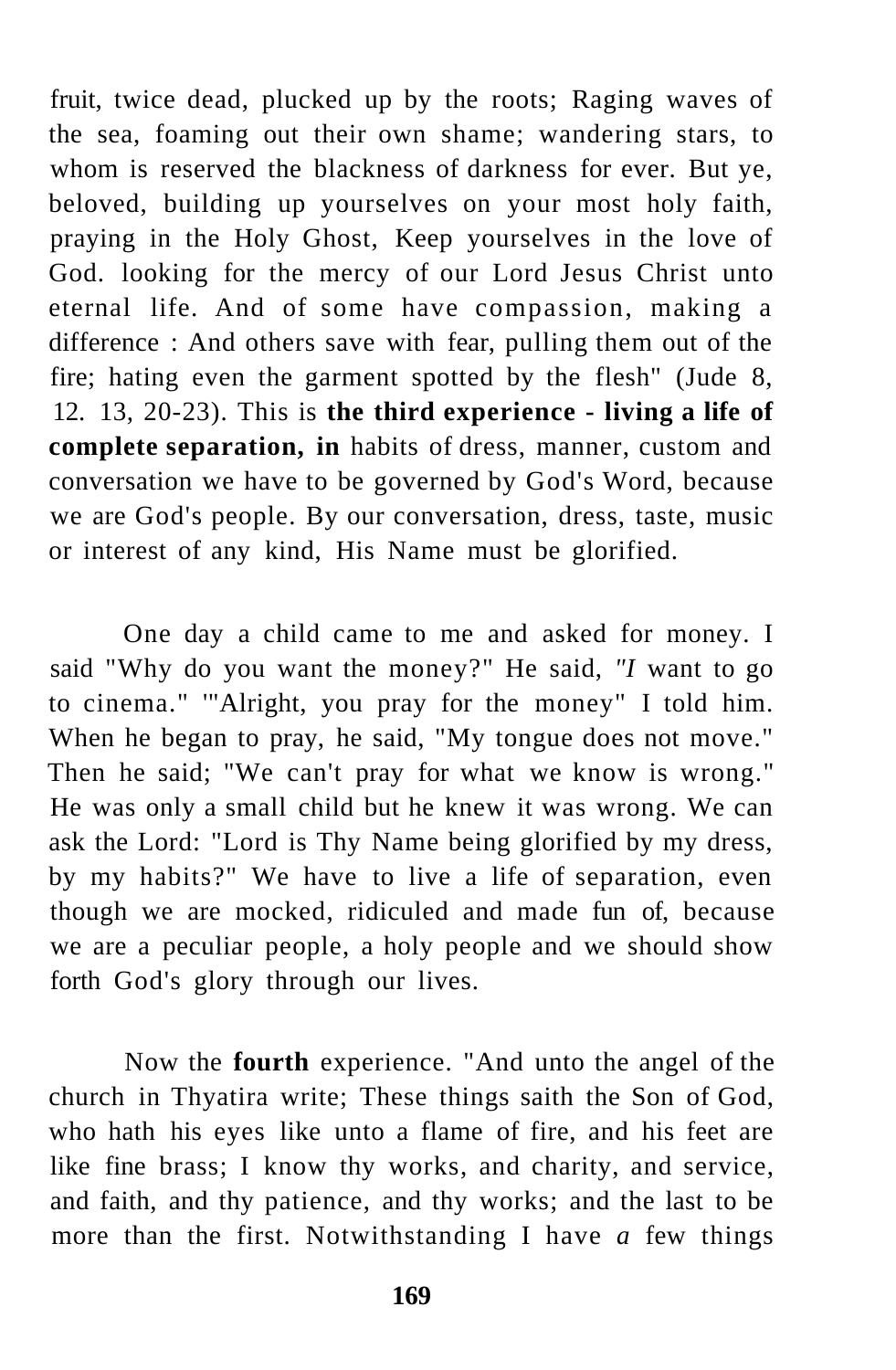against thee, because thou sufferest that woman Jezebel, which calleth herself a prophetess, to teach and to seduce my servants to commit fornication, and to eat things sacrificed unto idols" (Rev. 2:18-20). That is how Roman Catholicism began. They started to worship the cross, and gradually they brought many images into the church and began to worship them. But **all**  these **heathen customs must be put** away. Many Christians. rather than obeying the Word of God, have brought all kinds of practices into the church. That is why there is so much barrenness among them. All these things take away the glory of the Lord Jesus Christ. Cod is a Spirit and we have to worship Him in spirit and in truth. John 4:24 says: "God is a Spirit: and they that worship him must worship him in spirit and in truth." Keep your worship simple, free from meaningless rituals, rites and practices. Often the holy communion becomes only a ritual. Many never go lo a church service, except on Easter Sundays. They put on a new suit and new shoes (but not a new heart), and take part in the holy communion. They are smokers, drunkards, and adulterers, and even the pastors who give the holy communion smoke. We must **worship God in spirit and in truth,** and only then are we qualified for our share in the heavenly inheritance. God is preparing for us. Pray in the Spirit, watch in the Spirit. worship in the Spirit.

The **tilth** experience we find in Rev. 3:1-2. "AND unto the angel of the church in Sardis write; These things saith he that hath the seven Spirits of God, and the seven stars; I know thy works, that thou hast a name that thou livest, and art dead. Be watchful, and strengthen the things which remain, that are ready to die: for I have not found thy works perfect before God." **Be watchful.** That is our fifth spiritual experience. People who know us may think very highly of us, but is God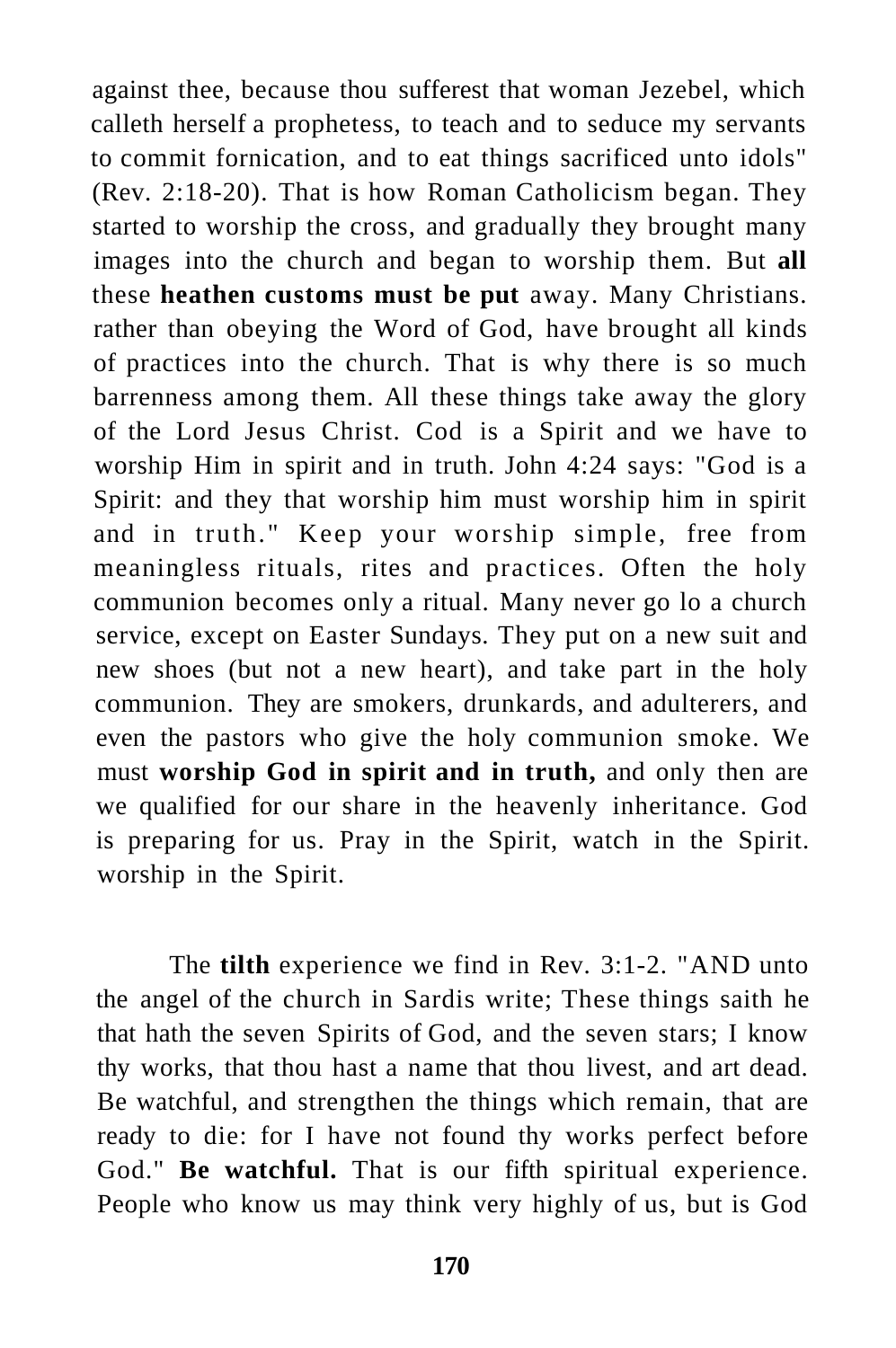satisfied? He said: "Be watchful, and strengthen the things which remain."' "Watch ye therefore: for ye know not when the master of the house cometh. at even, or at midnight, or at the cockcrowing, or in the morning: Lest coming suddenly he find you sleeping. And what I say unto you I say unto all, Watch" (Mark 13:35-37). This is a parable about the Lord's Second Coining, as we see from verses 34-35: "For the Son of man is as a man taking a far journey, who left his house, and gave authority to his servants, and to every man his work, and commanded the porter to watch. Watch ye therefore: for ye know not when the master of the house cometh." Let us watch for His coming.

The Lord says here three things: 1.He has given authority or power to His servants to be His witnesses and to do His will, Every believer in the Lord Jesus Christ has been given some job. While He is away, He has given every one of us some job to do and when He conies back we will have to give Him account of our time, money and energy. Then we will know whether our time was well spent or not. Are my time and money being spent in God's will? "Lord, You gave me ten talents, here are ten more talents; You gave me five talents, here are five more talents."

2. We are told to watch for Him. "So Christ was once offered to bear the sins of many; and unto them that look for him shall he appear the second time without sin unto salvation" (Hcb.9:28). Note, those who look for Him! See also 2 Timothy 4:7,8: "I have fought a good fight, I have finished my course. I have kept the faith: Henceforth there is laid up for me a crown of righteousness, which the Lord, the righteous judge, shall give me at that day: and not to me only, but unto all them also that love his appearing." Note again, those who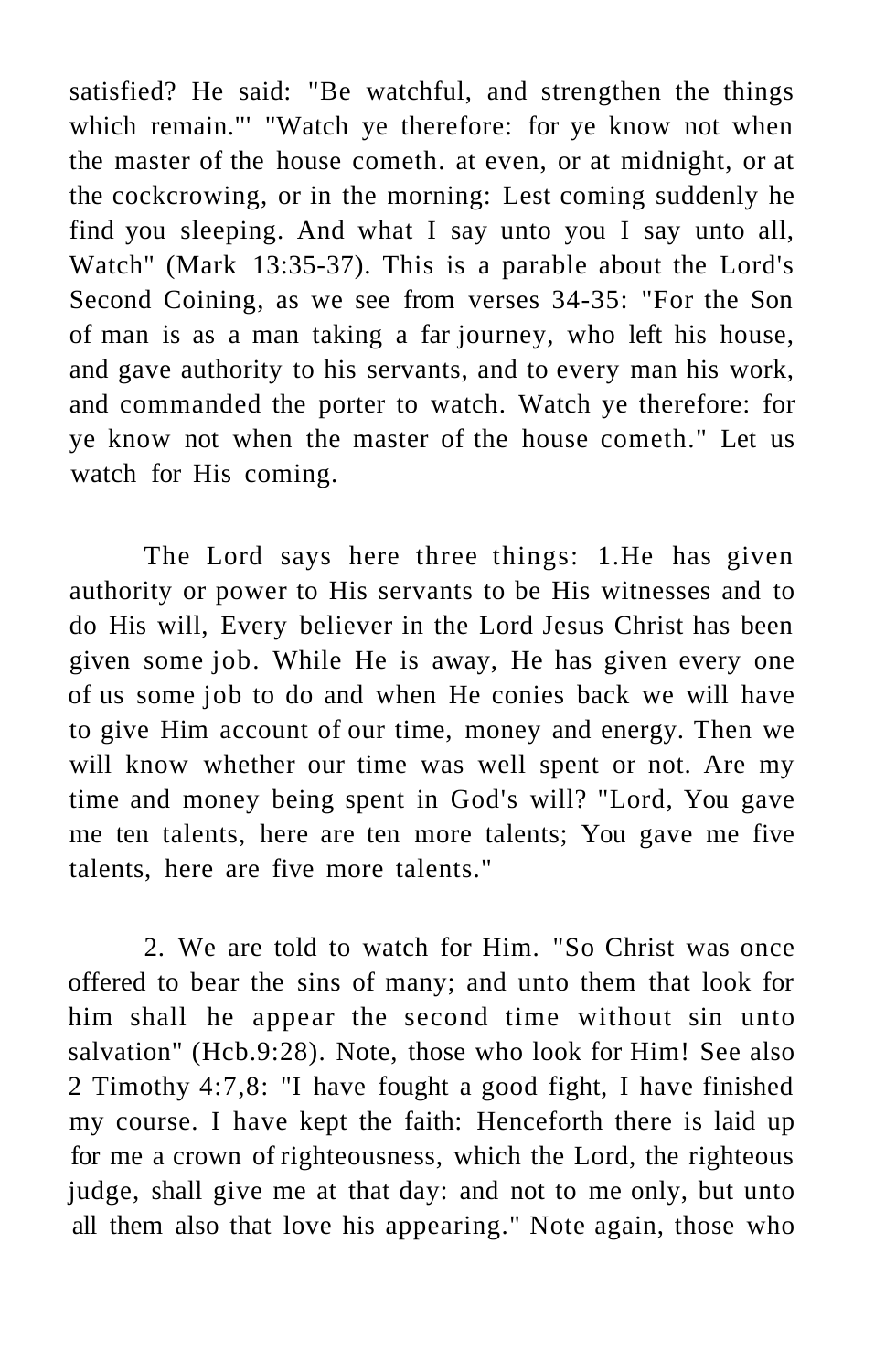love His appearing. If I want my full share in the heavenly inheritance I must live for His appearing, if I want my inheritance I must **love** His appearing, **look** for it and **wait**  for it. He is coming for me. I must be found ready, for He may come at any time. Sometimes when we go to any house unexpectedly, we must first give a knock and ask: "Can I come in?" "Please wait." answers our friend, "let me comb my hair." So we wait, while our friend combs his hair and puts his coat on. But we should always be ready for the Lord's coming: "Lord, I am ready, You come even now, I'll be so happy to see You." I shall jump with joy when I meet Him and see Him. There will not he a question of even one minute. and we. who watch for His return, must be ready. That is why we ought to take part worthily in the Lord's Table and seareh our hearts saying: "Lord, seareh me. have I grieved Thee by any word? Have I grieved Thee by my hands or feet? Have I done anything that is shameful or unworthy? Then please forgive me." But many believers have no guilty conscience. They have said hurtful things, told lies, misused the Lord's money and yet have taken pari in the Lord's Table. But watch! Watch for His coming and get ready. By watchfulness we enjoy our share of the heavenly inheritance. This is our **fifth exper**ienee.

For the **sixth** experience we see Rev. 3:8. "I know thy works: behold. I have set before thee an **open door,** and no man can shut it: for thou hast a little strength, and hast kept my word, and hast not denied my name" (Rev. 3:8). "Behold, I have set before thee **an open door"** - a door that is opened by the Lord Jesus Christ. There are many hungry hearts and thirsty souls ready for the message. We **have to** go **out.** But not for wasting time and throwing the tracts here and there. We must pray. "Now Lord, will You please show me the street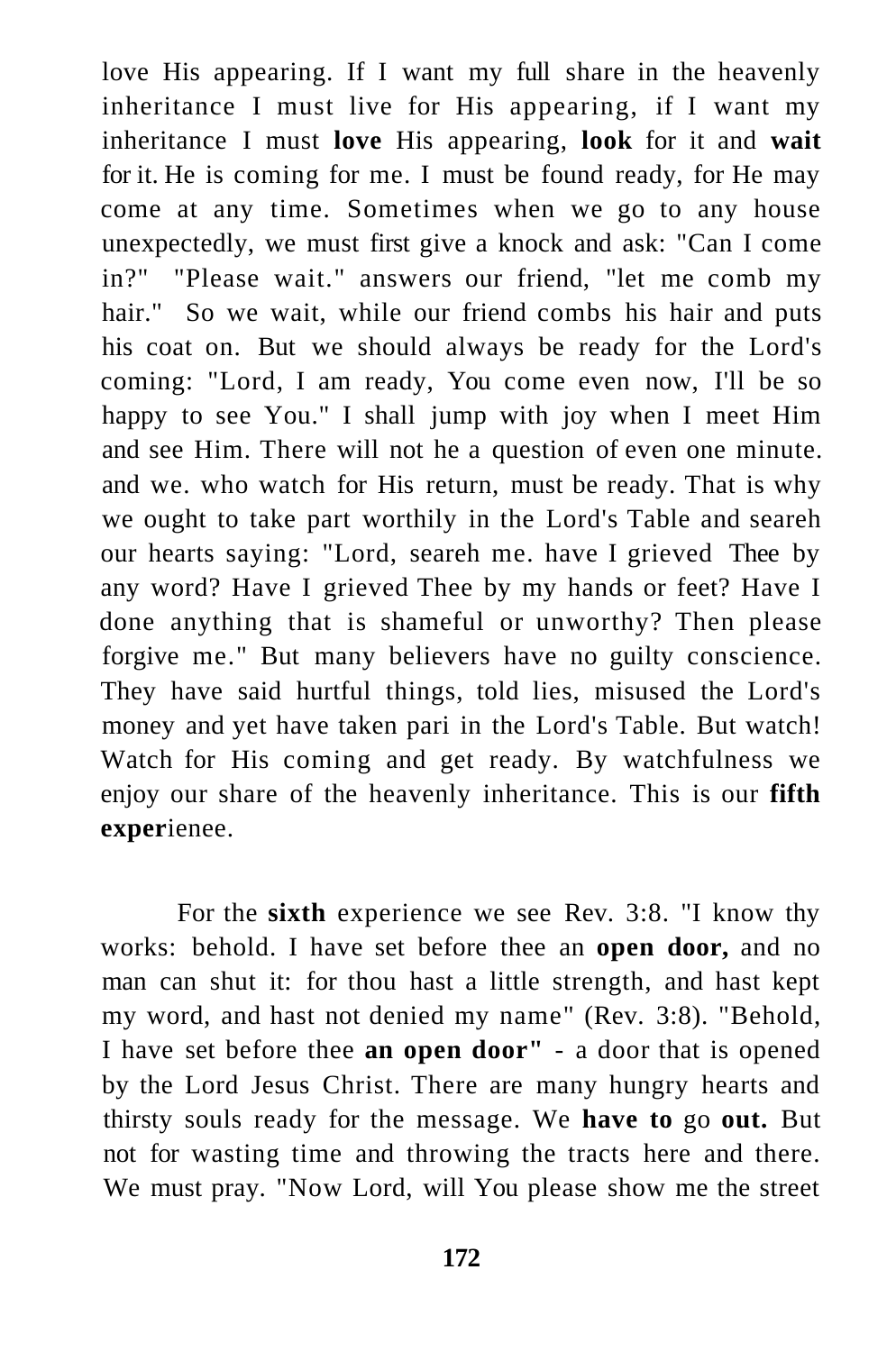and the locality where someone is ready today for the Gospel?" Seek His will and guidance in your service, and He will tell you. We have found by experience that as we pray together the Lord tells us where and when to go, and we have found souls ready for the Gospel. Early in the morning *I* used to take gospels. Bibles, books and tracts, and walk the whole day giving out tracts, and selling books, but without any result. So I prayed: "Lord why no result? I have worked so hard; I walk many miles every day and give out gospels and tracts and miss many meals; yet I see no fruit. Why?" The Lord said, "I never told you to walk many miles. I never told you to miss any meal. You are doing it on your own and that is why you see no fruit." It was true. I repented, "Lord, please forgive me," I said, "Now I will go only at Thy bidding."

One day I was praying, "Lord tell me where to go." I and my friend went out for an open-air meeting and I said to my friend. "Let us stand here and preach." My friend said to me, "If we go a few yards further under the shady trees many people will come there." I said, "No, the Lord is telling us to stay here and preach," even though there was no one there. We stood together and sang a hymn and then I began to preach. After I had finished the message, a very short man came to me and said, "I was behind the wall listening to you. I am a Roman Catholic. God has sent you for my sake." Then he added: "There is a Hindu family next door to me and they are begging me to tell them the way of salvation, but I don"t know how to. Will you please come?" We all went happily. The man and his wife and children, in tears, gathered around us. "We are so thankful that you have come to give us the Gospel" they said.

The Lord has set before us an open door in many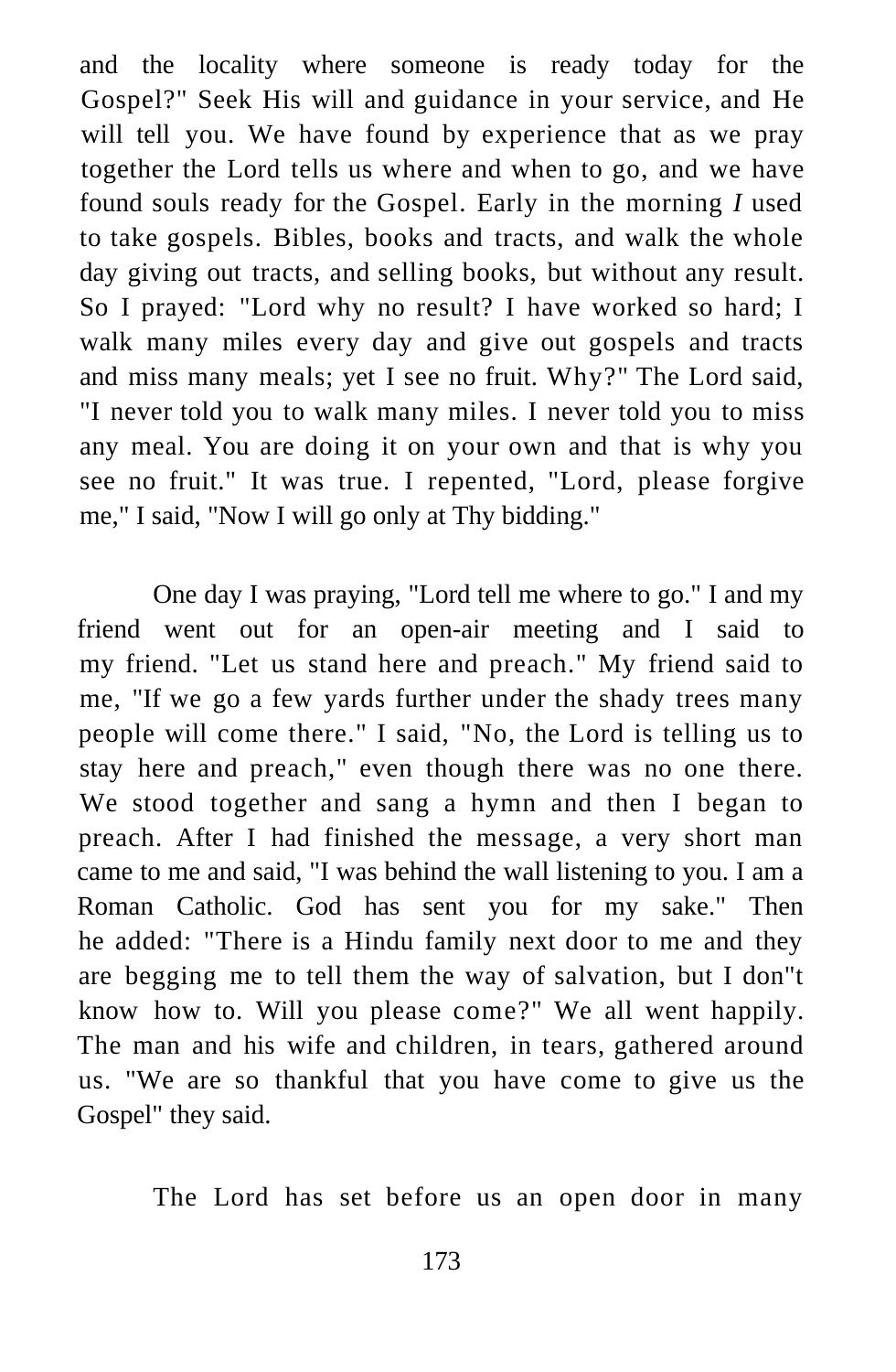homes, but we should find this out by prayer. "Lord, shall I go north or south, east or west? Guide me where I should go, anoint me and give me Thy message." And He will give us souls. It is by entering those doors that we become qualified for the heavenly inheritance. The souls we win under God's guidance are for God and He knows them. I could tell you many stories how God led us and we went and it was such a blessing. We have found that through one person, m;my more have been saved.

Now the **last** or **seventh** experience we find in Rev. 3:18: '"I counsel thee to **buy of me gold** tried in the fire, that thou mayest be rich; and **white raiment,** that thou mayest be clothed, and that the shame of thy nakedness do not appear; and anoint thine eyes with eyesalve, that thou mayest see." This is a threefold experience. The Lord says; "I counsel thee to buy of me gold tried in the fire." Why gold? Read 1 Peter 1:7. "That **the trial of your faith,** being much more precious than of gold that perisheth, though it be tried with fire, might be found unto praise and honour and glory at the appearing of Jesus Christ." It is a picture of **strong and living faith.**  Gold has to be purified seven times. We cannot purify gold by soap and water. The goldsmith puts the gold in a vessel and melts it. When it is fully melted, he brings out blue flame with a blowpipe until every tiny bit of sand is burned away. The goldsmith will go on purifying it till he can see his own face clearly as if in a mirror. Because one tiny grain of sand can make the gold dull, he keeps on blowing the blue flame. In the same way, God says if we want such clear faith we have to go through many refining fires. In these last days, we require strong faith. There are many doubters these days who like to put doubts in our mind too. Some look for signs, some for dreams. A simple, strong and active faith comes by going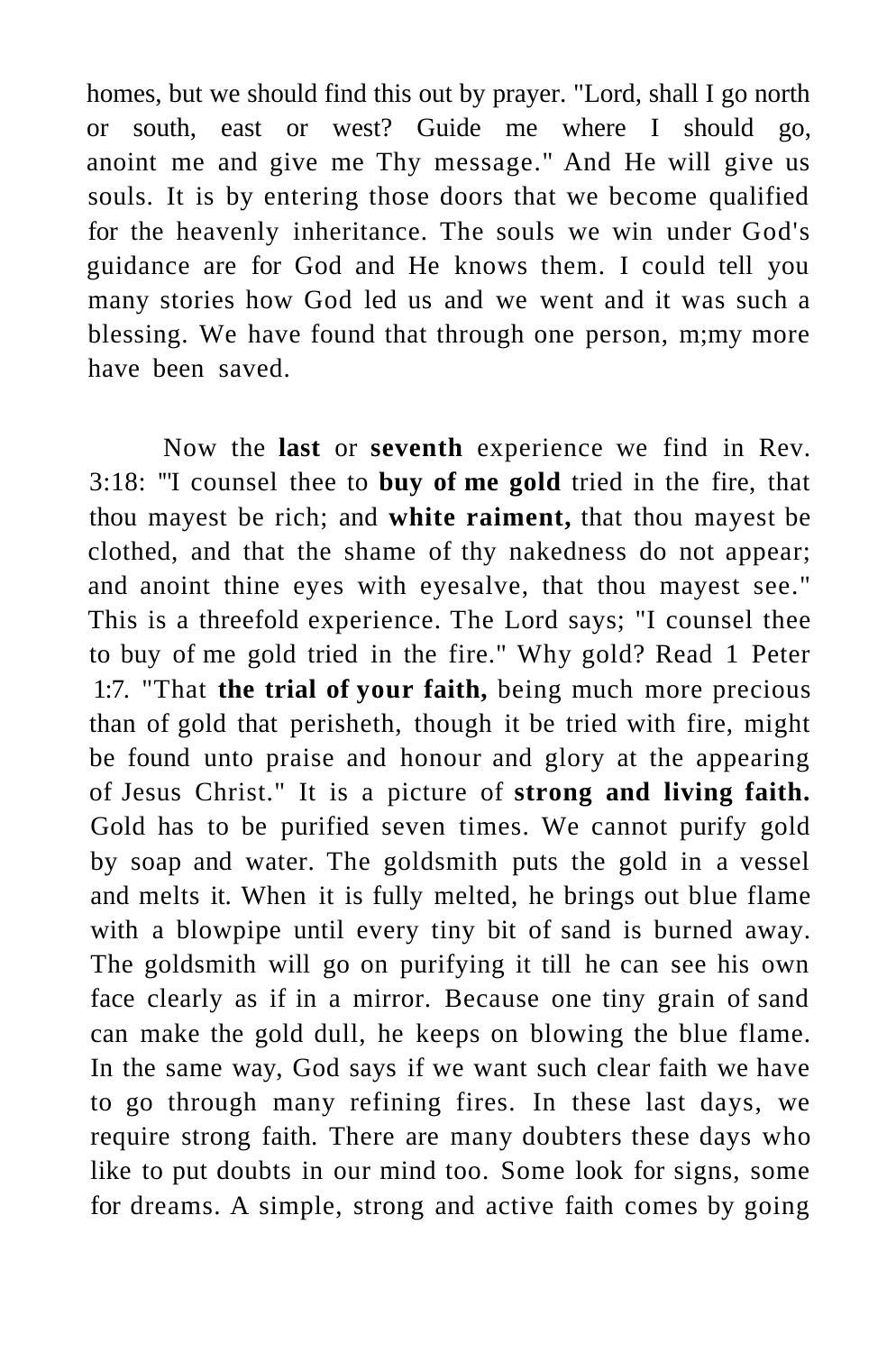through *the refining fires of* suffering. *When the* Lord says. " I counsel thee to buy of me gold'", it means that we should have His faith, and then these men will not succeed in putting doubts in our mind.

Please look up Rev. 19:8: "And to her was granted that she should be arrayed in fine linen, clean and white: for the fine linen is the righteousness of saints." We become righteous with the Lord's righteousness, not by our own good works. First of all our sins are forgiven, for the Lord Jesus Christ is our atonement, but now we have to become more righteous by receiving more of His life. If we want lo become more righteous we should not depend on our own efforts. Is my raiment while? Is my light bright? That will show me if I am righteous! His light will be shown to us more fully and more clearly as we become more righteous. And this is our true specification: As the life of the Lord Jesus Christ flows into us in full measure, He Himself, the living Person, is my righteousness. 1 Cor. 1:30: "But of him are ye in Christ Jesus, who of God is made unto us wisdom, and righteousness, and sanctification, and redemption.'" So when the Lord Jesus Christ lakes complete charge of all our purposes and plans, He becomes our wisdom. He becomes our righteousness. We leave it to Him to use us as He likes.

Then He says further to buy of Him eyesalve. "Anoint thine eyes with eyesalve. that thou mayest see" (Rev.3:18). People in eastern countries use some kind of ointment when their eyes begin to get somewhat dim. With the help of this ointment, they do not require glasses. I have seen many people in India without glasses, who can see more clearly by applying eyesalve. My mother, at the age of 89. could see clearly without glasses. She used lo apply eyesalve. There are many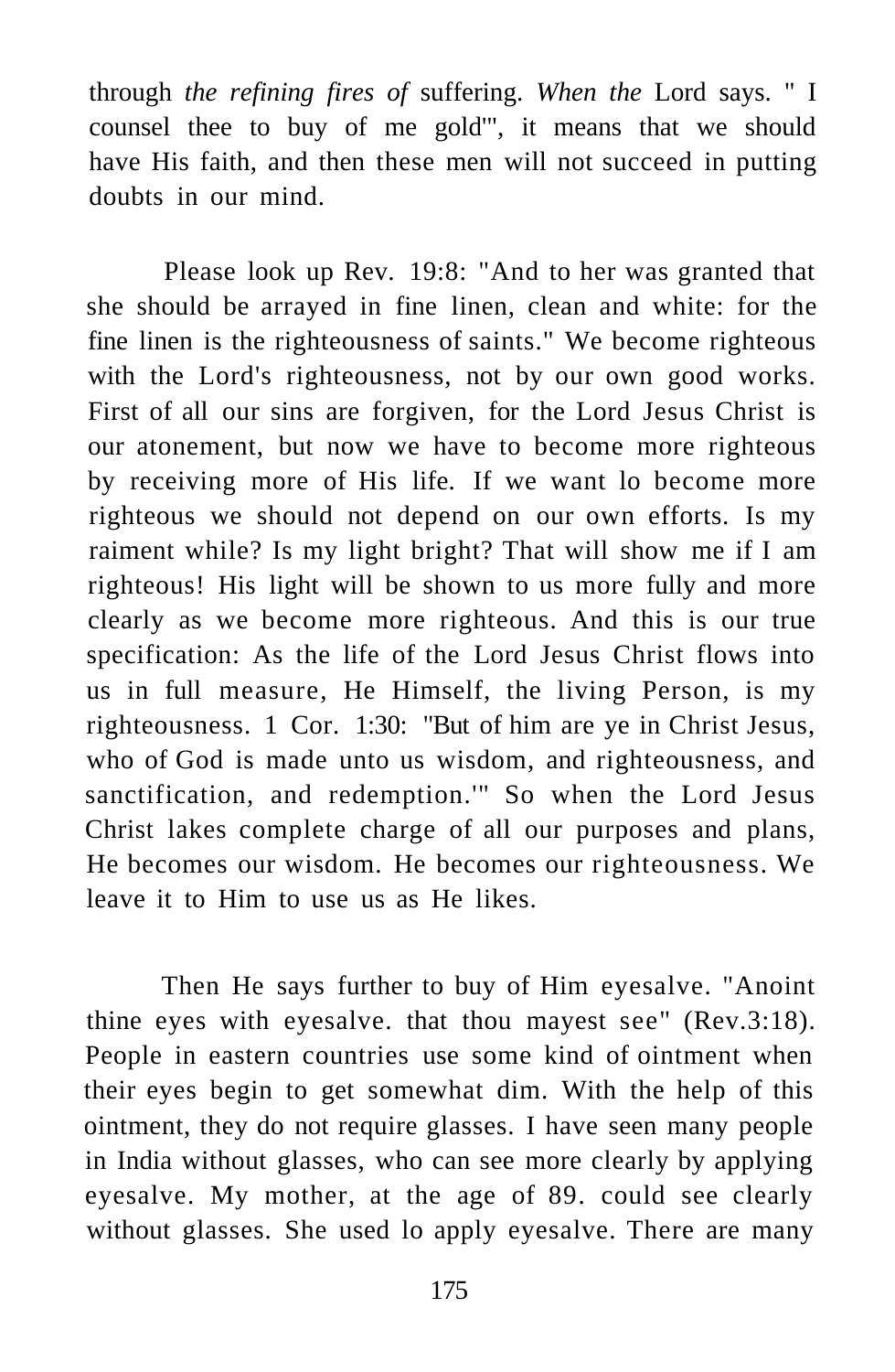tilings in God's Word which we do not understand. So we go to Him and He gives us the spiritual eyesalve, and we begin to understand these things. As the Psalmist says: "Open thou mine eyes, that I may behold wondrous things out of thy law" (Psalm 119: 18). When the Lord Jesus Christ, our Saviour and Lord *touches our eyes, w*e are able to *see* many mysteries in His word. "Wherefore I also, after I heard of your faith in the Lord Jesus, and love unto all the saints. Cease not to give thanks, for you. making mention of you in my prayers; That the God of our Lord Jesus Christ, the Father of glory, may give unto you the spirit of wisdom and revelation in the knowledge of him: The eyes of your understanding being enlightened; that ye may know what is the hope of his calling. and what the riches of the glory of his inheritance in the saints" (Eph. 1:15-18). We require heavenly sight to see our heavenly inheritance and glory. Similarly we require heavenly vision to understand the great saving knowledge of Christ and His resurrection, so we need lo pray every day, "Lord Jesus. will You kindly touch my eyes, that I may see hidden mysteries from Your Word?" This will not come by knowledge. Go upon your knees, do not be ashamed, do not seek to be in too much comfort; then pray: "Now Lord, this is Your Word. I am foolish, please touch my eyes now, I want to see Your hidden things;" and this is the Lord's promise: "blessed are your eyes, for they see: and your ears, for they hear" (Matt. 13:16). The Lord must touch my eyes. Only by allowing such a touch can I see His heavenly mysteries. I have myself never read any book on Revelation, only the Book of Revelation itself. I have just knelt down with *a few* pages *here*  and there, but I kept on praying again and again: "Lord, please show me things which I can never see in any book, or hear from any preacher, or learn by any professor. Lord teach me, teach me Yourself" and then I began to see. I saw so clearly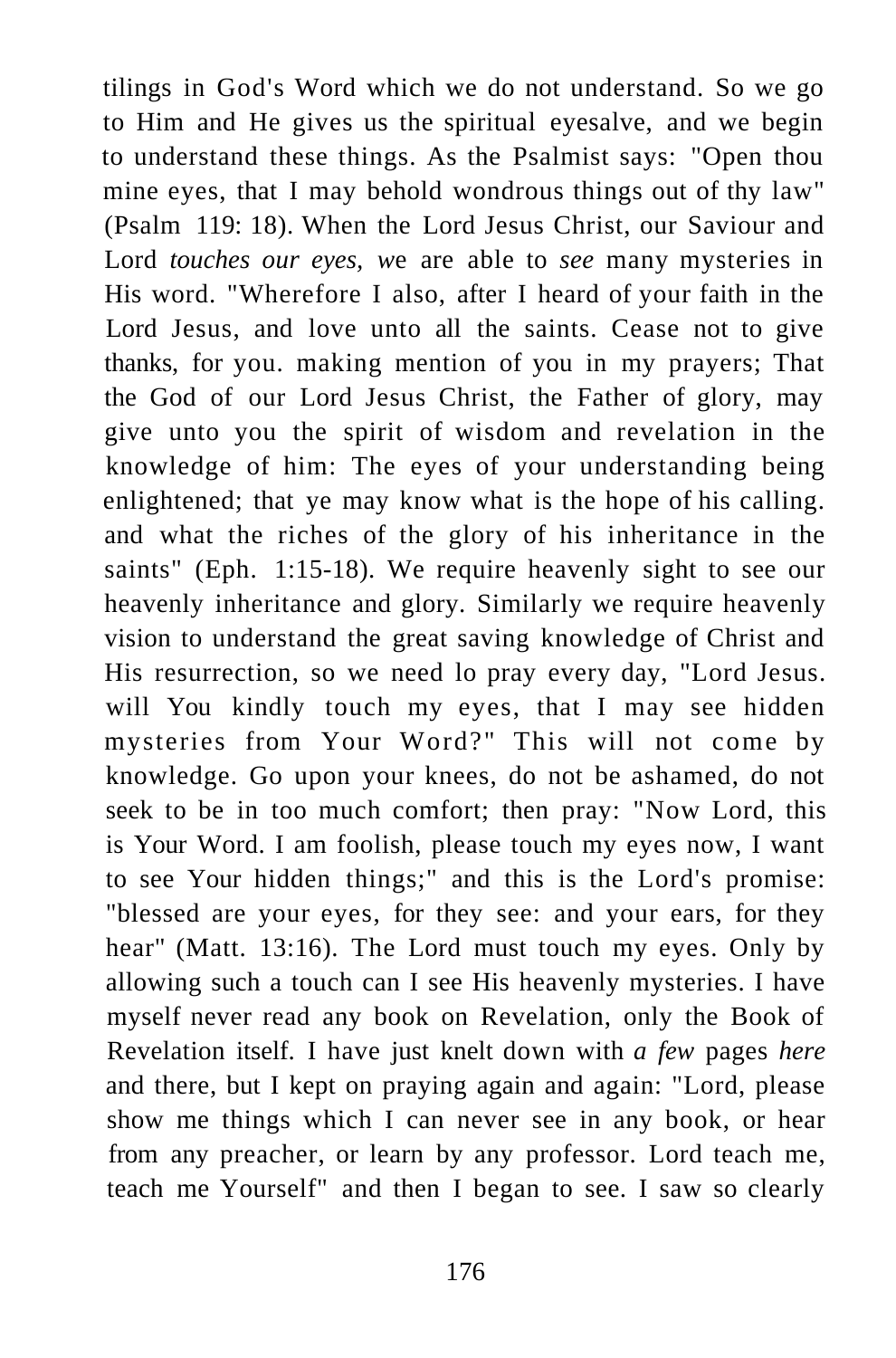how God had hidden in His Word so many mysteries. You also must claim by faith for that revealing, and day by day you will see in different passages and different portions many hidden messages, many heavenly mysteries, to cheer you, to lead you and strengthen you along the way.

Now you have these seven simple experiences. The first is love: the second is **suffering joyfully** without murmuring; the third is **separation** from the world; the fourth is **freedom from man-made customs, traditions, rituals and ceremonies.** The fifth is **watching** to be ready for His coming, The sixth is **entering open doors** and **learning** how to win souls for Him by finding who are prepared by Him; and the seventh is **strong active faith,** a living faith and life, using spiritual eyesalve, so that we can understand **His** heavenly mysteries. By these simple things we are qualified for our share in the spiritual, heavenly, glorious inheritance in the Lord Jesus Christ.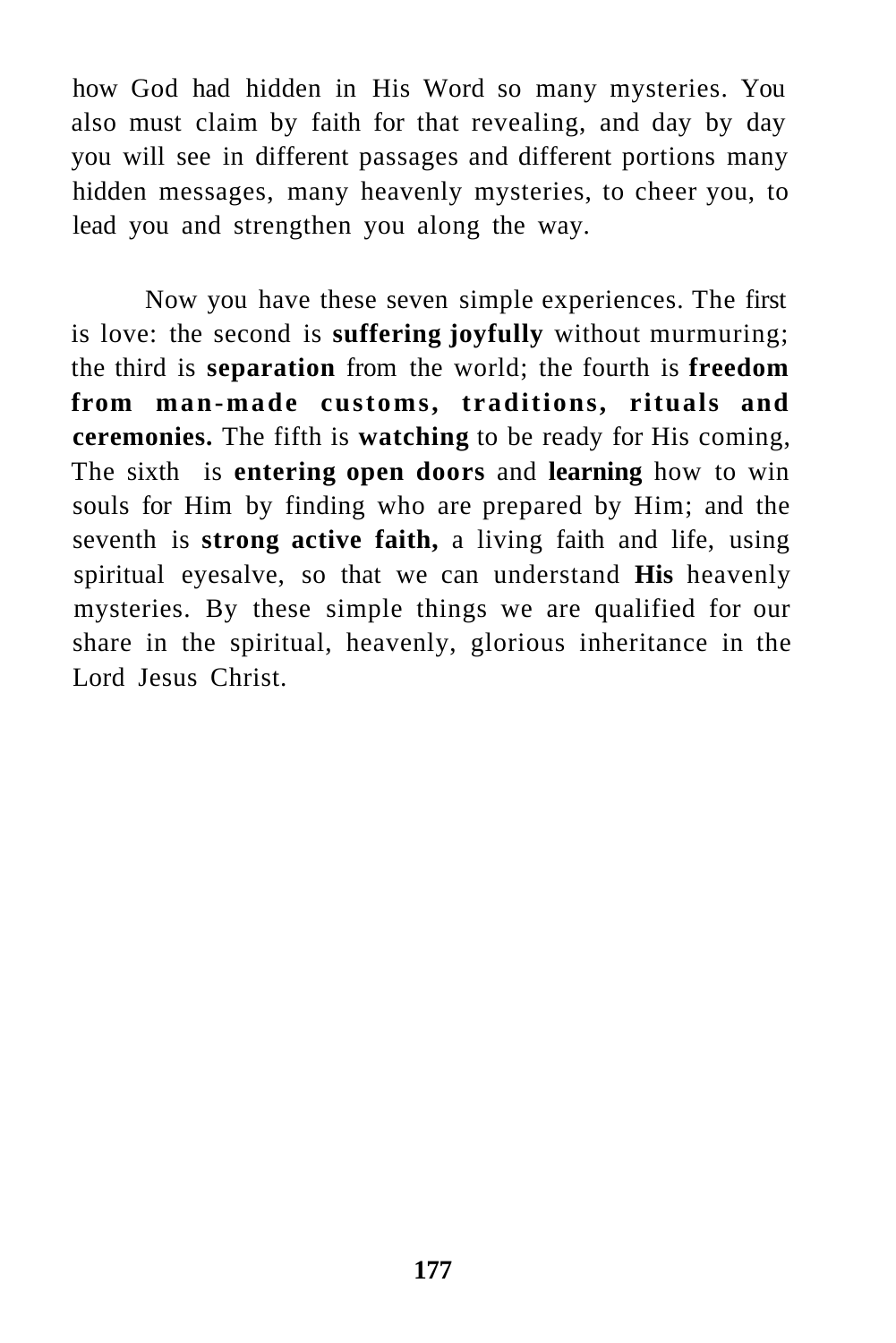## 8. EIGHT NEW THINGS

The closing chapters of the Book of Revelation describe the glory of the New Heaven and New Earth. Also they describe in detail the beauty of New Jerusalem. To prepare us for the coining New heavenly kingdom the Holy Spirit is operating in us and bringing forth new things.

"Therefore if any man be in Christ, he is a new creature: old things are passed away; behold, all things are become new". (2 Cor. 5:17). The first part of verse 18 is very important, "And all things are of God." It does not say; "If any man be a Christian," but, "If any man be in Christ he is a new creature." Mark that verse. There are many professing Christians in the world but they are not all in Christ. For example, I can say my finger is a part of my body. Pull my finger, and you pull my body with it. But if I hold the Bible in my hand it is not a part of me. The verse says, "If any man be in Christ," that is. if any person is spiritually joined to Him he becomes a new creature. Old things are passed away. In India there are people who before becoming new persons had never heard the Gospel. They have been changed immediately and completely. I have seen this in other countries too. By God's grace and by the Word of God entering their lives, many are being transformed and becoming new persons. Their faces shine. One can see the light of God on their faces. They have new joy in their hearts' *and* a new power in (heir lives. At the same time their whole outlook also is completely changed.

To understand the full meaning of these new things let us see what our condition is without the Lord Jesus Christ. Then we will know how we need to be totally transformed by accepting Him as our living and personal Saviour. Isaiah chapter I gives us a clear picture of our inward condition.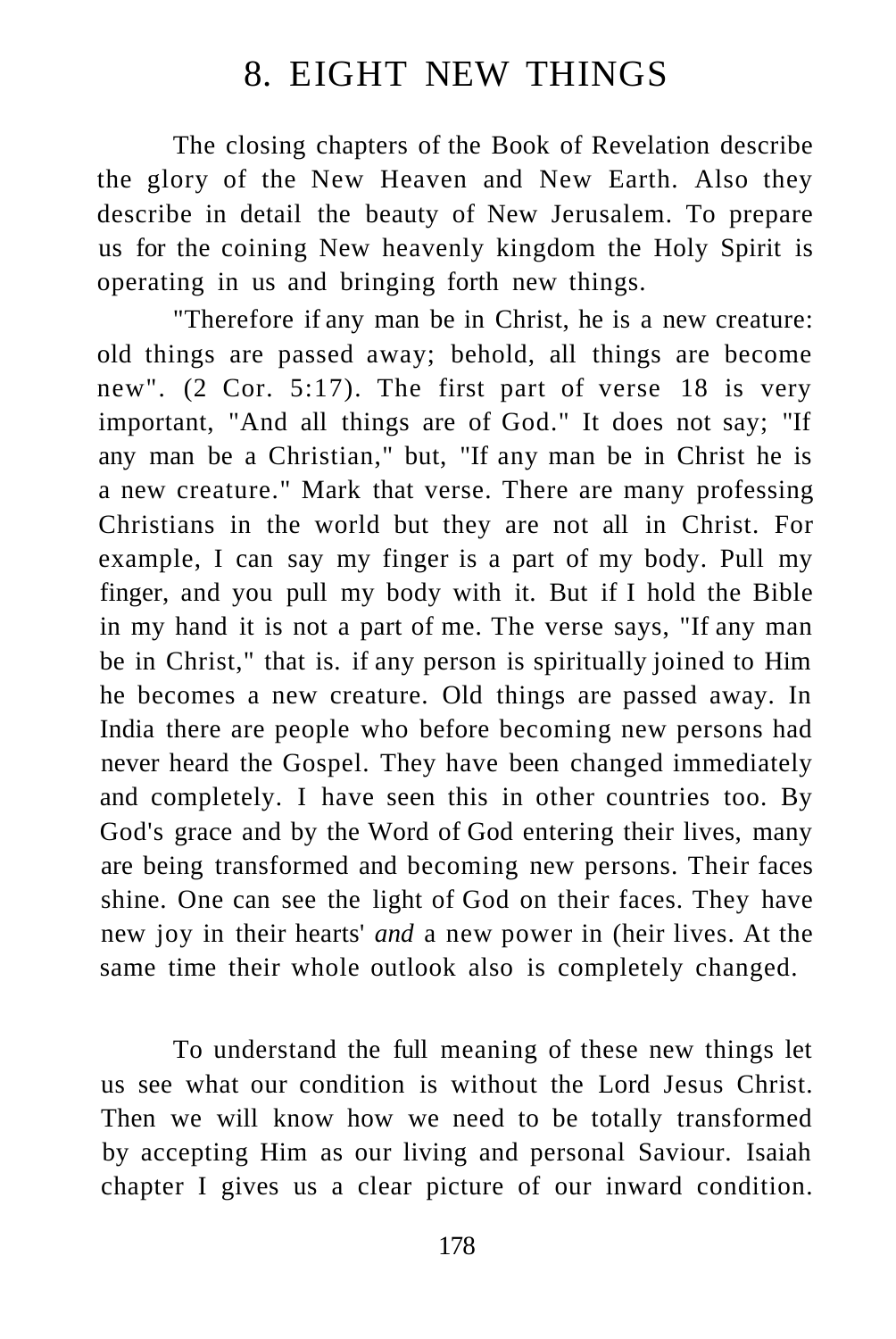When a photographer shows you strong and fair in your photo you feel happy, even though you are dark and skinny. God's Word is not like that. God's Word does not give a wrong picture. It gives a true picture of what we are. At the same time God also tells us what we shall be. What we are now as sinners and what we can become by coming to Him. and by becoming a part of Him. In Isaiah 1:6. is God's photo of man as a sinner! "From the sole of the foot even unto the head there is no soundness in it; but wounds, and bruises, and purifying sores: they have not been closed, neither bound up, neither mollified with ointment."

This is God's picture of every man in every country; whether he is highly cultured, civilised or illiterate, inwardly his condition is the same. Some years ago a friend gave me a nice big red apple, I took a knife and cut it open, it was rotten inside! I said. "My friend gave it to me with great love, why throw it away'.'" I kept on cutting it but could not find a single good piece. Outside it looked so nice and red. That is our condition. Outside we look so nice and sweet. so cultured and having good manner's. but inside all is rotten. God's Word says so. We see clearly from the Scripture that God says that from the sole of the foot even lo the head there is no soundness in us, but wounds and bruises and putrefying sores, which have not been closed, neither bound up, nor mollified with ointment. You may have seen lepers of this description whose whole body is full of sores from head to fool; the legs, the stomach, the back and even the faces and ears. The whole body is bandaged lo keep the pus from coming out. as if God were saying, "Oh man, that is your true condition, but you don't know it." Read Jeremiah 17:9; "The heart is deceitful above all things, and desperately wicked: who can know it?"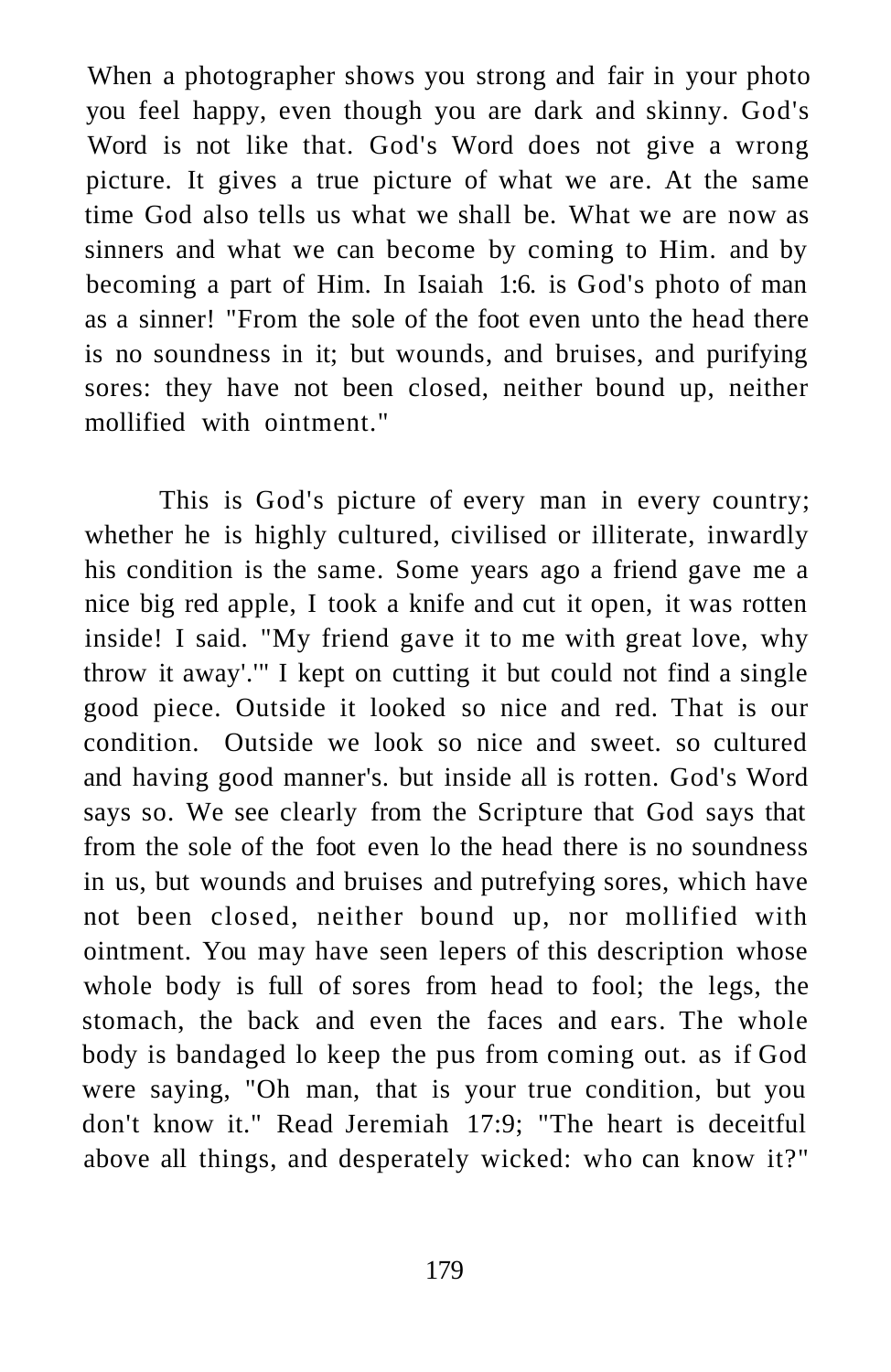Now read again what God says about our heart, in Matt. 15:19-20. These are the words of the Lord Jesus Christ, "For out of the heart proceed evil thoughts, murders, adulteries. fornications, thefts, false witness, blasphemies: These are the things which defile a man: but to eat with unwashen hands defileth not a man." That is our condition. Our sins begin as a thought. How many kinds of evil thoughts we all have thoughts of hatred come into all of us; thoughts of enmity. jealousy, greed, deception, lies and cruelty come in like a Hood. They will not go away easily. We say, "I don't want them", but they are there, and unless we are changed and given a new heart these thoughts will not go away, try as we may. You may keep on saying, "I don't want them'" but they will not leave you. They cling to you like your shadow.

In Ezekiel 16:3-5, God says about mankind, "And say, Thus saith the Lord God unto Jerusalem; Thy birth and thy nativity is of the land of Canaan; thy father was an Amorite. And thy mother an Hittite. And as for thy nativity, in the day thou wast born thy navel was not cut, neither wast thou washed in water to supple thee; thou wast not salted at all, nor swaddled at all. None eye pitied thee, to do any of these unto thee, to have compassion upon thee; but thou wast cast out in the open field, to the loathing of thy person, in the day that thou wast born." This happens in any big city. When a child is born of sin the mother may go out at night and throw the child in the field somewhere. I have seen it happen; an unwanted child lying in the field because it was born of sin. God says. " O man. that is your condition, you are not wanted by anyone." Our thoughts are evil, and our mind is full of evil imaginations, which cannot be changed. Knowing all this, our Lord has invited us to come to Him. When God uncovers sin, it is to forgive us, not to shame us. When men uncover sin.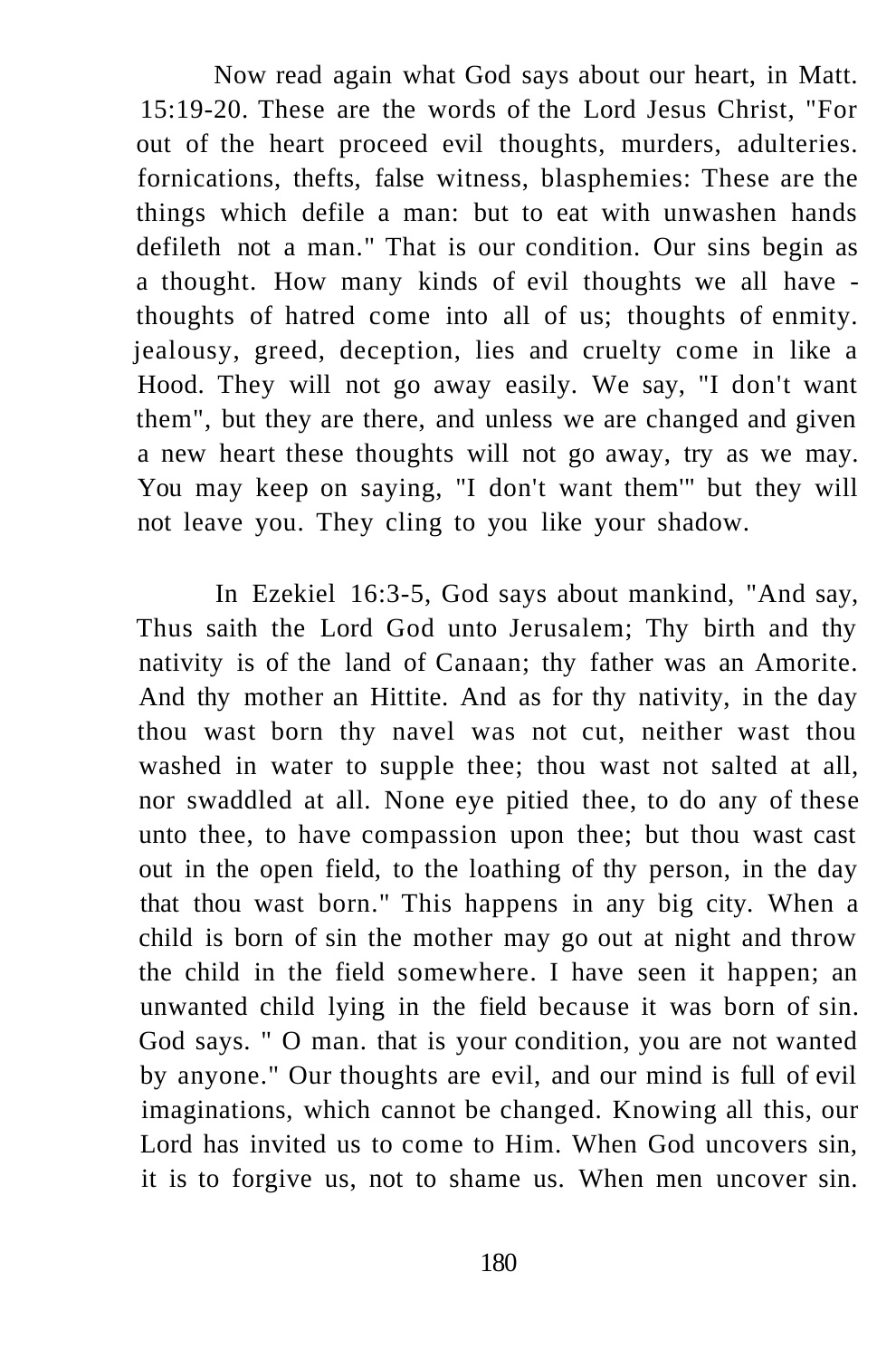they do so to shame us. When God uncovers our sin, it is not because He hates us. but because He wants to save us. For example, when you go to a doctor, he must lust of all properly diagnose the disease. He may even spend a week using different tests to find out the nature of the disease. Only then can he be sure. Similarly, God's Word discovers clearly and plainly what our condition is as sinners, because He wants lo forgive us, transform us and make of us new persons. It is better to confess our condition to God than to live in darkness, die in shame and suffer for all eternity. When God starts showing these things in you do not think that God is trying to judge you. He loves you. The Lord says in John 3: 17, "For God sent not bis Son into the world to condemn the world; but that the world through him might be saved." He is not trying to show you your condition, as He sees it, for condemnation but that you may be saved, forgiven, washed, cleansed and transformed and be given a new life that you may live forever. That is God's reason for loving man.

See yourself as you are first of all and do not live under false pretence. The devil does everything lo deceive us. We may say; "I am not so bad. I am a sinner, but not too bad." Whether we commit one sin or a thousand the result is the same. You may take a drop of poison or even a tumblerful, you will die all the same. One touch of a dirty hand to a wound can bring death. I have met such cases in hospitals. Some nurse through negligence or by a dirty touch had brought death to a patient. In the same way. even a sinful thought is sufficient to bring defilement. You do not have to commit sin by deed to bring defilement and become a sinner. From God's Word we know that even a sinful thought or imagination can corrupt and defile the whole being and thus disqualify us from entering God's Kingdom. But thanks be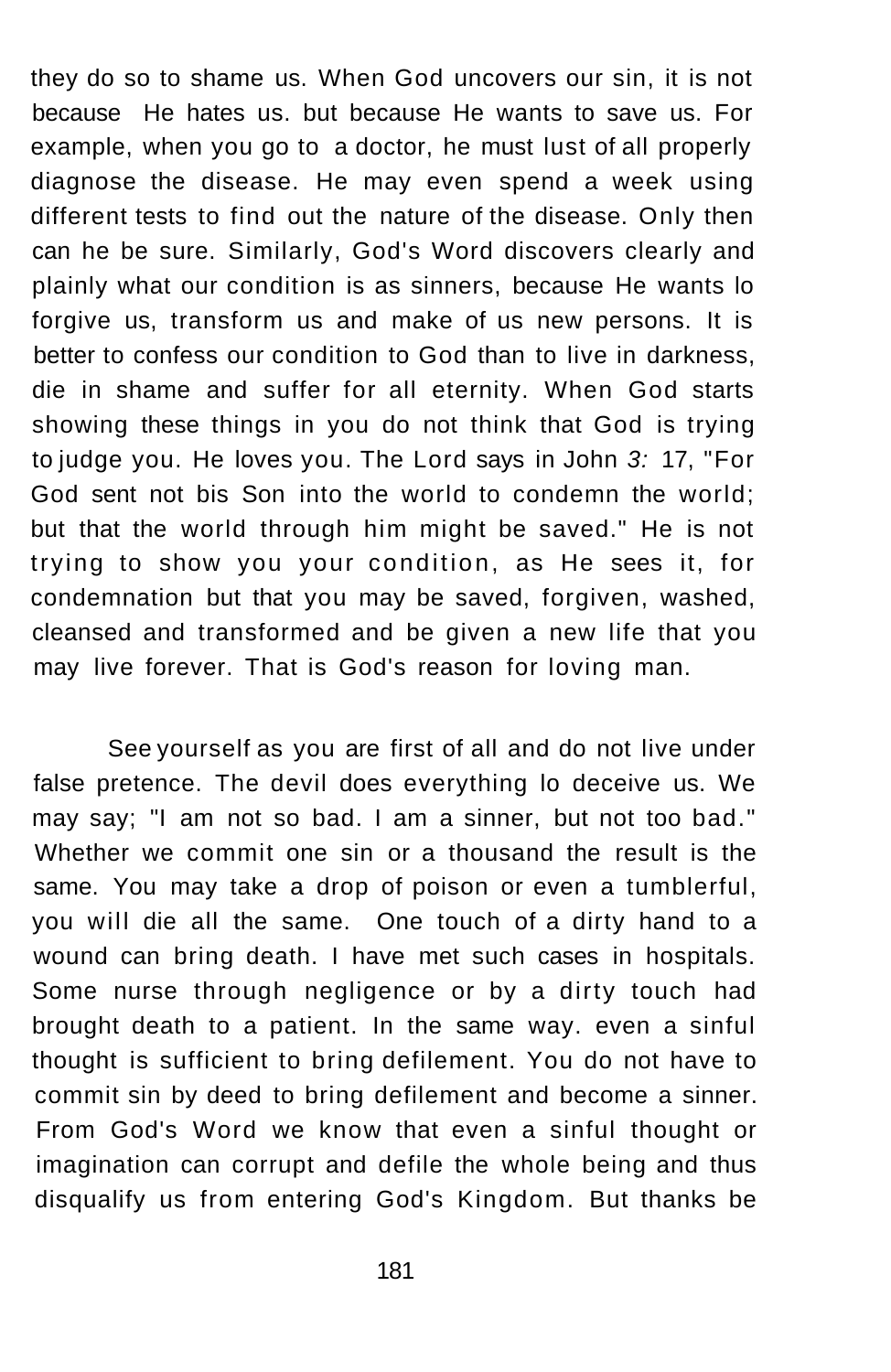to God, there is a way for our sins to be forgiven and our lives to be fully transformed. "If any man be in Christ he is a new creature."

Nobody is qualified to enter God's Kingdom because he is a Christian by name. For example, many people keep a dog and they give that dog a very nice name. Some call their dogs Henry or Napoleon, but the name will not make him a Henry or a Napoleon. Others give their dog the same food as they themselves eat, but that will not make him a man. A dog is only a dog. Some ladies give their dog a bed like the one they sleep in, yet the dog remains a dog. A dog must become human if a man wants to make him his partner. Similarly, it is not a Christian name thai qualifies us for God's Kingdom.

"Not everyone that saith unto me, Lord, Lord shall enter into the Kingdom of heaven; but he that doeth the will of my Father which is in heaven. Many will say to me in that day, Lord. Lord have we not prophesied in thy name? And in thy name have cast out devils? And in thy name done many wonderful works?" (Malt. 7:21-22). And note this carefully, the Lord Jesus answers: "And then will I profess unto them, I *never knew* you: depart from me, ye that work iniquity" (v.23). What a sad condition! What a solemn warning! In that day there will be people who will say, "In Thy Name we gave wonderful sermons. In Thy Name we have given a lot of money and built many church buildings. Lord we gave money for India, China and Japan to build so many church buildings". But the Lord will say, "I never knew you, **never knew you,**  depart from Me ye that work iniquity". A solemn warning indeed! and they are not my words. Unless we are joined to Christ and become a part of Him, and unless His life begins to How in us, we have no share, nor part in God's Kingdom.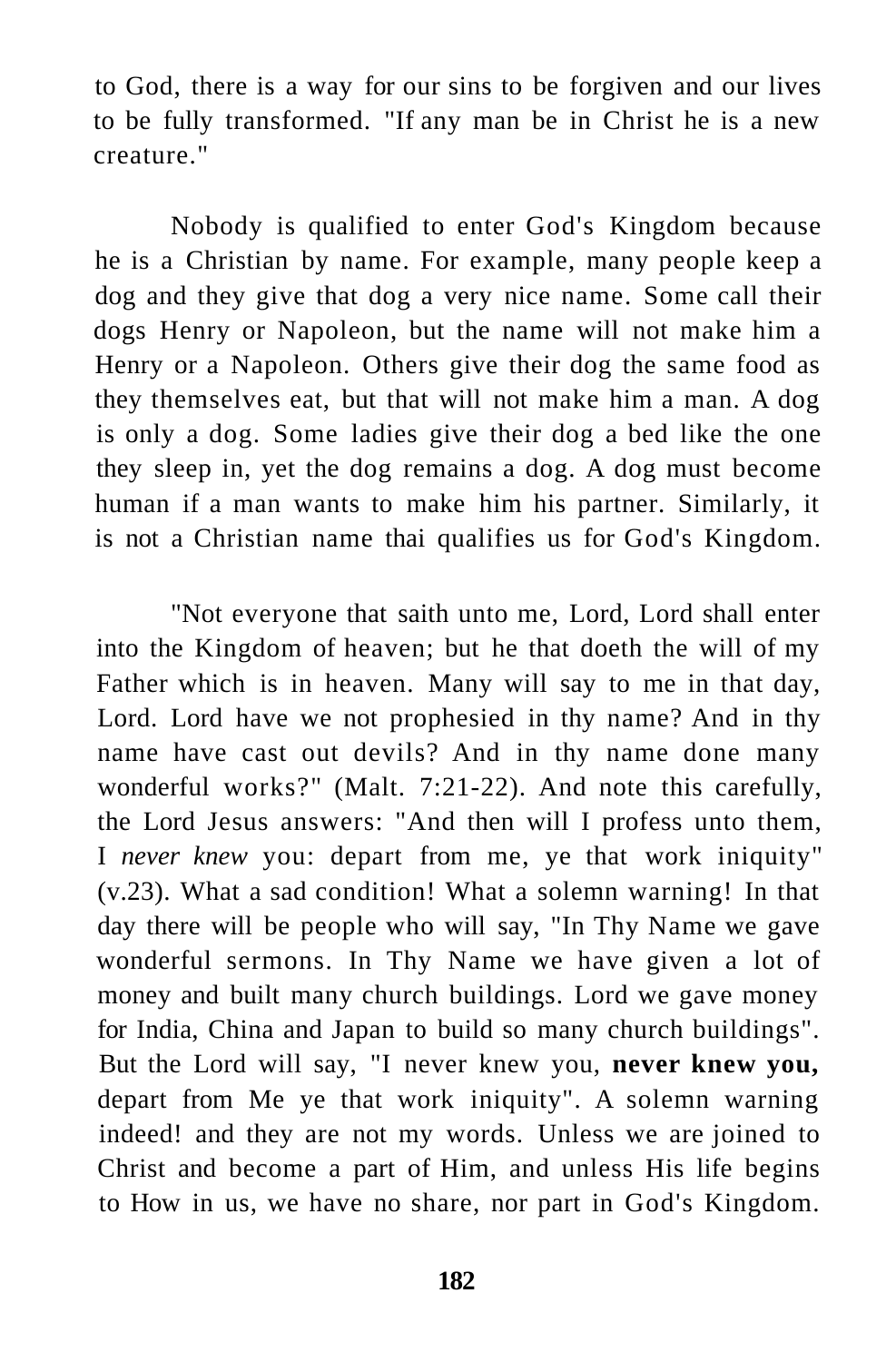That is why we must take heed. We must not be deceived. We can deceive our fellow - men. but not God.

"Now if any man have not the Spirit of Christ, he is none of his" (Romans 8:9). This is a simple and plain definition of a Christian as the Bible gives it. He is a Christian who is indwelt by the Spirit of the Lord Jesus Christ. Not indwelt for a few days or minutes or seconds, or even for a few hours or months, but forever. Whatever the Lord gives He gives for eternity; if He gives joy it is an everlasting joy; if He gives a Kingdom, it is an everlasting Kingdom, if He gives love, it is eternal love. Our inheritance is everlasting. and we must have everlasting life to live with Him forever.

Let us now see how we can be changed by Him. We have seen from God's Word that unless we are transformed we shall remain outside God's Kingdom. What kind of change takes place when we are in Christ? "If any man be in Christ old things are passed away, all things are become new".

What are these new things? "A new heart also will I give you, and a lake away the stony heart out of your flesh, and I will give you an heart of flesh. And I will put my spirit within you, and cause you to walk in my statutes, and you shall keep my judgments, and do them. And ye shall dwell in the land that I gave to your fathers; and ye shall be my people, and I will be your God" (Ezek 36:26,28).

That is the **first** thing that happens, "a new heart will I put within you". The heart is the seat of affection; and unless we have a new heart we cannot love God. We love the world, because our old heart loves worldly things; by receiving a new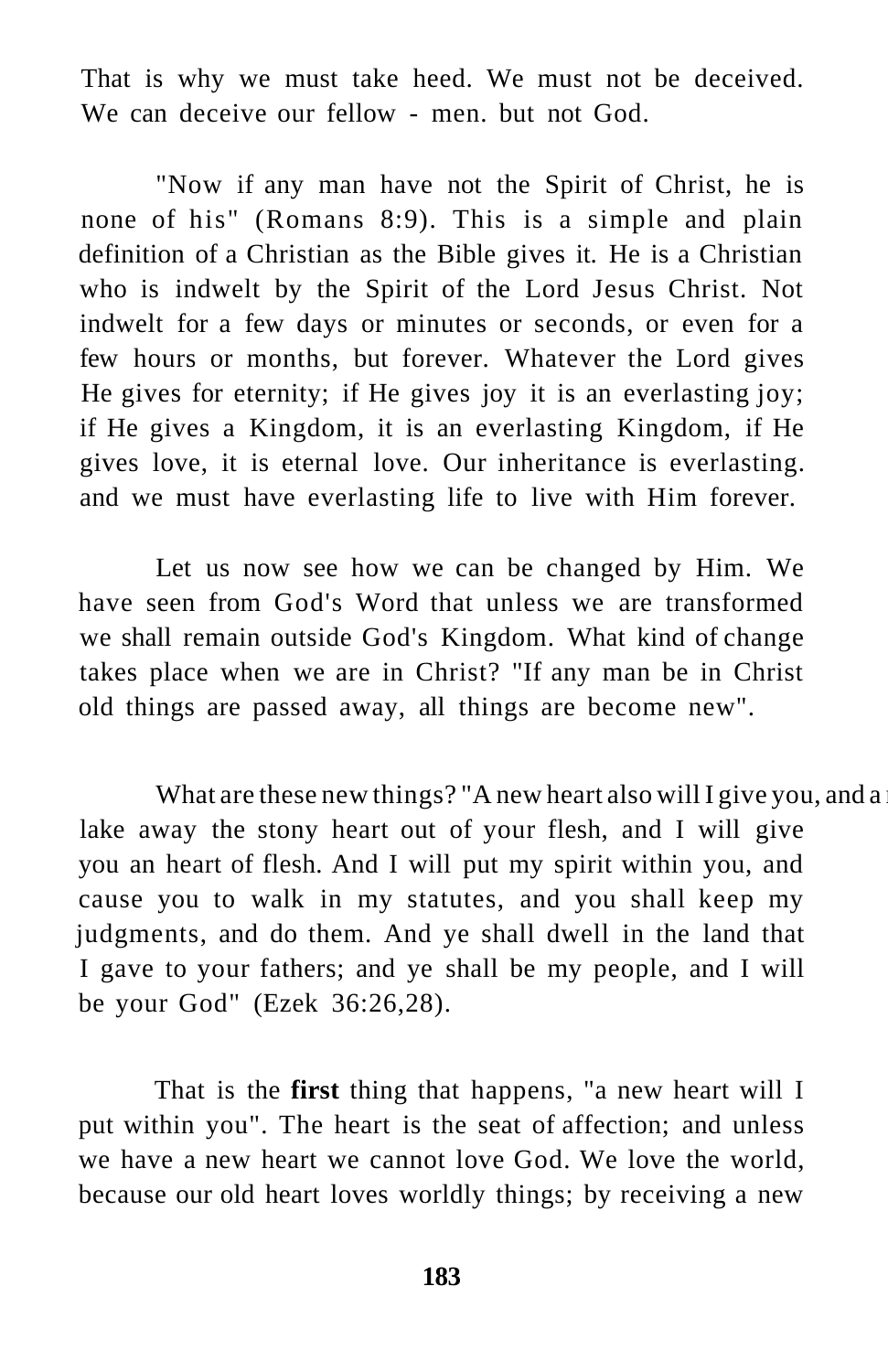heart we love heavenly things. "Set your affection on things above, not on things on the earth" (Col. 3:2). That is the first great change which lakes place in a person who has received a new heart: he has a love for heavenly things. I know, for this has been my experience.

The Lord Jesus Christ became my Saviour in December, 1929. I remember clearly that before my conversion I was fond of worldly pleasures, clothes and fashion. Just to find one tie, I would seareh through all my things for the whole day like a woman. "This one is no good, and that *one* is no good," I would say, searehing like a *fool*  through the whole almirah for just one tie! I used to waste my time reading newspapers for two or three hours every morning, looking at silly pictures, novels, magazines and stories; thinking, planning how to earn *and* gather more money: my mind was on worldly things all the time. There were also other hidden pleasures of sin in my life, but the Lord Jesus Christ took away all these desires as soon as I came to Him. Nobody told me *to* give them up; not a single person, not even a preacher. The life of the Lord Jesus Christ coming into me gave me new desires. The Scripture says, "I will give you a new heart." This is quite true. He gave me a new heart, and I thank God for it, because He took away my filthy heart and gave me a pure heart: as the Scripture says in Matt. 5:8 "Blessed are the pure in heart: for they shall see God." Only God can give a pure heart.

Try as you may, your inward impurity will never go away of itself. You can say: "I will never look at a woman, I will never see a man; I will never see this, or that;" but you will not succeed. Thoughts go on wandering all the time, but from the Scripture we know that we can be given a pure heart. Acts 15:9 says: '' And put no difference between us and them,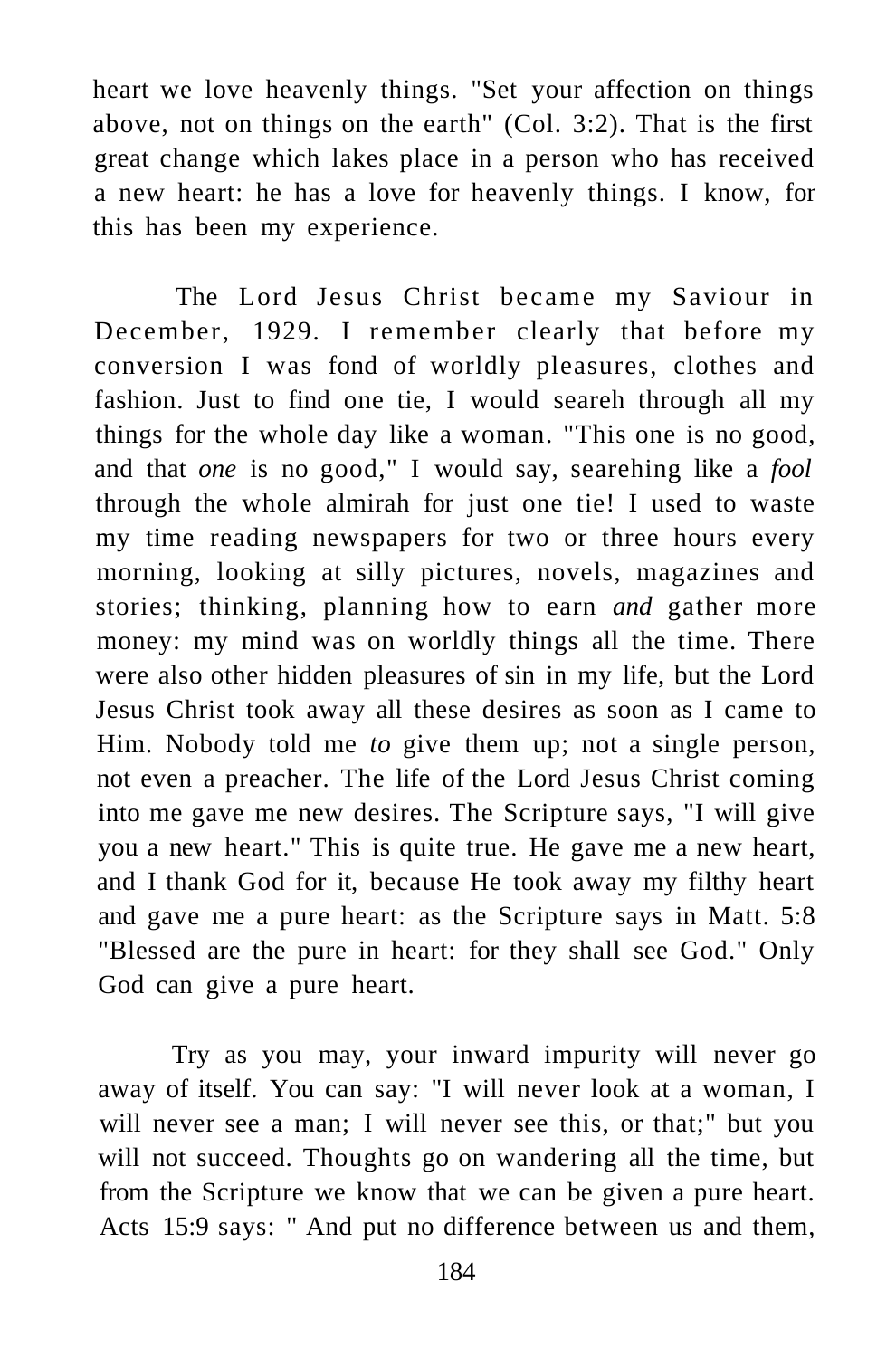purifying their hearts by faith." God gives a pure heart. As we confess our sins before Him, however shameful they may be, however black they may be. however terrible they may be, they are forgiven. At the same time, guilty stains are washed away because every sin we commit leaves a mark in the conscience. God has put this 'tape-recorder' in every person. Each thought, whether good or bad. is recorded on this tape. What I think is recorded in my conscience; what I speak and do is also recorded in my conscience;. I may suppress it, but the time comes when we become troubled by a guilty conscience. I have seen many persons on their death-bed troubled by a guilty conscience. They remembered what they had said, and done years before. Then they cried. "Do something, **do something,** please do something, either charity or fasting, or prayer," but too late! None of these things could take away their guilty stains. They were still there. Hebrews 9:14 tells us: "How much more shall the blood of Christ, who through the eternal Spirit offered himself without spot to God, purge your conscience from dead works to serve the living God?" God gives us a new conscience, a good conscience which we can never have by our own efforts. Can you say **truthfully** that God has given you a new conscience or a good conscience?

The Lord Jesus Christ, by His precious blood, gives us a good conscience. The proof is our boldness in the presence of God. Suppose you have said something wrong against somebody. This is a common practice, for we keep on gossiping and talking. Now imagine that the person being discussed and slandered walks in as you are talking about him. You cannot look him in the face; you look this way and that because you are afraid. You have a guilty conscience. Can you then talk with God with a guilty conscience? Impossible. But when we have a good conscience we can talk with Him freely.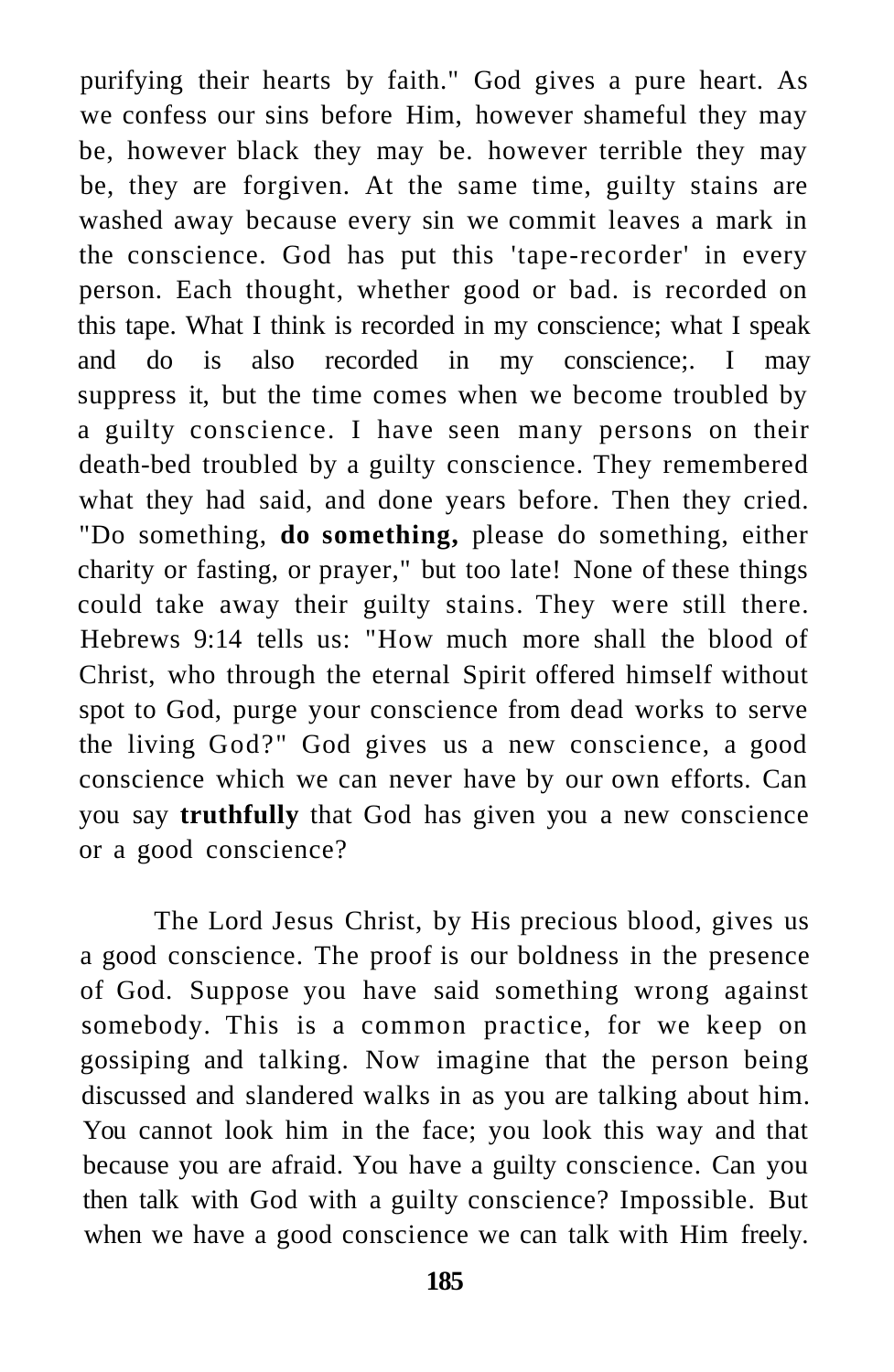We can go to Him any time, anywhere and talk to Him like a friend because He has made our conscience good. '"The like figure *whereunto* even baptism doth also *now save us (not the*  putting away of the filth of the flesh, but the answer of a good conscience toward God") (1 Pet. 3:21).

So the second thing God gives us is a good conscience. All the guilty stains caused by sinful thoughts and deeds have been washed away by my Lord by His Blood. The proof is boldness and liberty in His presence. Hebrews 4:16 says: "Let us therefore come boldly unto the throne of grace, that we may obtain mercy, and find grace to help in time of need." A pure heart and a good conscience will give us boldness and liberty to talk *with God* very freely at any time, anywhere, in any need and for any reason. Now to me God is more real than my hand can be. I can talk to Him any time of the day or night, ask Him all my questions, tell Him my problems, my needs, my difficulties, and I know He will answer me. Now suppose I have a guilty conscience; then I cannot pray. Sometimes *I*  will say something in anger, and I am troubled so that i cannot talk to God. Then I go upon my knees, "Lord, forgive me, I am sorry I got angry. I said something wrong, please forgive me." When I am forgiven straightway I can talk to God very freely. A good conscience gives liberty and boldness to talk *to* God, and I *can* stay in God's presence *for a* long time.

Thirdly, we receive a new nature. "Whereby are given unto us exceeding great and precious promises: that by these ye might be partakers of the divine nature, having escaped the corruption that is in the world through lust" (2 Pet : 1:4). As sinners we have a sinful, defiled, rotten nature, but now God gives us a divine, holy and pure nature, for our sinful nature can never he refined by human effort.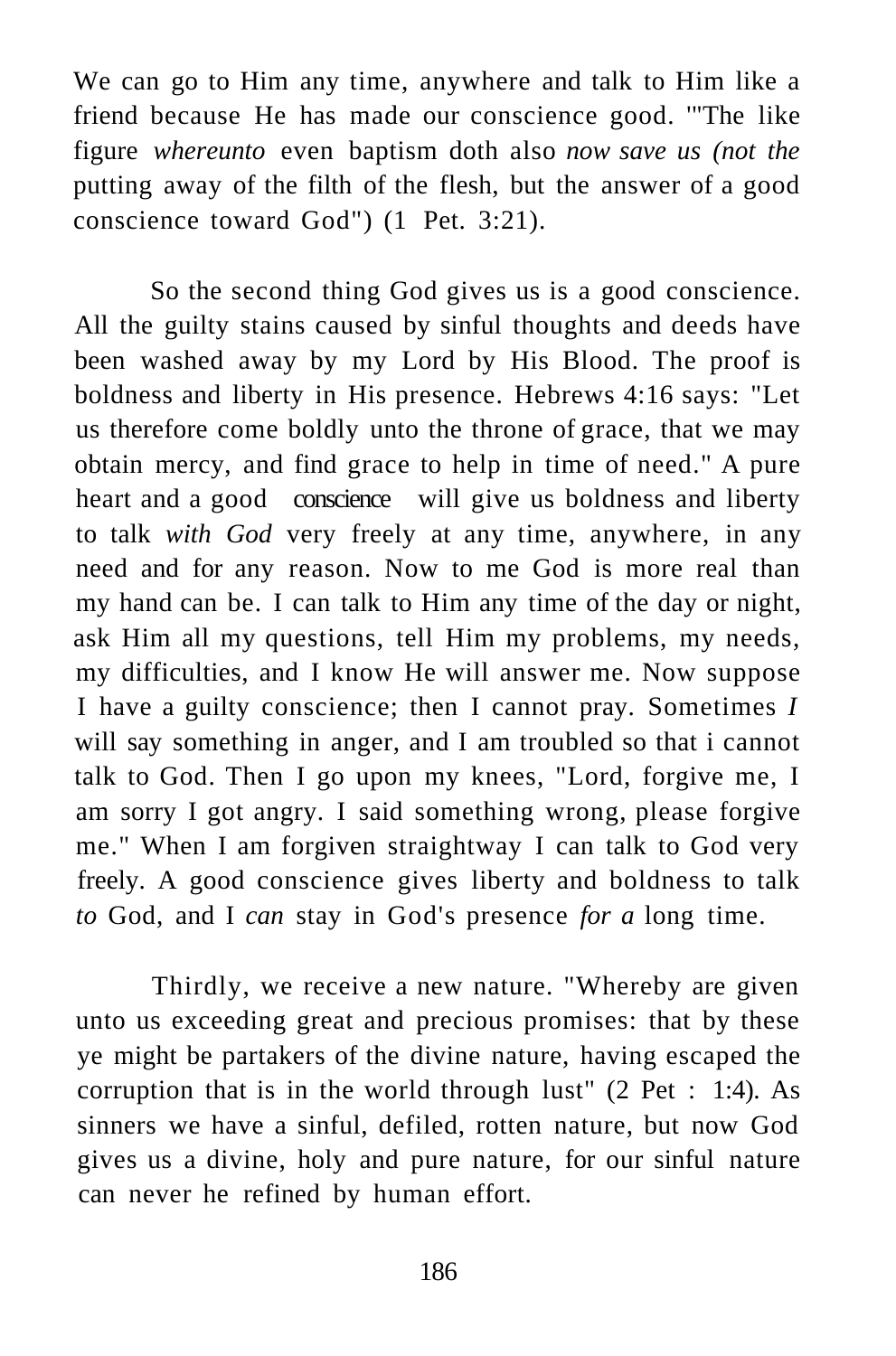There was a professor in London who thought he could change a pig's nature. So he took a baby pig and kept it in a clean place with marble floor, and electric light, and tan, and he had a servant appointed to give the pig a bath every day. The pig was being given a hot water bath every day for ten years, and was powdered and combed also. Then the professor said, "Now my pig is reformed." So one day the pig and the professor went for a walk and the pig saw dirty water and began rolling in it, and the professor knew his years of labour had been in vain. You cannot change a pig's nature by soap and hot water and powder. Similarly, none can change a man's nature by education or culture or civilization. A man may be a B.D.. Ph.D.. or any other D, but that will not change his nature. A sinner will remain corrupt, as God's Word says. The heart of man is deceitful, our nature is corrupt; the proof you can see around you, men and women walking about in a shameful way. Why? They have a corrupt, sinful and defiled nature. They are more happy in looking at filthy things than at heavenly things. What is in the heart comes out. In some places people who are half-naked are called uncivilized, while in the West those who are half-naked are called civilized. What a mockery! What blindness! A corrupt, defiled, sinful nature will not be changed by education, reformation, science or knowledge, or by any other effort of man. But there is a remedy. We become partakers of the divine nature and are given the very nature of the Lord Jesus Christ.

When we accept the Lord Jesus Christ as our Saviour, we enter into a sevenfold partnership. What is this sevenfold partnership? Firstly, by accepting the Lord Jesus Christ as our Saviour we are made partakers of the Holy Spirit, "...those who were once enlightened, and have tasted of the heavenly gift, and were made partakers of the Holy Ghost" (Heb. 6:4).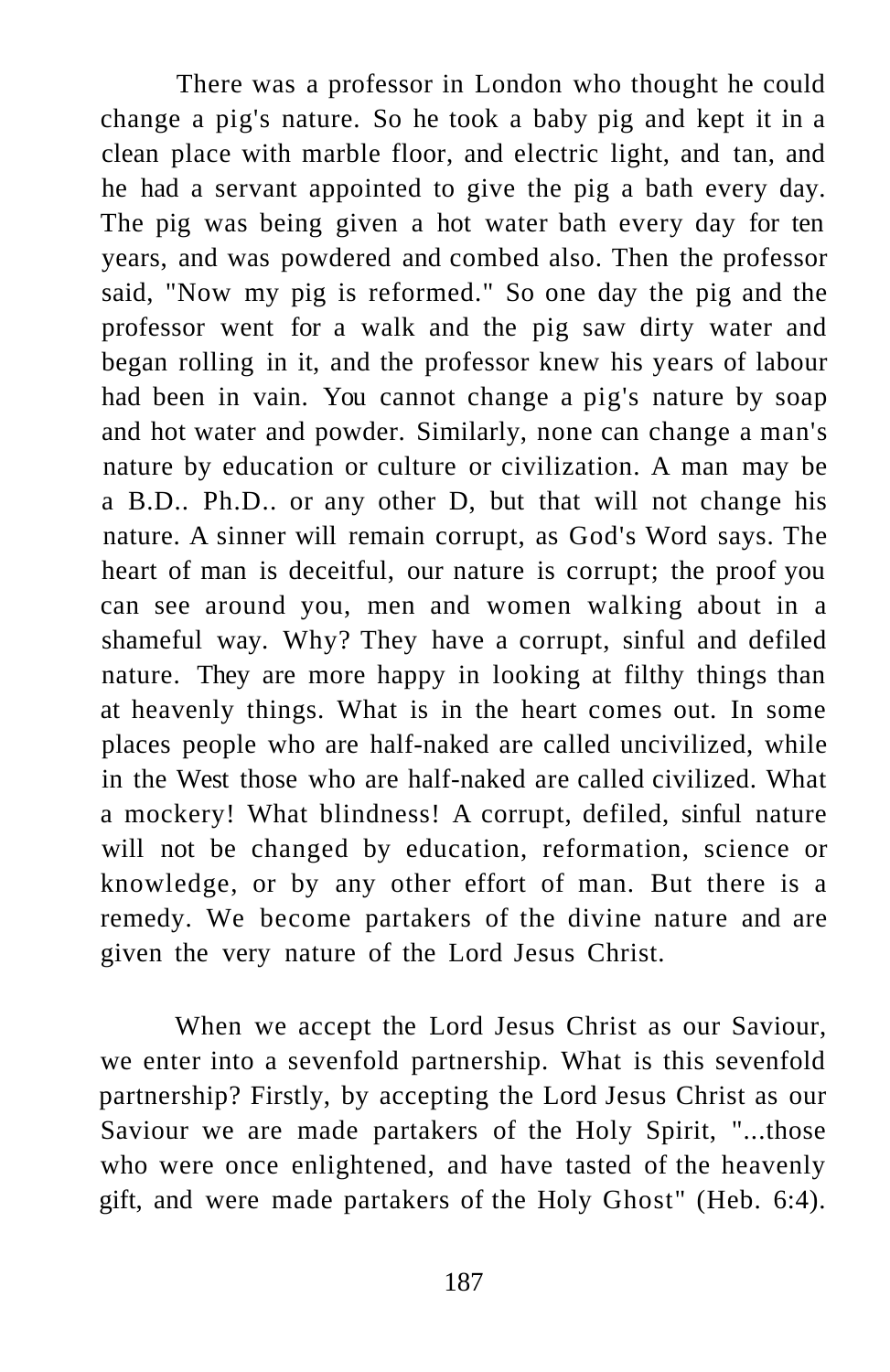Secondly, we are made partakers of God's holiness, not my holiness but His holiness. "For they verily for a few days chastened us after their own pleasure; but he for our profit, that we might be partakers of his holiness" (Heb. 12:10). We become holy not by Bible knowledge, or by prayer, or by *fasting but by the* Lord Jesus Himself.

Thirdly, we have partnership in a heavenly calling. "...holy brethren, partakers of the heavenly calling" (Heb.3:1). Upon the earth you earn your living by doing some job, as a doctor, or an engineer or a professor, or a clerk, or a labourer, or as a king. But spiritually we all have the same heavenly calling. What is that calling? To show forth God's glory *and*  power to the heavenly authorities. There was once a wealthy man who built a big and grand house. The middle room had high ceiling which was beautifully decorated. It was a fine work of gold and silver and precious stones. Clever artists from many parts of Europe came to decorate that high ceiling. One day his friends came to see it, but they could not see it clearly because it was so high. They bent their necks, but still could not see it. So the wealthy man brought a large mirror, and placed it on a table. Then the whole beauty of the ceiling could be seen in that mirror. This is our heavenly calling, that the glory and beauty of God which cannot be revealed through mountains, birds, animals, trees, flowers and stars can be revealed through you and me. We can break stones to earn our living, or we can be a lecturer or a professor or a doctor, but spiritually our calling is to show the Lord's glory and beauty. There is a peculiar and heavenly beauty on the faces *of* those who are born again and that beauty does not come by earthly things, it is a heavenly beauty.

Fourthly, we are partakers of the heavenly inheritance. "Giving thanks unto the Father, which hath made us meet to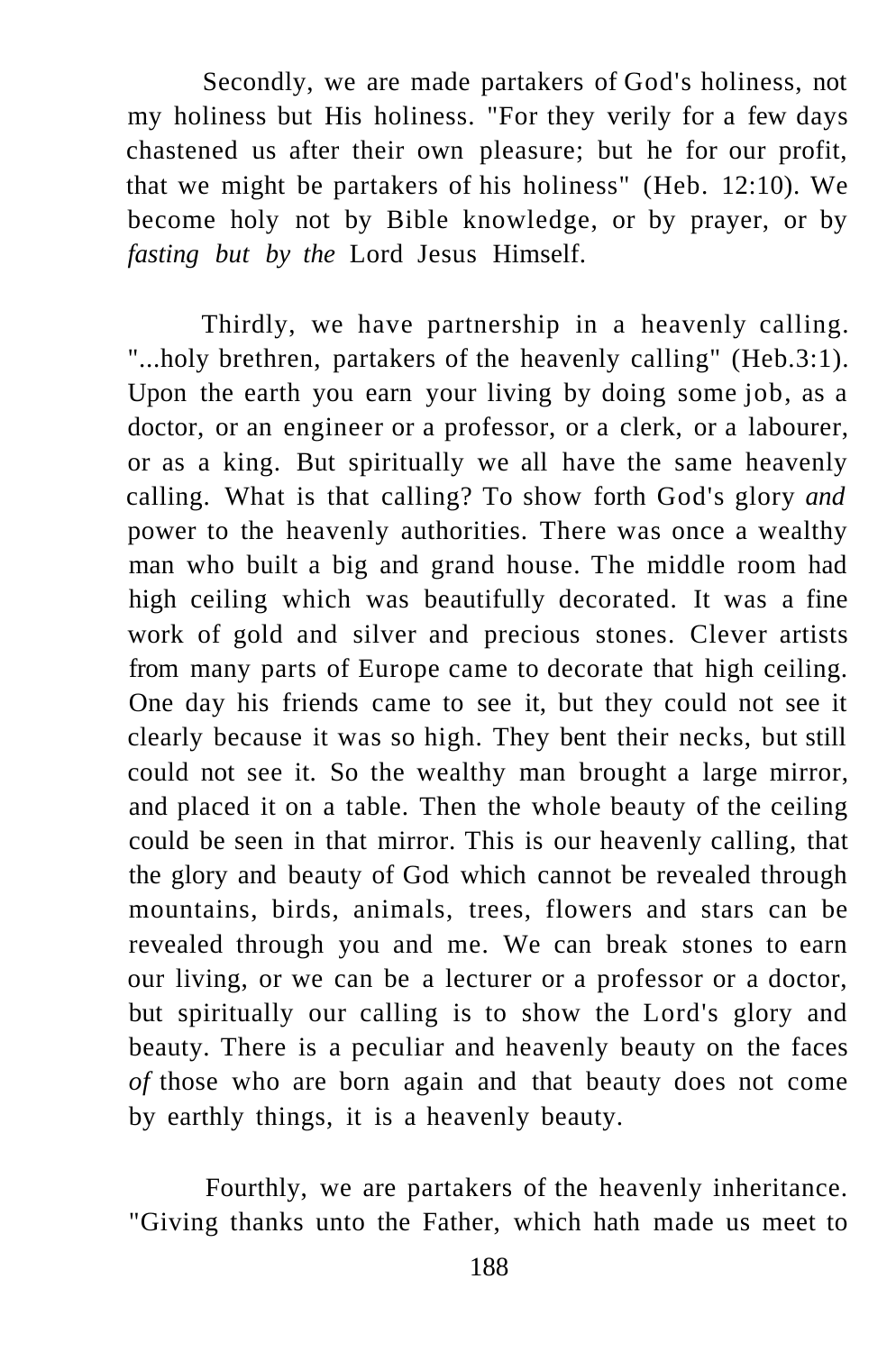be partakers of the inheritance of the saints in light" (Col. 1:12). This takes away all love for passing things. Before you were bom again you were fond of earning and saving money, and your whole time was spent upon that. But that is only passing wealth. You cannot take it with you when you die. The story is told of King Alexander, a famous King of Greece. He came to India in 325 BC, and died young, before he was 30. Before he died his mother came to him and said, "My son, what is your last wish?" He said, "When I die, will you kindly leave both my arms outside the coffin box?" Generally when we put the body in the box the whole body goes inside. But he said, "I want both my hands open kept outside the coffin, and when you order my funeral procession a man should go before shouting; "Here goes the great king Alexander! See his empty hands. He came into the world empty, and he is going away empty." He had much wealth but all was left behind. All these earthly things are left behind when a man dies. But we have a spiritual inheritance, we are "partakers of the inheritance of the saints in light." "Fear not, little flock; for it is your Father's good pleasure to give you the kingdom" (Luke 12:32). This is my hope. One day, in heaven, I shall receive from my Lord an everlasting inheritance. But first of all I must have everlasting life.

Fifthly, we are made partakers of the heavenly glory. "THE elders which are among you I exhort, who am also ...a partaker of the glory that shall be revealed" (1 Peter 5:1). What a privilege ! When the Lord Jesus Christ comes we are going to be made partakers of the glory, provided we have been found faithful.

Sixthly, we are partakers of the Lord Himself. "For we are made partakers of Christ, if we hold the beginning of our confidence steadfast unto the end" (Heb : 3: 14). Partakers of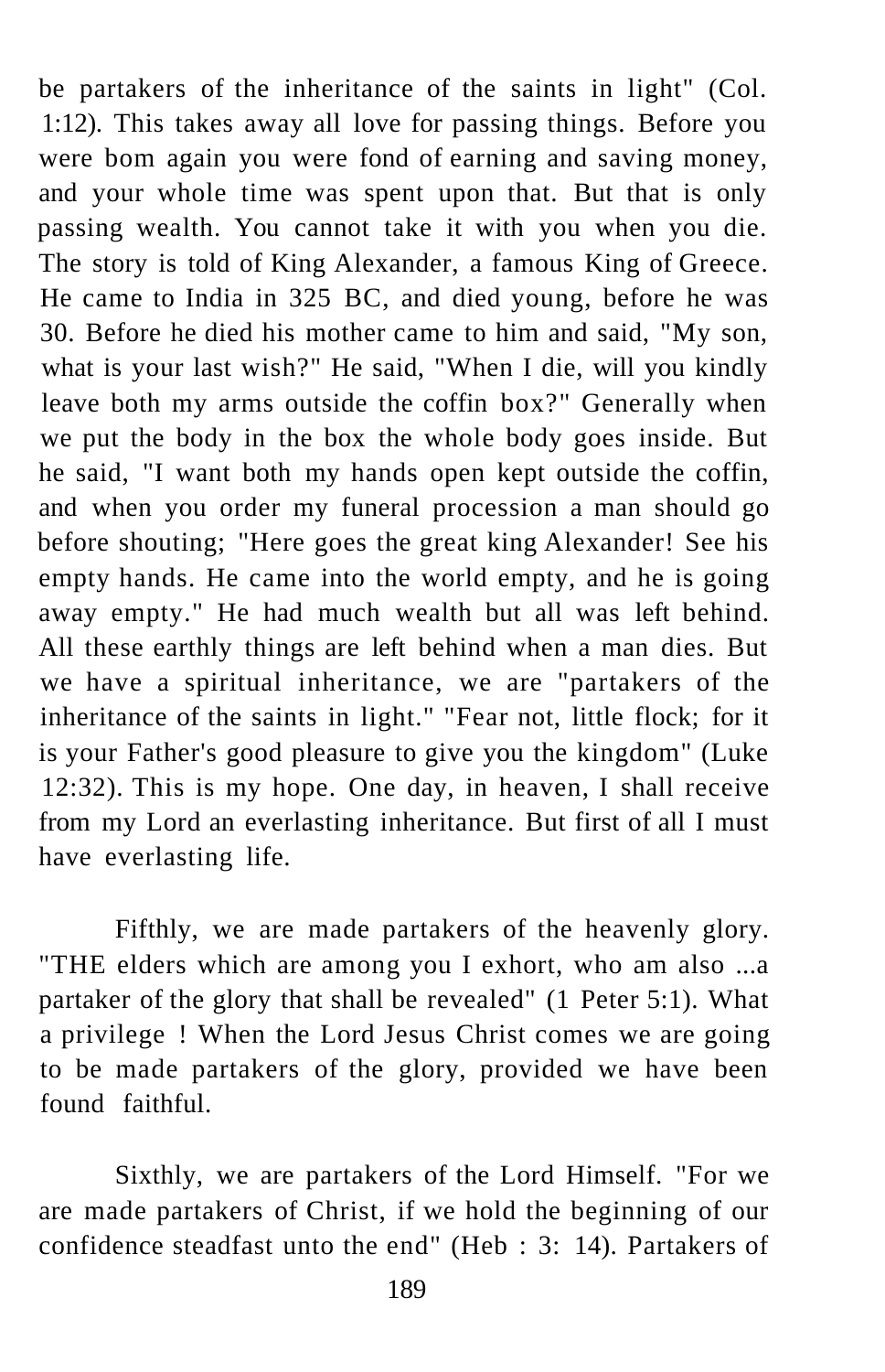all that He has. 1 Cor : 3:22-23 tells us this. "Whether Paul, or Apollos. or Cephas, or the world, or life, or death, or things present, or things to come; all are yours; And ye are Christ's and Christ is God's."

And seventhly, *as* we *have already seen* we become partakers of the divine nature (2 Pet. 1:4). This sevenfold spiritual partnership we enter into by accepting Christ. To sum up once again, we are partakers of the Holy Spirit, of God's holiness, of the heavenly calling, of the heavenly inheritance, of the heavenly glory, of the Lord Himself, and of the divine nature.

Now once again we continue with the seven new things. We have already seen the first three, a new heart, a new conscience, and a new nature. **Fourthly,** we are given new wisdom. "But of him are ye in Christ Jesus, who of God is made unto us wisdom, and righteousness, and sanctification. and redemption" (1 Cor. 1:30). We are given heavenly wisdom to understand heavenly mysteries. Supposing you want to learn farming. Then you must become a farmer, and if you want to know how to heal the body you must become a doctor. Similarly, if you want to know something about God, you must receive divine wisdom. Heavenly things can only be known by heavenly wisdom. "But the natural man receiveth not the things of the Spirit of God: For they are foolishness unto him: neither can he know them, because they are spiritually discerned" (1 Cor. 2:14). By this means (wisdom) we can know what happens after we die. Do you know what will happen to you after death? We understand that the world will come to an end, but before this takes place the Lord will come and judge all nations. We also know that God will bring into existence a new creation. All these mysteries are revealed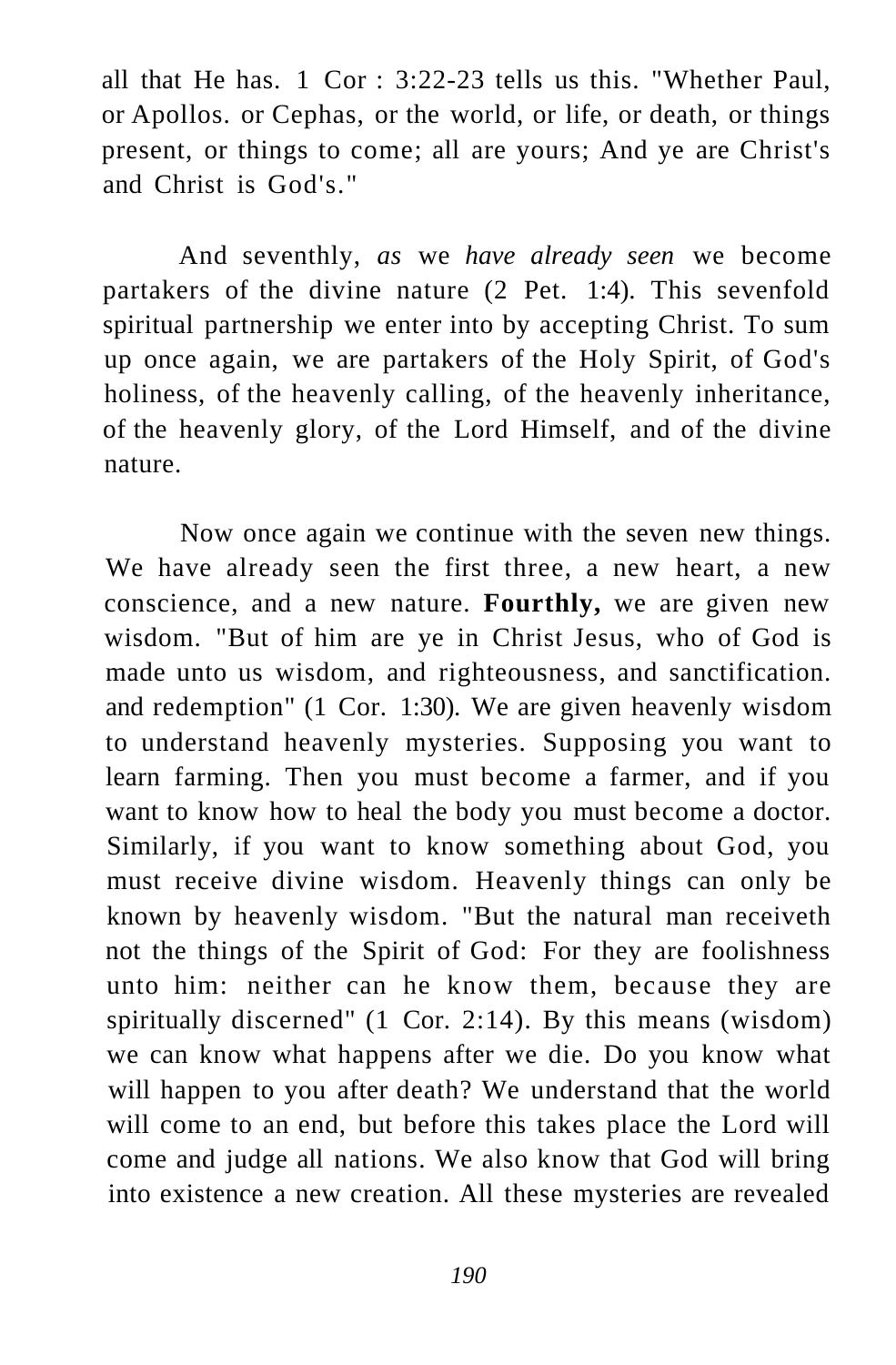by heavenly wisdom. We also find God's will by divine wisdom, and enjoy the Bible by the same means. In Matt: 11:25. we read. "At that time Jesus answered and said, I thank thee, O Father. Lord of heaven and earth, because thou hast hid thcse things from the wise and prudent, and hast revealed them unto babes."

Fifthly, we are given a new song in our mouth. "He brought me up also out of an horrible pit, out of the miry clay. and set my feel upon a rock, and established my goings. And he hath put a new song in my mouth, even praise unto our God: many shall see it, and fear, and shall trust in the Lord" (Psalm 40:2,3). A new song in our mouth- to praise and thank God. The same mouth was once full of cursing, hatred and evil things, but now is always thanking, praising, adoring, worshipping and honouring God, free from cursing, bitterness, hatred, enmity and jealousy. Has God given you a new song in your mouth which enables you to praise Him under all circumstances'.'

Some years ago I fell and sprained my ankle. It was painful, and I could not even stand. I had to stay in bed for 19 days. I thanked God for the sprain. I knew it was for a purpose, and I was not going to blame God for it. While I was in bed those 19 days, there came two men to see me, one young Mohammedan and one young Hindu, in need of salvation. I was able to talk to them for the whole day because I was staying in bed, and they both found salvation. After that, God said. "You walk.'" The purpose was finished. I was healed completely after 19 days in bed. Whatever God permits *I* know it is for a purpose. I can thank Him for trouble, I can thank Him for trials, I can thank Him for hardship. Through all these things I learn something new, I don't know of any occasion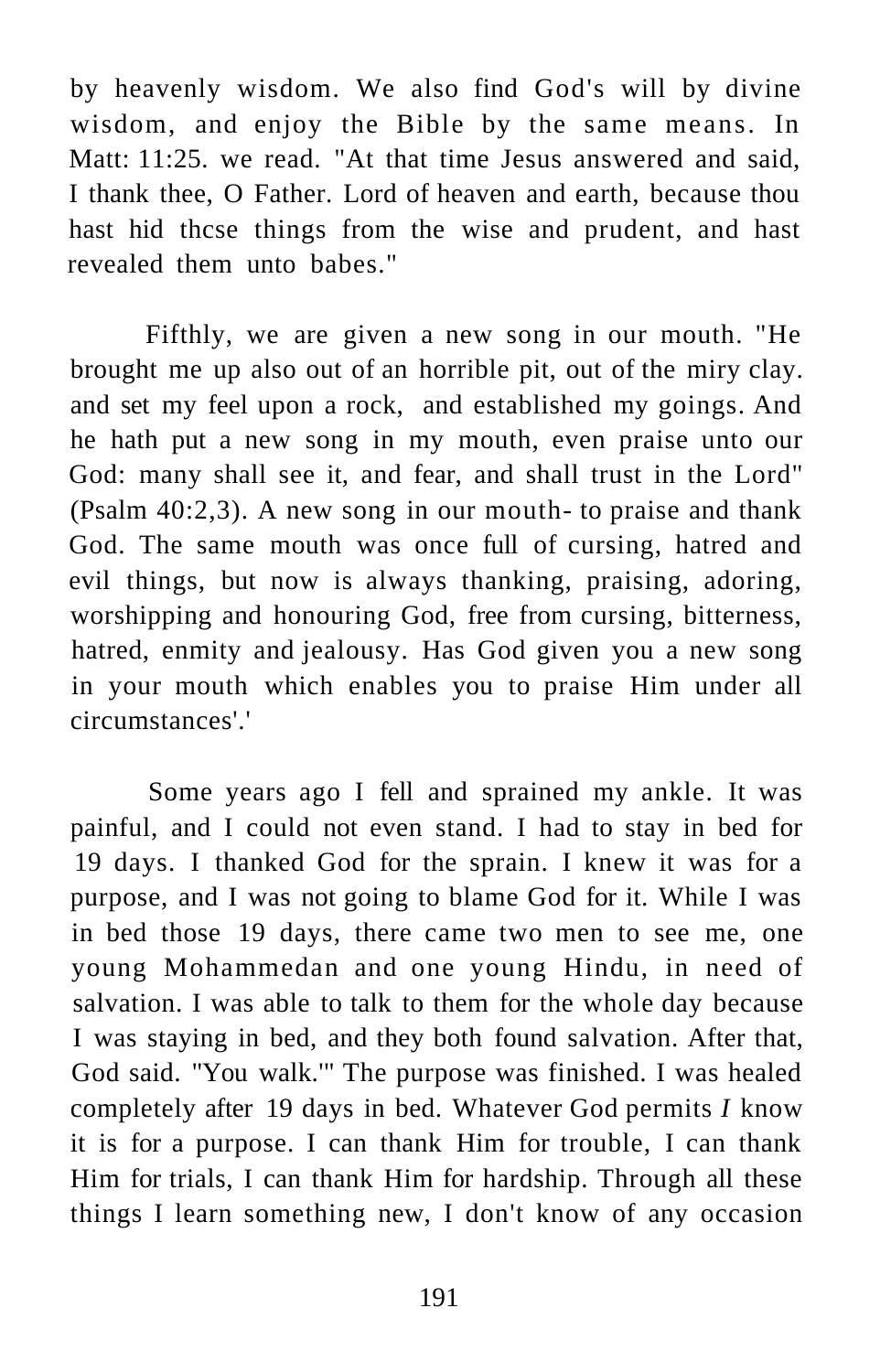in the past many years when I had to blame God for anything. Whatever may happen I say: "God. I thank Thee for everything." for I know that all things work together for my good. The Scripture says in Romans 8:28. "And we know that all things work together for good to them that love God, to them who are the called according to his purpose."

Many years ago in London. I was looking for a lodging place, and I saw an advertisement in a paper - "Room to let." I found the place and knocked at the door. A small girl opened the door. She told me to wait, and went inside to her mother. Her mother came half-way, and saw me standing in the doorway. "Shut the door," she said. She had seen my dark face. I felt hurt. But that was her loss, not mine. She had lost a good lodger, for I would have given her a good rent. I said, *"I* will find a better place." So *I* turned round and in the next street I found a better room in a belter house with less rent. I thanked God for it. I know that whatever happens to me is for my good.

"I will greatly rejoice in the LORD, my soul shall be joyful in my God; for he hath clothed me with the garments of salvation, he hath covered me with the robe of righteousness, as a bridegroom decketh himself with ornaments, and as a bride adorneth herself with her jewels" (Isa : 61:10). Now this is the **sixth** new thing, a new beauty, a beauty that does not come by wearing worldly garments. Even if you spend a large amount of money in buying new clothes. that will *not give you* beauty. All garments get torn and spoiled in time. But the Scripture says, "He hath covered me, clothed and surrounded me with a garment of salvation" which becomes brighter and brighter. Try it and your face will be shining with God"s glory. Everything will be new. "Behold,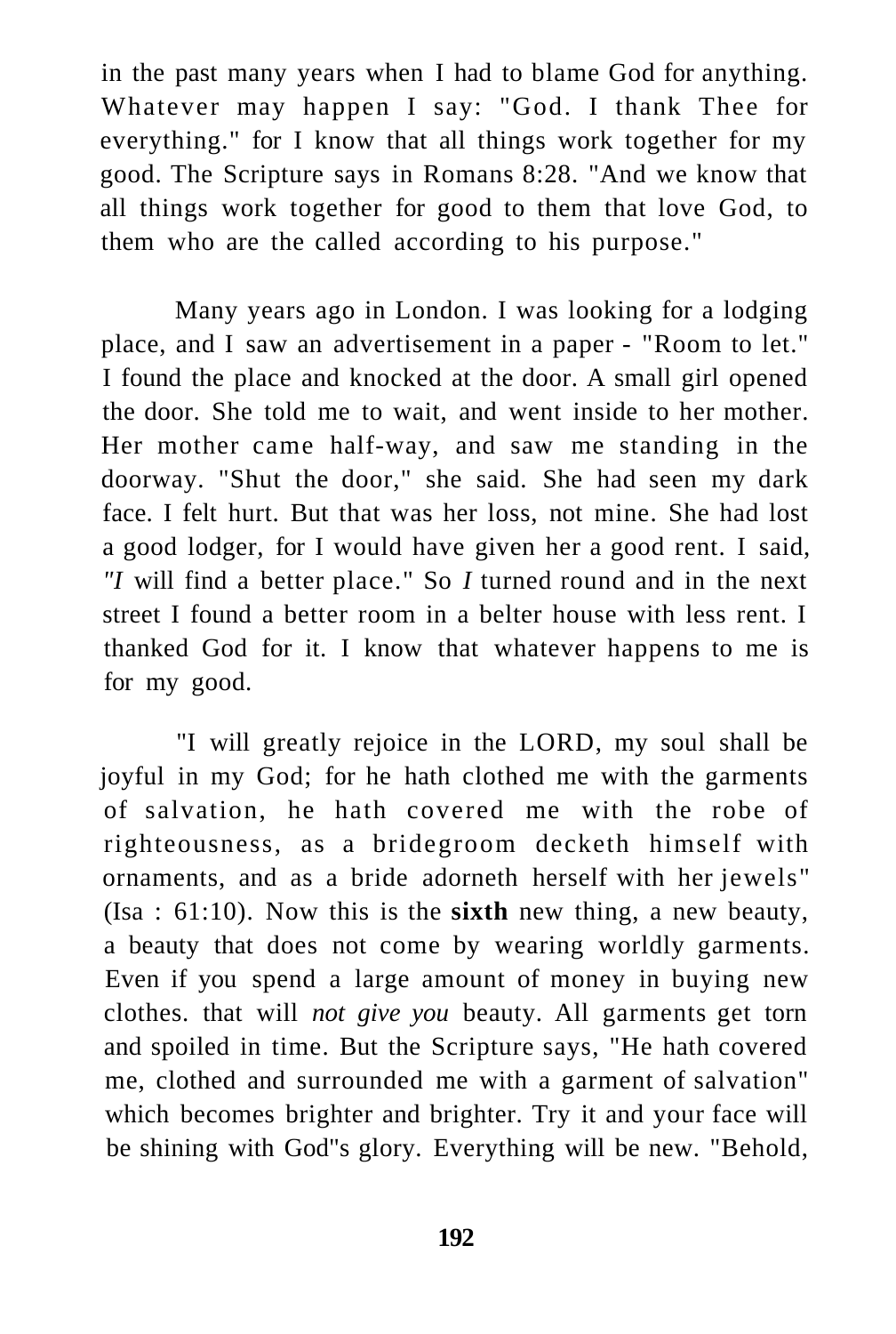I make all things new." He gives new wisdom, a new song, new glory, new beauty, a new calling, and a new vocation, all things new.

Seventhly, He gives us new relations. "But he answered and said unto him that told him. Who is my mother? and who are my brethren? And he stretched forth his hand toward hi,s disciples, and said. Behold my mother and my brethren! For whosoever shall do the will of my Father which is in heaven, the same is my brother, and sister, and mother" (Matt. 12:48-50). He gives new brothers, new sisters, new friends. We give up old friends who continue to live in sin and do shameful things. But we are given new brothers and sisters who do God's will and whose love and affection is far more real than that of worldly friends. Worldly people love for a short time only, but this love is for eternity because we know we shall meet again.

Some years ago. when leaving Canada, many came to see me off, and as we shook hands they said, "Brother, we shall meet again. If not here, then up above." What a hope! I never even knew their names, hut I know i will meet my Canadian friends in heaven. In 1946 my father passed away in India. At that time I was in Scotland, so my brother sent me a cable, "Father died." I sent back a cable to my brother, "I will see my father again." I knew he was born again and baptised before he passed away. If you want to meet your parents in heaven you must also repent of your sins and receive the Lord Jesus Christ as your Saviour, otherwise it is good-bye forever. Before my father passed away he called my sister and said to her, "My child, you will not see me after three days." She began to weep. "Now, my daughter, don't cry for me. I am ready. My time on the earth is finished. I am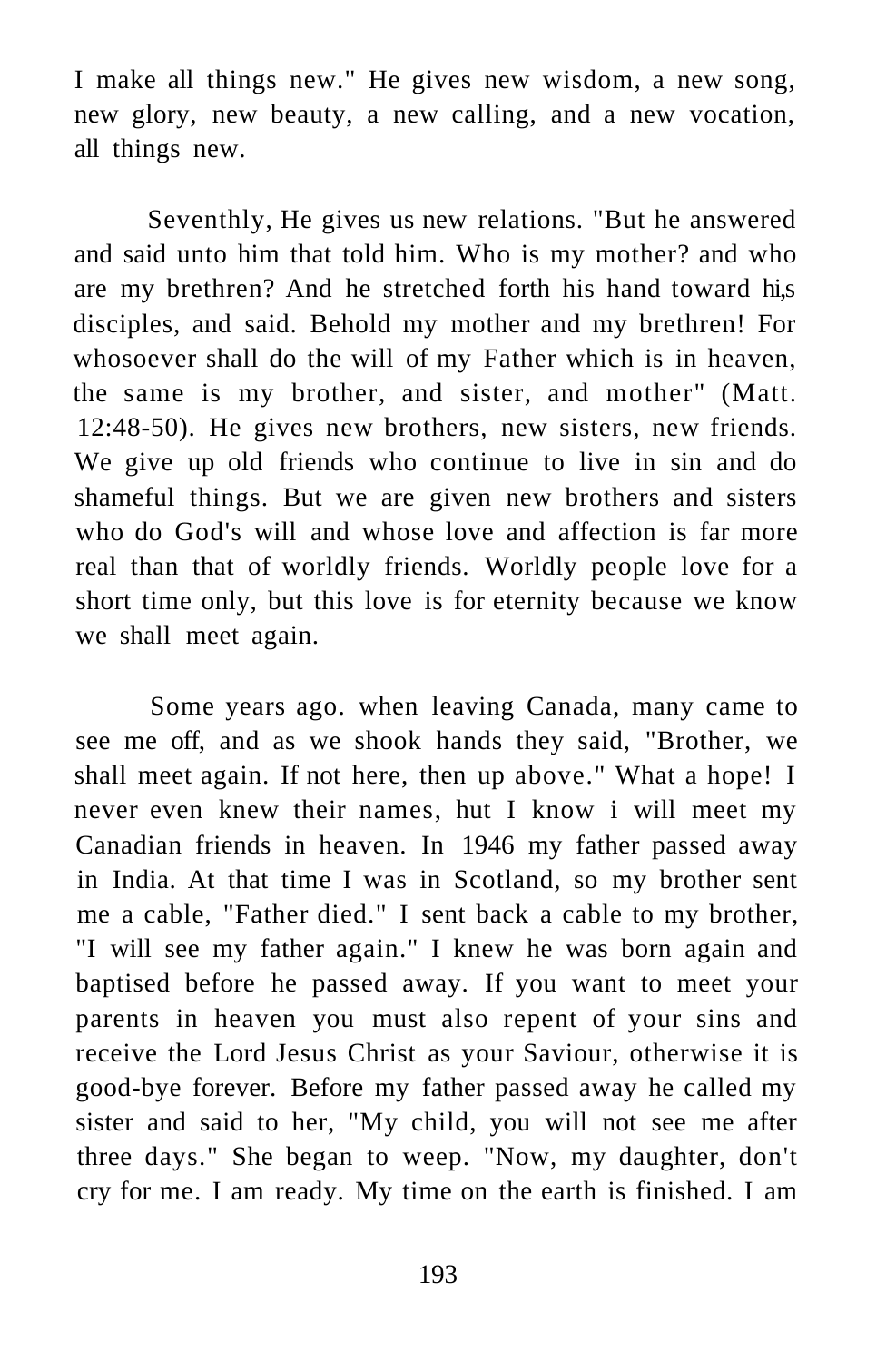going to a better place. Please don"t cry for me." She went on weeping. As he said, exactly on the third day very peacefully he passed away. I have never felt all these years that he died. We shall meet. We know it is only a temporary separation, we shall meet again, never to part again, in glorified, immortal, heavenly bodies. My friends, my brothers, my sisters, ,,'c shall all live together for eternity! if we part now it is only a temporary separation.

if any man be in Christ he is a new person, a new creature: all things are new. He gives you a new hunger and a new thirst. "And Jesus said unto them,...he that cometh to me shall never hunger: and he that believeth on me shall never thirst" (John 6:35). He daily gives you heavenly food, and you need not feed yourself on foul story-books, TV programmes, and other shameful things for your entertainment.

In many homes these days, young men and women and even their parents waste time looking at TV for hours together. To satisfy their hunger they want to see something but are never satisfied. They will sit a whole day, or whole night, but *will never be* satisfied. These *things cannot satisfy.* The Lord Jesus Christ says, •'Come to Me. eat My bread, drink My water and you will be satisfied." "For he satisfieth the longing soul, and filleth the hungry soul with goodness" (Psa. 107:9). Only the Lord Jesus can satisfy your hunger and thirst. Otherwise you will waste your time, money and energy doing shameful things and still never be satisfied. It is like pouring water upon sand. Has the Lord Jesus Christ satisfied you? If not, come to Him. If any man be in Christ he is a new creature.

**Finally,** we do not defeat the Devil by worldly weapons. "For the weapons four warfare are not carnal, but